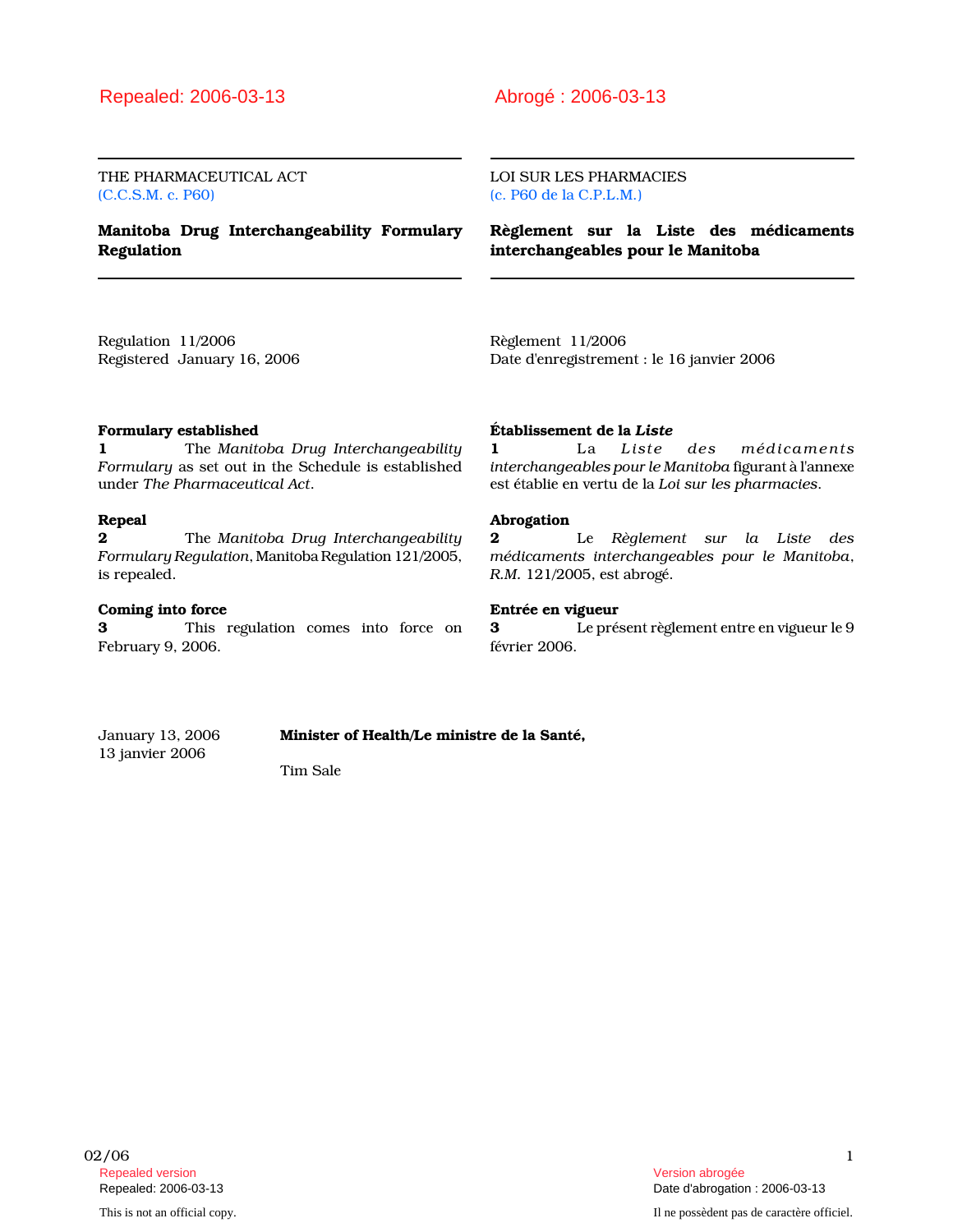FORTY-NINTH EDITION SCHEDULE SCHEDULE EFFECTIVE FEBRUARY 9, 2006

QUARANTE-NEUVIÈME ÉDITION ANNEXE EN VIGUEUR LE 9 FÉVRIER 2006

# **LISTE DES MÉDICAMENTS INTERCHANGEABLES POUR LE MANITOBA**

|                                                                                                          | <b>MANITOBA DRUG INTERCHANGEABILITY FORMULARY</b>                                                                                                     |                                                                                                                     |                                                                                        |                                                                                        |  |
|----------------------------------------------------------------------------------------------------------|-------------------------------------------------------------------------------------------------------------------------------------------------------|---------------------------------------------------------------------------------------------------------------------|----------------------------------------------------------------------------------------|----------------------------------------------------------------------------------------|--|
|                                                                                                          | <b>LISTE DES MÉDICAMENTS INTERCHANGEABLES</b><br><b>POUR LE MANITOBA</b>                                                                              |                                                                                                                     |                                                                                        |                                                                                        |  |
| DIN<br><b>NIM</b>                                                                                        | <b>Product Name</b><br><b>Produit</b>                                                                                                                 | Manufacturer<br><b>Fabricant</b>                                                                                    | Price (\$)                                                                             | Prix(\$)                                                                               |  |
|                                                                                                          | ACEBUTOLOL HCI - 100 mg - Tablets<br>ACÉBUTOLOL (CHLORHYDRATE D') — 100 mg — comprimés                                                                |                                                                                                                     | Per<br>Tablet                                                                          | Par<br>comprimé                                                                        |  |
| 01926543<br>02147602<br>02237721                                                                         | Sectral<br>Apo-Acebutolol<br>Gen-Acebutolol                                                                                                           | <b>AVE</b><br><b>APX</b><br><b>GPM</b>                                                                              | 0.2990<br>0.1793<br>0.1793                                                             | 0,0000<br>0,0000<br>0,0000                                                             |  |
| 02237885<br>02036290<br>02204517                                                                         | Gen-Acebutolol (Type S)<br>Monitan<br>Novo-Acebutolol                                                                                                 | <b>GPM</b><br><b>WAY</b><br><b>NOP</b>                                                                              | 0.1793<br>0.1793<br>0.1793                                                             | 0,0000<br>0,0000<br>0,0000                                                             |  |
| 02165546<br>01910140<br>02257599                                                                         | Nu-Acebutolol<br>Rhotral<br>Rhoxal-acebutolol                                                                                                         | <b>NXP</b><br><b>ROP</b><br><b>RXP</b>                                                                              | 0.1793<br>0.1793<br>0.1793                                                             | 0,0000<br>0.0000<br>0,0000                                                             |  |
|                                                                                                          | ACEBUTOLOL HCI - 200 mg - Tablets<br>ACÉBUTOLOL (CHLORHYDRATE D') — 200 mg — comprimés                                                                |                                                                                                                     | Per<br>Tablet                                                                          | Par<br>comprimé                                                                        |  |
| 01926551<br>02147610<br>02237722<br>02237886<br>02036436<br>02204525<br>02165554<br>01910159<br>02257602 | Sectral<br>Apo-Acebutolol<br>Gen-Acebutolol<br>Gen-Acebutolol (Type S)<br>Monitan<br>Novo-Acebutolol<br>Nu-Acebutolol<br>Rhotral<br>Rhoxal-acebutolol | AVE<br><b>APX</b><br><b>GPM</b><br><b>GPM</b><br>WAY<br><b>NOP</b><br><b>NXP</b><br><b>ROP</b><br><b>RXP</b>        | 0.4485<br>0.2684<br>0.2684<br>0.2684<br>0.2684<br>0.2684<br>0.2684<br>0.2684<br>0.2684 | 0,0000<br>0,0000<br>0,0000<br>0,0000<br>0,0000<br>0,0000<br>0,0000<br>0,0000<br>0,0000 |  |
|                                                                                                          | ACEBUTOLOL HCI - 400 mg - Tablets<br>ACÉBUTOLOL (CHLORHYDRATE D') — 400 mg — comprimés                                                                |                                                                                                                     | Per<br>Tablet                                                                          | Par<br>comprimé                                                                        |  |
| 01926578<br>02147629<br>02237723<br>02237887<br>02036444<br>02204533<br>02165562<br>01910167<br>02257610 | Sectral<br>Apo-Acebutolol<br>Gen-Acebutolol<br>Gen-Acebutolol (Type S)<br>Monitan<br>Novo-Acebutolol<br>Nu-Acebutolol<br>Rhotral<br>Rhoxal-acebutolol | <b>AVE</b><br><b>APX</b><br><b>GPM</b><br><b>GPM</b><br>WAY<br><b>NOP</b><br><b>NXP</b><br><b>ROP</b><br><b>RXP</b> | 0.8925<br>0.5333<br>0.5333<br>0.5333<br>0.5333<br>0.5333<br>0.5333<br>0.5333<br>0.5333 | 0,0001<br>0,0001<br>0,0001<br>0,0001<br>0,0001<br>0,0001<br>0,0001<br>0,0001<br>0,0001 |  |
|                                                                                                          | ACETAMINOPHEN COMPOUND WITH CODEINE - 8 mg - Tablets<br>COMPOSÉ ACÉTAMINOPHÈNE ET CODÉINE - 8 mg - comprimés                                          |                                                                                                                     | Per<br>Tablet                                                                          | Par<br>comprimé                                                                        |  |
| 02181061<br>00293490<br>00653233                                                                         | Tylenol with Codeine No. 1/Tylenol n°1 ave c codéine<br>Atasol-8<br>ratio-Lenoltec #1/ratio-Lenoltec n°1                                              | <b>MCL</b><br><b>HOR</b><br><b>RPH</b>                                                                              | 0.1365<br>0.0814<br>0.0303                                                             | 0,0000<br>0,0000<br>0,0000                                                             |  |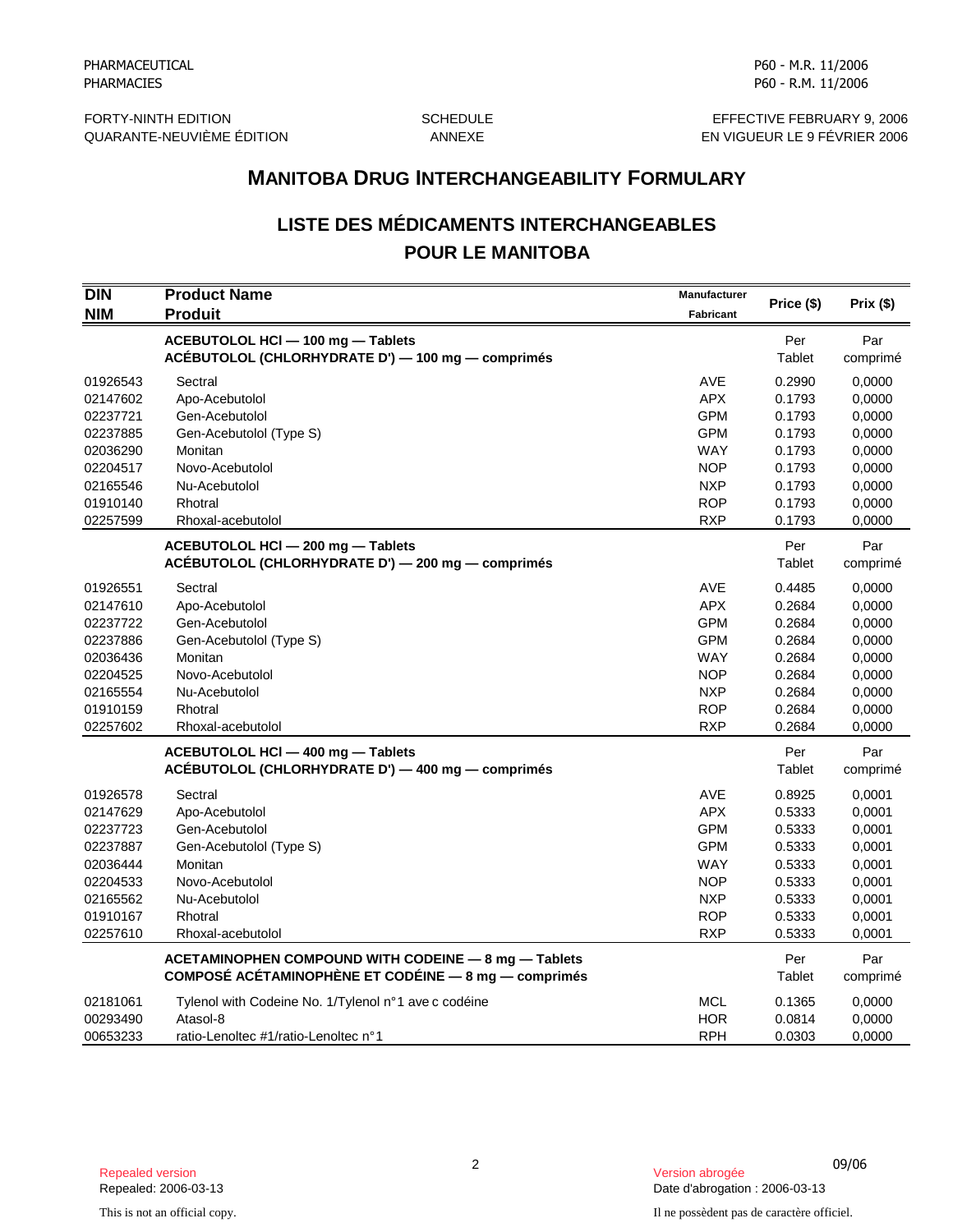| <b>DIN</b><br><b>NIM</b> | <b>Product Name</b><br><b>Produit</b>                                                                                   | Manufacturer<br><b>Fabricant</b> | Price (\$)       | Prix(\$)         |
|--------------------------|-------------------------------------------------------------------------------------------------------------------------|----------------------------------|------------------|------------------|
|                          | ACETAMINOPHEN COMPOUND WITH CODEINE - 15 mg - Tablets                                                                   |                                  | Per              | Par              |
|                          | COMPOSÉ ACÉTAMINOPHÈNE ET CODÉINE - 15 mg - comprimés                                                                   |                                  | Tablet           | comprimé         |
| 00293504                 | Atasol-15                                                                                                               | <b>HOR</b>                       | 0.0979           | 0,0000           |
| 02232388                 | Exdol-15                                                                                                                | PPI                              | 0.0837           | 0,0000           |
| 02163934                 | Tylenol with Codeine No. 2/Tylenol n°2 ave c codéine                                                                    | JOI                              | 0.0708           | 0,0000           |
| 00653241                 | ratio-Lenoltec No. 2/ratio-Lenoltec n°2                                                                                 | <b>RPH</b>                       | 0.0654           | 0,0000           |
|                          | ACETAMINOPHEN COMPOUND WITH CODEINE - 30 mg - Tablets<br>COMPOSÉ ACÉTAMINOPHÈNE ET CODÉINE — 30 mg — comprimés          |                                  | Per<br>Tablet    | Par<br>comprimé  |
| 02232389                 | Exdol-30                                                                                                                | <b>PPI</b>                       | 0.1753           | 0.0000           |
| 00293512                 | Atasol-30                                                                                                               | <b>HOR</b>                       | 0.1425           | 0,0000           |
| 02163926                 | Tylenol with Codeine No. 3/Tylenol n°3 ave c codéine                                                                    | JOI                              | 0.0779           | 0,0000           |
| 00653276                 | ratio-Lenoltec No. 3/ratio-Lenoltec n°3                                                                                 | <b>RPH</b>                       | 0.0720           | 0,0000           |
|                          | ACETAMINOPHEN WITH CODEINE - 300 mg - 60 mg - Tablets<br>ACÉTAMINOPHÈNE AVEC CODÉINE $-$ 300 mg $-$ 60 mg $-$ comprimés |                                  | Per<br>Tablet    | Par<br>comprimé  |
| 02163918                 | Tylenol with Codeine No. 4/Tylenol n°4 avec codéin e                                                                    | JOI                              | 0.1647           | 0,0000           |
| 00621463                 | ratio-Lenoltec #4/ratio-Lenoltec n°4                                                                                    | <b>RPH</b>                       | 0.1523           | 0,0000           |
|                          | ACETYLSALICYLIC ACID - 325 mg - Enteric Tablets                                                                         |                                  |                  |                  |
|                          | ACIDE ACÉTYLSALICYLIQUE - 325 mg - comprimés à enrobage<br>entérosoluble                                                |                                  | Per<br>Tablet    | Par<br>comprimé  |
| 00010332                 | Entrophen                                                                                                               | <b>PPI</b>                       | 0.0539           | 0,0000           |
| 00216666                 | Novasen Sp. C.                                                                                                          | <b>NOP</b>                       | 0.0242           | 0,0000           |
| 02010526                 | Enteric Coated ASA/ASA à enrobage entérosoluble                                                                         | <b>VTH</b>                       | 0.0151           | 0,0000           |
| 02046253                 | Asadol                                                                                                                  | PPI                              | 0.0138           | 0,0000           |
|                          | ACETYLSALICYLIC ACID - 650 mg - Enteric Tablets                                                                         |                                  |                  |                  |
|                          | ACIDE ACÉTYLSALICYLIQUE - 650 mg - comprimés à enrobage                                                                 |                                  | Per              | Par              |
|                          | entérosoluble                                                                                                           |                                  | Tablet           | comprimé         |
| 00010340                 | Entrophen                                                                                                               | <b>PPI</b>                       | 0.0887           | 0,0000           |
| 00794244                 | Enteric Coated ASA/ASA à enrobage entérosoluble                                                                         | <b>VTH</b>                       | 0.0428           | 0,0000           |
| 00229296<br>02046261     | Novasen Sp. C.<br>Asadol                                                                                                | <b>NOP</b><br>PPI                | 0.0266<br>0.0244 | 0,0000<br>0,0000 |
|                          |                                                                                                                         |                                  |                  |                  |
|                          | ACYCLOVIR - 200 mg - Tablets<br>ACYCLOVIR - 200 mg - comprimés                                                          |                                  | Per<br>Tablet    | Par<br>comprimé  |
| 00634506                 | Zovirax                                                                                                                 | <b>GSK</b>                       | 1.2237           | 0,0001           |
| 02197405                 | Nu-Acyclovir                                                                                                            | <b>NXP</b>                       | 0.9950           | 0,0001           |
| 02078627                 | ratio-Acyclovir                                                                                                         | <b>RPH</b>                       | 0.9950           | 0,0001           |
| 02242784<br>02207621     | Gen-Acyclovir<br>Apo-Acyclovir                                                                                          | <b>GPM</b><br><b>APX</b>         | 0.9662<br>0.9660 | 0,0001<br>0,0001 |
|                          |                                                                                                                         |                                  |                  |                  |
|                          | ACYCLOVIR - 400 mg - Tablets<br>ACYCLOVIR - 400 mg - comprimés                                                          |                                  | Per<br>Tablet    | Par<br>comprimé  |
| 01911627                 | Zovirax                                                                                                                 | <b>GSK</b>                       | 2.4088           | 0,0002           |
| 02197413                 | Nu-Acyclovir                                                                                                            | <b>NXP</b>                       | 2.0254           | 0,0002           |
| 02078635                 | ratio-Acyclovir                                                                                                         | <b>RPH</b>                       | 2.0254           | 0,0002           |
| 02242463                 | Gen-Acyclovir                                                                                                           | <b>GPM</b>                       | 1.9017           | 0,0002           |
| 02207648                 | Apo-Acyclovir                                                                                                           | <b>APX</b>                       | 1.9015           | 0,0002           |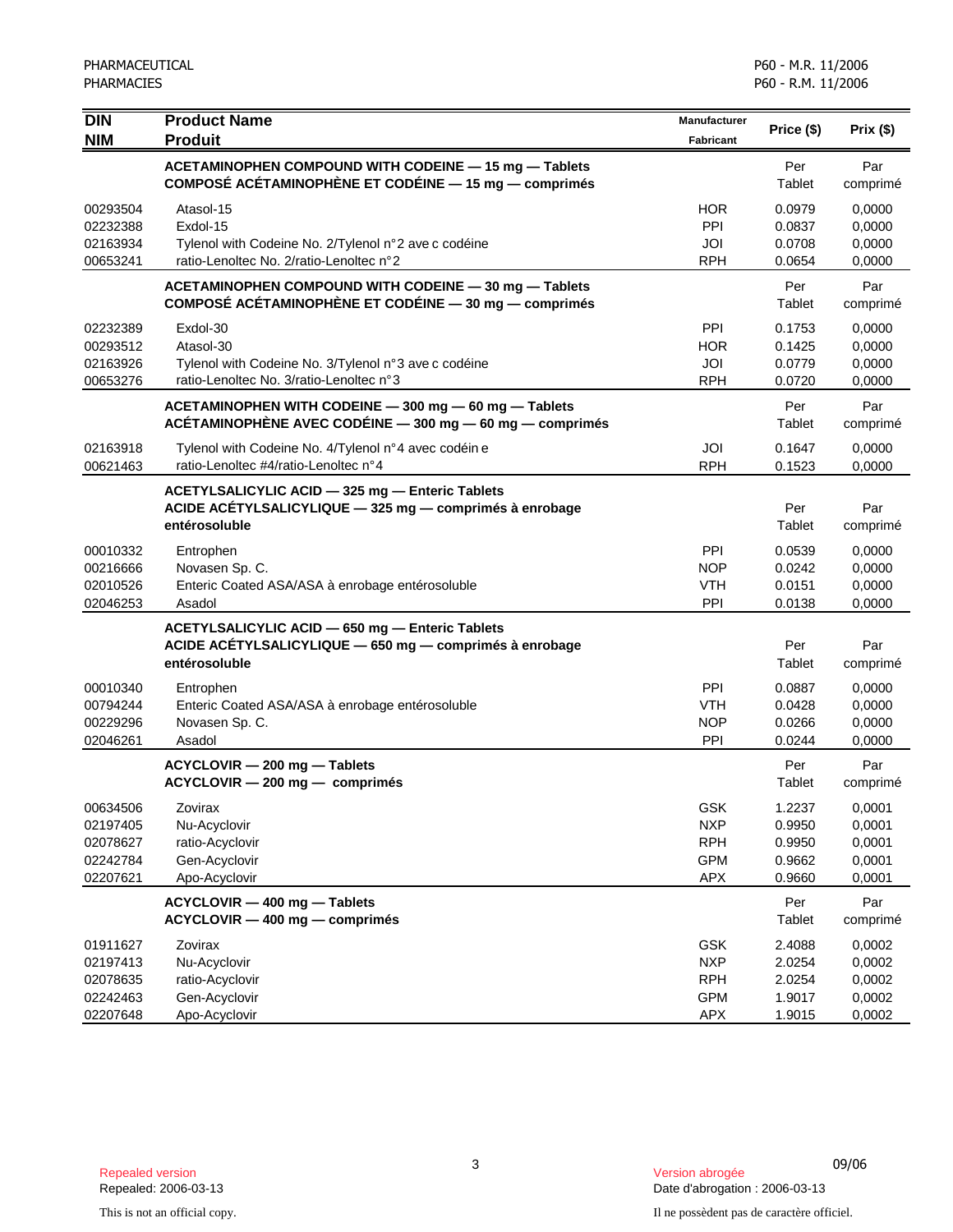| $\overline{D}$<br><b>NIM</b>                             | <b>Product Name</b><br><b>Produit</b>                                               | Manufacturer<br><b>Fabricant</b>                                   | Price (\$)                                     | Prix (\$)                                      |
|----------------------------------------------------------|-------------------------------------------------------------------------------------|--------------------------------------------------------------------|------------------------------------------------|------------------------------------------------|
|                                                          | ACYCLOVIR - 800 mg - Tablets<br>ACYCLOVIR - 800 mg - comprimés                      |                                                                    | Per<br>Tablet                                  | Par<br>comprimé                                |
| 01911635<br>02078651<br>02207656<br>02197421<br>02242464 | Zovirax<br>ratio-Acyclovir<br>Apo-Acyclovir<br>Nu-Acyclovir<br>Gen-Acyclovir        | <b>GSK</b><br><b>RPH</b><br><b>APX</b><br><b>NXP</b><br><b>GPM</b> | 4.7368<br>3.9889<br>3.1415<br>3.1415<br>3.1413 | 0,0005<br>0,0004<br>0,0003<br>0,0003<br>0,0003 |
|                                                          | ALENDRONATE - 5 mg - Tablets<br>ALENDRONATE - 5 mg - comprimés                      |                                                                    | Per<br>Tablet                                  | Par<br>comprimé                                |
| 02233055<br>02248727<br>02270110                         | Fosamax<br>Apo-Alendronate<br>Gen-Alendronate                                       | <b>MFX</b><br><b>APX</b><br><b>GPM</b>                             | 1.4810<br>1.1407<br>1.1407                     | 0,0001<br>0,0001<br>1,1407                     |
|                                                          | ALENDRONATE - 10 mg - Tablets<br>ALENDRONATE - 10 mg - comprimés                    |                                                                    | Per<br>Tablet                                  | Par<br>comprimé                                |
| 02201011<br>02247373<br>02248728<br>02270129             | Fosamax<br>Novo-Alendronate<br>Apo-Alendronate<br>Gen-Alendronate                   | <b>MFX</b><br><b>NOP</b><br><b>APX</b><br><b>GPM</b>               | 1.8800<br>1.3513<br>1.2163<br>1.2163           | 0,0002<br>0,0001<br>0,0001<br>1,2163           |
|                                                          | ALENDRONATE - 40 mg - Tablets<br>ALENDRONATE - 40 mg - comprimés                    |                                                                    | Per<br>Tablet                                  | Par<br>comprimé                                |
| 02201038<br>02258102                                     | Fosamax<br>Co Alendronate                                                           | <b>MFX</b><br><b>COB</b>                                           | 3.8404<br>2.8707                               | 3.8404<br>2,8707                               |
|                                                          | ALENDRONATE - 70 mg - Tablets<br>ALENDRONATE - 70 mg - comprimés                    |                                                                    | Per<br>Tablet                                  | Par<br>comprimé                                |
| 02245329<br>02258110<br>02248730<br>02261715<br>02273179 | Fosamax<br>Co Alendronate<br>Apo-Alendronate<br>Novo-Alendronate<br>pms-Alendronate | <b>MFX</b><br><b>COB</b><br><b>APX</b><br><b>NOP</b><br><b>PMS</b> | 9.4800<br>6.1331<br>6.1325<br>6.1325<br>6.1325 | 0,0009<br>0,0006<br>6,1325<br>0,0006<br>6,1325 |
|                                                          | ALLOPURINOL - 100 mg - Tablets<br>ALLOPURINOL - 100 mg - comprimés                  |                                                                    | Per<br>Tablet                                  | Par<br>comprimé                                |
| 00004588<br>00402818<br>00364282                         | Zyloprim<br>Apo-Allopurinol<br>Novopurol                                            | <b>GSK</b><br>APX<br><b>NOP</b>                                    | 0.1061<br>0.0858<br>0.0209                     | 0,0000<br>0,0000<br>0,0000                     |
|                                                          | ALLOPURINOL - 200 mg - Tablets<br>ALLOPURINOL - 200 mg - comprimés                  |                                                                    | Per<br>Tablet                                  | Par<br>comprimé                                |
| 00506370<br>00479799<br>00565342                         | Zyloprim<br>Apo-Allopurinol<br>Novopurol                                            | <b>GSK</b><br><b>APX</b><br><b>NOP</b>                             | 0.1761<br>0.1430<br>0.0367                     | 0,0000<br>0,0000<br>0,0000                     |
|                                                          | ALLOPURINOL - 300 mg - Tablets<br>ALLOPURINOL - 300 mg - comprimés                  |                                                                    | Per<br>Tablet                                  | Par<br>comprimé                                |
| 00294322<br>00402796<br>00415766<br>00363693             | Zyloprim<br>Apo-Allopurinol<br>Purinol<br>Novopurol                                 | <b>GSK</b><br><b>APX</b><br><b>HOR</b><br><b>NOP</b>               | 0.2878<br>0.2338<br>0.1331<br>0.0452           | 0,0000<br>0,0000<br>0,0000<br>0,0000           |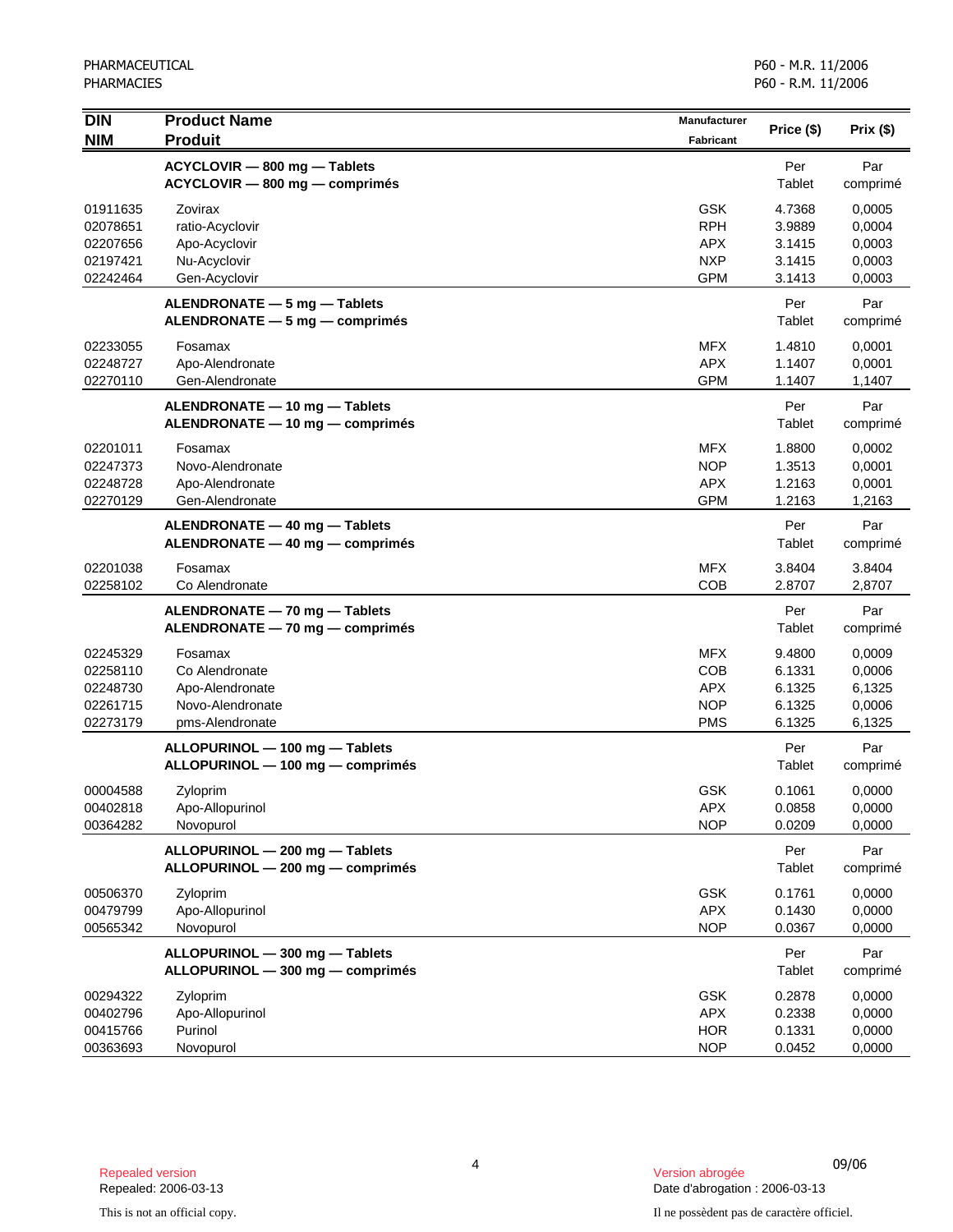| <b>DIN</b><br><b>NIM</b>                                             | <b>Product Name</b><br><b>Produit</b>                                                                                                                                         | <b>Manufacturer</b><br><b>Fabricant</b>                                          | Price (\$)                                               | Prix(\$)                                                 |
|----------------------------------------------------------------------|-------------------------------------------------------------------------------------------------------------------------------------------------------------------------------|----------------------------------------------------------------------------------|----------------------------------------------------------|----------------------------------------------------------|
|                                                                      | ALPRAZOLAM - 0.25 mg - Tablets<br>ALPRAZOLAM - 0,25 mg - comprimés                                                                                                            |                                                                                  | Per<br>Tablet                                            | Par<br>comprimé                                          |
| 00548359<br>00865397<br>02137534<br>01913484<br>01913239<br>00677485 | Xanax<br>Apo-Alpraz<br>Gen-Alprazolam<br>Novo-Alprazol<br>Nu-Alpraz<br>ratio-Alprazolam                                                                                       | <b>PFI</b><br><b>APX</b><br><b>GPM</b><br><b>NOP</b><br><b>NXP</b><br><b>RPH</b> | 0.2679<br>0.1030<br>0.0836<br>0.0836<br>0.0836<br>0.0836 | 0,0000<br>0,0000<br>0,0000<br>0,0000<br>0,0000<br>0,0000 |
|                                                                      | ALPRAZOLAM - 0.5 mg - Tablets<br>ALPRAZOLAM - 0,5 mg - comprimés                                                                                                              |                                                                                  | Per<br>Tablet                                            | Par<br>comprimé                                          |
| 00548367<br>00865400<br>02137542<br>01913247<br>00677477<br>01913492 | Xanax<br>Apo-Alpraz<br>Gen-Alprazolam<br>Nu-Alpraz<br>ratio-Alprazolam<br>Novo-Alprazol                                                                                       | PFI<br><b>APX</b><br><b>GPM</b><br><b>NXP</b><br><b>RPH</b><br><b>NOP</b>        | 0.3202<br>0.1275<br>0.1015<br>0.1015<br>0.1015<br>0.1012 | 0,0000<br>0,0000<br>0,0000<br>0,0000<br>0,0000<br>0,0000 |
|                                                                      | ALPRAZOLAM - 1 mg - Tablets<br>ALPRAZOLAM - 1 mg - comprimés                                                                                                                  |                                                                                  | Per<br>Tablet                                            | Par<br>comprimé                                          |
| 00723770<br>02243611<br>02229813                                     | Xanax<br>Apo-Alpraz<br>Gen-Alprazolam                                                                                                                                         | PFI<br><b>APX</b><br><b>GPM</b>                                                  | 0.5764<br>0.3409<br>0.3409                               | 0,0001<br>0,0000<br>0,0000                               |
|                                                                      | ALPRAZOLAM - 2 mg - Tablets<br>ALPRAZOLAM - 2 mg - comprimés                                                                                                                  |                                                                                  | Per<br>Tablet                                            | Par<br>comprimé                                          |
| 00813958<br>02243612<br>02229814                                     | Xanax<br>Apo-Alpraz<br>Gen-Alprazolam                                                                                                                                         | PFI<br><b>APX</b><br><b>GPM</b>                                                  | 1.0244<br>0.6059<br>0.6059                               | 0,0001<br>0,0001<br>0,0001                               |
|                                                                      | ALUMINUM HYDROXIDE/MAGNESIUM HYDROXIDE - 200 mg/200 mg<br>Per 5 mL - Suspension<br>ALUMINUM (HYDROXYDE D')/MAGNÉSIUM (HYDROXYDE DE) - 200 mg/<br>200 mg par 5 ml - suspension |                                                                                  | Per mL                                                   | Par ml                                                   |
| 01933914<br>02163144<br>01966529                                     | Gelusil<br>Maalox<br>Diovol                                                                                                                                                   | <b>PDA</b><br><b>CBA</b><br><b>HOR</b>                                           | 0.0185<br>0.0184<br>0.0163                               | 0,0000<br>0,0000<br>0,0000                               |
|                                                                      | ALUMINUM HYDROXIDE/MAGNESIUM HYDROXIDE - 600 mg/300 mg<br>Per 5 mL - Suspension<br>ALUMINUM (HYDROXYDE D')/MAGNÉSIUM (HYDROXYDE DE) — 600 mg/<br>300 mg par 5 ml - suspension |                                                                                  | Per mL                                                   | Par ml                                                   |
| 02162369<br>00491217                                                 | Maalox TC<br>Diovol EX                                                                                                                                                        | <b>CBA</b><br><b>HOR</b>                                                         | 0.0216<br>0.0208                                         | 0.0000<br>0,0000                                         |
|                                                                      | ALUMINUM HYDROXIDE/MAGNESIUM HYDROXIDE - 400 mg/400 mg<br>- Tablets<br>ALUMINUM (HYDROXYDE D')/MAGNÉSIUM (HYDROXYDE DE) - 400 mg/<br>400 mg — comprimés                       |                                                                                  | Per<br>Tablet                                            | Par<br>comprimé                                          |
| 01945831<br>02163071                                                 | Gelusil Extra Strength/Gélusil extra-puissant<br>Maalox                                                                                                                       | <b>PDA</b><br><b>CBA</b>                                                         | 0.1525<br>0.1287                                         | 0,0000<br>0,0000                                         |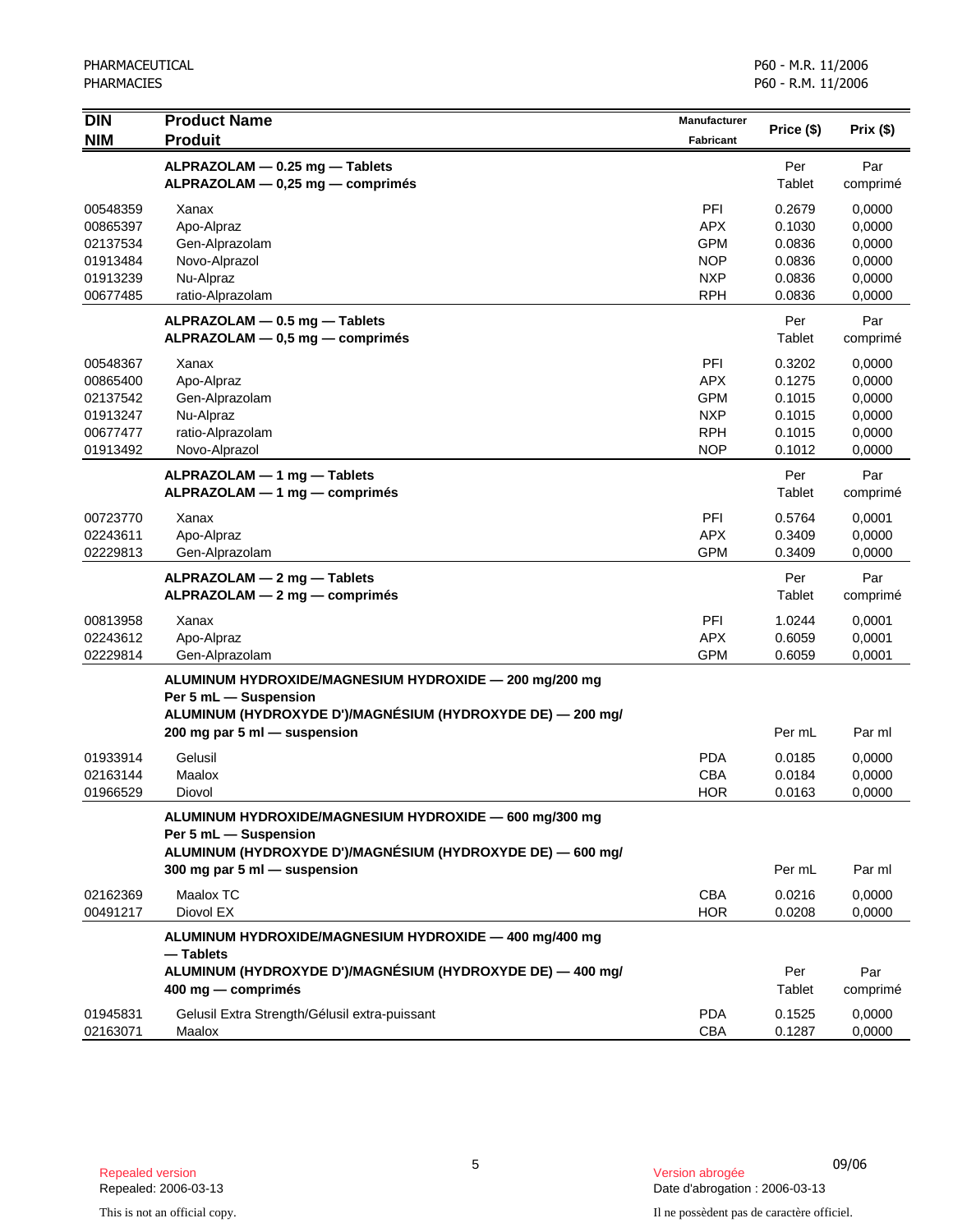| <b>DIN</b>                                                           | <b>Product Name</b>                                                                                                                     | <b>Manufacturer</b>                                                       |                                                          |                                                          |
|----------------------------------------------------------------------|-----------------------------------------------------------------------------------------------------------------------------------------|---------------------------------------------------------------------------|----------------------------------------------------------|----------------------------------------------------------|
| <b>NIM</b>                                                           | <b>Produit</b>                                                                                                                          | Fabricant                                                                 | Price (\$)                                               | Prix(\$)                                                 |
|                                                                      | AMANTADINE HCI - 100 mg - Capsules<br>AMANTADINE (CHLORHYDRATE D') - 100 mg - capsules                                                  |                                                                           | Per<br>Capsule                                           | Par<br>capsule                                           |
| 01914006<br>01990403<br>02034468<br>02139200                         | Symmetrel<br>pms-Amantadine<br>Endantadine<br>Gen-Amantadine                                                                            | SQU<br><b>PMS</b><br><b>END</b><br><b>GPM</b>                             | 1.0851<br>0.6105<br>0.6079<br>0.5697                     | 0,0001<br>0,0001<br>0,0001<br>0,0001                     |
|                                                                      | AMANTADINE HCI - 10 mg/mL - Syrup<br>AMANTADINE (CHLORHYDRATE D') - 10 mg/ml - sirop                                                    |                                                                           | Per mL                                                   | Par ml                                                   |
| 02022826<br>01913999                                                 | pms-Amantadine<br>Symmetrel                                                                                                             | <b>PMS</b><br>SQU                                                         | 0.1188<br>0.1188                                         | 0,0000<br>0,0000                                         |
|                                                                      | AMCINONIDE - 0.1% - Topical Cream<br>AMCINONIDE - 0,1 % - crème topique                                                                 |                                                                           | Per<br>Gram                                              | Par<br>gramme                                            |
| 02192284<br>02246714<br>02247098                                     | Cyclocort<br>Amcort<br>ratio-Amcinonide                                                                                                 | STI<br><b>TPT</b><br><b>RPH</b>                                           | 0.5662<br>0.3011<br>0.3011                               | 0,0001<br>0,0000<br>0,0000                               |
|                                                                      | AMCINONIDE - 0.1% - Topical Lotion<br>AMCINONIDE $-$ 0,1 % $-$ lotion topique                                                           |                                                                           | Per mL                                                   | Par ml                                                   |
| 02192276<br>02247097                                                 | Cyclocort<br>ratio-Amcinonide                                                                                                           | STI<br><b>RPH</b>                                                         | 0.4758<br>0.2500                                         | 0,0000<br>0,0000                                         |
|                                                                      | AMCINONIDE - 0.1% - Topical Ointment<br>AMCINONIDE $-$ 0,1 % $-$ pommade topique                                                        |                                                                           | Per<br>Gram                                              | Par<br>gramme                                            |
| 02192268<br>02247096                                                 | Cyclocort<br>ratio-Amcinonide                                                                                                           | STI<br><b>RPH</b>                                                         | 0.5662<br>0.3011                                         | 0,0001<br>0,0000                                         |
|                                                                      | AMILORIDE HCI - 5 mg - Tablets<br>AMILORIDE (CHLORHYDRATE D') - 5 mg - comprimés                                                        |                                                                           | Per<br>Tablet                                            | Par<br>comprimé                                          |
| 00487805<br>02249510                                                 | Midamor<br>Apo-Amiloride                                                                                                                | <b>MFX</b><br><b>APX</b>                                                  | 0.3146<br>0.2202                                         | 0,0000<br>0,0000                                         |
|                                                                      | AMILORIDE HCI/HYDROCHLOROTHIAZIDE - 5 mg/50 mg - Tablets<br>AMILORIDE (CHLORHYDRATE D')/HYDROCHLOROTHIAZIDE - 5 mg/50 mg -<br>comprimés |                                                                           | Per<br>Tablet                                            | Par<br>comprimé                                          |
| 00487813<br>00784400<br>00886106<br>02257378<br>01937219             | Moduret<br>Apo-Amilzide<br>Nu-Amilzide<br>Gen-Amilazide<br>Novamilor                                                                    | <b>OPI</b><br>APX<br><b>NXP</b><br><b>GPM</b><br><b>NOP</b>               | 0.3693<br>0.2940<br>0.2815<br>0.2109<br>0.2109           | 0,0000<br>0,0000<br>0,0000<br>0,0000<br>0,0000           |
|                                                                      | AMIODARONE HCI - 200 mg - Tablets<br>AMIODARONE (CHLORHYDRATE D') - 200 mg - comprimés                                                  |                                                                           | Per<br>Tablet                                            | Par<br>comprimé                                          |
| 02036282<br>02240071<br>02240604<br>02242472<br>02243836<br>02246194 | Cordarone<br>ratio-Amiodarone<br>Gen-Amiodarone<br>pms-Amiodarone<br>Rhoxal-amiodarone<br>Apo-Amiodarone                                | WAY<br><b>RPH</b><br><b>GPM</b><br><b>PMS</b><br><b>RXP</b><br><b>APX</b> | 2.2648<br>1.5832<br>1.4269<br>1.4269<br>1.4269<br>1.4268 | 0,0002<br>0,0002<br>0,0001<br>0,0001<br>0,0001<br>0,0001 |
| 02239835                                                             | Novo-Amiodarone                                                                                                                         | <b>NOP</b>                                                                | 1.4268                                                   | 0,0001                                                   |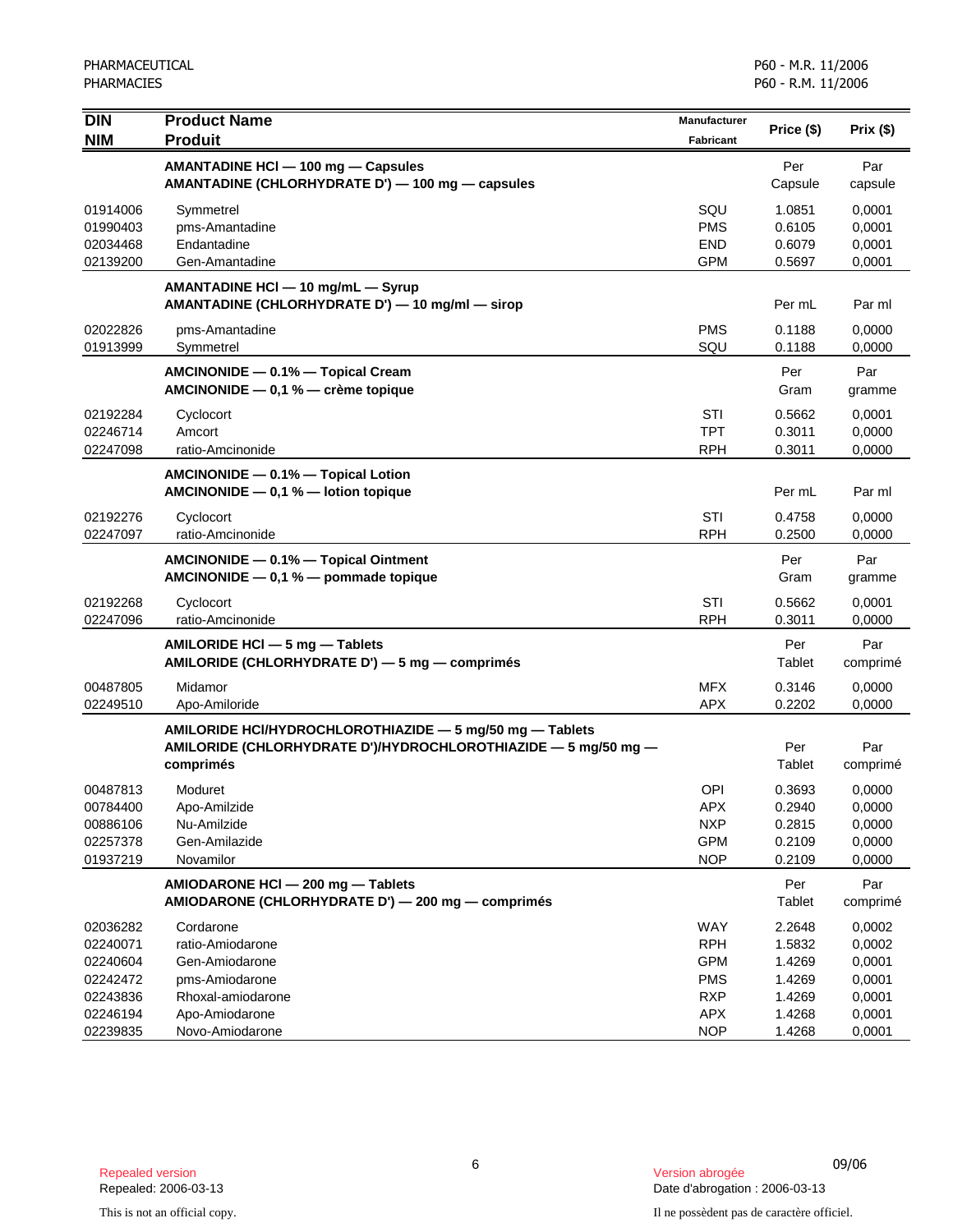| <b>DIN</b><br><b>NIM</b>                                                         | <b>Product Name</b><br><b>Produit</b>                                                                                                                      | <b>Manufacturer</b><br><b>Fabricant</b>                                                 | Price (\$)                                                         | Prix(\$)                                                           |
|----------------------------------------------------------------------------------|------------------------------------------------------------------------------------------------------------------------------------------------------------|-----------------------------------------------------------------------------------------|--------------------------------------------------------------------|--------------------------------------------------------------------|
|                                                                                  | AMITRIPTYLINE HCI - 10 mg - Tablets<br>AMITRIPTYLINE (CHLORHYDRATE D') - 10 mg - comprimés                                                                 |                                                                                         | Per<br>Tablet                                                      | Par<br>comprimé                                                    |
| 02247302<br>00335053<br>00037400                                                 | pms-Amitriptyline<br>Apo-Amitriptyline<br>Novo-Triptyn                                                                                                     | <b>PMS</b><br><b>APX</b><br><b>NOP</b>                                                  | 0.0624<br>0.0572<br>0.0572                                         | 0,0000<br>0,0000<br>0,0000                                         |
|                                                                                  | AMITRIPTYLINE HCI - 25 mg - Tablets<br>AMITRIPTYLINE (CHLORHYDRATE D') - 25 mg - comprimés                                                                 |                                                                                         | Per<br>Tablet                                                      | Par<br>comprimé                                                    |
| 02247303<br>00335061<br>00037419                                                 | pms-Amitriptyline<br>Apo-Amitriptyline<br>Novo-Triptyn                                                                                                     | <b>PMS</b><br><b>APX</b><br><b>NOP</b>                                                  | 0.1194<br>0.1095<br>0.1095                                         | 0,0000<br>0,0000<br>0,0000                                         |
|                                                                                  | AMITRIPTYLINE HCI - 50 mg - Tablets<br>AMITRIPTYLINE (CHLORHYDRATE D') - 50 mg - comprimés                                                                 |                                                                                         | Per<br>Tablet                                                      | Par<br>comprimé                                                    |
| 02247304<br>00335088<br>00037427                                                 | pms-Amitriptyline<br>Apo-Amitriptyline<br>Novo-Triptyn                                                                                                     | <b>PMS</b><br><b>APX</b><br><b>NOP</b>                                                  | 0.2219<br>0.2035<br>0.2035                                         | 0,0000<br>0,0000<br>0,0000                                         |
|                                                                                  | AMOXICILLIN - 250 mg - Capsules<br>AMOXICILLINE - 250 mg - capsules                                                                                        |                                                                                         | Per<br>Capsule                                                     | Par<br>capsule                                                     |
| 02041294<br>02238171<br>00406724<br>02230243<br>00628115<br>02181487<br>00865567 | Amoxil<br>Gen-Amoxicillin<br>Novamoxin<br>pms-Amoxicillin<br>Apo-Amoxi<br>Lin-Amox<br>Nu-Amoxi                                                             | <b>WAY</b><br><b>GPM</b><br><b>NOP</b><br><b>PMS</b><br><b>APX</b><br>LIN<br><b>NXP</b> | 0.2079<br>0.1136<br>0.1135<br>0.1135<br>0.1130<br>0.1130<br>0.1130 | 0,0000<br>0,0000<br>0,0000<br>0,0000<br>0,0000<br>0,0000<br>0,0000 |
|                                                                                  | AMOXICILLIN - 500 mg - Capsules<br>$AMOXICILLINE - 500 mg - capsules$                                                                                      |                                                                                         | Per<br>Capsule                                                     | Par<br>capsule                                                     |
| 00628123<br>02238172<br>02181495<br>00406716<br>00865575<br>02230244             | Apo-Amoxi<br>Gen-Amoxicillin<br>Lin-Amox<br>Novamoxin<br>Nu-Amoxi<br>pms-Amoxicillin                                                                       | <b>APX</b><br><b>GPM</b><br>LIN<br><b>NOP</b><br><b>NXP</b><br><b>PMS</b>               | 0.2211<br>0.2211<br>0.2211<br>0.2211<br>0.2211<br>0.2211           | 0,0000<br>0,0000<br>0,0000<br>0,0000<br>0,0000<br>0,0000           |
|                                                                                  | AMOXICILLIN - 125 mg - Chewable Tablets<br>AMOXICILLINE - 125 mg - comprimés masticables                                                                   |                                                                                         | Per<br>Tablet                                                      | Par<br>comprimé                                                    |
| 02041685<br>02036347                                                             | Amoxil<br>Novamoxin                                                                                                                                        | <b>WAY</b><br><b>NOP</b>                                                                | 0.2892<br>0.2547                                                   | 0,0000<br>0,0000                                                   |
|                                                                                  | AMOXICILLIN - 250 mg - Chewable Tablets<br>AMOXICILLINE - 250 mg - comprimés masticables                                                                   |                                                                                         | Per<br>Tablet                                                      | Par<br>comprimé                                                    |
| 02041286<br>02036355                                                             | Amoxil<br>Novamoxin                                                                                                                                        | WAY<br><b>NOP</b>                                                                       | 0.4396<br>0.3751                                                   | 0,0000<br>0,0000                                                   |
|                                                                                  | AMOXICILLIN - 125 mg/5 mL - Oral Liquid<br>AMOXICILLINE - 125 mg/5 ml - liquide oral                                                                       |                                                                                         | Per mL                                                             | Par ml                                                             |
| 00628131<br>00628131<br>02181509<br>00452149<br>01934171<br>00865540             | Apo-Amoxi<br>Apo-Amoxi Sugar Free/Apo-Amoxi sans sucre<br>Lin-Amox<br>Novamoxin<br>Novamoxin Sugar Reduced/Novamoxin à teneur réduite en sucre<br>Nu-Amoxi | <b>APX</b><br><b>APX</b><br><b>LIN</b><br><b>NOP</b><br><b>NOP</b><br><b>NXP</b>        | 0.0220<br>0.0220<br>0.0220<br>0.0220<br>0.0220<br>0.0220           | 0,0000<br>0,0000<br>0,0000<br>0,0000<br>0,0000<br>0,0000           |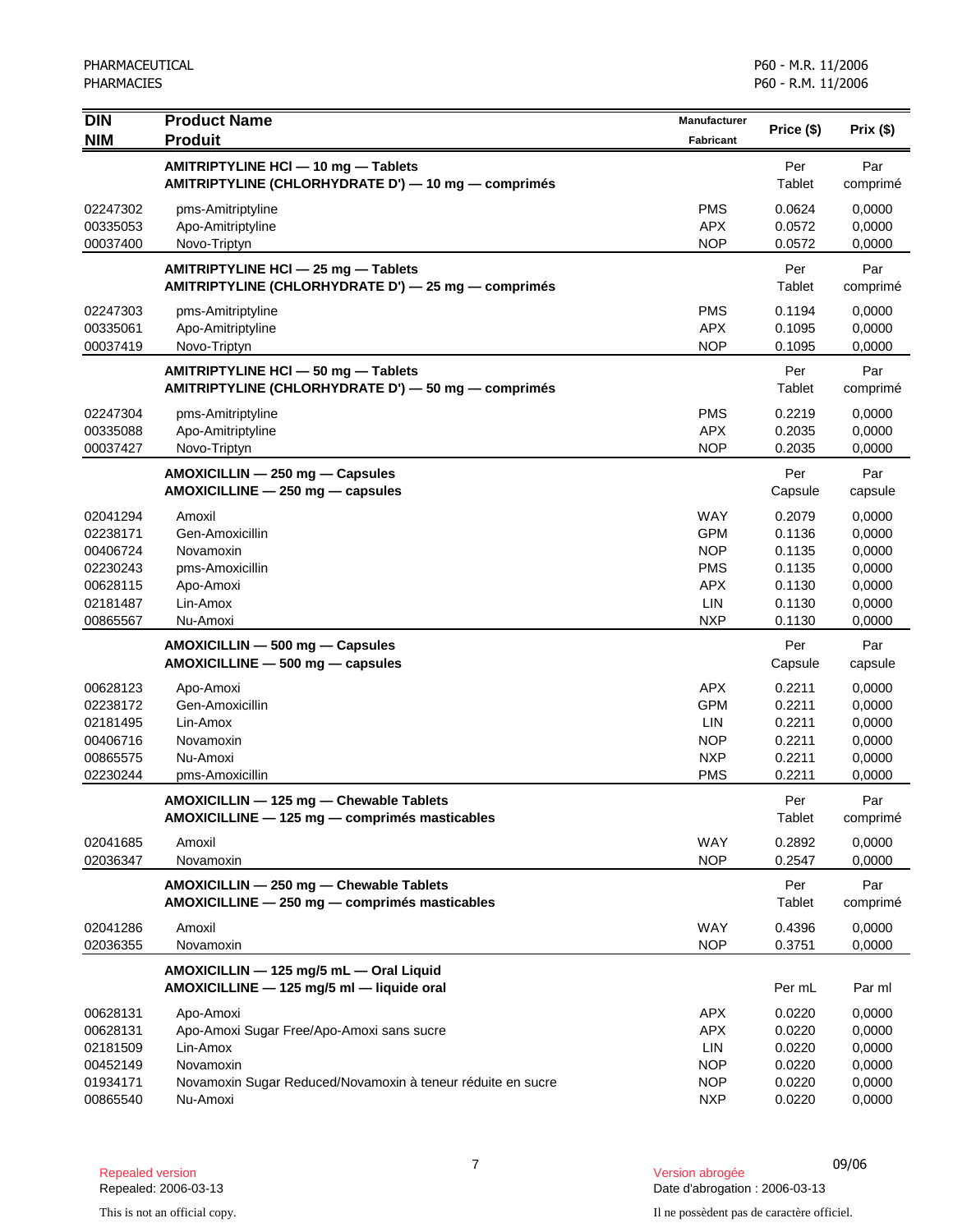| PHARMACEUTICAL<br><b>PHARMACIES</b> |                     |                     | P60 - M.R. 11/2006<br>P60 - R.M. 11/2006 |             |  |
|-------------------------------------|---------------------|---------------------|------------------------------------------|-------------|--|
| <b>DIN</b>                          | <b>Product Name</b> | <b>Manufacturer</b> | Price (\$)                               | $Prix($ \$) |  |
| <b>NIM</b>                          | <b>Produit</b>      | <b>Fabricant</b>    |                                          |             |  |
| 02230245                            | pms-Amoxicillin     | <b>PMS</b>          | 0.0220                                   | 0,0000      |  |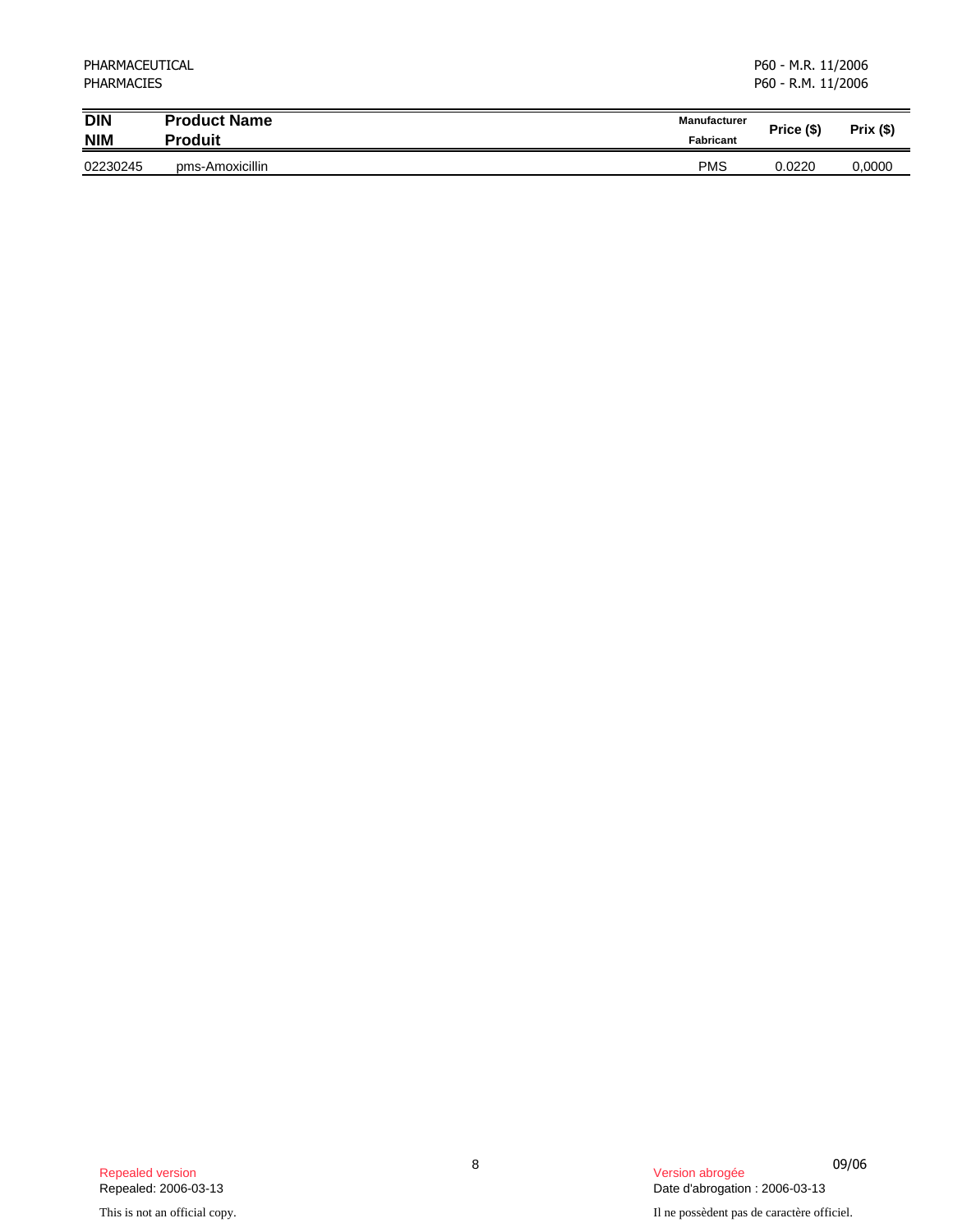| <b>DIN</b>           | <b>Product Name</b>                                                                  | Manufacturer             | Price (\$)       | Prix(\$)         |
|----------------------|--------------------------------------------------------------------------------------|--------------------------|------------------|------------------|
| <b>NIM</b>           | <b>Produit</b>                                                                       | <b>Fabricant</b>         |                  |                  |
|                      |                                                                                      |                          |                  |                  |
|                      | AMOXICILLIN - 250 mg/5 mL - Oral Liquid<br>AMOXICILLINE - 250 mg/5 ml - liquide oral |                          | Per mL           | Par ml           |
|                      |                                                                                      |                          |                  |                  |
| 00628158<br>00628158 | Apo-Amoxi<br>Apo-Amoxi Sugar Free/Apo-Amoxi sans sucre                               | <b>APX</b><br><b>APX</b> | 0.0330<br>0.0330 | 0,0000<br>0,0000 |
| 02181517             | Lin-Amox                                                                             | LIN                      | 0.0330           | 0,0000           |
| 00452130             | Novamoxin                                                                            | <b>NOP</b>               | 0.0330           | 0,0000           |
| 01934163             | Novamoxin Sugar Reduced/Novamoxin à teneur réduite en sucre                          | <b>NOP</b>               | 0.0330           | 0,0000           |
| 00865559             | Nu-Amoxi                                                                             | <b>NXP</b>               | 0.0330           | 0,0000           |
| 02230246             | pms-Amoxicillin                                                                      | <b>PMS</b>               | 0.0330           | 0,0000           |
|                      | AMOXICILLIN/CLAVULANIC ACID - 25 mg/6.25 mg/mL                                       |                          |                  |                  |
|                      | - Oral Suspension                                                                    |                          |                  |                  |
|                      | AMOXICILLINE/ACIDE CLAVULANIQUE - 25 mg/6,25 mg/ml -                                 |                          |                  |                  |
|                      | suspension orale                                                                     |                          | Per mL           | Par ml           |
| 01916882             | Clavulin 125 F                                                                       | GSK                      | 0.1119           | 0,0000           |
| 02244646             | ratio-ACLAVULANATE                                                                   | <b>RPH</b>               | 0.0796           | 0,0000           |
| 02243986             | Apo-Amoxi Clav                                                                       | <b>APX</b>               | 0.0795           | 0,0000           |
|                      | AMOXICILLIN/CLAVULANIC ACID - 50 mg/12.5 mg/mL                                       |                          |                  |                  |
|                      | - Oral Suspension                                                                    |                          |                  |                  |
|                      | AMOXICILLINE/ACIDE CLAVULANIQUE - 50 mg/12,5 mg/ml -                                 |                          |                  |                  |
|                      | suspension orale                                                                     |                          | Per mL           | Par ml           |
| 01916874             | Clavulin 250 F                                                                       | <b>GSK</b>               | 0.1879           | 0,0000           |
| 02243987             | Apo-Amoxi Clav                                                                       | <b>APX</b>               | 0.1340           | 0,0000           |
| 02244647             | ratio-ACLAVULANATE                                                                   | <b>RPH</b>               | 0.1338           | 0,0000           |
|                      | AMOXICILLIN/CLAVULANIC ACID - 250 mg/125 mg - Tablets                                |                          | Per              | Par              |
|                      | AMOXICILLINE/ACIDE CLAVULANIQUE - 250 mg/125 mg - comprimés                          |                          | Tablet           | comprimé         |
| 01916866             | Clavulin-250                                                                         | <b>GSK</b>               | 0.9439           | 0,0001           |
| 02243350             | Apo-Amoxi-Clav                                                                       | <b>APX</b>               | 0.6722           | 0,0001           |
| 02243770             | ratio-ACLAVULANATE                                                                   | <b>RPH</b>               | 0.6112           | 0,0001           |
|                      | AMOXICILLIN/CLAVULANIC ACID - 500 mg/125 mg - Tablets                                |                          | Per              | Par              |
|                      | AMOXICILLINE/ACIDE CLAVULANIQUE - 500 mg/125 mg - comprimés                          |                          | Tablet           | comprimé         |
| 01916858             | Clavulin-500 F                                                                       | <b>GSK</b>               | 1.4158           | 1,4158           |
| 02243351             | Apo-Amoxi Clav                                                                       | <b>APX</b>               | 1.0275           | 0,0001           |
| 02243771             | ratio-ACLAVULANATE                                                                   | <b>RPH</b>               | 0.9342           | 0,0001           |
|                      | AMOXICILLIN/CLAVULANIC ACID - 875 mg/125 mg - Tablets                                |                          | Per              | Par              |
|                      | AMOXICILLINE/ACIDE CLAVULANIQUE - 875 mg/125 mg - comprimés                          |                          | Tablet           | comprimé         |
| 02238829             | Clavulin-875                                                                         | <b>GSK</b>               | 2.1237           | 0,0002           |
| 02247021             | ratio-ACLAVULANATE                                                                   | <b>RPH</b>               | 1.5411           | 0,0002           |
| 02248138             | Novo-Clavamoxin                                                                      | <b>NOP</b>               | 1.4013           | 0,0001           |
| 02245623             | Apo-Amoxi Clav                                                                       | <b>APX</b>               | 1.3872           | 0,0001           |
|                      | AMPICILLIN - 250 mg - Capsules                                                       |                          | Per              | Par              |
|                      | AMPICILLINE - 250 mg - capsules                                                      |                          | Capsule          | capsule          |
| 00603279             | Apo-Ampi                                                                             | <b>APX</b>               | 0.1010           | 0,0000           |
| 00717657             | Nu-Ampi                                                                              | <b>NXP</b>               | 0.1010           | 0,0000           |
| 0020877              | Novo-Ampicillin                                                                      | <b>NOP</b>               | 0.0901           | 0,0000           |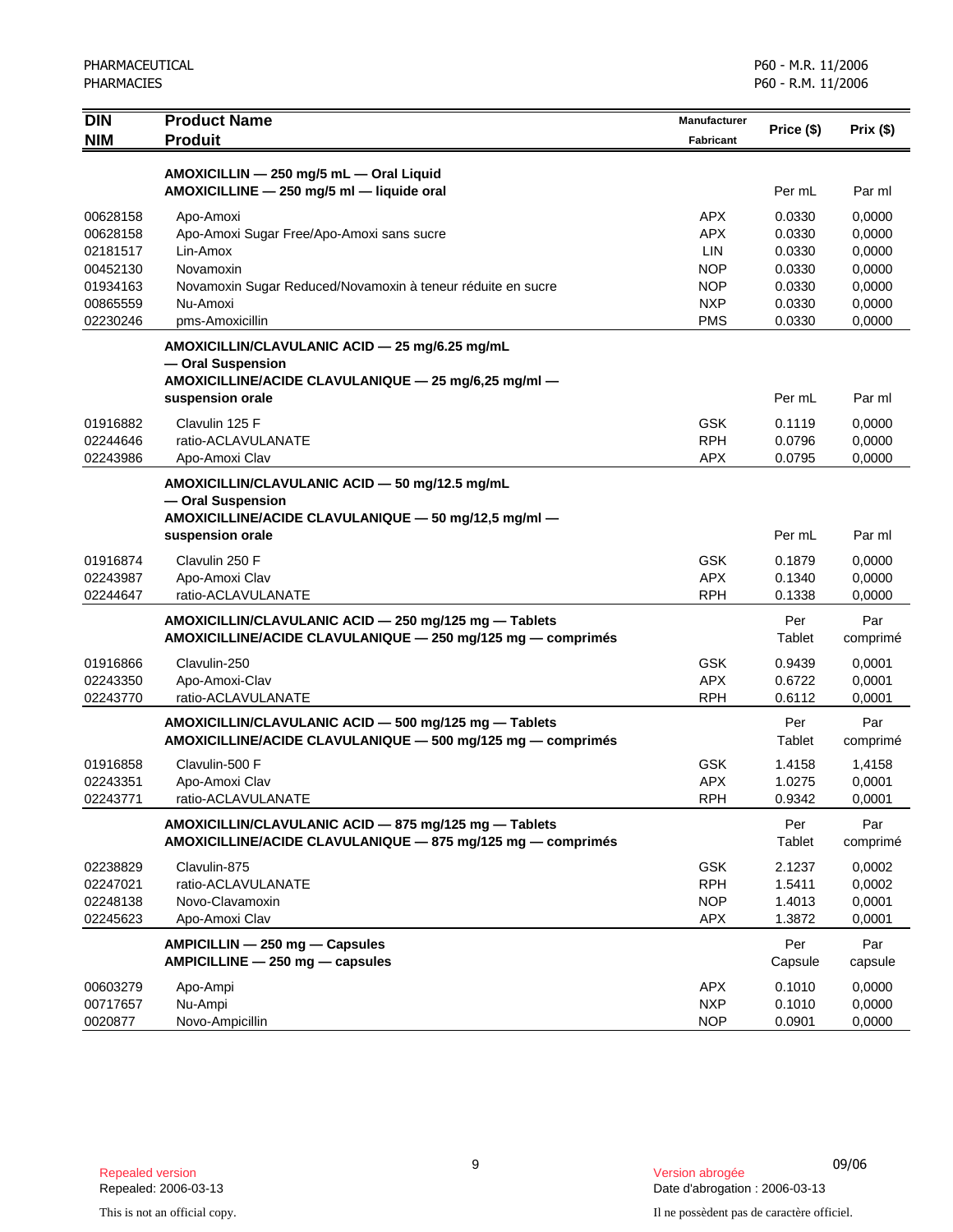| $\overline{DIN}$<br><b>NIM</b> | <b>Product Name</b><br><b>Produit</b>                                                                  | Manufacturer<br><b>Fabricant</b> | Price (\$)       | Prix (\$)        |
|--------------------------------|--------------------------------------------------------------------------------------------------------|----------------------------------|------------------|------------------|
|                                | AMPICILLIN - 500 mg - Capsules<br>AMPICILLINE - 500 mg - capsules                                      |                                  | Per<br>Capsule   | Par<br>capsule   |
| 00603295<br>00020885           | Apo-Ampi<br>Novo-Ampicillin                                                                            | <b>APX</b><br><b>NOP</b>         | 0.2230<br>0.2009 | 0,0000<br>0,0000 |
| 00717673                       | Nu-Ampi                                                                                                | <b>NXP</b>                       | 0.2009           | 0,0000           |
|                                | ANAGRELIDE HCI - 0.5 mg - Capsules<br>ANAGRÉLIDE (CHLORHYDRATE D') $-$ 0,5 mg $-$ capsules             |                                  | Per<br>Capsule   | Par<br>capsule   |
| 02236859<br>02253054           | Agrylin<br>Gen-Anagrelide                                                                              | <b>SHI</b><br><b>GPM</b>         | 5.3108<br>3.6850 | 0,0005<br>3,6850 |
| 02260107                       | Rhoxal-anagrelide                                                                                      | <b>RXP</b>                       | 3.6840           | 0,0004           |
|                                | $ATENOLOL - 50 mg - Tables$<br>$ATÉNOLOL - 50 mg - comprimés$                                          |                                  | Per<br>Tablet    | Par<br>comprimé  |
| 02039532                       | Tenormin                                                                                               | <b>AZC</b>                       | 0.5746           | 0,0001           |
| 02267985                       | Ran-Atenolol                                                                                           | <b>RAN</b>                       | 0.4252           | 0,4252           |
| 02171791                       | ratio-Atenolol                                                                                         | <b>RPH</b>                       | 0.4143           | 0,0000           |
| 02255545                       | Co Atenolol                                                                                            | <b>COB</b>                       | 0.3867           | 0,0000           |
| 01912062                       | Novo-Atenol                                                                                            | <b>NOP</b>                       | 0.3867           | 0,0000           |
| 00773689                       | Apo-Atenol                                                                                             | <b>APX</b>                       | 0.3865           | 0,0000           |
| 02229467                       | Dom-Atenolol                                                                                           | <b>DOM</b>                       | 0.3865           | 0,0000           |
| 00886114<br>02237600           | Nu-Atenol<br>pms-Atenolol                                                                              | <b>NXP</b><br><b>PMS</b>         | 0.3865<br>0.3865 | 0,0000<br>0,0000 |
| 02231731                       | Rho-Atenolol                                                                                           | <b>RXP</b>                       | 0.3865           | 0,0000           |
| 02146894                       | Gen-Atenolol                                                                                           | <b>GPM</b>                       | 0.3864           | 0,0000           |
|                                | ATENOLOL - 100 mg - Tablets<br>ATÉNOLOL — 100 mg — comprimés                                           |                                  | Per<br>Tablet    | Par<br>comprimé  |
| 02039540                       | Tenormin                                                                                               | <b>AZC</b>                       | 0.9446           | 0,0001           |
| 02267993                       | Ran-Atenolol                                                                                           | <b>RAN</b>                       | 0.6991           | 0,6991           |
| 02171805                       | ratio-Atenolol                                                                                         | <b>RPH</b>                       | 0.6809           | 0,0001           |
| 00773697                       | Apo-Atenol                                                                                             | <b>APX</b>                       | 0.6355           | 0,0001           |
| 02255553                       | Co Atenolol                                                                                            | <b>COB</b>                       | 0.6355           | 0,0001           |
| 02229468                       | Dom-Atenolol                                                                                           | <b>DOM</b>                       | 0.6355           | 0,0001           |
| 02147432                       | Gen-Atenolol                                                                                           | <b>GPM</b>                       | 0.6355           | 0,0001           |
| 01912054                       | Novo-Atenol                                                                                            | <b>NOP</b>                       | 0.6355           | 0,0001           |
| 00886122<br>02237601           | Nu-Atenol                                                                                              | <b>NXP</b><br><b>PMS</b>         | 0.6355<br>0.6355 | 0,0001           |
| 02231733                       | pms-Atenolol<br>Rho-Atenolol                                                                           | <b>RXP</b>                       | 0.6355           | 0,0001<br>0,0001 |
|                                | ATENOLOL/CHLORTHALIDONE - 50 mg/25 mg - Tablets<br>ATÉNOLOL/CHLORTHALIDONE - 50 mg/25 mg - comprimés   |                                  | Per<br>Tablet    | Par<br>comprimé  |
| 02049961                       | Tenoretic                                                                                              | <b>AZC</b>                       | 0.6825           | 0,0001           |
| 02248763                       | Apo-Atenidone                                                                                          | <b>APX</b>                       | 0.4777           | 0,0000           |
|                                | ATENOLOL/CHLORTHALIDONE - 100 mg/25 mg - Tablets<br>ATÉNOLOL/CHLORTHALIDONE - 100 mg/25 mg - comprimés |                                  | Per<br>Tablet    | Par<br>comprimé  |
| 02049988<br>02248764           | Tenoretic<br>Apo-Atenidone                                                                             | AZC<br><b>APX</b>                | 1.1186<br>0.7830 | 0,0001<br>0,0001 |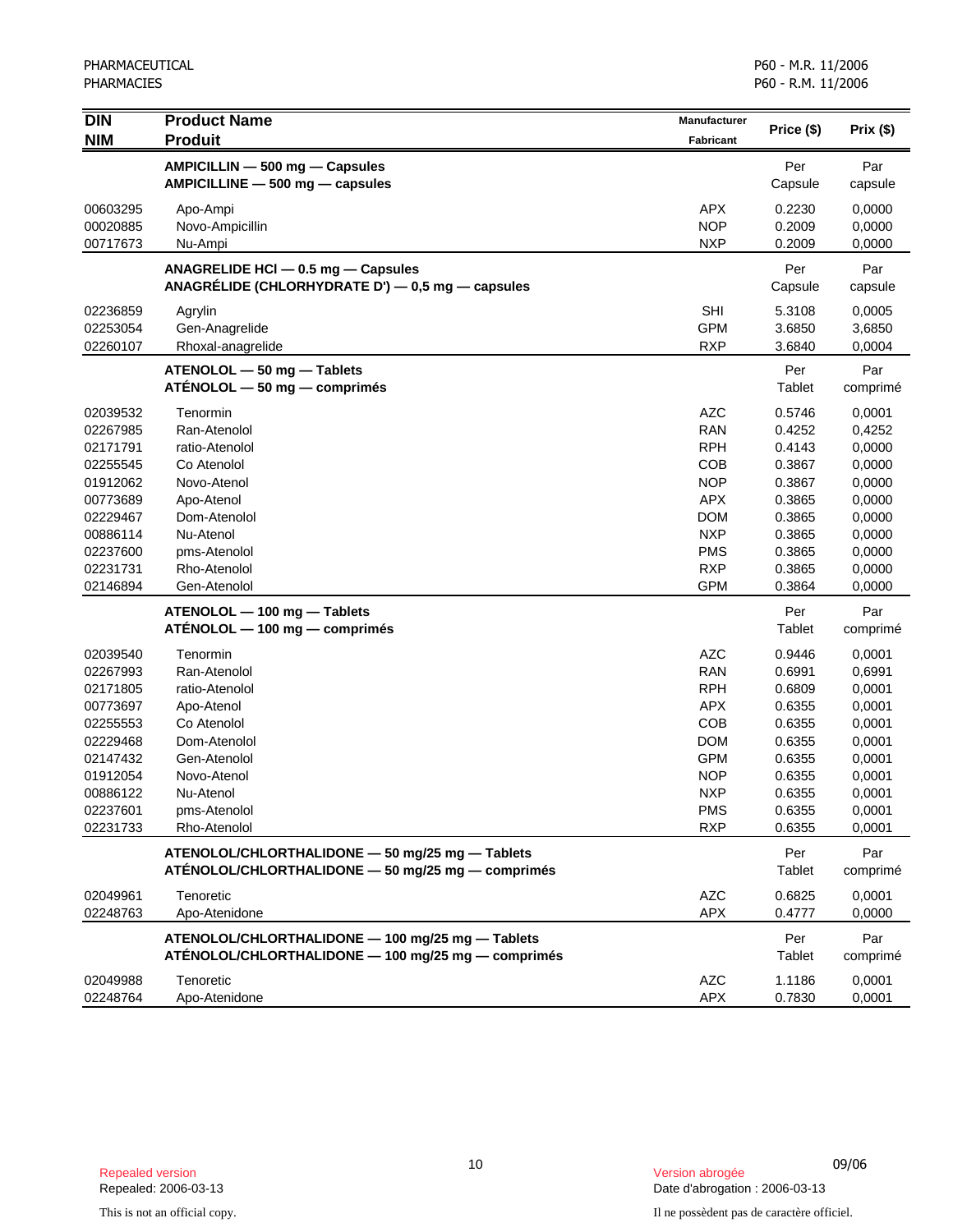| <b>DIN</b>           | <b>Product Name</b>                                                           | Manufacturer             | Price (\$)       | Prix(\$)         |
|----------------------|-------------------------------------------------------------------------------|--------------------------|------------------|------------------|
| <b>NIM</b>           | <b>Produit</b>                                                                | <b>Fabricant</b>         |                  |                  |
|                      | AZATHIOPRINE - 50 mg - Tablets                                                |                          | Per              | Par              |
|                      | AZATHIOPRINE - 50 mg - comprimés                                              |                          | Tablet           | comprimé         |
| 00004596             | Imuran                                                                        | <b>GSK</b>               | 0.8987           | 0,0001           |
| 02236799             | ratio-Azathioprine                                                            | <b>RPH</b>               | 0.7095           | 0,0001           |
| 02242907             | Apo-Azathioprine                                                              | <b>APX</b>               | 0.5960           | 0,0001           |
| 02231491             | Gen-Azathioprine                                                              | <b>GPM</b>               | 0.5960           | 0,0001           |
| 02236819             | Novo-Azathioprine                                                             | <b>NOP</b>               | 0.5960           | 0,0001           |
|                      | AZITHROMYCIN - 250 mg - Tablets                                               |                          | Per              | Par              |
|                      | AZITHROMYCIN - 250 mg - comprimés                                             |                          | Tablet           | comprimé         |
| 02212021             | Zithromax                                                                     | PFI                      | 5.9003           | 5,9003           |
| 02255340             | Co Azithromycin                                                               | <b>COB</b>               | 4.1785           | 4.1785           |
| 02247423             | Apo-Azithromycin                                                              | <b>APX</b>               | 3.7986           | 3.7986           |
| 02267845             | Novo-Azithromycin                                                             | <b>NOP</b>               | 3.7986           | 3,7986           |
| 02265826             | Sandoz Azithromycin                                                           | SDZ                      | 3.7986           | 3,7986           |
|                      | AZITHROMYCIN - 600 mg - Tablets                                               |                          | Per              | Par              |
|                      | AZITHROMYCIN - 600 mg - comprimés                                             |                          | Tablet           | comprimé         |
| 02231143             | Zithromax                                                                     | PFI                      | 14.1603          | 14,1603          |
| 02256088             | Co Azithromycin                                                               | COB                      | 9.2261           | 9,2261           |
|                      | BACITRACIN - 500 IU/q - Topical Ointment                                      |                          | Per              | Par              |
|                      | BACITRACINE - 500 UI/g - pommade topique                                      |                          | Gram             | gramme           |
| 00031046             | <b>Baciguent</b>                                                              | <b>MCL</b>               | 0.2372           | 0,0000           |
| 02060833             | Bacitracin/Bacitracine                                                        | <b>RBT</b>               | 0.1901           | 0,0000           |
|                      |                                                                               |                          |                  |                  |
|                      | BACLOFEN - 10 mg - Tablets<br>$BACLOFENE - 10 mg - comprimés$                 |                          | Per<br>Tablet    | Par<br>comprimé  |
|                      |                                                                               |                          |                  |                  |
| 00455881             | Lioresal                                                                      | <b>NVT</b>               | 0.5773           | 0,0001           |
| 02236507             | ratio-Baclofen                                                                | <b>RPH</b>               | 0.3256           | 0,0000           |
| 02139332             | Apo-Baclofen                                                                  | <b>APX</b>               | 0.3203           | 0,0000           |
| 02138271<br>02088398 | Dom-Baclofen<br>Gen-Baclofen                                                  | <b>DOM</b><br><b>GPM</b> | 0.3203<br>0.3203 | 0,0000<br>0,0000 |
| 02136090             | Nu-Baclo                                                                      | <b>NXP</b>               | 0.3203           | 0,0000           |
| 02063735             | pms-Baclofen                                                                  | <b>PMS</b>               | 0.3203           | 0,0000           |
|                      |                                                                               |                          |                  |                  |
|                      | BACLOFEN - 20 mg - Tablets<br>$BACLOFÈNE - 20 mg - comprimés$                 |                          | Per<br>Tablet    | Par<br>comprimé  |
|                      |                                                                               |                          |                  |                  |
| 00636576             | Lioresal D.S.                                                                 | <b>NVT</b>               | 1.1236           | 0,0001           |
| 02236508             | ratio-Baclofen                                                                | <b>RPH</b>               | 0.6364           | 0,0001           |
| 02139391             | Apo-Baclofen<br>Dom-Baclofen                                                  | <b>APX</b><br><b>DOM</b> | 0.6234           | 0,0001           |
| 02138298<br>02088401 | Gen-Baclofen                                                                  | <b>GPM</b>               | 0.6234<br>0.6234 | 0,0001<br>0,0001 |
| 02136104             | Nu-Baclo                                                                      | <b>NXP</b>               | 0.6234           | 0,0001           |
| 02063743             | pms-Baclofen                                                                  | <b>PMS</b>               | 0.6234           | 0,0001           |
|                      |                                                                               |                          |                  |                  |
|                      | BECLOMETHASONE DIPROPIONATE - 200 Dose - 50 mcg/dose<br>- Aqueous Nasal Spray |                          |                  |                  |
|                      | BÉCLOMÉTHASONE (DIPROPIONATE DE) - 200 doses - 50 mcg/dose -                  |                          | Per              | Par              |
|                      | vaporisateur nasal pour solution aqueuse                                      |                          | Dose             | dose             |
| 02238796             | Apo-Beclomethasone                                                            | <b>APX</b>               | 0.0675           | 0,0000           |
| 00872318             | ratio-Beclomethasone AQ                                                       | <b>RPH</b>               | 0.0675           | 0,0000           |
| 02172712             | Gen-Beclo AQ                                                                  | <b>GPM</b>               | 0.0674           | 0,0000           |
| 02238577             | Nu-Beclomethasone                                                             | <b>NXP</b>               | 0.0674           | 0,0000           |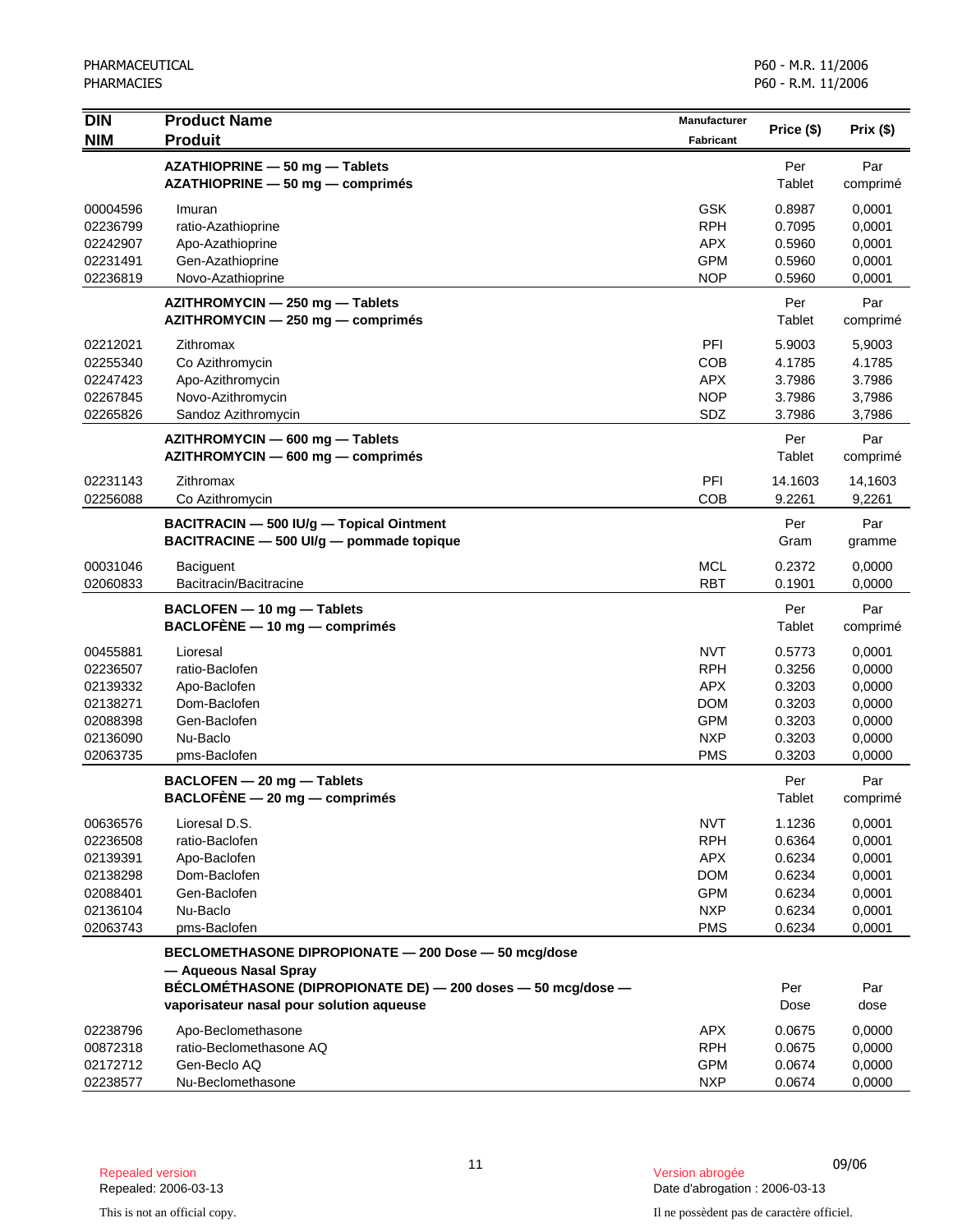| <b>DIN</b> | <b>Product Name</b>                                                              | <b>Manufacturer</b> |            |          |
|------------|----------------------------------------------------------------------------------|---------------------|------------|----------|
| <b>NIM</b> | <b>Produit</b>                                                                   | <b>Fabricant</b>    | Price (\$) | Prix(\$) |
|            | <b>BENZOYL PEROXIDE - 5% - Lotion</b>                                            |                     |            |          |
|            | BENZOYLE (PEROXYDE DE) - 5 % - lotion                                            |                     | Per mL     | Par ml   |
| 00236063   | Benoxyl                                                                          | STI                 | 0.1925     | 0,0000   |
| 00374326   | Oxyderm                                                                          | <b>ICN</b>          | 0.1476     | 0,0000   |
|            |                                                                                  |                     |            |          |
|            | <b>BENZOYL PEROXIDE - 10% - Lotion</b><br>BENZOYLE (PEROXYDE DE) - 10 % - lotion |                     | Per mL     | Par ml   |
|            |                                                                                  |                     |            |          |
| 00370568   | BenOxyl                                                                          | <b>STI</b>          | 0.1936     | 0,0000   |
| 00432938   | Oxyderm                                                                          | <b>ICN</b>          | 0.1700     | 0,0000   |
|            | BENZOYL PEROXIDE - 20% - Lotion                                                  |                     |            |          |
|            | BENZOYLE (PEROXYDE DE) - 20 % - lotion                                           |                     | Per mL     | Par ml   |
| 00374318   | Oxyderm                                                                          | <b>ICN</b>          | 0.2206     | 0,0000   |
| 00187585   | Benoxyl                                                                          | STI                 | 0.2151     | 0,0000   |
|            | <b>BENZOYL PEROXIDE IN WATER - 5% - Gel</b>                                      |                     | Per        | Par      |
|            | BENZOYLE (PEROXYDE DE), BASE AQUEUSE - 5 % - gel                                 |                     | Gram       | gramme   |
| 02214849   | Panoxyl                                                                          | STI                 | 0.1275     | 0,0000   |
| 01925180   | Benzac W                                                                         | GAC                 | 0.1152     | 0,0000   |
| 01908863   | Desquam-X                                                                        | <b>WSQ</b>          | 0.0862     | 0,0000   |
|            | <b>BENZOYL PEROXIDE IN WATER - 10% - Gel</b>                                     |                     | Per        | Par      |
|            | BENZOYLE (PEROXYDE DE), BASE AQUEUSE - 10 % - gel                                |                     | Gram       | gramme   |
| 01925997   | Benzac W                                                                         | GAC                 | 0.1388     | 0,0000   |
| 01908871   | Desquam-X                                                                        | <b>WSQ</b>          | 0.1111     | 0,0000   |
|            | BENZYDAMINE HCI - 0.15% - Oral Rinse                                             |                     |            |          |
|            | BENZYDAMINE (CHLORHYDRATE DE) - 0,15 % - gargarisme                              |                     | Per mL     | Par ml   |
| 01966065   | Tantum                                                                           | <b>RIK</b>          | 0.0734     | 0,0000   |
| 02230170   | ratio-Benzydamine                                                                | <b>RPH</b>          | 0.0435     | 0,0000   |
| 02239044   | Apo-Benzydamine                                                                  | <b>APX</b>          | 0.0320     | 0,0000   |
| 02239537   | Dom-Benzydamine                                                                  | <b>DOM</b>          | 0.0319     | 0,0000   |
| 02229799   | Novo-Benzydamine                                                                 | <b>NOP</b>          | 0.0319     | 0,0000   |
| 02229777   | pms-Benzydamine                                                                  | <b>PMS</b>          | 0.0319     | 0,0000   |
|            | BETAMETHASONE DIPROPIONATE - 0.05% - Topical Cream                               |                     | Per        | Par      |
|            | BÉTAMÉTHASONE (DIPROPIONATE DE) — 0,05 % — crème topique                         |                     | Gram       | gramme   |
| 00804991   | ratio-Topisone                                                                   | <b>RPH</b>          | 0.2369     | 0,0000   |
| 01925350   | Taro-Sone                                                                        | TAR                 | 0.2369     | 0,0000   |
| 00323071   | Diprosone                                                                        | <b>SCH</b>          | 0.2253     | 0,0000   |
|            | BETAMETHASONE DIPROPIONATE - 0.05% - Topical Glycol Cream                        |                     |            |          |
|            | BÉTAMÉTHASONE (DIPROPIONATE DE) — 0,05 % — crème topique                         |                     | Per        | Par      |
|            | à base de glycol                                                                 |                     | Gram       | gramme   |
| 00688622   | Diprolene                                                                        | <b>SCH</b>          | 0.5706     | 0,0001   |
| 00849650   | ratio-Topilene                                                                   | <b>RPH</b>          | 0.5706     | 0,0001   |
|            | BETAMETHASONE DIPROPIONATE - 0.05% - Topical Glycol Lotion                       |                     |            |          |
|            | BETAMETHASONE (DIPROPIONATE DE) - 0,05 % - lotion topique                        |                     |            |          |
|            | à base de glycol                                                                 |                     | Per mL     | Par ml   |
| 00862975   | Diprolene                                                                        | <b>SCH</b>          | 0.5152     | 0,0001   |
| 01927914   | ratio-Topilene                                                                   | <b>RPH</b>          | 0.5152     | 0,0001   |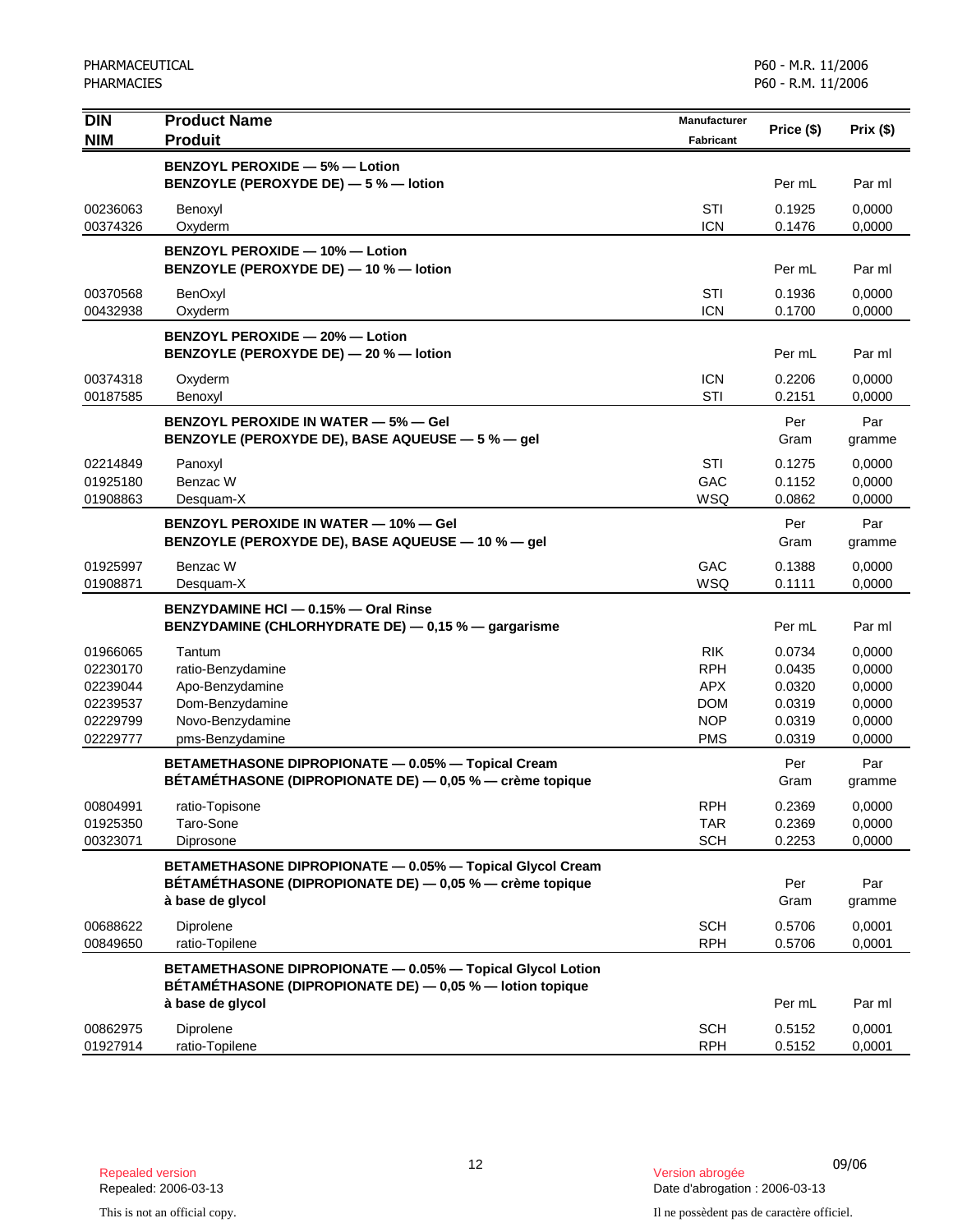| <b>DIN</b><br><b>NIM</b>         | <b>Product Name</b><br><b>Produit</b>                                                                                                                                                                                       | <b>Manufacturer</b><br><b>Fabricant</b> | Price (\$)                 | Prix(\$)                   |
|----------------------------------|-----------------------------------------------------------------------------------------------------------------------------------------------------------------------------------------------------------------------------|-----------------------------------------|----------------------------|----------------------------|
|                                  | BETAMETHASONE DIPROPIONATE - 0.05% - Topical Glycol Ointment<br>BÉTAMÉTHASONE (DIPROPIONATE DE) — 0,05 % — pommade topique à<br>base de glycol                                                                              |                                         | Per<br>Gram                | Par<br>gramme              |
| 00629367<br>00849669             | Diprolene<br>ratio-Topilene                                                                                                                                                                                                 | <b>SCH</b><br><b>RPH</b>                | 0.5706<br>0.5706           | 0,0001<br>0,0001           |
|                                  | BETAMETHASONE DIPROPIONATE - 0.05% - Topical Lotion<br>BÉTAMÉTHASONE (DIPROPIONATE DE) - 0,05 % - lotion topique                                                                                                            |                                         | Per mL                     | Par ml                     |
| 00417246<br>00809187             | Diprosone<br>ratio-Topisone                                                                                                                                                                                                 | <b>SCH</b><br><b>RPH</b>                | 0.2178<br>0.2178           | 0,0000<br>0,0000           |
|                                  | BETAMETHASONE DIPROPIONATE - 0.05% - Topical Ointment<br>BETAMETHASONE (DIPROPIONATE DE) - 0,05 % - pommade topique                                                                                                         |                                         | Per<br>Gram                | Par<br>gramme              |
| 00344923<br>00805009<br>01944436 | Diprosone<br>ratio-Topisone<br>Taro-Sone                                                                                                                                                                                    | <b>SCH</b><br><b>RPH</b><br><b>TAR</b>  | 0.2369<br>0.2369<br>0.2369 | 0,0000<br>0,0000<br>0,0000 |
|                                  | BETAMETHASONE DIPROPIONATE - 0.5 mg/g and<br>Salicylic Acid 20 mg/g - 0.05% - Lotion<br>BÉTAMÉTHASONE (DIPROPIONATE DE) — 0,5 mg/g et<br>acide salicylique 20 mg/g - 0,05 % - lotion                                        |                                         | Per mL                     | Par ml                     |
| 00578428<br>02245688             | Diprosalic<br>ratio-Topisalic                                                                                                                                                                                               | <b>SCH</b><br><b>RPH</b>                | 0.6597<br>0.3877           | 0,0001<br>0,0000           |
|                                  | BETAMETHASONE DISODIUM PHOSPHATE AND GENTAMICIN<br>SULPHATE - 1 mg/3 mg/mL - Ophthalmic/Otic Solution<br>BÉTAMÉTHASONE (PHOSPHATE DISODIQUE) ET GENTAMICINE<br>(SULFATE DE) - 1 mg/3 mg/ml - solution ophtalmique et otique |                                         | Per mL                     | Par ml                     |
| 00682217<br>02244999             | Garasone<br>Sab-Pentasone                                                                                                                                                                                                   | <b>SCH</b><br><b>SIL</b>                | 1.5048<br>1.4095           | 0,0002<br>0,0001           |
|                                  | <b>BETAMETHASONE DISODIUM PHOSPHATE/BETAMETHASONE</b><br>ACETATE - 3 mg/3 mg/mL - Injectable Suspension<br>BÉTAMÉTHASONE (PHOSPHATE DISODIQUE DE)/BÉTAMÉTHASONE<br>(ACÉTATE DE) - 3 mg/3 mg/ml - suspension injectable      |                                         | Per mL                     | Par ml                     |
| 02237835<br>00028096             | <b>Betaject</b><br>Celestone Soluspan                                                                                                                                                                                       | SDZ<br><b>SCH</b>                       | 4.3450<br>4.3450           | 0.0004<br>0,0004           |
|                                  | BETAMETHASONE-17-VALERATE - 0.05% - Cream<br>BÉTAMÉTHASONE-17 - (VALÉRATE DE) - 0,05 % - crème                                                                                                                              |                                         | Per<br>Gram                | Par<br>gramme              |
| 00716618<br>00535427             | Betaderm<br>ratio-Ectosone                                                                                                                                                                                                  | <b>TAR</b><br><b>RPH</b>                | 0.0667<br>0.0611           | 0,0000<br>0,0000           |
|                                  | BETAMETHASONE-17-VALERATE - 0.1% - Cream<br>BÉTAMÉTHASONE—17 — (VALÉRATE DE) — 0,1 % — crème                                                                                                                                |                                         | Per<br>Gram                | Par<br>gramme              |
| 00716626<br>00027901<br>00535435 | <b>Betaderm</b><br>Celestoderm-V<br>ratio-Ectosone                                                                                                                                                                          | <b>TAR</b><br><b>SCH</b><br><b>RPH</b>  | 0.0993<br>0.0911<br>0.0911 | 0,0000<br>0,0000<br>0,0000 |
|                                  | BETAMETHASONE-17-VALERATE - 0.1% - Scalp Lotion<br>BÉTAMÉTHASONE-17 - (VALÉRATE DE) - 0,1 % - lotion capillaire                                                                                                             |                                         | Per mL                     | Par ml                     |
| 00716634<br>00653217<br>00027944 | Betaderm<br>ratio-Ectosone<br>Valisone                                                                                                                                                                                      | <b>TAR</b><br><b>RPH</b><br><b>SCH</b>  | 0.0954<br>0.0939<br>0.0939 | 0,0000<br>0,0000<br>0,0000 |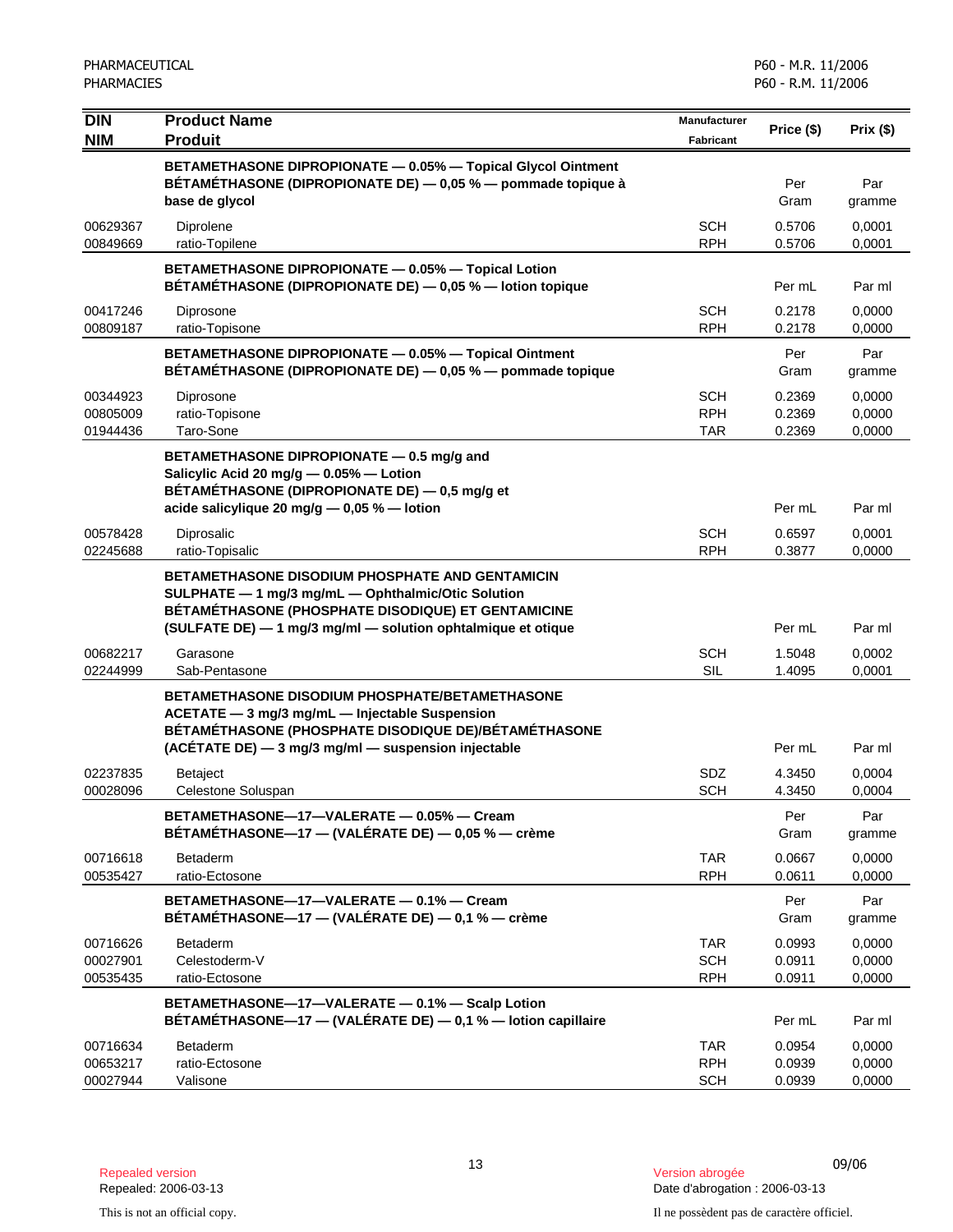| <b>DIN</b>                                   | <b>Product Name</b>                                                                                                  | <b>Manufacturer</b>                                  | Price (\$)                           | Prix(\$)                             |
|----------------------------------------------|----------------------------------------------------------------------------------------------------------------------|------------------------------------------------------|--------------------------------------|--------------------------------------|
| <b>NIM</b>                                   | <b>Produit</b>                                                                                                       | <b>Fabricant</b>                                     |                                      |                                      |
|                                              | BETAMETHASONE-17-VALERATE - 0.05% - Topical Lotion<br>BÉTAMÉTHASONE-17 - (VALÉRATE DE) - 0,05 % - lotion topique     |                                                      | Per mL                               | Par ml                               |
| 02100185<br>00653209                         | <b>Betnovate</b><br>ratio-Ectosone                                                                                   | <b>RBT</b><br><b>RPH</b>                             | 0.2090<br>0.2090                     | 0,0000<br>0,0000                     |
|                                              | BETAMETHASONE-17-VALERATE - 0.1% - Topical Lotion<br>BÉTAMÉTHASONE-17 - (VALÉRATE DE) - 0,1 % - lotion topique       |                                                      | Per mL                               | Par ml                               |
| 02100193<br>00750050                         | <b>Betnovate</b><br>ratio-Ectosone                                                                                   | <b>RBT</b><br><b>RPH</b>                             | 0.2750<br>0.2750                     | 0,0000<br>0,0000                     |
|                                              | BEZAFIBRATE - 200 mg - Tablets<br>BEZAFIBRATE - 200 mg - comprimés                                                   |                                                      | Per<br>Tablet                        | Par<br>comprimé                      |
| 02084082<br>02240331                         | <b>Bezalip</b><br>pms-Bezafibrate                                                                                    | <b>HLR</b><br><b>PMS</b>                             | 0.9717<br>0.9716                     | 0,0001<br>0,0001                     |
|                                              | BISACODYL - 5 mg - Enteric Tablets<br>BISACODYL - 5 mg - comprimés à enrobage entérosoluble                          |                                                      | Per<br>Tablet                        | Par<br>comprimé                      |
| 00254142<br>00545023<br>00587273             | <b>Dulcolax</b><br>Apo-Bisacodyl<br>pms-Bisacodyl                                                                    | <b>BOE</b><br><b>APX</b><br><b>PMS</b>               | 0.2112<br>0.0594<br>0.0535           | 0,0000<br>0,0000<br>0,0000           |
|                                              | BISACODYL - 10 mg - Suppositories<br>BISACODYL - 10 mg - suppositoires                                               |                                                      | Per                                  | Par<br>Suppository suppositoire      |
| 00003875<br>00754595<br>00582883<br>00404802 | <b>Dulcolax</b><br>Apo-Bisacodyl<br>pms-Bisacodyl<br>ratio-Bisacodyl                                                 | <b>BOE</b><br><b>APX</b><br><b>PMS</b><br><b>RPH</b> | 1.2284<br>0.5995<br>0.5405<br>0.5149 | 0,0001<br>0,0001<br>0,0001<br>0,0001 |
|                                              | BISOPROLOL FUMARATE - 5 mg - Tablets<br>BISOPROLOL (FUMARATE DE) - 5 mg - comprimés                                  |                                                      | Per<br>Tablet                        | Par<br>comprimé                      |
| 02241148<br>02247439<br>02256134<br>02267470 | Monocor<br>Rhoxal-bisoprolol<br>Apo-Bisoprolol<br>Novo-Bisoprolol                                                    | <b>BIV</b><br><b>RXP</b><br><b>APX</b><br><b>NOP</b> | 0.3850<br>0.2695<br>0.2426<br>0.2426 | 0,0000<br>0,0000<br>0,0000<br>0,0000 |
|                                              | BISOPROLOL FUMARATE - 10 mg - Tablets<br>BISOPROLOL (FUMARATE DE) - 10 mg - comprimés                                |                                                      | Per<br>Tablet                        | Par<br>comprimé                      |
| 02241149<br>02247440<br>02256177<br>02267489 | Monocor<br>Rhoxal-bisoprolol<br>Apo-Bisoprolol<br>Novo-Bisoprolol                                                    | <b>BIV</b><br><b>RXP</b><br><b>APX</b><br><b>NOP</b> | 0.6380<br>0.4466<br>0.4019<br>0.4019 | 0,0001<br>0,0000<br>0,0000<br>0,0000 |
|                                              | <b>BRIMONIDINE TARTRATE - 0.2% - Ophthalmic Solution</b><br>BRIMONIDINE (TARTRATE DE) - 0,2 % - solution ophtalmique |                                                      | Per mL                               | Par ml                               |
| 02236876<br>02246284<br>02243026<br>02260077 | Alphagan<br>pms-Brimonidine<br>ratio-Brimonidine<br>Apo-Brimonidine                                                  | <b>ALL</b><br><b>PMS</b><br><b>RPH</b><br><b>APX</b> | 3.6300<br>2.2880<br>2.2880<br>2.2870 | 0,0004<br>0,0002<br>0,0002<br>0,0002 |
|                                              | BROMAZEPAM - 1.5 mg - Tablets<br>BROMAZÉPAM - 1,5 mg - comprimés                                                     |                                                      | Per<br>Tablet                        | Par<br>comprimé                      |
| 00682314<br>02177153<br>02192705<br>02171856 | Lectopam<br>Apo-Bromazepam<br>Gen-Bromazepam<br>Nu-Bromazepam                                                        | <b>HLR</b><br><b>APX</b><br><b>GPM</b><br><b>NXP</b> | 0.1190<br>0.0850<br>0.0762<br>0.0762 | 0,0000<br>0,0000<br>0,0000<br>0,0000 |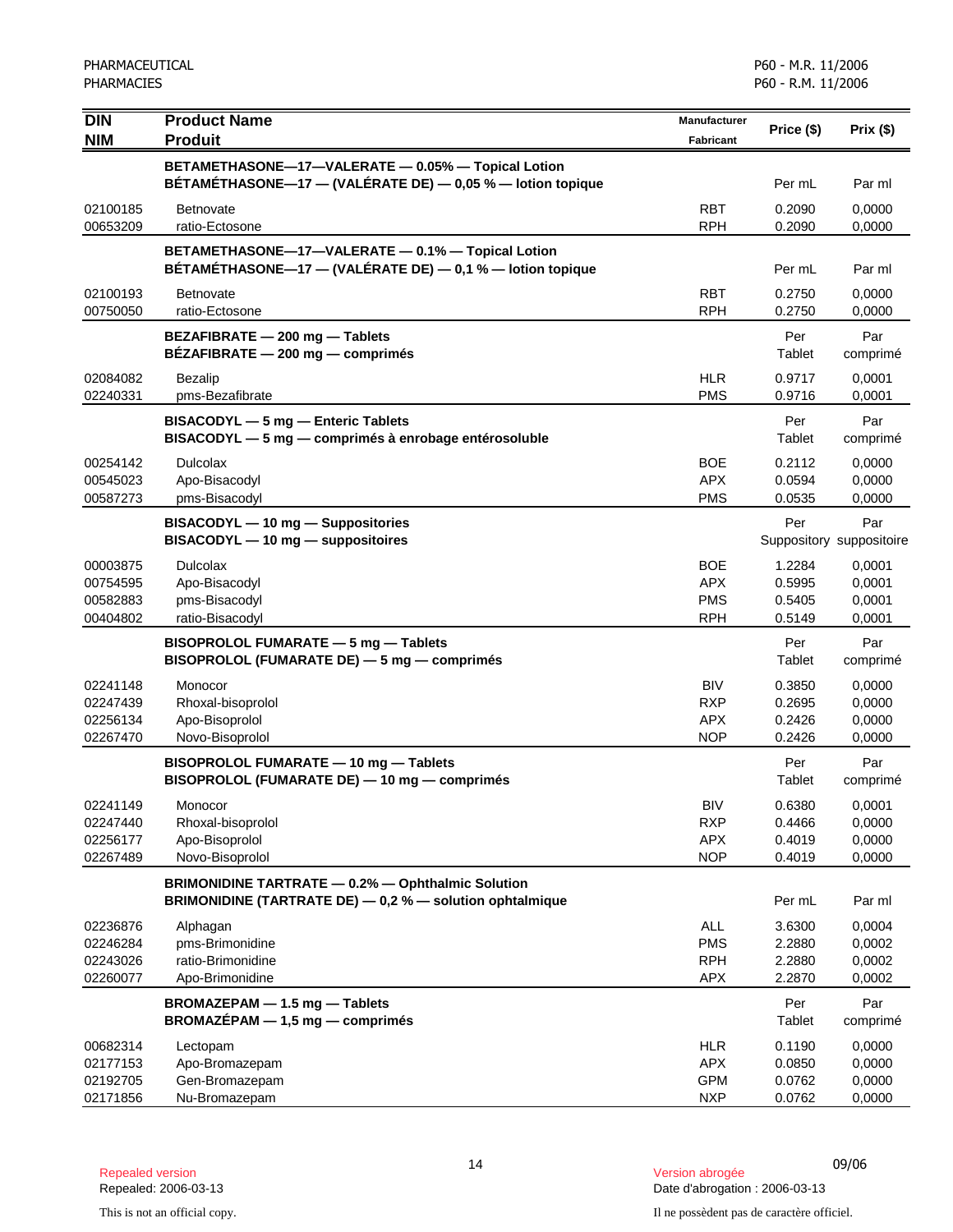| <b>DIN</b><br><b>NIM</b> | <b>Product Name</b><br><b>Produit</b>                                                                                                            | <b>Manufacturer</b><br><b>Fabricant</b> | Price (\$)     | Prix (\$)       |
|--------------------------|--------------------------------------------------------------------------------------------------------------------------------------------------|-----------------------------------------|----------------|-----------------|
|                          | BROMAZEPAM - 3 mg - Tablets<br>$BROMAZÉPAM - 3 mg - comprimés$                                                                                   |                                         | Per<br>Tablet  | Par<br>comprimé |
| 00518123                 | Lectopam                                                                                                                                         | <b>HLR</b>                              | 0.1617         | 0,0000          |
| 02192713                 | Gen-Bromazepam                                                                                                                                   | <b>GPM</b>                              | 0.0971         | 0,0000          |
| 02177161                 | Apo-Bromazepam                                                                                                                                   | <b>APX</b>                              | 0.0970         | 0,0000          |
| 02230584                 | Novo-Bromazepam                                                                                                                                  | <b>NOP</b>                              | 0.0970         | 0,0000          |
| 02171864                 | Nu-Bromazepam                                                                                                                                    | <b>NXP</b>                              | 0.0970         | 0,0000          |
|                          | BROMAZEPAM - 6 mg - Tablets<br>$BROMAZÉPAM - 6 mg - comprimés$                                                                                   |                                         | Per<br>Tablet  | Par<br>comprimé |
| 00518131                 | Lectopam                                                                                                                                         | <b>HLR</b>                              | 0.2362         | 0,0000          |
| 02177188                 | Apo-Bromazepam                                                                                                                                   | <b>APX</b>                              | 0.1417         | 0,0000          |
| 02192721                 | Gen-Bromazepam                                                                                                                                   | <b>GPM</b>                              | 0.1417         | 0,0000          |
| 02230585                 | Novo-Bromazepam                                                                                                                                  | <b>NOP</b>                              | 0.1417         | 0,0000          |
| 02171872                 | Nu-Bromazepam                                                                                                                                    | <b>NXP</b>                              | 0.1417         | 0,0000          |
|                          | BROMOCRIPTINE MESYLATE - 2.5 mg - Tablets<br><b>BROMOCRIPTINE (MÉSYLATE DE)</b> $-$ 2,5 mg $-$ comprimés                                         |                                         | Per<br>Tablet  | Par<br>comprimé |
| 00371033                 | Parlodel                                                                                                                                         | <b>NVT</b>                              | 1.1327         | 0,0001          |
| 02238636                 | Dom-Bromocriptine                                                                                                                                | <b>DOM</b>                              | 0.5999         | 0,0001          |
| 02231702                 | pms-Bromocriptine                                                                                                                                | <b>PMS</b>                              | 0.5999         | 0,0001          |
| 02087324                 | Apo-Bromocriptine                                                                                                                                | <b>APX</b>                              | 0.5998         | 0,0001          |
|                          | <b>BROMOCRIPTINE MESYLATE - 5 mg - Capsules</b><br>BROMOCRIPTINE (MÉSYLATE DE) - 5 mg - capsules                                                 |                                         | Per<br>Capsule | Par<br>capsule  |
| 00568643                 | Parlodel                                                                                                                                         | <b>NVT</b>                              | 2.0173         | 0,0002          |
| 02238637                 | Dom-Bromocriptine                                                                                                                                | <b>DOM</b>                              | 1.0683         | 0,0001          |
| 02236949                 | pms-Bromocriptine                                                                                                                                | <b>PMS</b>                              | 1.0683         | 0,0001          |
| 02230454                 | Apo-Bromocriptine                                                                                                                                | <b>APX</b>                              | 1.0682         | 0,0001          |
|                          | BUDESONIDE - 120 Dose - 64 mcg - Aqueous Nasal Spray<br>BUDESONIDE - 120 doses - 64 mcg - vaporisateur nasal pour<br>solution aqueuse            |                                         | Per<br>Dose    | Par<br>dose     |
| 02231923                 | <b>Rhinocort Aqua</b>                                                                                                                            | <b>AZC</b>                              | 0.0910         | 0,0000          |
| 02241003                 | Gen-Budesonide AQ                                                                                                                                | <b>GPM</b>                              | 0.0773         | 0,0000          |
|                          | <b>BUPROPION HCI - 150 mg - Sustained Release Tablets</b><br><b>BUPROPION (CHLORHYDRATE DE) - 150 mg</b><br>- comprimés à libération progressive |                                         | Per<br>Tablet  | Par<br>comprimé |
| 02237825                 | <b>Wellbutrin SR</b>                                                                                                                             | GSK                                     | 0.9564         | 0,0001          |
| 02260239                 | Novo-Bupropion SR                                                                                                                                | <b>NOP</b>                              | 0.6160         | 0,0001          |
|                          | BUSPIRONE - 10 mg - Tablets<br>$BUSPIRONE - 10 mg - comprimés$                                                                                   |                                         | Per<br>Tablet  | Par<br>comprimé |
| 00603821                 | <b>Buspar</b>                                                                                                                                    | SQU                                     | 1.0930         | 0,0001          |
| 02230874                 | Gen-Buspirone                                                                                                                                    | <b>GPM</b>                              | 0.7970         | 0,0001          |
| 02207672                 | Nu-Buspirone                                                                                                                                     | <b>NXP</b>                              | 0.7970         | 0,0001          |
| 02232564                 | Dom-Buspirone                                                                                                                                    | <b>DOM</b>                              | 0.7174         | 0,0001          |
| 02176122                 | Lin-Buspirone                                                                                                                                    | <b>LIN</b>                              | 0.7174         | 0,0001          |
| 02230942                 | pms-Buspirone                                                                                                                                    | <b>PMS</b>                              | 0.7174         | 0,0001          |
| 02237858                 | ratio-Buspirone                                                                                                                                  | <b>RPH</b>                              | 0.7174         | 0,0001          |
| 02211076                 | Apo-Buspirone                                                                                                                                    | APX                                     | 0.7173         | 0,0001          |
| 02231492                 | Novo-Buspirone                                                                                                                                   | <b>NOP</b>                              | 0.7173         | 0,0001          |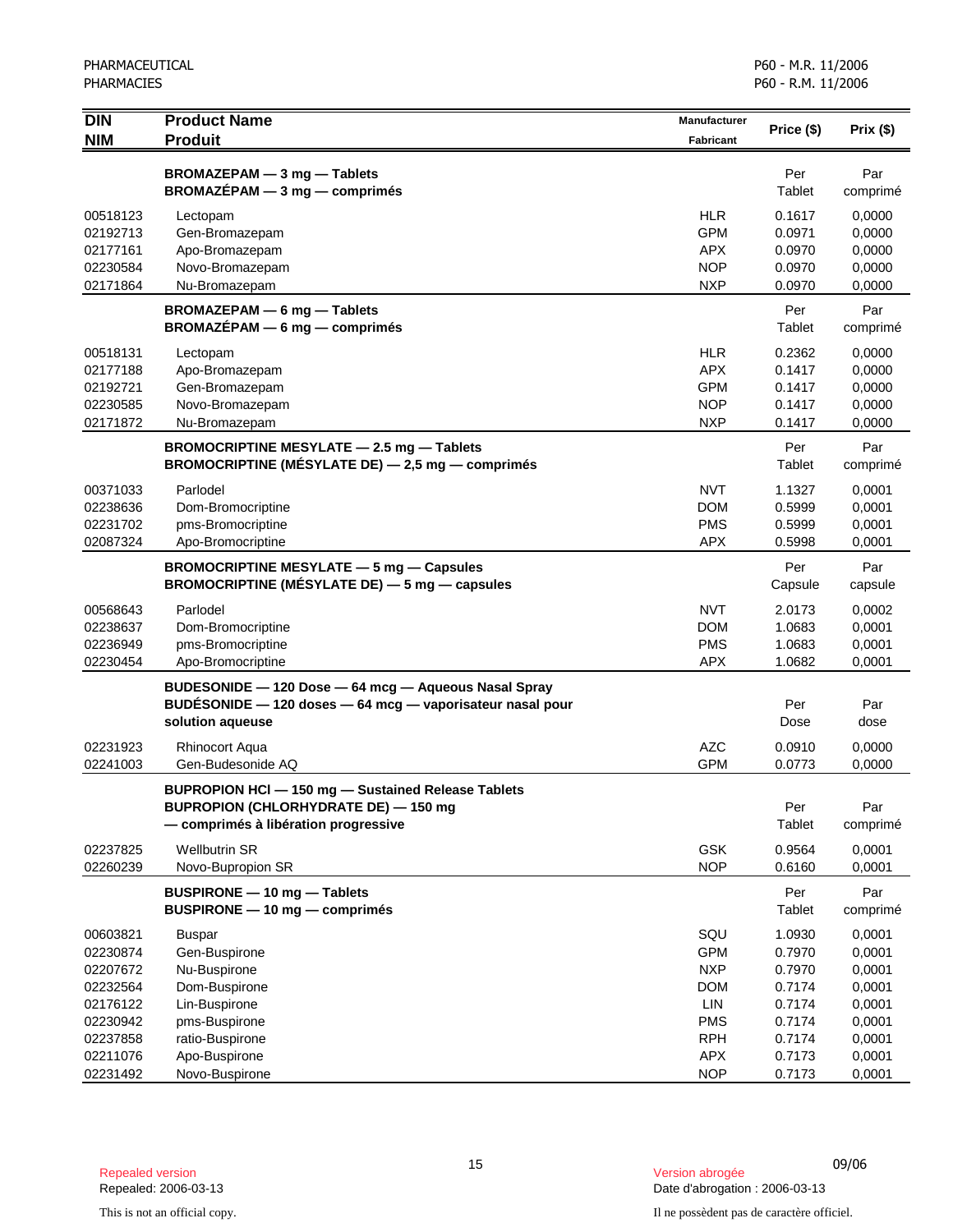| <b>DIN</b> | <b>Product Name</b>                                                         | Manufacturer |            |              |
|------------|-----------------------------------------------------------------------------|--------------|------------|--------------|
| <b>NIM</b> | <b>Produit</b>                                                              | Fabricant    | Price (\$) | Prix(\$)     |
|            | BUTORPHANOL TARTRATE - 10 mg/mL - Nasal Spray                               |              |            |              |
|            | BUTORPHANOL (TARTRATE DE) - 10 mg/ml - vaporisateur nasal                   |              | Per mL     | Par ml       |
| 02113031   | Stadol NS                                                                   | SQU          | 26.1800    | 0,0026       |
| 02244508   | pms-Butorphanol                                                             | <b>PMS</b>   | 18.3300    | 0,0018       |
| 02242504   | Apo-Butorphanol                                                             | <b>APX</b>   | 18.3200    | 0,0018       |
|            | CALCITONIN - 200 IU/mL - Injection                                          |              |            |              |
|            | CALCITONINE - 200 UI/ml - injection                                         |              | Per mL     | Par ml       |
| 01926691   | Calcimar                                                                    | <b>AVT</b>   | 24.0625    | 0,0024       |
| 02246058   | Apo-Calcitonin                                                              | <b>APX</b>   | 16.0450    | 0,0016       |
|            | CALCITONIN (Salmon Synthetic) - 200 IU - Nasal Spray                        |              | Per        | Par          |
|            | CALCITONINE DE SAUMON SYNTHÉTIQUE - 200 UI - vaporisateur nasal             |              | Spray      | vaporisation |
| 02240775   | Miacalcin                                                                   | <b>NVT</b>   | 2.0225     | 0,0002       |
| 02247585   | Apo-Calcitonin                                                              | <b>APX</b>   | 1.8979     | 0,0002       |
|            | CALCIUM CARBONATE - Equivalent to 250 mg Elemental Calcium - Tablets        |              |            |              |
|            | CALCIUM (CARBONATE DE) — quantité équivalant à 250 mg de calcium            |              | Per        | Par          |
|            | élémentaire — comprimés                                                     |              | Tablet     | comprimé     |
| 02042983   | Os-Cal                                                                      | <b>WAY</b>   | 0.0986     | 0,0000       |
| 00682047   | Apo-Cal                                                                     | <b>APX</b>   | 0.0226     | 0,0000       |
|            | <b>CALCIUM CARBONATE - Equivalent to 500 mg Elemental Calcium - Tablets</b> |              |            |              |
|            | CALCIUM (CARBONATE DE) - quantité équivalant à 500 mg de calcium            |              | Per        | Par          |
|            | élémentaire - comprimés                                                     |              | Tablet     | comprimé     |
| 02042991   | Os-Cal                                                                      | <b>WAY</b>   | 0.1348     | 0,0000       |
| 00682039   | Apo-Cal                                                                     | <b>APX</b>   | 0.0319     | 0,0000       |
| 00645923   | Calcium                                                                     | <b>NOP</b>   | 0.0319     | 0,0000       |
|            | CAPTOPRIL - 12.5 mg - Tablets                                               |              | Per        | Par          |
|            | CAPTOPRIL - 12,5 mg - comprimés                                             |              | Tablet     | comprimé     |
| 00893595   | Apo-Capto                                                                   | <b>APX</b>   | 0.2332     | 0,0000       |
| 00695661   | Capoten                                                                     | SQU          | 0.2332     | 0,0000       |
| 02242788   | Captopril                                                                   | <b>ZYM</b>   | 0.2332     | 0,0000       |
| 02238551   | Dom-Captopril                                                               | <b>DOM</b>   | 0.2332     | 0,0000       |
| 02163551   | Gen-Captopril                                                               | <b>GPM</b>   | 0.2332     | 0,0000       |
| 01942964   | Novo-Captopril                                                              | <b>NOP</b>   | 0.2332     | 0,0000       |
| 01913824   | Nu-Capto                                                                    | <b>NXP</b>   | 0.2332     | 0,0000       |
| 02230203   | pms-Captopril                                                               | <b>PMS</b>   | 0.2332     | 0,0000       |
| 00851639   | ratio-Captopril                                                             | <b>RPH</b>   | 0.2332     | 0,0000       |
|            | CAPTOPRIL - 25 mg - Tablets                                                 |              | Per        | Par          |
|            | CAPTOPRIL - 25 mg - comprimés                                               |              | Tablet     | comprimé     |
| 00893609   | Apo-Capto                                                                   | APX          | 0.3300     | 0,0000       |
| 00851833   | ratio-Captopril                                                             | <b>RPH</b>   | 0.3330     | 0,0000       |
| 00546283   | Capoten                                                                     | SQU          | 0.3300     | 0,0000       |
| 02242789   | Captopril                                                                   | ZYM          | 0.3300     | 0,0000       |
| 02238552   | Dom-Captopril                                                               | <b>DOM</b>   | 0.3300     | 0,0000       |
| 02163578   | Gen-Captopril                                                               | <b>GPM</b>   | 0.3300     | 0,0000       |
| 01913832   | Nu-Capto                                                                    | <b>NXP</b>   | 0.3300     | 0,0000       |
| 01942972   | Novo-Captopril                                                              | <b>NOP</b>   | 0.3300     | 0,0000       |
| 02230204   | pms-Captopril                                                               | <b>PMS</b>   | 0.3300     | 0,0000       |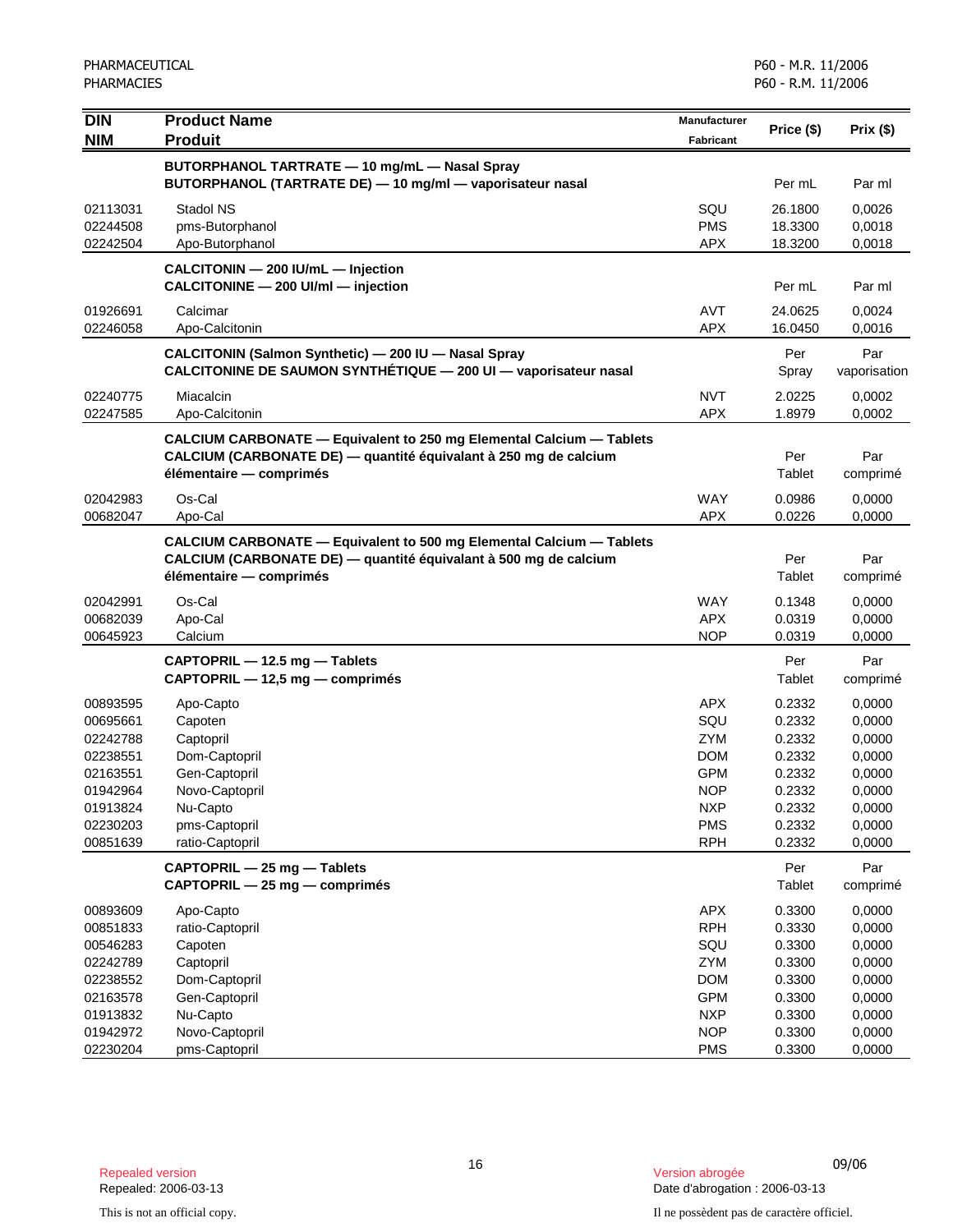| <b>DIN</b> | <b>Product Name</b>                                         | <b>Manufacturer</b> | Price (\$) | Prix(\$) |
|------------|-------------------------------------------------------------|---------------------|------------|----------|
| <b>NIM</b> | <b>Produit</b>                                              | <b>Fabricant</b>    |            |          |
|            | CAPTOPRIL - 50 mg - Tablets                                 |                     | Per        | Par      |
|            | CAPTOPRIL - 50 mg - comprimés                               |                     | Tablet     | comprimé |
| 00893617   | Apo-Capto                                                   | <b>APX</b>          | 0.6149     | 0,0001   |
| 00546291   | Capoten                                                     | SQU                 | 0.6149     | 0,0001   |
| 02242790   | Captopril                                                   | <b>ZYM</b>          | 0.6149     | 0,0001   |
| 02238553   | Dom-Captopril                                               | <b>DOM</b>          | 0.6149     | 0,0001   |
| 02163586   | Gen-Captopril                                               | <b>GPM</b>          | 0.6149     | 0,0001   |
| 01942980   | Novo-Captopril                                              | <b>NOP</b>          | 0.6149     | 0,0001   |
| 01913840   | Nu-Capto                                                    | <b>NXP</b>          | 0.6149     | 0,0001   |
| 02230205   | pms-Captopril                                               | <b>PMS</b>          | 0.6149     | 0,0001   |
| 00851647   | ratio-Captopril                                             | <b>RPH</b>          | 0.6149     | 0,0001   |
|            | CAPTOPRIL - 100 mg - Tablets                                |                     | Per        | Par      |
|            | CAPTOPRIL - 100 mg - comprimés                              |                     | Tablet     | comprimé |
| 00893625   | Apo-Capto                                                   | <b>APX</b>          | 1.2475     | 0,0001   |
| 02242791   | Captopril                                                   | ZYM                 | 1.1435     | 0,0001   |
| 02238554   | Dom-Captopril                                               | <b>DOM</b>          | 1.1435     | 0,0001   |
| 02163594   | Gen-Captopril                                               | <b>GPM</b>          | 1.1435     | 0,0001   |
| 01942999   | Novo-Captopril                                              | <b>NOP</b>          | 1.1435     | 0,0001   |
| 02230206   | pms-Captopril                                               | <b>PMS</b>          | 1.1435     | 0,0001   |
| 00851655   | ratio-Captopril                                             | <b>RPH</b>          | 1.1435     | 0,0001   |
| 00546305   | Capoten                                                     | SQU                 | 1.1434     | 0,0001   |
| 01913859   | Nu-Capto                                                    | <b>NXP</b>          | 1.1434     | 0,0001   |
|            | CARBAMAZEPINE - 100 mg - Chewable Tablets                   |                     | Per        | Par      |
|            | CARBAMAZÉPINE - 100 mg - comprimés masticables              |                     | Tablet     | comprimé |
| 00369810   | Tegretol                                                    | <b>NVT</b>          | 0.1478     | 0,0000   |
| 02231542   | pms-Carbamazepine                                           | <b>PMS</b>          | 0.1076     | 0,0000   |
| 02244403   | Taro-Carbamazepine                                          | <b>TAR</b>          | 0.0942     | 0,0000   |
|            | CARBAMAZEPINE - 200 mg - Chewable Tablets                   |                     | Per        | Par      |
|            | CARBAMAZÉPINE - 200 mg - comprimés masticables              |                     | Tablet     | comprimé |
| 00665088   | Tegretol                                                    | <b>NVT</b>          | 0.2816     | 0,0000   |
| 02231540   | pms-Carbamazepine                                           | <b>PMS</b>          | 0.2123     | 0,0000   |
| 02244404   | Taro-Carbamazepine                                          | <b>TAR</b>          | 0.1858     | 0,0000   |
|            | <b>CARBAMAZEPINE - 200 mg - Sustained Release Tablets</b>   |                     | Per        | Par      |
|            | CARBAMAZÉPINE - 200 mg - comprimés à libération progressive |                     | Tablet     | comprimé |
| 00773611   | Tegretol CR/Tégrétol CR                                     | <b>NVT</b>          | 0.3497     | 0,0000   |
| 02231543   | pms-Carbamazepine CR                                        | <b>PMS</b>          | 0.2472     | 0,0000   |
| 02237907   | Taro-Carbamazepine CR                                       | <b>TAR</b>          | 0.2076     | 0,0000   |
| 02241882   | Gen-Carbamazepine CR                                        | <b>GPM</b>          | 0.2075     | 0,0000   |
|            | <b>CARBAMAZEPINE - 400 mg - Sustained Release Tablets</b>   |                     | Per        | Par      |
|            | CARBAMAZEPINE - 400 mg - comprimés à libération progressive |                     | Tablet     | comprimé |
| 00755583   | <b>Tegretol CR</b>                                          | <b>NVT</b>          | 0.6993     | 0,0001   |
| 02231544   | pms-Carbamazepine CR                                        | <b>PMS</b>          | 0.4944     | 0,0000   |
| 02237908   | Taro-Carbamazepine CR                                       | <b>TAR</b>          | 0.4153     | 0,0000   |
| 02241883   | Gen-Carbamazepine CR                                        | <b>GPM</b>          | 0.4152     | 0,0000   |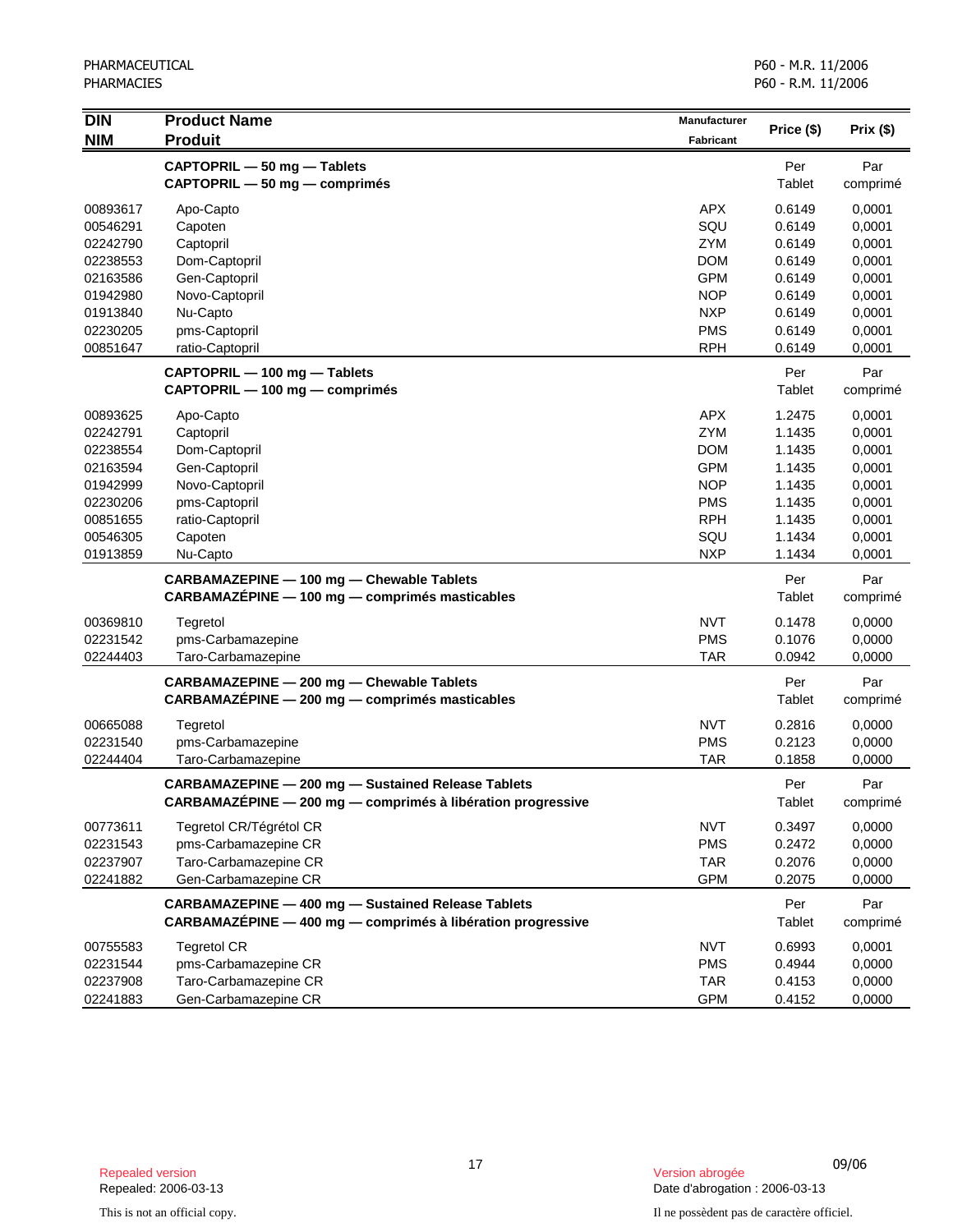| <b>DIN</b> | <b>Product Name</b><br><b>Produit</b> | <b>Manufacturer</b> | Price (\$) | Prix(\$) |
|------------|---------------------------------------|---------------------|------------|----------|
| <b>NIM</b> |                                       | <b>Fabricant</b>    |            |          |
|            | CARBAMAZEPINE - 200 mg - Tablets      |                     | Per        | Par      |
|            | CARBAMAZÉPINE - 200 mg - comprimés    |                     | Tablet     | comprimé |
| 00010405   | Tegretol                              | <b>NVT</b>          | 0.3403     | 0,0000   |
| 00504742   | Mazepine                              | <b>ICN</b>          | 0.1372     | 0,0000   |
| 02042568   | Nu-Carbamazepine                      | <b>NXP</b>          | 0.0961     | 0,0000   |
| 00402699   | Apo-Carbamazepine                     | <b>APX</b>          | 0.0875     | 0,0000   |
| 00782718   | Novo-Carbamaz                         | <b>NOP</b>          | 0.0875     | 0,0000   |
|            | CARVEDILOL - 3.125 mg - Tablets       |                     | Per        | Par      |
|            | $CARVEDILOL - 3,125 mg - comprimés$   |                     | Tablet     | comprimé |
| 02229650   | Coreg                                 | <b>SKB</b>          | 1.3508     | 0,0001   |
| 02246529   | Novo-Carvedilol                       | <b>NOP</b>          | 0.9779     | 0,0001   |
| 02268027   | Ran-Carvedilol                        | <b>RAN</b>          | 0.9682     | 0,9682   |
| 02247933   | Apo-Carvedilol                        | <b>APX</b>          | 0.8801     | 0,0001   |
| 02245914   | pms-Carvedilol                        | <b>PMS</b>          | 0.8801     | 0,0001   |
| 02252309   | ratio-Carvedilol                      | <b>RPH</b>          | 0.8801     | 0,0001   |
|            | CARVEDILOL - 6.25 mg - Tablets        |                     | Per        | Par      |
|            | $CARVEDILOL - 6,25 mg - comprimés$    |                     | Tablet     | comprimé |
| 02229651   | Coreg                                 | <b>SKB</b>          | 1.3508     | 0,0001   |
| 02246530   | Novo-Carvedilol                       | <b>NOP</b>          | 0.9779     | 0,0001   |
| 02268035   | Ran-Carvedilol                        | <b>RAN</b>          | 0.9682     | 0,9682   |
| 02247934   | Apo-Carvedilol                        | <b>APX</b>          | 0.8801     | 0,0001   |
| 02245915   | pms-Carvedilol                        | <b>PMS</b>          | 0.8801     | 0,0001   |
| 02252317   | ratio-Carvedilol                      | <b>RPH</b>          | 0.8801     | 0,0001   |
|            | CARVEDILOL - 12.5 mg - Tablets        |                     | Per        | Par      |
|            | CARVEDILOL - 12,5 mg - comprimés      |                     | Tablet     | comprimé |
| 02229652   | Coreg                                 | <b>SKB</b>          | 1.3508     | 0,0001   |
| 02246531   | Novo-Carvedilol                       | <b>NOP</b>          | 0.9779     | 0,0001   |
| 02268043   | Ran-Carvedilol                        | <b>RAN</b>          | 0.9682     | 0,9682   |
| 02247935   | Apo-Carvedilol                        | <b>APX</b>          | 0.8801     | 0,0001   |
| 02245916   | pms-Carvedilol                        | <b>PMS</b>          | 0.8801     | 0,0001   |
| 02252325   | ratio-Carvedilol                      | <b>RPH</b>          | 0.8801     | 0,0001   |
|            | CARVEDILOL - 25 mg - Tablets          |                     | Per        | Par      |
|            | CARVEDILOL - 25 mg - comprimés        |                     | Tablet     | comprimé |
| 02229653   | Coreg                                 | <b>SKB</b>          | 1.3508     | 0,0001   |
| 02268051   | Ran-Carvedilol                        | <b>RAN</b>          | 0.9682     | 0,9682   |
| 02247936   | Apo-Carvedilol                        | <b>APX</b>          | 0.8801     | 0,0001   |
| 02246532   | Novo-Carvedilol                       | <b>NOP</b>          | 0.8801     | 0,0001   |
| 02245917   | pms-Carvedilol                        | <b>PMS</b>          | 0.8801     | 0,0001   |
| 02252333   | ratio-Carvedilol                      | <b>RPH</b>          | 0.8801     | 0,0001   |
|            | CEFACLOR - 250 mg - Capsules          |                     | Per        | Par      |
|            | $CÉFACLOR - 250$ mg $-$ capsules      |                     | Capsule    | capsule  |
| 00465186   | Ceclor                                | <b>PML</b>          | 1.1228     | 0,0001   |
| 02230263   | Apo-Cefaclor                          | APX                 | 1.0667     | 0,0001   |
| 02231691   | Novo-Cefaclor                         | <b>NOP</b>          | 1.0667     | 0,0001   |
| 02231432   | Nu-Cefaclor                           | <b>NXP</b>          | 0.9697     | 0,0001   |
| 02185830   | pms-Cefaclor                          | <b>PMS</b>          | 0.8420     | 0,0001   |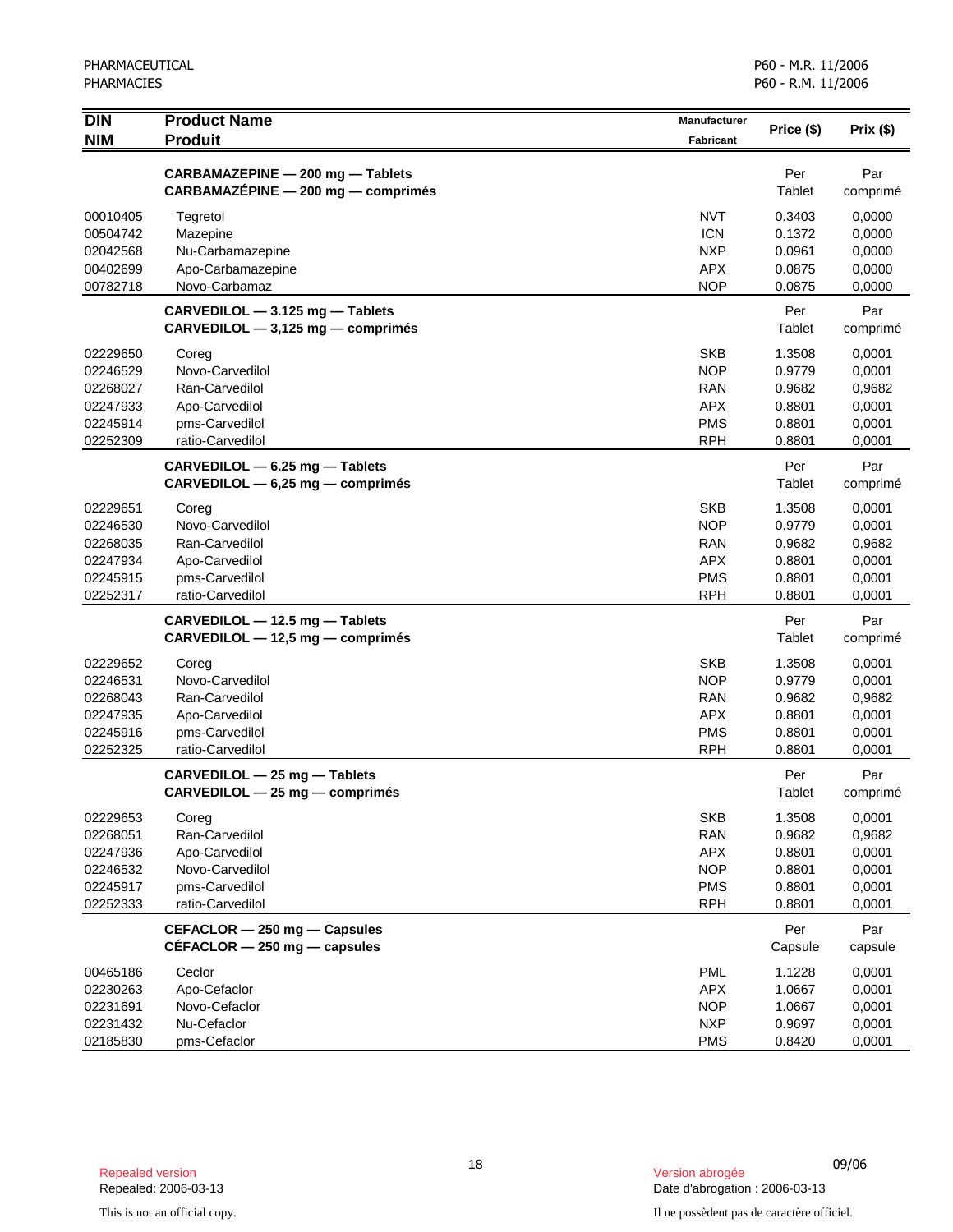| <b>DIN</b><br><b>NIM</b>                                 | <b>Product Name</b><br><b>Produit</b>                                              | <b>Manufacturer</b><br><b>Fabricant</b>                            | Price (\$)                                     | Prix(\$)                                       |
|----------------------------------------------------------|------------------------------------------------------------------------------------|--------------------------------------------------------------------|------------------------------------------------|------------------------------------------------|
|                                                          | CEFACLOR - 500 mg - Capsules<br>$CEFACLOR - 500$ mg $-$ capsules                   |                                                                    | Per<br>Capsule                                 | Par<br>capsule                                 |
| 00465194<br>02230264<br>02231693<br>02231433<br>02185849 | Ceclor<br>Apo-Cefaclor<br>Novo-Cefaclor<br>Nu-Cefaclor<br>pms-Cefaclor             | <b>PML</b><br><b>APX</b><br><b>NOP</b><br><b>NXP</b><br><b>PMS</b> | 2.2044<br>2.0942<br>2.0942<br>1.9038<br>1.6530 | 0,0002<br>0,0002<br>0,0002<br>0,0002<br>0,0002 |
|                                                          | CEFACLOR - 125 mg/5 mL - Suspension<br>$CEFACLOR - 125$ mg/5 ml - suspension       |                                                                    | Per mL                                         | Par ml                                         |
| 00465208<br>02237500<br>02185857                         | Ceclor Oral Suspension/Suspension orale Ceclor<br>Apo-Cefaclor<br>pms-Cefaclor     | <b>PML</b><br><b>APX</b><br><b>PMS</b>                             | 0.1198<br>0.0899<br>0.0898                     | 0,0000<br>0,0000<br>0,0000                     |
|                                                          | CEFACLOR - 250 mg/5 mL - Suspension<br>$CEFACLOR - 250$ mg/5 ml $-$ suspension     |                                                                    | Per mL                                         | Par ml                                         |
| 00465216<br>02237501<br>02185865                         | Ceclor Oral Suspension/Suspension orale Ceclor<br>Apo-Cefaclor<br>pms-Cefaclor     | <b>PML</b><br><b>APX</b><br><b>PMS</b>                             | 0.2193<br>0.1645<br>0.1644                     | 0,0000<br>0,0000<br>0,0000                     |
|                                                          | CEFACLOR - 375 mg/5 mL - Suspension<br>$CEFACLOR$ - 375 mg/5 ml - suspension       |                                                                    | Per mL                                         | Par ml                                         |
| 00832804<br>02237502<br>02185873                         | Ceclor<br>Apo-Cefaclor<br>pms-Cefaclor                                             | <b>PML</b><br><b>APX</b><br><b>PMS</b>                             | 0.3160<br>0.2370<br>0.2370                     | 0,0000<br>0,0000<br>0,0000                     |
|                                                          | CEFADROXIL - 500 mg - Capsules<br>$CEFADROXIL - 500 mg - capsules$                 |                                                                    | Per<br>Capsule                                 | Par<br>capsule                                 |
| 00507245<br>02235134<br>02240774                         | Duricef<br>Novo-Cefadroxil<br>Apo-Cefadroxil                                       | <b>BRI</b><br><b>NOP</b><br><b>APX</b>                             | 0.9264<br>0.9263<br>0.9260                     | 0,0001<br>0,0001<br>0,0001                     |
|                                                          | CEFUROXIME AXETIL - 250 mg - Tablets<br>CÉFUROXIME AXÉTIL - 250 mg - comprimés     |                                                                    | Per<br>Tablet                                  | Par<br>comprimé                                |
| 02212277<br>02244393<br>02242656                         | Ceftin<br>Apo-Cefuroxime<br>ratio-Cefuroxime                                       | <b>GSK</b><br><b>APX</b><br><b>RPH</b>                             | 1.5125<br>1.1145<br>1.0132                     | 0,0002<br>0,0001<br>0,0001                     |
|                                                          | CEFUROXIME AXETIL - 500 mg - Tablets<br>CÉFUROXIME AXÉTIL - 500 mg - comprimés     |                                                                    | Per<br>Tablet                                  | Par<br>comprimé                                |
| 02212285<br>02244394<br>02242657                         | Ceftin<br>Apo-Cefuroxime<br>ratio-Cefuroxime                                       | <b>GSK</b><br><b>APX</b><br><b>RPH</b>                             | 2.9963<br>2.2080<br>2.0072                     | 0,0003<br>0,0002<br>0,0002                     |
|                                                          | CEPHALEXIN - 125 mg/5 mL - Oral Liquid<br>CÉPHALEXINE - 125 mg/5 ml - liquide oral |                                                                    | Per mL                                         | Par ml                                         |
| 00015547<br>02177811<br>00342106                         | Keflex<br>pms-Cephalexin<br>Novo-Lexin                                             | LIL<br><b>PMS</b><br><b>NOP</b>                                    | 0.0493<br>0.0356<br>0.0355                     | 0,0000<br>0,0000<br>0,0000                     |
|                                                          | CEPHALEXIN - 250 mg/5 mL - Oral Liquid<br>CÉPHALEXINE - 250 mg/5 ml - liquide oral |                                                                    | Per mL                                         | Par ml                                         |
| 00035645<br>00342092<br>02177838                         | Keflex<br>Novo-Lexin<br>pms-Cephalexin                                             | LIL<br><b>NOP</b><br><b>PMS</b>                                    | 0.0994<br>0.0721<br>0.0721                     | 0,0000<br>0,0000<br>0,0000                     |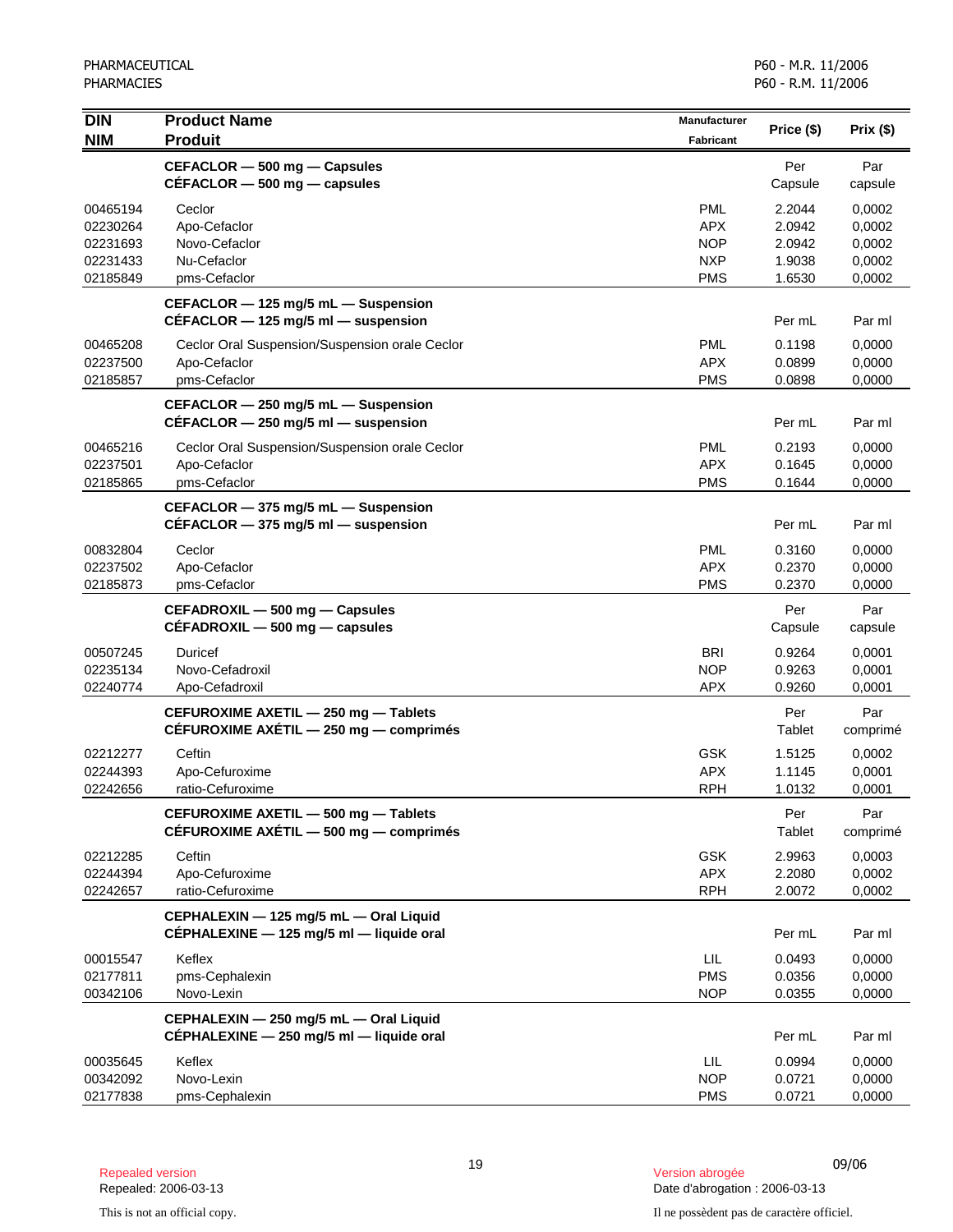| <b>DIN</b><br><b>NIM</b>                                 | <b>Product Name</b><br><b>Produit</b>                                                                                                                  | <b>Manufacturer</b><br><b>Fabricant</b>                     | Price (\$)                                     | Prix(\$)                                       |
|----------------------------------------------------------|--------------------------------------------------------------------------------------------------------------------------------------------------------|-------------------------------------------------------------|------------------------------------------------|------------------------------------------------|
|                                                          | CEPHALEXIN - 250 mg - Tablets<br>CÉPHALEXINE - 250 mg - comprimés                                                                                      |                                                             | Per<br>Tablet                                  | Par<br>comprimé                                |
| 00403628<br>02177781<br>00768723<br>00583413<br>00865877 | Keflex<br>pms-Cephalexin<br>Apo-Cephalex<br>Novo-Lexin<br>Nu-Cephalex                                                                                  | LIL<br><b>PMS</b><br><b>APX</b><br><b>NOP</b><br><b>NXP</b> | 0.3516<br>0.1643<br>0.1642<br>0.1642<br>0.1642 | 0,0000<br>0,0000<br>0,0000<br>0,0000<br>0,0000 |
|                                                          | CEPHALEXIN - 500 mg - Tablets<br>CÉPHALEXINE - 500 mg - comprimés                                                                                      |                                                             | Per<br>Tablet                                  | Par<br>comprimé                                |
| 00244392<br>00768715<br>00583421<br>00865885<br>02177803 | Keflex<br>Apo-Cephalex<br>Novo-Lexin<br>Nu-Cephalex<br>pms-Cephalexin                                                                                  | LIL<br><b>APX</b><br><b>NOP</b><br><b>NXP</b><br><b>PMS</b> | 0.7050<br>0.3285<br>0.3285<br>0.3285<br>0.3285 | 0,0001<br>0,0000<br>0,0000<br>0,0000<br>0,0000 |
|                                                          | CETIRIZINE HCI - 5 mg - Tablets<br>CÉTIRIZINE (CHLORHYDRATE DE) - 5 mg - comprimés                                                                     |                                                             | Per<br>Tablet                                  | Par<br>comprimé                                |
| 02223546<br>02240910                                     | Reactine<br>Apo-Cetirizine                                                                                                                             | PFI<br><b>APX</b>                                           | 0.8855<br>0.6527                               | 0,0001<br>0,0001                               |
|                                                          | CETIRIZINE HCI - 10 mg - Tablets<br>CÉTIRIZINE (CHLORHYDRATE DE) — 10 mg — comprimés                                                                   |                                                             | Per<br>Tablet                                  | Par<br>comprimé                                |
| 01900986<br>02231603                                     | Reactine<br>Apo-Cetirizine                                                                                                                             | PFI<br><b>APX</b>                                           | 0.8354<br>0.5785                               | 0,0001<br>0,0001                               |
|                                                          | CHLORDIAZEPOXIDE HCI/CLIDINIUM BROMIDE - 5 mg/2.5 mg - Capsules<br>CHLORDIAZÉPOXIDE (CHLORHYDRATE DE)/BROMURE DE CLIDINIUM -<br>5 mg/2,5 mg — capsules |                                                             | Per<br>Capsule                                 | Par<br>capsule                                 |
| 00115630<br>00618454                                     | Librax<br>Apo-Chlorax                                                                                                                                  | <b>ICN</b><br><b>APX</b>                                    | 0.3240<br>0.2222                               | 0,0000<br>0,0000                               |
|                                                          | CHLORPROMAZINE - 40 mg/mL - Oral Drops<br>CHLORPROMAZINE - 40 mg/ml - gouttes orales                                                                   |                                                             | Per mL                                         | Par ml                                         |
| 00690805<br>01929992                                     | Chlorpromanyl 40<br>Largactil                                                                                                                          | <b>TCH</b><br><b>RPR</b>                                    | 0.2973<br>0.2973                               | 0,0000<br>0,0000                               |
|                                                          | CHLORPROPAMIDE - 250 mg - Tablets<br>CHLORPROPAMIDE - 250 mg - comprimés                                                                               |                                                             | Per<br>Tablet                                  | Par<br>comprimé                                |
| 00024716<br>00312711<br>00021350                         | Diabinese/Diabinèse<br>Apo-Chlorpropamide<br>Novopropamide                                                                                             | PFI<br><b>APX</b><br><b>NOP</b>                             | 0.2092<br>0.0460<br>0.0460                     | 0,0000<br>0,0000<br>0,0000                     |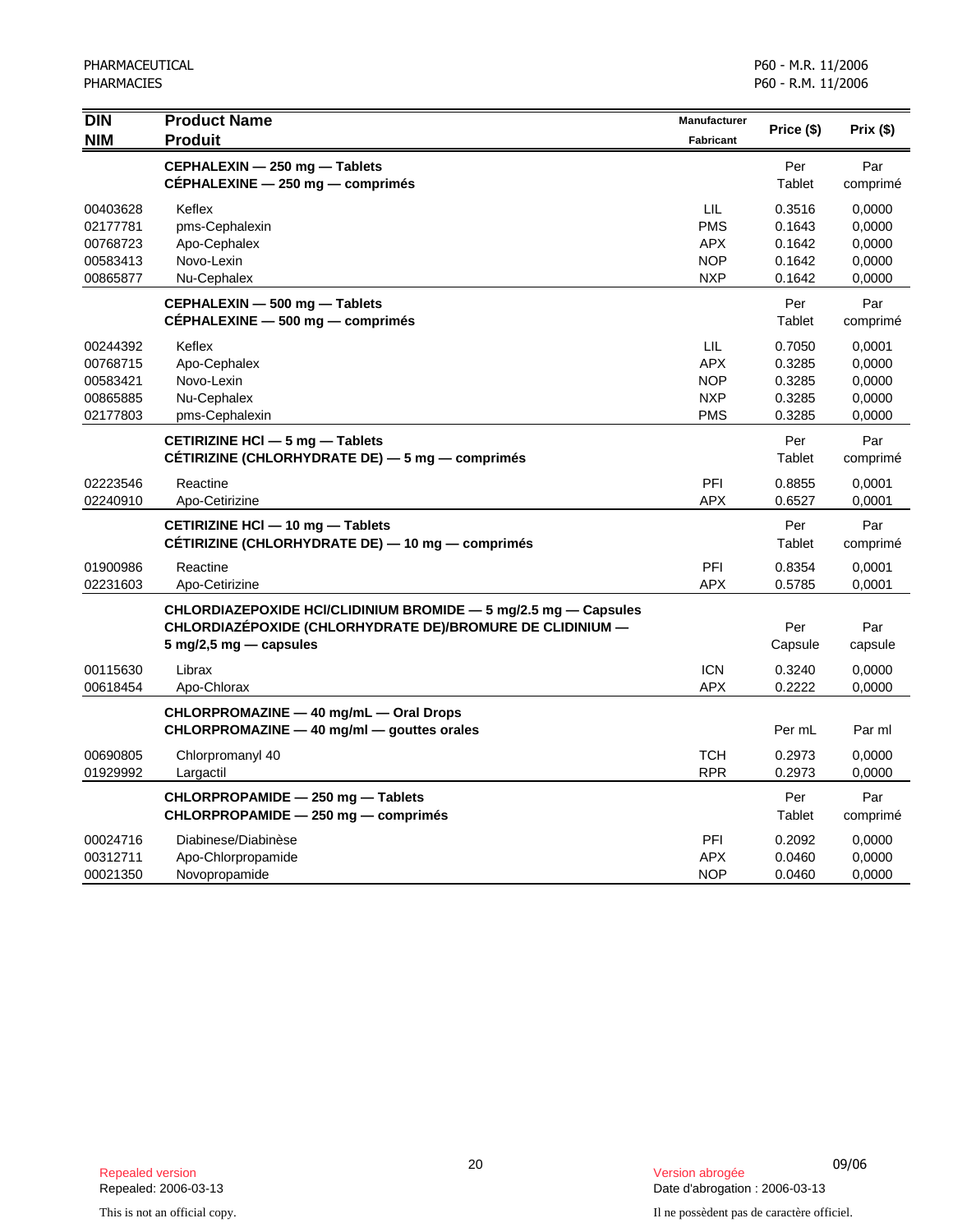| <b>DIN</b>                                                           | <b>Product Name</b>                                                                                                                                                                  | Manufacturer                                                                     | Price (\$)                                               | Prix(\$)                                                 |
|----------------------------------------------------------------------|--------------------------------------------------------------------------------------------------------------------------------------------------------------------------------------|----------------------------------------------------------------------------------|----------------------------------------------------------|----------------------------------------------------------|
| <b>NIM</b>                                                           | <b>Produit</b>                                                                                                                                                                       | Fabricant                                                                        |                                                          |                                                          |
|                                                                      | CHOLESTYRAMINE RESIN (ANHYDROUS) - 4 g/Dose - Oral Powder<br>CHOLESTYRAMINE (RÉSINE ANHYDRE DE) — 4 g/dose — poudre orale                                                            |                                                                                  | Per<br>Dose                                              | Par<br>dose                                              |
| 00890960<br>02210320                                                 | pms-Cholestyramine Light-Pouch/pms-Cholestyramine léger, en sachet<br>pms-Cholestyramine Regular Pouch/pms-Cholestyramine ordinaire,<br>en sachet                                    | <b>PMS</b><br><b>PMS</b>                                                         | 0.7048<br>0.7048                                         | 0,0001<br>0,0001                                         |
| 00464880<br>02141795                                                 | Questran-Pouch/Questran en sachet<br>pms-Cholestyramine Light-Powder/pms-Cholestyramine léger, en<br>poudre                                                                          | SQU<br><b>PMS</b>                                                                | 0.7048<br>0.5219                                         | 0,0001<br>0,0001                                         |
| 02125463                                                             | pms-Cholestyramine Light-Powder/pms-Cholestyramine léger, en<br>poudre                                                                                                               | <b>PMS</b>                                                                       | 0.5219                                                   | 0,0001                                                   |
| 02207745                                                             | pms-Cholestyramine Regular Powder/pms-Cholestyramine ordinaire,<br>en poudre                                                                                                         | <b>PMS</b>                                                                       | 0.5219                                                   | 0,0001                                                   |
| 01918486<br>00634093<br>02139197<br>02139189                         | Questran Light-Pouch/Questran léger, en sachet<br>Questran-Powder/Questran en poudre<br>Novo-Cholamine Light/Novo-Cholamine léger<br>Novo-Cholamine Regular/Novo-Cholamine ordinaire | SQU<br>SQU<br><b>NOP</b><br><b>NOP</b>                                           | 0.5219<br>0.5219<br>0.5217<br>0.5217                     | 0,0001<br>0,0001<br>0,0001<br>0,0001                     |
|                                                                      | CILAZAPRIL MONOHYDRATE - 1 mg - Tablets<br>CILAZAPRIL MONOHYDRATE DE - 1 mg - comprimés                                                                                              |                                                                                  | Per<br>Tablet                                            | Par<br>comprimé                                          |
| 01911465<br>02266350                                                 | Inhibace<br>Novo-Cilazapril                                                                                                                                                          | <b>HLR</b><br><b>NOP</b>                                                         | 0.7054<br>0.4543                                         | 0,0001<br>0,0000                                         |
|                                                                      | CILAZAPRIL MONOHYDRATE - 2.5 mg - Tablets<br>CILAZAPRIL MONOHYDRATE DE - 2,5 mg - comprimés                                                                                          |                                                                                  | Per<br>Tablet                                            | Par<br>comprimé                                          |
| 01911473<br>02266369                                                 | Inhibace<br>Novo-Cilazapril                                                                                                                                                          | <b>HLR</b><br><b>NOP</b>                                                         | 0.7997<br>0.5236                                         | 0,0001<br>0,0001                                         |
|                                                                      | CILAZAPRIL MONOHYDRATE - 5 mg - Tablets<br>CILAZAPRIL MONOHYDRATE DE - 5 mg - comprimés                                                                                              |                                                                                  | Per<br>Tablet                                            | Par<br>comprimé                                          |
| 01911481<br>02266377                                                 | Inhibace<br>Novo-Cilazapril                                                                                                                                                          | <b>HLR</b><br><b>NOP</b>                                                         | 0.9290<br>0.6083                                         | 0,0001<br>0,0001                                         |
|                                                                      | CIMETIDINE - 300 mg - Tablets<br>$CIMÉTIDINE - 300 mg - comprimés$                                                                                                                   |                                                                                  | Per<br>Tablet                                            | Par<br>comprimé                                          |
| 01916815<br>02229718<br>00487872<br>02227444<br>00582417<br>00865818 | Tagamet<br>pms-Cimetidine<br>Apo-Cimetidine<br>Gen-Cimetidine<br>Novo-Cimetidine<br>Nu-Cimet                                                                                         | <b>GSK</b><br><b>PMS</b><br><b>APX</b><br><b>GPM</b><br><b>NOP</b><br><b>NXP</b> | 0.3689<br>0.0948<br>0.0946<br>0.0946<br>0.0946<br>0.0946 | 0,0000<br>0,0000<br>0,0000<br>0,0000<br>0,0000<br>0,0000 |
|                                                                      | CIMETIDINE - 400 mg - Tablets<br>$CIMETIDINE - 400 mg - comprimés$                                                                                                                   |                                                                                  | Per<br>Tablet                                            | Par<br>comprimé                                          |
| 01916785<br>00600059<br>02227452<br>00603678<br>00865826<br>02229719 | Tagamet<br>Apo-Cimetidine<br>Gen-Cimetidine<br>Novo-Cimetidine<br>Nu-Cimet<br>pms-Cimetidine                                                                                         | GSK<br><b>APX</b><br>GPM<br><b>NOP</b><br><b>NXP</b><br><b>PMS</b>               | 0.6035<br>0.1485<br>0.1485<br>0.1485<br>0.1485<br>0.1485 | 0,0001<br>0,0000<br>0,0000<br>0,0000<br>0,0000<br>0,0000 |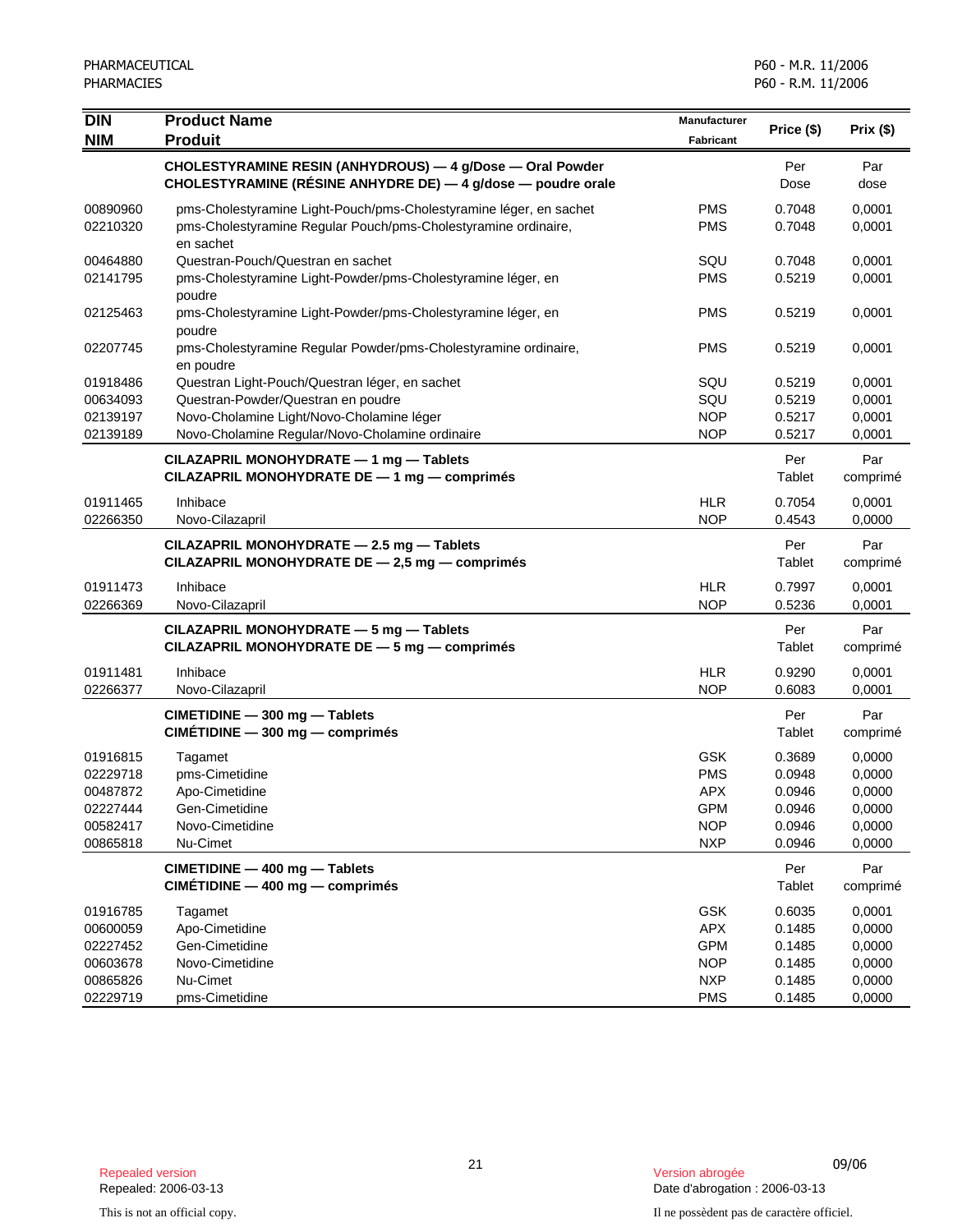| <b>DIN</b><br><b>NIM</b> | <b>Product Name</b><br><b>Produit</b>                                                         | Manufacturer<br>Fabricant | Price (\$)    | Prix (\$)       |
|--------------------------|-----------------------------------------------------------------------------------------------|---------------------------|---------------|-----------------|
|                          | CIMETIDINE - 600 mg - Tablets<br>CIMETIDINE - 600 mg - comprimés                              |                           | Per<br>Tablet | Par<br>comprimé |
| 01916777                 | Tagamet                                                                                       | <b>GSK</b>                | 0.7013        | 0,0001          |
| 00600067                 | Apo-Cimetidine                                                                                | <b>APX</b>                | 0.1892        | 0,0000          |
| 02227460                 | Gen-Cimetidine                                                                                | <b>GPM</b>                | 0.1892        | 0,0000          |
| 00603686                 | Novo-Cimetidine                                                                               | <b>NOP</b>                | 0.1892        | 0,0000          |
| 00865834                 | Nu-Cimet                                                                                      | <b>NXP</b>                | 0.1792        | 0,0000          |
| 02229720                 | pms-Cimetidine                                                                                | <b>PMS</b>                | 0.1792        | 0,0000          |
|                          | CIMETIDINE - 800 mg - Tablets<br>CIMETIDINE - 800 mg - comprimés                              |                           | Per<br>Tablet | Par<br>comprimé |
| 00749494                 | Apo-Cimetidine                                                                                | <b>APX</b>                | 0.2783        | 0,0000          |
| 02227479                 | Gen-Cimetidine                                                                                | <b>GPM</b>                | 0.2783        | 0,0000          |
| 00663727                 | Novo-Cimetidine                                                                               | <b>NOP</b>                | 0.2783        | 0,0000          |
| 02229721                 | pms-Cimetidine                                                                                | <b>PMS</b>                | 0.2783        | 0,0000          |
|                          | CIPROFLOXACIN - 0.3% - Ophthalmic Solution<br>$CIPROFLOXACINE - 0.3 % - solution ophtalmique$ |                           | Per<br>mL     | Par<br>ml       |
| 01945270                 | Ciloxan                                                                                       | <b>ALC</b>                | 2.2814        | 0,0002          |
| 02263130                 | Apo-Ciproflox                                                                                 | <b>APX</b>                | 1.4100        | 1,4100          |
| 02253933                 | pms-Ciprofloxacin                                                                             | <b>PMS</b>                | 1.2408        | 0,0001          |
|                          | CIPROFLOXACIN - 250 mg - Tablets<br>CIPROFLOXACINE - 250 mg - comprimés                       |                           | Per<br>Tablet | Par<br>comprimé |
| 02155958                 | Cipro                                                                                         | <b>BAY</b>                | 2.5408        | 0,0003          |
| 02267934                 | Ran-Ciprofloxacin                                                                             | <b>RAN</b>                | 1.8813        | 1,8813          |
| 02229521                 | Apo-Ciproflox                                                                                 | <b>APX</b>                | 1.7102        | 0,0002          |
| 02247339                 | Co Ciprofloxacin                                                                              | COB                       | 1.7102        | 0,0002          |
| 02245647                 | Gen-Ciprofloxacin                                                                             | <b>GPM</b>                | 1.7102        | 0,0002          |
| 02161737                 | Novo-Ciprofloxacin                                                                            | <b>NOP</b>                | 1.7102        | 0,0002          |
| 02248437                 | pms-Ciprofloxacin                                                                             | <b>PMS</b>                | 1.7102        | 0,0002          |
| 02246825                 | ratio-Ciprofloxacin                                                                           | <b>RPH</b>                | 1.7102        | 0,0002          |
| 02248756                 | Rhoxal-ciprofloxacin                                                                          | <b>RXP</b>                | 1.7102        | 0,0002          |
|                          | CIPROFLOXACIN - 500 mg - Tablets<br>CIPROFLOXACINE - 500 mg - comprimés                       |                           | Per<br>Tablet | Par<br>comprimé |
| 02155966                 | Cipro                                                                                         | <b>BAY</b>                | 2.8666        | 0,0003          |
| 02267942                 | Ran-Ciprofloxacin                                                                             | <b>RAN</b>                | 2.1224        | 2,1224          |
| 02229522                 | Apo-Ciproflox                                                                                 | <b>APX</b>                | 1.9295        | 0,0002          |
| 02247340                 | Co Ciprofloxacin                                                                              | COB                       | 1.9295        | 0,0002          |
| 02161745                 | Novo-Ciprofloxacin                                                                            | <b>NOP</b>                | 1.9295        | 0,0002          |
| 02245648                 | Gen-Ciprofloxacin                                                                             | <b>GPM</b>                | 1.9294        | 0,0002          |
| 02248438                 | pms-Ciprofloxacin                                                                             | <b>PMS</b>                | 1.9294        | 0,0002          |
| 02246826                 | ratio-Ciprofloxacin                                                                           | <b>RPH</b>                | 1.9294        | 0,0002          |
| 02248757                 | Rhoxal-ciprofloxacin                                                                          | <b>RXP</b>                | 1.9294        | 0,0002          |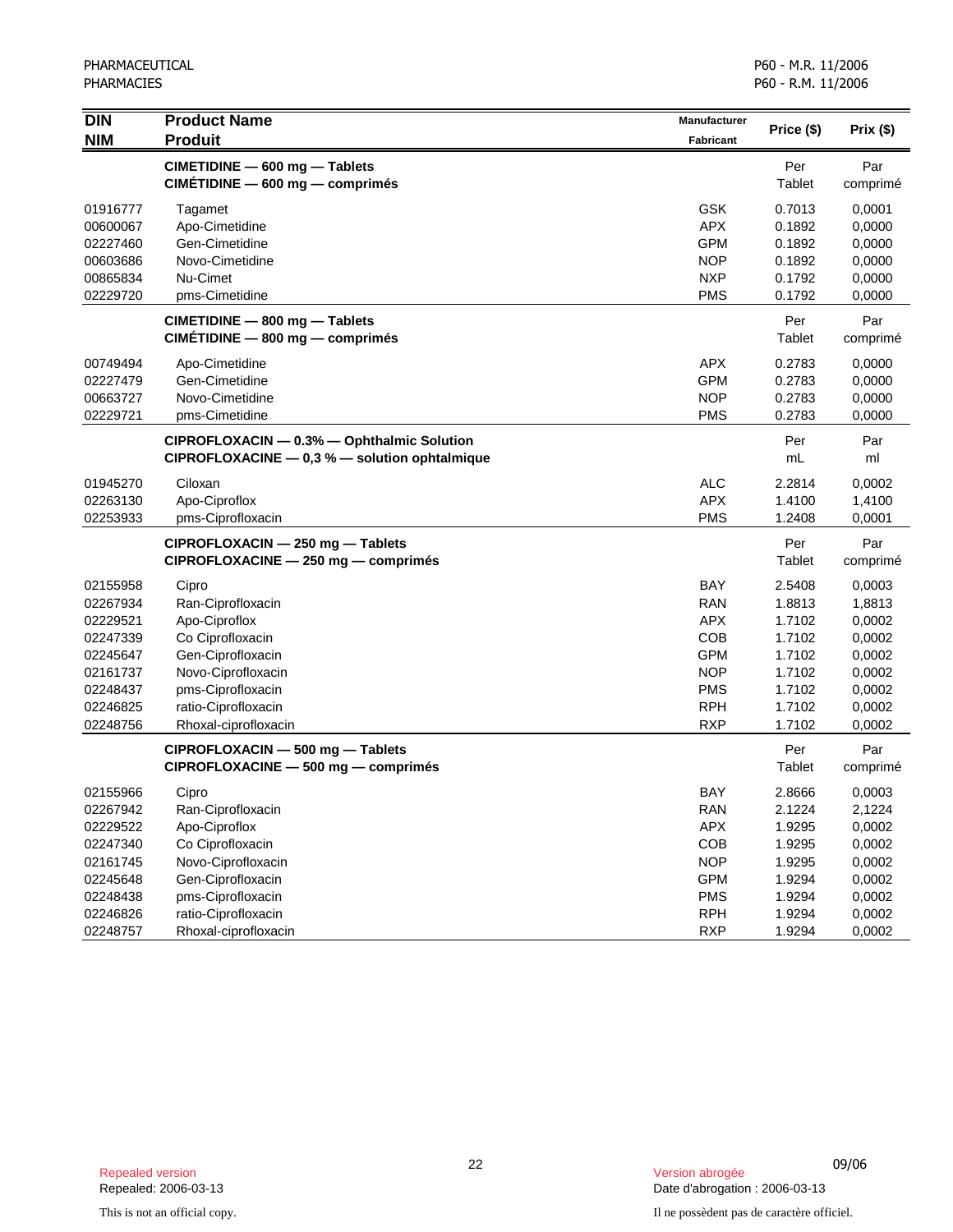| <b>DIN</b><br><b>NIM</b> | <b>Product Name</b><br><b>Produit</b> | Manufacturer<br><b>Fabricant</b> | Price (\$) | Prix (\$) |
|--------------------------|---------------------------------------|----------------------------------|------------|-----------|
|                          | CIPROFLOXACIN - 750 mg - Tablets      |                                  | Per        | Par       |
|                          | CIPROFLOXACINE - 750 mg - comprimés   |                                  | Tablet     | comprimé  |
| 02155974                 | Cipro                                 | <b>BAY</b>                       | 5.4068     | 0,0005    |
| 02267950                 | Ran-Ciprofloxacin                     | <b>RAN</b>                       | 4.0029     | 4,0029    |
| 02229523                 | Apo-Ciproflox                         | <b>APX</b>                       | 3.6391     | 0,0004    |
| 02245649                 | Gen-Ciprofloxacin                     | <b>GPM</b>                       | 3.6391     | 0,0004    |
| 02161753                 | Novo-Ciprofloxacin                    | <b>NOP</b>                       | 3.6391     | 0,0004    |
| 02247341                 | Co Ciprofloxacin                      | <b>COB</b>                       | 3.6390     | 0,0004    |
| 02248439                 | pms-Ciprofloxacin                     | <b>PMS</b>                       | 3.6390     | 0,0004    |
| 02246827                 | ratio-Ciprofloxacin                   | <b>RPH</b>                       | 3.6390     | 0,0004    |
| 02248758                 | Rhoxal-ciprofloxacin                  | <b>RXP</b>                       | 3.6390     | 0,0004    |
|                          | CITALOPRAM - 20 mg - Tablets          |                                  | Per        | Par       |
|                          | $CITALOPRAM - 20 mg - comprimés$      |                                  | Tablet     | comprimé  |
| 02239607                 | Celexa                                | LUD                              | 1.3750     | 0,0001    |
| 02268000                 | Ran-Citalopram                        | <b>RAN</b>                       | 1.0588     | 1,0588    |
| 02246056                 | Apo-Citalopram                        | <b>APX</b>                       | 0.9625     | 0,0001    |
| 02248050                 | Co Citalopram                         | COB                              | 0.9625     | 0,0001    |
| 02246594                 | Gen-Citalopram                        | <b>GPM</b>                       | 0.9625     | 0,0001    |
| 02251558                 | Novo-Citalopram                       | <b>NOP</b>                       | 0.9625     | 0,0001    |
| 02248010                 | pms-Citalopram                        | <b>PMS</b>                       | 0.9625     | 0,0001    |
| 02252112                 | ratio-Citalopram                      | <b>RPH</b>                       | 0.9625     | 0,0001    |
| 02248170                 | Rhoxal-citalopram                     | <b>RXP</b>                       | 0.9625     | 0,0001    |
|                          | CITALOPRAM - 40 mg - Tablets          |                                  | Per        | Par       |
|                          | $CITALOPRAM - 40 mg - comprimés$      |                                  | Tablet     | comprimé  |
| 02239608                 | Celexa                                | LUD                              | 1.3750     | 0,0001    |
| 02268019                 | Ran-Citalopram                        | <b>RAN</b>                       | 1.0588     | 1,0588    |
| 02246057                 | Apo-Citalopram                        | <b>APX</b>                       | 0.9625     | 0,0001    |
| 02248051                 | Co Citalopram                         | COB                              | 0.9625     | 0,0001    |
| 02246595                 | Gen-Citalopram                        | <b>GPM</b>                       | 0.9625     | 0,0001    |
| 02251566                 | Novo-Citalopram                       | <b>NOP</b>                       | 0.9625     | 0,0001    |
| 02248011                 | pms-Citalopram                        | <b>PMS</b>                       | 0.9625     | 0,0001    |
| 02252120                 | ratio-Citalopram                      | <b>RPH</b>                       | 0.9625     | 0,0001    |
| 02248171                 | Rhoxal-citalopram                     | <b>RXP</b>                       | 0.9625     | 0,0001    |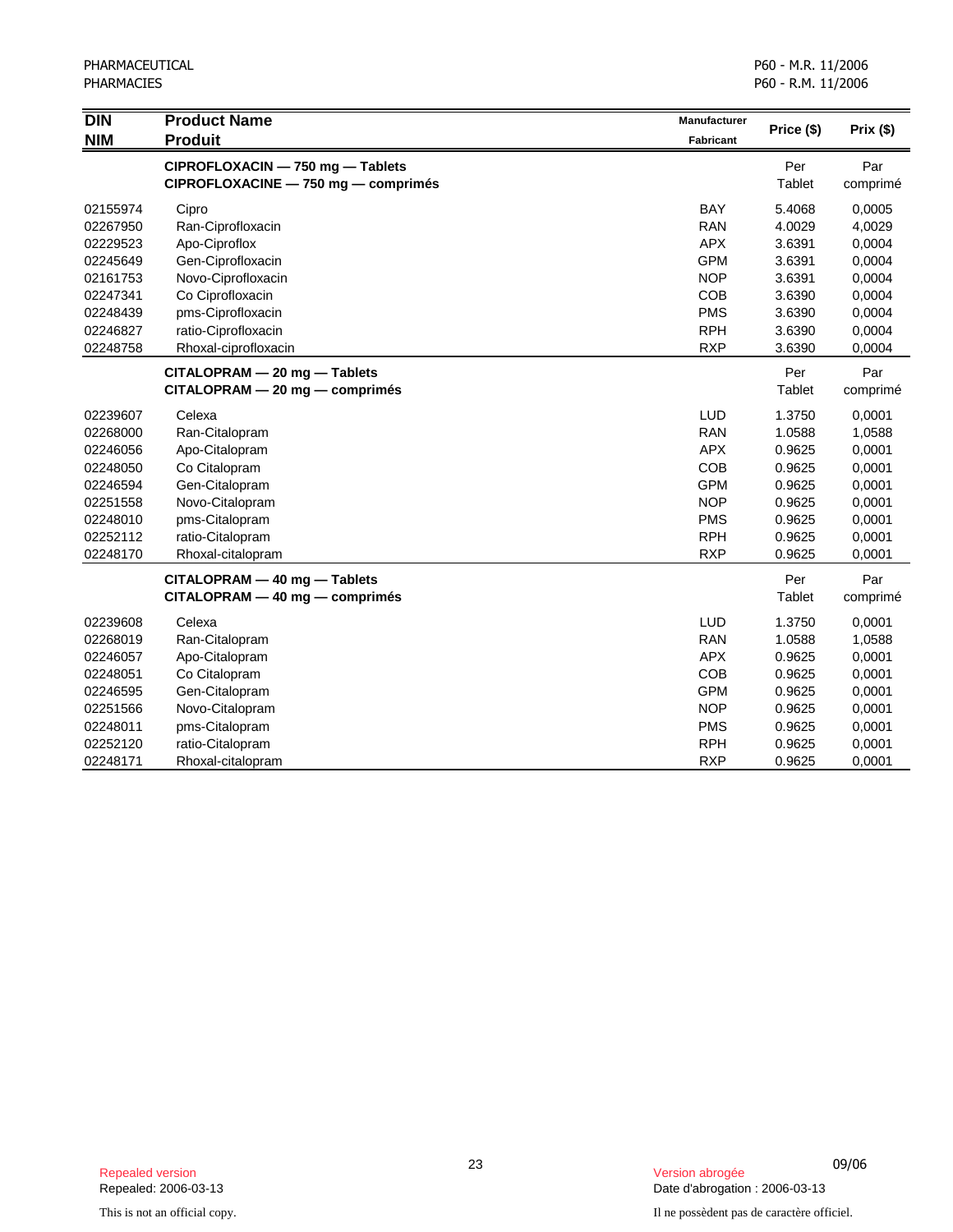| DIN                  | <b>Product Name</b>                                                                                             | <b>Manufacturer</b>      |                  |                  |
|----------------------|-----------------------------------------------------------------------------------------------------------------|--------------------------|------------------|------------------|
| <b>NIM</b>           | <b>Produit</b>                                                                                                  | <b>Fabricant</b>         | Price (\$)       | Prix(\$)         |
|                      | <b>CLINDAMYCIN - 0.1% - Topical Solution</b>                                                                    |                          |                  |                  |
|                      | CLINDAMYCINE - 300 mg - solution d'actualité                                                                    |                          | Per mL           | Par ml           |
| 00582301             | Dalacin T                                                                                                       | <b>UPJ</b>               | 0.3504           | 0,3504           |
| 02266938             | Taro-Clindamycin                                                                                                | <b>TAR</b>               | 0.2486           | 0,2486           |
|                      | <b>CLINDAMYCIN HCI - 150 mg - Capsules</b>                                                                      |                          | Per              | Par              |
|                      | CLINDAMYCINE (CHLORHYDRATE DE) - 150 mg - capsules                                                              |                          | Capsule          | capsule          |
| 00030570             | Dalacin C                                                                                                       | <b>PFI</b>               | 0.9765           | 0,0001           |
| 02241709             | Novo-Clindamycin                                                                                                | <b>NOP</b>               | 0.5976           | 0,0001           |
| 02130033             | ratio-Clindamycin                                                                                               | <b>RPH</b>               | 0.5433           | 0,0001           |
| 02245232             | Apo-Clindamycin                                                                                                 | <b>APX</b>               | 0.5380           | 0,0001           |
| 02258331             | Gen-Clindamycin                                                                                                 | <b>GPM</b>               | 0.5379           | 0,0001           |
|                      | <b>CLINDAMYCIN HCI - 300 mg - Capsules</b>                                                                      |                          | Per              | Par              |
|                      | CLINDAMYCINE (CHLORHYDRATE DE) - 300 mg - capsules                                                              |                          | Capsule          | capsule          |
| 02182866             | Dalacin C                                                                                                       | PFI                      | 1.9531           | 0,0002           |
| 02241710             | Novo-Clindamycin                                                                                                | <b>NOP</b>               | 1.1954           | 0,0001           |
| 02192659             | ratio-Clindamycin                                                                                               | <b>RPH</b>               | 1.0867           | 0,0001           |
| 02245233<br>02258358 | Apo-Clindamycin                                                                                                 | <b>APX</b><br><b>GPM</b> | 1.0759<br>1.0758 | 0,0001<br>0,0001 |
|                      | Gen-Clindamycin                                                                                                 |                          |                  |                  |
|                      | CLOBAZAM - 10 mg - Tablets                                                                                      |                          | Per              | Par              |
|                      | CLOBAZAM - 10 mg - comprimés                                                                                    |                          | Tablet           | comprimé         |
| 02221799             | Frisium                                                                                                         | AVE                      | 0.4833           | 0,0000           |
| 02238334             | Novo-Clobazam                                                                                                   | <b>NOP</b>               | 0.2633           | 0,0000           |
| 02244474             | pms-Clobazam                                                                                                    | <b>PMS</b>               | 0.2369           | 0,0000           |
| 02244638             | Apo-Clobazam                                                                                                    | <b>APX</b>               | 0.2367           | 0,0000           |
| 02238797             | ratio-Clobazam                                                                                                  | <b>RPH</b>               | 0.2153           | 0,0000           |
|                      | CLOBETASOL-17-PROPIONATE - 0.05% - Cream                                                                        |                          | Per              | Par              |
|                      | CLOBETASOL—17 — (PROPIONATE DE) — $0.05$ % — crème                                                              |                          | Gram             | gramme           |
| 02213265             | Dermovate                                                                                                       | TPT                      | 0.8243           | 0,0001           |
| 02093162             | Novo-Clobetasol                                                                                                 | <b>NOP</b>               | 0.4475           | 0,0000           |
| 01910272             | ratio-Clobetasol                                                                                                | <b>RPH</b>               | 0.4475           | 0,0000           |
| 02245523             | Clobetasol Propionate/Propionate de clobétasol                                                                  | <b>TAR</b><br><b>PMS</b> | 0.4474           | 0,0000           |
| 02232191<br>02024187 | pms-Clobetasol<br>Gen-Clobetasol                                                                                | <b>GPM</b>               | 0.4474<br>0.4473 | 0,0000<br>0,0000 |
|                      |                                                                                                                 |                          |                  |                  |
|                      | CLOBETASOL-17-PROPIONATE - 0.05% - Ointment<br>CLOBÉTASOL-17 - (PROPIONATE DE) - 0,05 % - pommade               |                          | Per<br>Gram      | Par<br>gramme    |
| 02213273             | Dermovate                                                                                                       | <b>TPT</b>               | 0.8243           | 0,0001           |
| 02126192             | Novo-Clobetasol                                                                                                 | <b>NOP</b>               | 0.4475           | 0,0000           |
| 01910280             | ratio-Clobetasol                                                                                                | <b>RPH</b>               | 0.4475           | 0,0000           |
| 02245524             | Clobetasol Propionate/Propionate de clobétasol                                                                  | <b>TAR</b>               | 0.4474           | 0,0000           |
| 02232193             | pms-Clobetasol                                                                                                  | <b>PMS</b>               | 0.4474           | 0,0000           |
| 02026767             | Gen-Clobetasol                                                                                                  | <b>GPM</b>               | 0.4473           | 0,0000           |
|                      | CLOBETASOL-17-PROPIONATE - 0.05% - Scalp Lotion<br>CLOBETASOL-17 - (PROPIONATE DE) - 0,05 % - lotion capillaire |                          | Per mL           | Par ml           |
|                      |                                                                                                                 |                          |                  |                  |
| 02213281             | Dermovate                                                                                                       | <b>TPT</b>               | 0.7942           | 0,0001           |
| 02245522             | Clobetasol Propionate/Propionate de clobétasol                                                                  | <b>TAR</b>               | 0.3922           | 0,0000           |
| 02216213<br>02232195 | Gen-Clobetasol<br>pms-Clobetasol                                                                                | <b>GPM</b><br><b>PMS</b> | 0.3922<br>0.3922 | 0,0000<br>0,0000 |
| 01910299             | ratio-Clobetasol                                                                                                | <b>RPH</b>               | 0.3922           | 0,0000           |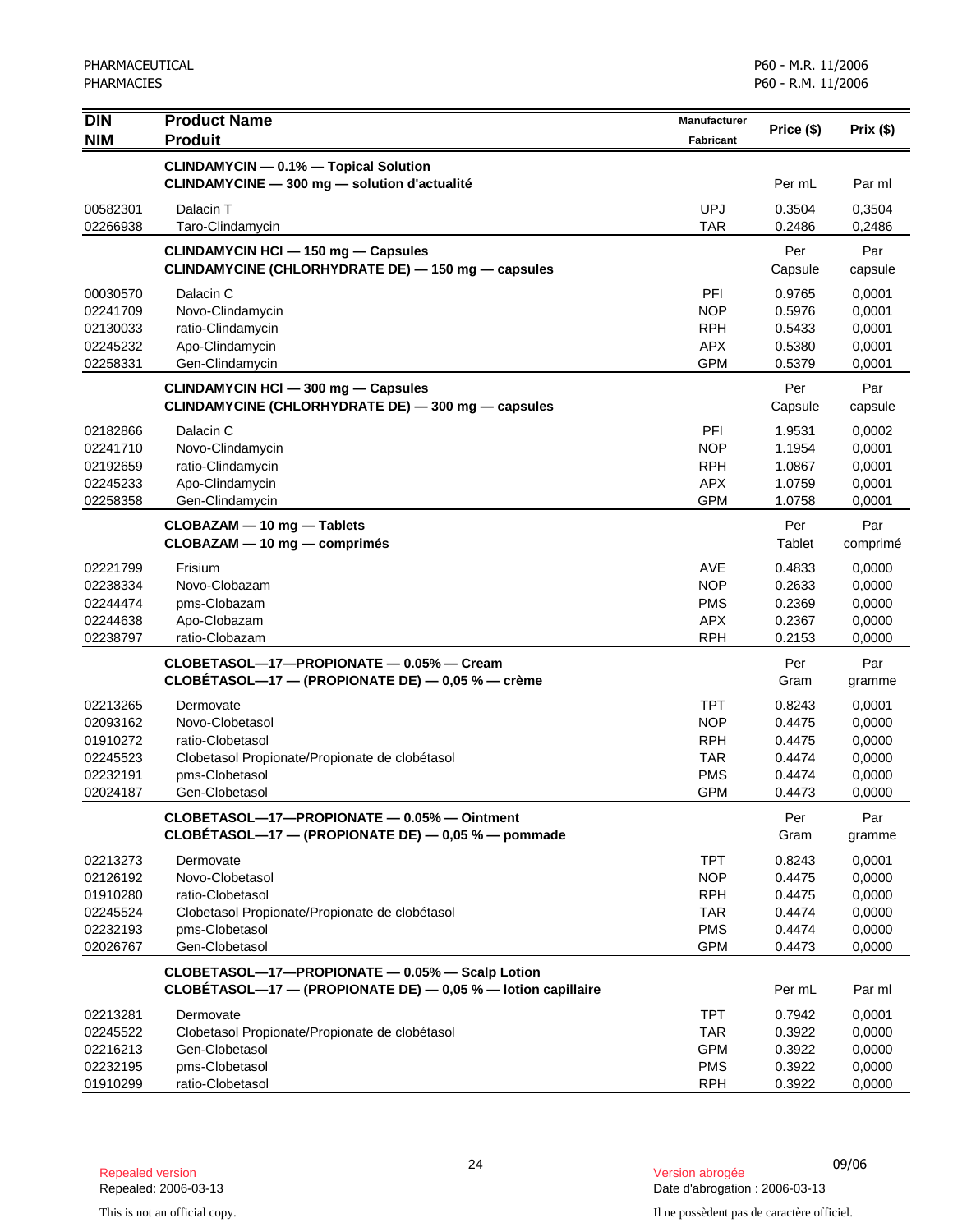| <b>DIN</b> | <b>Product Name</b>                                | Manufacturer             | Price (\$) | Prix(\$) |
|------------|----------------------------------------------------|--------------------------|------------|----------|
| <b>NIM</b> | <b>Produit</b>                                     | <b>Fabricant</b>         |            |          |
|            | CLODRONATE DISODIUM - 400 mg - Capsules            |                          | Per        | Par      |
|            | CLODRONATE DISODIQUE - 400 mg - capsules           |                          | Capsule    | capsule  |
| 01927078   | Ostac                                              | <b>HLR</b>               | 2.0608     | 0,0002   |
| 02245828   | Clasteon                                           | <b>ORX</b>               | 1.3291     | 0,0001   |
|            | <b>CLOMIPHENE CITRATE - 50 mg - Tablets</b>        |                          | Per        | Par      |
|            | CLOMIPHÈNE (CITRATE DE) - 50 mg - comprimés        |                          | Tablet     | comprimé |
| 02091879   | Clomid                                             | <b>AVE</b>               | 5.3971     | 0,0005   |
| 00893722   | Serophene                                          | <b>SRO</b>               | 5.2261     | 0,0005   |
|            | <b>CLOMIPRAMINE HCI - 10 mg - Tablets</b>          |                          | Per        | Par      |
|            | CLOMIPRAMINE (CHLORHYDRATE DE) - 10 mg - comprimés |                          | Tablet     | comprimé |
| 00330566   | Anafranil                                          | <b>ORX</b>               | 0.2840     | 0,0000   |
| 02040786   | Apo-Clomipramine                                   | <b>APX</b>               | 0.1789     | 0,0000   |
| 02244816   | Co Clomipramine                                    | COB                      | 0.1789     | 0,0000   |
| 02139340   | Gen-Clomipramine                                   | <b>GPM</b>               | 0.1789     | 0,0000   |
| 02230256   | Novo-Clopamine                                     | <b>NOP</b>               | 0.1789     | 0,0000   |
|            | CLOMIPRAMINE HCI - 25 mg - Tablets                 |                          | Per        | Par      |
|            | CLOMIPRAMINE (CHLORHYDRATE DE) - 25 mg - comprimés |                          | Tablet     | comprimé |
| 00324019   | Anafranil                                          | <b>ORX</b>               | 0.3868     | 0,0000   |
| 02040778   | Apo-Clomipramine                                   | <b>APX</b>               | 0.2437     | 0,0000   |
| 02244817   | Co Clomipramine                                    | COB                      | 0.2437     | 0,0000   |
| 02139359   | Gen-Clomipramine                                   | <b>GPM</b>               | 0.2437     | 0,0000   |
|            | CLOMIPRAMINE HCI - 50 mg - Tablets                 |                          | Per        | Par      |
|            | CLOMIPRAMINE (CHLORHYDRATE DE) — 50 mg — comprimés |                          | Tablet     | comprimé |
| 00402591   | Anafranil                                          | <b>ORX</b>               | 0.7122     | 0,0001   |
| 02040751   | Apo-Clomipramine                                   | <b>APX</b>               | 0.4486     | 0,0000   |
| 02244818   | Co Clomipramine                                    | <b>COB</b>               | 0.4486     | 0,0000   |
| 02139367   | Gen-Clomipramine                                   | <b>GPM</b>               | 0.4486     | 0,0000   |
| 02130173   | Novo-Clopamine                                     | <b>NOP</b>               | 0.4486     | 0,0000   |
|            | CLONAZEPAM - 0.5 mg - Tablets                      |                          | Per        | Par      |
|            | $CLONAZÉPAM - 0,5 mg - comprimés$                  |                          | Tablet     | comprimé |
| 00382825   | Rivotril                                           | <b>HLR</b>               | 0.2137     | 0,0000   |
| 02103656   | ratio-Clonazepam                                   | <b>RPH</b>               | 0.1370     | 0,0000   |
| 02177889   | Apo-Clonazepam                                     | APX                      | 0.1283     | 0,0000   |
| 02224100   | Dom-Clonazepam-R                                   | <b>DOM</b>               | 0.1283     | 0,0000   |
| 02230950   | Gen-Clonazepam                                     | <b>GPM</b>               | 0.1283     | 0,0000   |
| 02239024   | Novo-Clonazepam                                    | <b>NOP</b>               | 0.1283     | 0,0000   |
| 02173344   | Nu-Clonazepam                                      | <b>NXP</b>               | 0.1283     | 0,0000   |
| 02048701   | pms-Clonazepam                                     | <b>PMS</b>               | 0.1283     | 0,0000   |
| 02207818   | pms-Clonazepam-R                                   | <b>PMS</b><br><b>RXP</b> | 0.1283     | 0,0000   |
| 02233960   | Rhoxal-clonazepam                                  |                          | 0.1283     | 0,0000   |
|            | CLONAZEPAM - 1 mg - Tablets                        |                          | Per        | Par      |
|            | $CLONAZÉPAM - 1 mg - comprimés$                    |                          | Tablet     | comprimé |
| 02048728   | pms-Clonazepam                                     | <b>PMS</b>               | 0.2274     | 0,0000   |
| 02233982   | Rhoxal-clonazepam                                  | <b>RXP</b>               | 0.2046     | 0,0000   |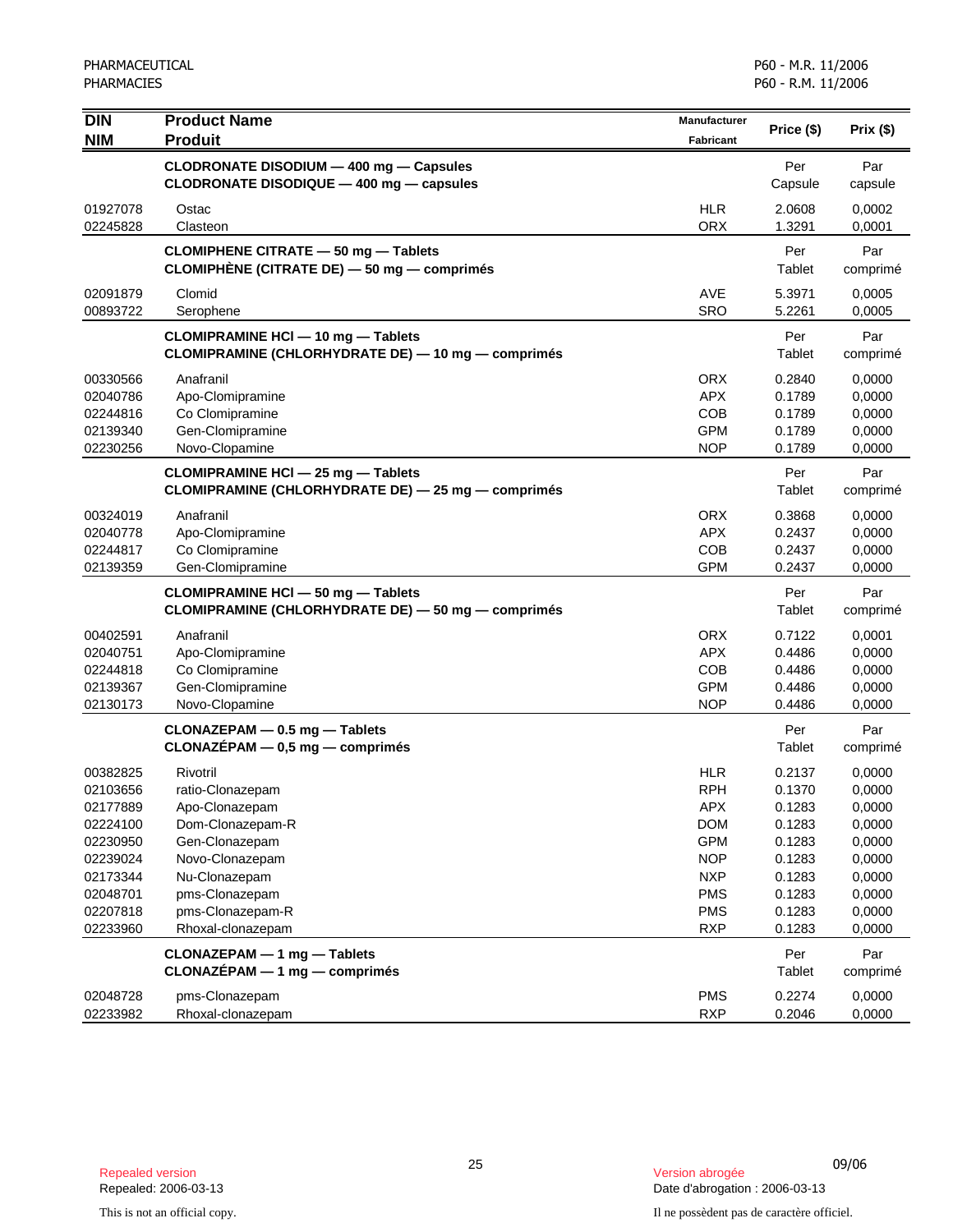| <b>DIN</b><br><b>NIM</b>                                                                     | <b>Product Name</b><br><b>Produit</b>                                                                                                    | <b>Manufacturer</b><br><b>Fabricant</b>                                                                      | Price (\$)                                                                   | Prix (\$)                                                                    |
|----------------------------------------------------------------------------------------------|------------------------------------------------------------------------------------------------------------------------------------------|--------------------------------------------------------------------------------------------------------------|------------------------------------------------------------------------------|------------------------------------------------------------------------------|
|                                                                                              | CLONAZEPAM - 2 mg - Tablets<br>$CLONAZÉPAM - 2 mg - comprimés$                                                                           |                                                                                                              | Per<br>Tablet                                                                | Par<br>comprimé                                                              |
| 00382841<br>02103737<br>02177897<br>02131013<br>02230951<br>02239025<br>02173352<br>02048736 | Rivotril<br>ratio-Clonazepam<br>Apo-Clonazepam<br>Dom-Clonazepam<br>Gen-Clonazepam<br>Novo-Clonazepam<br>Nu-Clonazepam<br>pms-Clonazepam | <b>HLR</b><br><b>RPH</b><br><b>APX</b><br><b>DOM</b><br><b>GPM</b><br><b>NOP</b><br><b>NXP</b><br><b>PMS</b> | 0.3685<br>0.2360<br>0.2211<br>0.2211<br>0.2211<br>0.2211<br>0.2211<br>0.2211 | 0,0000<br>0,0000<br>0,0000<br>0,0000<br>0,0000<br>0,0000<br>0,0000<br>0,0000 |
| 02233985                                                                                     | Rhoxal-clonazepam<br>CLONIDINE HCI - 0.025 mg - Tablets<br>CLONIDINE (CHLORHYDRATE DE) - 0,025 mg - comprimés                            | <b>RXP</b>                                                                                                   | 0.2211<br>Per<br>Tablet                                                      | 0,0000<br>Par<br>comprimé                                                    |
| 00519251<br>02248732                                                                         | Dixarit<br>Apo-Clonidine                                                                                                                 | <b>BOE</b><br><b>APX</b>                                                                                     | 0.2992<br>0.1999                                                             | 0,0000<br>0,0000                                                             |
|                                                                                              | CLONIDINE HCI - 0.1 mg - Tablets<br>CLONIDINE (CHLORHYDRATE DE) - 0,1 mg - comprimés                                                     |                                                                                                              | Per<br>Tablet                                                                | Par<br>comprimé                                                              |
| 00259527<br>00868949<br>02046121<br>01913786                                                 | Catapres<br>Apo-Clonidine<br>Novo-Clonidine<br>Nu-Clonidine                                                                              | <b>BOE</b><br><b>APX</b><br><b>NOP</b><br><b>NXP</b>                                                         | 0.2038<br>0.1942<br>0.1942<br>0.1942                                         | 0,0000<br>0,0000<br>0,0000<br>0,0000                                         |
|                                                                                              | CLONIDINE HCI - 0.2 mg - Tablets<br>CLONIDINE (CHLORHYDRATE DE) - 0,2 mg - comprimés                                                     |                                                                                                              | Per<br>Tablet                                                                | Par<br>comprimé                                                              |
| 00291889<br>00868957<br>02046148<br>01913220                                                 | Catapres<br>Apo-Clonidine<br>Novo-Clonidine<br>Nu-Clonidine                                                                              | <b>BOE</b><br><b>APX</b><br><b>NOP</b><br><b>NXP</b>                                                         | 0.3637<br>0.3464<br>0.3464<br>0.3464                                         | 0,0000<br>0,0000<br>0,0000<br>0,0000                                         |
|                                                                                              | CLORAZEPATE DIPOTASSIUM - 3.75 mg - Capsules<br>CLORAZEPATE DIPOTASSIQUE $-$ 3,75 mg $-$ capsules                                        |                                                                                                              | Per<br>Capsule                                                               | Par<br>capsule                                                               |
| 00264938<br>00860689<br>00628190                                                             | Tranxene<br>Apo-Clorazepate<br>Novo-Clopate                                                                                              | ABB<br><b>APX</b><br><b>NOP</b>                                                                              | 0.1710<br>0.1174<br>0.0763                                                   | 0,0000<br>0,0000<br>0,0000                                                   |
|                                                                                              | CLORAZEPATE DIPOTASSIUM - 7.5 mg - Capsules<br>CLORAZÉPATE DIPOTASSIQUE $-7.5$ mg $-$ capsules                                           |                                                                                                              | Per<br>Capsule                                                               | Par<br>capsule                                                               |
| 00860700<br>00264946<br>00628204                                                             | Apo-Clorazepate<br>Tranxene<br>Novo-Clopate                                                                                              | <b>APX</b><br>ABB<br><b>NOP</b>                                                                              | 0.2119<br>0.2096<br>0.1684                                                   | 0,0000<br>0,0000<br>0,0000                                                   |
|                                                                                              | CLORAZEPATE DIPOTASSIUM - 15 mg - Capsules<br>CLORAZEPATE DIPOTASSIQUE - 15 mg - capsules                                                |                                                                                                              | Per<br>Capsule                                                               | Par<br>capsule                                                               |
| 00860697<br>00264911<br>00628212                                                             | Apo-Clorazepate<br>Tranxene<br>Novo-Clopate                                                                                              | <b>APX</b><br>ABB<br><b>NOP</b>                                                                              | 0.4242<br>0.3773<br>0.2879                                                   | 0,0000<br>0,0000<br>0,0000                                                   |
|                                                                                              | <b>CLOTRIMAZOLE - 1% - Topical Cream</b><br>CLOTRIMAZOLE - 1 % - crème topique                                                           |                                                                                                              | Per<br>Gram                                                                  | Par<br>gramme                                                                |
| 02150867<br>00812382<br>02131676                                                             | Canesten<br>Clotrimaderm<br>Myclo-Derm                                                                                                   | BAY<br><b>TAR</b><br><b>BOE</b>                                                                              | 0.3374<br>0.2054<br>0.1969                                                   | 0,0000<br>0,0000<br>0,0000                                                   |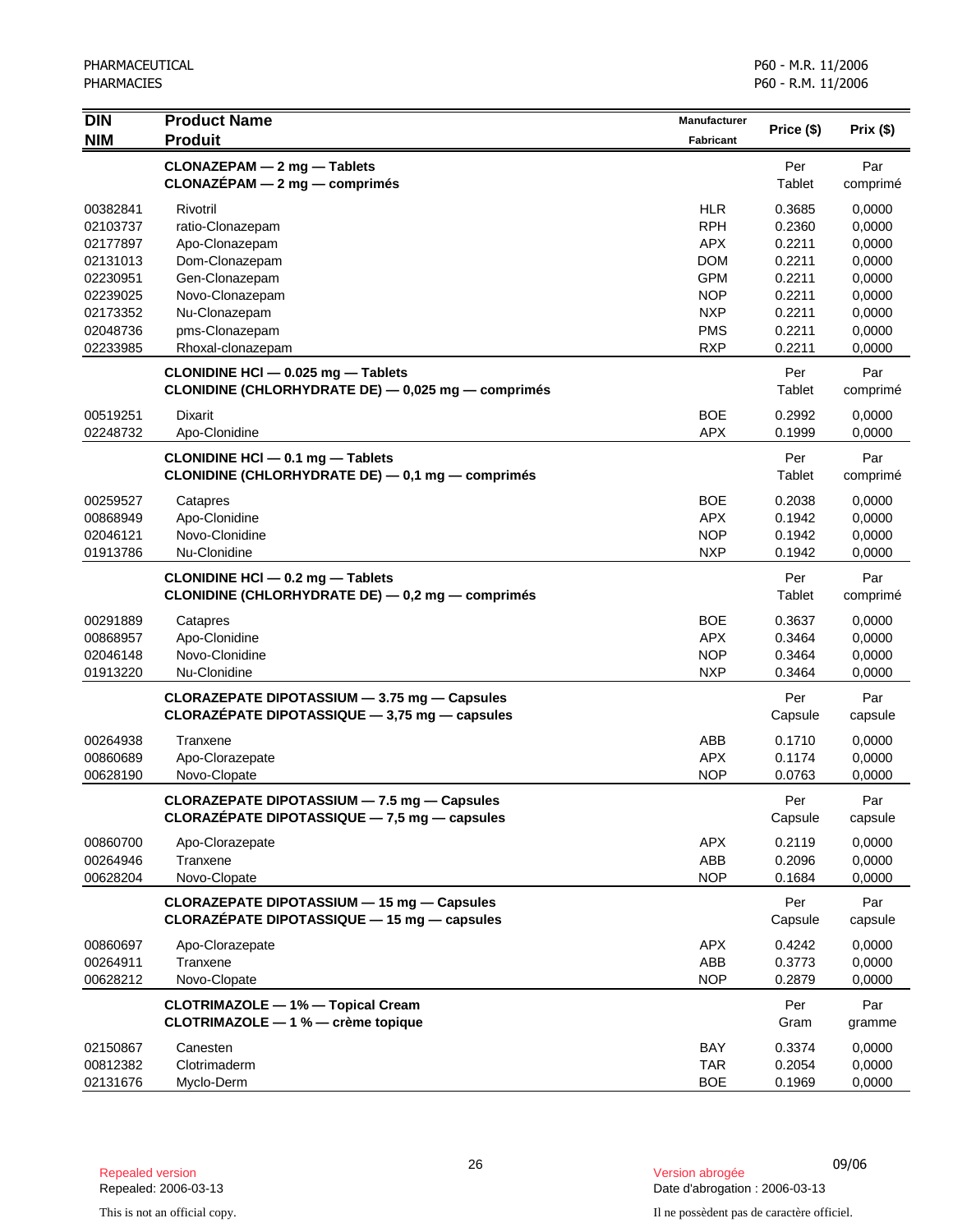| <b>DIN</b>                                   | <b>Product Name</b>                                                                                              | <b>Manufacturer</b>                           | Price (\$)                           | Prix(\$)                             |
|----------------------------------------------|------------------------------------------------------------------------------------------------------------------|-----------------------------------------------|--------------------------------------|--------------------------------------|
| <b>NIM</b>                                   | <b>Produit</b>                                                                                                   | <b>Fabricant</b>                              |                                      |                                      |
|                                              | <b>CLOTRIMAZOLE - 1% - Topical Solution</b><br>CLOTRIMAZOLE - 1 % - solution topique                             |                                               | Per mL                               | Par ml                               |
| 02131668<br>02150875                         | Myclo-Derm<br>Canesten                                                                                           | <b>BOE</b><br><b>BAY</b>                      | 0.2959<br>0.2090                     | 0,0000<br>0,0000                     |
|                                              | CLOTRIMAZOLE - 1% - Vaginal Cream<br>CLOTRIMAZOLE - 1 % - crème vaginale                                         |                                               | Per<br>Gram                          | Par<br>gramme                        |
| 02150891<br>00812366<br>02131641             | Canesten<br>Clotrimaderm<br>Myclo-Gyne                                                                           | <b>BAY</b><br><b>TAR</b><br><b>BOE</b>        | 0.2192<br>0.1994<br>0.1994           | 0,0000<br>0,0000<br>0,0000           |
|                                              | CLOTRIMAZOLE - 2% - Vaginal Cream<br>CLOTRIMAZOLE - 2 % - crème vaginale                                         |                                               | Per<br>Gram                          | Par<br>gramme                        |
| 02150905<br>00812374                         | Canesten<br>Clotrimaderm                                                                                         | <b>BAY</b><br><b>TAR</b>                      | 0.4383<br>0.3987                     | 0,0000<br>0,0000                     |
|                                              | CLOXACILLIN - 250 mg - Capsules<br>$CLOXACILLINE - 250 mg - capsules$                                            |                                               | Per<br>Capsule                       | Par<br>capsule                       |
| 00717584<br>00618292<br>00337765             | Nu-Cloxi<br>Apo-Cloxi<br>Novocloxin                                                                              | <b>NXP</b><br><b>APX</b><br><b>NOP</b>        | 0.1368<br>0.1092<br>0.1092           | 0,0000<br>0,0000<br>0,0000           |
|                                              | CLOXACILLIN - 500 mg - Capsules<br>$CLOXACILLINE - 500 mg - capsules$                                            |                                               | Per<br>Capsule                       | Par<br>capsule                       |
| 00717592<br>00618284<br>00337773             | Nu-Cloxi<br>Apo-Cloxi<br>Novocloxin                                                                              | <b>NXP</b><br><b>APX</b><br><b>NOP</b>        | 0.2569<br>0.2141<br>0.2141           | 0,0000<br>0,0000<br>0,0000           |
|                                              | CLOXACILLIN - 125 mg/5 mL - Oral Liquid<br>CLOXACILLINE - 125 mg/ 5 ml - liquide oral                            |                                               | Per mL                               | Par ml                               |
| 00644633<br>00717630<br>00337757             | Apo-Cloxi<br>Nu-Cloxi<br>Novocloxin                                                                              | <b>APX</b><br><b>NXP</b><br><b>NOP</b>        | 0.0285<br>0.0285<br>0.0262           | 0,0000<br>0,0000<br>0,0000           |
|                                              | CLOZAPINE - 25 mg - Tablets<br>CLOZAPINE - 25 mg - comprimés                                                     |                                               | Per<br>Tablet                        | Par<br>comprimé                      |
| 00894737<br>02247243                         | Clozaril<br>Gen-Clozapine                                                                                        | <b>NVT</b><br><b>GPM</b>                      | 1.0362<br>0.7253                     | 0,0001<br>0,0001                     |
|                                              | CLOZAPINE - 100 mg - Tablets<br>CLOZAPINE - 100 mg - comprimés                                                   |                                               | Per<br>Tablet                        | Par<br>comprimé                      |
| 00894745<br>02247244                         | Clozaril<br>Gen-Clozapine                                                                                        | <b>NVT</b><br><b>GPM</b>                      | 4.1558<br>2.9091                     | 0,0004<br>0,0003                     |
|                                              | CYANOCOBALAMIN - 1 mg/mL - Injection<br>CYANOCOBALAMINE - 1 mg/ml - injection                                    |                                               | Per mL                               | Par ml                               |
| 01987003<br>00286583<br>02052717<br>00521515 | Cyanocobalamin/Cyanocobalamine<br>Bedoz<br>Cyanocobalamin/Cyanocobalamine<br>Vitamin $B_{12}$ /Vitamine $B_{12}$ | <b>CYI</b><br><b>NDA</b><br><b>TAR</b><br>SDZ | 0.4950<br>0.3520<br>0.3410<br>0.3410 | 0.0000<br>0,0000<br>0,0000<br>0,0000 |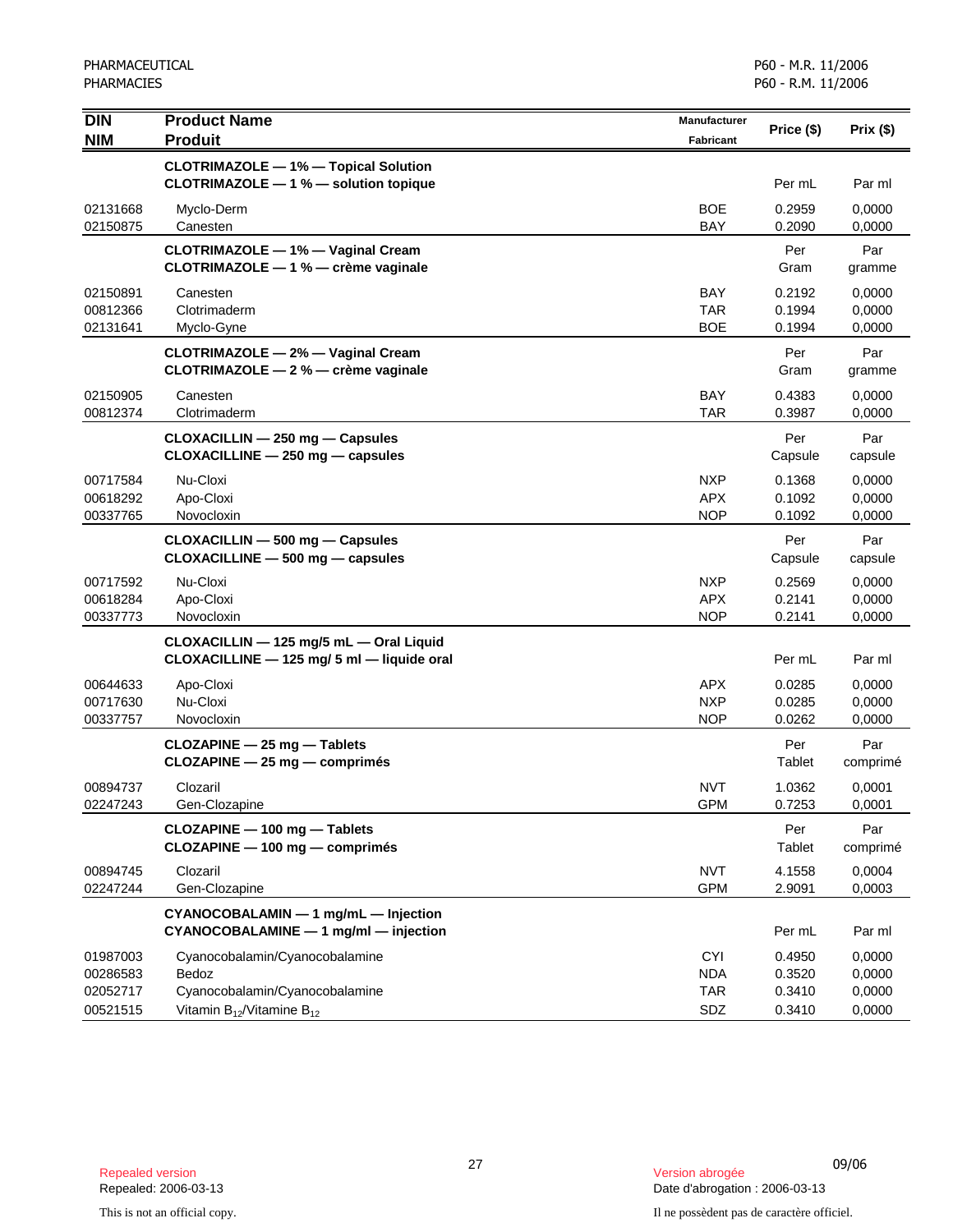| <b>DIN</b><br><b>NIM</b> | <b>Product Name</b><br><b>Produit</b>                                                                            | <b>Manufacturer</b><br><b>Fabricant</b> | Price (\$)       | Prix(\$)         |
|--------------------------|------------------------------------------------------------------------------------------------------------------|-----------------------------------------|------------------|------------------|
|                          | CYCLOBENZAPRINE HCI - 10 mg - Tablets<br>CYCLOBENZAPRINE (CHLORHYDRATE DE) - 10 mg - comprimés                   |                                         | Per<br>Tablet    | Par<br>comprimé  |
| 02177145<br>02238633     | Apo-Cyclobenzaprine<br>Dom-Cyclobenzaprine                                                                       | <b>APX</b><br><b>DOM</b>                | 0.4142<br>0.4142 | 0,0000<br>0,0000 |
| 02231353                 | Gen-Cyclobenzaprine                                                                                              | <b>GPM</b>                              | 0.4142           | 0,0000           |
| 02080052                 | Novo-Cycloprine                                                                                                  | <b>NOP</b>                              | 0.4142           | 0,0000           |
| 02171848                 | Nu-Cyclobenzaprine                                                                                               | <b>NXP</b>                              | 0.4142           | 0,0000           |
| 02212048                 | pms-Cyclobenzaprine                                                                                              | <b>PMS</b>                              | 0.4142           | 0,0000           |
| 02236506                 | ratio-Cyclobenzaprine                                                                                            | <b>RPH</b>                              | 0.4142           | 0,0000           |
|                          | CYCLOPHOSPHAMIDE - 25 mg - Tablets<br>CYCLOPHOSPHAMIDE - 25 mg - comprimés                                       |                                         | Per<br>Tablet    | Par<br>comprimé  |
| 00344877                 | Cytoxan                                                                                                          | SQU                                     | 0.3977           | 0,0000           |
| 00262676                 | Procytox                                                                                                         | <b>ATA</b>                              | 0.3872           | 0,0000           |
|                          | CYCLOPHOSPHAMIDE - 50 mg - Tablets<br>CYCLOPHOSPHAMIDE - 50 mg - comprimés                                       |                                         | Per<br>Tablet    | Par<br>comprimé  |
| 00344885<br>02241796     | Cytoxan<br>Procytox                                                                                              | SQU<br><b>ATA</b>                       | 0.5355<br>0.5214 | 0,0001<br>0,0001 |
|                          | $CYCLOSPORINE - 25 mg - Capsules$<br>CYCLOSPORINE - 25 mg - capsules                                             |                                         | Per<br>Capsule   | Par<br>capsule   |
| 02150689<br>02247073     | Neoral<br>Rhoxal-cyclosporine                                                                                    | <b>NVT</b><br><b>RXP</b>                | 1.5950<br>1.0945 | 1,5950<br>1,0945 |
|                          | CYCLOSPORINE - 50 mg - Capsules<br>$CYCLOSPORINE - 50 mg - capsules$                                             |                                         | Per<br>Capsule   | Par<br>capsule   |
| 02150662<br>02247074     | Neoral<br>Rhoxal-cyclosporine                                                                                    | <b>NVT</b><br><b>RXP</b>                | 3.1097<br>2.1340 | 3,1097<br>2,1340 |
|                          | CYCLOSPORINE - 100 mg - Capsules<br>CYCLOSPORINE - 100 mg - capsules                                             |                                         | Per<br>Capsule   | Par<br>capsule   |
| 02150670<br>02242821     | Neoral<br>Rhoxal-cyclosporine                                                                                    | <b>NVT</b><br><b>RXP</b>                | 6.2216<br>4.5746 | 0,0006<br>0,0005 |
|                          | CYCLOSPORINE - 100 mg/mL - Solution<br>CYCLOSPORINE - 100 mg/ml - solution                                       |                                         | Per mL           | Par ml           |
| 02150697<br>02244324     | Neoral<br>Apo-Cyclosporine                                                                                       | <b>NVT</b><br><b>APX</b>                | 5.5304<br>3.7950 | 0,0006<br>0,0004 |
|                          | CYPROTERONE ACETATE - 50 mg - Tablets<br>CYPROTÉRONE (ACÉTATE DE) - 50 mg - comprimés                            |                                         | Per<br>Tablet    | Par<br>comprimé  |
| 02229449                 | Alti-CPA                                                                                                         | <b>ALT</b>                              | 1.8444           | 0,0002           |
| 02229723                 | Gen-Cyproterone                                                                                                  | <b>GPM</b>                              | 1.6769           | 0,0002           |
| 02232872                 | Novo-Cyproterone                                                                                                 | <b>NOP</b>                              | 1.6601           | 0,0002           |
| 02245898                 | Apo-Cyproterone                                                                                                  | <b>APX</b>                              | 1.5495           | 0,0002           |
| 00704431                 | Androcur                                                                                                         | <b>BEX</b>                              | 1.5494           | 0,0002           |
|                          | DEFEROXAMINE MESYLATE - 500 mg - Powder for Injection<br>DÉFÉROXAMINE (MÉSYLATE DE) - 500 mg - poudre injectable |                                         | Per<br>Vial      | Par<br>ampoule   |
| 01981242                 | Desferal                                                                                                         | <b>NVT</b>                              | 14.3770          | 0,0014           |
| 02241600                 | Desferrioxamine Mesilate/Désférrioxamine (Mésilate)                                                              | <b>FLD</b>                              | 14.0250          | 0,0014           |
| 02242055                 | pms-Deferoxamine                                                                                                 | <b>PMS</b>                              | 10.7800          | 0,0011           |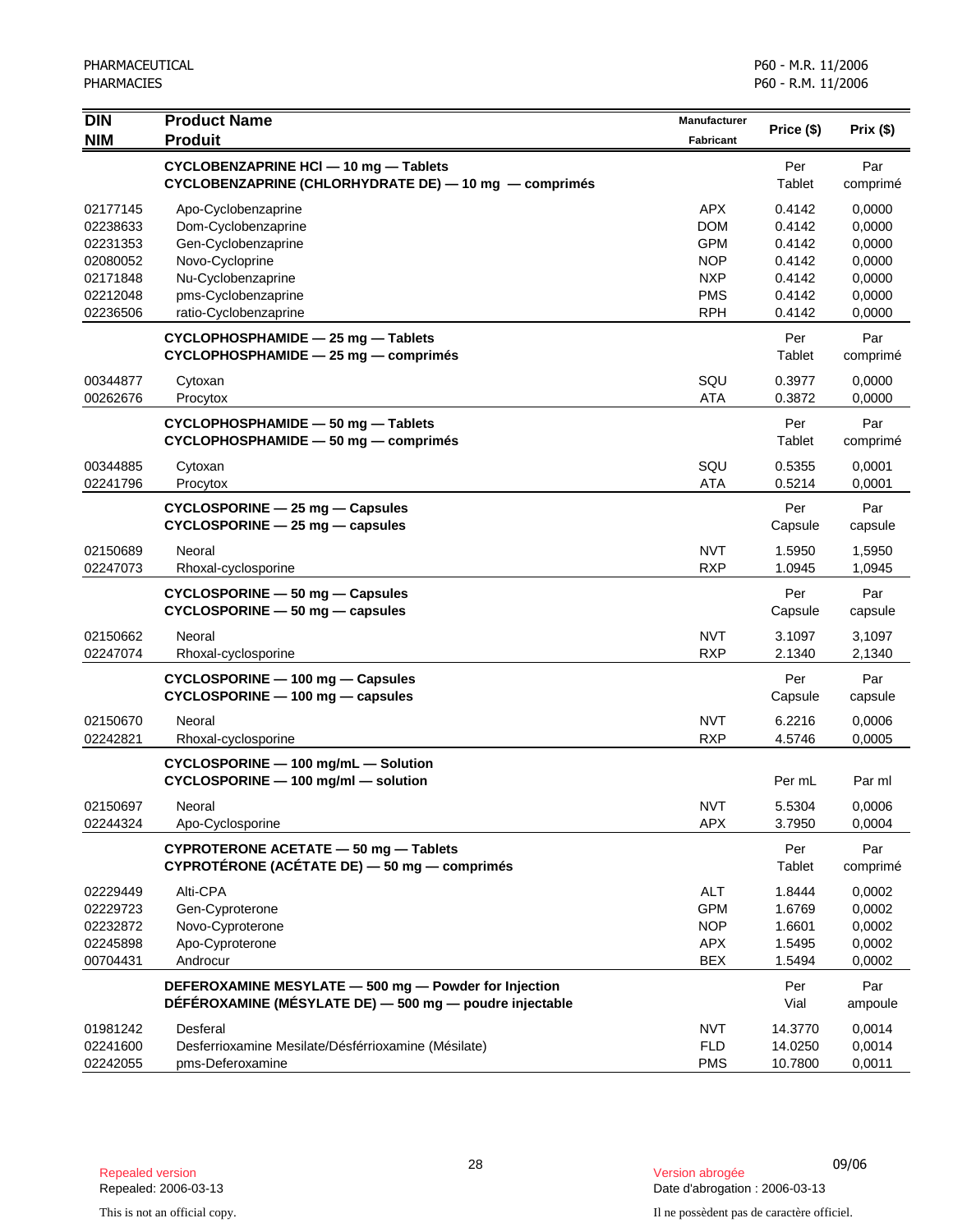| <b>DIN</b>                                                           | <b>Product Name</b>                                                                                              | Manufacturer                                                                     |                                                          |                                                          |
|----------------------------------------------------------------------|------------------------------------------------------------------------------------------------------------------|----------------------------------------------------------------------------------|----------------------------------------------------------|----------------------------------------------------------|
| <b>NIM</b>                                                           | <b>Produit</b>                                                                                                   | <b>Fabricant</b>                                                                 | Price (\$)                                               | Prix(\$)                                                 |
|                                                                      | DESIPRAMINE HCI - 10 mg - Tablets<br>DÉSIPRAMINE (CHLORHYDRATE DE) — 10 mg — comprimés                           |                                                                                  | Per<br>Tablet                                            | Par<br>comprimé                                          |
| 02103583<br>01946250<br>02216248<br>02211939                         | Norpramine<br>pms-Desipramine<br>Apo-Desipramine<br>Nu-Desipramine                                               | <b>MRR</b><br><b>PMS</b><br><b>APX</b><br><b>NXP</b>                             | 0.3109<br>0.2096<br>0.2095<br>0.2095                     | 0,0000<br>0,0000<br>0,0000<br>0,0000                     |
|                                                                      | DESIPRAMINE HCI - 25 mg - Tablets<br>DÉSIPRAMINE (CHLORHYDRATE DE) - 25 mg - comprimés                           |                                                                                  | Per<br>Tablet                                            | Par<br>comprimé                                          |
| 02216256<br>02130092<br>01946269<br>02211947<br>01948784             | Apo-Desipramine<br>Dom-Desipramine<br>pms-Desipramine<br>Nu-Desipramine<br>ratio-Desipramine                     | <b>APX</b><br><b>DOM</b><br><b>PMS</b><br><b>NXP</b><br><b>RPH</b>               | 0.2850<br>0.2799<br>0.2799<br>0.2798<br>0.2798           | 0,0000<br>0,0000<br>0,0000<br>0,0000<br>0,0000           |
|                                                                      | DESIPRAMINE HCI - 50 mg - Tablets<br>DÉSIPRAMINE (CHLORHYDRATE DE) — 50 mg — comprimés                           |                                                                                  | Per<br>Tablet                                            | Par<br>comprimé                                          |
| 02130106<br>02223333<br>01946277<br>02216264<br>02211955<br>01948792 | Dom-Desipramine<br>Novo-Desipramine<br>pms-Desipramine<br>Apo-Desipramine<br>Nu-Desipramine<br>ratio-Desipramine | <b>DOM</b><br><b>NOP</b><br><b>PMS</b><br><b>APX</b><br><b>NXP</b><br><b>RPH</b> | 0.4521<br>0.4521<br>0.4521<br>0.4520<br>0.4520<br>0.4520 | 0,0000<br>0,0000<br>0,0000<br>0,0000<br>0,0000<br>0,0000 |
|                                                                      | DESIPRAMINE HCI - 75 mg - Tablets<br>DÉSIPRAMINE (CHLORHYDRATE DE) — 75 mg — comprimés                           |                                                                                  | Per<br>Tablet                                            | Par<br>comprimé                                          |
| 01946242<br>02216272<br>02211963                                     | pms-Desipramine<br>Apo-Desipramine<br>Nu-Desipramine                                                             | <b>PMS</b><br><b>APX</b><br><b>NXP</b>                                           | 0.6968<br>0.6965<br>0.6965                               | 0,0001<br>0,0001<br>0,0001                               |
|                                                                      | DESIPRAMINE HCI - 100 mg - Tablets<br>DÉSIPRAMINE (CHLORHYDRATE DE) — 100 mg — comprimés                         |                                                                                  | Per<br>Tablet                                            | Par<br>comprimé                                          |
| 02024934<br>02168952<br>02216280<br>02211971                         | Norpramin<br>pms-Desipramine<br>Apo-Desipramine<br>Nu-Desipramine                                                | <b>MRR</b><br><b>PMS</b><br><b>APX</b><br><b>NXP</b>                             | 1.2628<br>0.9471<br>0.9470<br>0.9470                     | 0,0001<br>0,0001<br>0,0001<br>0,0001                     |
|                                                                      | <b>DESMOPRESSIN ACETATE - 10 mcg - Spray</b><br>DESMOPRESSINE (ACETATE DE) - 10 mcg - vaporisateur               |                                                                                  | Per mL                                                   | Par ml                                                   |
| 00836362<br>02242465                                                 | <b>DDAVP</b><br>Apo-Desmopressin                                                                                 | <b>FEI</b><br><b>APX</b>                                                         | 20.7700<br>14.5400                                       | 0,0021<br>0,0015                                         |
|                                                                      | DESONIDE - 0.05% - Cream<br>DESONIDE $-$ 0,05 % $-$ crème                                                        |                                                                                  | Per<br>Gram                                              | Par<br>gramme                                            |
| 02154862<br>02048639                                                 | Tridesilon<br>Desocort                                                                                           | <b>CPK</b><br>GAC                                                                | 0.4268<br>0.3190                                         | 0,0000<br>0,0000                                         |
|                                                                      | DESONIDE - 0.05% - Ointment<br>DÉSONIDE $-$ 0,05 % $-$ pommade                                                   |                                                                                  | Per<br>Gram                                              | Par<br>gramme                                            |
| 02154870<br>02115522                                                 | Tridesilon<br>Desocort                                                                                           | <b>CPK</b><br>GAC                                                                | 0.4254<br>0.3190                                         | 0,0000<br>0,0000                                         |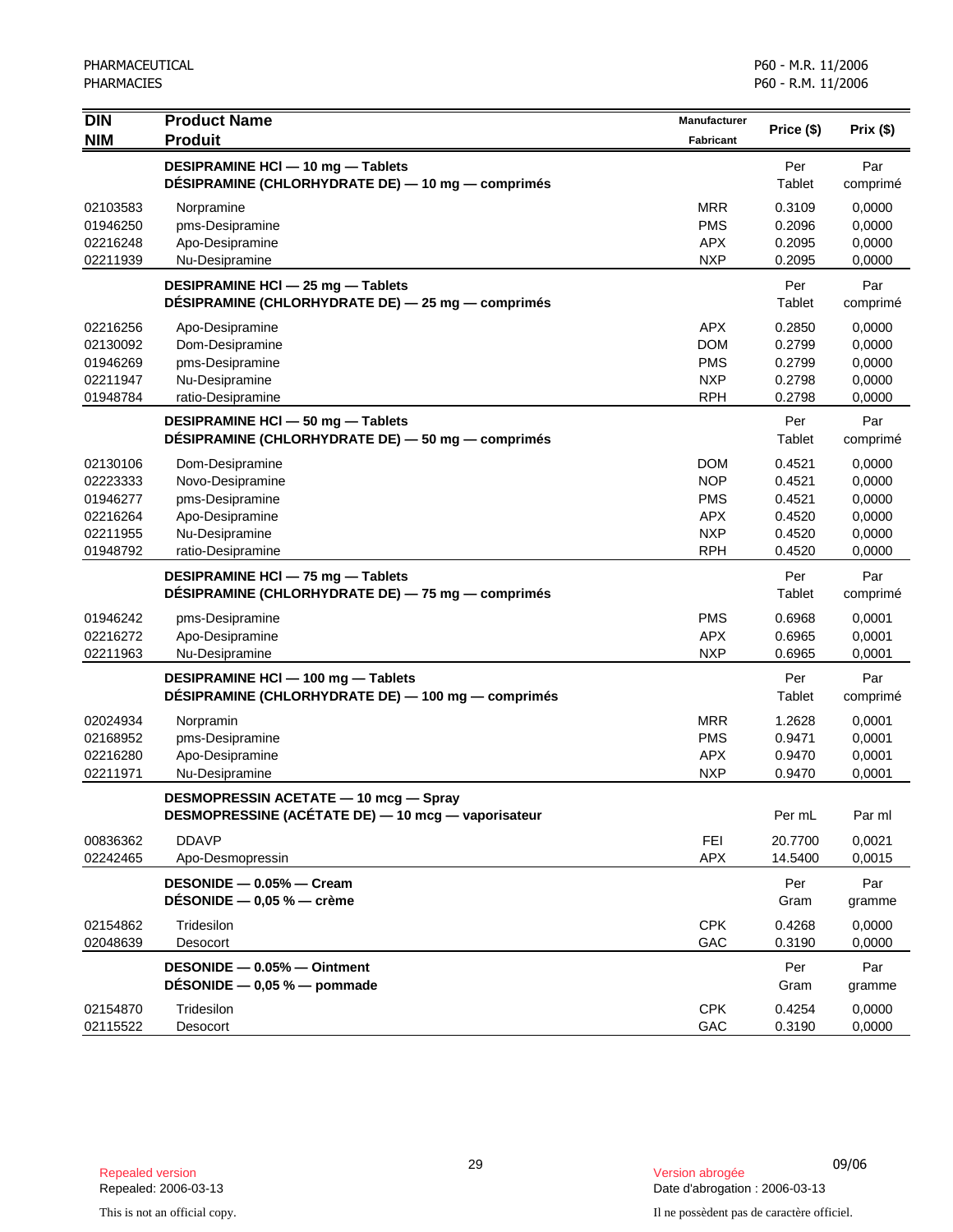| <b>DIN</b>           | <b>Product Name</b>                                    | Manufacturer             | Price (\$)       | Prix(\$)         |
|----------------------|--------------------------------------------------------|--------------------------|------------------|------------------|
| <b>NIM</b>           | <b>Produit</b>                                         | Fabricant                |                  |                  |
|                      | DEXAMETHASONE - 0.1% - Ophthalmic/Otic Solution        |                          |                  |                  |
|                      | DEXAMETHASONE - 0,1 % - solution ophtalmique et otique |                          | Per mL           | Par ml           |
| 00739839             | Sandoz Dexamethasone                                   | SDZ                      | 0.9218           | 0,0001           |
| 00785261             | pms-Dexamethasone                                      | <b>PMS</b>               | 0.8272           | 0,0001           |
|                      | DEXAMETHASONE - 0.5 mg - Tablets                       |                          | Per              | Par              |
|                      | DEXAMÉTHASONE - 0,5 mg - comprimés                     |                          | Tablet           | comprimé         |
| 02261081             | Apo-Dexamethasone                                      | <b>APX</b>               | 0.2167           | 0,0000           |
| 00295094             | Dexasone                                               | <b>ICN</b>               | 0.2167           | 0,0000           |
| 01964976             | pms-Dexamethasone                                      | <b>PMS</b>               | 0.2167           | 0,0000           |
| 02240684             | ratio-Dexamethasone                                    | <b>RPH</b>               | 0.1970           | 0,0000           |
|                      | DEXAMETHASONE - 0.75 mg - Tablets                      |                          | Per              | Par              |
|                      | DEXAMETHASONE - 0,75 mg - comprimés                    |                          | Tablet           | comprimé         |
| 00285471             | Dexasone                                               | <b>ICN</b>               | 0.4950           | 0,0000           |
| 01964968             | pms-Dexamethasone                                      | <b>PMS</b>               | 0.4950           | 0,0000           |
| 02240685             | ratio-Dexamethasone                                    | <b>RPH</b>               | 0.4500           | 0,0000           |
|                      | DEXAMETHASONE - 4 mg - Tablets                         |                          | Per              | Par              |
|                      | DEXAMETHASONE - 4 mg - comprimés                       |                          | Tablet           | comprimé         |
| 00489158             | Dexasone                                               | <b>ICN</b>               | 0.8444           | 0,0001           |
| 01964070             | pms-Dexamethasone                                      | <b>PMS</b>               | 0.8444           | 0,0001           |
| 02250055             | Apo-Dexamethasone                                      | <b>APX</b>               | 0.8440           | 0,0001           |
| 02240687             | ratio-Dexamethasone                                    | <b>RPH</b>               | 0.7673           | 0,0001           |
|                      | $DIAZEPAM - 2 mg - Tables$                             |                          | Per              | Par              |
|                      | $DIAZEPAM - 2 mg - comprimés$                          |                          | Tablet           | comprimé         |
| 00272434             | Novo-Dipam                                             | <b>NOP</b>               | 0.0671           | 0,0000           |
| 02247490<br>00405329 | pms-Diazepam<br>Apo-Diazepam                           | <b>PMS</b><br><b>APX</b> | 0.0671<br>0.0610 | 0,0000<br>0,0000 |
|                      |                                                        |                          |                  |                  |
|                      | DIAZEPAM - 5 mg - Tablets                              |                          | Per<br>Tablet    | Par              |
|                      | $DIAZÉPAM - 5 mg - comprimés$                          |                          |                  | comprimé         |
| 00013285             | Valium                                                 | <b>HLR</b>               | 0.1652           | 0,0000           |
| 00013765<br>02247491 | Vivol<br>pms-Diazepam                                  | <b>AXX</b><br><b>PMS</b> | 0.0965<br>0.0990 | 0,0000<br>0,0000 |
| 00362158             | Apo-Diazepam                                           | <b>APX</b>               | 0.0900           | 0,0000           |
| 00272442             | Novo-Dipam                                             | <b>NOP</b>               | 0.0715           | 0,0000           |
|                      | DIAZEPAM - 10 mg - Tablets                             |                          | Per              | Par              |
|                      | DIAZÉPAM - 10 mg - comprimés                           |                          | Tablet           | comprimé         |
| 00013293             | Valium                                                 | <b>HLR</b>               | 0.1590           | 0,0000           |
| 00013773             | Vivol                                                  | <b>AXX</b>               | 0.1582           | 0,0000           |
| 02247492             | pms-Diazepam                                           | <b>PMS</b>               | 0.1144           | 0,0000           |
| 00405337             | Apo-Diazepam                                           | APX                      | 0.1040           | 0,0000           |
| 00272450             | Novo-Dipam                                             | <b>NOP</b>               | 0.0954           | 0,0000           |
|                      | DICLOFENAC POTASSIUM - 50 mg - Tablets                 |                          | Per              | Par              |
|                      | DICLOFÉNAC POTASSIQUE - 50 mg - comprimés              |                          | Tablet           | comprimé         |
| 00881635             | Voltaren Rapide                                        | <b>NVT</b>               | 0.7161           | 0,0001           |
| 02239753             | pms-Diclofenac-K                                       | <b>PMS</b>               | 0.5115           | 0,0001           |
| 02243433             | Apo-Diclo Rapide                                       | <b>APX</b>               | 0.4340           | 0,0000           |
| 02239355             | Novo-Difenac-K                                         | <b>NOP</b>               | 0.4331           | 0,0000           |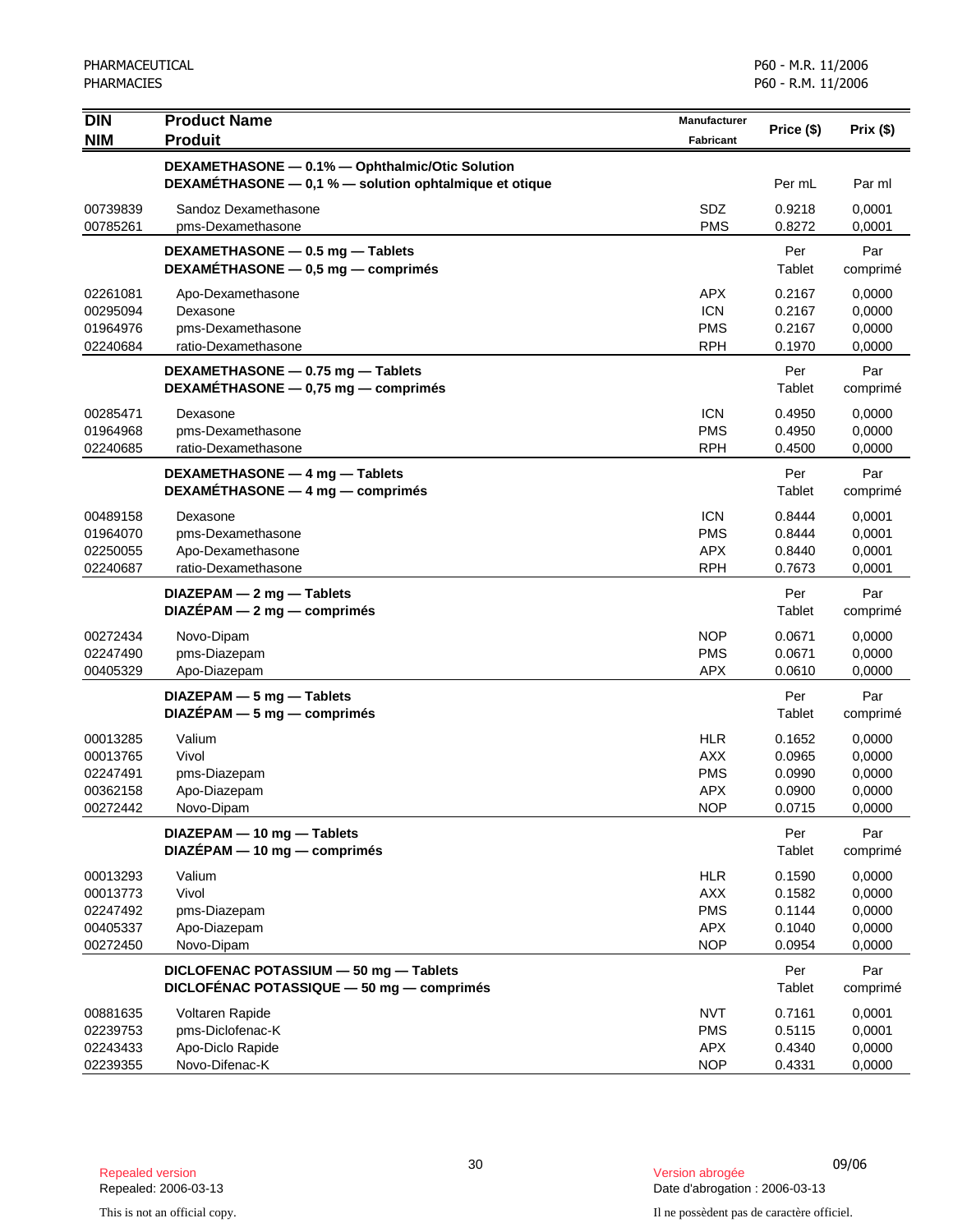| <b>DIN</b><br><b>NIM</b>                                             | <b>Product Name</b><br><b>Produit</b>                                                                                 | <b>Manufacturer</b><br>Fabricant                                                 | Price (\$)                                               | Prix(\$)                                                 |
|----------------------------------------------------------------------|-----------------------------------------------------------------------------------------------------------------------|----------------------------------------------------------------------------------|----------------------------------------------------------|----------------------------------------------------------|
|                                                                      | DICLOFENAC SODIUM - 25 mg - Enteric Coated Tablets<br>DICLOFENAC SODIQUE - 25 mg - comprimés à enrobage entérosoluble |                                                                                  | Per<br>Tablet                                            | Par<br>comprimé                                          |
| 00886017<br>00839175<br>02231662<br>02231502<br>00808539             | Nu-Diclo<br>Apo-Diclo<br>Dom-Diclofenac<br>pms-Diclofenac<br>Novo-Difenac                                             | <b>NXP</b><br><b>APX</b><br><b>DOM</b><br><b>PMS</b><br><b>NOP</b>               | 0.2166<br>0.2165<br>0.2093<br>0.2093<br>0.2092           | 0,0000<br>0,0000<br>0,0000<br>0,0000<br>0,0000           |
|                                                                      | DICLOFENAC SODIUM - 50 mg - Enteric Coated Tablets<br>DICLOFÉNAC SODIQUE - 50 mg - comprimés à enrobage entérosoluble |                                                                                  | Per<br>Tablet                                            | Par<br>comprimé                                          |
| 00514012<br>02231663<br>00808547<br>02231503<br>00839183<br>00886025 | Voltaren<br>Dom-Diclofenac<br>Novo-Difenac<br>pms-Diclofenac<br>Apo-Diclo<br>Nu-Diclo                                 | <b>NVT</b><br><b>DOM</b><br><b>NOP</b><br><b>PMS</b><br><b>APX</b><br><b>NXP</b> | 0.7472<br>0.4331<br>0.4331<br>0.4331<br>0.4330<br>0.4330 | 0,0001<br>0,0000<br>0,0000<br>0,0000<br>0,0000<br>0,0000 |
|                                                                      | DICLOFENAC SODIUM - 75 mg - Slow Release Tablets<br>DICLOFÉNAC SODIQUE - 75 mg - comprimés à libération progressive   |                                                                                  | Per<br>Tablet                                            | Par<br>comprimé                                          |
| 00782459<br>02162814<br>02231664<br>02158582<br>02228203<br>02231504 | <b>Voltaren SR</b><br>Apo-Diclo SR<br>Dom-Diclofenac SR<br>Novo-Difenac SR<br>Nu-Diclo SR<br>pms-Diclofenac SR        | <b>NVT</b><br><b>APX</b><br><b>DOM</b><br><b>NOP</b><br><b>NXP</b><br><b>PMS</b> | 1.0500<br>0.6280<br>0.6277<br>0.6277<br>0.6277<br>0.6277 | 0,0001<br>0,0001<br>0,0001<br>0,0001<br>0,0001<br>0,0001 |
|                                                                      | DICLOFENAC SODIUM - 100 mg - Slow Release Tablets<br>DICLOFÉNAC SODIQUE - 100 mg - comprimés à libération progressive |                                                                                  | Per<br>Tablet                                            | Par<br>comprimé                                          |
| 00590827<br>02228211<br>02231665<br>02231505<br>02048698<br>02091194 | Voltaren SR<br>Nu-Diclo SR<br>Dom-Diclofenac SR<br>pms-Diclofenac SR<br>Novo-Difenac SR<br>Apo-Diclo SR               | <b>NVT</b><br><b>NXP</b><br><b>DOM</b><br><b>PMS</b><br><b>NOP</b><br><b>APX</b> | 1.4966<br>0.8853<br>0.8662<br>0.8662<br>0.8661<br>0.8660 | 0,0001<br>0,0001<br>0,0001<br>0,0001<br>0,0001<br>0,0001 |
|                                                                      | DICLOFENAC SODIUM - 50 mg - Suppositories<br>DICLOFENAC SODIQUE $-50$ mg $-$ suppositoires                            |                                                                                  | Per                                                      | Par<br>Suppository suppositoire                          |
| 00632724<br>02231506<br>02241224                                     | Voltaren<br>pms-Diclofenac<br>Sab-Diclofenac                                                                          | <b>NVT</b><br><b>PMS</b><br>SIL                                                  | 1.1217<br>0.6861<br>0.6861                               | 0,0001<br>0,0001<br>0,0001                               |
|                                                                      | DICLOFENAC SODIUM - 100 mg - Suppositories<br>DICLOFENAC SODIQUE - 100 mg - suppositoires                             |                                                                                  | Per                                                      | Par<br>Suppository suppositoire                          |
| 00632732<br>02231508<br>02241225                                     | Voltaren<br>pms-Diclofenac<br>Sab-Diclofenac                                                                          | <b>NVT</b><br><b>PMS</b><br>SIL                                                  | 1.5103<br>0.9237<br>0.9237                               | 0,0002<br>0,0001<br>0,0001                               |
|                                                                      | DIFLUNISAL - 250 mg - Tablets<br>DIFLUNISAL - 250 mg - comprimés                                                      |                                                                                  | Per<br>Tablet                                            | Par<br>comprimé                                          |
| 02039486<br>02058405<br>02048493                                     | Apo-Diflunisal<br>Nu-Diflunisal<br>Novo-Diflunisal                                                                    | <b>APX</b><br><b>NXP</b><br><b>NOP</b>                                           | 0.6211<br>0.5646<br>0.4235                               | 0,0001<br>0,0001<br>0,0000                               |

<sup>31</sup> 09/06 Repealed version Version abrogée Date d'abrogation : 2006-03-13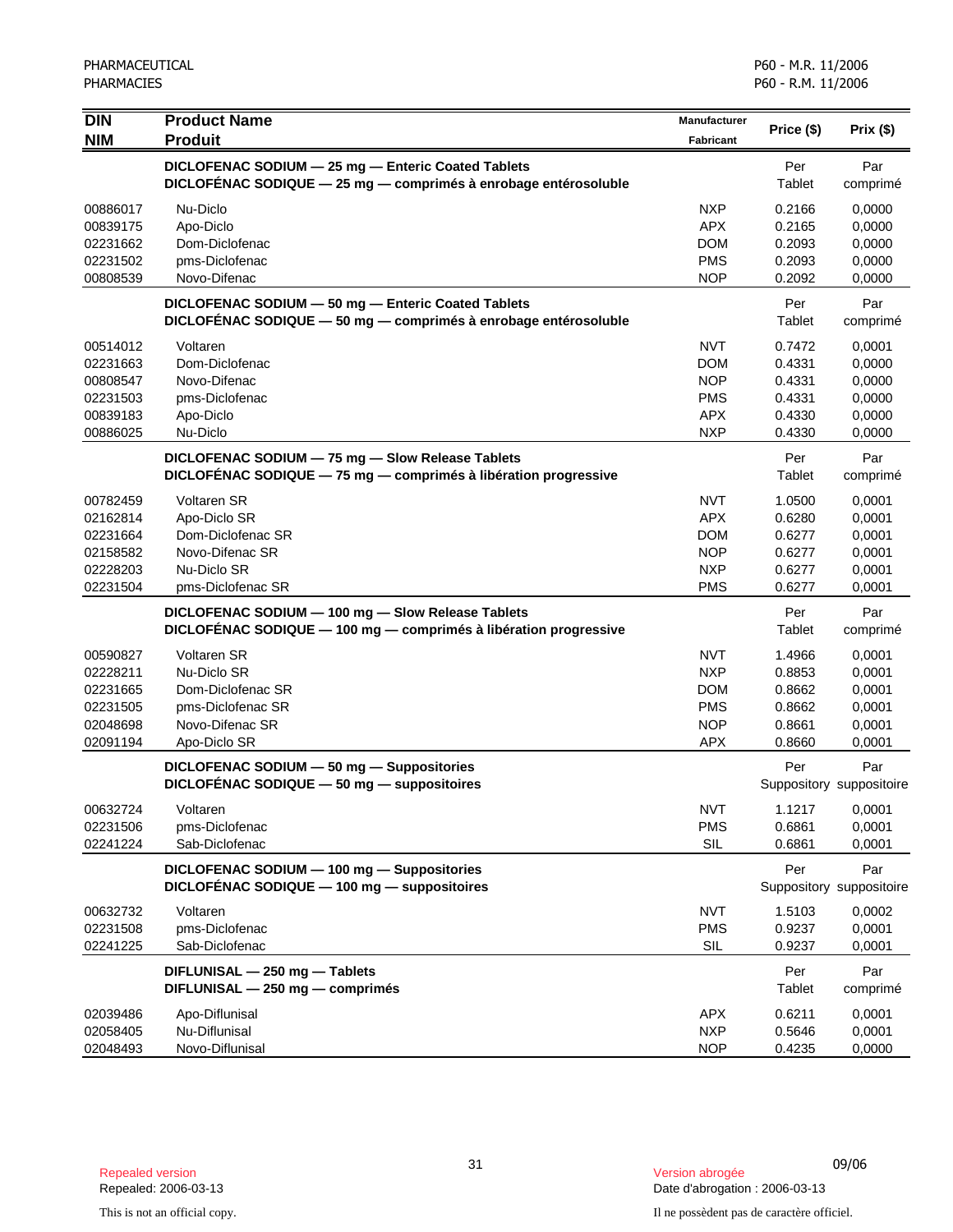| <b>DIN</b>           | <b>Product Name</b>                                                                                          | Manufacturer             | Price (\$)       | Prix(\$)         |
|----------------------|--------------------------------------------------------------------------------------------------------------|--------------------------|------------------|------------------|
| <b>NIM</b>           | <b>Produit</b>                                                                                               | Fabricant                |                  |                  |
|                      | DIFLUNISAL - 500 mg - Tablets                                                                                |                          | Per              | Par              |
|                      | DIFLUNISAL - 500 mg - comprimés                                                                              |                          | Tablet           | comprimé         |
| 02039494             | Apo-Diflunisal                                                                                               | <b>APX</b>               | 0.7597           | 0,0001           |
| 00576131             | Dolobid                                                                                                      | <b>MFX</b>               | 0.7055           | 0,0001           |
| 02058413             | Nu-Diflunisal                                                                                                | <b>NXP</b>               | 0.6906           | 0,0001           |
| 02048507             | Novo-Diflunisal                                                                                              | <b>NOP</b>               | 0.5180           | 0,0001           |
|                      | DIHYDROERGOTAMINE MESYLATE - 1 mg/mL - Injection<br>DIHYDROERGOTAMINE (MÉSYLATE DE LA) - 1 mg/ml - injection |                          | Per mL           | Par ml           |
| 00027243<br>02241163 | Dihydroergotamine (DHE)<br>Dihydroergotamine Mesylate/Dihydroergotamine (mésylate)                           | SMI<br><b>SIL</b>        | 4.6420<br>4.0847 | 0,0005<br>0,0004 |
|                      | DILTIAZEM HCI - 120 mg - Controlled Delivery Capsules                                                        |                          |                  |                  |
|                      | DILTIAZEM (CHLORHYDRATE DE) - 120 mg - capsules à libération                                                 |                          | Per              | Par              |
|                      | contrôlée                                                                                                    |                          | Capsule          | capsule          |
| 02097249             | Cardizem CD                                                                                                  | <b>MRR</b>               | 1.3274           | 0,0001           |
| 02230997             | Apo-Diltiaz CD                                                                                               | <b>APX</b>               | 0.9955           | 0,0001           |
| 02231052             | Nu-Diltiaz CD                                                                                                | <b>NXP</b>               | 0.9955           | 0,0001           |
| 02229781             | ratio-Diltiazem CD                                                                                           | <b>RPH</b>               | 0.9955           | 0,0001           |
| 02243338             | Rhoxal-diltiazem CD                                                                                          | <b>RXP</b>               | 0.8824           | 0,0001           |
| 02254808             | Gen-Diltiazem CD                                                                                             | <b>GPM</b>               | 0.8823           | 0,0001           |
| 02242538             | Novo-Diltazem CD                                                                                             | <b>NOP</b>               | 0.8823           | 0,0001           |
|                      | DILTIAZEM HCI - 180 mg - Controlled Delivery Capsules                                                        |                          |                  |                  |
|                      | DILTIAZEM (CHLORHYDRATE DE) - 180 mg - capsules à libération<br>contrôlée                                    |                          | Per              | Par              |
|                      |                                                                                                              |                          | Capsule          | capsule          |
| 02097257             | Cardizem CD                                                                                                  | <b>MRR</b>               | 1.7620           | 0,0002           |
| 02230998             | Apo-Diltiaz CD                                                                                               | <b>APX</b>               | 1.3215           | 0,0001           |
| 02231053<br>02229782 | Nu-Diltiaz CD<br>ratio-Diltiazem CD                                                                          | <b>NXP</b><br><b>RPH</b> | 1.3215<br>1.3215 | 0,0001<br>0,0001 |
| 02254816             | Gen-Diltiazem CD                                                                                             | <b>GPM</b>               | 1.1711           | 0,0001           |
| 02242539             | Novo-Diltazem CD                                                                                             | <b>NOP</b>               | 1.1711           | 0,0001           |
| 02243339             | Rhoxal-diltiazem CD                                                                                          | <b>RXP</b>               | 1.1711           | 0,0001           |
|                      | DILTIAZEM HCI-240 mg-Controlled Delivery Capsules                                                            |                          |                  |                  |
|                      | DILTIAZEM (CHLORHYDRATE DE) - 240 mg - capsules à libération                                                 |                          | Per              | Par              |
|                      | contrôlée                                                                                                    |                          | Capsule          | capsule          |
| 02097265             | Cardizem CD                                                                                                  | <b>MRR</b>               | 2.3372           | 0,0002           |
| 02231054             | Nu-Diltiaz CD                                                                                                | <b>NXP</b>               | 1.7529           | 0,0002           |
| 02229783             | ratio-Diltiazem CD                                                                                           | <b>RPH</b>               | 1.7529           | 0,0002           |
| 02230999             | Apo-Diltiaz CD                                                                                               | <b>APX</b>               | 1.7525           | 0,0002           |
| 02243340             | Rhoxal-diltiazem CD                                                                                          | <b>RXP</b>               | 1.5534           | 0,0002           |
| 02254824             | Gen-Diltiazem CD                                                                                             | <b>GPM</b>               | 1.5533           | 0,0002           |
| 02242540             | Novo-Diltazem CD                                                                                             | <b>NOP</b>               | 1.5533           | 0,0002           |
|                      | DILTIAZEM HCI - 300 mg - Controlled Delivery Capsules                                                        |                          |                  |                  |
|                      | DILTIAZEM (CHLORHYDRATE DE) - 300 mg - capsules à libération                                                 |                          | Per              | Par              |
|                      | contrôlée                                                                                                    |                          | Capsule          | capsule          |
| 02097273             | Cardizem CD                                                                                                  | <b>MRR</b>               | 2.9214           | 0,0003           |
| 02229784             | ratio-Diltiazem CD                                                                                           | <b>RPH</b>               | 2.1907           | 0,0002           |
| 02229526             | Apo-Diltiaz CD                                                                                               | <b>APX</b>               | 2.1905           | 0,0002           |
| 02243341             | Rhoxal-diltiazem CD                                                                                          | <b>RXP</b>               | 1.9418           | 0,0002           |
| 02254832             | Gen-Diltiazem CD                                                                                             | <b>GPM</b>               | 1.9417           | 0,0002           |
| 02242541             | Novo-Diltazem CD                                                                                             | <b>NOP</b>               | 1.9417           | 0,0002           |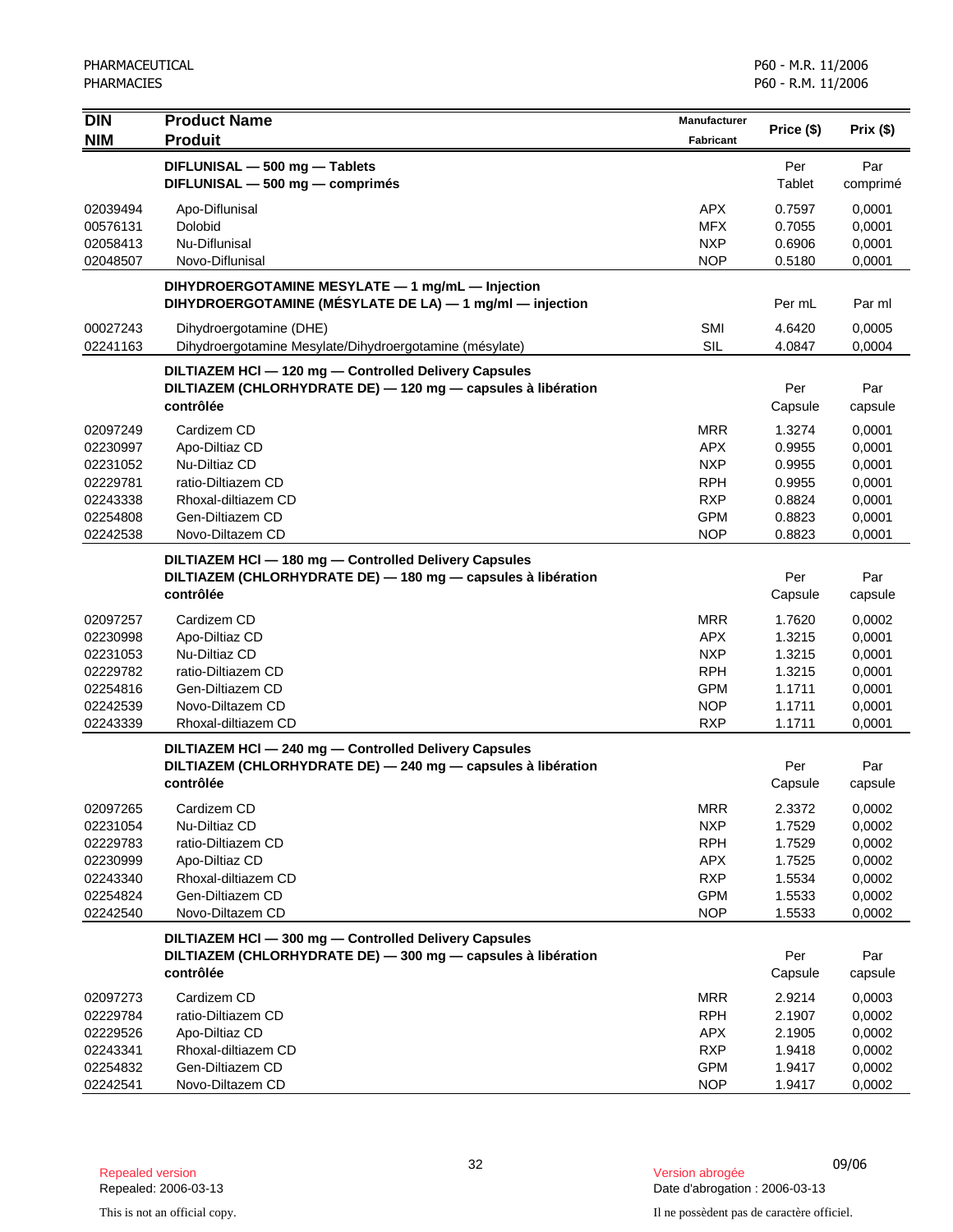| <b>DIN</b><br><b>NIM</b>                                 | <b>Product Name</b><br><b>Produit</b>                                                                                              | Manufacturer<br>Fabricant                                          | Price (\$)                                     | Prix(\$)                                       |
|----------------------------------------------------------|------------------------------------------------------------------------------------------------------------------------------------|--------------------------------------------------------------------|------------------------------------------------|------------------------------------------------|
|                                                          | DILTIAZEM HCI - 120 mg - Extended Release Tablets<br>DILTIAZEM (CHLORHYDRATE DE) - 120 mg - tablettes prolongées<br>de relâchement |                                                                    | Per<br>Tablet                                  | Par<br>comprimé                                |
| 02231150<br>02271605<br>02245918                         | Tiazac ER<br>Novo-Diltiazem ER<br>Rhoxal-Diltiazem T                                                                               | <b>BIV</b><br><b>NOP</b><br><b>RXP</b>                             | 0.9339<br>0.6225<br>0.6225                     | 0,9339<br>0,6225<br>0,6225                     |
|                                                          | DILTIAZEM HCI - 180 mg - Extended Release Tablets<br>DILTIAZEM (CHLORHYDRATE DE) - 180 mg - tablettes prolongées<br>de relâchement |                                                                    | Per<br>Tablet                                  | Par<br>comprimé                                |
| 02231151<br>02271613<br>02245919                         | <b>Tiazac ER</b><br>Novo-Diltiazem ER<br>Rhoxal-Diltiazem T                                                                        | <b>BIV</b><br><b>NOP</b><br><b>RXP</b>                             | 1.2397<br>0.8264<br>0.8264                     | 1,2397<br>0,8264<br>0,8264                     |
|                                                          | DILTIAZEM HCI - 240 mg - Extended Release Tablets<br>DILTIAZEM (CHLORHYDRATE DE) - 240 mg - tablettes prolongées<br>de relâchement |                                                                    | Per<br>Tablet                                  | Par<br>comprimé                                |
| 02231152<br>02271821<br>02245920                         | Tiazac ER<br>Novo-Diltiazem ER<br>Rhoxal-Diltiazem T                                                                               | <b>BIV</b><br><b>NOP</b><br><b>RXP</b>                             | 1.6442<br>1.0961<br>1.0961                     | 1.6442<br>1,0961<br>1,0961                     |
|                                                          | DILTIAZEM HCI - 300 mg - Extended Release Tablets<br>DILTIAZEM (CHLORHYDRATE DE) - 300 mg - tablettes prolongées<br>de relâchement |                                                                    | Per<br>Tablet                                  | Par<br>comprimé                                |
| 02231154<br>02271648<br>02245921                         | Tiazac ER<br>Novo-Diltiazem ER<br>Rhoxal-Diltiazem T                                                                               | <b>BIV</b><br><b>NOP</b><br><b>RXP</b>                             | 2.0553<br>1.3702<br>1.3701                     | 2,0553<br>1,3702<br>1,3701                     |
|                                                          | DILTIAZEM HCI-360 mg - Extended Release Tablets<br>DILTIAZEM (CHLORHYDRATE DE) - 360 mg - tablettes prolongées<br>de relâchement   |                                                                    | Per<br>Tablet                                  | Par<br>comprimé                                |
| 02231155<br>02271656<br>02245922                         | Tiazac ER<br>Novo-Diltiazem ER<br>Rhoxal-Diltiazem T                                                                               | <b>BIV</b><br><b>NOP</b><br><b>RXP</b>                             | 2.4792<br>1.6528<br>1.6527                     | 2,4792<br>1,6528<br>1,6527                     |
|                                                          | DILTIAZEM HCI - 120 mg - Sustained Release Capsules<br>DILTIAZEM (CHLORHYDRATE DE) - 120 mg - capsules à libération<br>progressive |                                                                    | Per<br>Capsule                                 | Par<br>capsule                                 |
| 02097230<br>02231745<br>02222973                         | Cardizem SR<br>Gen-Diltiazem SR<br>Apo-Diltiaz SR                                                                                  | <b>MRR</b><br><b>GPM</b><br><b>APX</b>                             | 1.2984<br>0.7997<br>0.7995                     | 0,0001<br>0,0001<br>0,0001                     |
|                                                          | DILTIAZEM HCI - 30 mg - Tablets<br>DILTIAZEM (CHLORHYDRATE DE) - 30 mg - comprimés                                                 |                                                                    | Per<br>Tablet                                  | Par<br>comprimé                                |
| 02097370<br>00771376<br>02146916<br>00862924<br>00886068 | Cardizem<br>Apo-Diltiaz<br>Gen-Diltiazem<br>Novo-Diltazem<br>Nu-Diltiaz                                                            | <b>MRR</b><br><b>APX</b><br><b>GPM</b><br><b>NOP</b><br><b>NXP</b> | 0.4087<br>0.2615<br>0.2283<br>0.2283<br>0.2283 | 0,0000<br>0,0000<br>0,0000<br>0,0000<br>0,0000 |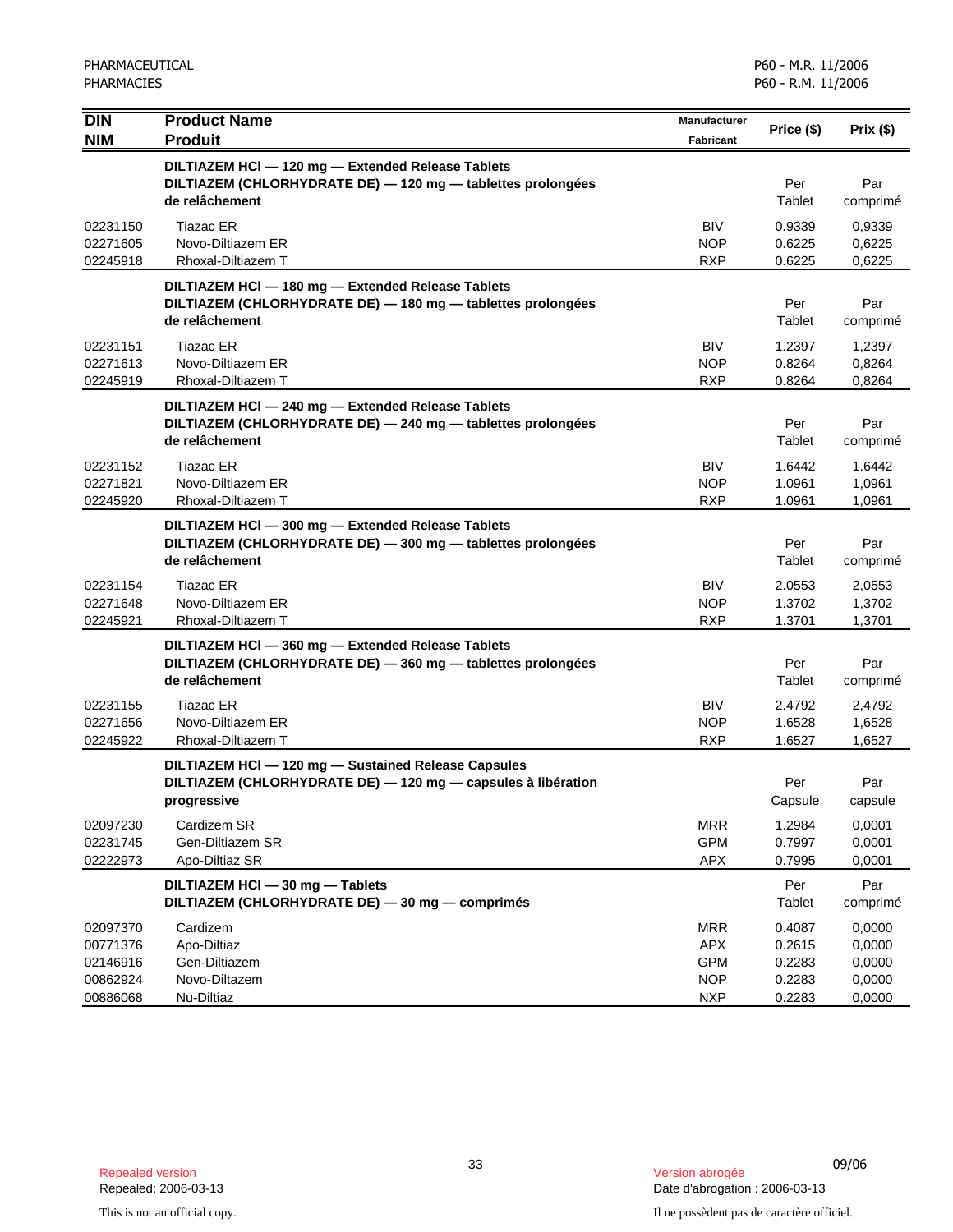| Per<br>DILTIAZEM HCI - 60 mg - Tablets<br>Par<br>DILTIAZEM (CHLORHYDRATE DE) - 60 mg - comprimés<br>Tablet<br>comprimé<br>Cardizem<br><b>MRR</b><br>02097389<br>0.7168<br>0.0001<br><b>APX</b><br>Apo-Diltiaz<br>0,0000<br>00771384<br>0.4585<br><b>GPM</b><br>Gen-Diltiazem<br>0.4001<br>0,0000<br>02146924<br>00862932<br>Novo-Diltazem<br><b>NOP</b><br>0.4001<br>0,0000<br>00886076<br>Nu-Diltiaz<br><b>NXP</b><br>0.4001<br>0,0000<br>Per<br>Par<br>DIMENHYDRINATE - 50 mg - Tablets<br>DIMENHYDRINATE - 50 mg - comprimés<br>Tablet<br>comprimé<br>00013803<br><b>HOR</b><br>0.1411<br>0,0000<br>Gravol<br><b>NOP</b><br>00021423<br>Novo-Dimenate<br>0.0414<br>0,0000<br>00363766<br>Apo-Dimenhydrinate<br><b>APX</b><br>0.0248<br>0,0000<br><b>PMS</b><br>00586331<br>pms-Dimenhydrinate<br>0.0127<br>0,0000<br>DIMETHYL SULFOXIDE - 500 mg/g - Injection<br>DIMETHYLSULFOXIDE - 500 mg/g - injection<br>Per mL<br>Par ml<br>00493392<br><b>SHI</b><br>1.2210<br>0,0001<br>Rimso-50<br>SIL<br>02243231<br>Dimethyl Sulfoxide/Diméthylsulfoxide<br>1.0989<br>0,0001<br>Par<br>Per<br>DIPHENHYDRAMINE HCI - 50 mg - Capsules<br>DIPHENHYDRAMINE (CHLORHYDRATE DE) - 50 mg - capsules<br>Capsule<br>capsule<br>02019671<br><b>PDA</b><br>0.2020<br>Benadryl<br>0,0000<br>00271411<br><b>ICN</b><br>0.1654<br>0,0000<br>Allerdryl<br>DIPIVEFRIN HCI - 0.1% - Ophthalmic Solution<br>DIPIVEFRINE (CHLORHYDRATE DE) - 0,1 % - solution ophtalmique<br>Per mL<br>Par ml<br><b>ALL</b><br>00529117<br>1.8260<br>Propine<br>0,0002<br>DPE HCI<br>02152525<br><b>ALC</b><br>1.3035<br>0,0001<br><b>PMS</b><br>02237868<br>pms-Dipivefrin<br>1.3035<br>0,0001<br><b>RPH</b><br>02032376<br>ratio-Dipivefrin<br>1.2990<br>0,0001<br>Per<br>Par<br>DIPYRIDAMOLE - 25 mg - Tablets<br>DIPYRIDAMOLE - 25 mg - comprimés<br>Tablet<br>comprimé<br><b>BOE</b><br>0.3050<br>00067385<br>Persantine<br>0,0000<br>Apo-Dipyridamole-FC<br><b>APX</b><br>00895644<br>0.1575<br>0,0000<br><b>APX</b><br>00571237<br>Apo-Dipyridamole-SC<br>0.1570<br>0,0000<br>DIPYRIDAMOLE - 50 mg - Tablets<br>Per<br>Par<br>DIPYRIDAMOLE - 50 mg - comprimés<br>Tablet<br>comprimé<br>00067393<br>Persantine<br><b>BOE</b><br>0.4267<br>0,0000<br>Apo-Dipyridamole-FC<br><b>APX</b><br>0.3150<br>0,0000<br>00895652<br><b>APX</b><br>Apo-Dipyridamole-SC<br>00571245<br>0.2265<br>0,0000<br>DIPYRIDAMOLE - 75 mg - Tablets<br>Per<br>Par<br>DIPYRIDAMOLE - 75 mg - comprimés<br>Tablet<br>comprimé<br>Persantine<br><b>BOE</b><br>0.5746<br>0,0001<br>00452092<br>00895660<br>Apo-Dipyridamole-FC<br><b>APX</b><br>0.4726<br>0,0000 | DIN        | <b>Product Name</b> | Manufacturer     | Price (\$) | Prix(\$) |
|---------------------------------------------------------------------------------------------------------------------------------------------------------------------------------------------------------------------------------------------------------------------------------------------------------------------------------------------------------------------------------------------------------------------------------------------------------------------------------------------------------------------------------------------------------------------------------------------------------------------------------------------------------------------------------------------------------------------------------------------------------------------------------------------------------------------------------------------------------------------------------------------------------------------------------------------------------------------------------------------------------------------------------------------------------------------------------------------------------------------------------------------------------------------------------------------------------------------------------------------------------------------------------------------------------------------------------------------------------------------------------------------------------------------------------------------------------------------------------------------------------------------------------------------------------------------------------------------------------------------------------------------------------------------------------------------------------------------------------------------------------------------------------------------------------------------------------------------------------------------------------------------------------------------------------------------------------------------------------------------------------------------------------------------------------------------------------------------------------------------------------------------------------------------------------------------------------------------------------------------------------------------------------------------------------------------------------------------------------------------------------------------------------------------------------------------------------------------------------------------------------------------------------------------------------------------------------------------------------|------------|---------------------|------------------|------------|----------|
|                                                                                                                                                                                                                                                                                                                                                                                                                                                                                                                                                                                                                                                                                                                                                                                                                                                                                                                                                                                                                                                                                                                                                                                                                                                                                                                                                                                                                                                                                                                                                                                                                                                                                                                                                                                                                                                                                                                                                                                                                                                                                                                                                                                                                                                                                                                                                                                                                                                                                                                                                                                                         | <b>NIM</b> | <b>Produit</b>      | <b>Fabricant</b> |            |          |
|                                                                                                                                                                                                                                                                                                                                                                                                                                                                                                                                                                                                                                                                                                                                                                                                                                                                                                                                                                                                                                                                                                                                                                                                                                                                                                                                                                                                                                                                                                                                                                                                                                                                                                                                                                                                                                                                                                                                                                                                                                                                                                                                                                                                                                                                                                                                                                                                                                                                                                                                                                                                         |            |                     |                  |            |          |
|                                                                                                                                                                                                                                                                                                                                                                                                                                                                                                                                                                                                                                                                                                                                                                                                                                                                                                                                                                                                                                                                                                                                                                                                                                                                                                                                                                                                                                                                                                                                                                                                                                                                                                                                                                                                                                                                                                                                                                                                                                                                                                                                                                                                                                                                                                                                                                                                                                                                                                                                                                                                         |            |                     |                  |            |          |
|                                                                                                                                                                                                                                                                                                                                                                                                                                                                                                                                                                                                                                                                                                                                                                                                                                                                                                                                                                                                                                                                                                                                                                                                                                                                                                                                                                                                                                                                                                                                                                                                                                                                                                                                                                                                                                                                                                                                                                                                                                                                                                                                                                                                                                                                                                                                                                                                                                                                                                                                                                                                         |            |                     |                  |            |          |
|                                                                                                                                                                                                                                                                                                                                                                                                                                                                                                                                                                                                                                                                                                                                                                                                                                                                                                                                                                                                                                                                                                                                                                                                                                                                                                                                                                                                                                                                                                                                                                                                                                                                                                                                                                                                                                                                                                                                                                                                                                                                                                                                                                                                                                                                                                                                                                                                                                                                                                                                                                                                         |            |                     |                  |            |          |
|                                                                                                                                                                                                                                                                                                                                                                                                                                                                                                                                                                                                                                                                                                                                                                                                                                                                                                                                                                                                                                                                                                                                                                                                                                                                                                                                                                                                                                                                                                                                                                                                                                                                                                                                                                                                                                                                                                                                                                                                                                                                                                                                                                                                                                                                                                                                                                                                                                                                                                                                                                                                         |            |                     |                  |            |          |
|                                                                                                                                                                                                                                                                                                                                                                                                                                                                                                                                                                                                                                                                                                                                                                                                                                                                                                                                                                                                                                                                                                                                                                                                                                                                                                                                                                                                                                                                                                                                                                                                                                                                                                                                                                                                                                                                                                                                                                                                                                                                                                                                                                                                                                                                                                                                                                                                                                                                                                                                                                                                         |            |                     |                  |            |          |
|                                                                                                                                                                                                                                                                                                                                                                                                                                                                                                                                                                                                                                                                                                                                                                                                                                                                                                                                                                                                                                                                                                                                                                                                                                                                                                                                                                                                                                                                                                                                                                                                                                                                                                                                                                                                                                                                                                                                                                                                                                                                                                                                                                                                                                                                                                                                                                                                                                                                                                                                                                                                         |            |                     |                  |            |          |
|                                                                                                                                                                                                                                                                                                                                                                                                                                                                                                                                                                                                                                                                                                                                                                                                                                                                                                                                                                                                                                                                                                                                                                                                                                                                                                                                                                                                                                                                                                                                                                                                                                                                                                                                                                                                                                                                                                                                                                                                                                                                                                                                                                                                                                                                                                                                                                                                                                                                                                                                                                                                         |            |                     |                  |            |          |
|                                                                                                                                                                                                                                                                                                                                                                                                                                                                                                                                                                                                                                                                                                                                                                                                                                                                                                                                                                                                                                                                                                                                                                                                                                                                                                                                                                                                                                                                                                                                                                                                                                                                                                                                                                                                                                                                                                                                                                                                                                                                                                                                                                                                                                                                                                                                                                                                                                                                                                                                                                                                         |            |                     |                  |            |          |
|                                                                                                                                                                                                                                                                                                                                                                                                                                                                                                                                                                                                                                                                                                                                                                                                                                                                                                                                                                                                                                                                                                                                                                                                                                                                                                                                                                                                                                                                                                                                                                                                                                                                                                                                                                                                                                                                                                                                                                                                                                                                                                                                                                                                                                                                                                                                                                                                                                                                                                                                                                                                         |            |                     |                  |            |          |
|                                                                                                                                                                                                                                                                                                                                                                                                                                                                                                                                                                                                                                                                                                                                                                                                                                                                                                                                                                                                                                                                                                                                                                                                                                                                                                                                                                                                                                                                                                                                                                                                                                                                                                                                                                                                                                                                                                                                                                                                                                                                                                                                                                                                                                                                                                                                                                                                                                                                                                                                                                                                         |            |                     |                  |            |          |
|                                                                                                                                                                                                                                                                                                                                                                                                                                                                                                                                                                                                                                                                                                                                                                                                                                                                                                                                                                                                                                                                                                                                                                                                                                                                                                                                                                                                                                                                                                                                                                                                                                                                                                                                                                                                                                                                                                                                                                                                                                                                                                                                                                                                                                                                                                                                                                                                                                                                                                                                                                                                         |            |                     |                  |            |          |
|                                                                                                                                                                                                                                                                                                                                                                                                                                                                                                                                                                                                                                                                                                                                                                                                                                                                                                                                                                                                                                                                                                                                                                                                                                                                                                                                                                                                                                                                                                                                                                                                                                                                                                                                                                                                                                                                                                                                                                                                                                                                                                                                                                                                                                                                                                                                                                                                                                                                                                                                                                                                         |            |                     |                  |            |          |
|                                                                                                                                                                                                                                                                                                                                                                                                                                                                                                                                                                                                                                                                                                                                                                                                                                                                                                                                                                                                                                                                                                                                                                                                                                                                                                                                                                                                                                                                                                                                                                                                                                                                                                                                                                                                                                                                                                                                                                                                                                                                                                                                                                                                                                                                                                                                                                                                                                                                                                                                                                                                         |            |                     |                  |            |          |
|                                                                                                                                                                                                                                                                                                                                                                                                                                                                                                                                                                                                                                                                                                                                                                                                                                                                                                                                                                                                                                                                                                                                                                                                                                                                                                                                                                                                                                                                                                                                                                                                                                                                                                                                                                                                                                                                                                                                                                                                                                                                                                                                                                                                                                                                                                                                                                                                                                                                                                                                                                                                         |            |                     |                  |            |          |
|                                                                                                                                                                                                                                                                                                                                                                                                                                                                                                                                                                                                                                                                                                                                                                                                                                                                                                                                                                                                                                                                                                                                                                                                                                                                                                                                                                                                                                                                                                                                                                                                                                                                                                                                                                                                                                                                                                                                                                                                                                                                                                                                                                                                                                                                                                                                                                                                                                                                                                                                                                                                         |            |                     |                  |            |          |
|                                                                                                                                                                                                                                                                                                                                                                                                                                                                                                                                                                                                                                                                                                                                                                                                                                                                                                                                                                                                                                                                                                                                                                                                                                                                                                                                                                                                                                                                                                                                                                                                                                                                                                                                                                                                                                                                                                                                                                                                                                                                                                                                                                                                                                                                                                                                                                                                                                                                                                                                                                                                         |            |                     |                  |            |          |
|                                                                                                                                                                                                                                                                                                                                                                                                                                                                                                                                                                                                                                                                                                                                                                                                                                                                                                                                                                                                                                                                                                                                                                                                                                                                                                                                                                                                                                                                                                                                                                                                                                                                                                                                                                                                                                                                                                                                                                                                                                                                                                                                                                                                                                                                                                                                                                                                                                                                                                                                                                                                         |            |                     |                  |            |          |
|                                                                                                                                                                                                                                                                                                                                                                                                                                                                                                                                                                                                                                                                                                                                                                                                                                                                                                                                                                                                                                                                                                                                                                                                                                                                                                                                                                                                                                                                                                                                                                                                                                                                                                                                                                                                                                                                                                                                                                                                                                                                                                                                                                                                                                                                                                                                                                                                                                                                                                                                                                                                         |            |                     |                  |            |          |
|                                                                                                                                                                                                                                                                                                                                                                                                                                                                                                                                                                                                                                                                                                                                                                                                                                                                                                                                                                                                                                                                                                                                                                                                                                                                                                                                                                                                                                                                                                                                                                                                                                                                                                                                                                                                                                                                                                                                                                                                                                                                                                                                                                                                                                                                                                                                                                                                                                                                                                                                                                                                         |            |                     |                  |            |          |
|                                                                                                                                                                                                                                                                                                                                                                                                                                                                                                                                                                                                                                                                                                                                                                                                                                                                                                                                                                                                                                                                                                                                                                                                                                                                                                                                                                                                                                                                                                                                                                                                                                                                                                                                                                                                                                                                                                                                                                                                                                                                                                                                                                                                                                                                                                                                                                                                                                                                                                                                                                                                         |            |                     |                  |            |          |
|                                                                                                                                                                                                                                                                                                                                                                                                                                                                                                                                                                                                                                                                                                                                                                                                                                                                                                                                                                                                                                                                                                                                                                                                                                                                                                                                                                                                                                                                                                                                                                                                                                                                                                                                                                                                                                                                                                                                                                                                                                                                                                                                                                                                                                                                                                                                                                                                                                                                                                                                                                                                         |            |                     |                  |            |          |
|                                                                                                                                                                                                                                                                                                                                                                                                                                                                                                                                                                                                                                                                                                                                                                                                                                                                                                                                                                                                                                                                                                                                                                                                                                                                                                                                                                                                                                                                                                                                                                                                                                                                                                                                                                                                                                                                                                                                                                                                                                                                                                                                                                                                                                                                                                                                                                                                                                                                                                                                                                                                         |            |                     |                  |            |          |
|                                                                                                                                                                                                                                                                                                                                                                                                                                                                                                                                                                                                                                                                                                                                                                                                                                                                                                                                                                                                                                                                                                                                                                                                                                                                                                                                                                                                                                                                                                                                                                                                                                                                                                                                                                                                                                                                                                                                                                                                                                                                                                                                                                                                                                                                                                                                                                                                                                                                                                                                                                                                         |            |                     |                  |            |          |
|                                                                                                                                                                                                                                                                                                                                                                                                                                                                                                                                                                                                                                                                                                                                                                                                                                                                                                                                                                                                                                                                                                                                                                                                                                                                                                                                                                                                                                                                                                                                                                                                                                                                                                                                                                                                                                                                                                                                                                                                                                                                                                                                                                                                                                                                                                                                                                                                                                                                                                                                                                                                         |            |                     |                  |            |          |
|                                                                                                                                                                                                                                                                                                                                                                                                                                                                                                                                                                                                                                                                                                                                                                                                                                                                                                                                                                                                                                                                                                                                                                                                                                                                                                                                                                                                                                                                                                                                                                                                                                                                                                                                                                                                                                                                                                                                                                                                                                                                                                                                                                                                                                                                                                                                                                                                                                                                                                                                                                                                         |            |                     |                  |            |          |
|                                                                                                                                                                                                                                                                                                                                                                                                                                                                                                                                                                                                                                                                                                                                                                                                                                                                                                                                                                                                                                                                                                                                                                                                                                                                                                                                                                                                                                                                                                                                                                                                                                                                                                                                                                                                                                                                                                                                                                                                                                                                                                                                                                                                                                                                                                                                                                                                                                                                                                                                                                                                         |            |                     |                  |            |          |
|                                                                                                                                                                                                                                                                                                                                                                                                                                                                                                                                                                                                                                                                                                                                                                                                                                                                                                                                                                                                                                                                                                                                                                                                                                                                                                                                                                                                                                                                                                                                                                                                                                                                                                                                                                                                                                                                                                                                                                                                                                                                                                                                                                                                                                                                                                                                                                                                                                                                                                                                                                                                         |            |                     |                  |            |          |
|                                                                                                                                                                                                                                                                                                                                                                                                                                                                                                                                                                                                                                                                                                                                                                                                                                                                                                                                                                                                                                                                                                                                                                                                                                                                                                                                                                                                                                                                                                                                                                                                                                                                                                                                                                                                                                                                                                                                                                                                                                                                                                                                                                                                                                                                                                                                                                                                                                                                                                                                                                                                         |            |                     |                  |            |          |
|                                                                                                                                                                                                                                                                                                                                                                                                                                                                                                                                                                                                                                                                                                                                                                                                                                                                                                                                                                                                                                                                                                                                                                                                                                                                                                                                                                                                                                                                                                                                                                                                                                                                                                                                                                                                                                                                                                                                                                                                                                                                                                                                                                                                                                                                                                                                                                                                                                                                                                                                                                                                         |            |                     |                  |            |          |
|                                                                                                                                                                                                                                                                                                                                                                                                                                                                                                                                                                                                                                                                                                                                                                                                                                                                                                                                                                                                                                                                                                                                                                                                                                                                                                                                                                                                                                                                                                                                                                                                                                                                                                                                                                                                                                                                                                                                                                                                                                                                                                                                                                                                                                                                                                                                                                                                                                                                                                                                                                                                         |            |                     |                  |            |          |
|                                                                                                                                                                                                                                                                                                                                                                                                                                                                                                                                                                                                                                                                                                                                                                                                                                                                                                                                                                                                                                                                                                                                                                                                                                                                                                                                                                                                                                                                                                                                                                                                                                                                                                                                                                                                                                                                                                                                                                                                                                                                                                                                                                                                                                                                                                                                                                                                                                                                                                                                                                                                         | 00601845   | Apo-Dipyridamole-SC | <b>APX</b>       | 0.3295     | 0,0000   |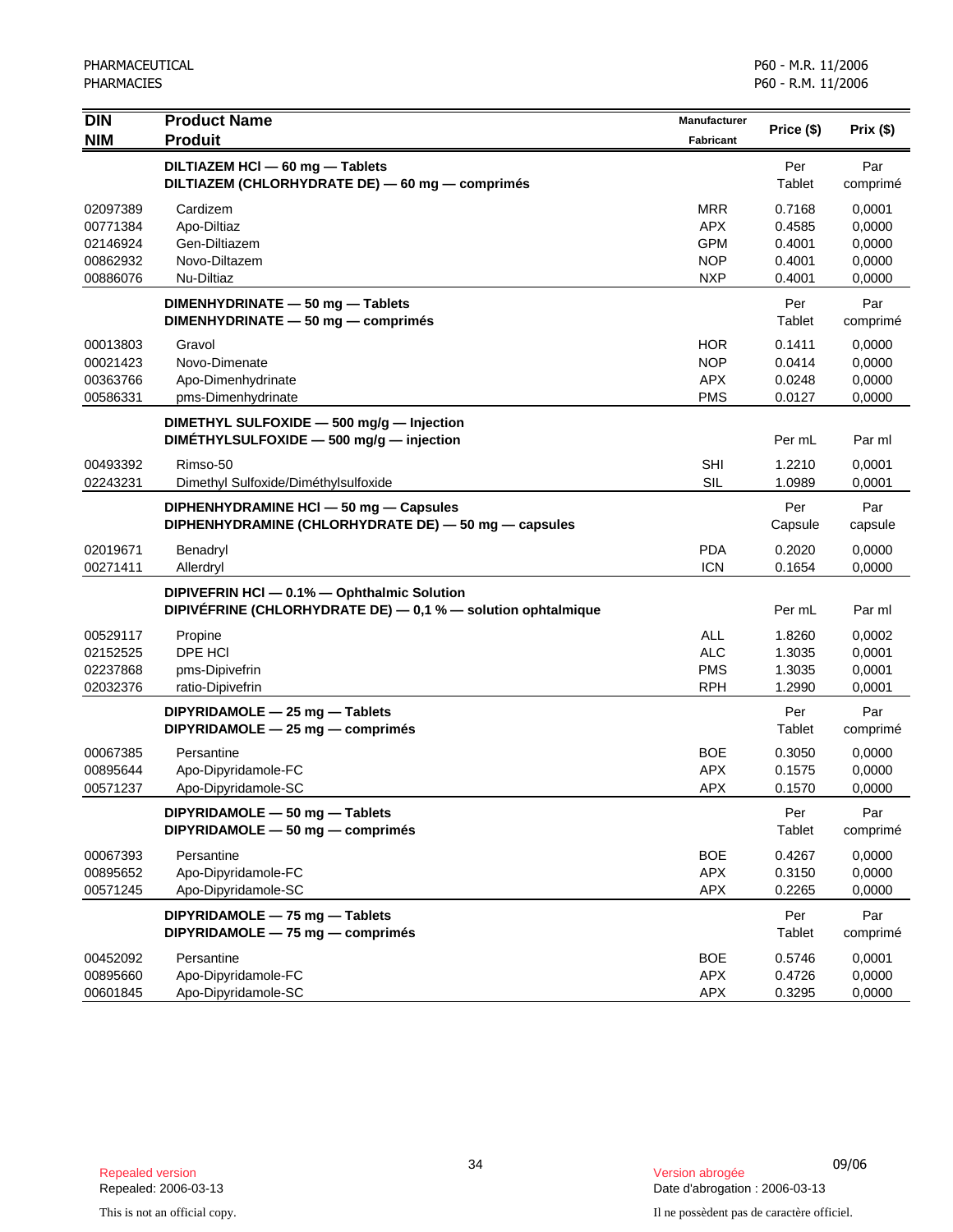| <b>DIN</b>           | <b>Product Name</b>                                                                                                     | <b>Manufacturer</b>      | Price (\$)       | Prix(\$)         |
|----------------------|-------------------------------------------------------------------------------------------------------------------------|--------------------------|------------------|------------------|
| <b>NIM</b>           | <b>Produit</b>                                                                                                          | <b>Fabricant</b>         |                  |                  |
|                      | DIVALPROEX SODIUM - 125 mg - Enteric Coated Tablets                                                                     |                          | Per              | Par              |
|                      | DIVALPROEX SODIQUE - 125 mg - comprimés à enrobage entérosoluble                                                        |                          | Tablet           | comprimé         |
| 00596418             | Epival                                                                                                                  | ABB                      | 0.2573           | 0,0000           |
| 02244138             | pms-Divalproex                                                                                                          | <b>PMS</b>               | 0.1683           | 0,0000           |
| 02239698             | Apo-Divalproex                                                                                                          | APX.                     | 0.1680           | 0,0000           |
| 02239517             | Nu-Divalproex                                                                                                           | <b>NXP</b>               | 0.1680           | 0,0000           |
| 02265133<br>02239701 | Gen-Divalproex                                                                                                          | <b>GPM</b><br><b>NOP</b> | 0.1515<br>0.1377 | 0,0000           |
|                      | Novo-Divalproex                                                                                                         |                          |                  | 0,0000           |
|                      | DIVALPROEX SODIUM - 250 mg - Enteric Coated Tablets<br>DIVALPROEX SODIQUE - 250 mg - comprimés à enrobage entérosoluble |                          | Per<br>Tablet    | Par              |
|                      |                                                                                                                         |                          |                  | comprimé         |
| 00596426             | Epival                                                                                                                  | ABB                      | 0.4623           | 0,0000           |
| 02239699             | Apo-Divalproex                                                                                                          | <b>APX</b>               | 0.3025           | 0,0000           |
| 02239518             | Nu-Divalproex                                                                                                           | <b>NXP</b><br><b>PMS</b> | 0.3025<br>0.3025 | 0,0000           |
| 02244139<br>02265141 | pms-Divalproex<br>Gen-Divalproex                                                                                        | <b>GPM</b>               | 0.2723           | 0,0000<br>0,0000 |
| 02239702             | Novo-Divalproex                                                                                                         | <b>NOP</b>               | 0.2475           | 0,0000           |
|                      |                                                                                                                         |                          | Per              | Par              |
|                      | DIVALPROEX SODIUM - 500 mg - Enteric Coated Tablets<br>DIVALPROEX SODIQUE - 500 mg - comprimés à enrobage entérosoluble |                          | Tablet           | comprimé         |
|                      |                                                                                                                         |                          |                  |                  |
| 00596434             | Epival                                                                                                                  | ABB                      | 0.9252           | 0,0001           |
| 02244140<br>02239700 | pms-Divalproex<br>Apo-Divalproex                                                                                        | <b>PMS</b><br><b>APX</b> | 0.6053<br>0.6050 | 0,0001<br>0,0001 |
| 02239519             | Nu-Divalproex                                                                                                           | <b>NXP</b>               | 0.6050           | 0,0001           |
| 02265168             | Gen-Divalproex                                                                                                          | <b>GPM</b>               | 0.5447           | 0,0001           |
| 02239703             | Novo-Divalproex                                                                                                         | <b>NOP</b>               | 0.4952           | 0,0000           |
|                      | DOCUSATE CALCIUM - 240 mg - Capsules                                                                                    |                          | Per              | Par              |
|                      | DOCUSATE CALCIQUE - 240 mg - capsules                                                                                   |                          | Capsule          | capsule          |
| 00012491             | Surfak                                                                                                                  | <b>MRR</b>               | 0.2305           | 0,0000           |
| 00664553             | pms-Docusate Calcium                                                                                                    | <b>PMS</b>               | 0.1416           | 0,0000           |
| 01912747             | Docusate Calcium/Docusate calcique                                                                                      | <b>ABT</b>               | 0.1100           | 0,0000           |
| 00722855             | Docusate Calcium/Docusate calcique                                                                                      | <b>TAR</b>               | 0.1100           | 0,0000           |
| 00809055             | ratio-Docusate Calcium                                                                                                  | <b>RPH</b>               | 0.1100           | 0,0000           |
| 02245080             | Apo-Docusate Calcium                                                                                                    | <b>APX</b>               | 0.0900           | 0,0000           |
| 00842044             | Novo-Docusate Calcium                                                                                                   | <b>NOP</b>               | 0.0898           | 0,0000           |
|                      | DOCUSATE SODIUM - 100 mg - Capsules                                                                                     |                          | Per              | Par              |
|                      | DOCUSATE SODIQUE - 100 mg - capsules                                                                                    |                          | Capsule          | capsule          |
| 01932365             | Regulex                                                                                                                 | <b>WHB</b>               | 0.2382           | 0,0000           |
| 02106256             | Colace                                                                                                                  | <b>WSP</b>               | 0.1724           | 0,0000           |
| 02020084             | Novo-Docusate Sodium                                                                                                    | <b>NOP</b>               | 0.0517           | 0,0000           |
| 00716731             | Docusate Sodium/Docusate sodique                                                                                        | <b>TAR</b>               | 0.0440           | 0,0000           |
| 00703494             | pms-Docusate Sodium                                                                                                     | <b>PMS</b>               | 0.0422           | 0,0000           |
| 00514888             | Selax                                                                                                                   | ODN                      | 0.0383           | 0,0000           |
| 02245079<br>00870196 | Apo-Docusate Sodium<br>ratio-Docusate Sodium                                                                            | APX<br><b>RPH</b>        | 0.0348<br>0.0330 | 0,0000<br>0,0000 |
|                      |                                                                                                                         |                          |                  |                  |
|                      | DOCUSATE SODIUM - 20 mg/5 mL - Oral Liquid<br>DOCUSATE SODIQUE - 20 mg/5 ml - liquide oral                              |                          | Per mL           | Par ml           |
| 02086018             | Colace                                                                                                                  | <b>WSP</b>               | 0.0256           | 0,0000           |
| 00703508             | pms-Docusate Sodium                                                                                                     | <b>PMS</b>               | 0.0198           | 0,0000           |
| 00870226             | ratio-Docusate Sodium                                                                                                   | <b>RPH</b>               | 0.0198           | 0,0000           |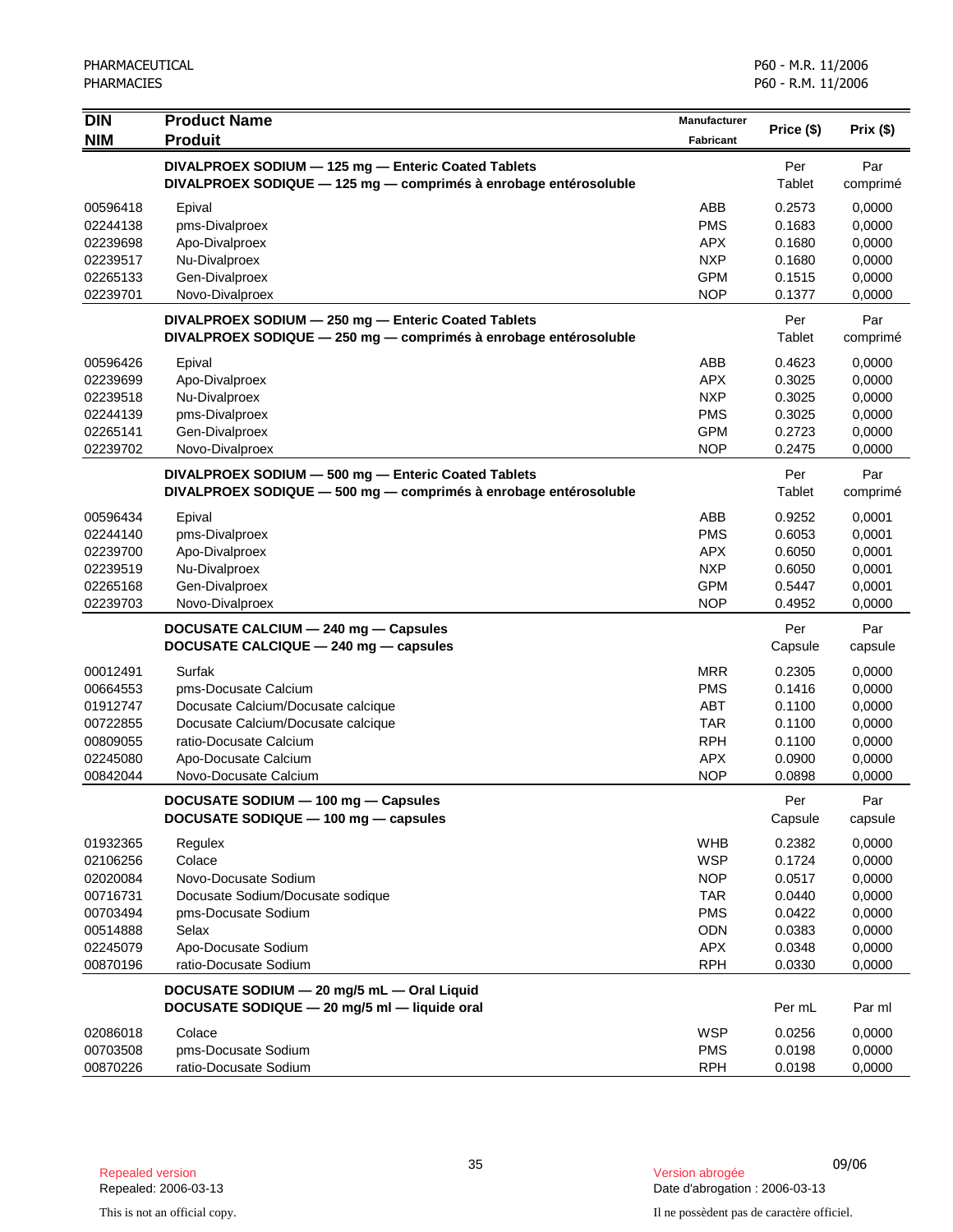| <b>DIN</b> | <b>Product Name</b>                           | <b>Manufacturer</b> | Price (\$) | Prix(\$) |
|------------|-----------------------------------------------|---------------------|------------|----------|
| <b>NIM</b> | <b>Produit</b>                                | <b>Fabricant</b>    |            |          |
|            | DOMPERIDONE MALEATE - 10 mg - Tablets         |                     | Per        | Par      |
|            | DOMPÉRIDONE (MALÉATE DE) — 10 mg — comprimés  |                     | Tablet     | comprimé |
| 01912070   | ratio-Domperidone                             | <b>RPH</b>          | 0.2256     | 0,0000   |
| 02268078   | Ran-Domperidone                               | <b>RAN</b>          | 0.1811     | 0,1811   |
| 02103613   | Apo-Domperidone                               | <b>APX</b>          | 0.1646     | 0,0000   |
| 02238315   | Dom-Domperidone                               | <b>DOM</b>          | 0.1646     | 0,0000   |
| 02157195   | Novo-Domperidone                              | <b>NOP</b>          | 0.1646     | 0,0000   |
| 02231477   | Nu-Domperidone                                | <b>NXP</b>          | 0.1646     | 0,0000   |
| 02236466   | pms-Domperidone                               | <b>PMS</b>          | 0.1646     | 0,0000   |
|            | DOXAZOSIN MESYLATE - 1 mg - Tablets           |                     | Per        | Par      |
|            | DOXAZOSINE (MÉSYLATE DE) - 1 mg - comprimés   |                     | Tablet     | comprimé |
| 01958100   | Cardura-1                                     | <b>AZC</b>          | 0.5665     | 0,0001   |
| 02240588   | Apo-Doxazosin                                 | <b>APX</b>          | 0.3812     | 0,0000   |
| 02240498   | Gen-Doxazosin                                 | <b>GPM</b>          | 0.3812     | 0,0000   |
| 02242728   | Novo-Doxazosin                                | <b>NOP</b>          | 0.3812     | 0,0000   |
| 02244527   | pms-Doxazosin                                 | <b>PMS</b>          | 0.3812     | 0,0000   |
| 02243215   | ratio-Doxazosin                               | <b>RPH</b>          | 0.3465     | 0,0000   |
|            | DOXAZOSIN MESYLATE - 2 mg - Tablets           |                     | Per        | Par      |
|            | DOXAZOSINE (MÉSYLATE DE) - 2 mg - comprimés   |                     | Tablet     | comprimé |
| 01958097   | Cardura-2                                     | <b>AZC</b>          | 0.6795     | 0,0001   |
| 02240589   | Apo-Doxazosin                                 | <b>APX</b>          | 0.4574     | 0,0000   |
| 02240499   | Gen-Doxazosin                                 | <b>GPM</b>          | 0.4574     | 0,0000   |
| 02242729   | Novo-Doxazosin                                | <b>NOP</b>          | 0.4574     | 0,0000   |
| 02244528   | pms-Doxazosin                                 | <b>PMS</b>          | 0.4574     | 0,0000   |
| 02243216   | ratio-Doxazosin                               | <b>RPH</b>          | 0.4158     | 0,0000   |
|            | DOXAZOSIN MESYLATE - 4 mg - Tablets           |                     | Per        | Par      |
|            | DOXAZOSINE (MÉSYLATE DE) - 4 mg - comprimés   |                     | Tablet     | comprimé |
| 01958119   | Cardura-4                                     | <b>AZC</b>          | 0.8835     | 0,0001   |
| 02240590   | Apo-Doxazosin                                 | <b>APX</b>          | 0.5946     | 0,0001   |
| 02240500   | Gen-Doxazosin                                 | <b>GPM</b>          | 0.5946     | 0,0001   |
| 02242730   | Novo-Doxazosin                                | <b>NOP</b>          | 0.5946     | 0,0001   |
| 02244529   | pms-Doxazosin                                 | <b>PMS</b>          | 0.5946     | 0,0001   |
| 02243217   | ratio-Doxazosin                               | <b>RPH</b>          | 0.5405     | 0,0001   |
|            | DOXEPIN HCI - 10 mg - Capsules                |                     | Per        | Par      |
|            | DOXEPINE (CHLORHYDRATE DE) - 10 mg - capsules |                     | Capsule    | capsule  |
| 00024325   | Sinequan                                      | PFI                 | 0.2841     | 0,0000   |
| 02049996   | Apo-Doxepin                                   | <b>APX</b>          | 0.1920     | 0,0000   |
|            | DOXEPIN HCI - 25 mg - Capsules                |                     | Per        | Par      |
|            | DOXEPINE (CHLORHYDRATE DE) - 25 mg - capsules |                     | Capsule    | capsule  |
| 00024333   | Sinequan                                      | PFI                 | 0.3486     | 0,0000   |
| 02050005   | Apo-Doxepin                                   | <b>APX</b>          | 0.2354     | 0,0000   |
| 01913425   | Novo-Doxepin                                  | NOP                 | 0.1573     | 0,0000   |
|            | DOXEPIN HCI - 50 mg - Capsules                |                     | Per        | Par      |
|            | DOXÉPINE (CHLORHYDRATE DE) - 50 mg - capsules |                     | Capsule    | capsule  |
| 00024341   | Sinequan                                      | PFI                 | 0.6467     | 0,0001   |
| 02050013   | Apo-Doxepin                                   | <b>APX</b>          | 0.4368     | 0,0000   |
| 01913433   | Novo-Doxepin                                  | <b>NOP</b>          | 0.2451     | 0,0000   |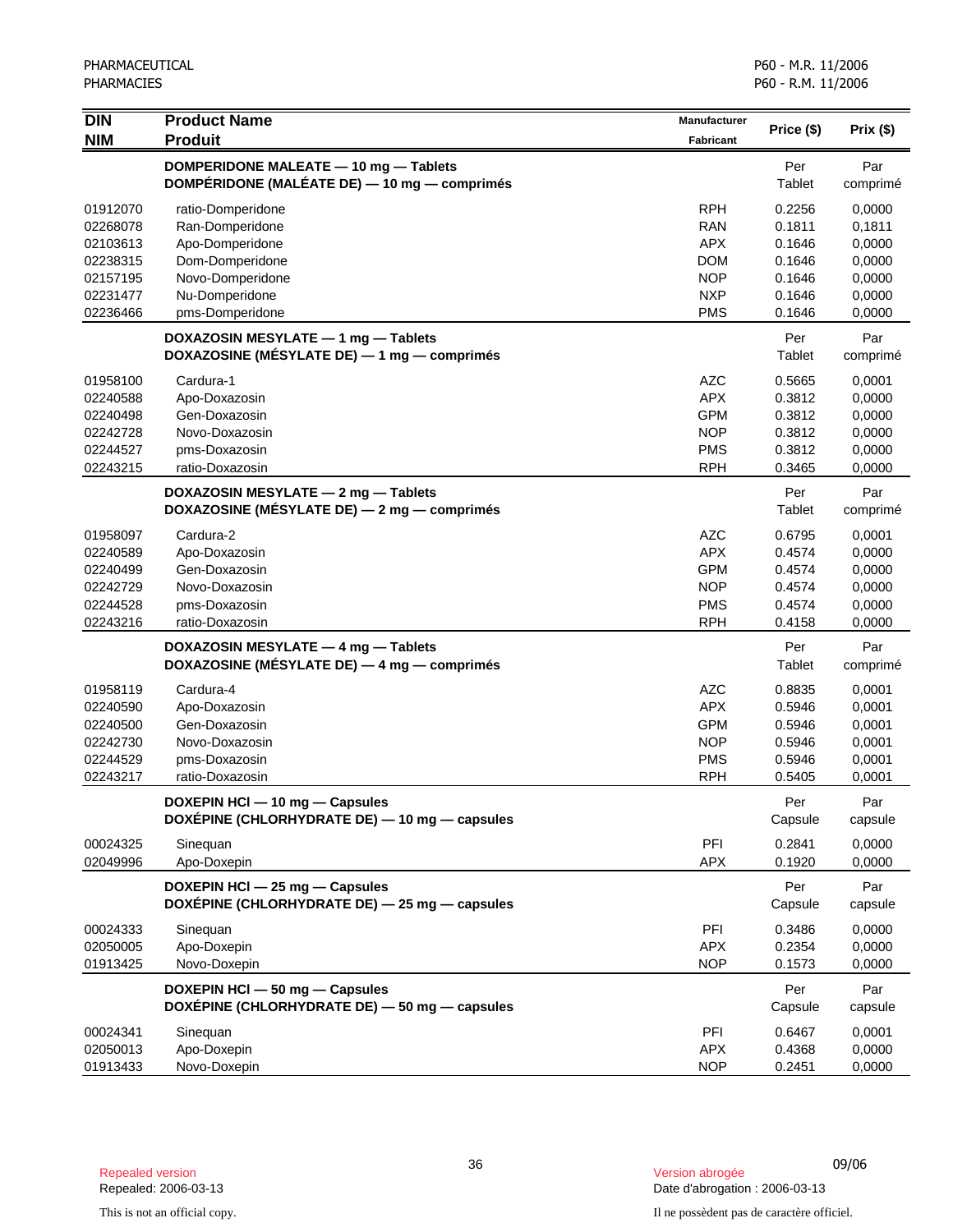| <b>DIN</b><br><b>NIM</b>                                 | <b>Product Name</b><br><b>Produit</b>                                                                                              | <b>Manufacturer</b><br><b>Fabricant</b>                            | Price (\$)                                     | Prix(\$)                                       |
|----------------------------------------------------------|------------------------------------------------------------------------------------------------------------------------------------|--------------------------------------------------------------------|------------------------------------------------|------------------------------------------------|
|                                                          | DOXEPIN HCl - 75 mg - Capsules<br>DOXEPINE (CHLORHYDRATE DE) - 75 mg - capsules                                                    |                                                                    | Per<br>Capsule                                 | Par<br>capsule                                 |
| 00400750<br>02050021<br>01913441                         | Sinequan<br>Apo-Doxepin<br>Novo-Doxepin                                                                                            | PFI<br><b>APX</b><br><b>NOP</b>                                    | 0.9285<br>0.6272<br>0.5251                     | 0,0001<br>0,0001<br>0,0001                     |
|                                                          | DOXEPIN HCI - 100 mg - Capsules<br>DOXÉPINE (CHLORHYDRATE DE) - 100 mg - capsules                                                  |                                                                    | Per<br>Capsule                                 | Par<br>capsule                                 |
| 00326925<br>02050048<br>01913468                         | Sineguan<br>Apo-Doxepin<br>Novo-Doxepin                                                                                            | PFI<br><b>APX</b><br><b>NOP</b>                                    | 1.2232<br>0.8264<br>0.6902                     | 0,0001<br>0,0001<br>0,0001                     |
|                                                          | DOXEPIN HCI - 150 mg - Capsules<br>DOXEPINE (CHLORHYDRATE DE) - 150 mg - capsules                                                  |                                                                    | Per<br>Capsule                                 | Par<br>capsule                                 |
| 00584274<br>02050056<br>01913476                         | Sinequan<br>Apo-Doxepin<br>Novo-Doxepine                                                                                           | PFI<br><b>APX</b><br><b>NOP</b>                                    | 1.5557<br>1.2397<br>1.0421                     | 0,0002<br>0,0001<br>0,0001                     |
|                                                          | DOXYCYCLINE - 100 mg - Capsules<br>DOXYCYCLINE - 100 mg - capsules                                                                 |                                                                    | Per<br>Capsule                                 | Par<br>capsule                                 |
| 00740713<br>00817120<br>00725250<br>02093103<br>02044668 | Apo-Doxy<br>Doxycin<br>Novo-Doxylin<br>ratio-Doxycycline<br>Nu-Doxycycline                                                         | <b>APX</b><br><b>GPM</b><br><b>NOP</b><br><b>RPH</b><br><b>NXP</b> | 0.9990<br>0.6446<br>0.6446<br>0.6446<br>0.6445 | 0,0001<br>0,0001<br>0,0001<br>0,0001<br>0,0001 |
|                                                          | DOXYCYCLINE - 100 mg - Tablets<br>DOXYCYCLINE - 100 mg - comprimés                                                                 |                                                                    | Per<br>Tablet                                  | Par<br>comprimé                                |
| 00578452<br>00874256<br>00860751<br>02158574<br>02091232 | Vibra-Tabs<br>Apo-Doxy<br>Doxycin<br>Novo-Doxylin<br>ratio-Doxycycline                                                             | PFI<br><b>APX</b><br><b>GPM</b><br><b>NOP</b><br><b>RPH</b>        | 1.9443<br>0.6446<br>0.6446<br>0.6446<br>0.6446 | 0,0002<br>0,0001<br>0,0001<br>0,0001<br>0,0001 |
|                                                          | <b>ERYTHROMYCIN BASE - 250 mg - Enteric Pellet Capsules</b><br>ÉRYTHROMYCINE (BASE) - 250 mg - capsules de granules entérosolubles |                                                                    | Per<br>Capsule                                 | Par<br>capsule                                 |
| 00607142<br>00726672                                     | Eryc<br>Apo-Erythro E-C                                                                                                            | PFI<br>APX                                                         | 0.5297<br>0.4191                               | 0,0001<br>0,0000                               |
|                                                          | ERYTHROMYCIN BASE - 333 mg - Enteric Pellet Capsules<br>ERYTHROMYCINE (BASE) - 333 mg - capsules de granules entérosolubles        |                                                                    | Per<br>Capsule                                 | Par<br>capsule                                 |
| 00873454<br>01925938                                     | Eryc<br>Apo-Erythro E-C                                                                                                            | PFI<br><b>APX</b>                                                  | 0.5884<br>0.4655                               | 0,0001<br>0,0000                               |
|                                                          | ERYTHROMYCIN ETHYLSUCCINATE - 200 mg/5 mL - Oral Liquid<br>ÉRYTHROMYCINE (ÉTHYLSUCCINATE D') — 200 mg/5 ml — liquide oral          |                                                                    | Per mL                                         | Par ml                                         |
| 00000299<br>00605859                                     | <b>EES 200</b><br>Novo-Rythro E.S.                                                                                                 | ABB<br><b>NOP</b>                                                  | 0.0810<br>0.0674                               | 0,0000<br>0,0000                               |
|                                                          | ERYTHROMYCIN ETHYLSUCCINATE - 400 mg/5 mL - Oral Liquid<br>ÉRYTHROMYCINE (ÉTHYLSUCCINATE D') — 400 mg/5 ml — liquide oral          |                                                                    | Per mL                                         | Par ml                                         |
| 00453617<br>00652318                                     | <b>EES 400</b><br>Novo-Rythro E.S.                                                                                                 | ABB<br><b>NOP</b>                                                  | 0.1229<br>0.1044                               | 0,0000<br>0,0000                               |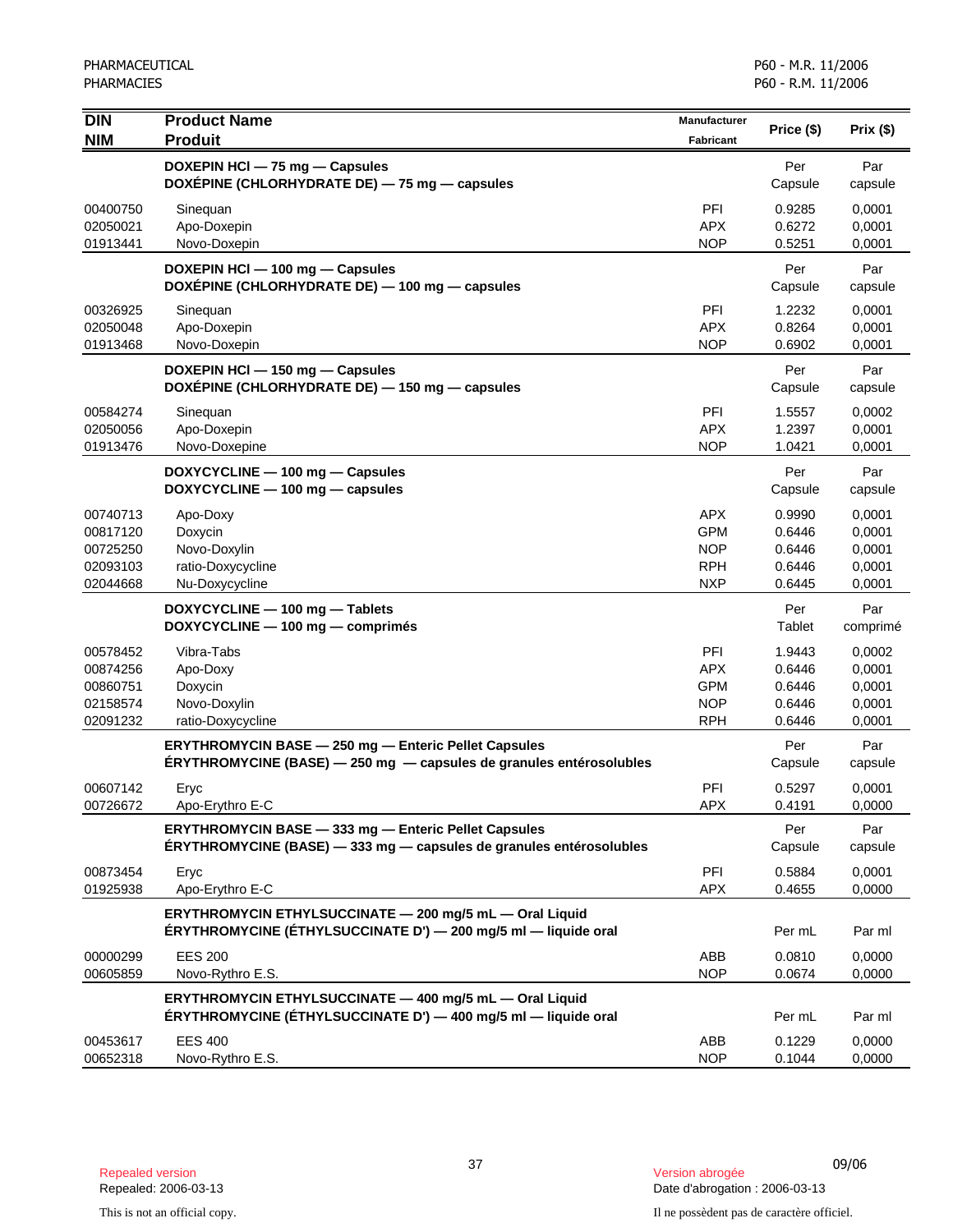| <b>DIN</b><br><b>NIM</b>                                             | <b>Product Name</b><br><b>Produit</b>                                                                    | <b>Manufacturer</b><br><b>Fabricant</b>                                          | Price (\$)                                               | Prix(\$)                                                 |
|----------------------------------------------------------------------|----------------------------------------------------------------------------------------------------------|----------------------------------------------------------------------------------|----------------------------------------------------------|----------------------------------------------------------|
|                                                                      | ERYTHROMYCIN ETHYLSUCCINATE - 600 mg - Tablets<br>ÉRYTHROMYCINE (ÉTHYLSUCCINATE D') — 600 mg — comprimés |                                                                                  | Per<br>Tablet                                            | Par<br>comprimé                                          |
| 00637416<br>00583782                                                 | Apo-Erythro-ES<br><b>EES 600</b>                                                                         | <b>APX</b><br>ABB                                                                | 0.4495<br>0.3824                                         | 0,0000<br>0,0000                                         |
|                                                                      | ESTRADIOL-17B - 50 mcg - Transdermal Patch<br>ESTRADIOL-17B - 50 mcg - timbre transdermique              |                                                                                  | Per<br>Patch                                             | Par<br>timbre                                            |
| 02244000<br>02246967                                                 | Estradot<br>Rhoxal-estradiol derm                                                                        | <b>NVT</b><br><b>RXP</b>                                                         | 2.7899<br>1.8755                                         | 0,0003<br>0,0002                                         |
|                                                                      | ESTRADIOL-17B - 75 mcg - Transdermal Patch<br>ESTRADIOL-17B - 75 mcg - timbre transdermique              |                                                                                  | Per<br>Patch                                             | Par<br>timbre                                            |
| 02244001<br>02246968                                                 | Estradot<br>Rhoxal-estradiol derm                                                                        | <b>NVT</b><br><b>RXP</b>                                                         | 2.9948<br>2.0130                                         | 0,0003<br>0,0002                                         |
|                                                                      | ESTRADIOL-17B - 100 mcg - Transdermal Patch<br>ESTRADIOL-17B - 100 mcg - timbre transdermique            |                                                                                  | Per<br>Patch                                             | Par<br>timbre                                            |
| 02244002<br>02246969                                                 | Estradot<br>Rhoxal-estradiol derm                                                                        | <b>NVT</b><br><b>RXP</b>                                                         | 3.1474<br>2.1175                                         | 0,0003<br>0,0002                                         |
|                                                                      | ETIDRONATE DISODIUM - 200 mg - Tablets<br>ÉTIDRONATE DISODIQUE — 200 mg — comprimés                      |                                                                                  | Per<br>Tablet                                            | Par<br>comprimé                                          |
| 01997629<br>02248686<br>02245330                                     | Didronel<br>Co Etidronate<br>Gen-Etidronate                                                              | <b>PGP</b><br>COB<br><b>GPM</b>                                                  | 1.4806<br>1.0093<br>0.9082                               | 0,0001<br>0,0001<br>0,0001                               |
|                                                                      | <b>FAMOTIDINE - 20 mg - Tablets</b><br>$FAMOTIDINE - 20 mg - comprimés$                                  |                                                                                  | Per<br>Tablet                                            | Par<br>comprimé                                          |
| 00710121<br>01953842<br>02196018<br>02022133<br>02024195<br>02242327 | Pepcid<br>Apo-Famotidine<br>Gen-Famotidine<br>Novo-Famotidine<br>Nu-Famotidine<br>ratio-Famotidine       | <b>MFX</b><br><b>APX</b><br><b>GPM</b><br><b>NOP</b><br><b>NXP</b><br><b>RPH</b> | 1.0024<br>0.6486<br>0.6486<br>0.6486<br>0.6486<br>0.5896 | 0,0001<br>0,0001<br>0,0001<br>0,0001<br>0,0001<br>0,0001 |
|                                                                      | <b>FAMOTIDINE - 40 mg - Tablets</b><br>$FAMOTIDINE - 40 mg - comprimés$                                  |                                                                                  | Per<br>Tablet                                            | Par<br>comprimé                                          |
| 00710113<br>02196026<br>01953834<br>02022141<br>02024209<br>02242328 | Pepcid<br>Gen-Famotidine<br>Apo-Famotidine<br>Novo-Famotidine<br>Nu-Famotidine<br>ratio-Famotidine       | <b>MFX</b><br><b>GPM</b><br><b>APX</b><br><b>NOP</b><br><b>NXP</b><br><b>RPH</b> | 1.8224<br>1.1675<br>1.1673<br>1.1673<br>1.1673<br>1.0612 | 0,0002<br>0,0001<br>0,0001<br>0,0001<br>0,0001<br>0,0001 |
|                                                                      | FELODIPINE - 2.5 mg - Extended Release Tablets<br>FÉLODIPINE - 2,5 mg - comprimés à libération prolongée |                                                                                  | Per<br>Tablet                                            | Par<br>comprimé                                          |
| 02221985<br>02057778                                                 | Renedil<br>Plendil                                                                                       | AVE<br><b>AZC</b>                                                                | 0.5577<br>0.5087                                         | 0,0001<br>0,0001                                         |
|                                                                      | FELODIPINE - 5 mg - Extended Release Tablets<br>FÉLODIPINE - 5 mg - comprimés à libération prolongée     |                                                                                  | Per<br>Tablet                                            | Par<br>comprimé                                          |
| 02221993<br>00851779                                                 | Renedil<br>Plendil                                                                                       | AVE<br><b>AZC</b>                                                                | 0.7454<br>0.6797                                         | 0,0001<br>0,0001                                         |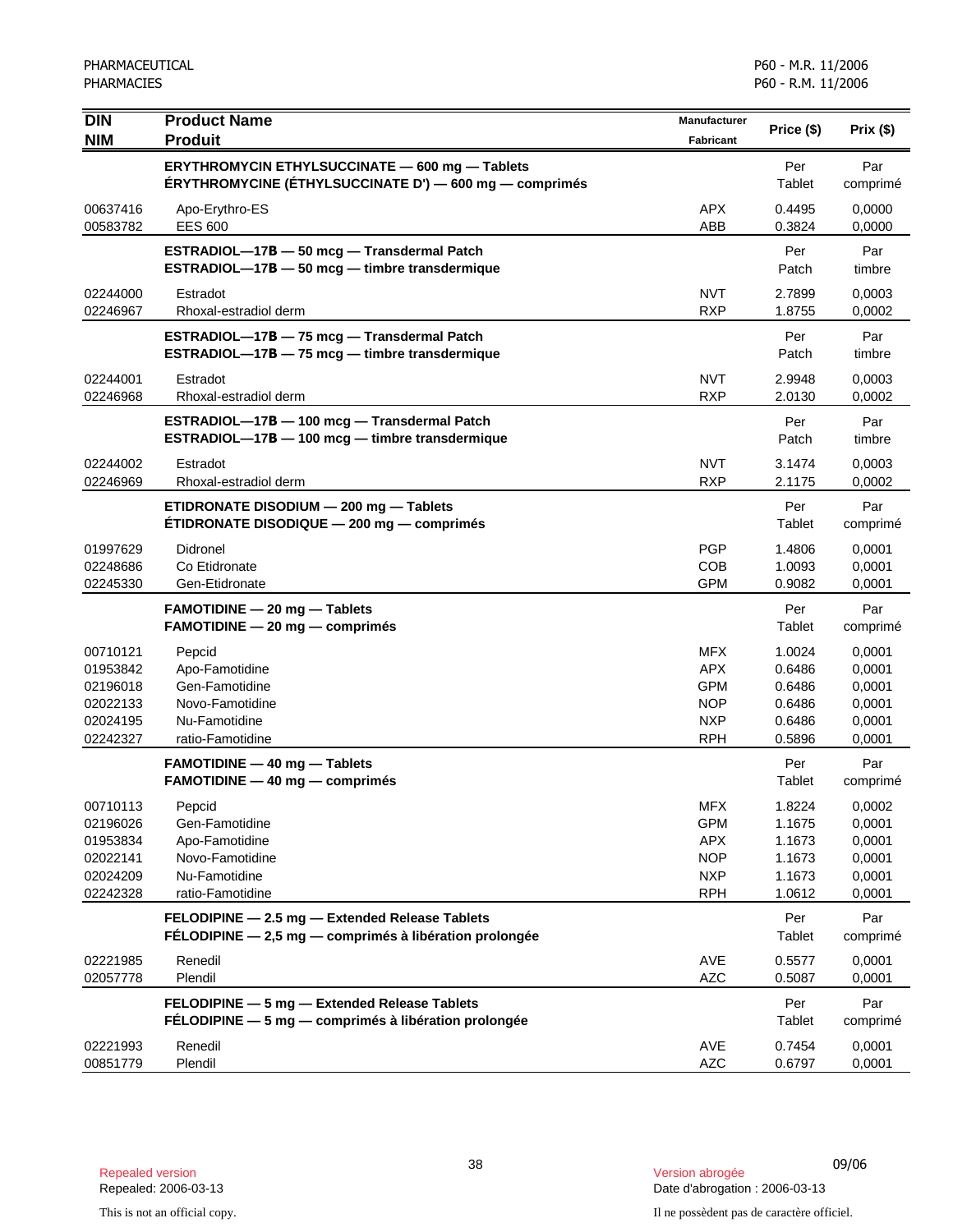| <b>DIN</b><br><b>NIM</b>                                             | <b>Product Name</b><br><b>Produit</b>                                                                                                                                 | Manufacturer<br>Fabricant                                                        | Price (\$)                                               | Prix(\$)                                                 |
|----------------------------------------------------------------------|-----------------------------------------------------------------------------------------------------------------------------------------------------------------------|----------------------------------------------------------------------------------|----------------------------------------------------------|----------------------------------------------------------|
|                                                                      |                                                                                                                                                                       |                                                                                  |                                                          |                                                          |
|                                                                      | FELODIPINE - 10 mg - Extended Release Tablets<br>FÉLODIPINE - 10 mg - comprimés à libération prolongée                                                                |                                                                                  | Per<br>Tablet                                            | Par<br>comprimé                                          |
| 02222000<br>00851787                                                 | Renedil<br>Plendil                                                                                                                                                    | <b>AVE</b><br><b>AZC</b>                                                         | 1.1176<br>1.0197                                         | 0,0001<br>0,0001                                         |
|                                                                      | FENOFIBRATE - 67 mg - Capsules<br>$FÉNOFIBRATE - 67 mg - capsules$                                                                                                    |                                                                                  | Per<br>Capsule                                           | Par<br>capsule                                           |
| 02230283<br>02243180<br>02243551                                     | Lipidil Micro<br>Apo-Feno-Micro<br>Novo-Fenofibrate Micronized/Novo-Fenofibrate (micronisé)                                                                           | <b>FFR</b><br><b>APX</b><br><b>NOP</b>                                           | 0.6380<br>0.4759<br>0.4758                               | 0,0001<br>0,0000<br>0,0000                               |
|                                                                      | FENOFIBRATE - 100 mg - Capsules<br>FÉNOFIBRATE - 100 mg - capsules                                                                                                    |                                                                                  | Per<br>Capsule                                           | Par<br>capsule                                           |
| 02225980<br>02223600                                                 | Apo-Fenofibrate<br>Nu-Fenofibrate                                                                                                                                     | <b>APX</b><br><b>NXP</b>                                                         | 0.5300<br>0.5300                                         | 0,0001<br>0,0001                                         |
|                                                                      | FENOFIBRATE - 200 mg - Capsules<br>FENOFIBRATE - 200 mg - capsules                                                                                                    |                                                                                  | Per<br>Capsule                                           | Par<br>capsule                                           |
| 02146959<br>02239864<br>02240210<br>02243552<br>02231780<br>02250039 | Lipidil-Micro<br>Apo-Feno-Micro<br>Gen-Fenofibrate Micro<br>Novo-Fenofibrate Micronized/Novo-Fenofibrate (micronisé)<br>pms-Fenofibrate Micro<br>ratio-Fenofibrate MC | <b>FFR</b><br><b>APX</b><br><b>GPM</b><br><b>NOP</b><br><b>PMS</b><br><b>RPH</b> | 1.9030<br>1.3320<br>1.3310<br>1.1979<br>1.1979<br>1.1979 | 0,0002<br>0,0001<br>0,0001<br>0,0001<br>0,0001<br>0,0001 |
|                                                                      | FERROUS GLUCONATE - 300 mg - Tablets<br>FER (GLUCONATE DE) - 300 mg - comprimés                                                                                       |                                                                                  | Per<br>Tablet                                            | Par<br>comprimé                                          |
| 00031097<br>00545031<br>00021458                                     | Ferrous Gluconate/Gluconate de fer<br>Apo-Ferrous Gluconate<br>Novo-Ferrogluc                                                                                         | PPI<br><b>APX</b><br><b>NOP</b>                                                  | 0.0367<br>0.0281<br>0.0275                               | 0,0000<br>0,0000<br>0,0000                               |
|                                                                      | FLAVOXATE HCI - 200 mg - Tablets<br>FLAVOXATE (CHLORHYDRATE DE) - 200 mg - comprimés                                                                                  |                                                                                  | Per<br>Tablet                                            | Par<br>comprimé                                          |
| 00728179<br>02244842<br>02245480                                     | Urispas<br>Apo-Flavoxate<br>pms-Flavoxate                                                                                                                             | PAL<br><b>APX</b><br><b>PMS</b>                                                  | 0.5434<br>0.3805<br>0.3804                               | 0,0001<br>0,0000<br>0,0000                               |
|                                                                      | FLUCONAZOLE - 50 mg - Tablets<br>FLUCONAZOLE - 50 mg - comprimés                                                                                                      |                                                                                  | Per<br>Tablet                                            | Par<br>comprimé                                          |
| 00891800<br>02245643<br>02237370<br>02245292<br>02236978<br>02249294 | Diflucan<br>pms-Fluconazole<br>Apo-Fluconazole<br>Gen-Fluconazole<br>Novo-Fluconazole<br>Taro-Fluconazole                                                             | PFI<br><b>PMS</b><br><b>APX</b><br><b>GPM</b><br><b>NOP</b><br><b>TAR</b>        | 5.5552<br>3.8214<br>3.4393<br>3.4393<br>3.4393<br>3.4393 | 0,0006<br>0,0004<br>0,0003<br>0,0003<br>0,0003<br>0,0003 |
|                                                                      | FLUCONAZOLE - 100 mg - Tablets<br>FLUCONAZOLE - 100 mg - comprimés                                                                                                    |                                                                                  | Per<br>Tablet                                            | Par<br>comprimé                                          |
| 00891819<br>02245644<br>02245293<br>02237371<br>02249308             | Diflucan<br>pms-Fluconazole<br>Gen-Fluconazole<br>Apo-Fluconazole<br>Taro-Fluconazole                                                                                 | PFI<br><b>PMS</b><br><b>GPM</b><br><b>APX</b><br><b>TAR</b>                      | 9.8550<br>6.7791<br>6.1013<br>6.1012<br>6.1012           | 0,0010<br>0,0007<br>0,0006<br>0,0006<br>0,0006           |
| 02236979                                                             | Novo-Fluconazole                                                                                                                                                      | <b>NOP</b>                                                                       | 6.1011                                                   | 0,0006                                                   |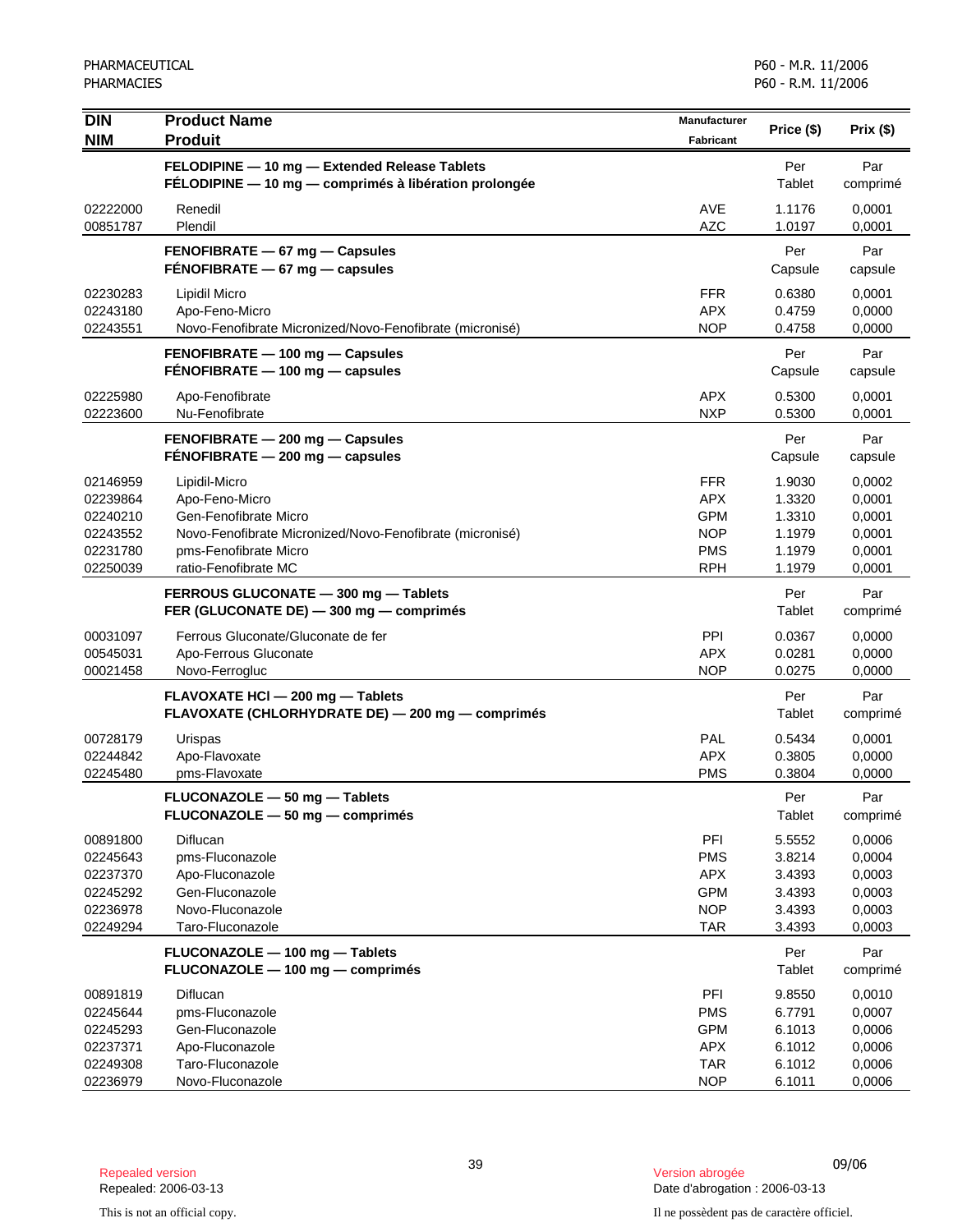| <b>DIN</b><br><b>NIM</b>                     | <b>Product Name</b><br><b>Produit</b>                                                              | <b>Manufacturer</b><br><b>Fabricant</b>              | Price (\$)                               | Prix(\$)                             |
|----------------------------------------------|----------------------------------------------------------------------------------------------------|------------------------------------------------------|------------------------------------------|--------------------------------------|
|                                              |                                                                                                    |                                                      |                                          |                                      |
|                                              | FLUCONAZOLE - 150 mg - Capsules<br>FLUCONAZOLE - 150 mg - capsules                                 |                                                      | Per<br>Capsule                           | Par<br>capsule                       |
| 02141442<br>02243645<br>02245697<br>02241895 | Diflucan<br>Novo-Fluconazole-150<br>Gen-Fluconazole<br>Apo-Fluconazole                             | PFI<br><b>NOP</b><br><b>GPM</b><br><b>APX</b>        | 16.6793<br>10.1100<br>10.1090<br>10.1035 | 0,0017<br>0,0010<br>0,0010<br>0,0010 |
|                                              | $FLUCONAZOLE-2 mg/mL-Injection$<br>$FLUCONAZOLE - 2 mg/ml - injection$                             |                                                      | Per<br>mL                                | Par<br>ml                            |
| 00891835<br>02247922<br>02247749             | Diflucan<br>Fluconazole<br>Fluconazole Omega                                                       | PFI<br><b>NOP</b><br>OMA                             | 0.5823<br>0.5093<br>0.4026               | 0,0001<br>0,0001<br>0,0000           |
|                                              | <b>FLUNARIZINE - 5 mg - Capsules</b><br><b>FLUNARIZINE</b> $-$ 5 mg $-$ capsules                   |                                                      | Per<br>Capsule                           | Par<br>capsule                       |
| 00846341<br>02246082                         | Sibelium<br>Apo-Flunarizine                                                                        | <b>PMS</b><br><b>APX</b>                             | 0.8341<br>0.5842                         | 0,0001<br>0,0001                     |
|                                              | FLUNISOLIDE - 0.025% - Nasal Solution<br>FLUNISOLIDE - 0,025 % - solution nasale                   |                                                      | Per<br>Dose                              | Par<br>dose                          |
| 02162687<br>00878790<br>02239288<br>01927167 | Rhinalar<br>ratio-Flunisolide<br>Apo-Flunisolide<br>Rhinaris-F                                     | <b>HLR</b><br><b>RPH</b><br><b>NXP</b><br><b>PMS</b> | 0.0872<br>0.0654<br>0.0610<br>0.0610     | 0,0000<br>0,0000<br>0,0000<br>0,0000 |
|                                              | FLUOCINONIDE - 0.05% - Emollient Cream<br>FLUOCINONIDE - 0,05 % - crème émolliente                 |                                                      | Per<br>Gram                              | Par<br>gramme                        |
| 02163152<br>00598933                         | Lidemol<br>Tiamol                                                                                  | <b>MDC</b><br><b>TPT</b>                             | 0.6123<br>0.2680                         | 0,0001<br>0,0000                     |
|                                              | FLUOCINONIDE - 0.05% - Gel<br>FLUOCINONIDE $-$ 0,05 % $-$ gel                                      |                                                      | Per<br>Gram                              | Par<br>gramme                        |
| 02161974<br>02236997                         | Topsyn<br>Lyderm                                                                                   | <b>MDC</b><br><b>TPT</b>                             | 0.5638<br>0.3762                         | 0,0001<br>0,0000                     |
|                                              | FLUOCINONIDE - 0.05% - Ointment<br>FLUOCINONIDE $-$ 0,05 % $-$ pommade                             |                                                      | Per<br>Gram                              | Par<br>gramme                        |
| 02161966<br>02236996                         | Lidex<br>Lyderm                                                                                    | <b>MDC</b><br><b>TPT</b>                             | 0.5565<br>0.3707                         | 0,0001<br>0,0000                     |
|                                              | FLUOCINONIDE - 0.05% - Topical Cream<br>FLUOCINONIDE $-$ 0,05 % $-$ crème topique                  |                                                      | Per<br>Gram                              | Par<br>gramme                        |
| 02161923<br>00716863                         | Lidex<br>Lyderm                                                                                    | <b>MDC</b><br><b>TPT</b>                             | 0.5078<br>0.5075                         | 0,0001<br>0,0001                     |
|                                              | FLUOROMETHOLONE - 0.1% - Ophthalmic Suspension<br>FLUOROMÉTHOLONE - 0,1 % - suspension ophtalmique |                                                      | Per mL                                   | Par ml                               |
| 00247855<br>02238568                         | FML 0.1%/FML 0,1 %<br>pms-Fluorometholone                                                          | ALL<br><b>PMS</b>                                    | 2.3364<br>1.7796                         | 0,0002<br>0,0002                     |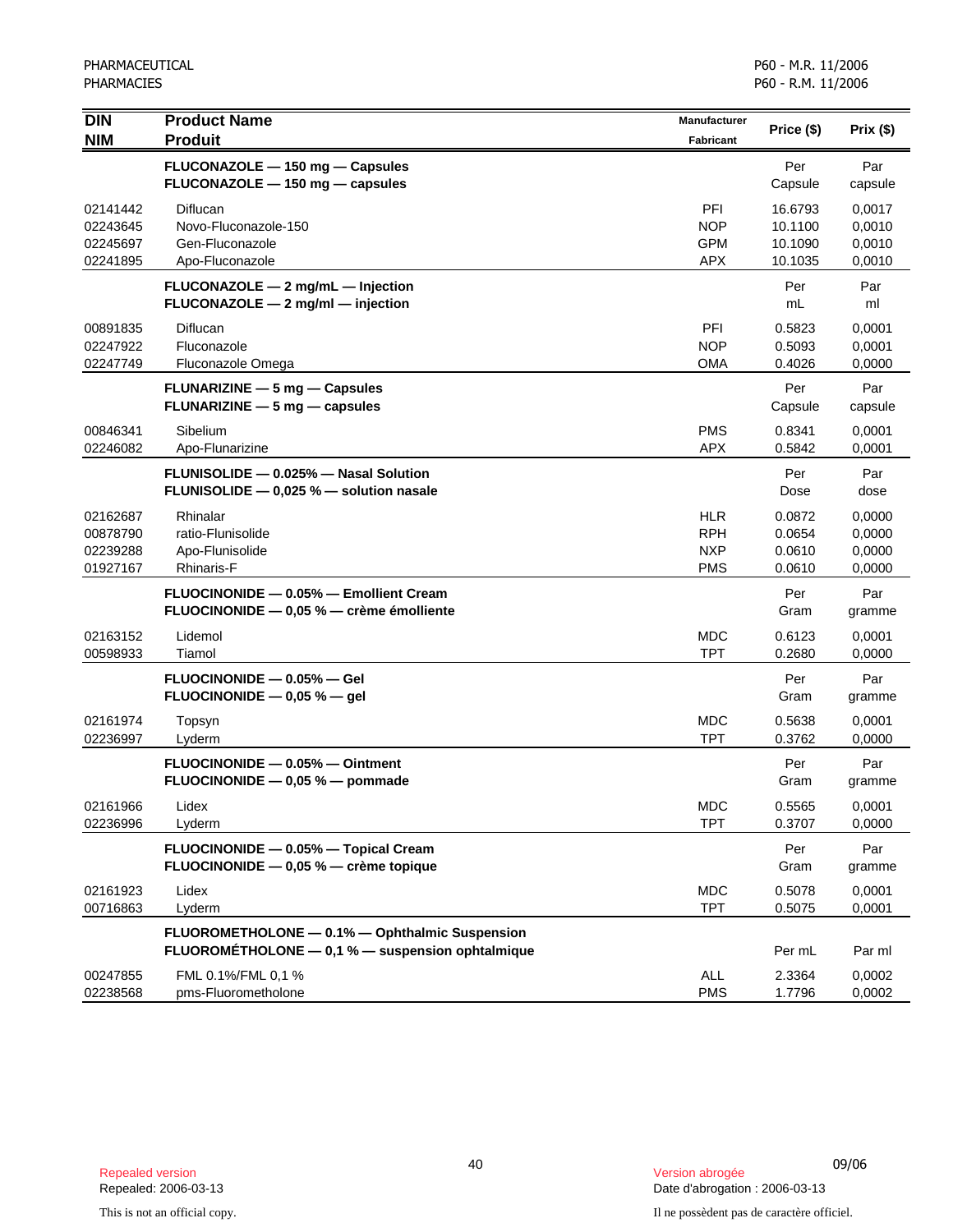| <b>DIN</b>           | <b>Product Name</b>                                 | Manufacturer             |                  |                  |
|----------------------|-----------------------------------------------------|--------------------------|------------------|------------------|
| <b>NIM</b>           | <b>Produit</b>                                      | <b>Fabricant</b>         | Price (\$)       | Prix(\$)         |
|                      | FLUOXETINE - 10 mg - Capsules                       |                          | Per              | Par              |
|                      | $FLUOXÉTIME - 10 mg - capsules$                     |                          | Capsule          | capsule          |
|                      |                                                     |                          |                  |                  |
| 02018985             | Prozac                                              | LIL                      | 1.8237           | 0,0002           |
| 02177617             | Dom-Fluoxetine                                      | <b>DOM</b>               | 1.2951           | 0,0001           |
| 02237813             | Gen-Fluoxetine<br>Nu-Fluoxetine                     | <b>GPM</b><br><b>NXP</b> | 1.2951           | 0,0001           |
| 02192756<br>02177579 |                                                     | <b>PMS</b>               | 1.2951           | 0,0001           |
|                      | pms-Fluoxetine<br>Rhoxal-fluoxetine                 | <b>RXP</b>               | 1.2951           | 0,0001           |
| 02243486<br>02242177 | Co Fluoxetine                                       | <b>RED</b>               | 1.2951<br>1.2951 | 0,0001           |
| 02216353             |                                                     | <b>APX</b>               | 1.2950           | 0,0001           |
| 02216582             | Apo-Fluoxetine<br>Novo-Fluoxetine                   | <b>NOP</b>               | 1.2950           | 0,0001<br>0,0001 |
| 02241371             | ratio-Fluoxetine                                    | <b>RPH</b>               | 1.1773           | 0,0001           |
|                      |                                                     |                          |                  |                  |
|                      | FLUOXETINE - 20 mg - Capsules                       |                          | Per              | Par              |
|                      | $FLUOXETINE - 20 mg - capsules$                     |                          | Capsule          | capsule          |
| 00636622             | Prozac                                              | LIL                      | 1.8644           | 0,0002           |
| 02177587             | pms-Fluoxetine                                      | <b>PMS</b>               | 1.1917           | 0,0001           |
| 02237814             | Gen-Fluoxetine                                      | <b>GPM</b>               | 1.1124           | 0,0001           |
| 02192764             | Nu-Fluoxetine                                       | <b>NXP</b>               | 1.1124           | 0,0001           |
| 02243487             | Rhoxal-fluoxetine                                   | <b>RXP</b>               | 1.1124           | 0,0001           |
| 02242178             | Co Fluoxetine                                       | <b>RED</b>               | 1.1124           | 0,0001           |
| 02216361             | Apo-Fluoxetine                                      | <b>APX</b>               | 1.1123           | 0,0001           |
| 02216590             | Novo-Fluoxetine                                     | <b>NOP</b>               | 1.1123           | 0,0001           |
| 02241374             | ratio-Fluoxetine                                    | <b>RPH</b>               | 1.0112           | 0,0001           |
|                      | FLUOXETINE - 20 mg/5 mL - Syrup                     |                          |                  |                  |
|                      | FLUOXÉTINE $-$ 20 mg/5 ml $-$ sirop                 |                          | Per mL           | Par ml           |
|                      |                                                     |                          |                  |                  |
| 01917021             | Prozac                                              | <b>LIL</b>               | 0.6784           | 0,0001           |
| 02231328             | Apo-Fluoxetine                                      | <b>APX</b>               | 0.5597           | 0,0001           |
| 02177595             | pms-Fluoxetine                                      | <b>PMS</b>               | 0.5088           | 0,0001           |
|                      | FLUPHENAZINE DECANOATE - 25 mg/mL - Injection       |                          |                  |                  |
|                      | FLUPHÉNAZINE (DÉCANOATE DE) - 25 mg/ml - injection  |                          | Per mL           | Par ml           |
| 02091275             | pms-Fluphenazine Decanoate                          | <b>PMS</b>               | 7.6700           | 0,0008           |
| 02244166             | Apo-Fluphenazine                                    | <b>APX</b>               | 5.1000           | 0,0005           |
| 00349917             | Modecate                                            | SQU                      | 5.1000           | 0,0005           |
|                      |                                                     |                          |                  |                  |
|                      | FLUPHENAZINE DECANOATE - 100 mg/mL - Injection      |                          |                  |                  |
|                      | FLUPHÉNAZINE (DÉCANOATE DE) - 100 mg/ml - injection |                          | Per mL           | Par ml           |
| 02241928             | pms-Fluphenazine Decanoate                          | <b>PMS</b>               | 32.7600          | 0,0033           |
| 00755575             | Modecate Concentrate/Modecate concentré             | SQU                      | 32.7400          | 0,0033           |
|                      | FLURAZEPAM HCI - 15 mg - Capsules                   |                          | Per              | Par              |
|                      | FLURAZEPAM (CHLORHYDRATE DE) - 15 mg - capsules     |                          | Capsule          | capsule          |
|                      |                                                     |                          |                  |                  |
| 00012696             | Dalmane                                             | <b>HLR</b>               | 0.1415           | 0,0000           |
| 00521698             | Apo-Flurazepam                                      | <b>APX</b>               | 0.0891           | 0,0000           |
|                      | FLURAZEPAM HCI - 30 mg - Capsules                   |                          | Per              | Par              |
|                      | FLURAZÉPAM (CHLORHYDRATE DE) - 30 mg - capsules     |                          | Capsule          | capsule          |
| 00012718             | Dalmane                                             | <b>HLR</b>               | 0.1658           | 0,0000           |
|                      |                                                     |                          |                  |                  |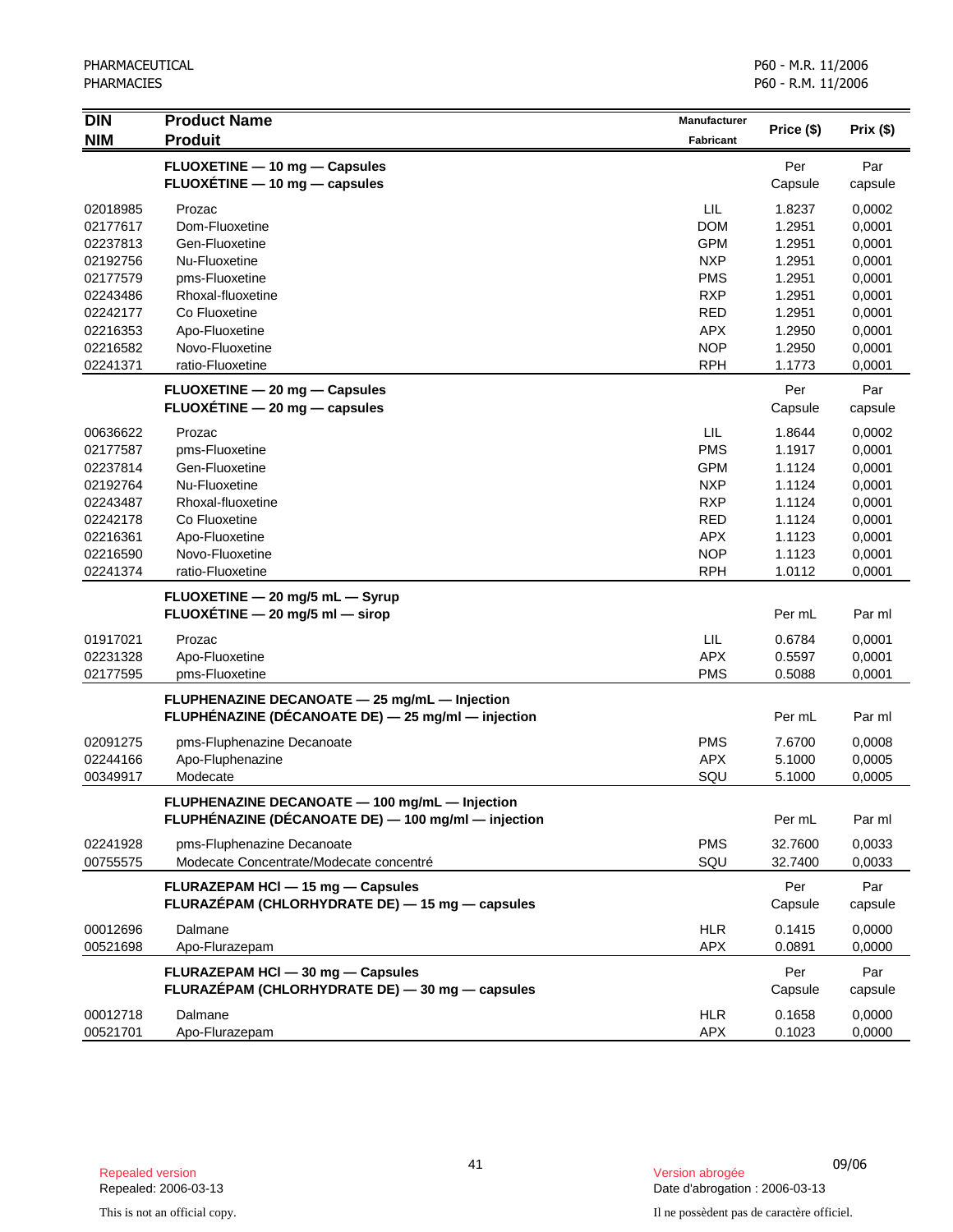| <b>DIN</b>           | <b>Product Name</b>                                               | <b>Manufacturer</b>      |                  |                  |
|----------------------|-------------------------------------------------------------------|--------------------------|------------------|------------------|
| <b>NIM</b>           | <b>Produit</b>                                                    | <b>Fabricant</b>         | Price (\$)       | Prix(\$)         |
|                      | FLURBIPROFEN - 50 mg - Tablets                                    |                          | Per              | Par              |
|                      | FLURBIPROFÈNE - 50 mg - comprimés                                 |                          | Tablet           | comprimé         |
| 00647942             | Ansaid                                                            | PFI                      | 0.5525           | 0.0001           |
| 01912046             | Apo-Flurbiprofen                                                  | <b>APX</b>               | 0.3415           | 0,0000           |
| 02020661             | Nu-Flurbiprofen                                                   | <b>NXP</b>               | 0.3415           | 0,0000           |
| 02100509             | Novo-Flurprofen                                                   | <b>NOP</b>               | 0.2820           | 0,0000           |
|                      | FLURBIPROFEN - 100 mg - Tablets                                   |                          | Per              | Par              |
|                      | FLURBIPROFÈNE - 100 mg - comprimés                                |                          | Tablet           | comprimé         |
| 00600792             | Ansaid                                                            | PFI                      | 0.7235           | 0,0001           |
| 01912038             | Apo-Flurbiprofen                                                  | <b>APX</b>               | 0.5170           | 0,0001           |
| 02020688             | Nu-Flurbiprofen                                                   | <b>NXP</b>               | 0.5170           | 0,0001           |
| 00675199             | ratio-Flurbiprofen                                                | <b>RPH</b>               | 0.5170           | 0,0001           |
| 02100517             | Novo-Flurprofen                                                   | <b>NOP</b>               | 0.3859           | 0,0000           |
|                      | FLUTAMIDE - 250 mg - Tablets                                      |                          | Per              | Par              |
|                      | FLUTAMIDE - 250 mg - comprimés                                    |                          | Tablet           | comprimé         |
| 02230104             | pms-Flutamide                                                     | <b>PMS</b>               | 1.6537           | 0,0002           |
| 02238560             | Apo-Flutamide                                                     | <b>APX</b>               | 1.5033           | 0,0002           |
| 00637726             | Euflex                                                            | <b>SCH</b>               | 1.4883           | 0,0001           |
| 02230089             | Novo-Flutamide                                                    | <b>NOP</b>               | 1.4883           | 0,0001           |
|                      | FLUVOXAMINE MALEATE - 50 mg - Tablets                             |                          | Per              | Par              |
|                      | FLUVOXAMINE (MALÉATE DE) - 50 mg - comprimés                      |                          | <b>Tablet</b>    | comprimé         |
| 01919342             | Luvox                                                             | <b>SPH</b>               | 0.9078           | 0,0001           |
| 02240682             | pms-Fluvoxamine                                                   | <b>PMS</b>               | 0.6053           | 0,0001           |
| 02231329             | Apo-Fluvoxamine                                                   | <b>APX</b>               | 0.6050           | 0,0001           |
| 02218453             | ratio-Fluvoxamine                                                 | <b>RPH</b>               | 0.5447           | 0,0001           |
| 02255529             | Co Fluvoxamine                                                    | <b>COB</b>               | 0.5447           | 0,0001           |
| 02239953             | Novo-Fluvoxamine                                                  | <b>NOP</b>               | 0.5447           | 0,0001           |
| 02231192             | Nu-Fluvoxamine                                                    | <b>NXP</b>               | 0.5447           | 0,0001           |
| 02247054             | Rhoxal-fluvoxamine                                                | <b>RXP</b>               | 0.5447           | 0,0001           |
|                      | FLUVOXAMINE MALEATE - 100 mg - Tablets                            |                          | Per              | Par              |
|                      | FLUVOXAMINE (MALÉATE DE) — 100 mg — comprimés                     |                          | Tablet           | comprimé         |
| 01919369             | Luvox                                                             | <b>SPH</b>               | 1.6321           | 0,0002           |
| 02231330             | Apo-Fluvoxamine                                                   | <b>APX</b>               | 1.0880           | 0,0001           |
| 02240683             | pms-Fluvoxamine                                                   | <b>PMS</b>               | 0.9793           | 0,0001           |
| 02218461             | ratio-Fluvoxamine                                                 | <b>RPH</b>               | 0.9792           | 0,0001           |
| 02255537             | Co Fluvoxamine                                                    | <b>COB</b>               | 0.9792           | 0,0001           |
| 02239954             | Novo-Fluvoxamine                                                  | <b>NOP</b>               | 0.9792           | 0,0001           |
| 02231193<br>02247055 | Nu-Fluvoxamine<br>Rhoxal-fluvoxamine                              | <b>NXP</b><br><b>RXP</b> | 0.9792<br>0.9792 | 0,0001<br>0,0001 |
|                      |                                                                   |                          |                  |                  |
|                      | FOLIC ACID - 5 mg - Tablets<br>FOLIQUE (ACIDE) - 5 mg - comprimés |                          | Per<br>Tablet    | Par<br>comprimé  |
| 00426849             | Apo-Folic                                                         | <b>APX</b>               | 0.0444           | 0,0000           |
| 00014966             | Folvite                                                           | WAY                      | 0.0328           | 0,0000           |
| 00179493             | Folic Acid/Acide folique                                          | <b>SDR</b>               | 0.0266           | 0,0000           |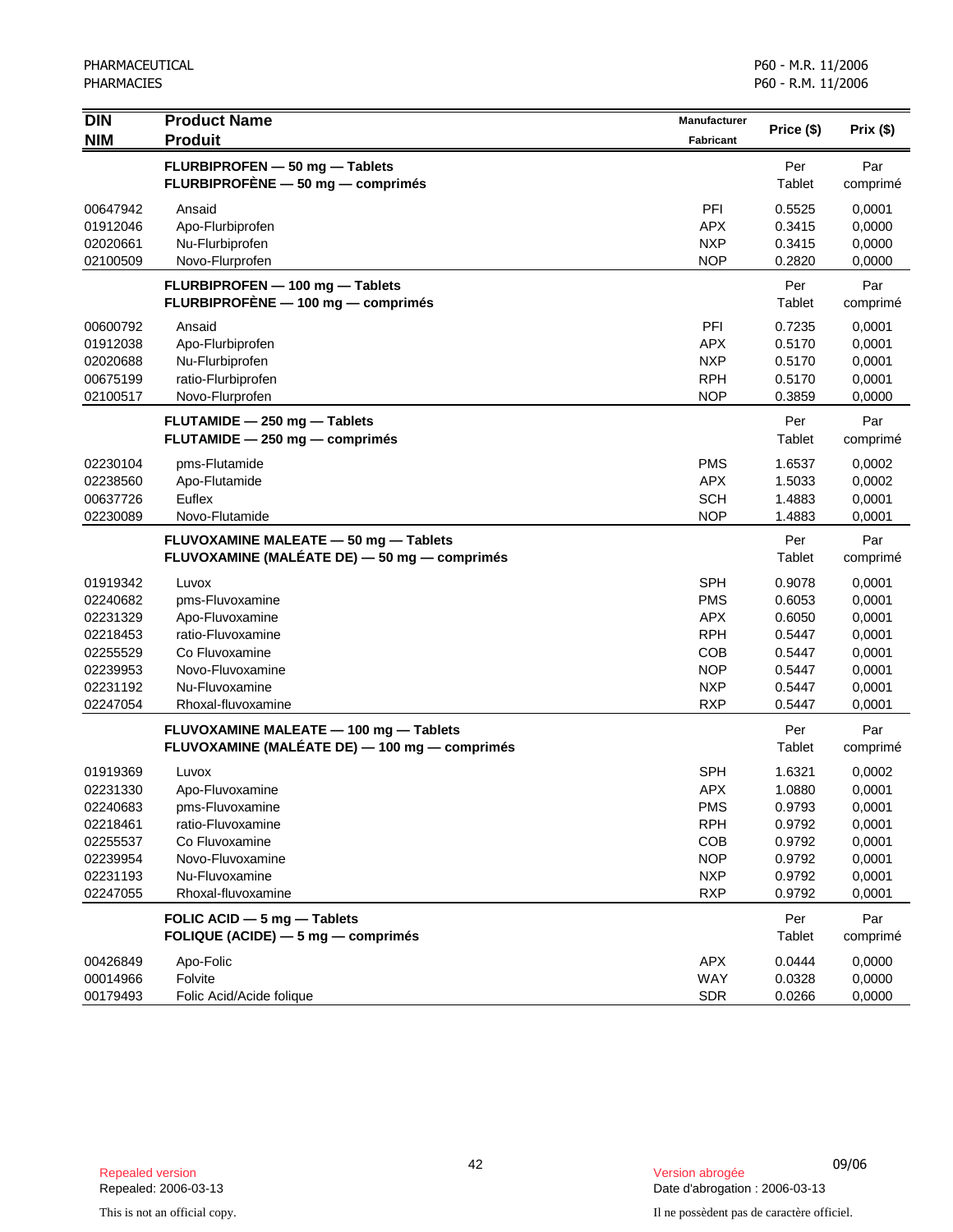| <b>DIN</b>           | <b>Product Name</b>                                                                         | <b>Manufacturer</b>      | Price (\$)       | Prix(\$)                 |
|----------------------|---------------------------------------------------------------------------------------------|--------------------------|------------------|--------------------------|
| <b>NIM</b>           | <b>Produit</b>                                                                              | <b>Fabricant</b>         |                  |                          |
|                      | FOSINOPRIL SODIUM - 10 mg - Tablets                                                         |                          | Per              | Par                      |
|                      | FOSINOPRIL SODIQUE - 10 mg - comprimés                                                      |                          | Tablet           | comprimé                 |
| 01907107             | Monopril                                                                                    | SQU                      | 0.8690           | 0,0001                   |
| 02247802             | Novo-Fosinopril                                                                             | <b>NOP</b>               | 0.6083           | 0,0001                   |
| 02266008             | Apo-Fosinopril                                                                              | <b>APX</b>               | 0.5475           | 0,0001                   |
| 02262401             | Gen-Fosinopril                                                                              | <b>GPM</b>               | 0.5475           | 0,0001                   |
| 02242733             | Lin-Fosinopril                                                                              | LIN                      | 0.5475           | 0,0001                   |
| 02255944             | pms-Fosinopril                                                                              | <b>PMS</b>               | 0.5475           | 0,0001                   |
|                      | FOSINOPRIL SODIUM - 20 mg - Tablets                                                         |                          | Per              | Par                      |
|                      | FOSINOPRIL SODIQUE - 20 mg - comprimés                                                      |                          | <b>Tablet</b>    | comprimé                 |
|                      |                                                                                             |                          |                  |                          |
| 01907115<br>02247803 | Monopril<br>Novo-Fosinopril                                                                 | SQU<br><b>NOP</b>        | 1.0450<br>0.7315 | 0,0001<br>0,0001         |
| 02266016             | Apo-Fosinopril                                                                              | <b>APX</b>               | 0.6584           | 0,0001                   |
| 02262428             | Gen-Fosinopril                                                                              | <b>GPM</b>               | 0.6584           | 0,0001                   |
| 02242734             | Lin-Fosinopril                                                                              | LIN                      | 0.6584           | 0,0001                   |
| 02255952             | pms-Fosinopril                                                                              | <b>PMS</b>               | 0.6584           | 0,0001                   |
|                      | <b>FRAMYCETIN SULFATE/ESCULIN/HYDROCORTISONE/DIBUCAINE HCI</b>                              |                          |                  |                          |
|                      | $-$ 10 mg/10 mg/5 mg/5 mg $-$ Ointment                                                      |                          |                  |                          |
|                      | FRAMYCÉTINE (SULFATE DE)/ESCULINE/HYDROCORTISONE/                                           |                          | Per              | Par                      |
|                      | DIBUCAÏNE (CHLORHYDRATE DE) - 10 mg/10 mg/5 mg/5 mg/ - pommade                              |                          | Gram             | gramme                   |
|                      |                                                                                             |                          |                  |                          |
| 02223252<br>02247322 | Proctosedyl<br>Proctol                                                                      | <b>AXC</b><br>ODN        | 0.9314<br>0.5960 | 0,0001<br>0,0001         |
| 02242527             | Sandoz Proctomyxin HC                                                                       | SDZ                      | 0.5955           | 0,0001                   |
|                      |                                                                                             |                          |                  |                          |
|                      | <b>FRAMYCETIN SULFATE/ESCULIN/HYDROCORTISONE/DIBUCAINE HCI</b>                              |                          |                  |                          |
|                      | -10 mg/10 mg/5 mg/5 mg - Suppositories<br>FRAMYCÉTINE (SULFATE DE)/ESCULINE/HYDROCORTISONE/ |                          | Per              | Par                      |
|                      | DIBUCAÏNE (CHLORHYDRATE DE) - 10 mg/10 mg/5 mg/5 mg/ - suppositoires                        |                          |                  | Suppository suppositoire |
|                      |                                                                                             |                          |                  |                          |
| 02223260             | Proctosedyl                                                                                 | <b>AXC</b>               | 1.0817           | 0,0001                   |
| 02247882<br>02242528 | Proctol<br>Sab-Proctomyxin HC                                                               | ODN<br>SIL               | 0.7925<br>0.7920 | 0,7925<br>0,0001         |
|                      |                                                                                             |                          |                  |                          |
|                      | FRAMYCETIN SULFATE/GRAMICIDIN/DEXAMETHASONE —                                               |                          |                  |                          |
|                      | 5 mg/0.05 mg/0.5 mg per mL - Otic/Ophthalmic Solution                                       |                          |                  |                          |
|                      | FRAMYCÉTINE (SULFATE DE)/GRAMICIDINE/DEXAMÉTHASONE -                                        |                          | Per              | Par                      |
|                      | 5 mg/0,05 mg/0,5 mg par ml - solution otique et ophtalmique                                 |                          | mL               | ml                       |
| 02224623             | Sofracort                                                                                   | AVT                      | 1.6170           | 0,0002                   |
| 02247920             | Sandoz Opticort                                                                             | SDZ                      | 1.2361           | 0,0001                   |
|                      | FUROSEMIDE - 20 mg - Tablets                                                                |                          | Per              | Par                      |
|                      | $FUROSÉMIDE - 20 mg - comprimés$                                                            |                          | Tablet           | comprimé                 |
| 02224690             | Lasix                                                                                       | <b>AVE</b>               | 0.0759           | 0,0000                   |
| 00396788             | Apo-Furosemide                                                                              | <b>APX</b>               | 0.0490           | 0,0000                   |
| 00337730             | Novosemide                                                                                  | <b>NOP</b>               | 0.0490           | 0,0000                   |
| 02247493             | pms-Furosemide                                                                              | <b>PMS</b>               | 0.0446           | 0,0000                   |
|                      | FUROSEMIDE - 40 mg - Tablets                                                                |                          | Per              | Par                      |
|                      | $FUROSÉMIDE - 40 mg - comprimés$                                                            |                          | Tablet           | comprimé                 |
|                      |                                                                                             |                          |                  |                          |
| 02224704<br>00362166 | Lasix<br>Apo-Furosemide                                                                     | <b>AVE</b><br><b>APX</b> | 0.1163<br>0.0737 | 0,0000<br>0,0000         |
| 00337749             | Novosemide                                                                                  | <b>NOP</b>               | 0.0737           | 0,0000                   |
| 02247494             | pms-Furosemide                                                                              | <b>PMS</b>               | 0.0670           | 0,0000                   |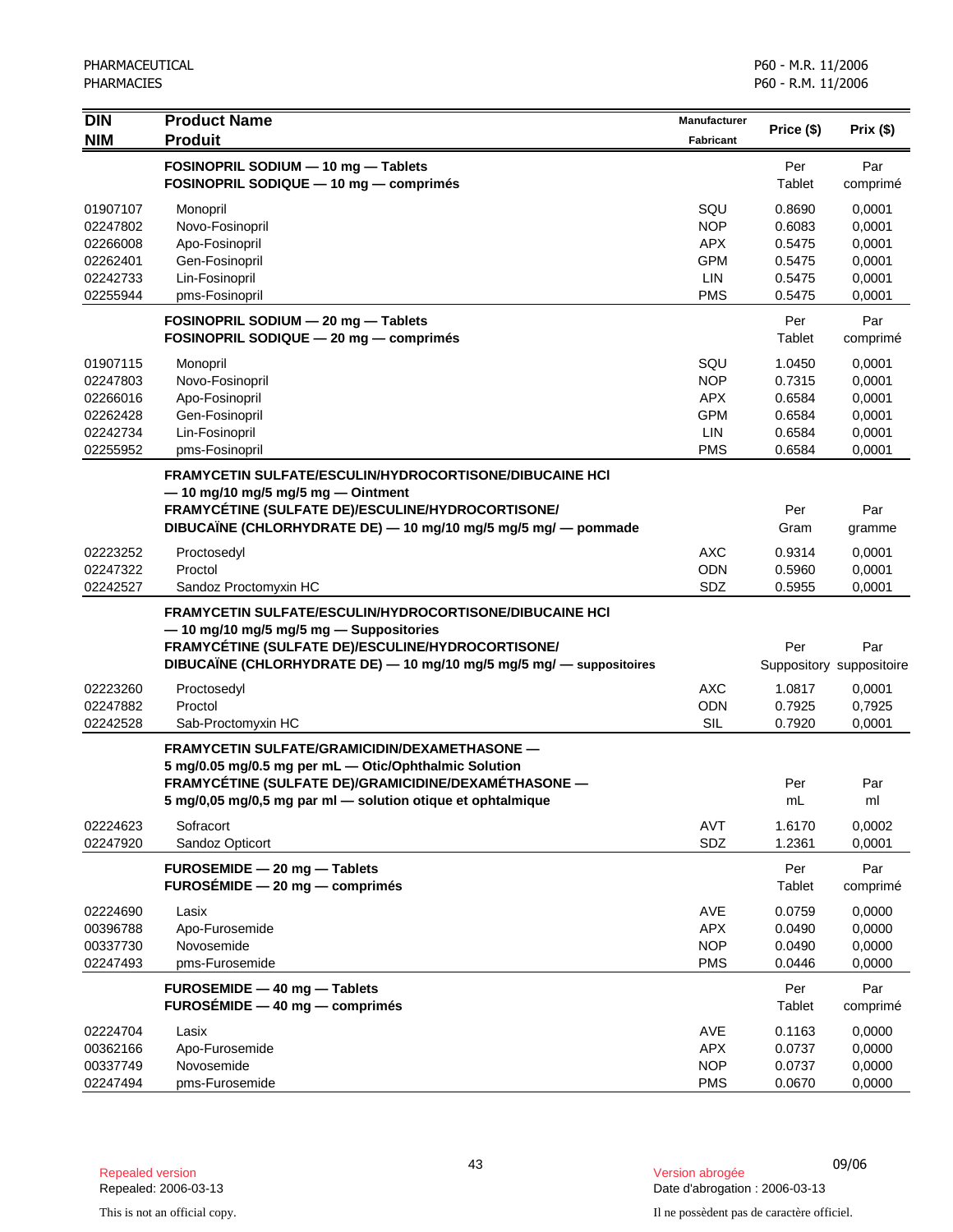| <b>DIN</b> | <b>Product Name</b>              | <b>Manufacturer</b> | Price (\$) | Prix(\$) |
|------------|----------------------------------|---------------------|------------|----------|
| <b>NIM</b> | <b>Produit</b>                   | <b>Fabricant</b>    |            |          |
|            | FUROSEMIDE - 80 mg - Tablets     |                     | Per        | Par      |
|            | FUROSÉMIDE - 80 mg - comprimés   |                     | Tablet     | comprimé |
| 00707570   | Apo-Furosemide                   | <b>APX</b>          | 0.1660     | 0,0000   |
| 00765953   | Novosemide                       | <b>NOP</b>          | 0.1342     | 0,0000   |
|            | GABAPENTIN - 100 mg - Capsules   |                     | Per        | Par      |
|            | GABAPENTINE - 100 mg - capsules  |                     | Capsule    | capsule  |
| 02084260   | Neurontin                        | PFI                 | 0.4576     | 0,0000   |
| 02244304   | Apo-Gabapentin                   | <b>APX</b>          | 0.3080     | 0,0000   |
| 02244513   | Novo-Gabapentin                  | <b>NOP</b>          | 0.3080     | 0,0000   |
| 02243446   | pms-Gabapentin                   | <b>PMS</b>          | 0.3080     | 0,0000   |
| 02256142   | Co Gabapentin                    | COB                 | 0.2772     | 0,0000   |
| 02248259   | Gen-Gabapentin                   | <b>GPM</b>          | 0.2772     | 0,0000   |
| 02260883   | ratio-Gabapentin                 | <b>RPH</b>          | 0.2772     | 0,0000   |
|            | GABAPENTIN - 300 mg - Capsules   |                     | Per        | Par      |
|            | GABAPENTINE - 300 mg - capsules  |                     | Capsule    | capsule  |
| 02084279   | Neurontin                        | PFI                 | 1.1131     | 0,0001   |
| 02243447   | pms-Gabapentin                   | <b>PMS</b>          | 0.7493     | 0,0001   |
| 02244514   | Novo-Gabapentin                  | <b>NOP</b>          | 0.7492     | 0,0001   |
| 02244305   | Apo-Gabapentin                   | <b>APX</b>          | 0.7490     | 0,0001   |
| 02256150   | Co Gabapentin                    | COB                 | 0.6743     | 0,0001   |
| 02248260   | Gen-Gabapentin                   | <b>GPM</b>          | 0.6743     | 0,0001   |
| 02260891   | ratio-Gabapentin                 | <b>RPH</b>          | 0.6743     | 0,0001   |
|            | GABAPENTIN - 400 mg - Capsules   |                     | Per        | Par      |
|            | GABAPENTINE - 400 mg - capsules  |                     | Capsule    | capsule  |
| 02084287   | <b>Neurontin</b>                 | PFI                 | 1.3265     | 0,0001   |
| 02244306   | Apo-Gabapentin                   | <b>APX</b>          | 0.8930     | 0,0001   |
| 02244515   | Novo-Gabapentin                  | <b>NOP</b>          | 0.8929     | 0,0001   |
| 02243448   | pms-Gabapentin                   | <b>PMS</b>          | 0.8924     | 0,0001   |
| 02256169   | Co Gabapentin                    | <b>COB</b>          | 0.8036     | 0,0001   |
| 02248261   | Gen-Gabapentin                   | <b>GPM</b>          | 0.8036     | 0,0001   |
| 02260905   | ratio-Gabapentin                 | <b>RPH</b>          | 0.8036     | 0,0001   |
|            | GABAPENTIN - 600 mg - Tablets    |                     | Per        | Par      |
|            | GABAPENTINE - 600 mg - comprimés |                     | Tablet     | comprimé |
| 02239717   | Neurontin                        | PFI                 | 2.0802     | 2,0802   |
| 02248457   | Novo-Gabapentin                  | <b>NOP</b>          | 1.3095     | 1,3095   |
|            | GEMFIBROZIL - 300 mg - Capsules  |                     | Per        | Par      |
|            | GEMFIBROZIL - 300 mg - capsules  |                     | Capsule    | capsule  |
| 00599026   | Lopid                            | PFI                 | 0.5667     | 0,0001   |
| 02185407   | Gen-Gemfibrozil                  | <b>GPM</b>          | 0.3261     | 0,0000   |
| 02239951   | pms-Gemfibrozil                  | <b>PMS</b>          | 0.3261     | 0,0000   |
| 01979574   | Apo-Gemfibrozil                  | APX                 | 0.3260     | 0,0000   |
| 02241704   | Novo-Gemfibrozil                 | <b>NOP</b>          | 0.3260     | 0,0000   |
| 02058456   | Nu-Gemfibrozil                   | <b>NXP</b>          | 0.3260     | 0,0000   |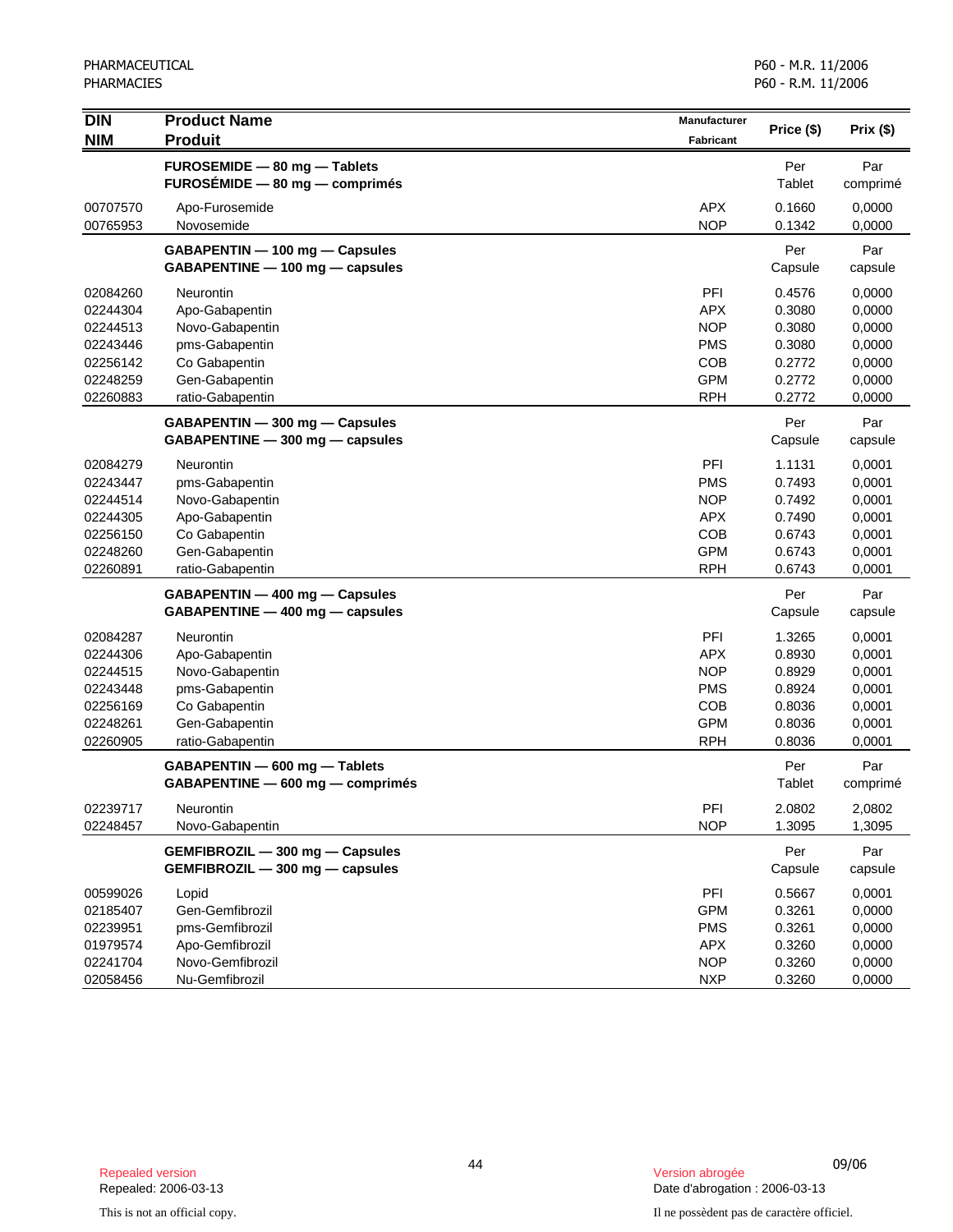| <b>DIN</b><br><b>NIM</b>                                                         | <b>Product Name</b><br><b>Produit</b>                                                                                         | <b>Manufacturer</b><br><b>Fabricant</b>                                                 | Price (\$)                                                         | Prix(\$)                                                           |
|----------------------------------------------------------------------------------|-------------------------------------------------------------------------------------------------------------------------------|-----------------------------------------------------------------------------------------|--------------------------------------------------------------------|--------------------------------------------------------------------|
|                                                                                  | GEMFIBROZIL - 600 mg - Tablets<br>GEMFIBROZIL - 600 mg - comprimés                                                            |                                                                                         | Per<br>Tablet                                                      | Par<br>comprimé                                                    |
| 00659606<br>01979582<br>02230580<br>02230476<br>02142074<br>02058464<br>02230183 | Lopid<br>Apo-Gemfibrozil<br>Dom-Gemfibrozil<br>Gen-Gemfibrozil<br>Novo-Gemfibrozil<br>Nu-Gemfibrozil<br>pms-Gemfibrozil       | PFI<br><b>APX</b><br><b>DOM</b><br><b>GPM</b><br><b>NOP</b><br><b>NXP</b><br><b>PMS</b> | 1.1344<br>0.8272<br>0.8272<br>0.8272<br>0.8272<br>0.8272<br>0.8272 | 0,0001<br>0,0001<br>0,0001<br>0,0001<br>0,0001<br>0,0001<br>0,0001 |
|                                                                                  | <b>GENTAMICIN SULFATE - 5 mg/mL - Ophthalmic Solution</b><br><b>GENTAMICINE (SULFATE DE) - 5 mg/ml - solution ophtalmique</b> |                                                                                         | Per mL                                                             | Par ml                                                             |
| 00436771<br>00512192<br>00776521<br>02229440                                     | Alcomicin<br>Garamycin<br>pms-Gentamicin<br>Sandoz Gentamicin                                                                 | <b>ALC</b><br><b>SCH</b><br><b>PMS</b><br>SDZ                                           | 0.5830<br>0.4510<br>0.4466<br>0.4466                               | 0,0001<br>0,0000<br>0,0000<br>0,0000                               |
|                                                                                  | <b>GENTAMICIN SULFATE - 0.3% - Ophthalmic Ointment</b><br>GENTAMICINE (SULFATE DE) - 0,3 % - pommade ophtalmique              |                                                                                         | Per<br>Gram                                                        | Par<br>gramme                                                      |
| 00028339<br>02230888                                                             | Garamycin<br>Sandoz Gentamicin                                                                                                | <b>SCH</b><br>SDZ                                                                       | 1.2572<br>1.2572                                                   | 0,0001<br>0,0001                                                   |
|                                                                                  | <b>GENTAMICIN SULFATE - 5 mg/mL - Otic Solution</b><br><b>GENTAMICINE (SULFATE DE) - 5 mg/ml - solution otique</b>            |                                                                                         | Per mL                                                             | Par ml                                                             |
| 02230889<br>00512184<br>02229441                                                 | pms-Gentamicin<br>Garamycin<br>Sandoz Gentamicin                                                                              | <b>PMS</b><br><b>SCH</b><br>SDZ                                                         | 1.2166<br>1.1352<br>1.1352                                         | 0,0001<br>0,0001<br>0,0001                                         |
|                                                                                  | GLICLAZIDE - 80 mg - Tablets<br>GLICLAZIDE - 80 mg - comprimés                                                                |                                                                                         | Per<br>Tablet                                                      | Par<br>comprimé                                                    |
| 00765996<br>02155850<br>02245247<br>02229519<br>02238103<br>02254719             | Diamicron<br>ratio-Gliclazide<br>Apo-Gliclazide<br>Gen-Gliclazide<br>Novo-Gliclazide<br>Rhoxal-gliclazide                     | <b>SEV</b><br><b>RPH</b><br><b>APX</b><br><b>GPM</b><br><b>NOP</b><br><b>RXP</b>        | 0.4098<br>0.3073<br>0.3070<br>0.3069<br>0.3069<br>0.3069           | 0,0000<br>0,0000<br>0,0000<br>0,0000<br>0,0000<br>0,0000           |
|                                                                                  | $GLIMEPIRIDE - 1 mg - Tables$<br>$GLIMEPIRIDE - 1 mg - comprimés$                                                             |                                                                                         | Per<br>Tablet                                                      | Par<br>comprimé                                                    |
| 02245272<br>02273101<br>02269589                                                 | Amaryl<br>ratio-Glimepiride<br>Rhoxal-glimerpiride                                                                            | AVE<br><b>RPH</b><br><b>RXP</b>                                                         | 0.8085<br>0.5390<br>0.5390                                         | 0,8085<br>0,5390<br>0,5390                                         |
|                                                                                  | <b>GLIMEPIRIDE - 2 mg - Tablets</b><br>GLIMEPIRIDE - 2 mg - comprimés                                                         |                                                                                         | Per<br>Tablet                                                      | Par<br>comprimé                                                    |
| 02245273<br>02273128<br>02269597                                                 | Amaryl<br>ratio-Glimepiride<br>Rhoxal-glimepiride                                                                             | AVE<br><b>RPH</b><br><b>RXP</b>                                                         | 0.8894<br>0.5390<br>0.5390                                         | 0,8894<br>0,5390<br>0,5390                                         |
|                                                                                  | <b>GLIMEPIRIDE - 4 mg - Tablets</b><br>GLIMEPIRIDE - 4 mg - comprimés                                                         |                                                                                         | Per<br>Tablet                                                      | Par<br>comprimé                                                    |
| 02245274<br>02273136<br>02269619                                                 | Amaryl<br>ratio-Glimepiride<br>Rhoxal-glimepiride                                                                             | AVE<br><b>RPH</b><br><b>RXP</b>                                                         | 0.9702<br>0.5390<br>0.5390                                         | 0,9702<br>0,5390<br>0,5390                                         |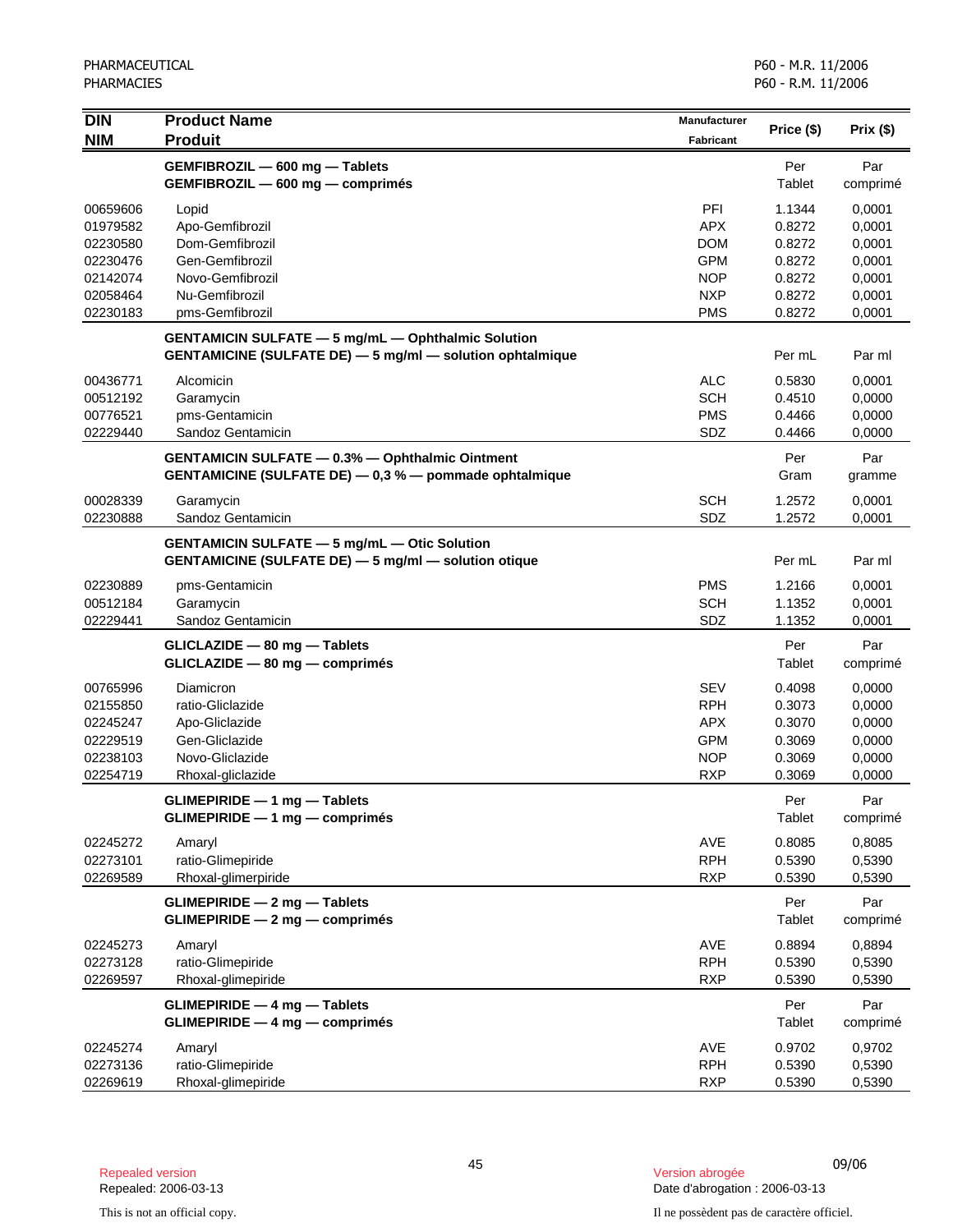| <b>DIN</b><br><b>NIM</b> | <b>Product Name</b><br><b>Produit</b>                                                           | <b>Manufacturer</b><br><b>Fabricant</b> | Price (\$)       | Prix(\$)         |
|--------------------------|-------------------------------------------------------------------------------------------------|-----------------------------------------|------------------|------------------|
|                          | GLYBURIDE - 2.5 mg - Tablets<br>GLYBURIDE - 2,5 mg - comprimés                                  |                                         | Per<br>Tablet    | Par<br>comprimé  |
| 02224550                 | Diabeta                                                                                         | <b>AVE</b>                              | 0.1159           | 0,0000           |
| 02234513                 | Dom-Glyburide                                                                                   | <b>DOM</b>                              | 0.0433           | 0,0000           |
| 00720933                 | Euglucon                                                                                        | <b>HLR</b>                              | 0.0433           | 0,0000           |
| 02236733                 | pms-Glyburide                                                                                   | <b>PMS</b>                              | 0.0433           | 0,0000           |
| 01913654                 | Apo-Glyburide                                                                                   | <b>APX</b>                              | 0.0432           | 0,0000           |
| 00808733                 | Gen-Glybe                                                                                       | <b>GPM</b>                              | 0.0432           | 0,0000           |
| 01913670                 | Novo-Glyburide                                                                                  | <b>NOP</b>                              | 0.0432           | 0,0000           |
| 02020734                 | Nu-Glyburide                                                                                    | <b>NXP</b>                              | 0.0432           | 0,0000           |
| 01900927                 | ratio-Glyburide                                                                                 | <b>RPH</b>                              | 0.0432           | 0,0000           |
| 02248008                 | Rhoxal-glyburide                                                                                | <b>RXP</b>                              | 0.0432           | 0,0000           |
|                          | GLYBURIDE - 5 mg - Tablets                                                                      |                                         | Per              | Par              |
|                          | $GLYBURIDE - 5 mg - comprimés$                                                                  |                                         | Tablet           | comprimé         |
| 02224569                 | Diabeta                                                                                         | <b>AVE</b>                              | 0.2079           | 0,0000           |
| 02234514                 | Dom-Glyburide                                                                                   | <b>DOM</b>                              | 0.0752           | 0,0000           |
| 00720941                 | Euglucon                                                                                        | <b>HLR</b>                              | 0.0752           | 0,0000           |
| 02236734                 | pms-Glyburide                                                                                   | <b>PMS</b>                              | 0.0752           | 0,0000           |
| 01913662                 | Apo-Glyburide                                                                                   | <b>APX</b>                              | 0.0751<br>0.0751 | 0,0000           |
| 00808741                 | Gen-Glybe                                                                                       | <b>GPM</b><br><b>NOP</b>                | 0.0751           | 0,0000           |
| 01913689<br>02020742     | Novo-Glyburide<br>Nu-Glyburide                                                                  | <b>NXP</b>                              | 0.0751           | 0,0000<br>0,0000 |
| 01900935                 | ratio-Glyburide                                                                                 | <b>RPH</b>                              | 0.0751           | 0,0000           |
| 02248009                 | Rhoxal-glyburide                                                                                | <b>RXP</b>                              | 0.0751           | 0,0000           |
|                          |                                                                                                 |                                         |                  |                  |
|                          | GRAIN & CITRUS FIBRE - 469 mg - Tablets<br>FIBRES DE CÉRÉALES ET D'AGRUMES — 469 mg — comprimés |                                         | Per<br>Tablet    | Par<br>comprimé  |
| 00779768                 | Fibyrax                                                                                         | <b>WHB</b>                              | 0.0692           | 0,0000           |
| 00595829                 | Novo-Fibre                                                                                      | <b>NOP</b>                              | 0.0565           | 0,0000           |
|                          | HALOPERIDOL - 10 mg/5 mL - Oral Solution<br>HALOPERIDOL - 10 mg/5 ml - solution orale           |                                         | Per mL           | Par ml           |
| 00587702                 | Apo-Haloperidol                                                                                 | <b>APX</b>                              | 0.1480           | 0,0000           |
| 00759503                 | pms-Haloperidol                                                                                 | <b>PMS</b>                              | 0.1181           | 0,0000           |
| 00552429                 | ratio-Haloperidol                                                                               | <b>RPH</b>                              | 0.1181           | 0,0000           |
|                          | HALOPERIDOL - 0.5 mg - Tablets<br>$HALOPERIDOL - 0,5 mg - comprimés$                            |                                         | Per<br>Tablet    | Par<br>comprimé  |
| 00396796                 | Apo-Haloperidol                                                                                 | <b>APX</b>                              | 0.0515           | 0,0000           |
| 00363685                 | Novo-Peridol                                                                                    | <b>NOP</b>                              | 0.0396           | 0,0000           |
| 00552135                 | ratio-Haloperidol                                                                               | <b>RPH</b>                              | 0.0396           | 0,0000           |
|                          | HALOPERIDOL - 1 mg - Tablets<br>$HALOPÉRIDOL - 1 mg - comprimés$                                |                                         | Per<br>Tablet    | Par<br>comprimé  |
| 00396818                 | Apo-Haloperidol                                                                                 | <b>APX</b>                              | 0.0835           | 0,0000           |
| 00552143                 | ratio-Haloperidol                                                                               | <b>RPH</b>                              | 0.0676           | 0,0000           |
| 00363677                 | Novo-Peridol                                                                                    | <b>NOP</b>                              | 0.0675           | 0,0000           |
|                          | HALOPERIDOL - 2 mg - Tablets<br>$HALOPÉRIDOL - 2 mg - comprimés$                                |                                         | Per<br>Tablet    | Par<br>comprimé  |
| 00396826                 | Apo-Haloperidol                                                                                 | <b>APX</b>                              | 0.1500           | 0,0000           |
| 00363669                 | Novo-Peridol                                                                                    | <b>NOP</b>                              | 0.1155           | 0,0000           |
| 00728292                 | ratio-Haloperidol                                                                               | <b>RPH</b>                              | 0.1155           | 0,0000           |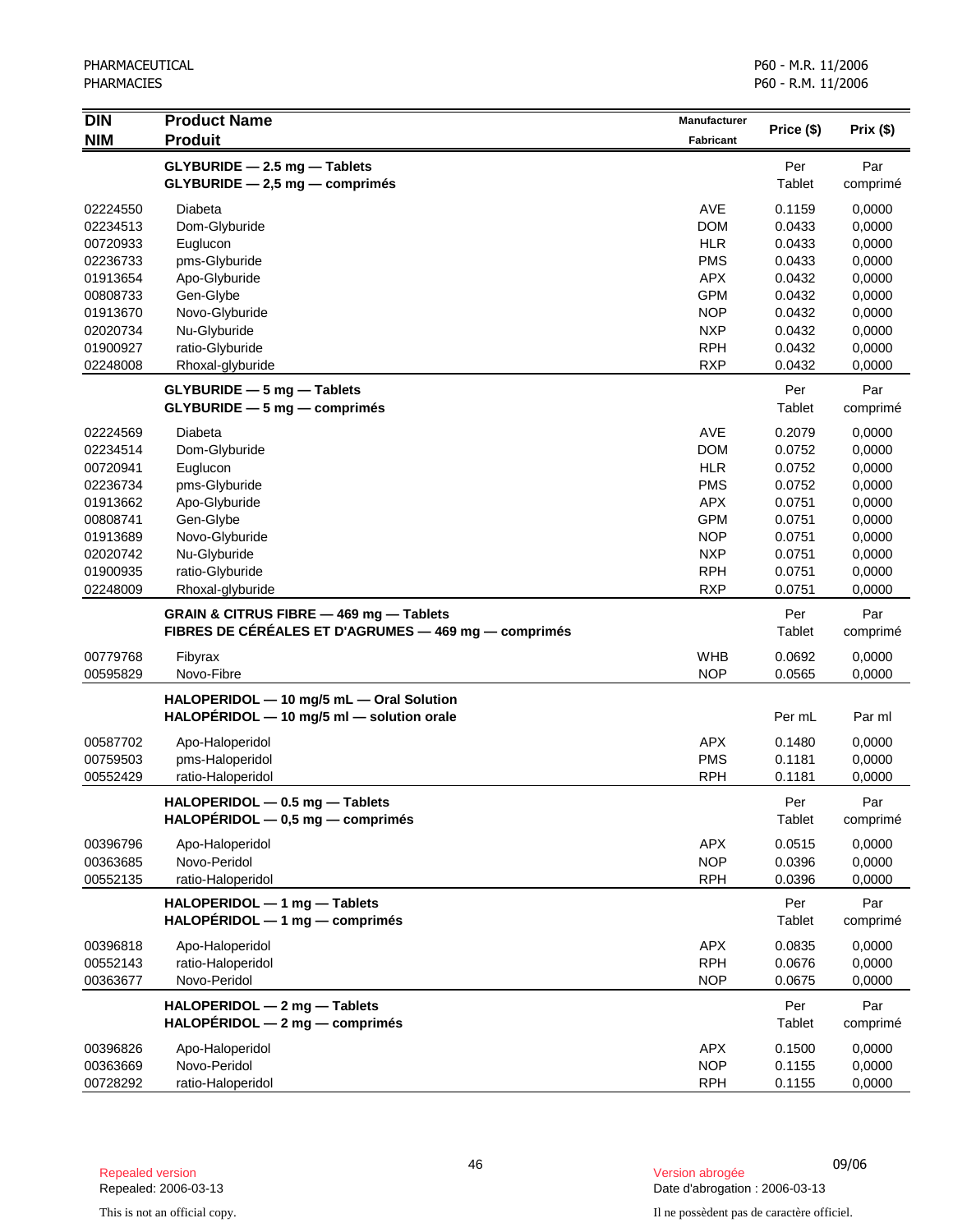| <b>DIN</b><br><b>NIM</b>                     | <b>Product Name</b><br><b>Produit</b>                                                                                            | <b>Manufacturer</b><br>Fabricant              | Price (\$)                               | Prix (\$)                            |
|----------------------------------------------|----------------------------------------------------------------------------------------------------------------------------------|-----------------------------------------------|------------------------------------------|--------------------------------------|
|                                              | HALOPERIDOL - 5 mg - Tablets<br>$HALOPÉRIDOL - 5 mg - comprimés$                                                                 |                                               | Per<br>Tablet                            | Par<br>comprimé                      |
| 00396834<br>00363650<br>00647969             | Apo-Haloperidol<br>Novo-Peridol<br>ratio-Haloperidol                                                                             | APX.<br><b>NOP</b><br><b>RPH</b>              | 0.2160<br>0.1636<br>0.1636               | 0,0000<br>0,0000<br>0,0000           |
|                                              | HALOPERIDOL - 10 mg - Tablets<br>$HALOPÉRIDOL - 10 mg - comprimés$                                                               |                                               | Per<br>Tablet                            | Par<br>comprimé                      |
| 00463698<br>00728306<br>00713449             | Apo-Haloperidol<br>ratio-Haloperidol<br>Novo-Peridol                                                                             | APX.<br><b>RPH</b><br><b>NOP</b>              | 0.3510<br>0.2722<br>0.1463               | 0,0000<br>0,0000<br>0,0000           |
|                                              | HALOPERIDOL DECANOATE - 50 mg/mL - Long Acting Injection<br>HALOPÉRIDOL (DÉCANOATE D') - 50 mg/ml - injection à effet prolongé   |                                               | Per mL                                   | Par ml                               |
| 00599085<br>02242361<br>02130297<br>02236866 | Haldol LA<br>Apo-Haloperidol LA<br>Haloperidol LA/Halopéridol LA<br>Haloperidol Long Acting/Halopéridol à action prolongée       | JAN<br><b>APX</b><br>SDZ<br><b>NOP</b>        | 9.2800<br>6.4900<br>5.6100<br>5.6100     | 0,0009<br>0,0006<br>0,0006<br>0,0006 |
|                                              | HALOPERIDOL DECANOATE - 100 mg/mL - Long Acting Injection<br>HALOPÉRIDOL (DÉCANOATE D') - 100 mg/ml - injection à effet prolongé |                                               | Per mL                                   | Par ml                               |
| 00599093<br>02242362<br>02130300<br>02242631 | Haldol LA<br>Apo-Haloperidol LA<br>Haloperidol LA/Halopéridol LA<br>Haloperidol Long Acting/Halopéridol à action prolongée       | <b>JAN</b><br><b>APX</b><br>SDZ<br><b>NOP</b> | 18.3300<br>12.8300<br>11.0800<br>11.0800 | 0.0018<br>0,0013<br>0,0011<br>0,0011 |
|                                              | HYDRALAZINE HCI - 10 mg - Tablets<br>HYDRALAZINE (CHLORHYDRATE D') - 10 mg - comprimés                                           |                                               | Per<br>Tablet                            | Par<br>comprimé                      |
| 00441619<br>01913204<br>00759465             | Apo-Hydralazine<br>Nu-Hydral<br>Novo-Hylazin                                                                                     | <b>APX</b><br><b>NXP</b><br><b>NOP</b>        | 0.1129<br>0.1026<br>0.1014               | 0,0000<br>0,0000<br>0,0000           |
|                                              | HYDRALAZINE HCI - 25 mg - Tablets<br>HYDRALAZINE (CHLORHYDRATE D') - 25 mg - comprimés                                           |                                               | Per<br>Tablet                            | Par<br>comprimé                      |
| 00441627<br>00759473<br>02004828             | Apo-Hydralazine<br>Novo-Hylazin<br>Nu-Hydral                                                                                     | <b>APX</b><br><b>NOP</b><br><b>NXP</b>        | 0.1940<br>0.1808<br>0.1764               | 0,0000<br>0,0000<br>0,0000           |
|                                              | HYDRALAZINE HCI - 50 mg - Tablets<br>HYDRALAZINE (CHLORHYDRATE D') - 50 mg - comprimés                                           |                                               | Per<br>Tablet                            | Par<br>comprimé                      |
| 00441635<br>00759481<br>02004836             | Apo-Hydralazine<br>Novo-Hylazin<br>Nu-Hydral                                                                                     | <b>APX</b><br><b>NOP</b><br><b>NXP</b>        | 0.3047<br>0.2780<br>0.2770               | 0,0000<br>0,0000<br>0,0000           |
|                                              | HYDROCHLOROTHIAZIDE - 25 mg - Tablets<br>HYDROCHLOROTHIAZIDE - 25 mg - comprimés                                                 |                                               | Per<br>Tablet                            | Par<br>comprimé                      |
| 00326844<br>00021474<br>02247386             | Apo-Hydro<br>Novohydrazide<br>pms-Hydrochlorothiazide                                                                            | <b>APX</b><br><b>NOP</b><br><b>PMS</b>        | 0.0523<br>0.0523<br>0.0523               | 0,0000<br>0,0000<br>0,0000           |
|                                              | HYDROCHLOROTHIAZIDE - 50 mg - Tablets<br>HYDROCHLOROTHIAZIDE - 50 mg - comprimés                                                 |                                               | Per<br>Tablet                            | Par<br>comprimé                      |
| 02247387<br>00312800<br>00021482             | pms-Hydrochlorothiazide<br>Apo-Hydro<br>Novohydrazide                                                                            | <b>PMS</b><br><b>APX</b><br><b>NOP</b>        | 0.0726<br>0.0715<br>0.0715               | 0,0000<br>0,0000<br>0,0000           |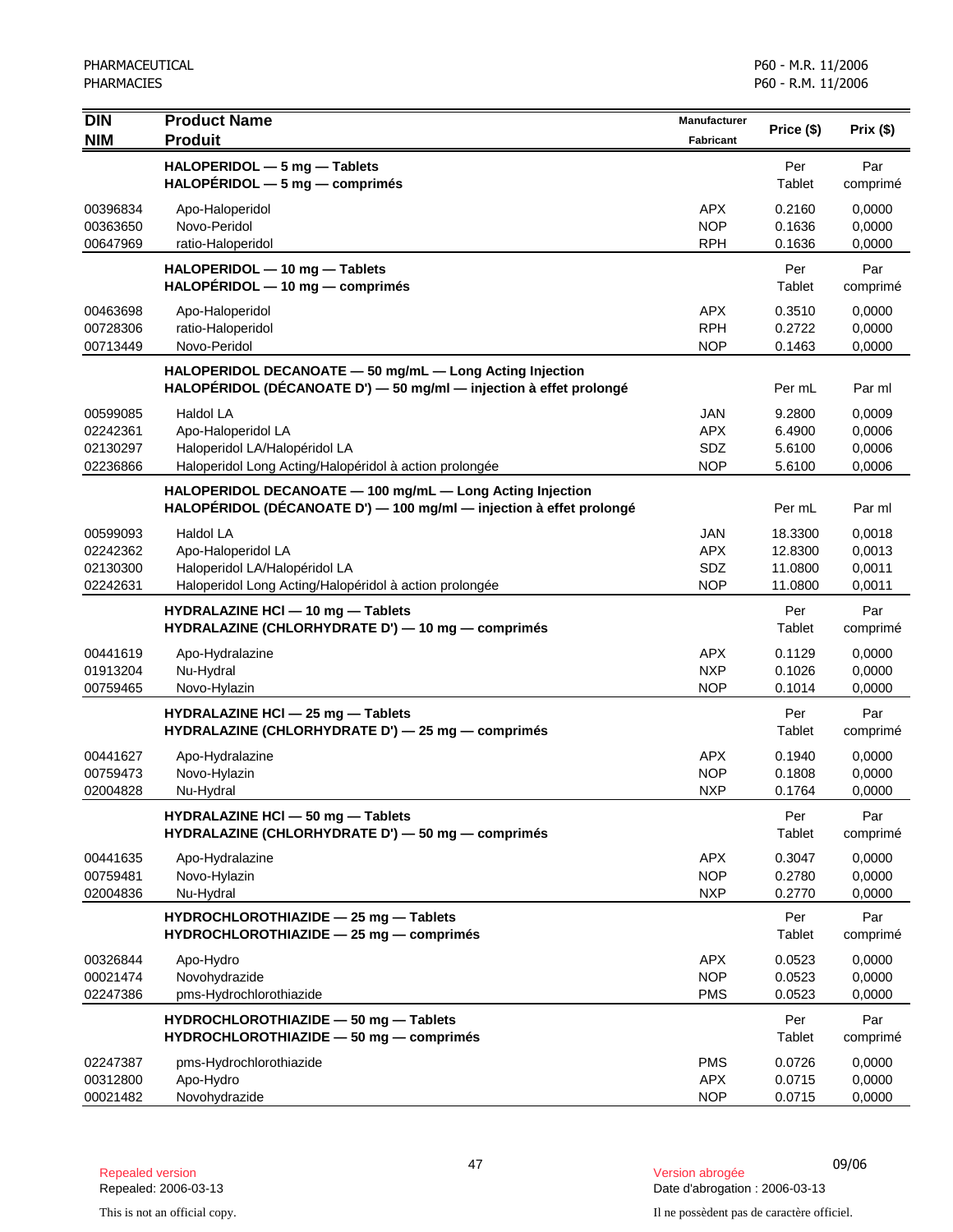| <b>DIN</b><br><b>NIM</b> | <b>Product Name</b><br><b>Produit</b>                                                                 | <b>Manufacturer</b><br><b>Fabricant</b> | Price (\$)         | Prix(\$)         |
|--------------------------|-------------------------------------------------------------------------------------------------------|-----------------------------------------|--------------------|------------------|
|                          | HYDROCORTISONE - 100 mg/60 mL - Enema<br>HYDROCORTISONE - 100 mg/60 ml - lavement                     |                                         | Per<br>Package     | Par<br>paquet    |
| 02112736<br>00230316     | Cortenema<br>Hycort                                                                                   | AXC<br><b>ICN</b>                       | 6.6600<br>5.6600   | 0,0007<br>0,0006 |
|                          | HYDROCORTISONE (VALÉRATE D') — 0,2 % — crème                                                          |                                         | Gram               | gramme           |
| 02242984<br>01910124     | Hydroval<br>Westcort                                                                                  | <b>TPT</b><br><b>WSQ</b>                | 0.1834<br>0.1834   | 0,0000<br>0,0000 |
|                          | <b>HYDROCORTISONE VALERATE - 0.2% - Ointment</b><br>HYDROCORTISONE (VALÉRATE D') — 0,2 % — pommade    |                                         | Per<br>Gram        | Par<br>gramme    |
| 02242985<br>01910132     | Hydroval<br>Westcort                                                                                  | <b>TPT</b><br>WSQ                       | 0.1834<br>0.1834   | 0,0000<br>0,0000 |
|                          | HYDROMORPHONE HCI - 2 mg/mL - Injection<br>HYDROMORPHONE (CHLORHYDRATE D') - 2 mg/ml - injection      |                                         | Per mL             | Par ml           |
| 00627100<br>02145901     | <b>Dilaudid</b><br>Hydromorphone                                                                      | ABB<br><b>SIL</b>                       | 1.5510<br>1.3640   | 0,0002<br>0,0001 |
|                          | HYDROMORPHONE HCI - 10 mg/mL - Injection<br>HYDROMORPHONE (CHLORHYDRATE D') - 10 mg/ml - injection    |                                         | Per mL             | Par ml           |
| 00622133<br>02145928     | Dilaudid HP<br>Hydromorphone HP 10                                                                    | ABB<br><b>SIL</b>                       | 3.7400<br>3.3330   | 0,0004<br>0,0003 |
|                          | HYDROMORPHONE HCI - 20 mg/mL - Injection<br>HYDROMORPHONE (CHLORHYDRATE D') - 20 mg/ml - injection    |                                         | Per mL             | Par ml           |
| 02146118<br>02145936     | Dilaudid HP Plus<br>Hydromorphone HP 20                                                               | ABB<br>SIL                              | 5.7640<br>5.3020   | 0,0006<br>0,0005 |
|                          | HYDROMORPHONE HCI - 50 mg/mL - Injection<br>HYDROMORPHONE (CHLORHYDRATE D') - 50 mg/ml - injection    |                                         | Per mL             | Par ml           |
| 02145863<br>02146126     | Dilaudid XP Plus<br>Hydromorphone HP 50                                                               | ABB<br>SIL                              | 15.2955<br>14.4650 | 0,0015<br>0,0014 |
|                          | HYDROMORPHONE HCI - 1 mg/mL - Oral Liquid<br>HYDROMORPHONE (CHLORHYDRATE D') - 1 mg/ml - liquide oral |                                         | Per mL             | Par ml           |
| 00786535<br>01916386     | <b>Dilaudid</b><br>pms-Hydromorphone                                                                  | ABB<br><b>PMS</b>                       | 0.0871<br>0.0871   | 0,0000<br>0,0000 |
|                          | HYDROMORPHONE HCI - 1 mg - Tablets<br>HYDROMORPHONE (CHLORHYDRATE D') - 1 mg - comprimés              |                                         | Per<br>Tablet      | Par<br>comprimé  |
| 00885444<br>00705438     | pms-Hydromorphone<br><b>Dilaudid</b>                                                                  | <b>PMS</b><br>ABB                       | 0.1243<br>0.1055   | 0,0000<br>0,0000 |
|                          | HYDROMORPHONE HCI - 2 mg - Tablets<br>HYDROMORPHONE (CHLORHYDRATE D') - 2 mg - comprimés              |                                         | Per<br>Tablet      | Par<br>comprimé  |
| 00125083<br>00885436     | Dilaudid<br>pms-Hydromorphone                                                                         | ABB<br><b>PMS</b>                       | 0.1559<br>0.1559   | 0,0000<br>0,0000 |
|                          | HYDROMORPHONE HCI - 4 mg - Tablets<br>HYDROMORPHONE (CHLORHYDRATE D') - 4 mg - comprimés              |                                         | Per<br>Tablet      | Par<br>comprimé  |
| 00885401<br>00125121     | pms-Hydromorphone<br>Dilaudid                                                                         | <b>PMS</b><br>ABB                       | 0.2612<br>0.2464   | 0,0000<br>0,0000 |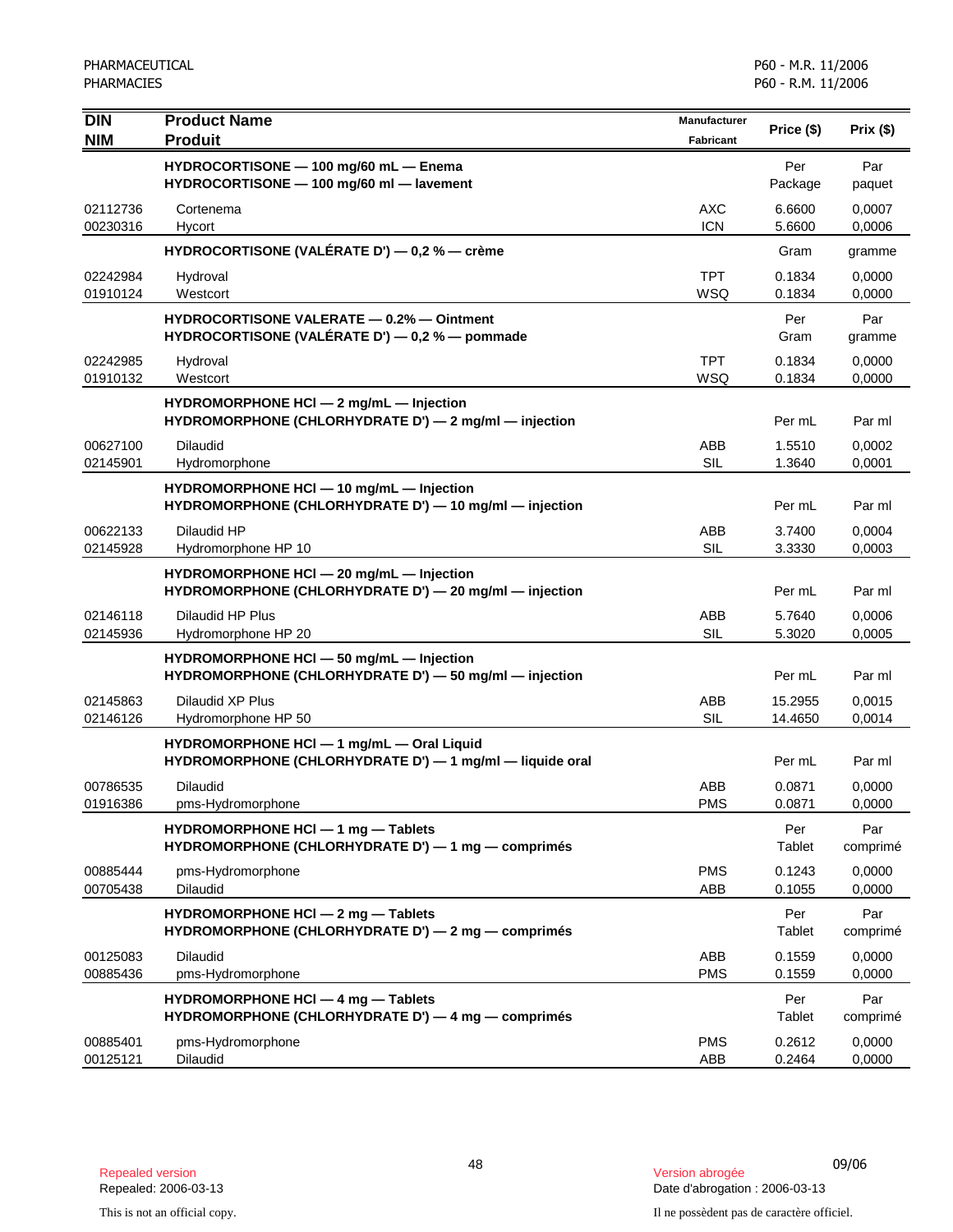| <b>DIN</b><br><b>NIM</b>                     | <b>Product Name</b><br><b>Produit</b>                                                                 | Manufacturer<br><b>Fabricant</b>                     | Price (\$)                           | Prix(\$)                             |
|----------------------------------------------|-------------------------------------------------------------------------------------------------------|------------------------------------------------------|--------------------------------------|--------------------------------------|
|                                              | HYDROMORPHONE HCI - 8 mg - Tablets<br>HYDROMORPHONE (CHLORHYDRATE D') - 8 mg - comprimés              |                                                      | Per<br>Tablet                        | Par<br>comprimé                      |
| 00885428<br>00786543                         | pms-Hydromorphone<br><b>Dilaudid</b>                                                                  | <b>PMS</b><br>ABB                                    | 0.4572<br>0.3881                     | 0,0000<br>0,0000                     |
|                                              | HYDROXYCHLOROQUINE SULFATE - 200 mg - Tablets<br>HYDROXYCHLOROQUINE (SULFATE D') - 200 mg - comprimés |                                                      | Per<br>Tablet                        | Par<br>comprimé                      |
| 02017709<br>02246691<br>02252600             | Plaquenil<br>Apo-Hydroxyquine<br>Gen-Hydroxychloroquine                                               | SAW<br><b>APX</b><br><b>GPM</b>                      | 0.5240<br>0.4035<br>0.4035           | 0,0001<br>0,0000<br>0,0000           |
|                                              | HYDROXYUREA - 500 mg - Capsules<br>$HYDROXYURÉE - 500 mg - capsules$                                  |                                                      | Per<br>Capsule                       | Par<br>capsule                       |
| 02242920<br>00465283<br>02247937             | Gen-Hydroxyurea<br>Hydrea<br>Apo-Hydroxyurea                                                          | <b>GPM</b><br>SQU<br><b>APX</b>                      | 1.1223<br>1.1223<br>1.0203           | 0,0001<br>0,0001<br>0,0001           |
|                                              | HYDROXYZINE HCI - 10 mg - Capsules<br>HYDROXYZINE (CHLORHYDRATE D') - 10 mg - capsules                |                                                      | Per<br>Capsule                       | Par<br>capsule                       |
| 00024376<br>00646059<br>00741884<br>00738824 | Atarax<br>Apo-Hydroxyzine<br>pms-Hydroxyzine<br>Novohydroxyzin                                        | PFI<br><b>APX</b><br><b>PMS</b><br><b>NOP</b>        | 0.1696<br>0.1228<br>0.0435<br>0.0365 | 0,0000<br>0,0000<br>0,0000<br>0,0000 |
|                                              | HYDROXYZINE HCI - 25 mg - Capsules<br>HYDROXYZINE (CHLORHYDRATE D') - 25 mg - capsules                |                                                      | Per<br>Capsule                       | Par<br>capsule                       |
| 00646024<br>00741892<br>01938835<br>00738832 | Apo-Hydroxyzine<br>pms-Hydroxyzine<br>Multipax<br>Novohydroxyzin                                      | <b>APX</b><br><b>PMS</b><br><b>RPR</b><br><b>NOP</b> | 0.1568<br>0.0704<br>0.0592<br>0.0592 | 0,0000<br>0,0000<br>0,0000<br>0,0000 |
|                                              | HYDROXYZINE HCI - 50 mg - Capsules<br>HYDROXYZINE (CHLORHYDRATE D') - 50 mg - capsules                |                                                      | Per<br>Capsule                       | Par<br>capsule                       |
| 00024392<br>00646016<br>00741906<br>00738840 | Atarax<br>Apo-Hydroxyzine<br>pms-Hydroxyzine<br>Novohydroxyzin                                        | PFI<br><b>APX</b><br><b>PMS</b><br><b>NOP</b>        | 0.3141<br>0.2275<br>0.0975<br>0.0825 | 0,0000<br>0,0000<br>0,0000<br>0,0000 |
|                                              | HYDROXYZINE HCI - 10 mg/5 mL - Oral Syrup<br>HYDROXYZINE (CHLORHYDRATE D') - 10 mg/5 ml - sirop oral  |                                                      | Per mL                               | Par ml                               |
| 00024694<br>00741817                         | Atarax<br>pms-Hydroxyzine                                                                             | PFI<br><b>PMS</b>                                    | 0.0565<br>0.0428                     | 0,0000<br>0,0000                     |
|                                              | <b>IBUPROFEN</b> - 300 mg - Tablets<br>IBUPROFENE - 300 mg - comprimés                                |                                                      | Per<br>Tablet                        | Par<br>comprimé                      |
| 00327794<br>00441651<br>02020696<br>00629332 | Motrin<br>Apo-Ibuprofen<br>Nu-Ibuprofen<br>Novo-Profen                                                | <b>MCL</b><br><b>APX</b><br><b>NXP</b><br><b>NOP</b> | 0.1222<br>0.0759<br>0.0349<br>0.0320 | 0,0000<br>0,0000<br>0,0000<br>0,0000 |
|                                              | <b>IBUPROFEN - 400 mg - Tablets</b><br>IBUPROFÈNE $-$ 400 mg $-$ comprimés                            |                                                      | Per<br>Tablet                        | Par<br>comprimé                      |
| 00364142<br>00506052<br>02020718             | Motrin<br>Apo-Ibuprofen<br>Nu-Ibuprofen                                                               | <b>MCL</b><br><b>APX</b><br><b>NXP</b>               | 0.1747<br>0.1111<br>0.0455           | 0,0000<br>0,0000<br>0,0000           |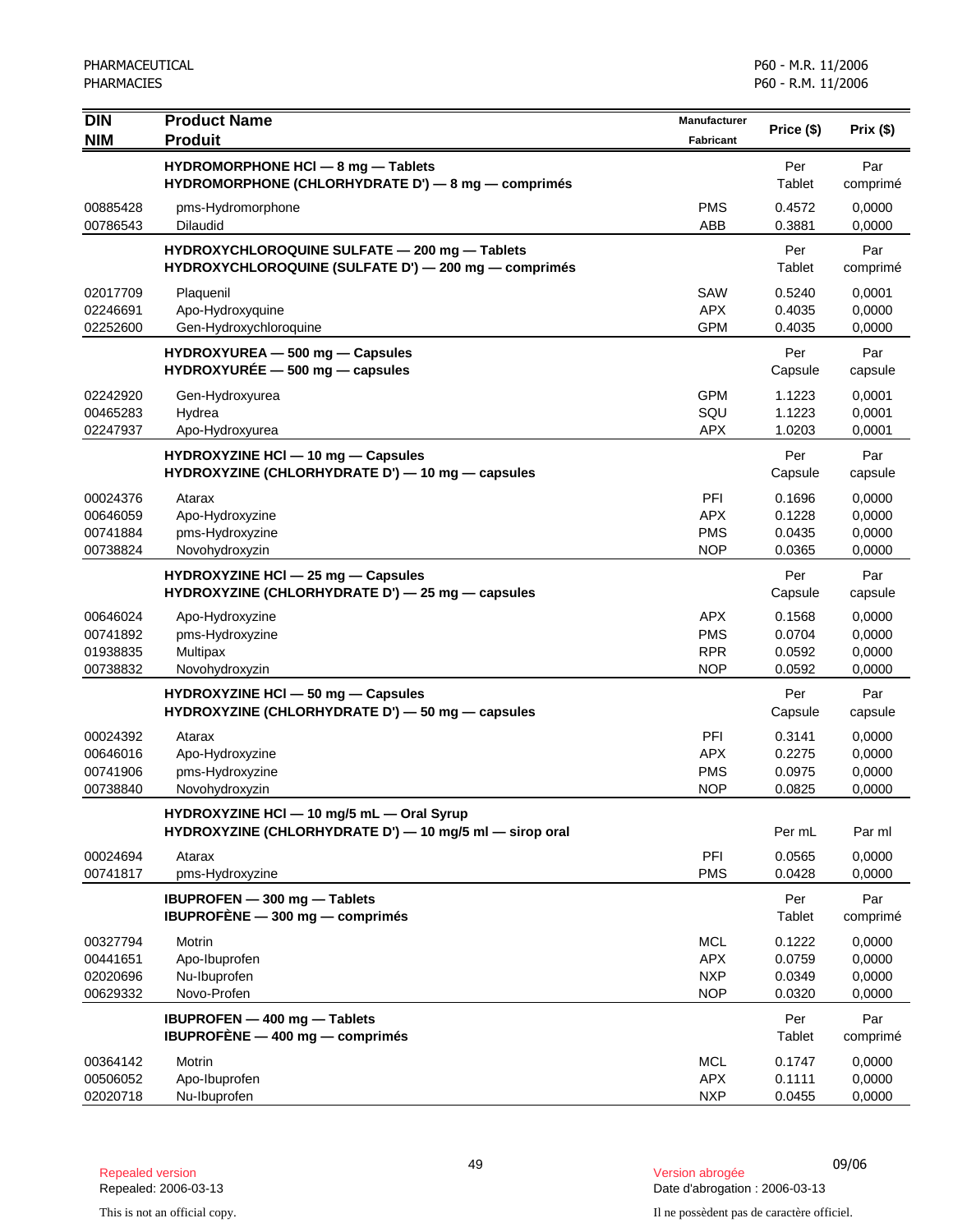| <b>DIN</b>           | <b>Product Name</b>                                                                      | <b>Manufacturer</b>      | Price (\$)           | Prix(\$)         |
|----------------------|------------------------------------------------------------------------------------------|--------------------------|----------------------|------------------|
| <b>NIM</b>           | <b>Produit</b>                                                                           | Fabricant                |                      |                  |
|                      | IBUPROFEN - 600 mg - Tablets<br>IBUPROFÈNE - 600 mg - comprimés                          |                          | Per<br>Tablet        | Par<br>comprimé  |
| 02020726<br>00629359 | Nu-Ibuprofen<br>Novo-Profen                                                              | <b>NXP</b><br><b>NOP</b> | 0.0580<br>0.0532     | 0,0000<br>0,0000 |
| 00585114             | Apo-Ibuprofen                                                                            | <b>APX</b>               | 0.0512               | 0,0000           |
|                      | IMIPRAMINE HCI - 10 mg - Tablets<br>IMIPRAMINE (CHLORHYDRATE D') - 10 mg - comprimés     |                          | Per<br><b>Tablet</b> | Par<br>comprimé  |
| 00360201<br>00021504 | Apo-Imipramine<br>Novo-Pramine                                                           | <b>APX</b><br><b>NOP</b> | 0.1141<br>0.1141     | 0,0000<br>0,0000 |
|                      | IMIPRAMINE HCI $-$ 25 mg $-$ Tablets<br>IMIPRAMINE (CHLORHYDRATE D') - 25 mg - comprimés |                          | Per<br>Tablet        | Par<br>comprimé  |
| 00010472             | Tofranil                                                                                 | <b>NVT</b>               | 0.2725               | 0,0000           |
| 00312797             | Apo-Imipramine                                                                           | <b>APX</b>               | 0.1815               | 0,0000           |
| 00021512             | Novo-Pramine                                                                             | <b>NOP</b>               | 0.1815               | 0,0000           |
|                      | IMIPRAMINE HCI - 50 mg - Tablets<br>IMIPRAMINE (CHLORHYDRATE D') - 50 mg - comprimés     |                          | Per<br>Tablet        | Par<br>comprimé  |
| 00010480             | Tofranil                                                                                 | <b>NVT</b>               | 0.5065               | 0,0001           |
| 00326852             | Apo-Imipramine                                                                           | <b>APX</b>               | 0.3372               | 0,0000           |
| 00021520             | Novo-Pramine                                                                             | <b>NOP</b>               | 0.3372               | 0,0000           |
|                      | INDAPAMIDE $-$ 1.25 mg $-$ Tablets<br>$INDAPAMIDE - 1,25 mg - comprimés$                 |                          | Per<br>Tablet        | Par<br>comprimé  |
| 02179709             | Lozide                                                                                   | <b>SEV</b>               | 0.3277               | 0,0000           |
| 02227339             | ratio-Indapamide                                                                         | <b>RPH</b>               | 0.2294               | 0,0000           |
| 02245246             | Apo-Indapamide                                                                           | <b>APX</b>               | 0.2065               | 0,0000           |
| 02239913<br>02240067 | Dom-Indapamide                                                                           | <b>DOM</b><br><b>GPM</b> | 0.2065               | 0,0000           |
| 02239619             | Gen-Inapamide<br>pms-Indapamide                                                          | <b>PMS</b>               | 0.2065<br>0.2065     | 0,0000<br>0,0000 |
|                      |                                                                                          |                          | Per                  | Par              |
|                      | $INDAPAMIDE - 2.5 mg - Tables$<br>$INDAPAMIDE - 2,5 mg - comprimés$                      |                          | Tablet               | comprimé         |
| 00564966             | Lozide                                                                                   | <b>SER</b>               | 0.5200               | 0,0001           |
| 02049341             | ratio-Indapamide                                                                         | <b>RPH</b>               | 0.3509               | 0,0000           |
| 02223678             | Apo-Indapamide                                                                           | <b>APX</b>               | 0.3276               | 0,0000           |
| 02153483             | Gen-Indapamide                                                                           | <b>GPM</b>               | 0.3276               | 0,0000           |
| 02239917             | Dom-Indapamide                                                                           | <b>DOM</b>               | 0.3275               | 0,0000           |
| 02231184             | Novo-Indapamide                                                                          | <b>NOP</b>               | 0.3275               | 0,0000           |
| 02223597             | Nu-Indapamide                                                                            | <b>NXP</b>               | 0.3275               | 0,0000           |
| 02239620             | pms-Indapamide                                                                           | <b>PMS</b>               | 0.3275               | 0,0000           |
|                      | INDOMETHACIN - 25 mg - Capsules<br>$INDOMÉTHACINE - 25 mg - capsules$                    |                          | Per<br>Capsule       | Par<br>capsule   |
| 00016039             | Indocid                                                                                  | <b>MFX</b>               | 0.3255               | 0,0000           |
| 02143364             | ratio-Indomethacin                                                                       | <b>RPH</b>               | 0.1183               | 0,0000           |
| 00611158             | Apo-Indomethacin                                                                         | <b>APX</b>               | 0.0960               | 0,0000           |
| 02204541             | Rhodacine                                                                                | <b>ROP</b>               | 0.0959               | 0,0000           |
| 00337420             | Novo-Methacin                                                                            | <b>NOP</b>               | 0.0958               | 0,0000           |
| 00865850             | Nu-Indo                                                                                  | <b>NXP</b>               | 0.0950               | 0,0000           |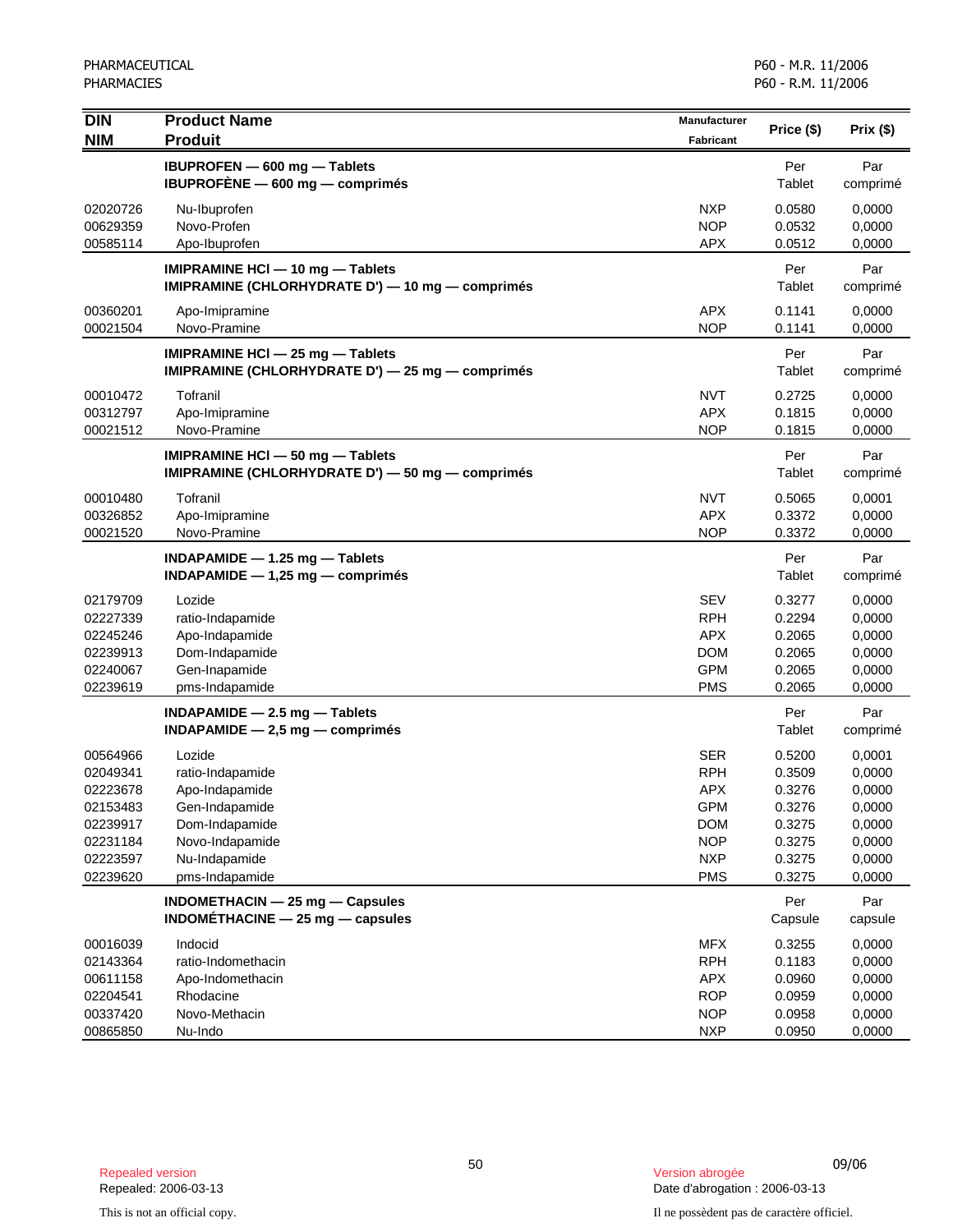| <b>DIN</b><br><b>NIM</b>                                             | <b>Product Name</b><br><b>Produit</b>                                                                                                                                  | <b>Manufacturer</b><br><b>Fabricant</b>                                          | Price (\$)                                               | Prix(\$)                                                 |
|----------------------------------------------------------------------|------------------------------------------------------------------------------------------------------------------------------------------------------------------------|----------------------------------------------------------------------------------|----------------------------------------------------------|----------------------------------------------------------|
|                                                                      | INDOMETHACIN $-$ 50 mg $-$ Capsules<br>INDOMETHACINE $-50$ mg $-$ capsules                                                                                             |                                                                                  | Per<br>Capsule                                           | Par<br>capsule                                           |
| 00016047<br>02143372<br>02204568<br>00337439                         | Indocid<br>ratio-Indomethacin<br>Rhodacine<br>Novo-Methacin                                                                                                            | <b>MFX</b><br><b>RPH</b><br><b>ROP</b><br><b>NOP</b>                             | 0.5287<br>0.2052<br>0.1663<br>0.1662                     | 0,0001<br>0,0000<br>0,0000<br>0,0000                     |
| 00611166<br>00865869                                                 | Apo-Indomethacin<br>Nu-Indo                                                                                                                                            | <b>APX</b><br><b>NXP</b>                                                         | 0.1660<br>0.1660                                         | 0,0000<br>0,0000                                         |
|                                                                      | <b>INDOMETHACIN - 50 mg - Suppositories</b><br>$INDOMETHACINE - 50 mg - $ suppositoires                                                                                |                                                                                  | Per                                                      | Par<br>Suppository suppositoire                          |
| 00594466<br>02176130<br>02146932<br>02231799                         | Indocid<br>Novo-Methacin<br>Rhodacine<br>Sab-Indomethacin                                                                                                              | <b>MFX</b><br><b>NOP</b><br><b>RXP</b><br>SIL                                    | 1.0534<br>0.7293<br>0.7293<br>0.7293                     | 0,0001<br>0,0001<br>0,0001<br>0,0001                     |
|                                                                      | INDOMETHACIN - 100 mg - Suppositories<br>$INDOMETHACINE - 100 mg - $ suppositoires                                                                                     |                                                                                  | Per                                                      | Par<br>Suppository suppositoire                          |
| 00016233<br>01934139<br>02176149<br>02146940<br>02231800             | Indocid<br>ratio-Indomethacin<br>Novo-Methacin<br>Rhodacine<br>Sab-Indomethacin                                                                                        | <b>MFX</b><br><b>RPH</b><br><b>NOP</b><br><b>RXP</b><br><b>SIL</b>               | 1.4157<br>1.0505<br>0.9801<br>0.9801<br>0.9801           | 0,0001<br>0,0001<br>0,0001<br>0,0001<br>0,0001           |
|                                                                      | <b>IPRATROPIUM BROMIDE - 250 mcg/mL - Inhalation Solution</b><br>IPRATROPIUM (BROMURE D') - 250 mcg/ml - solution pour inhalation                                      |                                                                                  | Per mL                                                   | Par ml                                                   |
| 00731439<br>02126222<br>02210479<br>02231136<br>02097141<br>02239131 | Atrovent<br>Apo-Ipravent<br>Novo-Ipramide<br>pms-Ipratropium<br>ratio-Ipratropium<br>Gen-Ipratropium                                                                   | <b>BOE</b><br><b>APX</b><br><b>NOP</b><br><b>PMS</b><br><b>RPH</b><br><b>GPM</b> | 0.9922<br>0.7250<br>0.7235<br>0.7233<br>0.7100<br>0.6083 | 0,0001<br>0,0001<br>0,0001<br>0,0001<br>0,0001<br>0,0001 |
|                                                                      | IPRATROPIUM BROMIDE - 125 mcg/mL - Unit Dose Vial<br>IPRATROPIUM (BROMURE D') - 125 mcg/ml - ampoule monodose                                                          |                                                                                  | Per mL                                                   | Par ml                                                   |
| 02026759<br>02231135<br>02097176<br>02243827                         | Atrovent<br>pms-Ipratropium<br>ratio-Ipratropium UDV<br>Apo-Ipravent                                                                                                   | <b>BOE</b><br><b>PMS</b><br><b>RPH</b><br>APX                                    | 0.7444<br>0.4158<br>0.4158<br>0.4153                     | 0,0001<br>0,0000<br>0,0000<br>0,0000                     |
|                                                                      | IPRATROPIUM BROMIDE - 250 mcg/mL - Unit Dose Vial<br>IPRATROPIUM (BROMURE D') - 250 mcg/ml - ampoule monodose                                                          |                                                                                  | Per mL                                                   | Par ml                                                   |
| 01950681<br>02097168<br>02216221<br>02231244<br>02231245<br>02231494 | Atrovent<br>ratio-Ipratropium UDV<br>Gen-Ipratropium<br>pms-Ipratropium (1 mL)/pms-Ipratropium (1 ml)<br>pms-Ipratropium (2 mL)/pms-Ipratropium (2 ml)<br>Apo-Ipravent | <b>BOE</b><br><b>RPH</b><br><b>GPM</b><br><b>PMS</b><br><b>PMS</b><br>APX        | 1.4889<br>0.8694<br>0.8316<br>0.8316<br>0.8316<br>0.8300 | 0,0001<br>0,0001<br>0,0001<br>0,0001<br>0,0001<br>0,0001 |
| 02231785                                                             | Nu-Ipratropium Plastic Ampoules/Nu-Ipratropium, en ampoules en plastique                                                                                               | <b>NXP</b>                                                                       | 0.8300                                                   | 0,0001                                                   |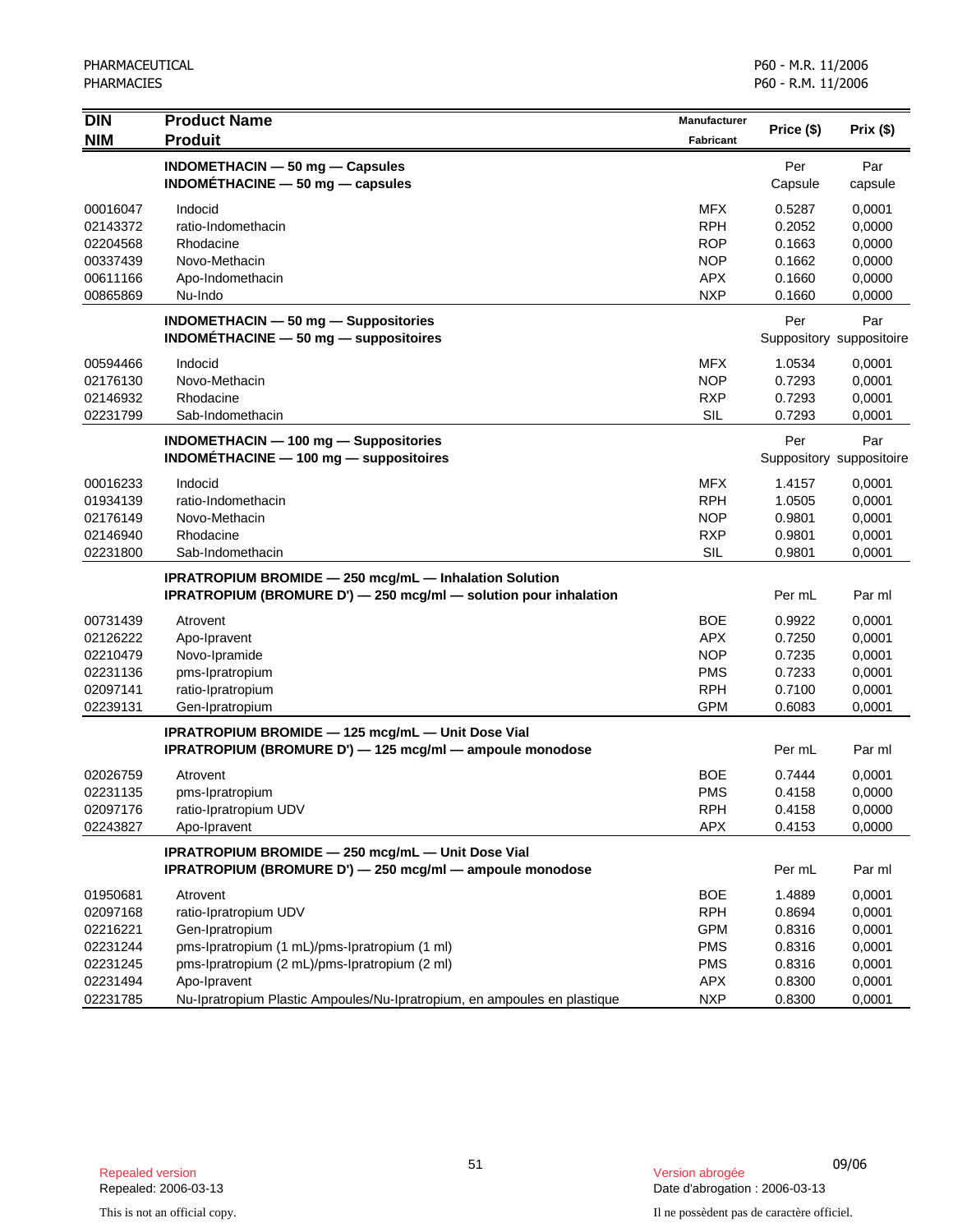| <b>DIN</b>                                   | <b>Product Name</b>                                                                                                                    | Manufacturer                                         | Price (\$)                           | Prix(\$)                             |
|----------------------------------------------|----------------------------------------------------------------------------------------------------------------------------------------|------------------------------------------------------|--------------------------------------|--------------------------------------|
| <b>NIM</b>                                   | <b>Produit</b>                                                                                                                         | Fabricant                                            |                                      |                                      |
|                                              | <b>IPRATROPIUM BROMIDE - 0.03% - Nasal Spray</b><br>IPRATROPIUM (BROMURE D') - 0,03 % - vaporisateur nasal                             |                                                      | Per mL                               | Par ml                               |
| 02163705<br>02239627<br>02240072<br>02246083 | Atrovent<br>pms-Ipratropium<br>ratio-Ipratropium<br>Apo-Ipravent                                                                       | <b>BOE</b><br><b>PMS</b><br><b>RPH</b><br><b>APX</b> | 1.0923<br>0.7124<br>0.6477<br>0.6433 | 0,0001<br>0,0001<br>0,0001<br>0,0001 |
|                                              | <b>IPRATROPIUM BROMIDE - 0.06% - Nasal Spray</b><br>IPRATROPIUM (BROMURE D') — 0,06 % — vaporisateur nasal                             |                                                      | Per mL                               | Par ml                               |
| 02163713<br>02246084                         | Atrovent<br>Apo-Ipravent                                                                                                               | <b>BOE</b><br><b>APX</b>                             | 2.0416<br>1.2867                     | 0,0002<br>0,0001                     |
|                                              | IPRATROPIUM BROMIDE/SALBUTAMOL - 0.2 mg/1 mg/mL - Unit Dose Vial<br>IPRATROPIUM BROMIDE/SALBUTAMOL - 0,2 mg/1 mg/ml - ampoule monodose |                                                      | Per mL                               | Par ml                               |
| 02231675<br>02243789<br>02272695             | Combivent UDV<br>ratio-Ipra Sal UDV<br>Gen-Combo Sterinebs                                                                             | <b>BOE</b><br><b>RPH</b><br><b>GPM</b>               | 0.6459<br>0.4522<br>0.3700           | 0.0001<br>0,0000<br>0,3700           |
|                                              | ISOSORBIDE DINITRATE - 10 mg - Tablets<br>ISOSORBIDE (DINITRATE D') - 10 mg - comprimés                                                |                                                      | Per<br>Tablet                        | Par<br>comprimé                      |
| 00441686<br>00458686                         | Apo-ISDN<br>Novosorbide                                                                                                                | <b>APX</b><br><b>NOP</b>                             | 0.0393<br>0.0176                     | 0,0000<br>0,0000                     |
|                                              | ISOSORBIDE DINITRATE - 30 mg - Tablets<br>ISOSORBIDE (DINITRATE D') - 30 mg - comprimés                                                |                                                      | Per<br>Tablet                        | Par<br>comprimé                      |
| 00441694<br>00458694                         | Apo-ISDN<br>Novosorbide                                                                                                                | <b>APX</b><br><b>NOP</b>                             | 0.0921<br>0.0460                     | 0,0000<br>0,0000                     |
|                                              | KETOCONAZOLE - 2% - Cream<br>KETOCONAZOLE $-2$ % $-$ crème                                                                             |                                                      | Per<br>Gram                          | Par<br>gramme                        |
| 00703974<br>02245662                         | Nizoral<br>Ketoderm                                                                                                                    | <b>MCL</b><br><b>TPT</b>                             | 0.5232<br>0.3484                     | 0,0001<br>0,0000                     |
|                                              | KETOCONAZOLE - 200 mg - Tablets<br>$KÉTOCONAZOLE - 200 mg - comprimés$                                                                 |                                                      | Per<br>Tablet                        | Par<br>comprimé                      |
| 00633836<br>02237235<br>02122197<br>02231061 | Nizoral<br>Apo-Ketoconazole<br>Nu-Ketocon<br>Novo-Ketoconazole                                                                         | <b>NXP</b><br><b>APX</b><br><b>NXP</b><br><b>NOP</b> | 2.0665<br>1.5500<br>1.3019<br>1.3019 | 0,0002<br>0,0002<br>0,0001<br>0,0001 |
|                                              | KETOPROFEN - 50 mg - Capsules<br>$KÉTOPROFÈNE - 50 mg - capsules$                                                                      |                                                      | Per<br>Capsule                       | Par<br>capsule                       |
| 00790427<br>00761664<br>02150808             | Apo-Keto<br>Rhodis<br>pms-Ketoprofen                                                                                                   | <b>APX</b><br><b>ROP</b><br><b>PMS</b>               | 0.2475<br>0.1829<br>0.1829           | 0,0000<br>0,0000<br>0,0000           |
|                                              | KETOPROFEN - 50 mg - Enteric Coated Tablets<br>KÉTOPROFÈNE - 50 mg - comprimés à enrobage entérosoluble                                |                                                      | Per<br><b>Tablet</b>                 | Par<br>comprimé                      |
| 00790435<br>00761672<br>02150816             | Apo-Keto-E<br>Rhodis EC-50<br>pms-Ketoprofen                                                                                           | <b>APX</b><br><b>ROP</b><br><b>PMS</b>               | 0.2094<br>0.1829<br>0.1829           | 0,0000<br>0,0000<br>0,0000           |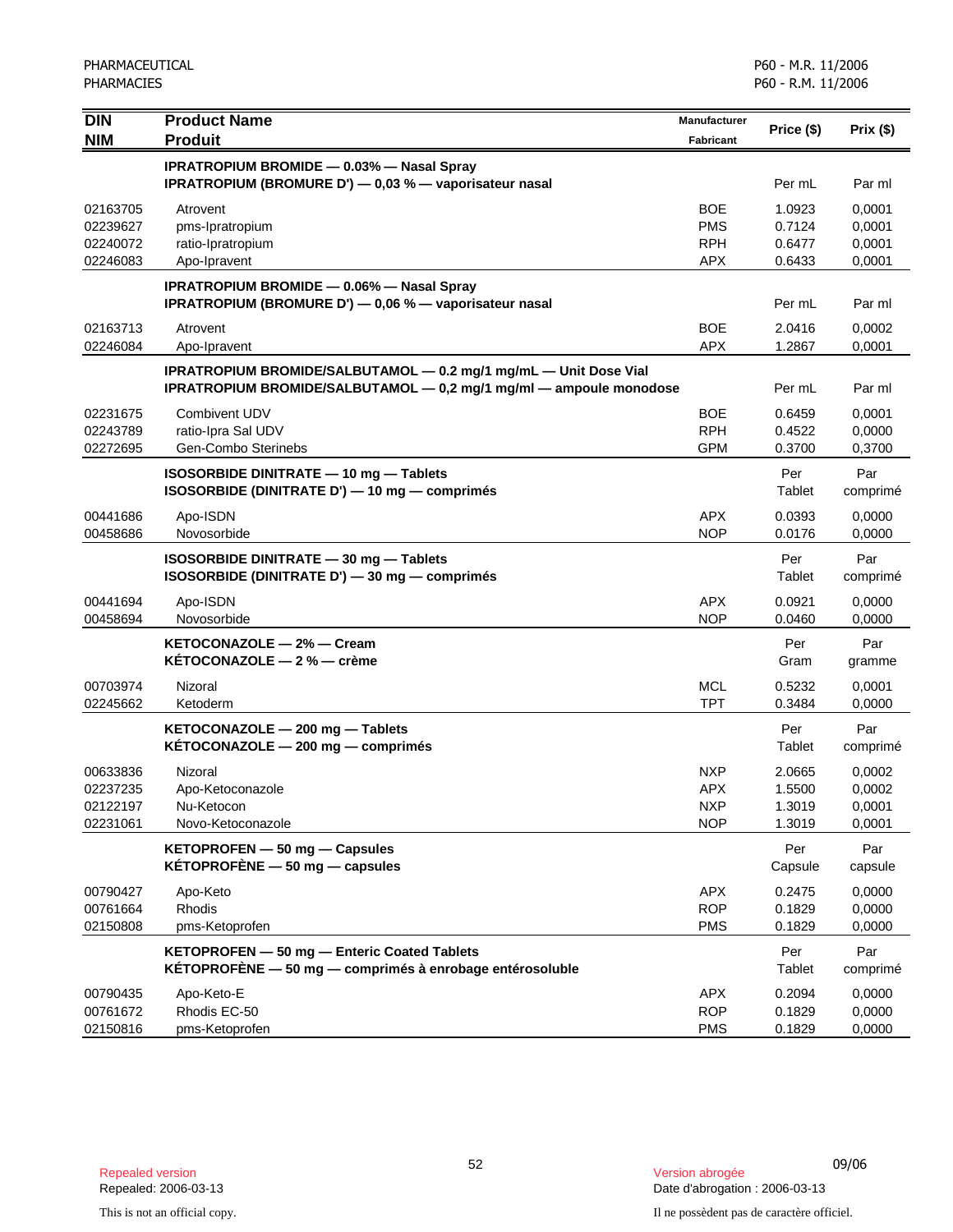| <b>DIN</b>           | <b>Product Name</b>                                                                                               | <b>Manufacturer</b>      | Price (\$)       | Prix(\$)                 |
|----------------------|-------------------------------------------------------------------------------------------------------------------|--------------------------|------------------|--------------------------|
| <b>NIM</b>           | <b>Produit</b>                                                                                                    | <b>Fabricant</b>         |                  |                          |
|                      | KETOPROFEN - 100 mg - Enteric Coated Tablets<br>KÉTOPROFÈNE - 100 mg - comprimés à enrobage entérosoluble         |                          | Per<br>Tablet    | Par<br>comprimé          |
| 01926365             | Orudis E-100                                                                                                      | AVE                      | 0.7901           | 0,0001                   |
| 00842664             | Apo-Keto-E                                                                                                        | <b>APX</b>               | 0.4615           | 0,0000                   |
| 02150824             | pms-Ketoprofen                                                                                                    | <b>PMS</b>               | 0.3386           | 0,0000                   |
| 00761680             | Rhodis EC-100                                                                                                     | <b>ROP</b>               | 0.3386           | 0,0000                   |
|                      | KETOPROFEN - 200 mg - Slow Release Tablets<br>KÉTOPROFÈNE $-$ 200 mg $-$ comprimés à libération progressive       |                          | Per<br>Tablet    | Par<br>comprimé          |
| 02172577<br>02031175 | Apo-Keto SR<br><b>Rhodis SR</b>                                                                                   | <b>APX</b><br><b>ROP</b> | 1.2060<br>0.6772 | 0,0001<br>0,0001         |
|                      | KETOPROFEN - 100 mg - Suppositories                                                                               |                          | Per              | Par                      |
|                      | KÉTOPROFÈNE $-$ 100 mg $-$ suppositoires                                                                          |                          |                  | Suppository suppositoire |
| 01926411             | Orudis                                                                                                            | AVE                      | 1.6167           | 0,0002                   |
| 02015951             | pms-Ketoprofen                                                                                                    | <b>PMS</b>               | 1.0928           | 0,0001                   |
| 00761699             | Rhodis                                                                                                            | <b>ROP</b>               | 1.0923           | 0,0001                   |
|                      | KETOROLAC TROMETHAMINE - 30 mg/mL - Injection<br>KÉTOROLAC (TROMÉTHAMINE DE) - 30 mg/ml - injection               |                          | Per mL           | Par ml                   |
| 02162652             | Toradol                                                                                                           | <b>HLR</b>               | 4.7014           | 0.0005                   |
| 02243989             | Apo-Ketorolac                                                                                                     | APX                      | 3.8600           | 0,0004                   |
| 02239944             | Ketorolac Tromethamine/Trométhamine de kétorolac                                                                  | SIL                      | 3.8600           | 0,0004                   |
|                      | KETOROLAC TROMETHAMINE - 0.5% - Ophthalmic Solution<br>KÉTOROLAC (TROMÉTHAMINE DE) - 0,5 % - solution ophtalmique |                          | Per mL           | Par ml                   |
| 01968300             | Acular                                                                                                            | <b>ALL</b>               | 3.6960           | 0,0004                   |
| 02245821             | Apo-Ketorolac                                                                                                     | APX                      | 2.4650           | 0,0002                   |
| 02247461             | ratio-Ketorolac                                                                                                   | <b>RPH</b>               | 2.2180           | 0,0002                   |
|                      | KETOROLAC TROMETHAMINE - 10 mg - Tablets                                                                          |                          | Per              | Par                      |
|                      | KÉTOROLAC (TROMÉTHAMINE DE) - 10 mg - comprimés                                                                   |                          | Tablet           | comprimé                 |
| 02162660             | Toradol                                                                                                           | <b>HLR</b>               | 0.7318           | 0,0001                   |
| 02229080             | Apo-Ketorolac                                                                                                     | <b>APX</b>               | 0.5005           | 0,0001                   |
| 02230201             | Novo-Ketorolac                                                                                                    | <b>NOP</b>               | 0.5005           | 0,0001                   |
| 02237910             | Nu-Ketorolac                                                                                                      | <b>NXP</b>               | 0.5005           | 0,0001                   |
|                      | KETOTIFEN FUMARATE - 1 mg/5 mL - Oral Liquid<br>KÉTOTIFÈNE (FUMARATE DE) — 1 mg/5 ml — liquide oral               |                          | Per mL           | Par ml                   |
| 00600784             | Zaditen                                                                                                           | <b>PAL</b>               | 0.1952           | 0,0000                   |
| 02176084             | Novo-Ketotifen                                                                                                    | <b>NOP</b>               | 0.1463           | 0,0000                   |
| 02231679             | pms-Ketotifen                                                                                                     | <b>PMS</b>               | 0.1463           | 0,0000                   |
| 02221330             | Apo-Ketotifen                                                                                                     | <b>APX</b>               | 0.1462           | 0,0000                   |
| 02218305             | Nu-Ketotifen                                                                                                      | <b>NXP</b>               | 0.1462           | 0,0000                   |
|                      | KETOTIFEN FUMARATE - 1 mg - Tablets<br>KÉTOTIFÈNE (FUMARATE DE) $-$ 1 mg $-$ comprimés                            |                          | Per<br>Tablet    | Par<br>comprimé          |
| 00577308             | Zaditen                                                                                                           | <b>PAL</b>               | 0.8712           | 0,0001                   |
| 02230730             | Novo-Ketotifen                                                                                                    | <b>NOP</b>               | 0.6969           | 0,0001                   |
| 02231680             | pms-Ketotifen                                                                                                     | <b>PMS</b>               | 0.6969           | 0,0001                   |
|                      | LABETALOL - 100 mg - Tablets<br>$LABÉTALOL - 100 mg - comprimés$                                                  |                          | Per<br>Tablet    | Par<br>comprimé          |
| 02106272<br>02243538 | Trandate<br>Apo-Labetalol                                                                                         | SHI<br>APX               | 0.2589<br>0.2175 | 0,0000<br>0,0000         |

<sup>53</sup> 09/06 Repealed version Version abrogée Date d'abrogation : 2006-03-13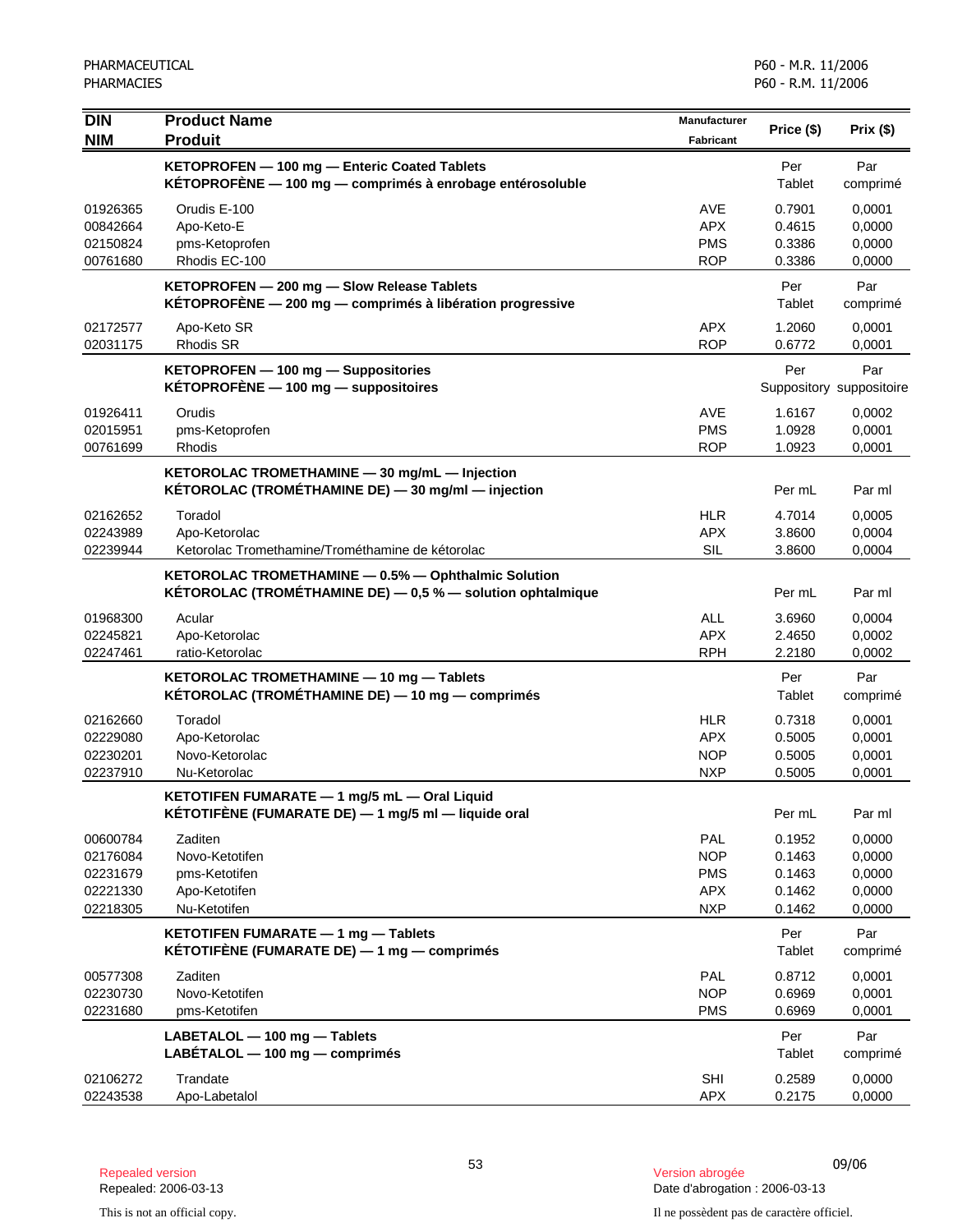| <b>DIN</b>                                                           | <b>Product Name</b>                                                                                            | <b>Manufacturer</b>                                                              | Price (\$)                                               | Prix(\$)                                                 |
|----------------------------------------------------------------------|----------------------------------------------------------------------------------------------------------------|----------------------------------------------------------------------------------|----------------------------------------------------------|----------------------------------------------------------|
| <b>NIM</b>                                                           | <b>Produit</b>                                                                                                 | <b>Fabricant</b>                                                                 |                                                          |                                                          |
|                                                                      | LACTULOSE - 667 mg/mL - Oral Liquid<br>LACTULOSE - 667 mg/ml - liquide oral                                    |                                                                                  | Per mL                                                   | Par ml                                                   |
| 02242814<br>00703486<br>00854409                                     | Apo-Lactulose<br>pms-Lactulose<br>ratio-Lactulose                                                              | <b>APX</b><br><b>PMS</b><br><b>RPH</b>                                           | 0.0160<br>0.0160<br>0.0160                               | 0,0000<br>0,0000<br>0,0000                               |
|                                                                      | LAMOTRIGINE - 25 mg - Tablets<br>LAMOTRIGINE $-$ 25 mg $-$ comprimes                                           |                                                                                  | Per<br>Tablet                                            | Par<br>comprimé                                          |
| 02142082<br>02245208<br>02243352<br>02265494<br>02248232<br>02246897 | Lamictal<br>Apo-Lamotrigine<br>ratio-Lamotrigine<br>Gen-Lamotrigine<br>Novo-Lamotrigine<br>pms-Lamotrigine     | <b>GSK</b><br><b>APX</b><br><b>RPH</b><br><b>GPM</b><br><b>NOP</b><br><b>PMS</b> | 0.3464<br>0.2555<br>0.2553<br>0.2297<br>0.2297<br>0.2297 | 0,0000<br>0,0000<br>0,0000<br>0,0000<br>0,0000<br>0,0000 |
|                                                                      | LAMOTRIGINE - 100 mg - Tablets<br>LAMOTRIGINE - 100 mg - comprimés                                             |                                                                                  | Per<br>Tablet                                            | Par<br>comprimé                                          |
| 02142104<br>02245209<br>02243353<br>02265508<br>02248233<br>02246898 | Lamictal<br>Apo-Lamotrigine<br>ratio-Lamotrigine<br>Gen-Lamotrigine<br>Novo-Lamotrigine<br>pms-Lamotrigine     | <b>GSK</b><br><b>APX</b><br><b>RPH</b><br><b>GPM</b><br><b>NOP</b><br><b>PMS</b> | 1.3960<br>1.0210<br>1.0210<br>0.9189<br>0.9189<br>0.9189 | 0,0001<br>0,0001<br>0,0001<br>0,0001<br>0,0001<br>0,0001 |
|                                                                      | LAMOTRIGINE - 150 mg - Tablets<br>LAMOTRIGINE - 150 mg - comprimés                                             |                                                                                  | Per<br>Tablet                                            | Par<br>comprimé                                          |
| 02142112<br>02248234<br>02245210<br>02265516<br>02246899<br>02246963 | Lamictal<br>Novo-Lamotrigine<br>Apo-Lamotrigine<br>Gen-Lamotrigine<br>pms-Lamotrigine<br>ratio-Lamotrigine     | <b>GSK</b><br><b>NOP</b><br><b>APX</b><br><b>GPM</b><br><b>PMS</b><br><b>RPH</b> | 2.1060<br>1.3784<br>1.3783<br>1.3783<br>1.3783<br>1.3783 | 0,0002<br>0,0001<br>0,0001<br>0,0001<br>0,0001<br>0,0001 |
|                                                                      | LEFLUNOMIDE - 10 mg - Tablets<br>LEFLUNOMIDE - 10 mg - comprimés                                               |                                                                                  | Per<br>Tablet                                            | Par<br>comprimé                                          |
| 02241888<br>02261251<br>02256495                                     | Arava<br>Novo-Leflunomide<br>Apo-Leflunomide                                                                   | <b>AVT</b><br><b>NOP</b><br>APX                                                  | 11.0765<br>6.6459<br>6.6458                              | 0,0011<br>0,0007<br>0,0007                               |
|                                                                      | LEFLUNOMIDE - 20 mg - Tablets<br>LEFLUNOMIDE - 20 mg - comprimés                                               |                                                                                  | Per<br>Tablet                                            | Par<br>comprimé                                          |
| 02241889<br>02261278<br>02256509                                     | Arava<br>Novo-Leflunomide<br>Apo-Leflunomide                                                                   | AVT<br><b>NOP</b><br><b>APX</b>                                                  | 11.0765<br>6.6459<br>6.6458                              | 0,0011<br>0,0007<br>0,0007                               |
|                                                                      | LEVOBUNOLOL HCI - 0.25% - Ophthalmic Solution<br>LÉVOBUNOLOL (CHLORHYDRATE DE) - 0,25 % - solution ophtalmique |                                                                                  | Per mL                                                   | Par ml                                                   |
| 00751286<br>02031159<br>02241575<br>02197456<br>02241715             | Betagan<br>ratio-Levobunolol<br>Apo-Levobunolol<br>Novo-Levobunolol<br>Sandoz Levobunolol                      | ALL<br><b>RPH</b><br>APX<br><b>NOP</b><br>SDZ                                    | 2.4728<br>1.6040<br>1.2940<br>1.2940<br>1.2936           | 0,0002<br>0,0002<br>0,0001<br>0,0001<br>0,0001           |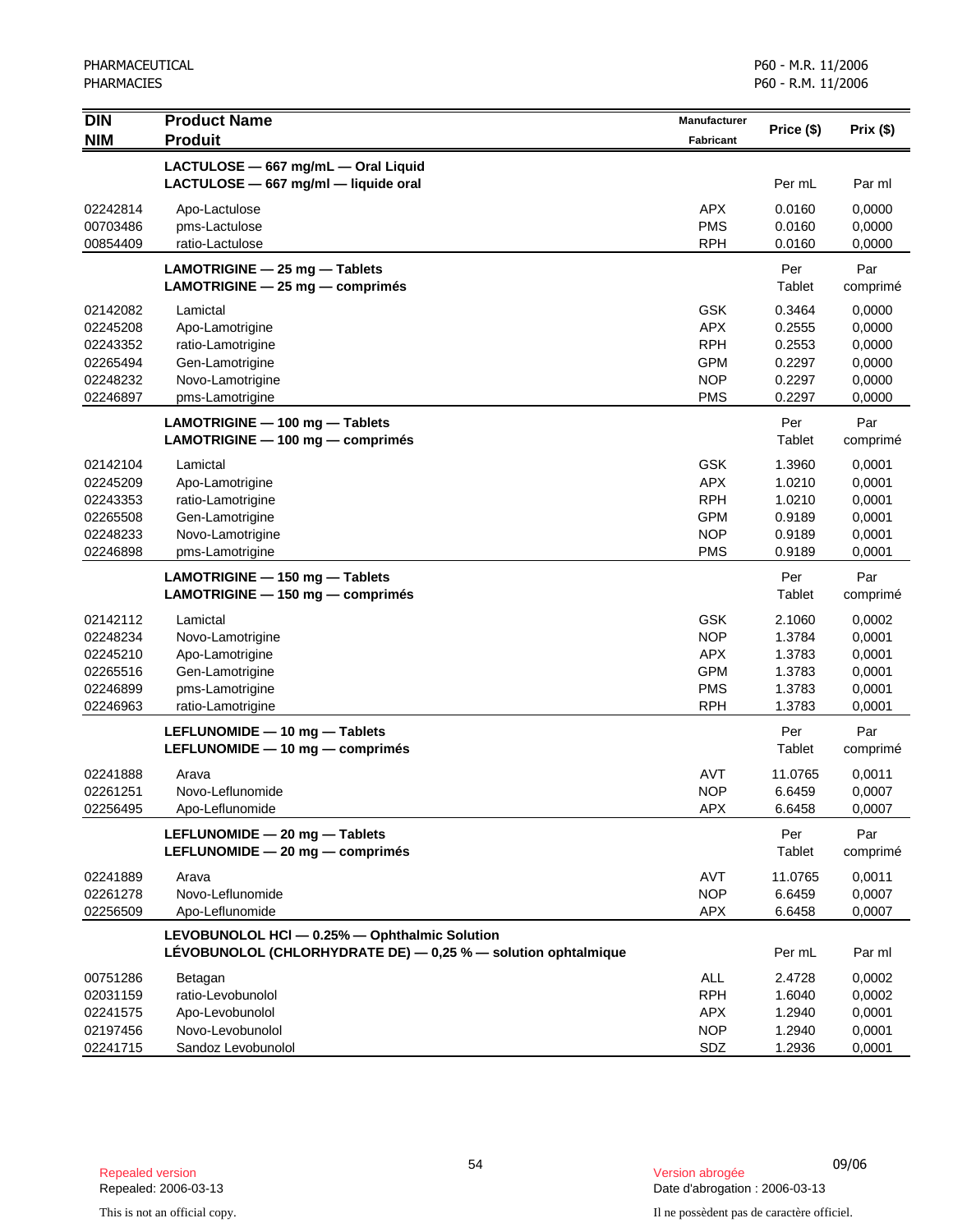| <b>DIN</b> | <b>Product Name</b>                                             | <b>Manufacturer</b> | Price (\$) | Prix(\$) |
|------------|-----------------------------------------------------------------|---------------------|------------|----------|
| <b>NIM</b> | <b>Produit</b>                                                  | <b>Fabricant</b>    |            |          |
|            | LEVOBUNOLOL HCI - 0.5% - Ophthalmic Solution                    |                     |            |          |
|            | LEVOBUNOLOL (CHLORHYDRATE DE) $-0.5$ % $-$ solution ophtalmique |                     | Per mL     | Par ml   |
| 00637661   | Betagan                                                         | ALL                 | 3.0162     | 0,0003   |
| 02031167   | ratio-Levobunolol                                               | <b>RPH</b>          | 1.9008     | 0,0002   |
| 02237991   | pms-Levobunolol                                                 | <b>PMS</b>          | 1.7886     | 0,0002   |
| 02241574   | Apo-Levobunolol                                                 | <b>APX</b>          | 1.7120     | 0,0002   |
| 02197464   | Novo-Levobunolol                                                | <b>NOP</b>          | 1.7120     | 0,0002   |
| 02241716   | Sandoz Levobunolol                                              | SDZ                 | 1.7116     | 0,0002   |
|            | LEVODOPA/CARBIDOPA - 100 mg/10 mg - Tablets                     |                     | Per        | Par      |
|            | LÉVODOPA/CARBIDOPA — 100 mg/10 mg — comprimés                   |                     | Tablet     | comprimé |
| 00355658   | Sinemet                                                         | <b>MFX</b>          | 0.4644     | 0,0000   |
| 02195933   | Apo-Levocarb                                                    | <b>APX</b>          | 0.3300     | 0,0000   |
| 02182831   | Nu-Levocarb                                                     | <b>NXP</b>          | 0.3300     | 0,0000   |
| 02244494   | Novo-Levocarbidopa                                              | <b>NOP</b>          | 0.2783     | 0,0000   |
| 02126176   | ratio-Levodopa/Carbidopa                                        | <b>RPH</b>          | 0.2365     | 0,0000   |
|            | LEVODOPA/CARBIDOPA - 100 mg/25 mg - Tablets                     |                     | Per        | Par      |
|            | LÉVODOPA/CARBIDOPA - 100 mg/25 mg - comprimés                   |                     | Tablet     | comprimé |
| 00513997   | Sinemet                                                         | <b>MFX</b>          | 0.6934     | 0,0001   |
| 02195941   | Apo-Levocarb                                                    | <b>APX</b>          | 0.4928     | 0,0000   |
| 02182823   | Nu-Levocarb                                                     | <b>NXP</b>          | 0.4928     | 0,0000   |
| 02244495   | Novo-Levocarbidopa                                              | <b>NOP</b>          | 0.4164     | 0,0000   |
| 02126168   | ratio-Levodopa/Carbidopa                                        | <b>RPH</b>          | 0.3532     | 0,0000   |
|            | LEVODOPA/CARBIDOPA - 250 mg/25 mg - Tablets                     |                     | Per        | Par      |
|            | LÉVODOPA/CARBIDOPA - 250 mg/25 mg - comprimés                   |                     | Tablet     | comprimé |
| 00328219   | Sinemet                                                         | <b>MFX</b>          | 0.7740     | 0,0001   |
| 02195968   | Apo-Levocarb                                                    | <b>APX</b>          | 0.5500     | 0,0001   |
| 02182858   | Nu-Levocarb                                                     | <b>NXP</b>          | 0.5500     | 0,0001   |
| 02126184   | ratio-Levodopa/Carbidopa                                        | <b>RPH</b>          | 0.5500     | 0,0001   |
| 02244496   | Novo-Levocarbidopa                                              | <b>NOP</b>          | 0.4648     | 0,0000   |
|            | LEVODOPA/CARBIDOPA - 200 mg/50 mg - Controlled Release Tablets  |                     |            |          |
|            | LEVODOPA/CARBIDOPA - 200 mg/50 mg - comprimés à libération      |                     | Per        | Par      |
|            | contrôlée                                                       |                     | Tablet     | comprimé |
| 00870935   | Sinemet CR                                                      | <b>DUP</b>          | 1.2956     | 0,0001   |
| 02245211   | Apo-Levocarb CR                                                 | <b>APX</b>          | 0.8830     | 0,0001   |
|            | LEVOFLOXACIN - 250 mg - Tablets                                 |                     | Per        | Par      |
|            | LEVOFLOXACIN - 250 mg - comprimés                               |                     | Tablet     | comprimé |
| 02236841   | Levaquin                                                        | <b>JAN</b>          | 5.0549     | 0,0005   |
| 02248262   | Novo-Levofloxacin                                               | <b>NOP</b>          | 3.4188     | 0,0003   |
|            | LEVOFLOXACIN - 500 mg - Tablets                                 |                     | Per        | Par      |
|            | LEVOFLOXACIN - 500 mg - comprimés                               |                     | Tablet     | comprimé |
| 02236842   | Levaquin                                                        | <b>JAN</b>          | 5.7039     | 0,0006   |
| 02248263   | Novo-Levofloxacin                                               | <b>NOP</b>          | 3.8577     | 0,0004   |
|            | $LISINOPRIL - 5 mg - Tables$                                    |                     | Per        | Par      |
|            | $LISINOPRIL - 5 mg - comprimés$                                 |                     | Tablet     | comprimé |
| 02049333   | Zestril                                                         | <b>AZC</b>          | 0.6937     | 0,0001   |
| 02217481   | Apo-Lisinopril                                                  | APX                 | 0.5927     | 0,0001   |
| 00839388   | Prinivil                                                        | <b>MFX</b>          | 0.5547     | 0,0001   |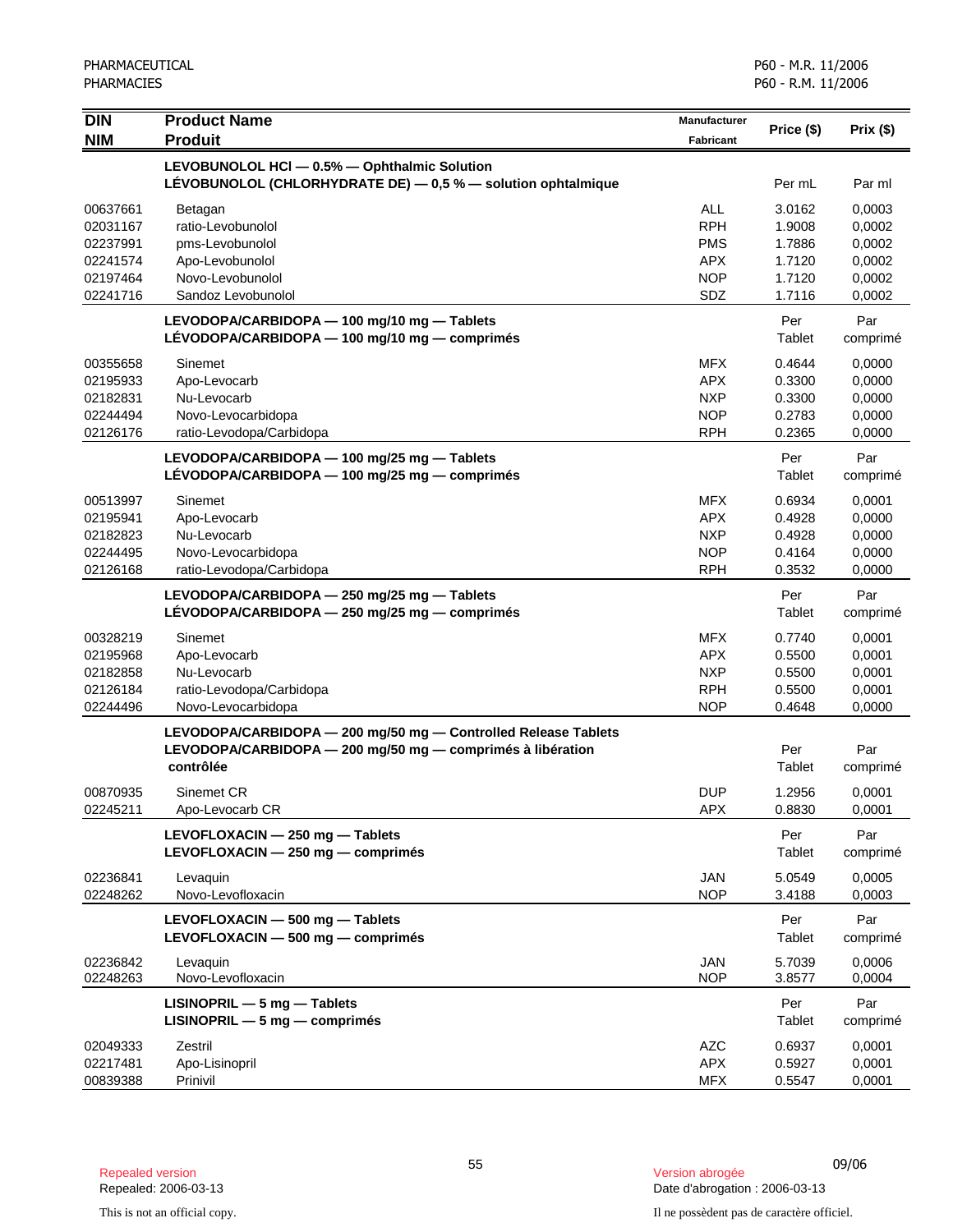| <b>DIN</b><br><b>NIM</b>         | <b>Product Name</b><br><b>Produit</b>                                                                                  | <b>Manufacturer</b><br>Fabricant       | Price (\$)                 | Prix (\$)                  |
|----------------------------------|------------------------------------------------------------------------------------------------------------------------|----------------------------------------|----------------------------|----------------------------|
|                                  | LISINOPRIL - 10 mg - Tablets<br>LISINOPRIL - 10 mg - comprimés                                                         |                                        | Per<br>Tablet              | Par<br>comprimé            |
| 02049376<br>02217503<br>00839396 | Zestril<br>Apo-Lisinopril<br>Prinivil                                                                                  | AZC<br><b>APX</b><br><b>MFX</b>        | 0.8335<br>0.7121<br>0.6667 | 0,0001<br>0,0001<br>0,0001 |
|                                  | LISINOPRIL - 20 mg - Tablets<br>LISINOPRIL - 20 mg - comprimés                                                         |                                        | Per<br>Tablet              | Par<br>comprimé            |
| 02049384<br>02217511<br>00839418 | Zestril<br>Apo-Lisinopril<br>Prinivil                                                                                  | <b>AZC</b><br><b>APX</b><br><b>MFX</b> | 1.0016<br>0.8557<br>0.8014 | 0,0001<br>0,0001<br>0,0001 |
|                                  | LISINOPRIL/HYDROCHLOROTHIAZIDE - 10 mg/12.5 mg - Tablets<br>LISINOPRIL/HYDROCHLOROTHIAZIDE - 10 mg/12,5 mg - comprimés |                                        | Per<br>Tablet              | Par<br>comprimé            |
| 02103729<br>02108194             | Zestoretic<br>Prinzide                                                                                                 | <b>AZC</b><br><b>MFX</b>               | 0.8335<br>0.6667           | 0,0001<br>0,0001           |
|                                  | LISINOPRIL/HYDROCHLOROTHIAZIDE - 20 mg/12.5 mg - Tablets<br>LISINOPRIL/HYDROCHLOROTHIAZIDE - 20 mg/12,5 mg - comprimés |                                        | Per<br>Tablet              | Par<br>comprimé            |
| 02045737<br>00884413             | Zestoretic<br>Prinzide                                                                                                 | <b>AZC</b><br><b>MFX</b>               | 1.0016<br>0.8012           | 0,0001<br>0,0001           |
|                                  | LISINOPRIL/HYDROCHLOROTHIAZIDE - 20 mg/25 mg - Tablets<br>LISINOPRIL/HYDROCHLOROTHIAZIDE - 20 mg/25 mg - comprimés     |                                        | Per<br>Tablet              | Par<br>comprimé            |
| 02045729<br>00884421             | Zestoretic<br>Prinzide                                                                                                 | <b>AZC</b><br><b>MFX</b>               | 1.0016<br>0.8012           | 0,0001<br>0,0001           |
|                                  | LITHIUM CARBONATE - 150 mg - Capsules<br>LITHIUM (CARBONATE DE) - 150 mg - capsules                                    |                                        | Per<br>Capsule             | Par<br>capsule             |
| 00461733<br>02216132<br>02242837 | Carbolith<br>pms-Lithium Carbonate<br>Apo-Lithium Carbonate                                                            | <b>VAL</b><br><b>PMS</b><br><b>APX</b> | 0.1256<br>0.0697<br>0.0585 | 0,0000<br>0,0000<br>0,0000 |
|                                  | LITHIUM CARBONATE - 150 mg - Capsules<br>LITHIUM (CARBONATE DE) - 150 mg - capsules                                    |                                        | Per<br>Capsule             | Par<br>capsule             |
| 02013231<br>02242837             | Lithane<br>Apo-Lithium Carbonate                                                                                       | PFI<br><b>APX</b>                      | 0.1041<br>0.0585           | 0,0000<br>0,0000           |
|                                  | LITHIUM CARBONATE - 300 mg - Capsules<br>LITHIUM (CARBONATE DE) - 300 mg - capsules                                    |                                        | Per<br>Capsule             | Par<br>capsule             |
| 00236683<br>02216140<br>02242838 | Carbolith<br>pms-Lithium Carbonate<br>Apo-Lithium Carbonate                                                            | VAL<br><b>PMS</b><br><b>APX</b>        | 0.1031<br>0.0731<br>0.0614 | 0,0000<br>0,0000<br>0,0000 |
|                                  | LITHIUM CARBONATE - 300 mg - Capsules<br>LITHIUM (CARBONATE DE) - 300 mg - capsules                                    |                                        | Per<br>Capsule             | Par<br>capsule             |
| 00406775<br>02242838             | Lithane<br>Apo-Lithium Carbonate                                                                                       | PFI<br><b>APX</b>                      | 0.1118<br>0.0614           | 0,0000<br>0,0000           |
|                                  | LITHIUM CARBONATE - 300 mg - Tablets<br>LITHIUM (CARBONATE DE) - 300 mg - comprimés                                    |                                        | Per<br>Tablet              | Par<br>comprimé            |
| 00590665<br>02266695             | <b>Duralith</b><br>Apo-Lithium Carbonate SR                                                                            | <b>MCN</b><br><b>APX</b>               | 0.2405<br>0.1467           | 0,2405<br>0,1467           |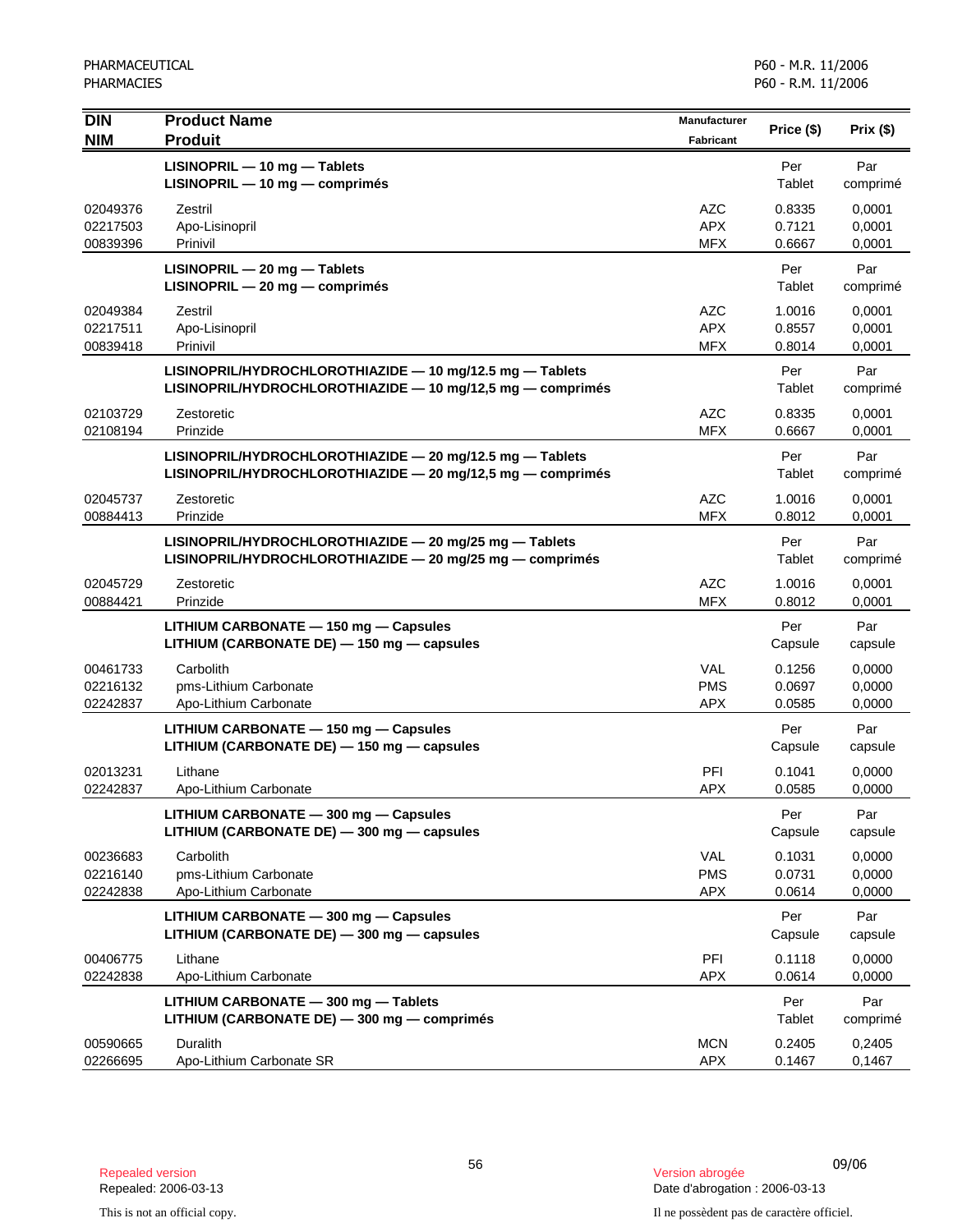| <b>DIN</b> | <b>Product Name</b>                        | Manufacturer |            |                  |
|------------|--------------------------------------------|--------------|------------|------------------|
| <b>NIM</b> | <b>Produit</b>                             | Fabricant    | Price (\$) | Prix (\$)        |
|            | LITHIUM CARBONATE - 600 mg - Capsules      |              | Per        | Par              |
|            | LITHIUM (CARBONATE DE) - 600 mg - capsules |              | Capsule    | capsule          |
|            |                                            |              |            |                  |
| 02011239   | Carbolith                                  | <b>VAL</b>   | 0.1870     | 0,0000           |
| 02216159   | pms-Lithium Carbonate                      | <b>PMS</b>   | 0.1496     | 0,0000           |
|            | LOPERAMIDE $-2$ mg $-$ Tablets             |              | Per        | Par              |
|            | LOPÉRAMIDE - 2 mg - comprimés              |              | Tablet     | comprimé         |
| 02183862   | Imodium                                    | <b>MCL</b>   | 0.5184     | 0,0001           |
| 02229552   | Diarr-eze                                  | <b>PMS</b>   | 0.3593     | 0,0000           |
| 02212005   | Apo-Loperamide                             | <b>APX</b>   | 0.2717     | 0,0000           |
| 02228351   | pms-Loperamide                             | <b>PMS</b>   | 0.2717     | 0,0000           |
| 02132591   | Novo-Loperamide                            | <b>NOP</b>   | 0.2713     | 0,0000           |
| 02257564   | Rhoxal-loperamide                          | <b>RXP</b>   | 0.2713     | 0,0000           |
| 02233998   | Rhoxal-loperamide                          | <b>RXP</b>   | 0.2713     | 0,0000           |
|            | LORATADINE - 10 mg - Tablets               |              | Per        | Par              |
|            | $LORATADINE - 10 mg - comprimés$           |              | Tablet     | comprimé         |
| 00782696   |                                            | <b>SCH</b>   | 0.9192     |                  |
| 02243880   | Claritin<br>Apo-Loratadine                 | <b>APX</b>   | 0.6895     | 0,0001<br>0,0001 |
|            |                                            |              |            |                  |
|            | LORAZEPAM - 0.5 mg - Oral Tablets          |              | Per        | Par              |
|            | $LORAZÉPAM - 0,5 mg - comprimés oraux$     |              | Tablet     | comprimé         |
| 00865672   | Nu-Loraz                                   | <b>NXP</b>   | 0.0660     | 0.0000           |
| 00728187   | pms-Lorazepam                              | <b>PMS</b>   | 0.0514     | 0,0000           |
| 00655740   | Apo-Lorazepam                              | <b>APX</b>   | 0.0395     | 0,0000           |
| 02041413   | Ativan                                     | <b>WAY</b>   | 0.0395     | 0,0000           |
| 00711101   | Novo-Lorazem                               | <b>NOP</b>   | 0.0359     | 0,0000           |
|            | LORAZEPAM - 1 mg - Oral Tablets            |              | Per        | Par              |
|            | $LORAZÉPAM - 1 mg - comprimés oraux$       |              | Tablet     | comprimé         |
| 02041421   | Ativan                                     | <b>WAY</b>   | 0.0930     | 0,0000           |
| 00865680   | Nu-Loraz                                   | <b>NXP</b>   | 0.0635     | 0,0000           |
| 00728195   | pms-Lorazepam                              | <b>PMS</b>   | 0.0524     | 0,0000           |
| 00655759   | Apo-Lorazepam                              | <b>APX</b>   | 0.0492     | 0,0000           |
| 00637742   | Novo-Lorazem                               | <b>NOP</b>   | 0.0447     | 0,0000           |
|            |                                            |              |            |                  |
|            | LORAZEPAM - 2 mg - Oral Tablets            |              | Per        | Par              |
|            | LORAZÉPAM - 2 mg - comprimés oraux         |              | Tablet     | comprimé         |
| 02041448   | Apo-Lorazepam                              | <b>WAY</b>   | 0.1460     | 0,0000           |
| 00865699   | Nu-Loraz                                   | <b>NXP</b>   | 0.1236     | 0,0000           |
| 00728209   | pms-Lorazepam                              | <b>PMS</b>   | 0.0851     | 0,0000           |
| 00655767   | Apo-Lorazepam                              | <b>APX</b>   | 0.0769     | 0,0000           |
| 00637750   | Novo-Lorazem                               | <b>NOP</b>   | 0.0699     | 0,0000           |
|            | LOVASTATIN - 20 mg - Tablets               |              | Per        | Par              |
|            | LOVASTATINE $-20$ mg $-$ comprimés         |              | Tablet     | comprimé         |
| 00795860   | Mevacor                                    | <b>MFX</b>   | 1.8547     | 0,0002           |
| 02246013   | pms-Lovastatin                             | <b>PMS</b>   | 1.5235     | 0,0002           |
| 02267969   | Ran-Lovastatin                             | <b>RAN</b>   | 1.3197     | 1,3197           |
| 02220172   | Apo-Lovastatin                             | <b>APX</b>   | 1.1998     | 0,0001           |
| 02248572   | Co Lovastatin                              | COB          | 1.1998     | 0,0001           |
| 02243127   | Gen-Lovastatin                             | <b>GPM</b>   | 1.1998     | 0,0001           |
| 02246542   | Novo-Lovastatin                            | <b>NOP</b>   | 1.1997     | 0,0001           |
| 02245822   | ratio-Lovastatin                           | <b>RPH</b>   | 1.0907     | 0,0001           |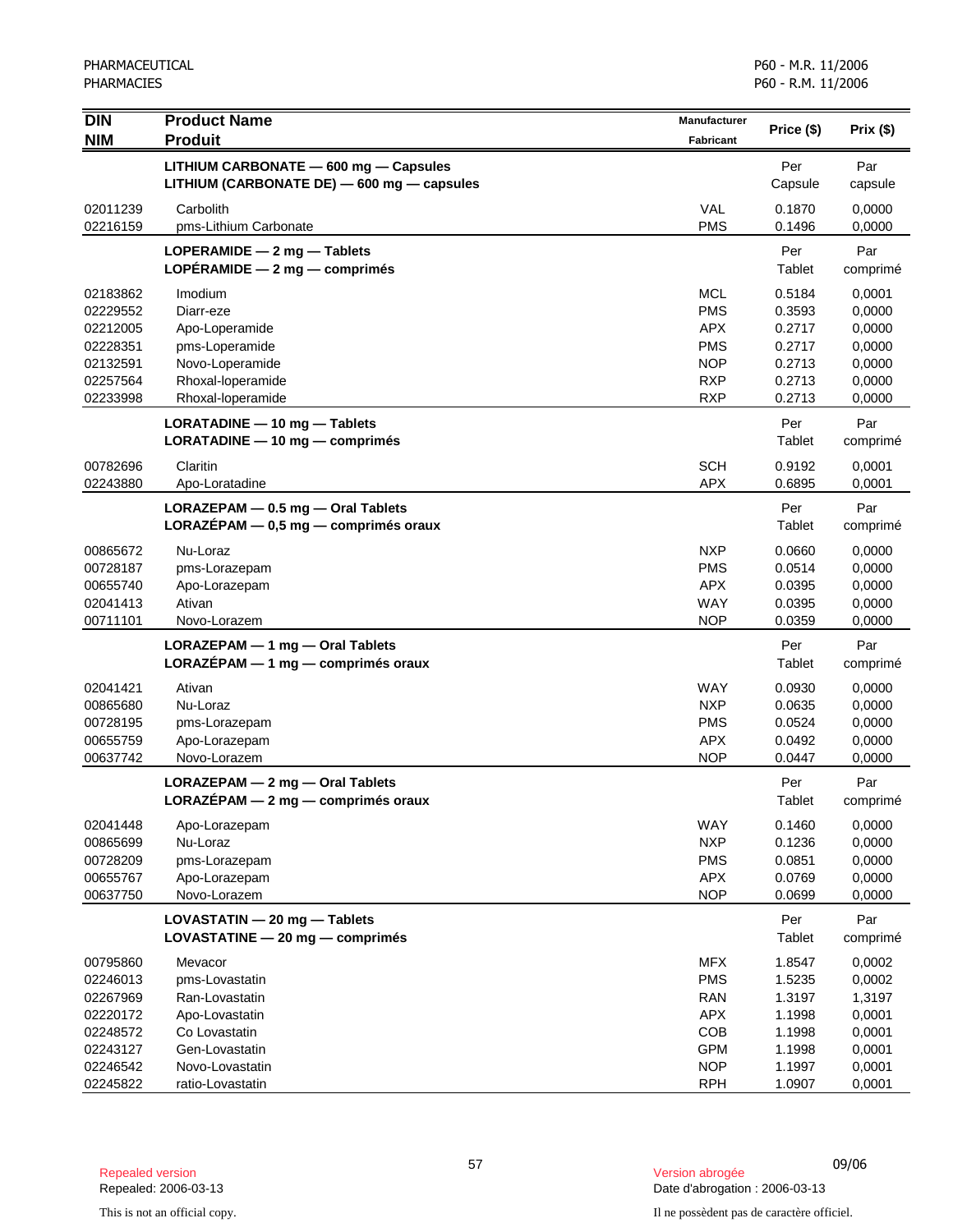| <b>DIN</b><br><b>NIM</b> | <b>Product Name</b><br><b>Produit</b>                                                                           | <b>Manufacturer</b><br><b>Fabricant</b> | Price (\$)       | Prix(\$)         |
|--------------------------|-----------------------------------------------------------------------------------------------------------------|-----------------------------------------|------------------|------------------|
|                          | LOVASTATIN - 40 mg - Tablets<br>LOVASTATINE - 40 mg - comprimés                                                 |                                         | Per<br>Tablet    | Par<br>comprimé  |
| 00795852                 | Mevacor                                                                                                         | <b>MFX</b>                              | 3.4207           | 0,0003           |
| 02246014                 | pms-Lovastatin                                                                                                  | <b>PMS</b>                              | 2.8100           | 0,0003           |
| 02245823                 | ratio-Lovastatin                                                                                                | <b>RPH</b>                              | 2.8098           | 0,0003           |
| 02267977                 | Ran-Lovastatin                                                                                                  | <b>RAN</b>                              | 2.4342           | 0,0002           |
| 02247057                 | Rhoxal-lovastatin                                                                                               | <b>RXP</b>                              | 2.2130           | 0,0002           |
| 02220180                 | Apo-Lovastatin                                                                                                  | <b>APX</b>                              | 2.2129           | 0,0002           |
| 02248573                 | Co Lovastatin                                                                                                   | <b>COB</b>                              | 2.2129           | 0,0002           |
| 02243129<br>02246543     | Gen-Lovastatin<br>Novo-Lovastatin                                                                               | <b>GPM</b><br><b>NOP</b>                | 2.2129<br>2.2129 | 0,0002<br>0,0002 |
|                          | LOXAPINE SUCCINATE - 5 mg - Tablets<br>LOXAPINE (SUCCINATE DE) - 5 mg - comprimés                               |                                         | Per<br>Tablet    | Par<br>comprimé  |
| 02230837                 | pms-Loxapine                                                                                                    | <b>PMS</b>                              | 0.1768           | 0,0000           |
| 02237651                 | Apo-Loxapine                                                                                                    | <b>APX</b>                              | 0.1650           | 0,0000           |
| 02237534                 | Nu-Loxapine                                                                                                     | <b>NXP</b>                              | 0.1650           | 0,0000           |
|                          | LOXAPINE SUCCINATE - 10 mg - Tablets<br>LOXAPINE (SUCCINATE DE) - 10 mg - comprimés                             |                                         | Per<br>Tablet    | Par<br>comprimé  |
| 02230838                 | pms-Loxapine                                                                                                    | <b>PMS</b>                              | 0.2940           | 0,0000           |
| 02237652                 | Apo-Loxapine                                                                                                    | <b>APX</b>                              | 0.2750           | 0,0000           |
| 02237535                 | Nu-Loxapine                                                                                                     | <b>NXP</b>                              | 0.2750           | 0,0000           |
|                          | LOXAPINE SUCCINATE - 25 mg - Tablets<br>LOXAPINE (SUCCINATE DE) - 25 mg - comprimés                             |                                         | Per<br>Tablet    | Par<br>comprimé  |
| 02230839                 | pms-Loxapine                                                                                                    | <b>PMS</b>                              | 0.4563           | 0,0000           |
| 02237653                 | Apo-Loxapine                                                                                                    | <b>APX</b>                              | 0.4260           | 0,0000           |
| 02237536                 | Nu-Loxapine                                                                                                     | <b>NXP</b>                              | 0.4260           | 0,0000           |
|                          | LOXAPINE SUCCINATE - 50 mg - Tablets<br>LOXAPINE (SUCCINATE DE) - 50 mg - comprimés                             |                                         | Per<br>Tablet    | Par<br>comprimé  |
| 02170035                 | Loxapac                                                                                                         | <b>WAY</b>                              | 0.8113           | 0,0001           |
| 02230840                 | pms-Loxapine                                                                                                    | <b>PMS</b>                              | 0.6085           | 0,0001           |
| 02237654                 | Apo-Loxapine                                                                                                    | <b>APX</b>                              | 0.5680           | 0,0001           |
| 02237537                 | Nu-Loxapine                                                                                                     | <b>NXP</b>                              | 0.5680           | 0,0001           |
|                          | MEDROXYPROGESTERONE ACETATE $-$ 2.5 mg $-$ Tablets<br>MÉDROXYPROGESTÉRONE (ACÉTATE DE) $-$ 2,5 mg $-$ comprimés |                                         | Per<br>Tablet    | Par<br>comprimé  |
| 00708917                 | Provera                                                                                                         | PFI                                     | 0.1761           | 0,0000           |
| 02148552                 | ratio-MPA                                                                                                       | <b>RPH</b>                              | 0.1040           | 0,0000           |
| 02244726                 | Apo-Medroxy                                                                                                     | <b>APX</b>                              | 0.0875           | 0,0000           |
| 02229838                 | Gen-Medroxy                                                                                                     | <b>GPM</b>                              | 0.0874           | 0,0000           |
| 02221284                 | Novo-Medrone                                                                                                    | <b>NOP</b>                              | 0.0873           | 0,0000           |
| 02246627                 | pms-Medroxyprogesterone                                                                                         | <b>PMS</b>                              | 0.0873           | 0,0000           |
|                          | MEDROXYPROGESTERONE ACETATE - 5 mg - Tablets<br>MÉDROXYPROGESTÉRONE (ACÉTATE DE) - 5 mg - comprimés             |                                         | Per<br>Tablet    | Par<br>comprimé  |
| 00030937                 | Provera                                                                                                         | PFI                                     | 0.3483           | 0,0000           |
| 02148560                 | ratio-MPA                                                                                                       | <b>RPH</b>                              | 0.2056           | 0,0000           |
| 02229839                 | Gen-Medroxy                                                                                                     | <b>GPM</b>                              | 0.1726           | 0,0000           |
| 02221292                 | Novo-Medrone                                                                                                    | <b>NOP</b>                              | 0.1726           | 0,0000           |
| 02246628                 | pms-Medroxyprogesterone                                                                                         | <b>PMS</b>                              | 0.1726           | 0,0000           |
| 02244727                 | Apo-Medroxy                                                                                                     | <b>APX</b>                              | 0.1725           | 0,0000           |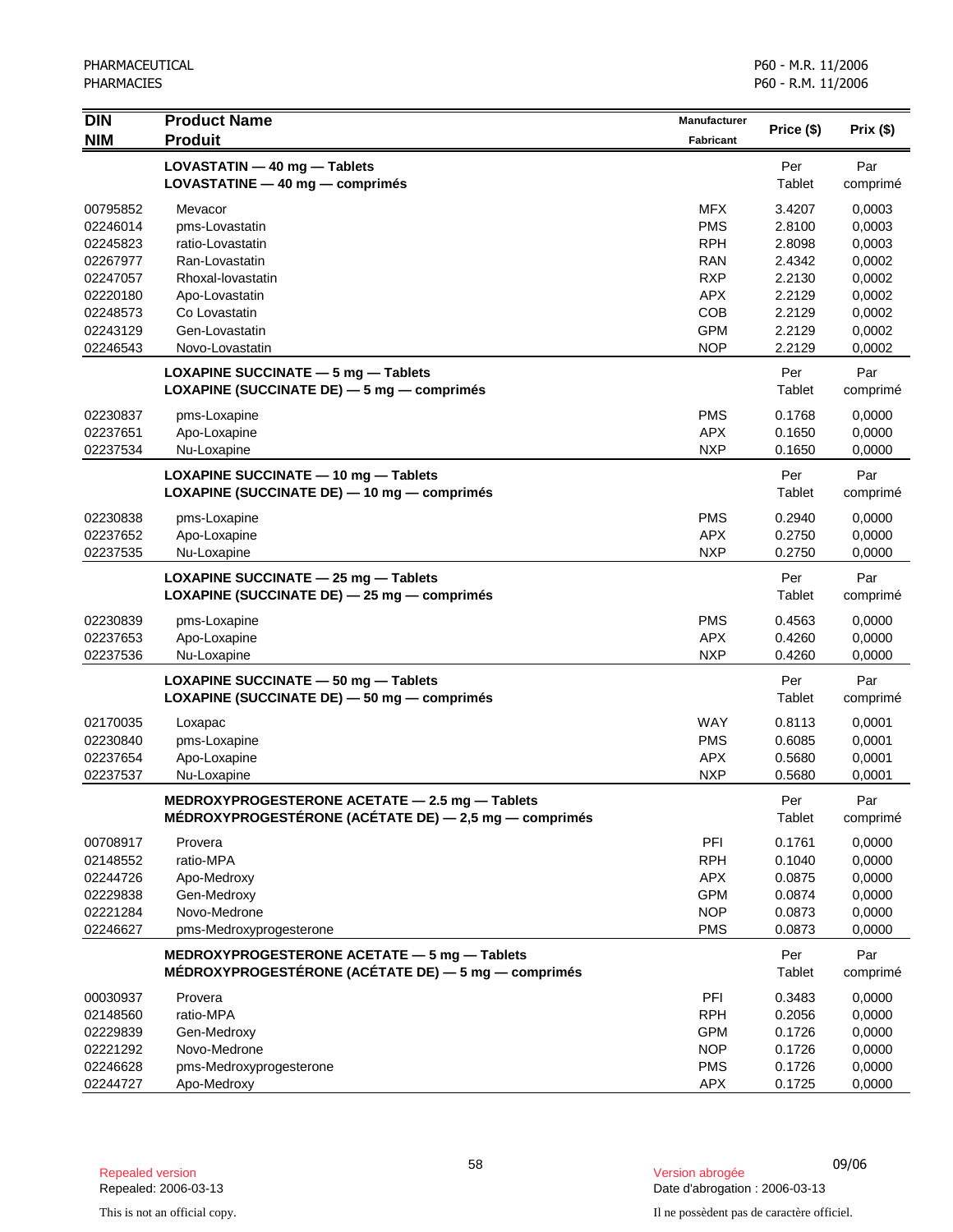| <b>DIN</b><br><b>NIM</b>                                             | <b>Product Name</b><br><b>Produit</b>                                                                   | <b>Manufacturer</b><br><b>Fabricant</b>                                   | Price (\$)                                               | Prix (\$)                                                |
|----------------------------------------------------------------------|---------------------------------------------------------------------------------------------------------|---------------------------------------------------------------------------|----------------------------------------------------------|----------------------------------------------------------|
|                                                                      | MEDROXYPROGESTERONE ACETATE - 10 mg - Tablets<br>MÉDROXYPROGESTÉRONE (ACÉTATE DE) — 10 mg — comprimés   |                                                                           | Per<br>Tablet                                            | Par<br>comprimé                                          |
| 00729973<br>02148579<br>02229840<br>02221306<br>02246629             | Provera<br>ratio-MPA<br>Gen-Medroxy<br>Novo-Medrone<br>pms-Medroxyprogesterone                          | PFI<br><b>RPH</b><br><b>GPM</b><br><b>NOP</b><br><b>PMS</b>               | 0.7066<br>0.4150<br>0.3486<br>0.3486<br>0.3486           | 0.0001<br>0,0000<br>0,0000<br>0,0000<br>0,0000           |
|                                                                      | MEDROXYPROGESTERONE ACETATE - 100 mg - Tablets<br>MÉDROXYPROGESTÉRONE (ACÉTATE DE) — 100 mg — comprimés |                                                                           | Per<br>Tablet                                            | Par<br>comprimé                                          |
| 00030945<br>02267640                                                 | Provera<br>Apo-Medroxy                                                                                  | <b>UPJ</b><br><b>APX</b>                                                  | 1.4646<br>0.9397                                         | 1,4646<br>0,9397                                         |
|                                                                      | MEFENAMIC ACID - 250 mg - Capsules<br>MÉFÉNAMIQUE (ACIDE) - 250 mg - capsules                           |                                                                           | Per<br>Capsule                                           | Par<br>capsule                                           |
| 00155225<br>02229452<br>02229569<br>02237826<br>02231208             | Ponstan<br>Apo-Mefenamic<br>Nu-Mefenamic<br>Dom-Mefenamic<br>pms-Mefenamic Acid                         | PFI<br><b>APX</b><br><b>NXP</b><br><b>DOM</b><br><b>PMS</b>               | 0.6200<br>0.3640<br>0.3640<br>0.3639<br>0.3639           | 0,0001<br>0,0000<br>0,0000<br>0,0000<br>0,0000           |
|                                                                      | MEFLOQUINE HCI - 250 mg - Tablets<br>MEFLOQUINE (CHLORHYDRATE DE) - 250 mg - comprimés                  |                                                                           | Per<br>Tablet                                            | Par<br>comprimé                                          |
| 02018055<br>02244366                                                 | Lariam<br>Apo-Mefloquine                                                                                | <b>HLR</b><br><b>APX</b>                                                  | 5.3061<br>3.9250                                         | 0,0005<br>0,0004                                         |
|                                                                      | MEGESTROL - 40 mg - Tablets<br>$MÉGESTROL - 40$ mg $-$ comprimés                                        |                                                                           | Per<br>Tablet                                            | Par<br>comprimé                                          |
| 00386391<br>02195917<br>02176092<br>02185415                         | Megace<br>Apo-Megestrol<br>Lin-Megestrol<br>Nu-Megestrol                                                | SQU<br><b>APX</b><br><b>LIN</b><br><b>NXP</b>                             | 1.4773<br>1.1814<br>0.9960<br>0.9960                     | 0,0001<br>0,0001<br>0,0001<br>0,0001                     |
|                                                                      | MEGESTROL - 160 mg - Tablets<br>$MÉGESTROL - 160 mg - comprimés$                                        |                                                                           | Per<br>Tablet                                            | Par<br>comprimé                                          |
| 00731323<br>02195925<br>02185423<br>02176106                         | Megace<br>Apo-Megestrol<br>Nu-Megestrol<br>Lin-Megestrol                                                | SQU<br><b>APX</b><br><b>NXP</b><br>LIN                                    | 6.0702<br>4.7256<br>3.9897<br>3.9894                     | 0,0006<br>0,0005<br>0,0004<br>0,0004                     |
|                                                                      | MELOXICAM - 7.5 mg - Tablets<br>$MÉLOXICAM - 7,5 mg - comprimés$                                        |                                                                           | Per<br>Tablet                                            | Par<br>comprimé                                          |
| 02242785<br>02248973<br>02247889<br>02250012<br>02255987<br>02258315 | Mobicox<br>Apo-Meloxicam<br>ratio-Meloxicam<br>Co Meloxicam<br>Gen-Meloxicam<br>Novo-Meloxicam          | <b>BOE</b><br><b>APX</b><br><b>RPH</b><br>COB<br><b>GPM</b><br><b>NOP</b> | 0.8812<br>0.6006<br>0.6006<br>0.5405<br>0.5405<br>0.5405 | 0,0001<br>0,0001<br>0,0001<br>0,0001<br>0,0001<br>0,0001 |
| 02248267                                                             | pms-Meloxicam                                                                                           | <b>PMS</b>                                                                | 0.5405                                                   | 0,0001                                                   |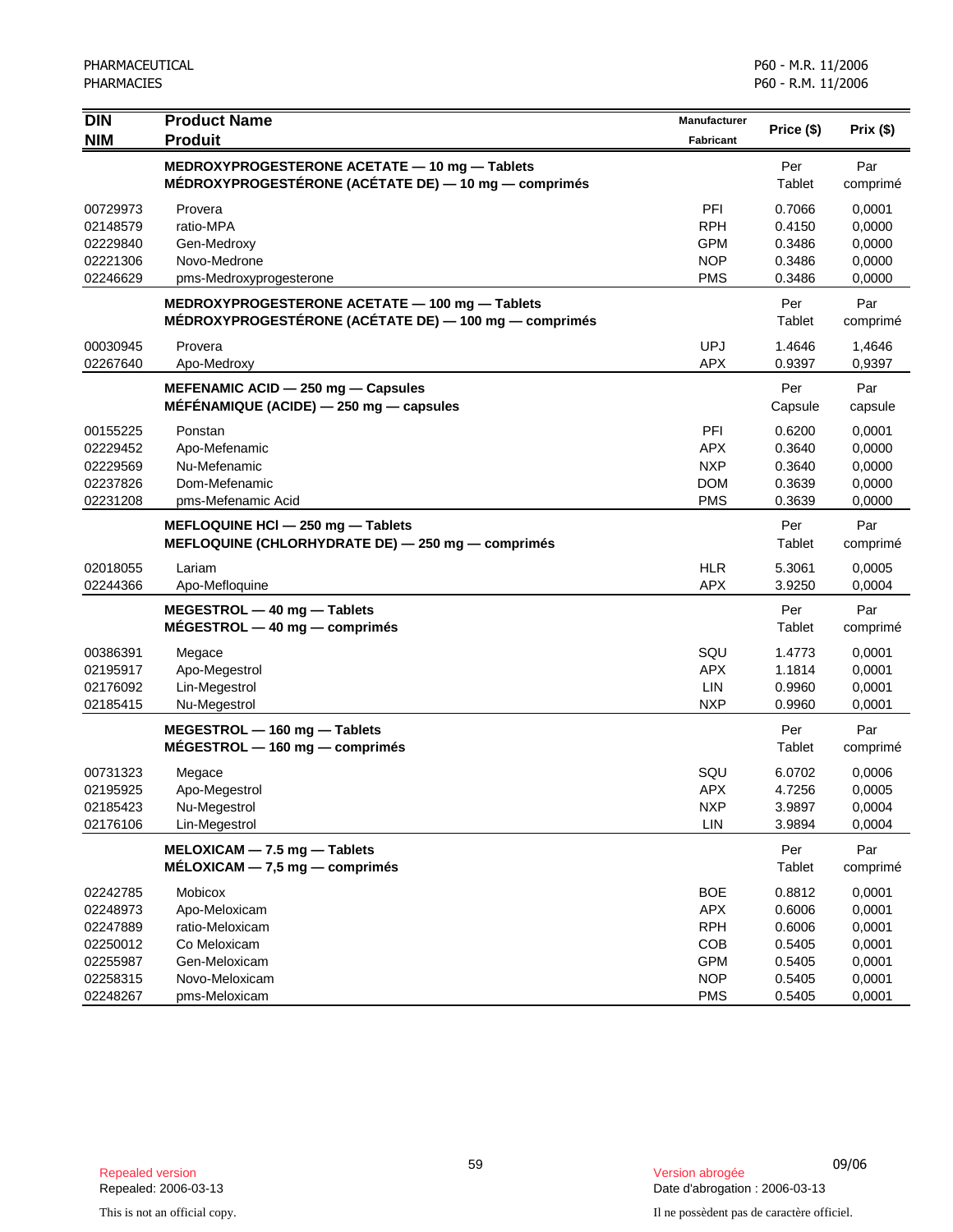| <b>DIN</b><br><b>NIM</b> | <b>Product Name</b><br><b>Produit</b>                                            | <b>Manufacturer</b><br><b>Fabricant</b> | Price (\$)       | Prix (\$)        |
|--------------------------|----------------------------------------------------------------------------------|-----------------------------------------|------------------|------------------|
|                          | MELOXICAM - 15 mg - Tablets                                                      |                                         | Per              | Par              |
|                          | $MÉLOXICAM - 15 mg - comprimés$                                                  |                                         | Tablet           | comprimé         |
| 02242786                 | Mobicox                                                                          | <b>BOE</b>                              | 1.0167           | 0,0001           |
| 02248974                 | Apo-Meloxicam                                                                    | <b>APX</b>                              | 0.6930           | 0,0001           |
| 02248031                 | ratio-Meloxicam                                                                  | <b>RPH</b>                              | 0.6930           | 0,0001           |
| 02250020                 | Co Meloxicam                                                                     | <b>COB</b>                              | 0.6237           | 0,0001           |
| 02255995                 | Gen-Meloxicam                                                                    | <b>GPM</b>                              | 0.6237           | 0,0001           |
| 02258323                 | Novo-Meloxicam                                                                   | <b>NOP</b>                              | 0.6237           | 0,0001           |
| 02248268                 | pms-Meloxicam                                                                    | <b>PMS</b>                              | 0.6237           | 0,0001           |
|                          | MEPROBAMATE - 400 mg - Tablets<br>$MEPROBAMATE - 400 mg - comprising$            |                                         | Per<br>Tablet    | Par<br>comprimé  |
| 02041812                 | Equanil                                                                          | <b>WAY</b>                              | 0.0800           | 0,0000           |
| 00337943                 | Apo-Meprobamate                                                                  | <b>APX</b>                              | 0.0407           | 0,0000           |
|                          | METFORMIN HCI - 500 mg - Tablets                                                 |                                         | Per              | Par              |
|                          | METFORMINE (CHLORHYDRATE DE) - 500 mg - comprimés                                |                                         | Tablet           | comprimé         |
| 02099233                 | Glucophage                                                                       | AVE                                     | 0.2420           | 0,0000           |
| 02269031                 | Ran-Metformin                                                                    | <b>RAN</b>                              | 0.1472           | 0,1472           |
| 02167786                 | Apo-Metformin                                                                    | <b>APX</b>                              | 0.1338           | 0,0000           |
| 02257726                 | Co Metformin                                                                     | <b>COB</b>                              | 0.1338           | 0,0000           |
| 02148765                 | Gen-Metformin                                                                    | <b>GPM</b>                              | 0.1338           | 0,0000           |
| 02229516                 | Glycon                                                                           | <b>ICN</b>                              | 0.1338           | 0,0000           |
| 02242794                 | Metformin/Metformine                                                             | <b>ZYM</b>                              | 0.1338           | 0,0000           |
| 02045710                 | Novo-Metformin                                                                   | <b>NOP</b>                              | 0.1338           | 0,0000           |
| 02162822                 | Nu-Metformin                                                                     | <b>NXP</b>                              | 0.1338           | 0,0000           |
| 02223562                 | pms-Metformin                                                                    | <b>PMS</b>                              | 0.1338           | 0,0000           |
| 02233999<br>02246820     | Rhoxal-metformin<br>Rhoxal-metformin FC                                          | <b>RXP</b><br><b>RXP</b>                | 0.1338<br>0.1338 | 0,0000           |
| 02242974                 | ratio-Metformin                                                                  | <b>RPH</b>                              | 0.1216           | 0,0000<br>0,0000 |
|                          |                                                                                  |                                         |                  |                  |
|                          | METFORMIN HCI - 850 mg - Tablets                                                 |                                         | Per              | Par              |
|                          | METFORMINE (CHLORHYDRATE DE) - 850 mg - comprimés                                |                                         | Tablet           | comprimé         |
| 02162849                 | Glucophage                                                                       | <b>AVE</b>                              | 0.3067           | 0,0000           |
| 02269058                 | Ran-Metformin                                                                    | <b>RAN</b>                              | 0.2525           | 0,2525           |
| 02257734                 | Co Metformin                                                                     | COB                                     | 0.2299           | 0,0000           |
| 02229656                 | Gen-Metformin                                                                    | <b>GPM</b>                              | 0.2299           | 0,0000           |
| 02242793                 | Metformin/Metformine                                                             | <b>ZYM</b>                              | 0.2299           | 0,0000           |
| 02230475                 | Novo-Metformin                                                                   | <b>NOP</b>                              | 0.2299           | 0,0000           |
| 02229517                 | Nu-Metformin                                                                     | <b>NXP</b>                              | 0.2299           | 0,0000           |
| 02242589                 | pms-Metformin                                                                    | <b>PMS</b>                              | 0.2299           | 0,0000           |
| 02242931                 | ratio-Metformin                                                                  | <b>RPH</b>                              | 0.2299           | 0,0000           |
| 02246821                 | Rhoxal-metformin FC                                                              | <b>RXP</b>                              | 0.2299           | 0,0000           |
| 02229785                 | Apo-Metformin                                                                    | <b>APX</b>                              | 0.2295           | 0,0000           |
|                          | METHOTREXATE $-$ 2.5 mg $-$ Tablets<br>MÉTHOTREXATE $-$ 2,5 mg $-$ comprimes     |                                         | Per<br>Tablet    | Par<br>comprimé  |
| 02182963                 | Apo-Methotrexate                                                                 | <b>APX</b>                              | 0.6958           | 0,0001           |
| 02170698                 | Methotrexate/Méthotrexate                                                        | <b>WAY</b>                              | 0.6958           | 0,0001           |
| 02244798                 | ratio-Methotrexate                                                               | <b>RPH</b>                              | 0.6325           | 0,0001           |
|                          | METHOTRIMEPRAZINE $-$ 2 mg $-$ Tablets<br>$MÉTHOTRIMÉPRAZINE - 2 mg - comprimés$ |                                         | Per<br>Tablet    | Par<br>comprimé  |
| 02238403<br>01927647     | Apo-Methoprazine<br>Nozinan                                                      | <b>APX</b><br><b>RPR</b>                | 0.0594<br>0.0556 | 0,0000<br>0,0000 |

<sup>60</sup> 09/06 Repealed version Version abrogée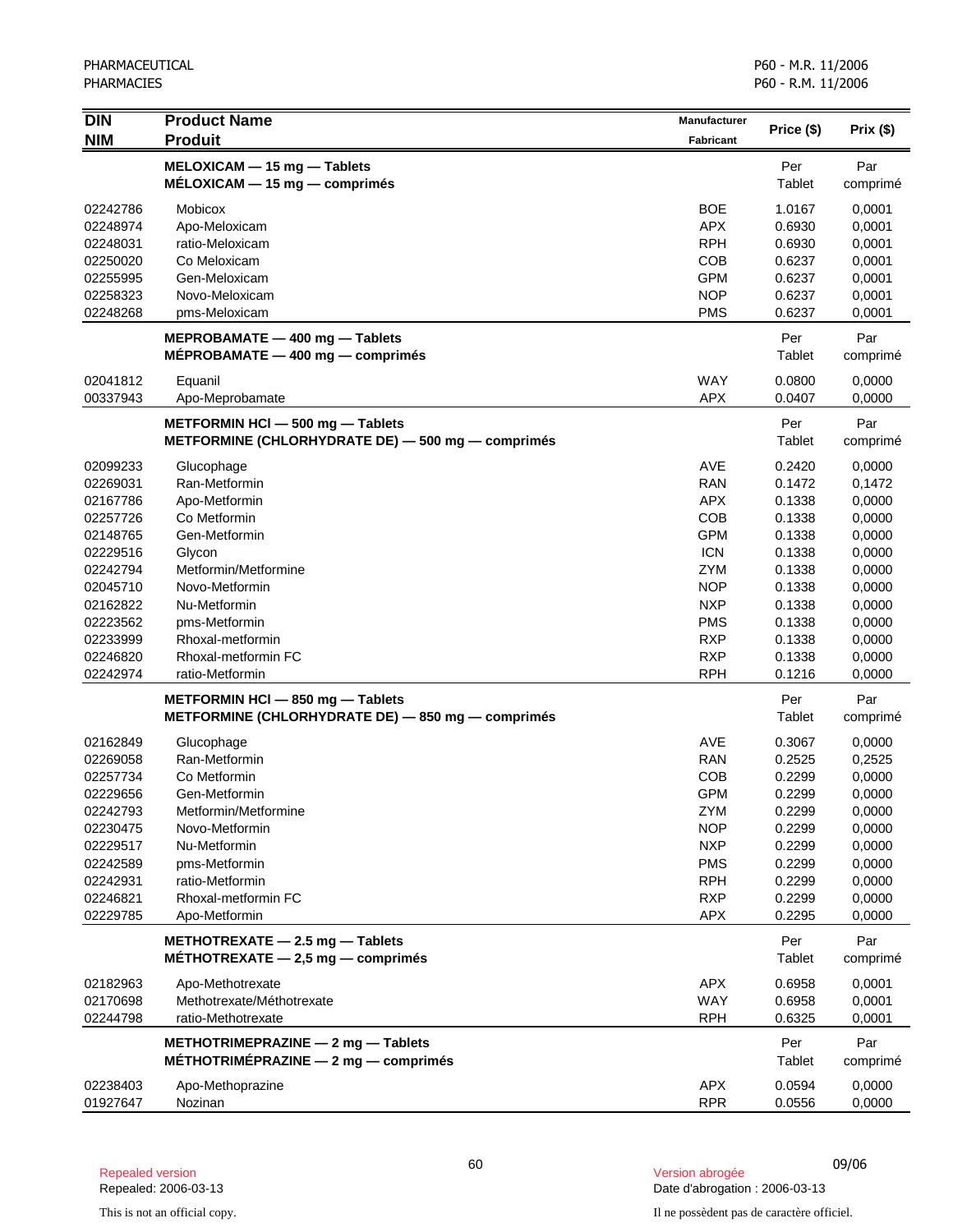| <b>DIN</b><br><b>NIM</b>                     | <b>Product Name</b><br><b>Produit</b>                                                                                  | <b>Manufacturer</b><br><b>Fabricant</b>              | Price (\$)                           | Prix(\$)                             |
|----------------------------------------------|------------------------------------------------------------------------------------------------------------------------|------------------------------------------------------|--------------------------------------|--------------------------------------|
|                                              | METHOTRIMEPRAZINE - 5 mg - Tablets<br>MÉTHOTRIMÉPRAZINE - 5 mg - comprimés                                             |                                                      | Per<br>Tablet                        | Par<br>comprimé                      |
| 02238404<br>01927655<br>02232903             | Apo-Methoprazine<br>Nozinan<br>pms-Methotrimeprazine                                                                   | <b>APX</b><br><b>AVE</b><br><b>PMS</b>               | 0.0581<br>0.0581<br>0.0581           | 0,0000<br>0,0000<br>0,0000           |
|                                              | METHOTRIMEPRAZINE - 25 mg - Tablets<br>MÉTHOTRIMÉPRAZINE - 25 mg - comprimés                                           |                                                      | Per<br>Tablet                        | Par<br>comprimé                      |
| 01927663<br>02238405<br>02232904             | Nozinan<br>Apo-Methoprazine<br>pms-Methotrimeprazine                                                                   | <b>AVE</b><br><b>APX</b><br><b>PMS</b>               | 0.1245<br>0.1244<br>0.1145           | 0,0000<br>0,0000<br>0,0000           |
|                                              | METHOTRIMEPRAZINE - 50 mg - Tablets<br>$METHOTRIMÉPRAZINE - 50 mg - comprimés$                                         |                                                      | Per<br>Tablet                        | Par<br>comprimé                      |
| 01927671<br>02232905<br>02238406             | Nozinan<br>pms-Methotrimeprazine<br>Apo-Methoprazine                                                                   | <b>AVE</b><br><b>PMS</b><br><b>APX</b>               | 0.1696<br>0.1696<br>0.1695           | 0,0000<br>0,0000<br>0,0000           |
|                                              | METHYLCELLULOSE - 0.5% - Ophthalmic Solution<br>$METHYLCELLULOSE - 0.5 % - solution opttalmique$                       |                                                      | Per mL                               | Par ml                               |
| 00000809<br>00889806                         | <b>Isopto Tears</b><br>Sandoz Eyelube                                                                                  | <b>ALC</b><br>SDZ                                    | 0.3748<br>0.3403                     | 0,0000<br>0,0000                     |
|                                              | METHYLCELLULOSE - 1% - Ophthalmic Solution<br>METHYLCELLULOSE - 1 % - solution ophtalmique                             |                                                      | Per mL                               | Par ml                               |
| 00000817<br>00874965                         | <b>Isopto Tears</b><br>Sandoz Eyelube                                                                                  | <b>ALC</b><br>SDZ                                    | 0.4642<br>0.4224                     | 0,0000<br>0,0000                     |
|                                              | METHYLDOPA/HYDROCHLOROTHIAZIDE - 250 mg/15 mg - Tablets<br>$METHYLDOPA/HYPROCHLOROTHIAZIDE - 250 mg/15 mg - comprimés$ |                                                      | Per<br>Tablet                        | Par<br>comprimé                      |
| 00140589<br>00441708                         | Aldoril-15<br>Apo-Methazide-15                                                                                         | <b>MFX</b><br><b>APX</b>                             | 0.2590<br>0.1680                     | 0,0000<br>0,0000                     |
|                                              | METHYLDOPA/HYDROCHLOROTHIAZIDE - 250 mg/25 mg - Tablets<br>$METHYLDOPA/HYPROCHLOROTHIAZIDE - 250 mg/25 mg - comprimés$ |                                                      | Per<br>Tablet                        | Par<br>comprimé                      |
| 00140597<br>00441716                         | Aldoril-25<br>Apo-Methazide-25                                                                                         | <b>MFX</b><br><b>APX</b>                             | 0.2829<br>0.1835                     | 0,0000<br>0,0000                     |
|                                              | METHYLPHENIDATE - 5 mg - Tablets<br>MÉTHYLPHÉNIDATE - 5 mg - comprimés                                                 |                                                      | Per<br>Tablet                        | Par<br>comprimé                      |
| 02234749<br>02247364                         | pms-Methylphenidate<br>ratio-Methylphenidate                                                                           | <b>PMS</b><br><b>RPH</b>                             | 0.1042<br>0.1042                     | 0,0000<br>0,0000                     |
|                                              | METHYLPHENIDATE - 10 mg - Tablets<br>$MÉTHYLPHÉNIDATE - 10 mg - comprimés$                                             |                                                      | Per<br>Tablet                        | Par<br>comprimé                      |
| 00005606<br>00584991<br>02230321<br>02249324 | Ritalin<br>pms-Methylphenidate<br>ratio-Methylphenidate<br>Apo-Methylphenidate                                         | <b>NVT</b><br><b>PMS</b><br><b>RPH</b><br><b>APX</b> | 0.3054<br>0.2083<br>0.2083<br>0.1749 | 0,0000<br>0,0000<br>0,0000<br>0,0000 |
|                                              | METHYLPHENIDATE - 20 mg - Tablets<br>$MÉTHYLPHÉNIDATE - 20 mg - comprimés$                                             |                                                      | Per<br>Tablet                        | Par<br>comprimé                      |
| 00005614<br>00585009<br>02230322             | Ritalin<br>pms-Methylphenidate<br>ratio-Methylphenidate                                                                | <b>NVT</b><br><b>PMS</b><br><b>RPH</b>               | 0.5337<br>0.4013<br>0.4013           | 0,0001<br>0,0000<br>0,0000           |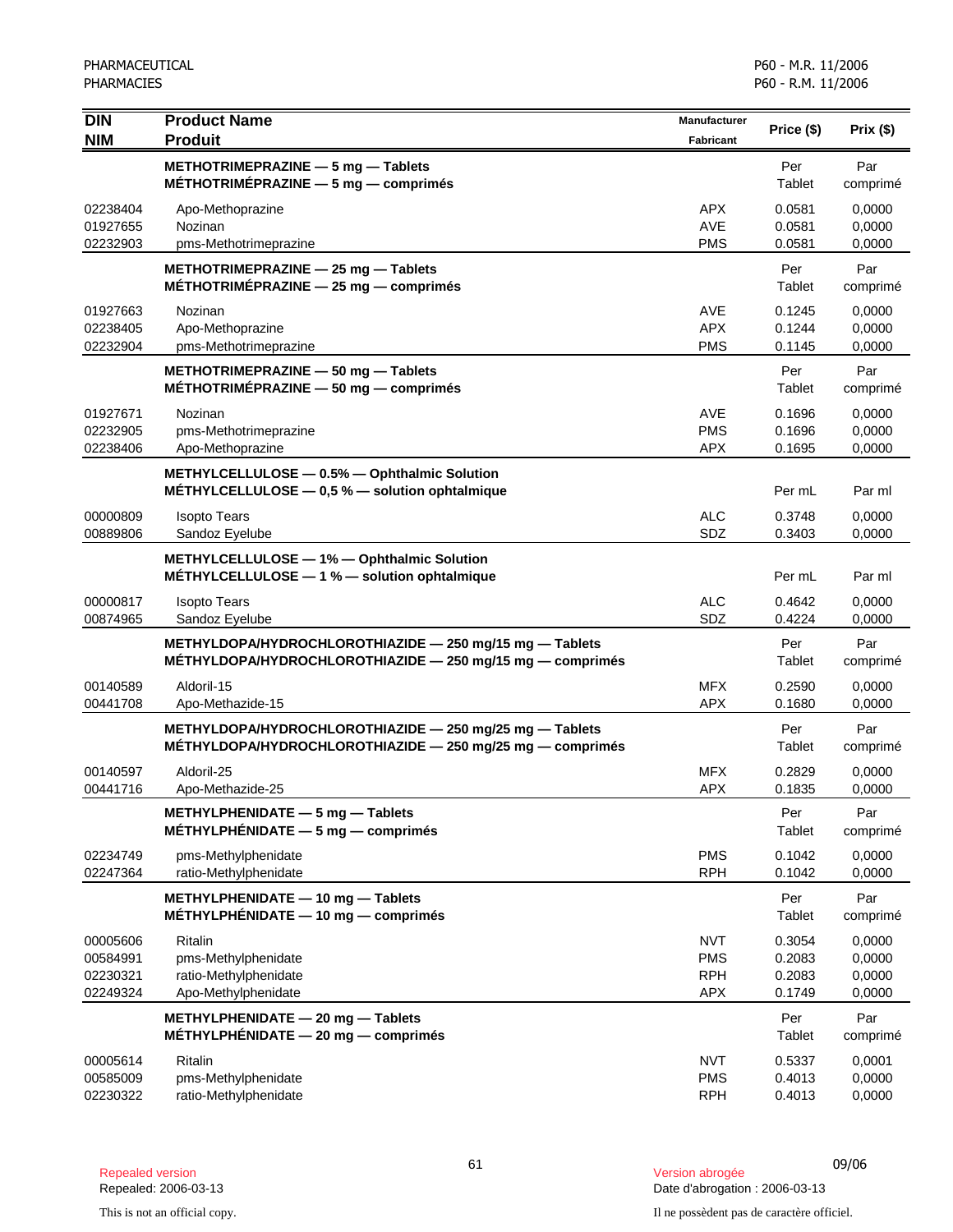| PHARMACEUTICAL<br><b>PHARMACIES</b> |                     |              | P60 - M.R. 11/2006<br>P60 - R.M. 11/2006 |          |
|-------------------------------------|---------------------|--------------|------------------------------------------|----------|
| $\overline{D}$ IN                   | <b>Product Name</b> | Manufacturer | Price (\$)                               | Prix(\$) |
| <b>NIM</b>                          | <b>Produit</b>      | Fabricant    |                                          |          |
| 02249332                            | Apo-Methylphenidate | APX          | 0.3890                                   | 0,0000   |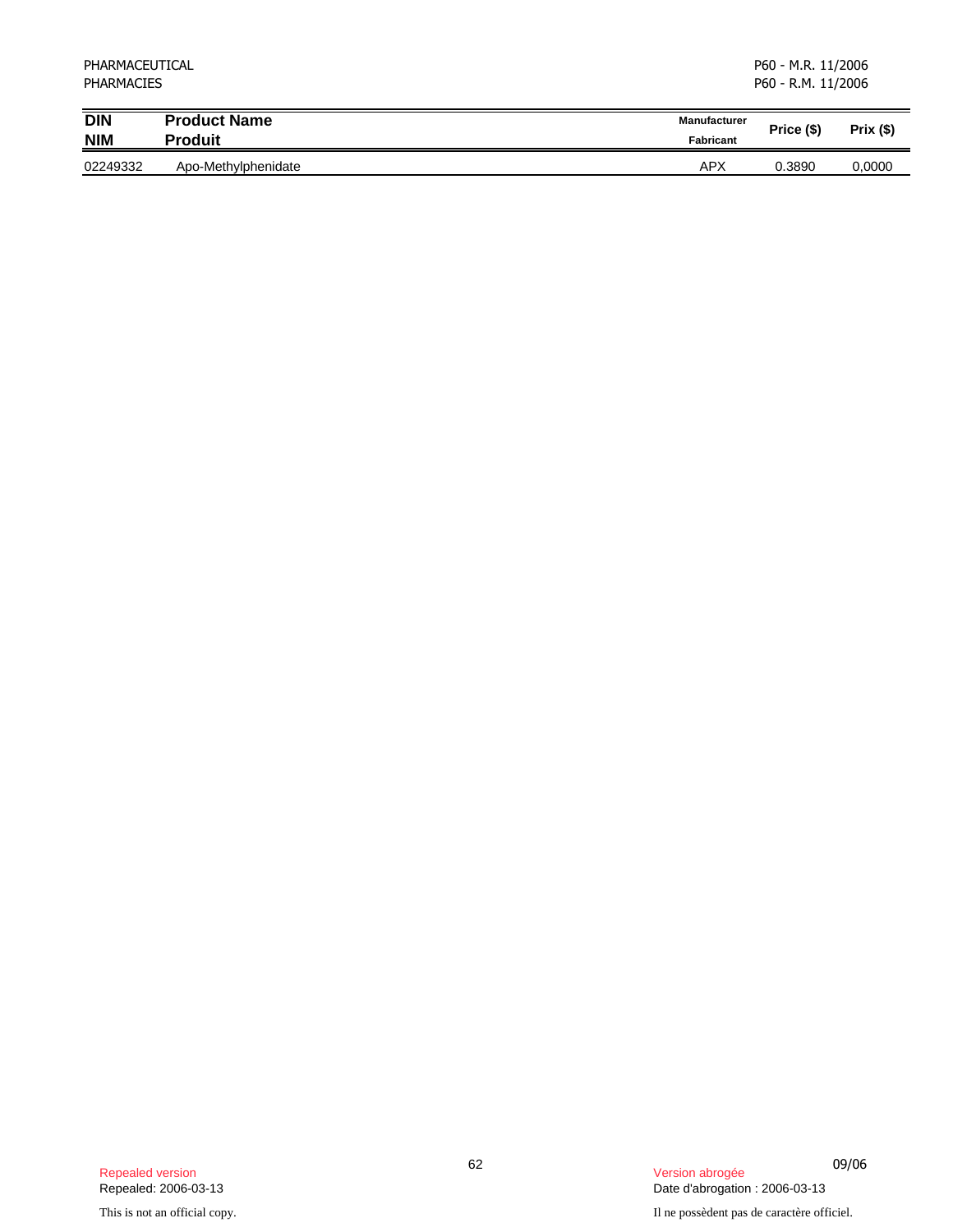| <b>DIN</b>                       | <b>Product Name</b><br><b>Produit</b>                                                                                                                    | <b>Manufacturer</b>                    | Price (\$)                 | Prix(\$)                   |
|----------------------------------|----------------------------------------------------------------------------------------------------------------------------------------------------------|----------------------------------------|----------------------------|----------------------------|
| <b>NIM</b>                       |                                                                                                                                                          | Fabricant                              |                            |                            |
|                                  | METHYLPREDNISOLONE ACETATE - 40 mg/mL - Injection<br>MÉTHYLPREDNISOLONE (ACÉTATE DE) - 40 mg/ml - injection                                              |                                        | Per<br>mL                  | Par<br>ml                  |
| 00030759<br>02245400             | Depo-Medrol<br>Methylprednisolone Acetate/Méthylprednisolone (acétate de)                                                                                | PFI<br><b>SIL</b>                      | 5.8740<br>4.2680           | 0,0006<br>0,0004           |
|                                  | METHYLPREDNISOLONE ACETATE - 40 mg/mL - Injection<br>(with preservative)<br>MÉTHYLPREDNISOLONE (ACÉTATE DE) - 40 mg/ml - injection<br>(avec préservatif) |                                        | Per<br>mL                  | Par<br>ml                  |
| 01934333<br>02245407             | Depo-Medrol<br>Methylprednisolone Acetate/Méthylprednisolone (acétate de)                                                                                | PFI<br><b>SIL</b>                      | 5.6210<br>3.0778           | 0,0006<br>0,0003           |
|                                  | METHYLPREDNISOLONE ACETATE - 80 mg/mL - Injection<br>MÉTHYLPREDNISOLONE (ACÉTATE DE) - 80 mg/ml - injection                                              |                                        | Per<br>mL                  | Par<br>ml                  |
| 00030767<br>02245406             | Depo-Medrol<br>Methylprednisolone Acetate/Méthylprednisolone (acétate de)                                                                                | PFI<br><b>SIL</b>                      | 11.2420<br>8.1708          | 0,0011<br>0,0008           |
|                                  | METHYLPREDNISOLONE ACETATE - 80 mg/mL - Injection<br>(with preservative)<br>MÉTHYLPREDNISOLONE (ACÉTATE DE) - 80 mg/ml - injection<br>(avec préservatif) |                                        | Per<br>mL                  | Par<br>ml                  |
| 01934341<br>02245408             | Depo-Medrol<br>Methylprednisolone Acetate/Méthylprednisolone (acétate de)                                                                                | PFI<br><b>SIL</b>                      | 8.6860<br>6.5648           | 0,0009<br>0,0007           |
|                                  | METOCLOPRAMIDE HCI - 5 mg/5 mL - Oral Liquid<br>MÉTOCLOPRAMIDE (CHLORHYDRATE DE) - 5 mg/5 ml - liquide oral                                              |                                        | Per mL                     | Par ml                     |
| 02099160<br>02230433             | Maxeran<br>pms-Metoclopramide                                                                                                                            | <b>MRR</b><br><b>PMS</b>               | 0.0371<br>0.0321           | 0,0000<br>0,0000           |
|                                  | METOCLOPRAMIDE HCI - 5 mg - Tablets<br>MÉTOCLOPRAMIDE (CHLORHYDRATE DE) - 5 mg - comprimés                                                               |                                        | Per<br>Tablet              | Par<br>comprimé            |
| 00842826<br>02143275<br>02230431 | Apo-Metoclop<br>Nu-Metoclopramide<br>pms-Metoclopramide                                                                                                  | <b>APX</b><br><b>NXP</b><br><b>PMS</b> | 0.0750<br>0.0750<br>0.0612 | 0,0000<br>0,0000<br>0,0000 |
|                                  | METOCLOPRAMIDE HCI - 10 mg - Tablets<br>MÉTOCLOPRAMIDE (CHLORHYDRATE DE) - 10 mg - comprimés                                                             |                                        | Per<br>Tablet              | Par<br>comprimé            |
| 00842834<br>02143283<br>02230432 | Apo-Metoclop<br>Nu-Metoclopramide<br>pms-Metoclopramide                                                                                                  | APX<br><b>NXP</b><br><b>PMS</b>        | 0.0785<br>0.0706<br>0.0706 | 0,0000<br>0,0000<br>0,0000 |
|                                  | METOPROLOL TARTRATE - 25 mg - Tablets<br>MÉTOPROLOL (TARTRATE DE) - 25 mg - comprimés                                                                    |                                        |                            |                            |
| 02246010<br>02261898<br>02248855 | Apo-Metoprolol<br>Novo-Metoprol<br>pms-Metoprolol-L                                                                                                      | <b>APX</b><br><b>NOP</b><br><b>PMS</b> | 0.0707<br>0.0707<br>0.0707 | 0,0000<br>0,0000<br>0,0000 |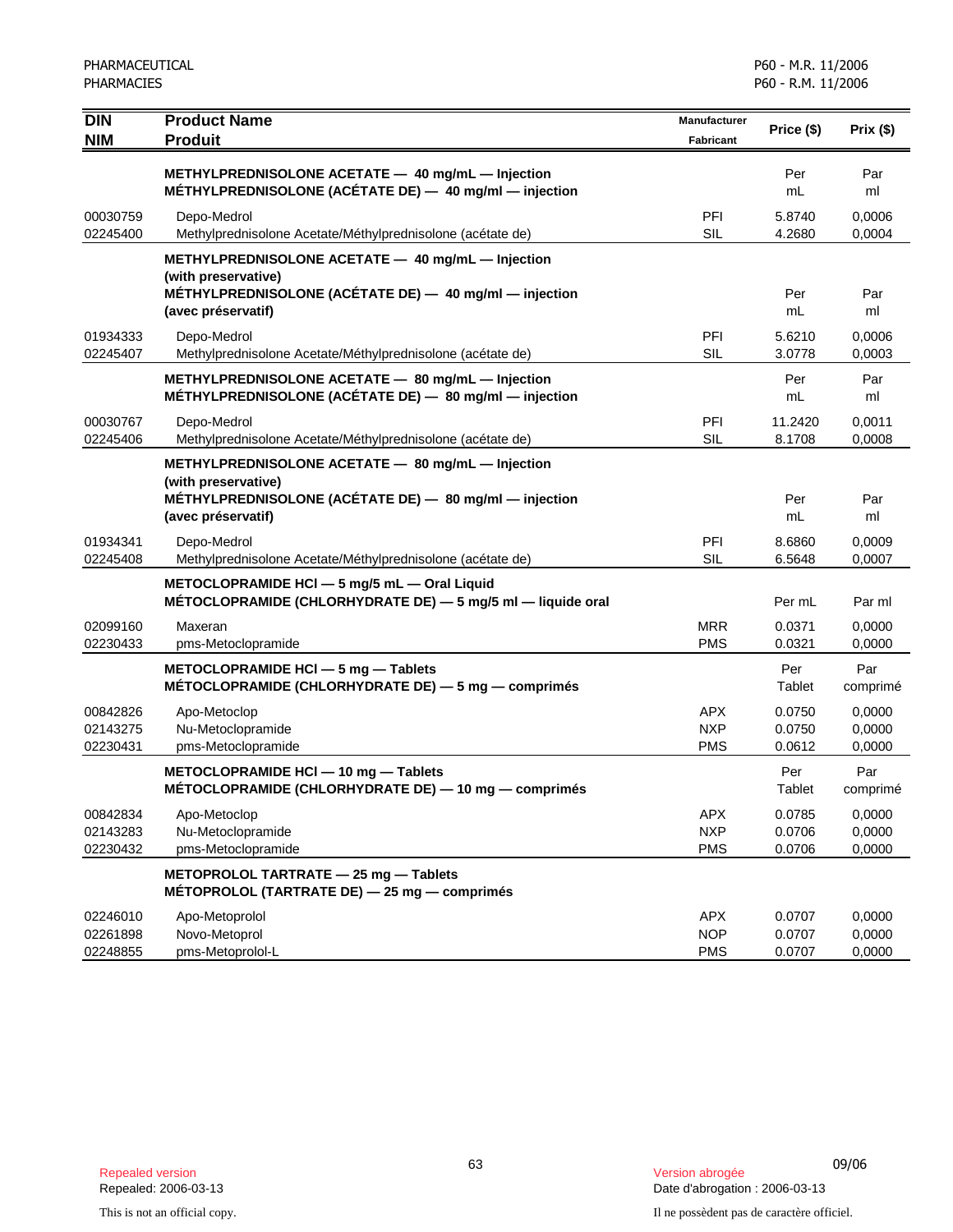| <b>DIN</b><br><b>NIM</b> | <b>Product Name</b><br><b>Produit</b>                                                        | Manufacturer<br><b>Fabricant</b> | Price (\$) | Prix (\$) |
|--------------------------|----------------------------------------------------------------------------------------------|----------------------------------|------------|-----------|
|                          |                                                                                              |                                  |            |           |
|                          | METOPROLOL TARTRATE - 50 mg - Tablets                                                        |                                  | Per        | Par       |
|                          | MÉTOPROLOL (TARTRATE DE) - 50 mg - comprimés                                                 |                                  | Tablet     | comprimé  |
| 00397423                 | Lopresor                                                                                     | <b>NVT</b>                       | 0.2402     | 0,0000    |
| 00402605                 | Betaloc                                                                                      | <b>AST</b>                       | 0.2315     | 0,0000    |
| 00618632                 | Apo-Metoprolol                                                                               | <b>APX</b>                       | 0.1348     | 0,0000    |
| 00749354                 | Apo-Metoprolol (Type L)                                                                      | <b>APX</b>                       | 0.1348     | 0,0000    |
| 02172550                 | Dom-Metoprolol-B                                                                             | <b>DOM</b>                       | 0.1348     | 0,0000    |
| 02231121                 | Dom-Metoprolol-L                                                                             | <b>DOM</b>                       | 0.1348     | 0,0000    |
| 02230448                 | Gen-Metoprolol                                                                               | <b>GPM</b>                       | 0.1348     | 0,0000    |
| 02174545                 | Gen-Metoprolol (Type L)                                                                      | <b>GPM</b>                       | 0.1348     | 0,0000    |
| 00648035                 | Novo-Metoprol                                                                                | <b>NOP</b>                       | 0.1348     | 0,0000    |
| 00842648                 | Novo-Metoprol (uncoated)/Novo-Metoprol (non enrobé)                                          | <b>NOP</b>                       | 0.1348     | 0,0000    |
| 00865605                 | Nu-Metop                                                                                     | <b>NXP</b>                       | 0.1348     | 0,0000    |
| 02145413                 | pms-Metoprolol-B                                                                             | <b>PMS</b>                       | 0.1348     | 0,0000    |
| 02230803                 | pms-Metoprolol-L                                                                             | <b>PMS</b>                       | 0.1348     | 0,0000    |
| 02247875                 | Rhoxal-metoprolol                                                                            | <b>RXP</b>                       | 0.1348     | 0,0000    |
|                          | METOPROLOL TARTRATE - 100 mg - Tablets                                                       |                                  | Per        | Par       |
|                          | MÉTOPROLOL (TARTRATE DE) — 100 mg — comprimés                                                |                                  | Tablet     | comprimé  |
| 00397431                 | Lopresor                                                                                     | <b>NVT</b>                       | 0.4925     | 0,0000    |
| 00402540                 | <b>Betaloc</b>                                                                               | <b>AST</b>                       | 0.3965     | 0,0000    |
| 02172569                 | Dom-Metoprolol-B                                                                             | <b>DOM</b>                       | 0.2446     | 0,0000    |
| 02231122                 | Dom-Metoprolol-L                                                                             | <b>DOM</b>                       | 0.2446     | 0,0000    |
| 02230449                 | Gen-Metoprolol                                                                               | <b>GPM</b>                       | 0.2446     | 0,0000    |
| 02145421                 | pms-Metoprolol-B                                                                             | <b>PMS</b>                       | 0.2446     | 0,0000    |
| 02230804                 | pms-Metoprolol-L                                                                             | <b>PMS</b>                       | 0.2446     | 0,0000    |
| 00618640                 | Apo-Metoprolol                                                                               | <b>APX</b>                       | 0.2445     | 0,0000    |
| 00751170                 | Apo-Metoprolol (Type L)                                                                      | <b>APX</b>                       | 0.2445     | 0,0000    |
| 02174553                 | Gen-Metoprolol (Type L)                                                                      | <b>GPM</b>                       | 0.2445     | 0,0000    |
| 00648043                 | Novo-Metoprol                                                                                | <b>NOP</b>                       | 0.2445     | 0,0000    |
| 00842656                 | Novo-Metoprol (uncoated)/Novo-Metoprol (non enrobé)                                          | <b>NOP</b>                       | 0.2445     | 0,0000    |
| 00865613                 | Nu-Metop                                                                                     | <b>NXP</b>                       | 0.2445     | 0,0000    |
| 02247876                 | Rhoxal-metoprolol                                                                            | <b>RXP</b>                       | 0.2445     | 0,0000    |
|                          | METRONIDAZOLE - 500 mg - Oral Capsules                                                       |                                  | Per        | Par       |
|                          | METRONIDAZOLE $-$ 500 mg $-$ capsules orales                                                 |                                  | Capsule    | capsule   |
| 01926853                 | Flagyl                                                                                       | <b>RPR</b>                       | 0.9350     | 0,0001    |
| 02248562                 | Apo-Metronidazole                                                                            | <b>APX</b>                       | 0.6740     | 0,6740    |
| 00783137                 | Trikacide                                                                                    | <b>PMS</b>                       | 0.6740     | 0,0001    |
|                          | MICONAZOLE NITRATE - 2% - Topical Cream                                                      |                                  | Per        | Par       |
|                          | MICONAZOLE (NITRATE DE) - 2 % - crème topique                                                |                                  | Gram       | gramme    |
| 00497797                 | <b>Monistat Derm</b>                                                                         | <b>MCL</b>                       | 0.3703     | 0.0000    |
| 02085852                 | Micatin                                                                                      | <b>MCL</b>                       | 0.3146     | 0,0000    |
|                          |                                                                                              |                                  |            |           |
|                          | MIDAZOLAM HCI $-$ 1 mg/mL $-$ Injection<br>MIDAZOLAM (CHLORHYDRATE DE) - 1 mg/ml - injection |                                  | Per mL     | Par ml    |
| 00784516                 | Versed                                                                                       | <b>HLR</b>                       | 0.7865     | 0,0001    |
| 02243253                 | Apo-Midazolam                                                                                | <b>APX</b>                       | 0.5900     | 0,0001    |
|                          | MIDAZOLAM HCI - 5 mg/mL - Injection                                                          |                                  |            |           |
|                          | MIDAZOLAM (CHLORHYDRATE DE) - 5 mg/ml - injection                                            |                                  | Per mL     | Par ml    |
| 00766011                 | Versed                                                                                       | <b>HLR</b>                       | 3.3660     | 0,0003    |
| 02243254                 | Apo-Midazolam                                                                                | <b>APX</b>                       | 2.5250     | 0,0003    |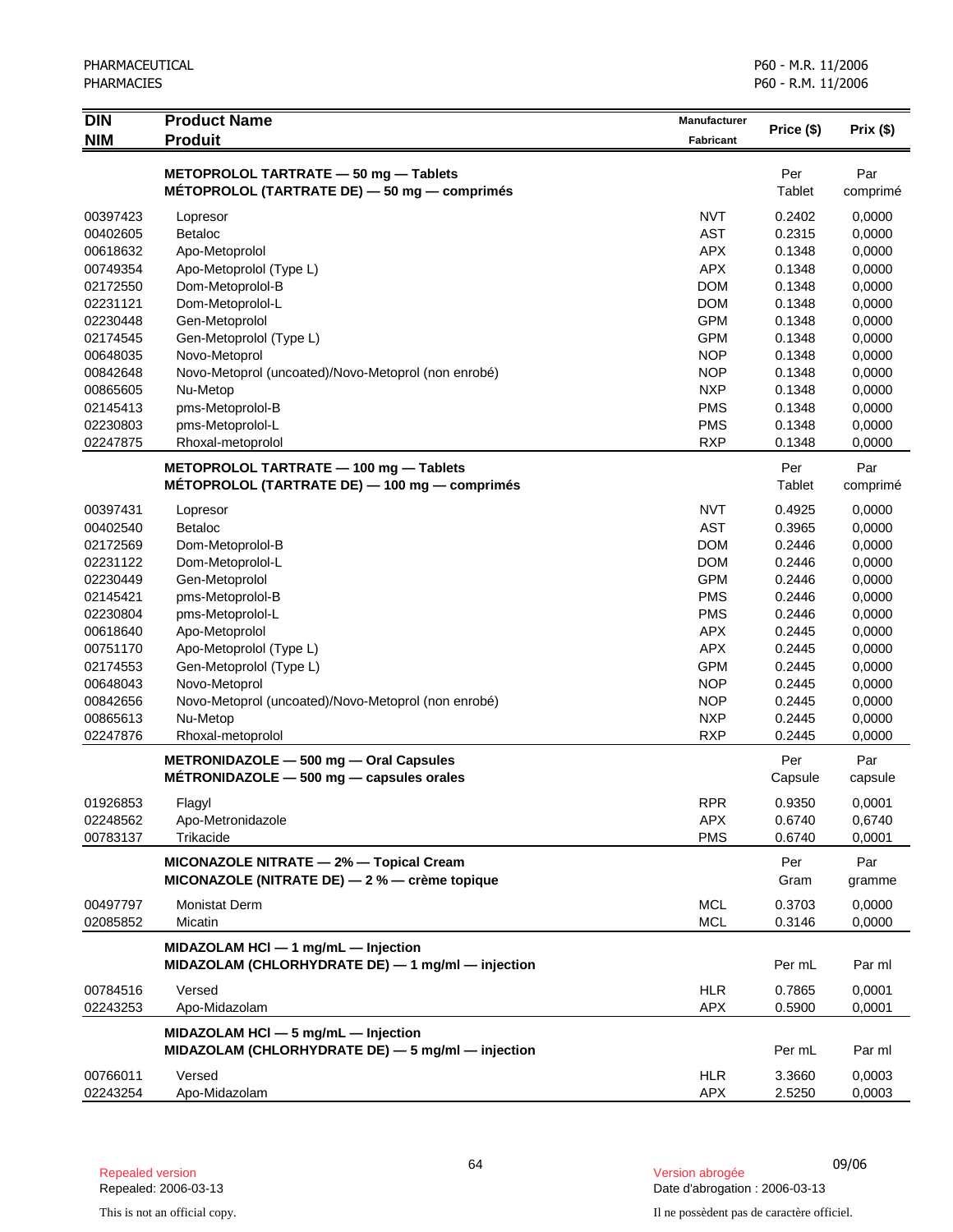| <b>DIN</b> | <b>Product Name</b>                                                                         | <b>Manufacturer</b> | Price (\$)     | Prix(\$)        |
|------------|---------------------------------------------------------------------------------------------|---------------------|----------------|-----------------|
| <b>NIM</b> | <b>Produit</b>                                                                              | <b>Fabricant</b>    |                |                 |
|            | MINOCYCLINE HCI-50 mg-Capsules                                                              |                     | Per            | Par             |
|            | MINOCYCLINE (CHLORHYDRATE DE) - 50 mg - capsules                                            |                     | Capsule        | capsule         |
| 02173514   | Minocin                                                                                     | STI                 | 0.6545         | 0,0001          |
| 02084090   | Apo-Minocycline                                                                             | <b>APX</b>          | 0.5890         | 0,0001          |
| 01914138   | ratio-Minocycline                                                                           | <b>RPH</b>          | 0.5889         | 0,0001          |
| 02230735   | Gen-Minocycline                                                                             | <b>GPM</b>          | 0.5885         | 0,0001          |
| 02108143   | Novo-Minocycline                                                                            | <b>NOP</b>          | 0.5885         | 0,0001          |
| 02239238   | pms-Minocycline                                                                             | <b>PMS</b>          | 0.5885         | 0,0001          |
| 02237313   | Rhoxal-minocycline                                                                          | <b>RXP</b>          | 0.5885         | 0,0001          |
|            | MINOCYCLINE HCI $-100$ mg $-$ Capsules<br>MINOCYCLINE (CHLORHYDRATE DE) - 100 mg - capsules |                     | Per<br>Capsule | Par<br>capsule  |
| 02173506   | Minocin                                                                                     | STI                 | 1.2628         | 0,0001          |
| 02084104   | Apo-Minocycline                                                                             | <b>APX</b>          | 1.1370         | 0,0001          |
| 02239239   | pms-Minocycline                                                                             | <b>PMS</b>          | 1.1366         | 0,0001          |
| 02237314   | Rhoxal-minocycline                                                                          | <b>RXP</b>          | 1.1366         | 0,0001          |
| 02230736   | Gen-Minocycline                                                                             | <b>GPM</b>          | 1.1365         | 0,0001          |
| 02108151   | Novo-Minocycline                                                                            | <b>NOP</b>          | 1.1365         | 0,0001          |
| 01914146   | ratio-Minocycline                                                                           | <b>RPH</b>          | 1.1365         | 0,0001          |
|            | MINOXIDIL - 2% - Topical Solution<br>MINOXIDIL $-2$ % $-$ solution topique                  |                     | Per mL         | Par ml          |
| 00708925   | Rogaine                                                                                     | <b>UPJ</b>          | 0.8810         | 0,0001          |
| 00885754   | Apo-Gain                                                                                    | <b>APX</b>          | 0.7975         | 0,0001          |
| 02065800   | Gen-Minoxidil                                                                               | <b>GPM</b>          | 0.7325         | 0,0001          |
|            | MIRTAZAPINE $-$ 30 mg $-$ Tablets<br>$MIRTAZAPINE - 30 mg - comprimés$                      |                     | Per<br>Tablet  | Par<br>comprimé |
| 02243910   | Remeron                                                                                     | <b>ORG</b>          | 1.3640         | 0,0001          |
| 02248762   | pms-Mirtazapine                                                                             | <b>PMS</b>          | 1.0912         | 0,0001          |
| 02250608   | Rhoxal-mirtazapine                                                                          | <b>RXP</b>          | 0.9548         | 0,0001          |
| 02267292   | Rhoxal-mirtazapine FC                                                                       | <b>RXP</b>          | 0.8594         | 0,0001          |
| 02259354   | Novo-Mirtazapine                                                                            | <b>NOP</b>          | 0.8593         | 0,0001          |
| 02270927   | ratio-Mirtazapine                                                                           | <b>RPH</b>          | 0.8593         | 0,0001          |
| 02256118   | Gen-Mirtazapine                                                                             | <b>GPM</b>          | 0.8580         | 0,0001          |
|            | MISOPROSTOL - 100 mcg - Tablets<br>MISOPROSTOL - 100 mcg - comprimés                        |                     | Per<br>Tablet  | Par<br>comprimé |
| 00813966   | Cytotec                                                                                     | PFI                 | 0.3112         | 0,0000          |
| 02244022   | Apo-Misoprostol                                                                             | <b>APX</b>          | 0.2095         | 0,0000          |
| 02240754   | Novo-Misoprostol                                                                            | <b>NOP</b>          | 0.2094         | 0,0000          |
|            | MISOPROSTOL - 200 mcg - Tablets<br>MISOPROSTOL - 200 mcg - comprimés                        |                     | Per<br>Tablet  | Par<br>comprimé |
| 00632600   | Cytotec                                                                                     | PFI                 | 0.5180         | 0,0001          |
| 02244023   | Apo-Misoprostol                                                                             | <b>APX</b>          | 0.3490         | 0,0000          |
| 02240755   | Novo-Misoprostol                                                                            | <b>NOP</b>          | 0.3487         | 0,0000          |
| 02244125   | pms-Misoprostol                                                                             | <b>PMS</b>          | 0.3487         | 0,0000          |
|            | MOCLOBEMIDE - 100 mg - Tablets<br>$MOCLOBÉMIDE - 100 mg - comprimés$                        |                     | Per<br>Tablet  | Par<br>comprimé |
| 00899348   | Manerix                                                                                     | <b>HLR</b>          | 0.4400         | 0,0000          |
| 02232148   | Apo-Moclobemide                                                                             | <b>APX</b>          | 0.3080         | 0,0000          |
| 02239746   | Novo-Moclobemide                                                                            | <b>NOP</b>          | 0.2772         | 0,0000          |
| 02237111   | Nu-Moclobemide                                                                              | <b>NXP</b>          | 0.2772         | 0,0000          |

<sup>65</sup> 09/06 Repealed version Version abrogée Date d'abrogation : 2006-03-13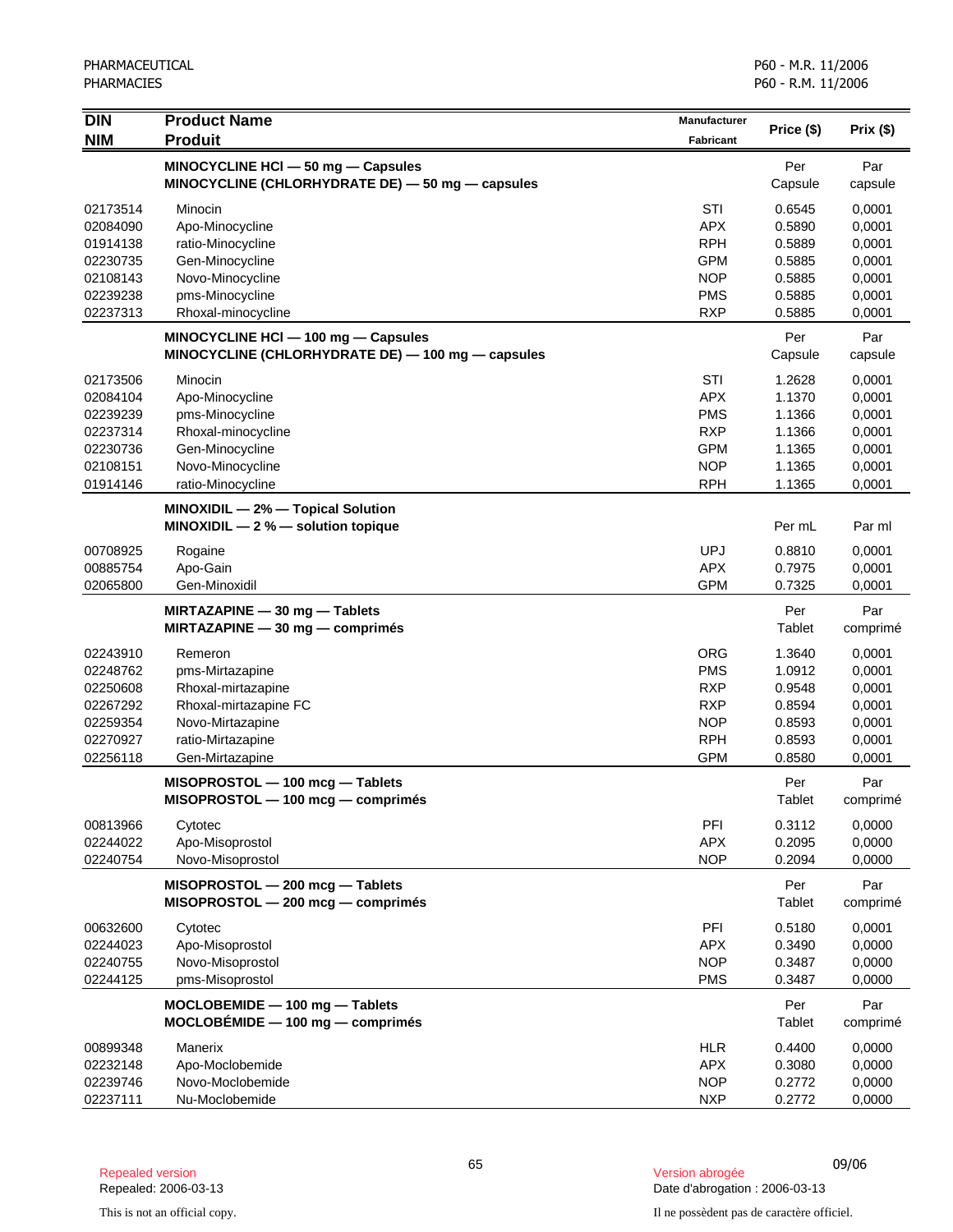| $\overline{D}$<br><b>NIM</b> | <b>Product Name</b><br><b>Produit</b>                                                                        | Manufacturer<br><b>Fabricant</b> | Price (\$)    | Prix (\$)       |
|------------------------------|--------------------------------------------------------------------------------------------------------------|----------------------------------|---------------|-----------------|
|                              | MOCLOBEMIDE - 150 mg - Tablets<br>$MOCLOBÉMIDE - 150 mg - comprimés$                                         |                                  | Per<br>Tablet | Par<br>comprimé |
| 00899356                     | Manerix                                                                                                      | <b>HLR</b>                       | 0.6533        | 0,0001          |
| 02218410                     | ratio-Moclobemide                                                                                            | <b>RPH</b>                       | 0.4785        | 0,0000          |
| 02232150                     | Apo-Moclobemide                                                                                              | <b>APX</b>                       | 0.4465        | 0,0000          |
| 02243218                     | pms-Moclobemide                                                                                              | <b>PMS</b>                       | 0.4020        | 0,0000          |
| 02239747                     | Novo-Moclobemide                                                                                             | <b>NOP</b>                       | 0.4019        | 0,0000          |
| 02237112                     | Nu-Moclobemide                                                                                               | <b>NXP</b>                       | 0.4019        | 0,0000          |
|                              | $MOCLOBEMIDE - 300 mg - Tables$<br>$MOCLOBÉMIDE - 300 mg - comprimés$                                        |                                  | Per<br>Tablet | Par<br>comprimé |
| 02166747                     | Manerix                                                                                                      | <b>HLR</b>                       | 1.2830        | 0,0001          |
| 02243219                     | pms-Moclobemide                                                                                              | <b>PMS</b>                       | 0.8771        | 0,0001          |
| 02240456                     | Apo-Moclobemide                                                                                              | <b>APX</b>                       | 0.8770        | 0,0001          |
| 02239748                     | Novo-Moclobemide                                                                                             | <b>NOP</b>                       | 0.7894        | 0,0001          |
|                              | <b>MOMETASONE FUROATE - 0.1% - Topical Ointment</b><br>MOMÉTASONE (FUROATE DE) $-$ 0,1 % $-$ pommade topique |                                  | Per<br>gram   | Par<br>gramme   |
| 00851736                     | Elocom                                                                                                       | <b>SCH</b>                       | 0.7033        | 0,0001          |
| 02244769                     | pms-Mometasone                                                                                               | <b>PMS</b>                       | 0.3843        | 0,0000          |
| 02248130                     | ratio-Mometasone                                                                                             | <b>RPH</b>                       | 0.3843        | 0,0000          |
| 02264749                     | Taro-Mometasone                                                                                              | <b>TAR</b>                       | 0.3842        | 0,0000          |
|                              | $MORPHINE - 1$ mg/mL $-$ Oral Liquid<br>MORPHINE - 1 mg/ml - liquide oral                                    |                                  | Per mL        | Par ml          |
| 00486582                     | M.O.S                                                                                                        | <b>ICN</b>                       | 0.0220        | 0,0220          |
| 00607762                     | ratio-Morphine                                                                                               | <b>RPH</b>                       | 0.0220        | 0,0000          |
| 00591467                     | <b>Statex</b>                                                                                                | <b>PMS</b>                       | 0.0220        | 0,0000          |
|                              | MORPHINE - 5 mg/mL - Oral Liquid<br>$MORPHINE - 5 mg/ml - liquide$ oral                                      |                                  | Per mL        | Par ml          |
| 00514217                     | M.O.S.                                                                                                       | <b>ICN</b>                       | 0.0927        | 0,0000          |
| 00607770                     | ratio-Morphine                                                                                               | <b>RPH</b>                       | 0.0885        | 0,0000          |
| 00591475                     | <b>Statex</b>                                                                                                | <b>PMS</b>                       | 0.0884        | 0,0000          |
|                              | $MORPHINE - 10$ mg/mL $-$ Oral Liquid<br>$MORPHINE - 10$ mg/ml - liquide oral                                |                                  | Per mL        | Par ml          |
| 00632503                     | M.O.S.                                                                                                       | <b>ICN</b>                       | 0.2022        | 0,0000          |
| 00690783                     | ratio-Morphine                                                                                               | <b>RPH</b>                       | 0.2022        | 0,0000          |
| 00647217                     | <b>Statex</b>                                                                                                | <b>PMS</b>                       | 0.2022        | 0,0000          |
|                              | MORPHINE - 20 mg/mL - Oral Liquid<br>MORPHINE - 20 mg/ml - liquide oral                                      |                                  | Per mL        | Par ml          |
| 00632481                     | M.O.S.                                                                                                       | <b>ICN</b>                       | 0.5764        | 0,0001          |
| 00690791                     | ratio-Morphine                                                                                               | <b>RPH</b>                       | 0.5478        | 0,0001          |
| 00621935                     | <b>Statex</b>                                                                                                | <b>PMS</b>                       | 0.5478        | 0,0001          |
|                              | MORPHINE SULFATE - 5 mg - Tablets<br>MORPHINE (SULFATE DE) $-5$ mg $-$ comprimes                             |                                  | Per<br>Tablet | Par<br>comprimé |
| 02014203                     | <b>MS IR</b>                                                                                                 | <b>PFR</b>                       | 0.1274        | 0,0000          |
| 02009773                     | M.O.S. Sulfate 5                                                                                             | <b>ICN</b>                       | 0.1210        | 0,0000          |
| 00594652                     | <b>Statex</b>                                                                                                | <b>PMS</b>                       | 0.1210        | 0,0000          |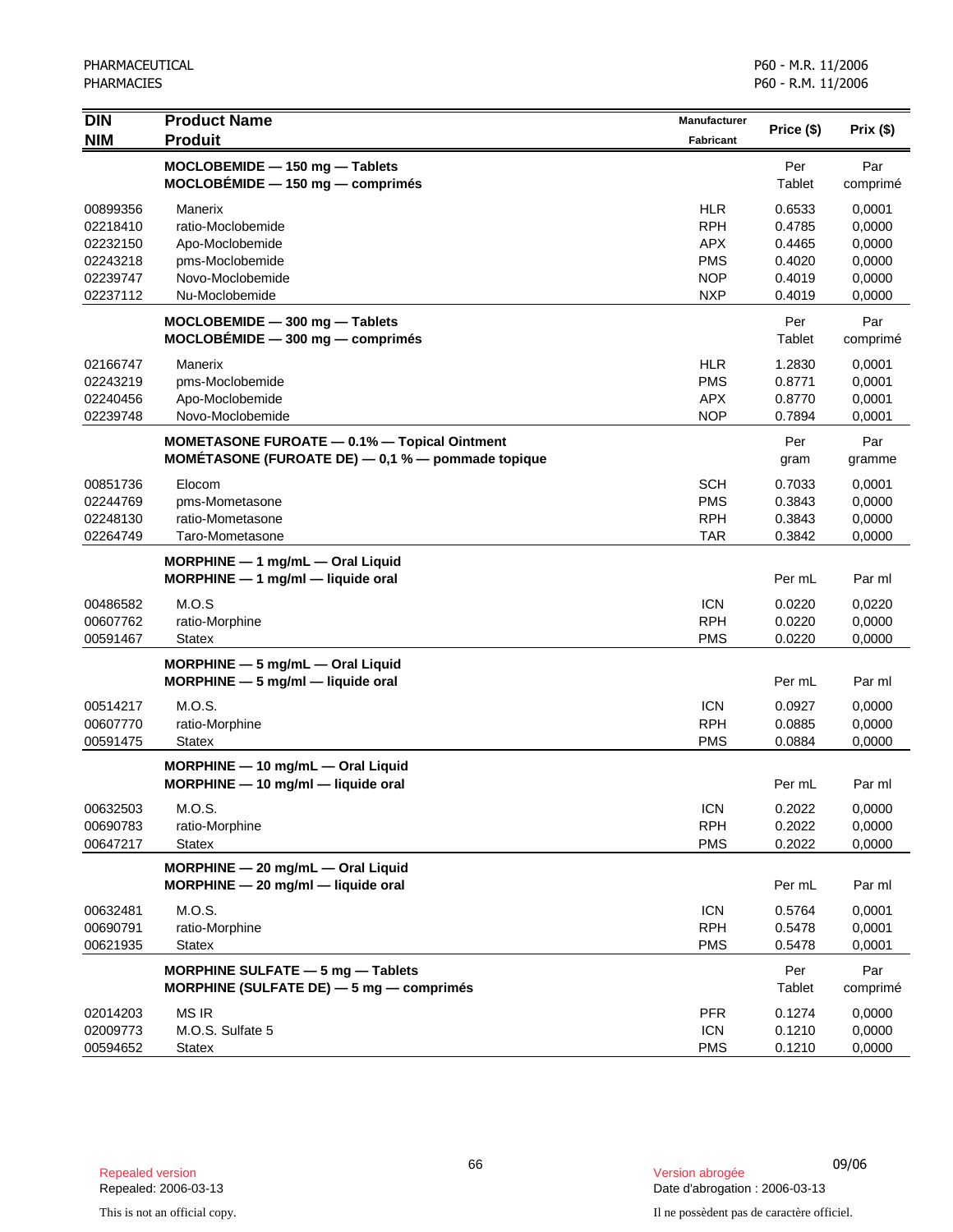| <b>DIN</b><br><b>NIM</b>                                 | <b>Product Name</b><br><b>Produit</b>                                                                                      | <b>Manufacturer</b><br><b>Fabricant</b>                            | Price (\$)                                     | Prix(\$)                                       |
|----------------------------------------------------------|----------------------------------------------------------------------------------------------------------------------------|--------------------------------------------------------------------|------------------------------------------------|------------------------------------------------|
|                                                          | MORPHINE SULFATE - 10 mg - Tablets<br>MORPHINE (SULFATE DE) - 10 mg - comprimés                                            |                                                                    | Per<br>Tablet                                  | Par<br>comprimé                                |
| 02014211<br>02009765<br>00594644                         | <b>MS IR</b><br>M.O.S. Sulfate 10<br><b>Statex</b>                                                                         | <b>PFR</b><br><b>ICN</b><br><b>PMS</b>                             | 0.1980<br>0.1870<br>0.1870                     | 0,0000<br>0,0000<br>0,0000                     |
|                                                          | MORPHINE SULFATE $-$ 25 mg $-$ Tablets<br>MORPHINE (SULFATE DE) - 25 mg - comprimés                                        |                                                                    | Per<br>Tablet                                  | Par<br>comprimé                                |
| 02009749<br>00594636                                     | M.O.S. Sulfate 25<br><b>Statex</b>                                                                                         | <b>ICN</b><br><b>PMS</b>                                           | 0.2475<br>0.2475                               | 0,0000<br>0,0000                               |
|                                                          | MORPHINE SULFATE - 50 mg - Tablets<br>MORPHINE (SULFATE DE) - 50 mg - comprimés                                            |                                                                    | Per<br>Tablet                                  | Par<br>comprimé                                |
| 02009706<br>00675962                                     | M.O.S. Sulfate 50<br><b>Statex</b>                                                                                         | <b>ICN</b><br><b>PMS</b>                                           | 0.3795<br>0.3795                               | 0,0000<br>0,0000                               |
|                                                          | MORPHINE SULFATE - 15 mg - Sustained Release Tablets<br>MORPHINE (SULFATE DE) - 15 mg - comprimés à libération progressive |                                                                    | Per<br>Tablet                                  | Par<br>comprimé                                |
| 02015439<br>02245284<br>02244790                         | <b>MS Contin SRT</b><br>pms-Morphine Sulfate SR<br>ratio-Morphine SR                                                       | <b>PFR</b><br><b>PMS</b><br><b>RPH</b>                             | 0.6895<br>0.4585<br>0.4585                     | 0,0001<br>0,0000<br>0,0000                     |
|                                                          | MORPHINE SULFATE - 30 mg - Sustained Release Tablets<br>MORPHINE (SULFATE DE) - 30 mg - comprimés à libération progressive |                                                                    | Per<br>Tablet                                  | Par<br>comprimé                                |
| 02014297<br>02245285<br>02244791                         | <b>MS Contin SRT</b><br>pms-Morphine Sulfate SR<br>ratio-Morphine SR                                                       | <b>PFR</b><br><b>PMS</b><br><b>RPH</b>                             | 1.0410<br>0.6923<br>0.6922                     | 0,0001<br>0,0001<br>0,0001                     |
|                                                          | MORPHINE SULFATE - 60 mg - Sustained Release Tablets<br>MORPHINE (SULFATE DE) - 60 mg - comprimés à libération progressive |                                                                    | Per<br>Tablet                                  | Par<br>comprimé                                |
| 02014300<br>02245286<br>02244792                         | <b>MS Contin SRT</b><br>pms-Morphine Sulfate SR<br>ratio-Morphine SR                                                       | <b>PFR</b><br><b>PMS</b><br><b>RPH</b>                             | 1.8352<br>1.2204<br>1.2203                     | 0,0002<br>0,0001<br>0,0001                     |
|                                                          | NABUMETONE - 500 mg - Tablets<br>$NABUMÉTONE - 500 mg - comprimés$                                                         |                                                                    | Per<br>Tablet                                  | Par<br>comprimé                                |
| 02083531<br>02244563<br>02240867<br>02242912<br>02238639 | Relafen<br>Gen-Nabumetone<br>Novo-Nabumetone<br>Rhoxal-nabumetone<br>Apo-Nabumetone                                        | <b>GSK</b><br><b>GPM</b><br><b>NOP</b><br><b>RXP</b><br><b>APX</b> | 0.7108<br>0.5528<br>0.5528<br>0.5528<br>0.5525 | 0,0001<br>0,0001<br>0,0001<br>0,0001<br>0,0001 |
|                                                          | NABUMETONE - 750 mg - Tablets<br>$NABUMÉTONE - 750 mg - comprimés$                                                         |                                                                    | Per<br>Tablet                                  | Par<br>comprimé                                |
| 02083558<br>02240868                                     | Relafen<br>Novo-Nabumetone                                                                                                 | <b>GSK</b><br><b>NOP</b>                                           | 0.9654<br>0.7508                               | 0,0001<br>0,0001                               |
|                                                          | NADOLOL - 40 mg - Tablets<br>NADOLOL - 40 mg - comprimés                                                                   |                                                                    | Per<br>Tablet                                  | Par<br>comprimé                                |
| 00782505<br>00607126<br>02126753<br>00851663             | Apo-Nadol<br>Corgard<br>Novo-Nadolol<br>ratio-Nadolol                                                                      | <b>APX</b><br>SQU<br><b>NOP</b><br><b>RPH</b>                      | 0.3415<br>0.2712<br>0.2712<br>0.2712           | 0,0000<br>0,0000<br>0,0000<br>0,0000           |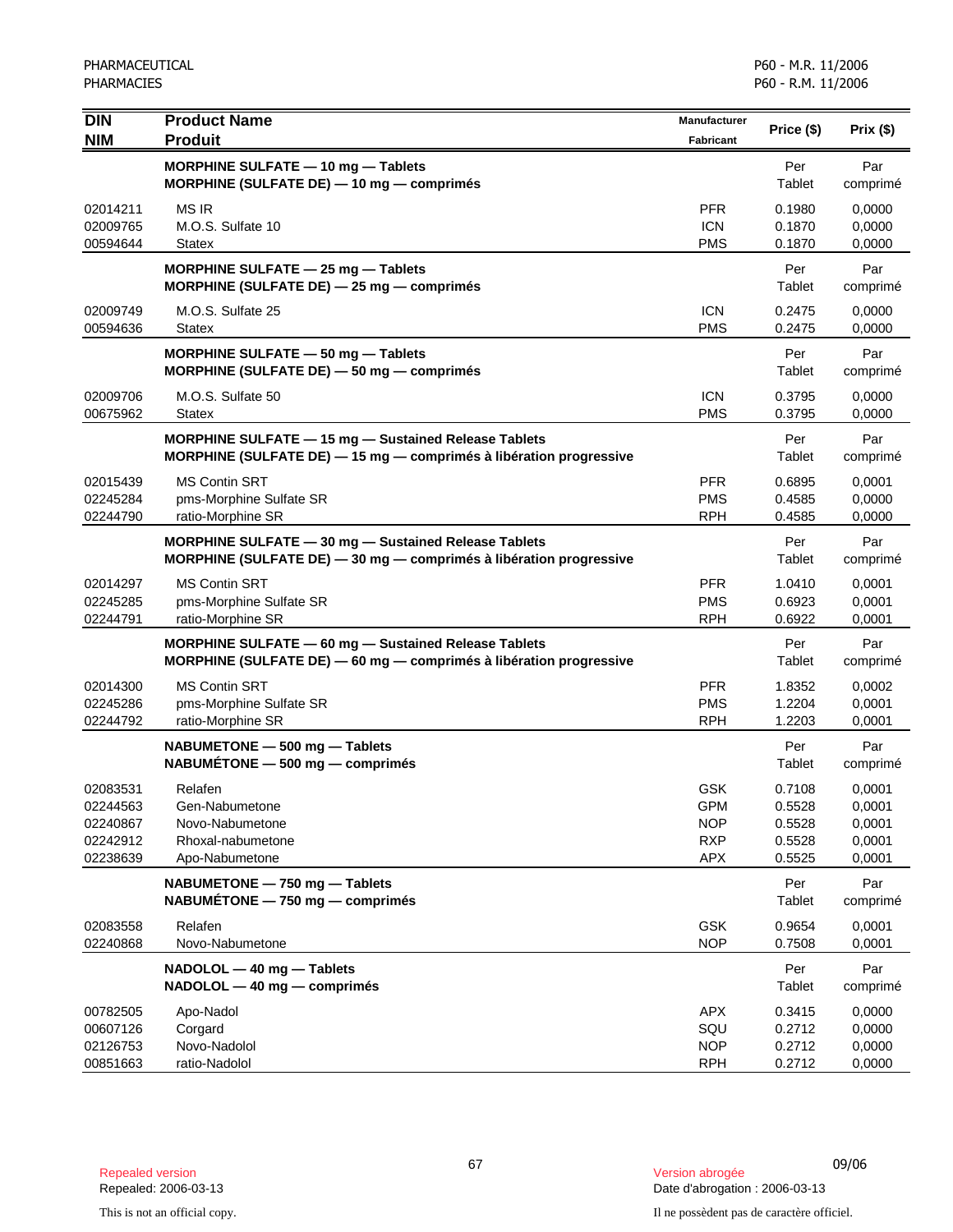| <b>DIN</b><br><b>NIM</b>                                 | <b>Product Name</b><br><b>Produit</b>                                                                        | Manufacturer<br><b>Fabricant</b>                                   | Price (\$)                                     | Prix (\$)                                      |
|----------------------------------------------------------|--------------------------------------------------------------------------------------------------------------|--------------------------------------------------------------------|------------------------------------------------|------------------------------------------------|
|                                                          | NADOLOL - 80 mg - Tablets<br>NADOLOL - 80 mg - comprimés                                                     |                                                                    | Per<br>Tablet                                  | Par<br>comprimé                                |
| 00782467<br>00463256<br>02126761<br>00851671             | Apo-Nadolol<br>Corgard<br>Novo-Nadolol<br>ratio-Nadolol                                                      | <b>APX</b><br>SQU<br><b>NOP</b><br><b>RPH</b>                      | 0.4865<br>0.3867<br>0.3867<br>0.3867           | 0,0000<br>0,0000<br>0,0000<br>0,0000           |
|                                                          | NADOLOL - 160 mg - Tablets<br>NADOLOL - 160 mg - comprimés                                                   |                                                                    | Per<br><b>Tablet</b>                           | Par<br>comprimé                                |
| 00782475<br>00523372<br>00851698                         | Apo-Nadolol<br>Corgard<br>ratio-Nadolol                                                                      | <b>APX</b><br>SQU<br><b>RPH</b>                                    | 0.8695<br>0.7255<br>0.7255                     | 0,0001<br>0,0001<br>0,0001                     |
|                                                          | NAPHAZOLINE HCI - 0.1% - Ophthalmic Solution<br>NAPHAZOLINE (CHLORHYDRATE DE) - 0,1 % - solution ophtalmique |                                                                    | Per mL                                         | Par ml                                         |
| 00001147<br>00390283<br>02133350                         | Albalon<br>Naphcon Forte<br>Vasocon                                                                          | <b>ALL</b><br><b>ALC</b><br><b>CBV</b>                             | 0.4430<br>0.4232<br>0.3960                     | 0,0000<br>0,0000<br>0,0000                     |
|                                                          | NAPROXEN - 250 mg - Enteric Coated Tablets<br>NAPROXEN - 250 mg - comprimés à enrobage entérosoluble         |                                                                    | Per<br>Tablet                                  | Par<br>comprimé                                |
| 02162792<br>02246699<br>02243312                         | Naprosyn E<br>Apo-Naproxen EC<br>Novo-Naprox EC                                                              | <b>HLR</b><br><b>APX</b><br><b>NOP</b>                             | 0.4420<br>0.3120<br>0.3119                     | 0,0000<br>0,0000<br>0,0000                     |
|                                                          | NAPROXEN - 375 mg - Enteric Coated Tablets<br>NAPROXEN - 375 mg - comprimés à enrobage entérosoluble         |                                                                    | Per<br>Tablet                                  | Par<br>comprimé                                |
| 02162415<br>02243313<br>02246700<br>02243432             | Naprosyn E<br>Novo-Naprox EC<br>Apo-Naproxen EC<br>Gen-Naproxen EC                                           | <b>HLR</b><br><b>NOP</b><br><b>APX</b><br><b>GPM</b>               | 0.5794<br>0.4055<br>0.4045<br>0.4043           | 0,0001<br>0,0000<br>0,0000<br>0,0000           |
|                                                          | NAPROXEN - 500 mg - Enteric Coated Tablets<br>NAPROXEN - 500 mg - comprimés à enrobage entérosoluble         |                                                                    | Per<br><b>Tablet</b>                           | Par<br>comprimé                                |
| 02162423<br>02246701<br>02241024<br>02243314             | Naprosyn E<br>Apo-Naproxen EC<br>Gen-Naproxen EC<br>Novo-Naprox EC                                           | <b>HLR</b><br><b>APX</b><br><b>GPM</b><br><b>NOP</b>               | 1.0465<br>0.7585<br>0.7584<br>0.7583           | 0,0001<br>0,0001<br>0,0001<br>0,0001           |
|                                                          | NAPROXEN - 125 mg - Tablets<br>NAPROXEN - 125 mg - comprimés                                                 |                                                                    | Per<br>Tablet                                  | Par<br>comprimé                                |
| 00522678<br>00865621                                     | Apo-Naproxen<br>Nu-Naprox                                                                                    | <b>APX</b><br><b>NXP</b>                                           | 0.0839<br>0.0695                               | 0,0000<br>0,0000                               |
|                                                          | NAPROXEN - 250 mg - Tablets<br>NAPROXEN - 250 mg - comprimés                                                 |                                                                    | Per<br>Tablet                                  | Par<br>comprimé                                |
| 02162474<br>00522651<br>00565350<br>00865648<br>00615315 | Naprosyn<br>Apo-Naproxen<br>Novo-Naprox<br>Nu-Naprox<br>ratio-Naproxen                                       | <b>HLR</b><br><b>APX</b><br><b>NOP</b><br><b>NXP</b><br><b>RPH</b> | 0.4315<br>0.1385<br>0.1175<br>0.1175<br>0.1175 | 0,0000<br>0,0000<br>0,0000<br>0,0000<br>0,0000 |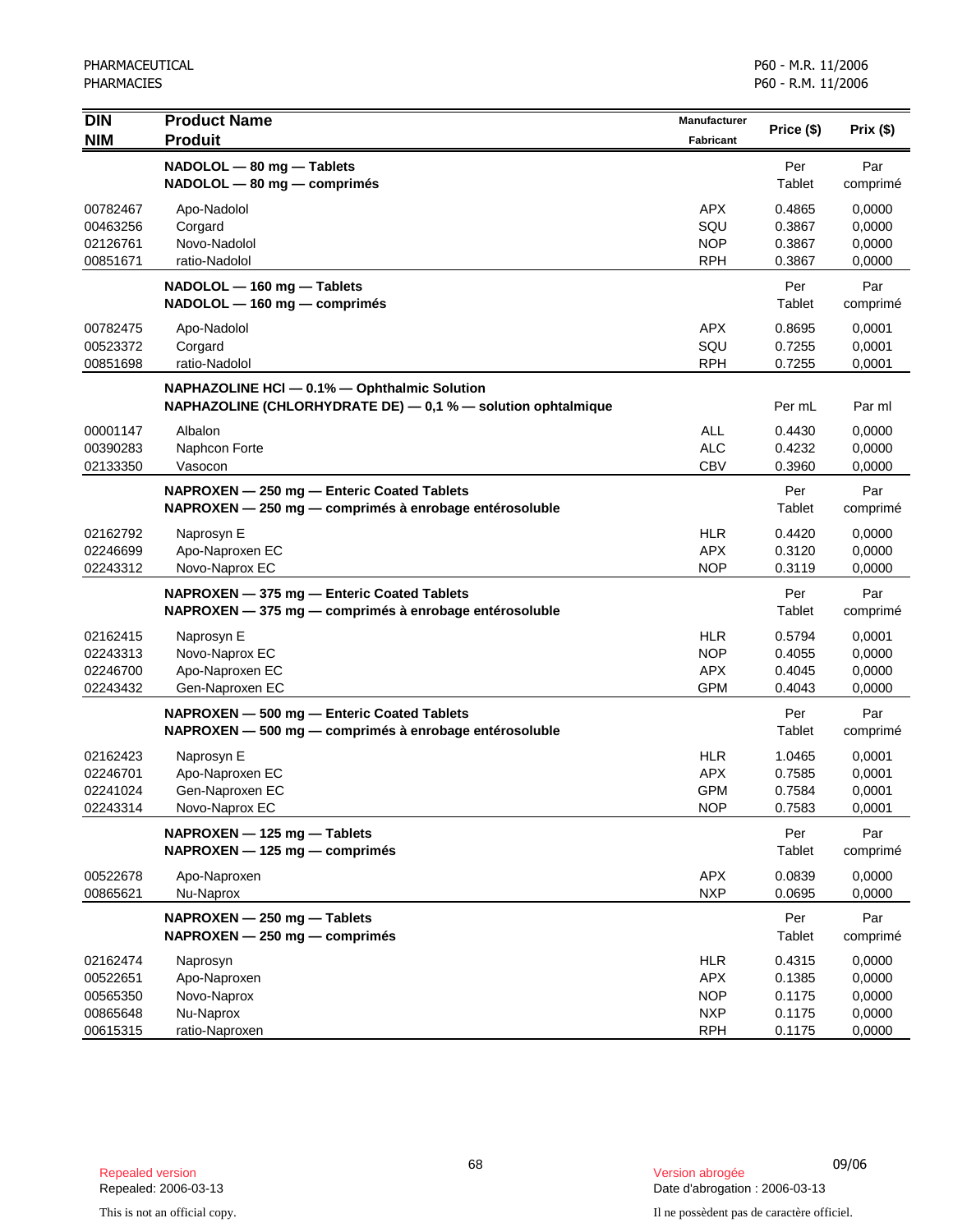| <b>DIN</b>           | <b>Product Name</b>                                          | Manufacturer             | Price (\$)       | Prix(\$)                 |
|----------------------|--------------------------------------------------------------|--------------------------|------------------|--------------------------|
| <b>NIM</b>           | <b>Produit</b>                                               | Fabricant                |                  |                          |
|                      | NAPROXEN - 375 mg - Tablets                                  |                          | Per              | Par                      |
|                      | NAPROXEN - 375 mg - comprimés                                |                          | Tablet           | comprimé                 |
| 02162482             | Naprosyn                                                     | <b>HLR</b>               | 0.5627           | 0,0001                   |
| 00600806             | Apo-Naproxen                                                 | <b>APX</b>               | 0.1895           | 0,0000                   |
| 00627097             | Novo-Naprox                                                  | <b>NOP</b>               | 0.1604           | 0,0000                   |
| 00865656             | Nu-Naprox                                                    | <b>NXP</b>               | 0.1604           | 0,0000                   |
| 00615323             | ratio-Naproxen                                               | <b>RPH</b>               | 0.1604           | 0,0000                   |
|                      | NAPROXEN - 500 mg - Tablets                                  |                          | Per              | Par                      |
|                      | NAPROXEN - 500 mg - comprimés                                |                          | Tablet           | comprimé                 |
| 02162490             | Naprosyn                                                     | <b>HLR</b>               | 1.0206           | 0,0001                   |
| 00592277             | Apo-Naproxen                                                 | <b>APX</b>               | 0.2745           | 0,0000                   |
| 00615331             | Naxen                                                        | <b>SYP</b>               | 0.2321           | 0,0000                   |
| 00589861<br>00865664 | Novo-Naprox<br>Nu-Naprox                                     | <b>NOP</b><br><b>NXP</b> | 0.2321<br>0.2321 | 0,0000<br>0,0000         |
|                      |                                                              |                          |                  |                          |
|                      | NAPROXEN - 750 mg - Sustained Release Tablets                |                          | Per              | Par                      |
|                      | NAPROXEN - 750 mg - comprimés à libération progressive       |                          | Tablet           | comprimé                 |
| 02162466             | Naprosyn SR                                                  | <b>HLR</b>               | 1.3968           | 0,0001                   |
| 02177072             | Apo-Naproxen SR                                              | <b>APX</b>               | 0.9294           | 0,0001                   |
| 02231327             | Novo-Naprox                                                  | <b>NOP</b>               | 0.8364           | 0,0001                   |
|                      | NAPROXEN - 500 mg - Suppositories                            |                          | Per              | Par                      |
|                      | $NAPROXEN - 500 mg - $ suppositoires                         |                          |                  | Suppository suppositoire |
| 00531022             | Naprosyn                                                     | <b>HLR</b>               | 1.2100           | 0,0001                   |
| 02017237             | pms-Naproxen                                                 | <b>PMS</b>               | 0.9691           | 0,0001                   |
| 00756814             | ratio-Naproxen                                               | <b>RPH</b>               | 0.9691           | 0,0001                   |
| 02229690             | Rhodiaprox                                                   | <b>ROP</b>               | 0.9046           | 0,0001                   |
| 02230477             | Sab-Naproxen                                                 | <b>SIL</b>               | 0.8720           | 0,0001                   |
|                      | NAPROXEN SODIUM - 275 mg - Tablets                           |                          | Per              | Par                      |
|                      | NAPROXEN SODIQUE - 275 mg - comprimés                        |                          | Tablet           | comprimé                 |
| 02162725             | Anaprox                                                      | <b>HLR</b>               | 0.6597           | 0,0001                   |
| 00784354             | Apo-Napro-Na                                                 | <b>APX</b>               | 0.4412           | 0,0000                   |
| 00778389             | Novo-Naprox Sodium                                           | <b>NOP</b>               | 0.3764           | 0,0000                   |
|                      | NAPROXEN SODIUM - 550 mg - Tablets                           |                          | Per              | Par                      |
|                      | NAPROXEN SODIQUE - 550 mg - comprimés                        |                          | Tablet           | comprimé                 |
| 02162717             | Anaprox DS                                                   | <b>HLR</b>               | 1.2700           | 0,0001                   |
| 01940309             | Apo-Napro-Na DS                                              | <b>APX</b>               | 0.7335           | 0,0001                   |
| 02026600             | Novo-Naprox Sodium DS                                        | <b>NOP</b>               | 0.7334           | 0,0001                   |
|                      | NEOMYCIN/GRAMICIDIN/NYSTATIN/TRIAMCINOLONE - 2.5 mg/0.25 mg/ |                          |                  |                          |
|                      | 100,000 U/1 mg per g - Topical Cream                         |                          |                  |                          |
|                      | NÉOMYCINE/GRAMICIDINE/NYSTATINE/TRIAMCINOLONE - 2,5 mg/      |                          | Per              | Par                      |
|                      | 0,25 mg/100 000 U/1 mg par $g$ - crème topique               |                          | Gram             | gramme                   |
| 01999850             | Kenacomb                                                     | WSQ                      | 0.8052           | 0,0001                   |
| 00717002             | Viaderm KC                                                   | <b>TAR</b>               | 0.4327           | 0,0000                   |
| 00550507             | ratio-Triacomb                                               | <b>RPH</b>               | 0.4301           | 0,0000                   |
|                      | $NACIN - 50 mg - Tables$                                     |                          | Per              | Par                      |
|                      | $NIACINE - 50 mg - comprimés$                                |                          | Tablet           | comprimé                 |
| 00268593             | Niacin/Niacine                                               | <b>ICN</b>               | 0.0156           | 0,0000                   |
| 00041084             | Niacin/Niacine                                               | LEA                      | 0.0126           | 0,0000                   |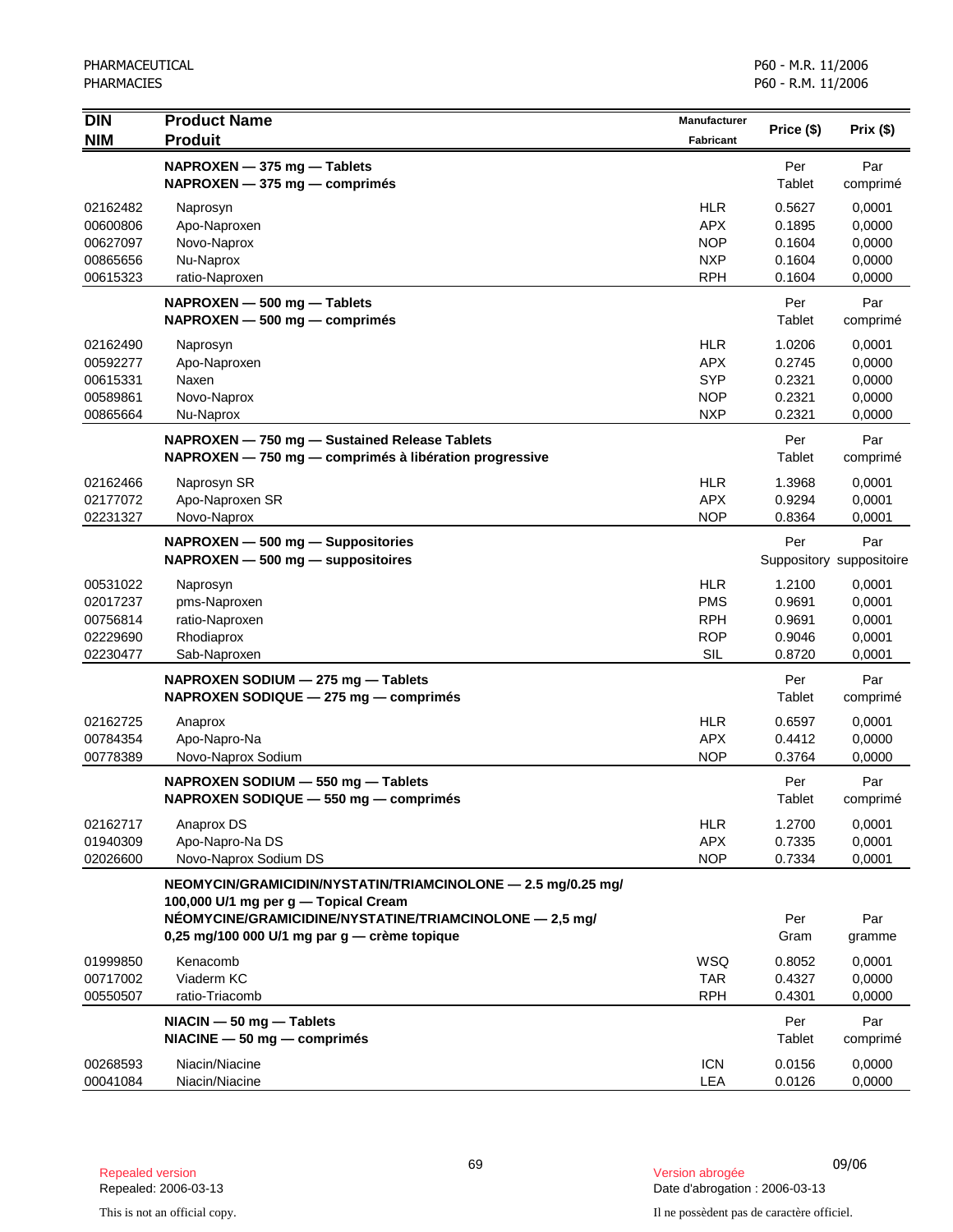| <b>DIN</b>                                               | <b>Product Name</b>                                                                                                             | <b>Manufacturer</b>                                                | Price (\$)                                     | Prix(\$)                                       |
|----------------------------------------------------------|---------------------------------------------------------------------------------------------------------------------------------|--------------------------------------------------------------------|------------------------------------------------|------------------------------------------------|
| <b>NIM</b>                                               | <b>Produit</b>                                                                                                                  | <b>Fabricant</b>                                                   |                                                |                                                |
|                                                          | NIACIN - 100 mg - Tablets<br>NIACINE - 100 mg - comprimés                                                                       |                                                                    | Per<br>Tablet                                  | Par<br>comprimé                                |
| 00232459<br>00268585                                     | Niacin/Niacine<br>Niacin/Niacine                                                                                                | <b>LEA</b><br><b>ICN</b>                                           | 0.0352<br>0.0321                               | 0,0000<br>0,0000                               |
|                                                          | $N$ FEDIPINE $-5$ mg $-$ Capsules<br>$N$ FEDIPINE $-5$ mg $-$ capsules                                                          |                                                                    | Per<br>Capsule                                 | Par<br>capsule                                 |
| 00725110<br>02047462<br>02235897                         | Apo-Nifed<br>Novo-Nifedin<br>pms-Nifedipine                                                                                     | <b>APX</b><br><b>NOP</b><br><b>PMS</b>                             | 0.2685<br>0.2684<br>0.2684                     | 0,0000<br>0,0000<br>0,0000                     |
|                                                          | $N$ FEDIPINE $-$ 10 mg $-$ Capsules<br>$N$ FEDIPINE $-$ 10 mg $-$ capsules                                                      |                                                                    | Per<br>Capsule                                 | Par<br>capsule                                 |
| 00755907<br>01946307<br>00756830<br>00865591<br>02235898 | Apo-Nifed<br>Gen-Nifedipine<br>Novo-Nifedin<br>Nu-Nifed<br>pms-Nifedipine                                                       | <b>APX</b><br><b>GPM</b><br><b>NOP</b><br><b>NXP</b><br><b>PMS</b> | 0.2465<br>0.2044<br>0.2044<br>0.2044<br>0.2044 | 0,0000<br>0,0000<br>0,0000<br>0,0000<br>0,0000 |
|                                                          | NIFEDIPINE - 10 mg - Prolonged Action Tablets<br>NIFÉDIPINE - 10 mg - comprimés à effet prolongé                                |                                                                    | Per<br>Tablet                                  | Par<br>comprimé                                |
| 02197448<br>02212102                                     | Apo-Nifedipine PA<br>Nu-Nifedipine PA                                                                                           | <b>APX</b><br><b>NXP</b>                                           | 0.2470<br>0.2470                               | 0,0000<br>0,0000                               |
|                                                          | NIFEDIPINE - 20 mg - Prolonged Action Tablets<br>NIFÉDIPINE - 20 mg - comprimés à effet prolongé                                |                                                                    | Per<br>Tablet                                  | Par<br>comprimé                                |
| 02181525<br>02200937                                     | Apo-Nifedipine PA<br>Nu-Nifedipine PA                                                                                           | <b>APX</b><br><b>NXP</b>                                           | 0.4290<br>0.4290                               | 0,0000<br>0,0000                               |
|                                                          | $NITRAZEPAM - 5 mg - Tables$<br>$NITRAZÉPAM - 5 mg - comprimés$                                                                 |                                                                    | Per<br>Tablet                                  | Par<br>comprimé                                |
| 00511528<br>02245230<br>02229654<br>02234003             | Mogadon<br>Apo-Nitrazepam<br>Nitrazadon<br>Rhoxal-nitrazepam                                                                    | <b>ICN</b><br><b>APX</b><br><b>ICN</b><br><b>RXP</b>               | 0.1571<br>0.0945<br>0.0943<br>0.0943           | 0,0000<br>0,0000<br>0,0000<br>0,0000           |
|                                                          | NITRAZEPAM - 10 mg - Tablets<br>$NITRAZÉPAM - 10 mg - comprimés$                                                                |                                                                    | Per<br>Tablet                                  | Par<br>comprimé                                |
| 00511536<br>02245231<br>02229655<br>02234007             | Mogadon<br>Apo-Nitrazepam<br>Nitrazadon<br>Rhoxal-nitrazepam                                                                    | <b>ICN</b><br><b>APX</b><br><b>ICN</b><br><b>RXP</b>               | 0.2351<br>0.1410<br>0.1410<br>0.1410           | 0,0000<br>0,0000<br>0,0000<br>0,0000           |
|                                                          | NITROGLYCERIN - 200 Dose - 0.4 mg/Dose - Sublingual Spray<br>NITROGLYCÉRINE $-$ 200 doses $-$ 0,4 mg/dose $-$ pompe sublinguale |                                                                    | Per<br>Dose                                    | Par<br>dose                                    |
| 02231441<br>02238998                                     | Nitrolingual Pumpspray/Nitrolingual, pompe<br>Rho-Nitro Pumpspray/Rho-Nitro, pompe                                              | AVE<br><b>ROP</b>                                                  | 0.0665<br>0.0499                               | 0,0000<br>0,0000                               |
|                                                          | NIZATIDINE - 150 mg - Capsules<br>$NIZATIDINE - 150 mg - capsules$                                                              |                                                                    | Per<br>Capsule                                 | Par<br>capsule                                 |
| 00778338<br>02220156<br>02246046<br>02240457             | Axid<br>Apo-Nizatidine<br>Gen-Nizatidine<br>Novo-Nizatidine                                                                     | <b>PML</b><br><b>APX</b><br><b>GPM</b><br><b>NOP</b>               | 0.9232<br>0.5816<br>0.5816<br>0.5816           | 0,0001<br>0,0001<br>0,0001<br>0,0001           |
| 02177714                                                 | pms-Nizatidine                                                                                                                  | <b>PMS</b>                                                         | 0.5816                                         | 0,0001                                         |

<sup>70</sup> 09/06 Repealed version Version abrogée Date d'abrogation : 2006-03-13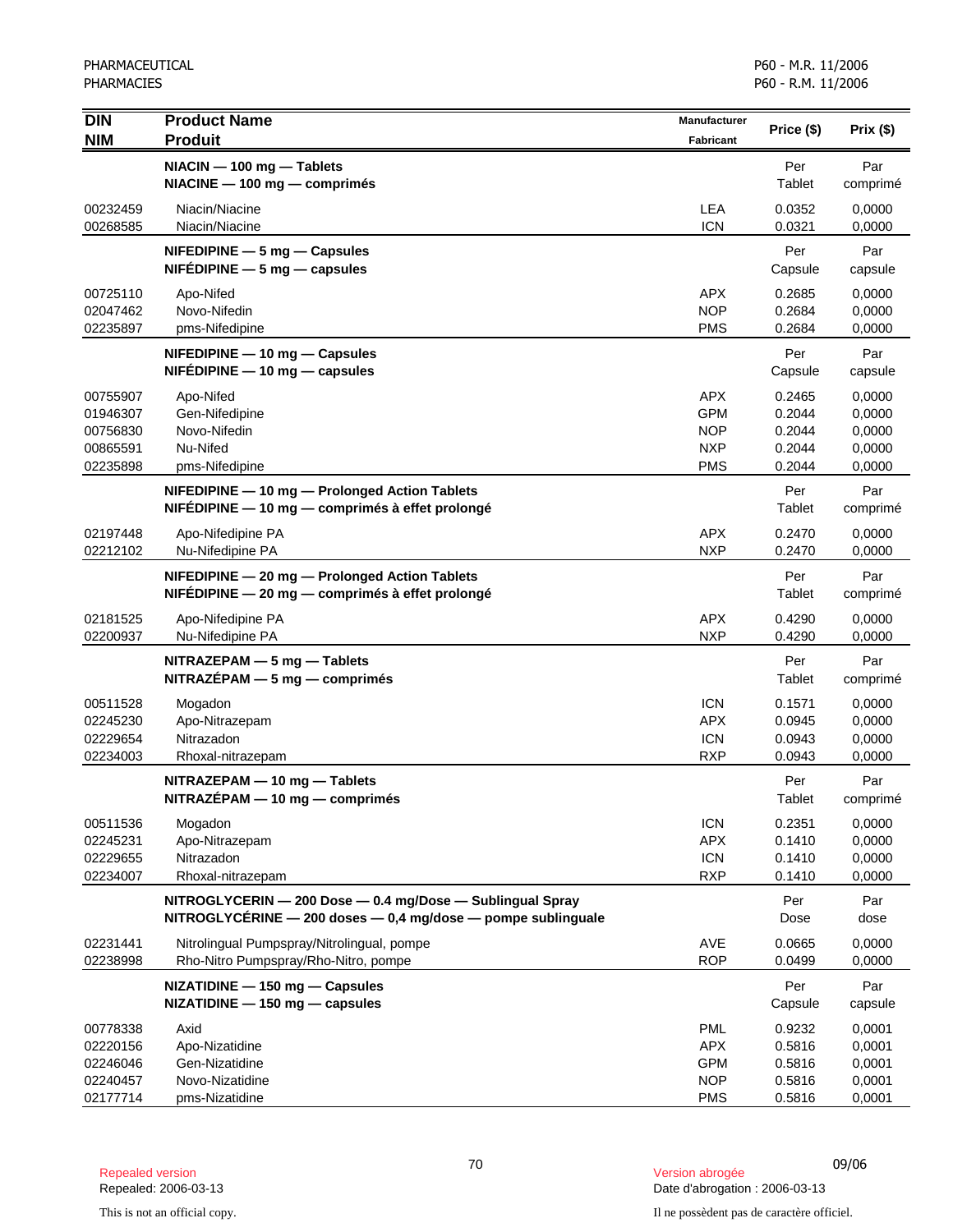| <b>DIN</b><br><b>NIM</b>         | <b>Product Name</b><br><b>Produit</b>                                                  | <b>Manufacturer</b><br><b>Fabricant</b> | Price (\$)                 | Prix(\$)                   |
|----------------------------------|----------------------------------------------------------------------------------------|-----------------------------------------|----------------------------|----------------------------|
|                                  | NIZATIDINE - 300 mg - Capsules<br>$NIZATIDINE - 300 mg - capsules$                     |                                         | Per<br>Capsule             | Par<br>capsule             |
| 00778346<br>02220164<br>02246047 | Axid<br>Apo-Nizatidine<br>Gen-Nizatidine                                               | <b>PML</b><br><b>APX</b><br><b>GPM</b>  | 1.6727<br>1.0538<br>1.0538 | 0,0002<br>0,0001<br>0,0001 |
| 02240458<br>02177722             | Novo-Nizatidine<br>pms-Nizatidine                                                      | <b>NOP</b><br><b>PMS</b>                | 1.0538<br>1.0538           | 0,0001<br>0,0001           |
|                                  | NORFLOXACIN - 400 mg - Tablets<br>NORFLOXACINE - 400 mg - comprimés                    |                                         | Per<br>Tablet              | Par<br>comprimé            |
| 02237682<br>02246596<br>02229524 | Novo-Norfloxacin<br>pms-Norfloxacin<br>Apo-Norflox                                     | <b>NOP</b><br><b>PMS</b><br><b>APX</b>  | 1.6783<br>1.6783<br>1.5088 | 0,0002<br>0,0002<br>0,0002 |
|                                  | NORTRIPTYLINE - 10 mg - Capsules<br>$NORTRIPTYLINE - 10 mg - capsules$                 |                                         | Per<br>Capsule             | Par<br>capsule             |
| 00015229<br>02177692             | Aventyl<br>pms-Nortriptyline                                                           | <b>PML</b><br><b>PMS</b>                | 0.2200<br>0.1650           | 0,0000<br>0,0000           |
| 02231686<br>02230361<br>02231781 | Gen-Nortriptyline<br>Norventyl<br>Novo-Nortriptyline                                   | <b>GPM</b><br><b>ICN</b><br><b>NOP</b>  | 0.1386<br>0.1386<br>0.1386 | 0,0000<br>0,0000<br>0,0000 |
| 02223511<br>02223139<br>02240789 | Apo-Nortriptyline<br>Nu-Nortriptyline<br>ratio-Nortriptyline                           | <b>APX</b><br><b>NXP</b><br><b>RPH</b>  | 0.1385<br>0.1385<br>0.1260 | 0,0000<br>0,0000<br>0,0000 |
|                                  | NORTRIPTYLINE $-$ 25 mg $-$ Capsules<br>NORTRIPTYLINE - 25 mg - capsules               |                                         | Per<br>Capsule             | Par<br>capsule             |
| 00015237                         | Aventyl                                                                                | <b>PML</b>                              | 0.4448                     | 0,0000                     |
| 02177706<br>02231687             | pms-Nortriptyline<br>Gen-Nortriptyline                                                 | <b>PMS</b><br><b>GPM</b>                | 0.3330<br>0.2802           | 0,0000<br>0,0000           |
| 02231782                         | Novo-Nortriptyline                                                                     | <b>NOP</b>                              | 0.2801                     | 0,0000                     |
| 02223538                         | Apo-Nortriptyline                                                                      | <b>APX</b>                              | 0.2800                     | 0,0000                     |
| 02223147                         | Nu-Nortriptyline                                                                       | <b>NXP</b>                              | 0.2800                     | 0,0000                     |
| 02240790                         | ratio-Nortriptyline                                                                    | <b>RPH</b>                              | 0.2547                     | 0,0000                     |
|                                  | NYSTATIN - 100,000 U/mL - Oral Liquid<br>NYSTATINE - 100 000 U/ml - liquide oral       |                                         | Per mL                     | Par ml                     |
| 00792667<br>02194201             | pms-Nystatin<br>ratio-Nystatin                                                         | <b>PMS</b><br><b>RPH</b>                | 0.0647<br>0.0647           | 0,0000<br>0,0000           |
|                                  | NYSTATIN - 100,000 U/g - Topical Cream<br>NYSTATINE - 100 000 U/g - crème topique      |                                         | Per<br>Gram                | Par<br>gramme              |
| 00029092<br>00716871<br>02194236 | Mycostatin<br>Nyaderm<br>ratio-Nystatin                                                | SQU<br><b>TAR</b><br><b>RPH</b>         | 0.3164<br>0.1577<br>0.0770 | 0,0000<br>0,0000<br>0,0000 |
|                                  | NYSTATIN - 100,000 U/g - Topical Ointment<br>NYSTATINE - 100 000 U/g - pommade topique |                                         | Per<br>Gram                | Par<br>gramme              |
| 00029556<br>02194228             | Mycostatin<br>ratio-Nystatin                                                           | SQU<br><b>RPH</b>                       | 0.3080<br>0.0994           | 0,0000<br>0,0000           |
|                                  | NYSTATIN - 25,000 U/g - Vaginal Cream<br>NYSTATINE - 25 000 U/g - crème vaginale       |                                         | Per<br>Gram                | Par<br>gramme              |
| 00295973<br>00716901             | Mycostatin<br>Nyaderm                                                                  | SQU<br>TAR                              | 0.0993<br>0.0505           | 0,0000<br>0,0000           |

<sup>71</sup> 09/06 Repealed version Version abrogée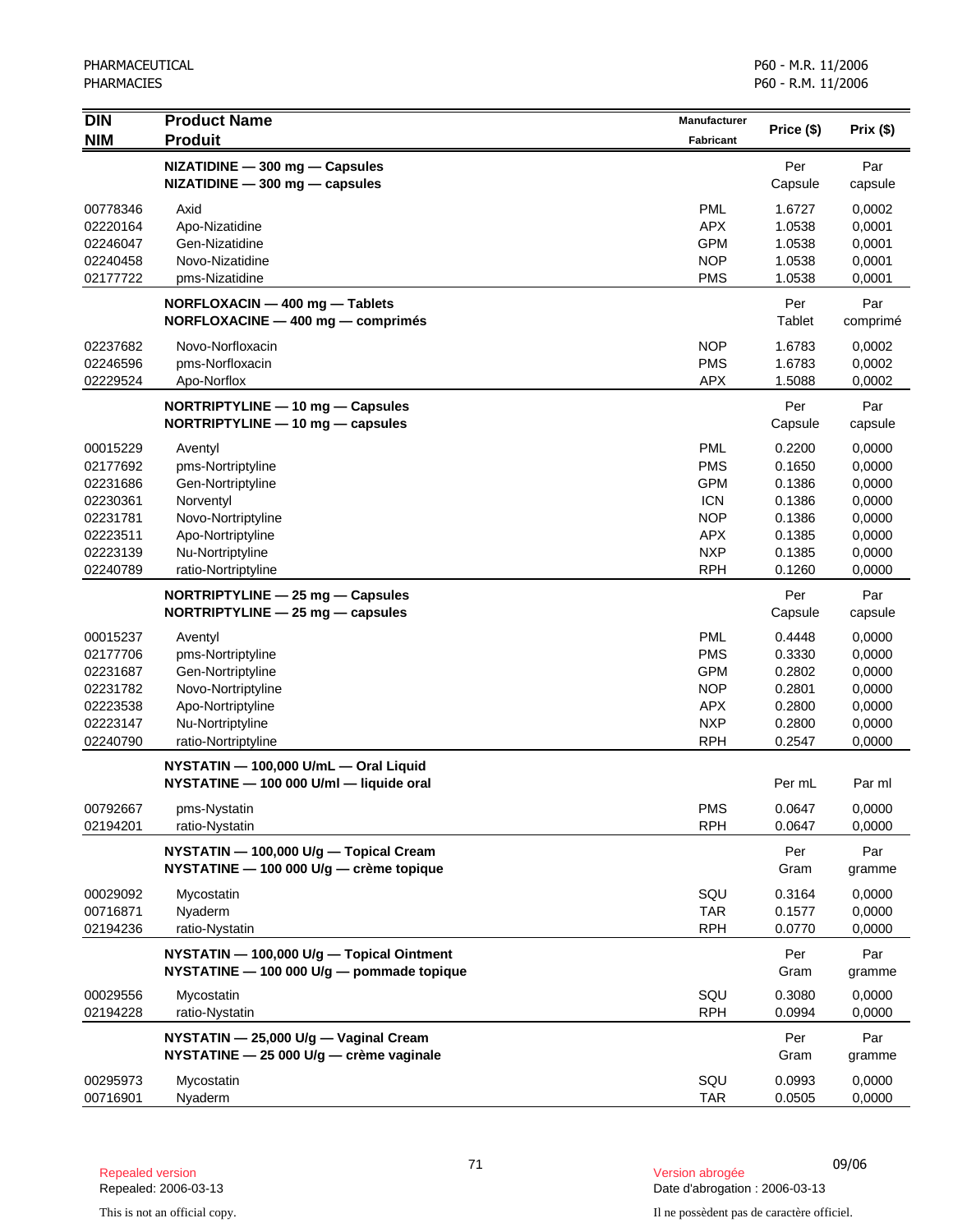| <b>DIN</b>           | <b>Product Name</b>                                                                 | <b>Manufacturer</b>      |                  |                  |
|----------------------|-------------------------------------------------------------------------------------|--------------------------|------------------|------------------|
| <b>NIM</b>           | <b>Produit</b>                                                                      | <b>Fabricant</b>         | Price (\$)       | Prix(\$)         |
|                      | OCTREOTIDE ACETATE - 50 mcg/mL - Injection                                          |                          |                  |                  |
|                      | OCTRÉOTIDE (ACÉTATE D') - 50 mcg/ml - injection                                     |                          | Per mL           | par ml           |
| 00839191             | Sandostatin                                                                         | <b>NVT</b>               | 5.4890           | 0,0005           |
| 02248639             | Octreotide Acetate Omega                                                            | <b>OMA</b>               | 5.2140           | 0,0005           |
|                      | OCTREOTIDE ACETATE - 100 mcg/mL - Injection                                         |                          |                  |                  |
|                      | OCTRÉOTIDE (ACÉTATE D') — 100 mcg/ml — injection                                    |                          | Per mL           | par ml           |
| 00839205             | Sandostatin                                                                         | <b>NVT</b>               | 10.3620          | 0,0010           |
| 02248640             | Octreotide Acetate Omega                                                            | <b>OMA</b>               | 9.8450           | 0,0010           |
|                      | OCTREOTIDE ACETATE - 200 mcg/mL - Injection                                         |                          |                  |                  |
|                      | OCTRÉOTIDE (ACÉTATE D') - 200 mcg/ml - injection                                    |                          | Per mL           | par ml           |
| 02049392             | Sandostatin                                                                         | <b>NVT</b>               | 19.9320          | 0,0020           |
| 02248642             | Octreotide Acetate Omega                                                            | <b>OMA</b>               | 18.9310          | 0,0019           |
|                      | OCTREOTIDE ACETATE - 500 mcg/mL - Injection                                         |                          |                  |                  |
|                      | OCTRÉOTIDE (ACÉTATE D') - 500 mcg/ml - injection                                    |                          | Per mL           | par ml           |
| 00839213             | Sandostatin                                                                         | <b>NVT</b><br><b>OMA</b> | 48.6970          | 0,0049           |
| 02248641             | Octreotide Acetate Omega                                                            |                          | 46.2550          | 0,0046           |
|                      | OFLOXACIN - 0.3% - Ophthalmic Solution<br>OFLOXACINE - 0,3 % - solution ophtalmique |                          | Per<br>mL        | Par<br>ml        |
|                      |                                                                                     |                          |                  |                  |
| 02143291<br>02248398 | Ocuflox<br>Apo-Ofloxacin                                                            | <b>ALL</b><br><b>APX</b> | 2.2418<br>1.0920 | 0,0002<br>0,0001 |
| 02252570             | pms-Ofloxacin                                                                       | <b>PMS</b>               | 1.0913           | 0,0001           |
|                      | OFLOXACIN - 200 mg - Tablets                                                        |                          | Per              | Par              |
|                      | OFLOXACINE - 200 mg - comprimés                                                     |                          | Tablet           | comprimé         |
| 02243474             | Novo-Ofloxacin                                                                      | <b>NOP</b>               | 1.5939           | 0,0002           |
| 02231529             | Apo-Oflox                                                                           | <b>APX</b>               | 1.4345           | 0,0001           |
|                      | OFLOXACIN - 300 mg - Tablets                                                        |                          | Per              | Par              |
|                      | OFLOXACINE - 300 mg - comprimés                                                     |                          | Tablet           | comprimé         |
| 01968416             | Floxin                                                                              | JOI                      | 2.9214           | 0,0003           |
| 02243475             | Novo-Ofloxacin                                                                      | <b>NOP</b>               | 1.8727           | 0,0002           |
| 02231531             | Apo-Oflox                                                                           | <b>APX</b>               | 1.6855           | 0,0002           |
|                      | OFLOXACIN - 400 mg - Tablets                                                        |                          | Per              | Par              |
|                      | OFLOXACINE - 400 mg - comprimés                                                     |                          | Tablet           | comprimé         |
| 01968408             | Floxin                                                                              | JOI                      | 2.9214           | 0,0003           |
| 02243476<br>02231532 | Novo-Ofloxacin<br>Apo-Oflox                                                         | <b>NOP</b><br><b>APX</b> | 1.8727<br>1.6855 | 0,0002<br>0,0002 |
|                      |                                                                                     |                          |                  |                  |
|                      | OMEPRAZOLE - 20 mg - Capsules<br>$OMÉPRAZOLE - 20 mg - capsules$                    |                          | Per<br>Capsule   | Par<br>capsule   |
|                      |                                                                                     | <b>AZC</b>               | 2.4200           |                  |
| 02190915<br>02245058 | Losec - Tablets/comprimés<br>Apo-Omeprazole                                         | <b>APX</b>               | 1.4692           | 0,0002<br>0,0001 |
|                      | <b>ORCIPRENALINE SULFATE - 2 mg/mL - Syrup</b>                                      |                          |                  |                  |
|                      | ORCIPRÉNALINE (SULFATE D') — 2 mg/ml — sirop                                        |                          | Per mL           | Par ml           |
| 00249920             | Alupent                                                                             | <b>BOE</b>               | 0.0664           | 0,0000           |
| 02236783             | Apo-Orciprenaline                                                                   | <b>APX</b>               | 0.0498           | 0,0000           |
| 02152568             | ratio-Orciprenaline                                                                 | <b>RPH</b>               | 0.0498           | 0,0000           |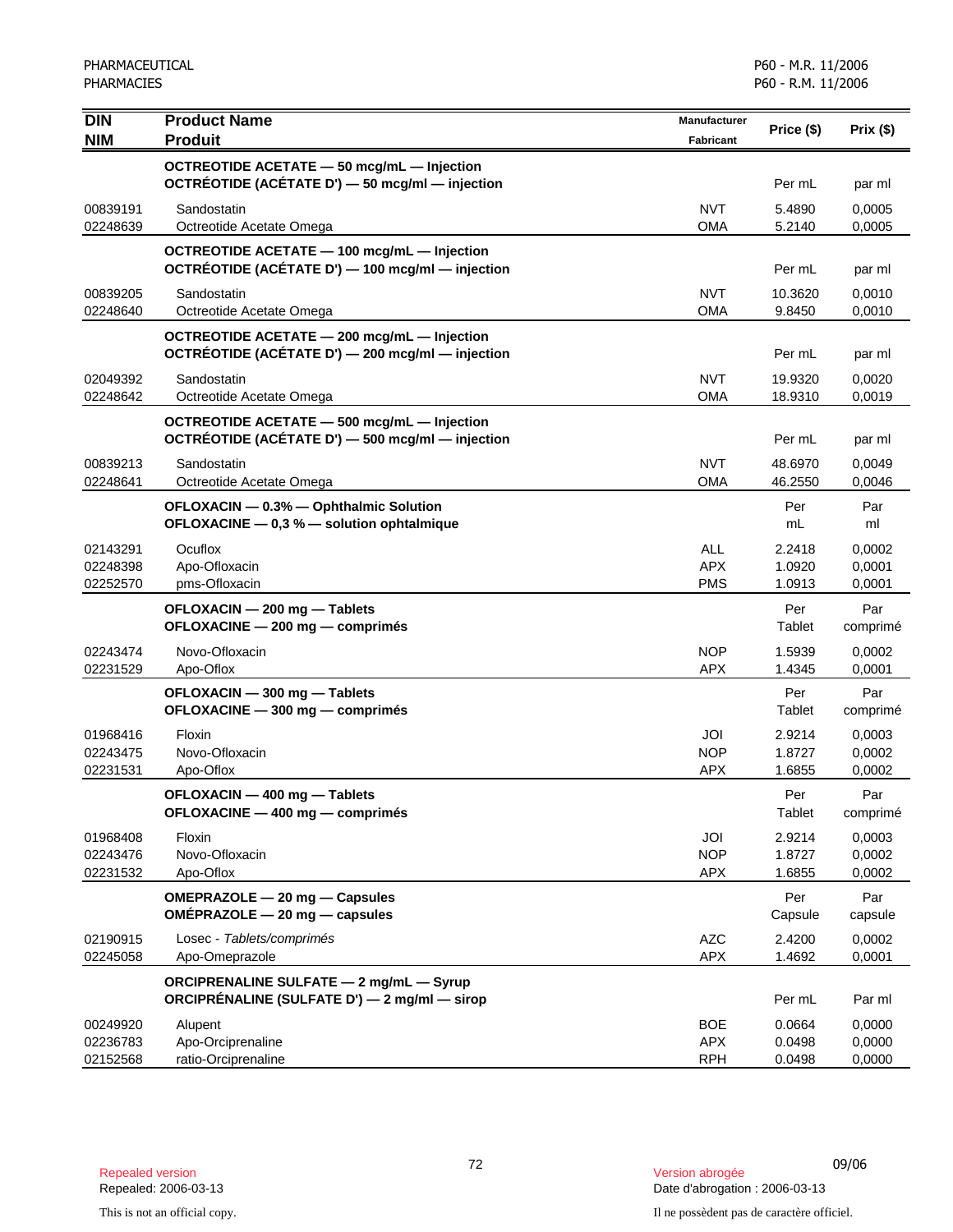| DIN                                                                              | <b>Product Name</b>                                                                                                            | <b>Manufacturer</b>                                                                     | Price (\$)                                                         | Prix(\$)                                                           |
|----------------------------------------------------------------------------------|--------------------------------------------------------------------------------------------------------------------------------|-----------------------------------------------------------------------------------------|--------------------------------------------------------------------|--------------------------------------------------------------------|
| <b>NIM</b>                                                                       | <b>Produit</b>                                                                                                                 | <b>Fabricant</b>                                                                        |                                                                    |                                                                    |
|                                                                                  | OXAPROZIN - 600 mg - Tablets<br>OXAPROZINE - 600 mg - comprimés                                                                |                                                                                         | Per<br>Tablet                                                      | Par<br>comprimé                                                    |
| 02027860<br>02243799<br>02243661                                                 | Daypro<br>Rhoxal-oxaprozin<br>Apo-Oxaprozin                                                                                    | PFI<br><b>RXP</b><br><b>APX</b>                                                         | 0.7150<br>0.5720<br>0.5365                                         | 0,0001<br>0,0001<br>0,0001                                         |
|                                                                                  |                                                                                                                                |                                                                                         |                                                                    |                                                                    |
|                                                                                  | OXYBUTYNIN CHLORIDE - 1 mg/mL - Syrup<br>OXYBUTYNINE (CHLORURE D') - 1 mg/ml - sirop                                           |                                                                                         | Per mL                                                             | Par ml                                                             |
| 01924753<br>02223376<br>02231089                                                 | Ditropan<br>pms-Oxybutynin Chloride<br>Apo-Oxybutynin                                                                          | <b>JAN</b><br><b>PMS</b><br><b>APX</b>                                                  | 0.1016<br>0.0685<br>0.0684                                         | 0.0000<br>0,0000<br>0,0000                                         |
|                                                                                  | OXYBUTYNIN CHLORIDE - 5 mg - Tablets<br>OXYBUTYNINE (CHLORURE D') - 5 mg - comprimés                                           |                                                                                         | Per<br>Tablet                                                      | Par<br>comprimé                                                    |
| 01924761<br>02220067<br>02163543<br>02158590<br>02230800<br>02230394<br>02220059 | Ditropan<br>Oxybutynin<br>Apo-Oxybutynin<br>Nu-Oxybutynin<br>Gen-Oxybutynin<br>Novo-Oxybutynin<br>Oxybutyn                     | <b>JAN</b><br>ABT<br><b>APX</b><br><b>NXP</b><br><b>GPM</b><br><b>NOP</b><br><b>ICN</b> | 0.4739<br>0.2915<br>0.2735<br>0.2735<br>0.2734<br>0.2734<br>0.2734 | 0,0000<br>0,0000<br>0,0000<br>0,0000<br>0,0000<br>0,0000<br>0,0000 |
| 02240550                                                                         | pms-Oxybutynin                                                                                                                 | <b>PMS</b>                                                                              | 0.2734                                                             | 0,0000                                                             |
|                                                                                  | OXYCODONE HCI - 20 mg - Tablets<br>OXYCODONE (CHLORHYDRATE D') - 20 mg - comprimés                                             |                                                                                         | Per<br>Tablet                                                      | Par<br>comprimé                                                    |
| 02240132<br>02262983                                                             | Oxy-IR<br>Supeudol                                                                                                             | <b>PFR</b><br>SDZ                                                                       | 0.6996<br>0.6083                                                   | 0,6996<br>0,6083                                                   |
|                                                                                  | OXYCODONE HCI/ACETAMINOPHEN - 5 mg/325 mg - Tablets<br>OXYCODONE (CHLORHYDRATE D')/ACÉTAMINOPHÈNE — 5 mg/325 mg —<br>comprimés |                                                                                         | Per<br>Tablet                                                      | Par<br>comprimé                                                    |
| 01916475<br>00608165<br>01916548                                                 | Percocet<br>ratio-Oxycocet<br>Endocet                                                                                          | SQU<br><b>RPH</b><br><b>END</b>                                                         | 0.7679<br>0.2850<br>0.1373                                         | 0,0001<br>0,0000<br>0,0000                                         |
|                                                                                  | OXYCODONE HCI/ASA - 5 mg/325 mg - Tablets<br>OXYCODONE (CHLORHYDRATE D')/AAS $-5$ mg/325 mg $-$ comprimés                      |                                                                                         | Per<br>Tablet                                                      | Par<br>comprimé                                                    |
| 01916572<br>00608157                                                             | Percodan<br>ratio-Oxycodan                                                                                                     | SQU<br><b>RPH</b>                                                                       | 0.9253<br>0.3220                                                   | 0,0001<br>0,0000                                                   |
|                                                                                  | PAMIDRONATE DISODIUM - 3 mg/mL - Injection<br>PAMIDRONATE DISODIQUE - 3 mg/ml - injection                                      |                                                                                         | Per mL                                                             | Par ml                                                             |
| 02059762<br>02244550<br>02264951                                                 | Aredia<br>Pamidronate Disodium/Pamidronate disodique<br>Rhoxal-pamidronate                                                     | <b>NVT</b><br><b>FLD</b><br><b>RXP</b>                                                  | 17.8453<br>17.3250<br>9.7185                                       | 0,0018<br>0,0017<br>9,7185                                         |
|                                                                                  | PAMIDRONATE DISODIUM - 9 mg/mL - Injection<br>PAMIDRONATE DISODIQUE - 9 mg/ml - injection                                      |                                                                                         | Per mL                                                             | Par ml                                                             |
| 02059789<br>02244552<br>02264986                                                 | Aredia<br>Pamidronate Disodium/Pamidronate disodique<br>Rhoxal-pamidronate                                                     | <b>NVT</b><br><b>FLD</b><br><b>RXP</b>                                                  | 53.5348<br>49.2800<br>29.1555                                      | 0,0054<br>0,0049<br>29,1555                                        |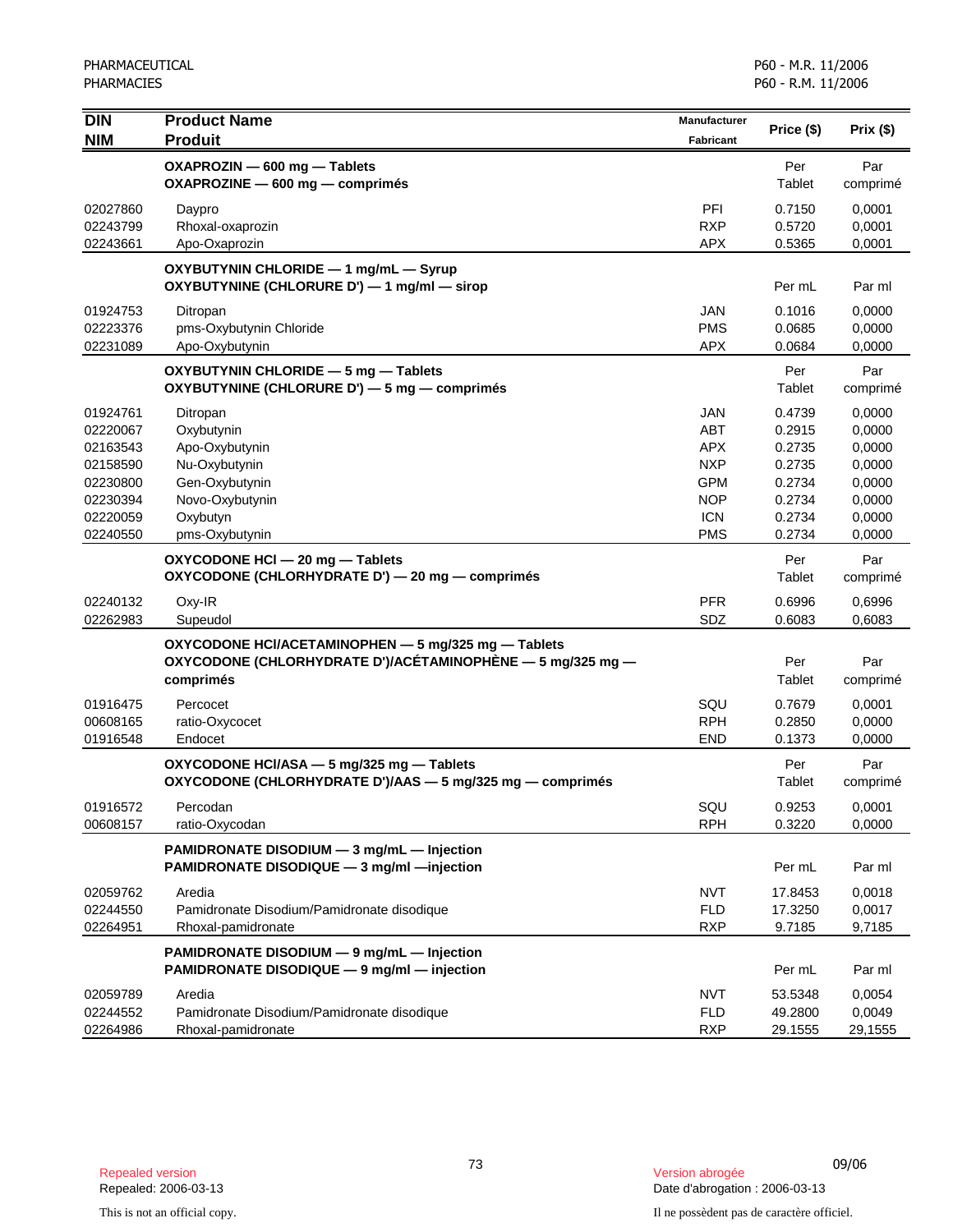| <b>DIN</b><br><b>NIM</b>                                                                     | <b>Product Name</b><br><b>Produit</b>                                                                                                    | <b>Manufacturer</b><br><b>Fabricant</b>                                                                      | Price (\$)                                                                   | Prix(\$)                                                                     |
|----------------------------------------------------------------------------------------------|------------------------------------------------------------------------------------------------------------------------------------------|--------------------------------------------------------------------------------------------------------------|------------------------------------------------------------------------------|------------------------------------------------------------------------------|
|                                                                                              | PAROXETINE HCI - 10 mg - Tablets<br>PAROXÉTINE (CHLORHYDRATE DE) - 10 mg - comprimés                                                     |                                                                                                              | Per<br>Tablet                                                                | Par<br>comprimé                                                              |
| 02027887<br>02240907<br>02262746<br>02248556<br>02247750<br>02247810<br>02248012             | Paxil<br>Apo-Paroxetine<br>Co Paroxetine<br>Novo-Paroxetine<br>pms-Paroxetine<br>ratio-Paroxetine<br>Gen-Paroxetine                      | <b>GSK</b><br><b>APX</b><br>COB<br><b>NOP</b><br><b>PMS</b><br><b>RPH</b><br><b>GPM</b>                      | 1.5810<br>1.1475<br>1.1473<br>1.1473<br>1.1473<br>1.1473<br>1.1440           | 0,0002<br>0,0001<br>0,0001<br>0,0001<br>0,0001<br>0,0001<br>0,0001           |
|                                                                                              | PAROXETINE HCI - 20 mg - Tablets<br>PAROXETINE (CHLORHYDRATE DE) - 20 mg - comprimés                                                     |                                                                                                              | Per<br>Tablet                                                                | Par<br>comprimé                                                              |
| 01940481<br>02247751<br>02248013<br>02240908<br>02262754<br>02248557<br>02247811<br>02254751 | Paxil<br>pms-Paroxetine<br>Gen-Paroxetine<br>Apo-Paroxetine<br>Co Paroxetine<br>Novo-Paroxetine<br>ratio-Paroxetine<br>Rhoxal-paroxetine | <b>GSK</b><br><b>PMS</b><br><b>GPM</b><br><b>APX</b><br><b>COB</b><br><b>NOP</b><br><b>RPH</b><br><b>RXP</b> | 1.6872<br>1.2243<br>1.2210<br>1.1019<br>1.1019<br>1.1019<br>1.1019<br>1.1019 | 0,0002<br>0,0001<br>0,0001<br>0,0001<br>0,0001<br>0,0001<br>0,0001<br>0,0001 |
|                                                                                              | PAROXETINE HCI - 30 mg - Tablets<br>PAROXÉTINE (CHLORHYDRATE DE) - 30 mg - comprimés                                                     |                                                                                                              | Per<br>Tablet                                                                | Par<br>comprimé                                                              |
| 01940473<br>02247752<br>02248014<br>02240909<br>02262762<br>02248558<br>02247812<br>02254778 | Paxil<br>pms-Paroxetine<br>Gen-Paroxetine<br>Apo-Paroxetine<br>Co Paroxetine<br>Novo-Paroxetine<br>ratio-Paroxetine<br>Rhoxal-paroxetine | <b>GSK</b><br><b>PMS</b><br><b>GPM</b><br><b>APX</b><br><b>COB</b><br><b>NOP</b><br><b>RPH</b><br><b>RXP</b> | 1.7927<br>1.3013<br>1.2980<br>1.1712<br>1.1712<br>1.1712<br>1.1712<br>1.1712 | 0,0002<br>0,0001<br>0,0001<br>0,0001<br>0,0001<br>0,0001<br>0,0001<br>0,0001 |
|                                                                                              | PENICILLIN V (Potassium) - 125 mg/5 mL - Oral Liquid<br>PÉNICILLINE V (potassium) — 125 mg/5 ml — liquide oral                           |                                                                                                              | Per mL                                                                       | Par ml                                                                       |
| 00642223<br>00018635                                                                         | Apo-Pen VK<br>Nadopen V 200                                                                                                              | <b>APX</b><br><b>NDA</b>                                                                                     | 0.0491<br>0.0270                                                             | 0,0000<br>0,0000                                                             |
|                                                                                              | PENICILLIN V (Potassium) - 500,000 IU (300 mg)/5 mL - Oral Liquid<br>PÉNICILLINE V (potassium) - 500 000 UI (300 mg)/5 ml - liquide oral |                                                                                                              | Per mL                                                                       | Par ml                                                                       |
| 00391603<br>00642231                                                                         | Novo-Pen-VK<br>Apo-Pen VK                                                                                                                | <b>NOP</b><br><b>APX</b>                                                                                     | 0.0377<br>0.0358                                                             | 0,0000<br>0,0000                                                             |
|                                                                                              | PENICILLIN V (Potassium) - 500,000 IU (300 mg) - Tablets<br>PÉNICILLINE V (potassique) - 500 000 UI (300 mg) - comprimés                 |                                                                                                              | Per<br>Tablet                                                                | Par<br>comprimé                                                              |
| 00018740<br>00642215<br>00021202<br>00717568                                                 | Nadopen V<br>Apo-Pen VK<br>Novo-Pen-VK 500<br>Nu-Pen-VK                                                                                  | <b>NDA</b><br><b>APX</b><br><b>NOP</b><br><b>NXP</b>                                                         | 0.0473<br>0.0413<br>0.0413<br>0.0413                                         | 0,0000<br>0,0000<br>0,0000<br>0,0000                                         |
|                                                                                              | PENTOXIFYLLINE - 400 mg - Sustained Release Tablets<br>PENTOXIFYLLINE - 400 mg - comprimés à libération progressive                      |                                                                                                              | Per<br>Tablet                                                                | Par<br>comprimé                                                              |
| 02221977<br>01968432<br>02230090<br>02230401                                                 | Trental<br>ratio-Pentoxifylline<br>Apo-Pentoxifylline SR<br>Nu-Pentoxifylline SR                                                         | AVE<br><b>RPH</b><br><b>APX</b><br><b>NXP</b>                                                                | 0.7055<br>0.5025<br>0.4220<br>0.4220                                         | 0,0001<br>0,0001<br>0,0000<br>0,0000                                         |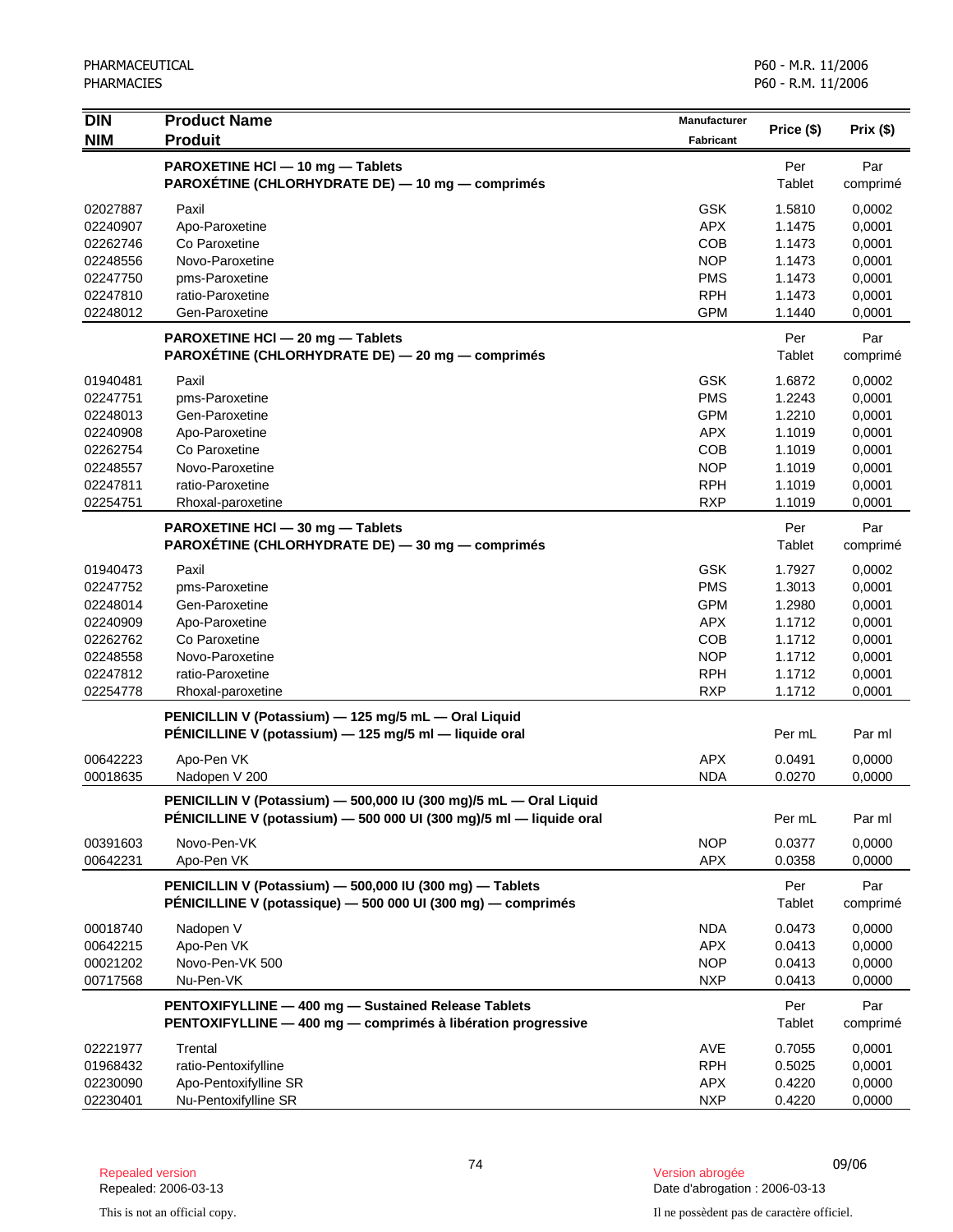| <b>DIN</b>           | <b>Product Name</b>                                              | <b>Manufacturer</b>      | Price (\$)       | Prix(\$)         |
|----------------------|------------------------------------------------------------------|--------------------------|------------------|------------------|
| <b>NIM</b>           | <b>Produit</b>                                                   | <b>Fabricant</b>         |                  |                  |
|                      | PERPHENAZINE - 3.2 mg/mL - Concentrated Liquid                   |                          |                  |                  |
|                      | PERPHÉNAZINE - 3,2 mg/ml - liquide concentré                     |                          | Per mL           | Par ml           |
| 00028169             | Trilafon Concentrate/Trilafon concentré                          | <b>SCH</b>               | 0.2422           | 0,0000           |
| 00751898             | pms-Perphenazine Concentrate/pms-Perphénazine concentré          | <b>PMS</b>               | 0.1751           | 0,0000           |
|                      | PERPHENAZINE - 2 mg - Tablets<br>PERPHÉNAZINE - 2 mg - comprimés |                          | Per              | Par              |
|                      |                                                                  |                          | Tablet           | comprimé         |
| 00335134<br>00028290 | Apo-Perphenazine<br>Trilafon                                     | <b>APX</b><br><b>SCH</b> | 0.0673<br>0.0635 | 0,0000<br>0,0000 |
|                      |                                                                  |                          |                  |                  |
|                      | PERPHENAZINE - 4 mg - Tablets<br>PERPHÉNAZINE - 4 mg - comprimés |                          | Per<br>Tablet    | Par<br>comprimé  |
| 00335126             | Apo-Perphenazine                                                 | <b>APX</b>               | 0.0815           | 0,0000           |
| 00028304             | Trilafon                                                         | <b>SCH</b>               | 0.0795           | 0,0000           |
|                      | PHENAZOPYRIDINE HCI - 100 mg - Tablets                           |                          | Per              | Par              |
|                      | PHENAZOPYRIDINE (CHLORHYDRATE DE) - 100 mg - comprimés           |                          | Tablet           | comprimé         |
| 00271489             | Phenazo                                                          | <b>ICN</b>               | 0.1298           | 0,0000           |
| 00476714             | Pyridium                                                         | PFI                      | 0.1298           | 0,0000           |
|                      | PHENYTOIN - 25 mg/mL - Oral Liquid                               |                          |                  |                  |
|                      | PHENYTOIN - 25 mg/mL - liquide oral                              |                          | Per mL           | Par ml           |
| 00023450             | <b>Dilantin</b>                                                  | <b>PDA</b>               | 0.0531           | 0,0531           |
| 02250896             | Taro-Phenytoin                                                   | <b>TAR</b>               | 0.0343           | 0,0343           |
|                      | $PIMOZIDE - 2 mg - Tables$<br>$PIMOZIDE - 2 mg - comprimés$      |                          | Per<br>Tablet    | Par              |
|                      |                                                                  |                          |                  | comprimé         |
| 02245432<br>00313815 | Apo-Pimozide<br>Orap                                             | <b>APX</b><br><b>PML</b> | 0.2507<br>0.2507 | 0,0000<br>0,0000 |
|                      | $PIMOZIDE - 4 mg - Tables$                                       |                          | Per              | Par              |
|                      | PIMOZIDE - 4 mg - comprimés                                      |                          | Tablet           | comprimé         |
| 02245433             | Apo-Pimozide                                                     | APX.                     | 0.4550           | 0.0000           |
| 00313823             | Orap                                                             | <b>PML</b>               | 0.4550           | 0,0000           |
|                      | $PINDOLOL - 5 mg - Tables$                                       |                          | Per              | Par              |
|                      | $PINDOLOL - 5 mg - comprimés$                                    |                          | Tablet           | comprimé         |
| 00417270             | Visken                                                           | <b>NVT</b>               | 0.4925           | 0,0000           |
| 00755877             | Apo-Pindol                                                       | <b>APX</b>               | 0.3060           | 0,0000           |
| 02231650             | Dom-Pindolol<br>Gen-Pindolol                                     | <b>DOM</b><br><b>GPM</b> | 0.2512           | 0,0000           |
| 02057808<br>02231536 | pms-Pindolol                                                     | <b>PMS</b>               | 0.2512<br>0.2512 | 0,0000<br>0,0000 |
| 00869007             | Novo-Pindol                                                      | <b>NOP</b>               | 0.2511           | 0,0000           |
| 00886149             | Nu-Pindol                                                        | <b>NXP</b>               | 0.2511           | 0,0000           |
|                      | PINDOLOL - 10 mg - Tablets                                       |                          | Per              | Par              |
|                      | PINDOLOL - 10 mg - comprimés                                     |                          | Tablet           | comprimé         |
| 00443174             | Visken                                                           | <b>NVT</b>               | 0.8411           | 0,0001           |
| 00755885             | Apo-Pindol                                                       | <b>APX</b>               | 0.5285           | 0,0001           |
| 02238046             | Dom-Pindolol                                                     | <b>DOM</b>               | 0.4362           | 0,0000           |
| 02057816             | Gen-Pindolol                                                     | <b>GPM</b>               | 0.4362           | 0,0000           |
| 00869015             | Novo-Pindol                                                      | <b>NOP</b>               | 0.4362           | 0,0000           |
| 00886009             | Nu-Pindol                                                        | <b>NXP</b>               | 0.4362           | 0,0000           |
| 02231537             | pms-Pindolol                                                     | <b>PMS</b>               | 0.4362           | 0,0000           |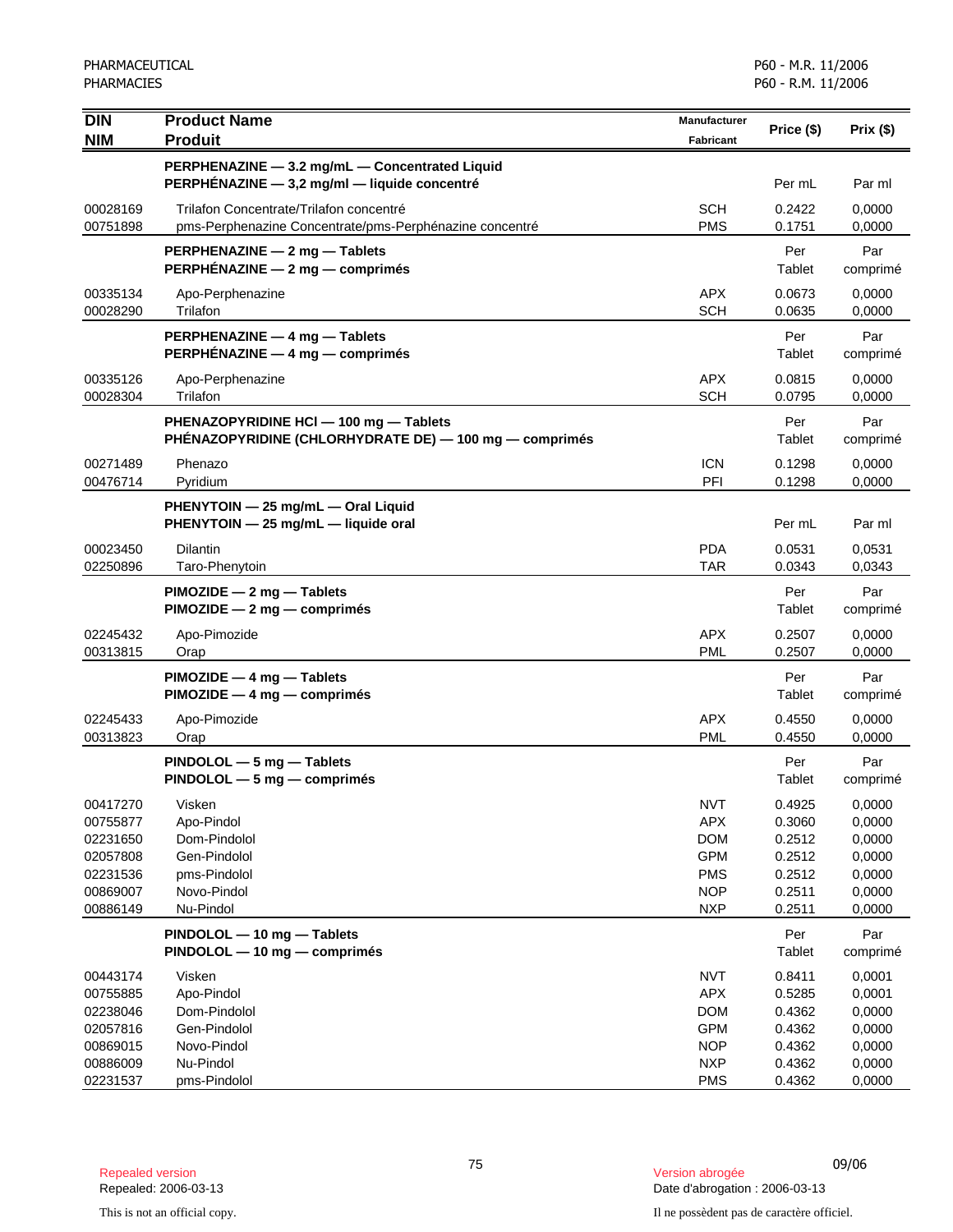| <b>DIN</b><br><b>NIM</b>         | <b>Product Name</b><br><b>Produit</b>                                                                                                              | <b>Manufacturer</b><br><b>Fabricant</b> | Price (\$)                 | Prix(\$)                        |
|----------------------------------|----------------------------------------------------------------------------------------------------------------------------------------------------|-----------------------------------------|----------------------------|---------------------------------|
|                                  | PINDOLOL - 15 mg - Tablets<br>PINDOLOL - 15 mg - comprimés                                                                                         |                                         | Per<br>Tablet              | Par<br>comprimé                 |
| 00417289<br>00755893<br>02057824 | Visken<br>Apo-Pindol<br>Gen-Pindolol                                                                                                               | <b>NVT</b><br><b>APX</b><br><b>GPM</b>  | 1.2201<br>0.7385<br>0.6408 | 0,0001<br>0,0001<br>0,0001      |
| 00869023                         | Novo-Pindol                                                                                                                                        | <b>NOP</b>                              | 0.6408                     | 0,0001                          |
| 00886130                         | Nu-Pindol                                                                                                                                          | <b>NXP</b>                              | 0.6408                     | 0,0001                          |
| 02231539                         | pms-Pindolol                                                                                                                                       | <b>PMS</b>                              | 0.6408                     | 0,0001                          |
|                                  | PIROXICAM - 10 mg - Capsules<br>PIROXICAM - 10 mg - capsules                                                                                       |                                         | Per<br>Capsule             | Par<br>capsule                  |
| 00642886                         | Apo-Piroxicam                                                                                                                                      | <b>APX</b>                              | 0.5594                     | 0,0001                          |
| 02171813                         | Gen-Piroxicam                                                                                                                                      | <b>GPM</b>                              | 0.4562                     | 0,0000                          |
| 00695718                         | Novo-Pirocam                                                                                                                                       | <b>NOP</b>                              | 0.4562                     | 0,0000                          |
| 00865761<br>00836249             | Nu-Pirox<br>pms-Piroxicam                                                                                                                          | <b>NXP</b><br><b>PMS</b>                | 0.4562<br>0.4562           | 0,0000<br>0,0000                |
|                                  |                                                                                                                                                    |                                         | Per                        | Par                             |
|                                  | PIROXICAM - 20 mg - Capsules<br>PIROXICAM - 20 mg - capsules                                                                                       |                                         | Capsule                    | capsule                         |
| 00642894                         | Apo-Piroxicam                                                                                                                                      | <b>APX</b>                              | 0.9396                     | 0,0001                          |
| 00695696                         | Novo-Pirocam                                                                                                                                       | <b>NOP</b>                              | 0.7875                     | 0,0001                          |
| 02239536                         | Dom-Piroxicam                                                                                                                                      | <b>DOM</b>                              | 0.7874                     | 0,0001                          |
| 02171821                         | Gen-Piroxicam                                                                                                                                      | <b>GPM</b>                              | 0.7874                     | 0,0001                          |
| 00836230                         | pms-Piroxicam                                                                                                                                      | <b>PMS</b>                              | 0.7874                     | 0,0001                          |
| 00865788                         | Nu-Pirox                                                                                                                                           | <b>NXP</b>                              | 0.7870                     | 0,0001                          |
|                                  | PIROXICAM - 20 mg - Suppositories<br>PIROXICAM - 20 mg - suppositoires                                                                             |                                         | Per                        | Par<br>Suppository suppositoire |
| 00632716                         | Feldene                                                                                                                                            | PFI                                     | 1.9679                     | 0,0002                          |
| 02154463                         | pms-Piroxicam                                                                                                                                      | <b>PMS</b>                              | 1.8106                     | 0,0002                          |
|                                  | POLYMYXIN/NEOMYCIN/HYDROCORTISONE - 10,000 U/3.5 mg/10 mg per<br>mL - Otic Solution<br>POLYMYXINE/NÉOMYCINE/HYDROCORTISONE - 10 000 U/3,5 mg/10 mg |                                         |                            |                                 |
|                                  | par ml - solution otique                                                                                                                           |                                         | Per mL                     | Par ml                          |
| 01912828<br>02230386             | Cortisporin<br>Sandoz Cortimyxin                                                                                                                   | <b>GSK</b><br>SDZ                       | 1.1970<br>1.0142           | 0,0001<br>0,0001                |
|                                  | POTASSIUM CHLORIDE - 1.33 mEq/mL - Oral Liquid<br>POTASSIUM (CHLORURE DE) - 1,33 mEq/ml - liquide oral                                             |                                         | Per mL                     | Par ml                          |
| 02063859                         | Kaochlor-10                                                                                                                                        | <b>PNU</b>                              | 0.0261                     | 0,0000                          |
| 01918303                         | $K-10$                                                                                                                                             | <b>GSK</b>                              | 0.0144                     | 0,0000                          |
| 02238604                         | pms-Potassium Chloride                                                                                                                             | <b>PMS</b>                              | 0.0141                     | 0,0000                          |
|                                  | <b>PRAMOXINE HCI/HYDROCORTISONE ACETATE/ZINC SULFATE —</b><br>10 mg/5 mg/5 mg per $q$ — Ointment                                                   |                                         |                            |                                 |
|                                  | PRAMOXINE HCI/HYDROCORTISONE (ACETATE D')/ZINC (SULFATE DE) -<br>10 mg/5 mg/5 mg per g — pommade                                                   |                                         | Per<br>Gram                | Par<br>gramme                   |
| 00505781                         | Anugesic HC                                                                                                                                        | PFI                                     | 1.1440                     | 0,0001                          |
| 02234466                         | Proctodan-HC                                                                                                                                       | <b>ODN</b>                              | 0.8834                     | 0,0001                          |
| 02247692                         | Sandoz Anuzinc HC Plus                                                                                                                             | SDZ                                     | 0.8830                     | 0,0001                          |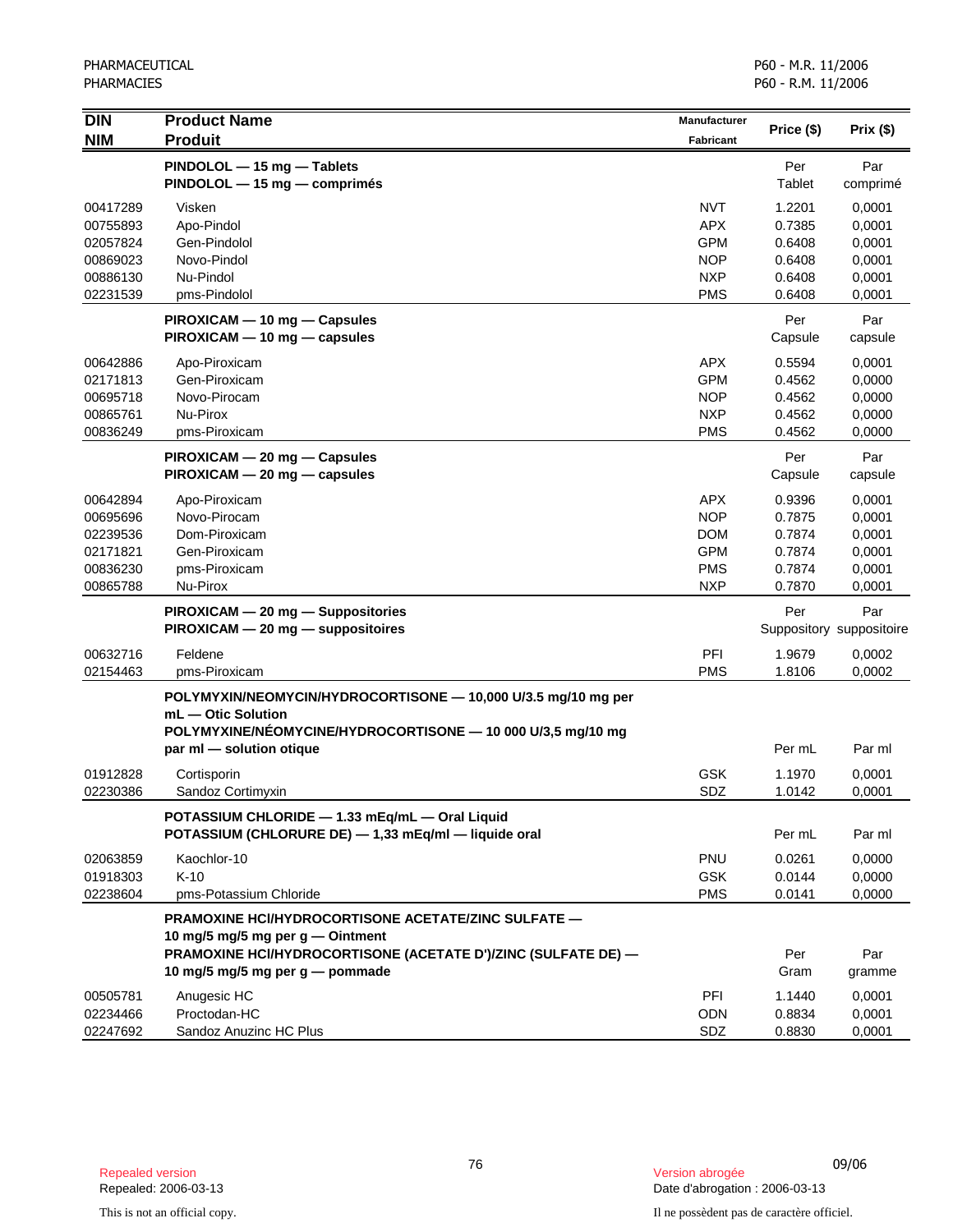| <b>DIN</b><br><b>NIM</b>                                                                                 | <b>Product Name</b><br><b>Produit</b>                                                                                                                                                                                                         | <b>Manufacturer</b><br><b>Fabricant</b>                                                                             | Price (\$)                                                                             | Prix(\$)                                                                               |
|----------------------------------------------------------------------------------------------------------|-----------------------------------------------------------------------------------------------------------------------------------------------------------------------------------------------------------------------------------------------|---------------------------------------------------------------------------------------------------------------------|----------------------------------------------------------------------------------------|----------------------------------------------------------------------------------------|
|                                                                                                          | <b>PRAMOXINE HCI/ZINC SULFATE MONOHYDRATE/</b><br>HYDROCORTISONE ACETATE - 20 mg/10 mg/10 mg - Suppositories<br>PRAMOXINE (CHLORHYDRATE DE)/ZINC (SULFATE MONOHYDRATÉ DE)/<br>HYDROCORTISONE (ACÉTATE D') - 20 mg/10 mg/10 mg - suppositoires |                                                                                                                     | Per                                                                                    | Par<br>Suppository suppositoire                                                        |
| 00476242<br>02240851<br>02242797                                                                         | Anugesic HC<br>Proctodan-HC<br>Sab-Anuzinc HC Plus                                                                                                                                                                                            | <b>PDA</b><br><b>ODN</b><br><b>SIL</b>                                                                              | 1.4300<br>1.1042<br>1.1037                                                             | 0,0001<br>0,0001<br>0,0001                                                             |
|                                                                                                          | PRAVASTATIN SODIUM - 10 mg - Tablets<br><b>PRAVASTATINE SODIQUE - 10 mg - comprimés</b>                                                                                                                                                       |                                                                                                                     | Per<br>Tablet                                                                          | Par<br>comprimé                                                                        |
| 00893749<br>02243506<br>02257092<br>02237373<br>02247008<br>02247655<br>02247856<br>02244350<br>02246930 | Pravachol<br>Apo-Pravastatin<br>Gen-Pravastatin<br>Lin-Pravastatin<br>Novo-Pravastatin<br>pms-Pravastatin<br>Rhoxal-pravastatin<br>Nu-Pravastatin<br>ratio-Pravastatin                                                                        | SQU<br><b>APX</b><br><b>GPM</b><br>LIN<br><b>NOP</b><br>PMS<br><b>RXP</b><br><b>NXP</b><br><b>RPH</b>               | 1.6647<br>1.0483<br>1.0483<br>1.0483<br>1.0483<br>1.0483<br>1.0483<br>0.9534<br>0.9533 | 0,0002<br>0,0001<br>1,0483<br>0,0001<br>0,0001<br>0,0001<br>0,0001<br>0,0001<br>0,0001 |
|                                                                                                          | PRAVASTATIN SODIUM - 20 mg - Tablets<br><b>PRAVASTATINE SODIQUE - 20 mg - comprimés</b>                                                                                                                                                       |                                                                                                                     | Per<br>Tablet                                                                          | Par<br>comprimé                                                                        |
| 00893757<br>02257106<br>02237374<br>02243507<br>02247009<br>02247656<br>02247857<br>02244351<br>02246931 | Pravachol<br>Gen-Pravastatin<br>Lin-Pravastatin<br>Apo-Pravastatin<br>Novo-Pravastatin<br>pms-Pravastatin<br>Rhoxal-pravastatin<br>Nu-Pravastatin<br>ratio-Pravastatin                                                                        | SQU<br><b>GPM</b><br><b>LIN</b><br><b>APX</b><br><b>NOP</b><br><b>PMS</b><br><b>RXP</b><br><b>NXP</b><br><b>RPH</b> | 1.9635<br>1.2368<br>1.2368<br>1.2367<br>1.2367<br>1.2367<br>1.2367<br>1.1246<br>1.1245 | 0,0002<br>1,2368<br>0,0001<br>0,0001<br>0,0001<br>0,0001<br>0,0001<br>0,0001<br>0,0001 |
|                                                                                                          | PRAVASTATIN SODIUM - 40 mg - Tablets<br>PRAVASTATINE SODIQUE - 40 mg - comprimés                                                                                                                                                              |                                                                                                                     | Per<br>Tablet                                                                          | Par<br>comprimé                                                                        |
| 02222051<br>02257114<br>02237375<br>02243508<br>02247010<br>02247657<br>02247858<br>02244352<br>02246932 | Pravachol<br>Gen-Pravastatin<br>Lin-Pravastatin<br>Apo-Pravastatin<br>Novo-Pravastatin<br>pms-Pravastatin<br>Rhoxal-pravastatin<br>Nu-Pravastatin<br>ratio-Pravastatin                                                                        | SQU<br><b>GPM</b><br>LIN<br><b>APX</b><br><b>NOP</b><br><b>PMS</b><br><b>RXP</b><br><b>NXP</b><br><b>RPH</b>        | 2.3650<br>1.4898<br>1.4898<br>1.4897<br>1.4897<br>1.4897<br>1.4897<br>1.3545<br>1.3544 | 0,0002<br>0,0001<br>0,0001<br>0,0001<br>0,0001<br>0,0001<br>0,0001<br>0,0001<br>0,0001 |
|                                                                                                          | PRAZOSIN - 1 mg - Tablets<br>PRAZOSINE - 1 mg - comprimés                                                                                                                                                                                     |                                                                                                                     | Per<br>Tablet                                                                          | Par<br>comprimé                                                                        |
| 00560952<br>00882801<br>01913794<br>01934198                                                             | Minipress<br>Apo-Prazo<br>Nu-Prazo<br>Novo-Prazin                                                                                                                                                                                             | PFI<br><b>APX</b><br><b>NXP</b><br><b>NOP</b>                                                                       | 0.3252<br>0.2661<br>0.2055<br>0.1706                                                   | 0,0000<br>0,0000<br>0,0000<br>0,0000                                                   |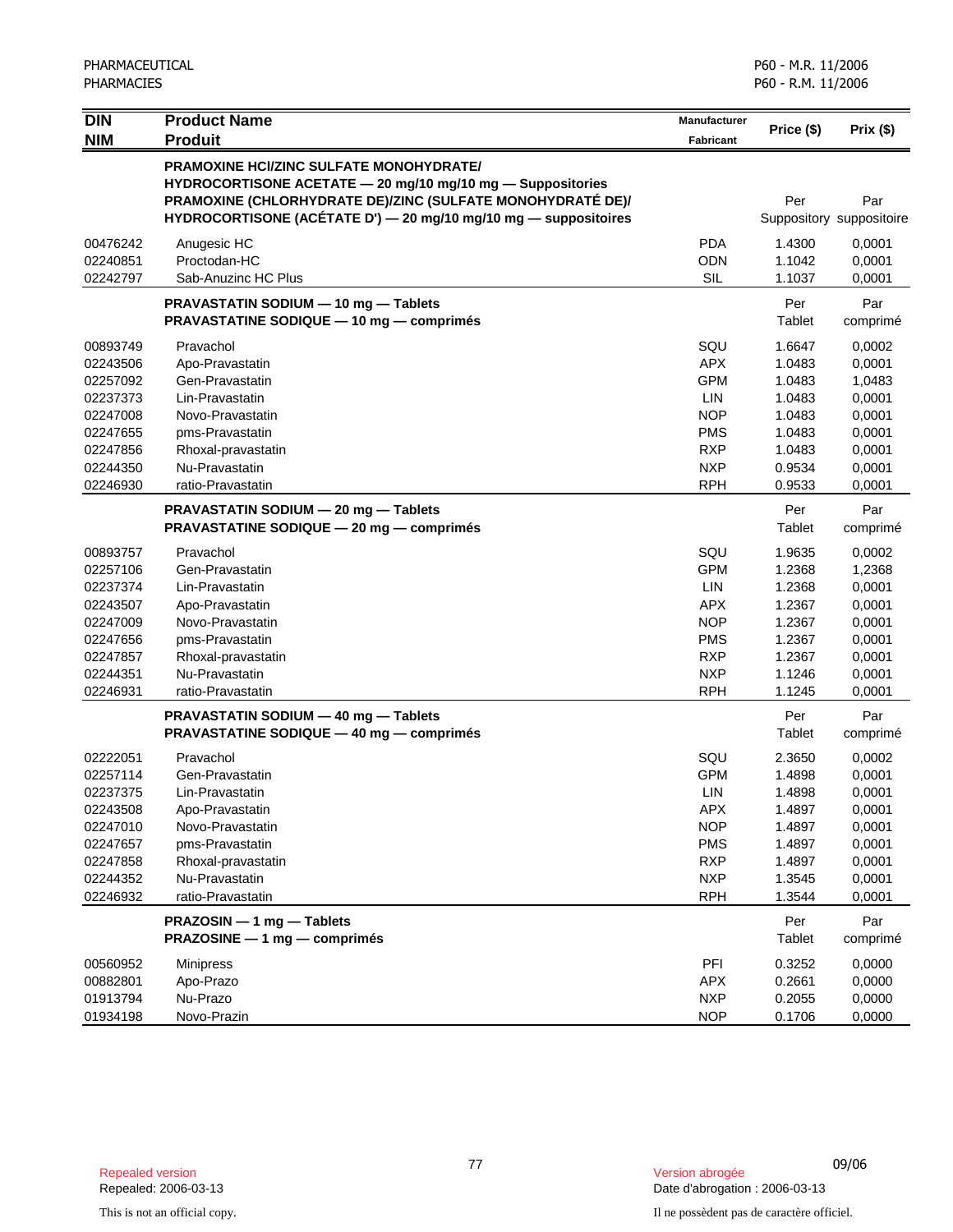| $\overline{D}$<br><b>NIM</b>                 | <b>Product Name</b><br><b>Produit</b>                                                                         | Manufacturer<br><b>Fabricant</b>              | Price (\$)                           | Prix (\$)                            |
|----------------------------------------------|---------------------------------------------------------------------------------------------------------------|-----------------------------------------------|--------------------------------------|--------------------------------------|
|                                              | PRAZOSIN - 2 mg - Tablets<br><b>PRAZOSINE</b> $- 2$ mg $-$ comprimes                                          |                                               | Per<br>Tablet                        | Par<br>comprimé                      |
| 00560960<br>00882828<br>01913808<br>01934201 | <b>Minipress</b><br>Apo-Prazo<br>Nu-Prazo<br>Novo-Prazin                                                      | PFI<br><b>APX</b><br><b>NXP</b><br><b>NOP</b> | 0.4415<br>0.3070<br>0.2791<br>0.2306 | 0,0000<br>0,0000<br>0,0000<br>0,0000 |
|                                              | PRAZOSIN - 5 mg - Tablets<br><b>PRAZOSINE</b> $-5$ mg $-$ comprimes                                           |                                               | Per<br>Tablet                        | Par<br>comprimé                      |
| 00560979<br>00882836<br>01913816<br>01934228 | <b>Minipress</b><br>Apo-Prazo<br>Nu-Prazo<br>Novo-Prazin                                                      | PFI<br><b>APX</b><br><b>NXP</b><br><b>NOP</b> | 0.6070<br>0.4187<br>0.3806<br>0.3329 | 0,0001<br>0,0000<br>0,0000<br>0,0000 |
|                                              | PREDNISOLONE ACETATE - 1% - Ophthalmic Suspension<br>PREDNISOLONE (ACÉTATE DE) - 1 % - suspension ophtalmique |                                               | Per mL                               | Par ml                               |
| 00301175<br>00700401<br>01916203             | Pred-Forte<br>ratio-Prednisolone<br>Sandoz Prednisolone                                                       | <b>ALL</b><br><b>RPH</b><br>SDZ               | 4.0392<br>2.4400<br>1.2540           | 0,0004<br>0,0002<br>0,0001           |
|                                              | PREDNISONE - 1 mg - Tablets<br>PREDNISONE - 1 mg - comprimés                                                  |                                               | Per<br>Tablet                        | Par<br>comprimé                      |
| 00598194<br>00271373                         | Apo-Prednisone<br>Winpred                                                                                     | <b>APX</b><br><b>ICN</b>                      | 0.1275<br>0.1139                     | 0,0000<br>0,0000                     |
|                                              | PREDNISONE - 5 mg - Tablets<br><b>PREDNISONE</b> $-5$ mg $-$ comprimes                                        |                                               | Per<br>Tablet                        | Par<br>comprimé                      |
| 00312770<br>00021695                         | Apo-Prednisone<br>Novo-Prednisone                                                                             | <b>APX</b><br><b>NOP</b>                      | 0.0286<br>0.0286                     | 0,0000<br>0,0000                     |
|                                              | PREDNISONE - 50 mg - Tablets<br>PREDNISONE - 50 mg - comprimés                                                |                                               | Per<br>Tablet                        | Par<br>comprimé                      |
| 00550957<br>00232378                         | Apo-Prednisone<br>Novo-Prednisone                                                                             | <b>APX</b><br><b>NOP</b>                      | 0.1205<br>0.1205                     | 0,0000<br>0,0000                     |
|                                              | PRIMIDONE - 125 mg - Tablets<br>PRIMIDONE - 125 mg - comprimés                                                |                                               | Per<br>Tablet                        | Par<br>comprimé                      |
| 02042363<br>00399310                         | Mysoline<br>Apo-Primidone                                                                                     | <b>DRX</b><br><b>APX</b>                      | 0.0641<br>0.0523                     | 0,0000<br>0,0000                     |
|                                              | PRIMIDONE - 250 mg - Tablets<br>PRIMIDONE - 250 mg - comprimés                                                |                                               | Per<br>Tablet                        | Par<br>comprimé                      |
| 02042355<br>00396761                         | Mysoline<br>Apo-Primidone                                                                                     | <b>DRX</b><br><b>APX</b>                      | 0.1239<br>0.0825                     | 0,0000<br>0,0000                     |
|                                              | PROCAINAMIDE HCI - 250 mg - Capsules<br>PROCAÏNAMIDE (CHLORHYDRATE DE) — 250 mg — capsules                    |                                               | Per<br>Capsule                       | Par<br>capsule                       |
| 00713325<br>00029076                         | Apo-Procainamide<br>Pronestyl                                                                                 | <b>APX</b><br>SQU                             | 0.2485<br>0.1940                     | 0,0000<br>0,0000                     |
|                                              | PROCAINAMIDE HCI - 375 mg - Capsules<br>PROCAÏNAMIDE (CHLORHYDRATE DE) - 375 mg - capsules                    |                                               | Per<br>Capsule                       | Par<br>capsule                       |
| 00713333<br>00296031                         | Apo-Procainamide<br>Pronestyl                                                                                 | <b>APX</b><br>SQU                             | 0.3235<br>0.2532                     | 0,0000<br>0,0000                     |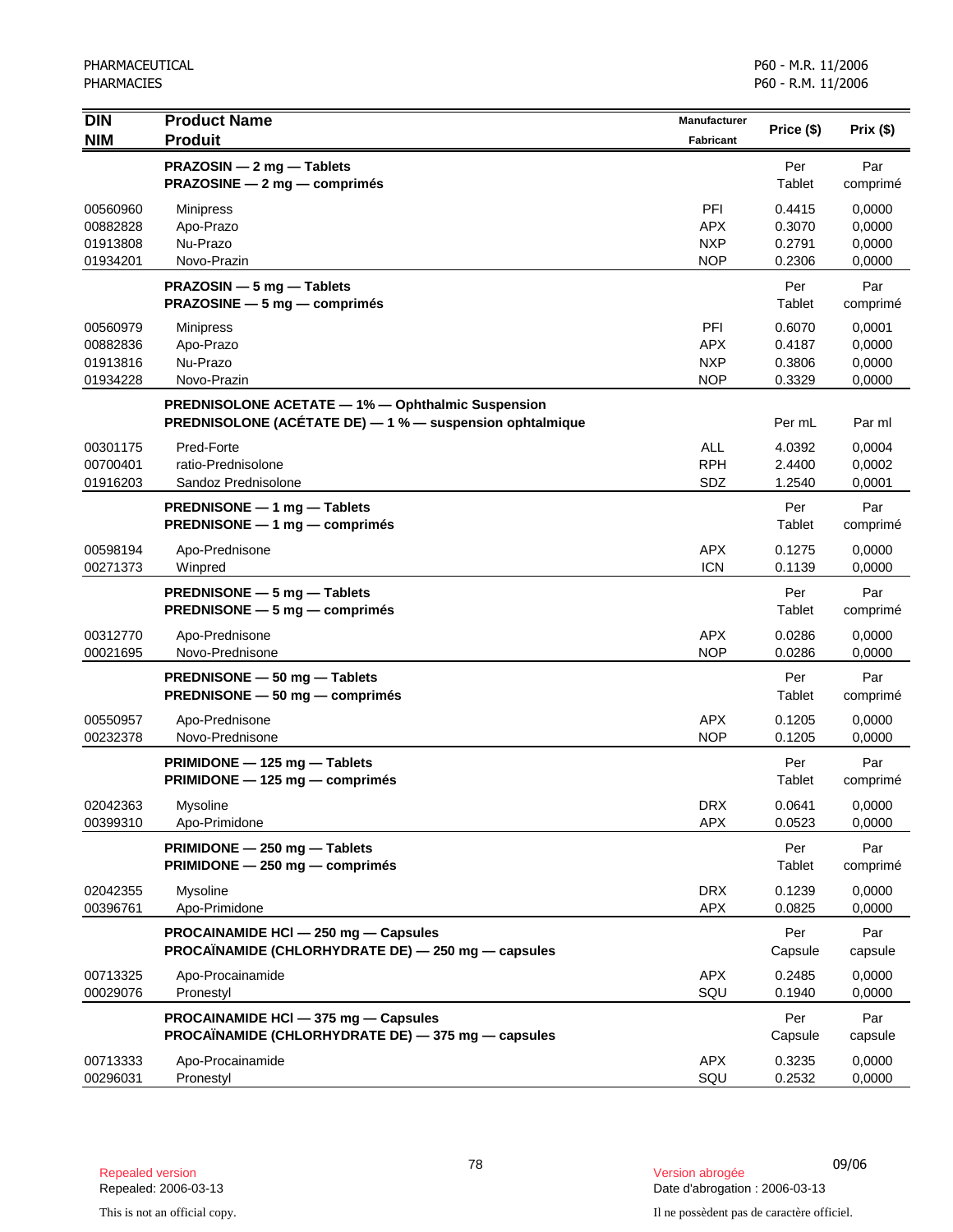| <b>DIN</b>           | <b>Product Name</b>                                                                                         | <b>Manufacturer</b>      | Price (\$)       | Prix(\$)         |
|----------------------|-------------------------------------------------------------------------------------------------------------|--------------------------|------------------|------------------|
| <b>NIM</b>           | <b>Produit</b>                                                                                              | <b>Fabricant</b>         |                  |                  |
|                      | PROCAINAMIDE HCI - 500 mg - Capsules                                                                        |                          | Per              | Par              |
|                      | PROCAÏNAMIDE (CHLORHYDRATE DE) — 500 mg — capsules                                                          |                          | Capsule          | capsule          |
| 00713341             | Apo-Procainamide                                                                                            | <b>APX</b>               | 0.4305           | 0,0000           |
| 00353523             | Pronestyl                                                                                                   | SQU                      | 0.3366           | 0,0000           |
|                      | PROCHLORPERAZINE - 5 mg - Tablets<br>PROCHLORPÉRAZINE - 5 mg - comprimés                                    |                          | Per<br>Tablet    | Par              |
|                      |                                                                                                             |                          |                  | comprimé         |
| 01964399<br>01927752 | Nu-Prochlor<br>Stemetil                                                                                     | <b>NXP</b><br><b>RPR</b> | 0.1161<br>0.1161 | 0,0000<br>0,0000 |
| 00886440             | Apo-Prochlorazine                                                                                           | <b>APX</b>               | 0.1160           | 0,0000           |
|                      | PROCHLORPERAZINE - 10 mg - Tablets                                                                          |                          | Per              | Par              |
|                      | PROCHLORPÉRAZINE - 10 mg - comprimés                                                                        |                          | Tablet           | comprimé         |
| 00886432             | Apo-Prochlorperazine                                                                                        | <b>APX</b>               | 0.1419           | 0,0000           |
| 01964402             | Nu-Prochlor                                                                                                 | <b>NXP</b>               | 0.1419           | 0,0000           |
| 01927760             | Stemetil                                                                                                    | <b>RPR</b>               | 0.1419           | 0,0000           |
|                      | PROCYCLIDINE HCI - 2.5 mg/5 mL - Oral Liquid<br>PROCYCLIDINE (CHLORHYDRATE DE) - 2,5 mg/5 ml - liquide oral |                          | Per mL           | Par ml           |
| 00587362             |                                                                                                             | <b>PMS</b>               | 0.0338           | 0,0000           |
| 00004405             | pms-Procyclidine<br>Kemadrin                                                                                | GSK                      | 0.0307           | 0,0000           |
|                      | PROCYCLIDINE HCI - 5 mg - Tablets                                                                           |                          | Per              | Par              |
|                      | PROCYCLIDINE (CHLORHYDRATE DE) - 5 mg - comprimés                                                           |                          | Tablet           | comprimé         |
| 00587354             | pms-Procyclidine                                                                                            | <b>PMS</b>               | 0.0281           | 0,0000           |
| 00004758             | Kemadrin                                                                                                    | <b>GSK</b>               | 0.0255           | 0,0000           |
|                      | PROPAFENONE HCI-150 mg-Tablets                                                                              |                          | Per              | Par              |
|                      | PROPAFÉNONE (CHLORHYDRATE DE) - 150 mg - comprimés                                                          |                          | Tablet           | comprimé         |
| 00603708<br>02245372 | Rythmol<br>Gen-Propafenone                                                                                  | ABB<br><b>GPM</b>        | 1.0537<br>0.7497 | 0,0001<br>0,0001 |
| 02243727             | pms-Propafenone                                                                                             | <b>PMS</b>               | 0.7497           | 0,0001           |
| 02243324             | Apo-Propafenone                                                                                             | <b>APX</b>               | 0.7495           | 0,0001           |
|                      | PROPAFENONE HCI - 300 mg - Tablets                                                                          |                          | Per              | Par              |
|                      | PROPAFÉNONE (CHLORHYDRATE DE) - 300 mg - comprimés                                                          |                          | Tablet           | comprimé         |
| 00603716             | Rythmol                                                                                                     | <b>ABB</b>               | 1.8572           | 0,0002           |
| 02245373             | Gen-Propafenone                                                                                             | <b>GPM</b>               | 1.3217           | 0,0001           |
| 02243728             | pms-Propafenone                                                                                             | PMS                      | 1.3217           | 0,0001           |
| 02243325             | Apo-Propafenone                                                                                             | <b>APX</b>               | 1.3215           | 0,0001           |
|                      | PROPRANOLOL HCI - 10 mg - Tablets                                                                           |                          | Per              | Par              |
|                      | PROPRANOLOL (CHLORHYDRATE DE) - 10 mg - comprimés                                                           |                          | Tablet           | comprimé         |
| 02042177             | Inderal                                                                                                     | <b>WAY</b>               | 0.0895           | 0,0000           |
| 00496480             | Novo-Pranol                                                                                                 | <b>NOP</b>               | 0.0264           | 0,0000           |
| 02137313             | Dom-Propranolol                                                                                             | <b>DOM</b>               | 0.0212           | 0,0000           |
| 00582255             | pms-Propranolol<br>Apo-Propranolol                                                                          | <b>PMS</b><br><b>APX</b> | 0.0212<br>0.0211 | 0,0000<br>0,0000 |
| 00402788             |                                                                                                             |                          |                  |                  |
|                      | PROPRANOLOL HCI - 20 mg - Tablets<br>PROPRANOLOL (CHLORHYDRATE DE) - 20 mg - comprimés                      |                          | Per<br>Tablet    | Par<br>comprimé  |
| 00663719             | Apo-Propranolol                                                                                             | <b>APX</b>               | 0.0381           | 0,0000           |
| 00740675             | Novo-Pranol                                                                                                 | <b>NOP</b>               | 0.0381           | 0,0000           |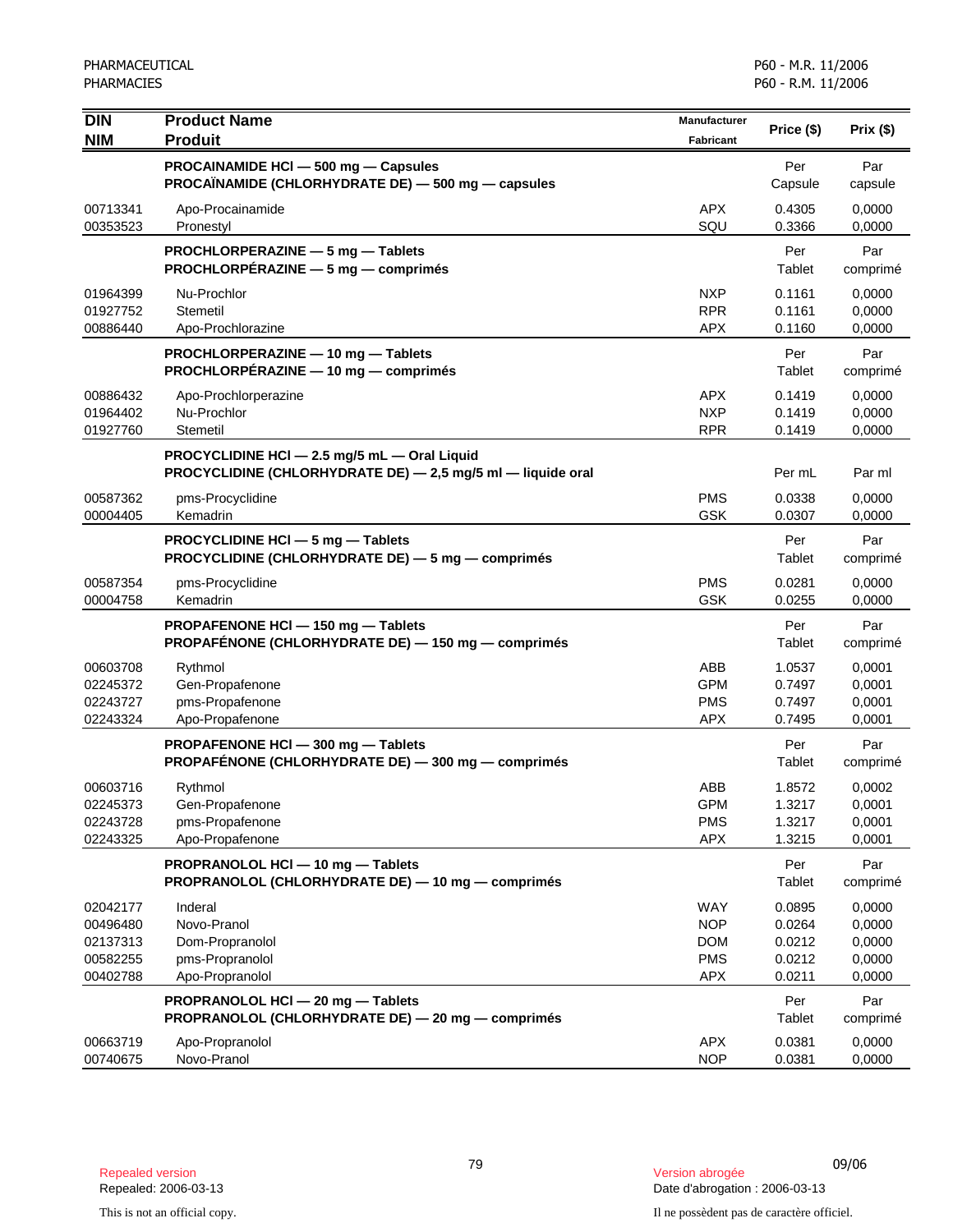| $\overline{D}$<br><b>NIM</b>                 | <b>Product Name</b><br><b>Produit</b>                                                                                            | Manufacturer<br><b>Fabricant</b>                     | Price (\$)                           | Prix (\$)                            |
|----------------------------------------------|----------------------------------------------------------------------------------------------------------------------------------|------------------------------------------------------|--------------------------------------|--------------------------------------|
|                                              | PROPRANOLOL HCI - 40 mg - Tablets<br>PROPRANOLOL (CHLORHYDRATE DE) - 40 mg - comprimés                                           |                                                      | Per<br>Tablet                        | Par<br>comprimé                      |
| 00402753<br>02137321<br>00496499<br>00582263 | Apo-Propranolol<br>Dom-Propranolol<br>Novo-Pranol<br>pms-Propranolol                                                             | <b>APX</b><br><b>DOM</b><br><b>NOP</b><br><b>PMS</b> | 0.0383<br>0.0383<br>0.0383<br>0.0383 | 0,0000<br>0,0000<br>0,0000<br>0,0000 |
|                                              | PROPRANOLOL HCI - 80 mg - Tablets<br>PROPRANOLOL (CHLORHYDRATE DE) - 80 mg - comprimés                                           |                                                      | Per<br>Tablet                        | Par<br>comprimé                      |
| 02042215<br>00582271<br>00402761<br>00496502 | Inderal<br>pms-Propranolol<br>Apo-Propranolol<br>Novo-Pranol                                                                     | WAY<br><b>PMS</b><br><b>APX</b><br><b>NOP</b>        | 0.2238<br>0.0776<br>0.0644<br>0.0644 | 0,0000<br>0,0000<br>0,0000<br>0,0000 |
|                                              | <b>PSYLLIUM MUCILLOID - Powder</b><br>PSYLLIUM (MUCILLOÏDE HYDROPHILE DE) — poudre                                               |                                                      | Per<br>Dose                          | Par<br>dose                          |
| 02174812<br>00599875                         | Metamucil<br>Mucillium                                                                                                           | <b>PGP</b><br><b>PMS</b>                             | 0.1852<br>0.1466                     | 0.0000<br>0,0000                     |
|                                              | PYRIDOXINE HCI - 25 mg - Tablets<br>PYRIDOXINE (CHLORHYDRATE DE) - 25 mg - comprimés                                             |                                                      | Per<br>Tablet                        | Par<br>comprimé                      |
| 00416185<br>01943200<br>00268607<br>00232475 | Vitamin $B_6$ /Vitamine $B_6$<br>Vitamin $B_6$ /Vitamine $B_6$<br>Vitamin $B_6$ /Vitamine $B_6$<br>Vitamin $B_6$ /Vitamine $B_6$ | PPI<br><b>ODN</b><br><b>ICN</b><br><b>PMS</b>        | 0.0356<br>0.0295<br>0.0284<br>0.0270 | 0,0000<br>0,0000<br>0,0000<br>0,0000 |
|                                              | QUININE SULFATE - 200 mg - Capsules<br>QUININE (SULFATE DE) - 200 mg - capsules                                                  |                                                      | Per<br>Capsule                       | Par<br>capsule                       |
| 00022837<br>00021008<br>02254514<br>00695440 | Quinine Sulfate/Sulfate de quinine<br>Novo-Quinine<br>Apo-Quinine<br>Quinine-Odan                                                | <b>PDA</b><br><b>NOP</b><br><b>APX</b><br><b>ODN</b> | 0.3590<br>0.2800<br>0.2629<br>0.2390 | 0,0000<br>0,0000<br>0,0000<br>0,0000 |
|                                              | QUININE SULFATE - 300 mg - Capsules<br>QUININE (SULFATE DE) - 300 mg - capsules                                                  |                                                      | Per<br>Capsule                       | Par<br>capsule                       |
| 00022845<br>00021016<br>02254522<br>00695459 | Quinine Sulfate/Sulfate de quinine<br>Novo-Quinine<br>Apo-Quinine<br>Quinine-Odan                                                | <b>PDA</b><br><b>NOP</b><br><b>APX</b><br><b>ODN</b> | 0.5104<br>0.4364<br>0.4125<br>0.3750 | 0,0001<br>0,0000<br>0,0000<br>0,0000 |
|                                              | RANITIDINE HCI - 15 mg/mL - Oral Solution<br>RANITIDINE (CHLORHYDRATE DE) - 15 mg/ml - solution orale                            |                                                      | Per<br>mL                            | Par<br>ml                            |
| 02212374<br>02242940                         | Zantac<br>Novo-Ranidine                                                                                                          | <b>GSK</b><br><b>NOP</b>                             | 0.1948<br>0.1436                     | 0,0000<br>0,0000                     |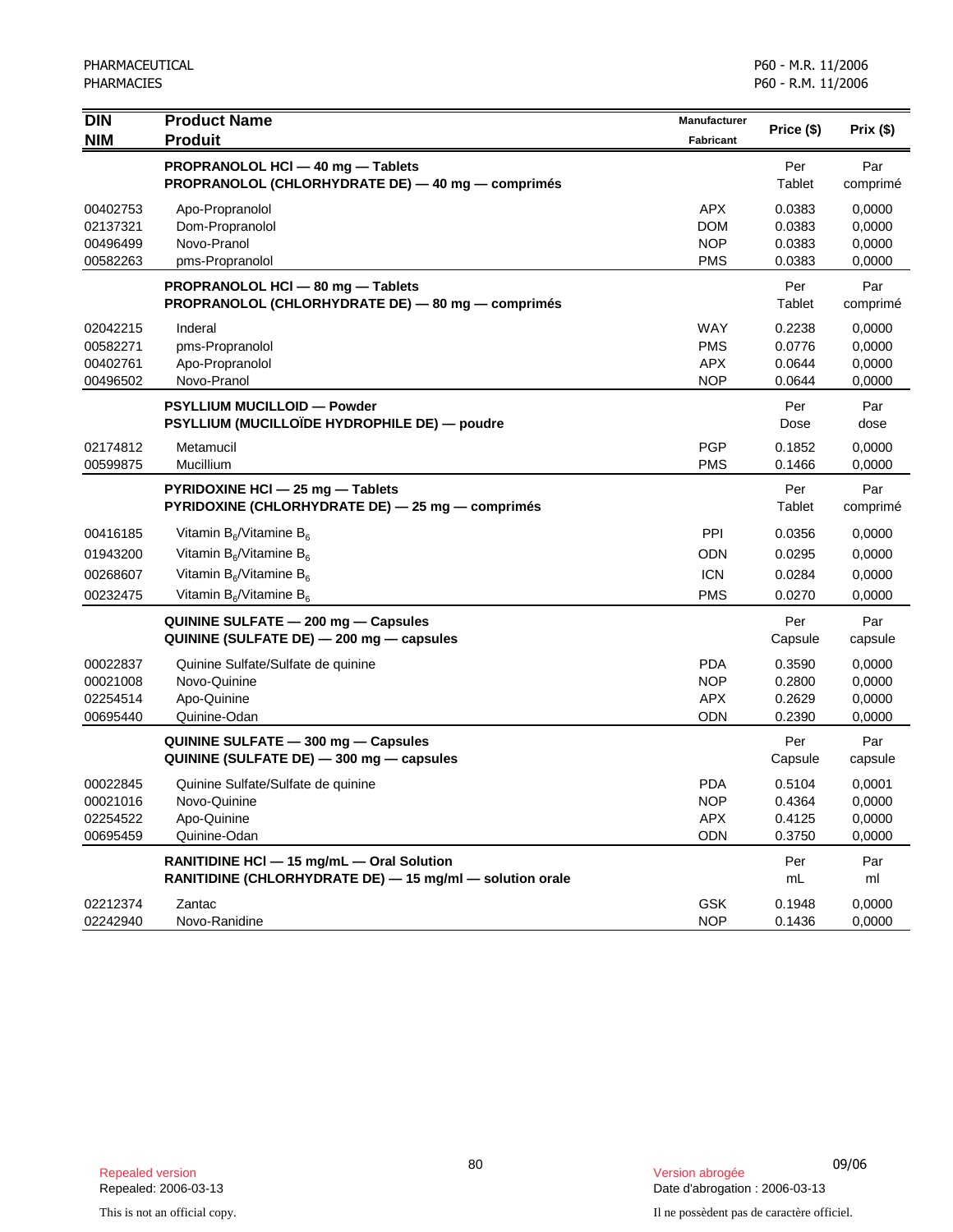| <b>DIN</b> | <b>Product Name</b>                                                 | <b>Manufacturer</b> |            |          |
|------------|---------------------------------------------------------------------|---------------------|------------|----------|
| <b>NIM</b> | <b>Produit</b>                                                      | <b>Fabricant</b>    | Price (\$) | Prix(\$) |
|            | RANITIDINE HCI - 150 mg - Tablets                                   |                     | Per        | Par      |
|            | RANITIDINE (CHLORHYDRATE DE) - 150 mg - comprimés                   |                     | Tablet     | comprimé |
| 02212331   | Zantac                                                              | <b>GSK</b>          | 1.1447     | 0,0001   |
| 00733059   | Apo-Ranitidine                                                      | <b>APX</b>          | 0.5100     | 0,0001   |
| 02242453   | pms-Ranitidine                                                      | <b>PMS</b>          | 0.4447     | 0,0000   |
| 02248570   | Co Ranitidine                                                       | <b>COB</b>          | 0.4446     | 0,0000   |
| 02207761   | Gen-Ranitidine                                                      | <b>GPM</b>          | 0.4446     | 0,0000   |
| 00828564   | Novo-Ranidine                                                       | <b>NOP</b>          | 0.4446     | 0,0000   |
| 00865737   | Nu-Ranit                                                            | <b>NXP</b>          | 0.4446     | 0,0000   |
| 00828823   | ratio-Ranitidine                                                    | <b>RPH</b>          | 0.4446     | 0,0000   |
| 02243229   | Rhoxal-ranitidine                                                   | <b>RXP</b>          | 0.4446     | 0,0000   |
|            | RANITIDINE HCI - 300 mg - Tablets                                   |                     | Per        | Par      |
|            | RANITIDINE (CHLORHYDRATE DE) - 300 mg - comprimés                   |                     | Tablet     | comprimé |
| 02212358   | Zantac                                                              | <b>GSK</b>          | 2.1547     | 0,0002   |
| 00733067   | Apo-Ranitidine                                                      | <b>APX</b>          | 0.9535     | 0,0001   |
| 02248571   | Co Ranitidine                                                       | <b>COB</b>          | 0.8566     | 0,0001   |
| 02207788   | Gen-Ranitidine                                                      | <b>GPM</b>          | 0.8566     | 0,0001   |
| 00828556   | Novo-Ranidine                                                       | <b>NOP</b>          | 0.8566     | 0,0001   |
| 00865745   | Nu-Ranit                                                            | <b>NXP</b>          | 0.8566     | 0,0001   |
| 02242454   | pms-Ranitidine                                                      | <b>PMS</b>          | 0.8566     | 0,0001   |
| 00828688   | ratio-Ranitidine                                                    | <b>RPH</b>          | 0.8566     | 0,0001   |
| 02243230   | Rhoxal-ranitidine                                                   | <b>RXP</b>          | 0.8566     | 0,0001   |
|            |                                                                     |                     | Per        | Par      |
|            | $RIFAMPIN - 150 mg - Capsules$<br>$RIFAMPINE - 150$ mg $-$ capsules |                     | Capsule    | capsule  |
| 02091887   | Rifadin                                                             | AVE                 | 0.6974     | 0,0001   |
| 00393444   | Rofact                                                              | <b>ICN</b>          | 0.6642     | 0,0001   |
|            | RIFAMPIN - 300 mg - Capsules                                        |                     | Per        | Par      |
|            | $RIFAMPINE - 300 mg - capsules$                                     |                     | Capsule    | capsule  |
| 02092808   | Rifadin                                                             | <b>AVE</b>          | 1.0976     | 0,0001   |
| 00343617   | Rofact                                                              | <b>ICN</b>          | 1.0454     | 0,0001   |
|            | SALBUTAMOL - 5 mg/mL - Respirator Solution                          |                     |            |          |
|            | SALBUTAMOL - 5 mg/ml - solution pour respirateur                    |                     | Per mL     | Par ml   |
| 02213486   | Ventolin                                                            | <b>GSK</b>          | 0.9370     | 0,0001   |
| 02046741   | Apo-Salvent                                                         | APX                 | 0.8000     | 0,0001   |
| 02069571   | pms-Salbutamol                                                      | <b>PMS</b>          | 0.6952     | 0,0001   |
| 00860808   | ratio-Salbutamol                                                    | <b>RPH</b>          | 0.6900     | 0,0001   |
| 02232987   | Gen-Salbutamol                                                      | <b>GPM</b>          | 0.6490     | 0,0001   |
| 02154412   | Rhoxal-salbutamol                                                   | <b>RXP</b>          | 0.6490     | 0,0001   |
|            | SALBUTAMOL - 2 mg - Tablets                                         |                     | Per        | Par      |
|            | SALBUTAMOL - 2 mg - comprimés                                       |                     | Tablet     | comprimé |
| 02146843   | Apo-Salvent                                                         | <b>APX</b>          | 0.1089     | 0.0000   |
| 02165368   | Nu-Salbutamol                                                       | <b>NXP</b>          | 0.0715     | 0,0000   |
|            | SALBUTAMOL - 4 mg - Tablets                                         |                     | Per        | Par      |
|            | SALBUTAMOL - 4 mg - comprimés                                       |                     | Tablet     | comprimé |
| 02146851   | Apo-Salvent                                                         | <b>APX</b>          | 0.1821     | 0,0000   |
| 02165376   | Nu-Salbutamol                                                       | <b>NXP</b>          | 0.1180     | 0,0000   |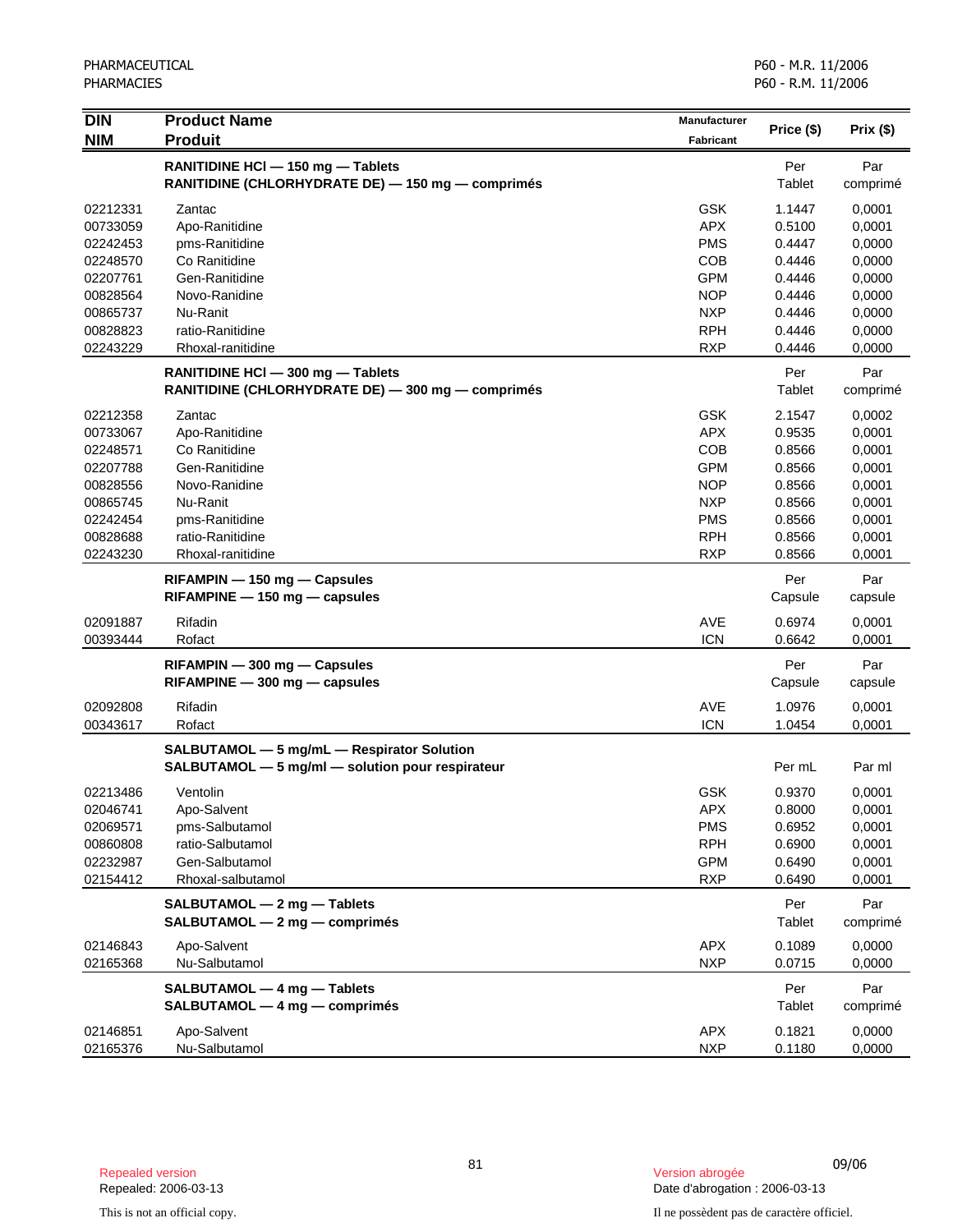| <b>DIN</b>           | <b>Product Name</b>                                                                                                                 | <b>Manufacturer</b>      | Price (\$)       | Prix(\$)         |
|----------------------|-------------------------------------------------------------------------------------------------------------------------------------|--------------------------|------------------|------------------|
| <b>NIM</b>           | <b>Produit</b>                                                                                                                      | <b>Fabricant</b>         |                  |                  |
|                      | SALBUTAMOL SULFATE - 200 Dose - 100 mcg/Dose<br>- Metered Dose Inhaler                                                              |                          |                  |                  |
|                      | SALBUTAMOL (SULFATE DE) - 200 doses - 100 mcg/dose -<br>aérosol doseur                                                              |                          | Per<br>Dose      | Par<br>dose      |
| 02241497             | <b>Ventolin HFA</b>                                                                                                                 | <b>GSK</b>               | 0.0614           | 0,0000           |
| 02232570             | Airomir                                                                                                                             | <b>RIK</b>               | 0.0426           | 0,0000           |
| 02245669             | Apo-Salvent CFC Free/Apo-Salvent sans CFC                                                                                           | <b>APX</b>               | 0.0425           | 0,0000           |
| 02244914             | ratio-Salbutamol HFA                                                                                                                | <b>RPH</b>               | 0.0387           | 0,0000           |
|                      | SALBUTAMOL SULFATE - 0.4 mg/mL - Oral Liquid<br>SALBUTAMOL (SULFATE DE) - 0,4 mg/ml - liquide oral                                  |                          | Per mL           | Par ml           |
| 02212390             | Ventolin                                                                                                                            | <b>GSK</b>               | 0.0680           | 0,0000           |
| 02091186             | pms-Salbutamol                                                                                                                      | <b>PMS</b>               | 0.0598           | 0,0000           |
|                      | SALBUTAMOL SULFATE - 1.25 mg/2.5 mL - Unit Dose Solution Nebules<br>SALBUTAMOL (SULFATE DE) - 1,25 mg/2,5 ml - préparation monodose |                          |                  |                  |
|                      | de solution pour nébuliseur                                                                                                         |                          | Per mL           | Par ml           |
| 02213400             | Ventolin                                                                                                                            | <b>GSK</b>               | 0.1990           | 0,0000           |
| 02208245             | pms-Salbutamol                                                                                                                      | <b>PMS</b>               | 0.1642           | 0,0000           |
| 02243828             | Apo-Salvent                                                                                                                         | APX.                     | 0.1640           | 0,0000           |
| 02239365             | ratio-Salbutamol                                                                                                                    | <b>RPH</b>               | 0.1492           | 0,0000           |
|                      | SALBUTAMOL SULFATE - 2.5 mg/2.5 mL - Unit Dose Solution Nebules<br>SALBUTAMOL (SULFATE DE) - 2,5 mg/2,5 ml - préparation monodose   |                          |                  |                  |
|                      | de solution pour nébuliseur                                                                                                         |                          | Per mL           | Par ml           |
| 02213419             | <b>Ventolin PF</b>                                                                                                                  | <b>GSK</b>               | 0.3862           | 0,0000           |
| 01986864             | ratio-Salbutamol                                                                                                                    | <b>RPH</b>               | 0.2868           | 0,0000           |
| 02208229             | pms-Salbutamol                                                                                                                      | <b>PMS</b><br><b>APX</b> | 0.2867<br>0.2680 | 0,0000           |
| 02231488<br>02231783 | Apo-Salvent<br>Nu-Salbutamol                                                                                                        | <b>NXP</b>               | 0.2680           | 0,0000<br>0,0000 |
| 01926934             | Gen-Salbutamol Sterinebs                                                                                                            | <b>GPM</b>               | 0.2678           | 0,0000           |
|                      | SALBUTAMOL SULFATE - 5 mg/2.5 mL - Unit Dose Solution Nebules                                                                       |                          |                  |                  |
|                      | SALBUTAMOL (SULFATE DE) - 5 mg/2,5 ml - préparation monodose                                                                        |                          |                  |                  |
|                      | de solution pour nébuliseur                                                                                                         |                          | Per mL           | Par ml           |
| 02213427             | Ventolin                                                                                                                            | <b>GSK</b>               | 0.7338           | 0,0001           |
| 02208237             | pms-Salbutamol                                                                                                                      | <b>PMS</b>               | 0.6053           | 0,0001           |
| 02173360<br>02231678 | Gen-Salbutamol Sterinebs<br>Apo-Salvent                                                                                             | <b>GPM</b><br><b>APX</b> | 0.5085<br>0.5080 | 0,0001<br>0,0001 |
| 02231784             | Nu-Salbutamol                                                                                                                       | <b>NXP</b>               | 0.5080           | 0,0001           |
| 02239366             | ratio-Salbutamol                                                                                                                    | <b>RPH</b>               | 0.4622           | 0,0000           |
|                      | SELEGILINE HCI - 5 mg - Tablets                                                                                                     |                          | Per              | Par              |
|                      | SÉLÉGILINE (CHLORHYDRATE DE) - 5 mg - comprimés                                                                                     |                          | Tablet           | comprimé         |
| 02123312             | Eldepryl                                                                                                                            | <b>BJH</b>               | 2.2094           | 0,0002           |
| 02230641             | Apo-Selegiline                                                                                                                      | <b>APX</b>               | 1.3915           | 0,0001           |
| 02231036<br>02068087 | Gen-Selegiline<br>Novo-Selegiline                                                                                                   | <b>GPM</b><br><b>NOP</b> | 1.3915<br>1.3915 | 0,0001<br>0,0001 |
| 02230717             | Nu-Selegiline                                                                                                                       | <b>NXP</b>               | 1.3915           | 0,0001           |
| 02238102             | pms-Selegiline                                                                                                                      | <b>PMS</b>               | 1.3915           | 0,0001           |
|                      | SENNOSIDES A AND B - 8.6 mg - Tablets                                                                                               |                          | Per              | Par              |
|                      | SENNOSIDES A ET B - 8,6 mg - comprimés                                                                                              |                          | Tablet           | comprimé         |
| 00026158             | Senokot                                                                                                                             | <b>PFR</b>               | 0.0880           | 0,0000           |
| 02068109             | Sennatab                                                                                                                            | <b>PMS</b>               | 0.0644           | 0,0000           |

Date d'abrogation : 2006-03-13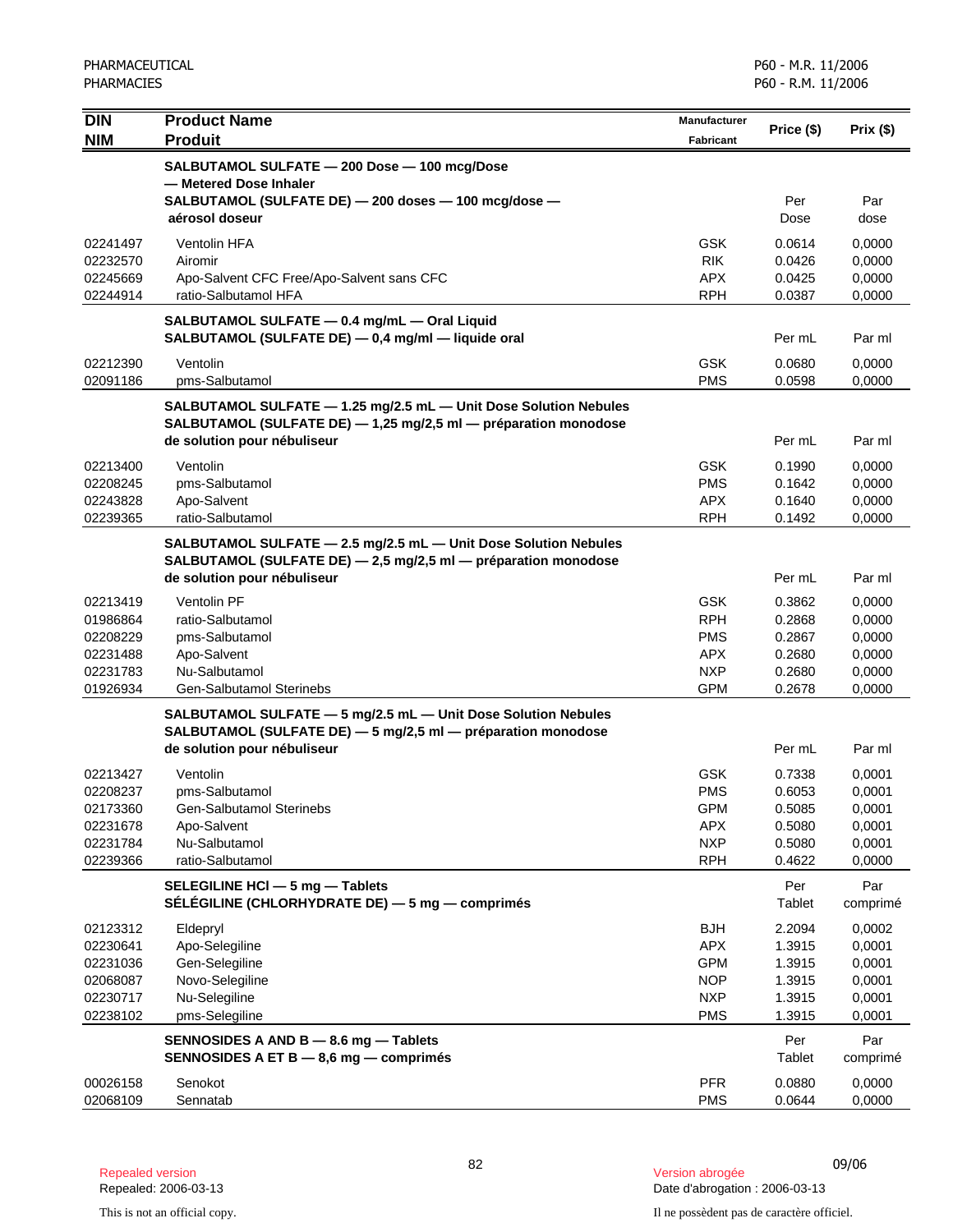| <b>DIN</b><br><b>NIM</b> | <b>Product Name</b><br><b>Produit</b>                                                         | <b>Manufacturer</b><br>Fabricant | Price (\$)       | $Prix($ \$)      |
|--------------------------|-----------------------------------------------------------------------------------------------|----------------------------------|------------------|------------------|
|                          | <b>SERTRALINE HCI - 25 mg - Capsules</b><br>SERTRALINE (CHLORHYDRATE DE) - 25 mg - capsules   |                                  | Per<br>Capsule   | Par<br>capsule   |
|                          |                                                                                               |                                  |                  |                  |
| 02132702                 | Zoloft                                                                                        | PFI                              | 0.9185           | 0,0001           |
| 02238280                 | Apo-Sertraline                                                                                | <b>APX</b>                       | 0.5544           | 0,0001           |
| 02242519                 | Gen-Sertraline                                                                                | <b>GPM</b>                       | 0.5544           | 0,0001           |
| 02240485                 | Novo-Sertraline                                                                               | <b>NOP</b>                       | 0.5544<br>0.5544 | 0,0001           |
| 02244838<br>02245159     | pms-Sertraline<br>Rhoxal-sertraline                                                           | <b>PMS</b><br><b>RXP</b>         | 0.5544           | 0,0001<br>0,0001 |
| 02245787                 | ratio-Sertraline                                                                              | <b>RPH</b>                       | 0.5542           | 0,0001           |
|                          | <b>SERTRALINE HCI - 50 mg - Capsules</b>                                                      |                                  | Per              | Par              |
|                          | SERTRALINE (CHLORHYDRATE DE) - 50 mg - capsules                                               |                                  | Capsule          | capsule          |
| 01962817                 | Zoloft                                                                                        | PFI                              | 1.8370           | 0,0002           |
| 02238281                 | Apo-Sertraline                                                                                | <b>APX</b>                       | 1.1088           | 0,0001           |
| 02242520                 | Gen-Sertraline                                                                                | <b>GPM</b>                       | 1.1088           | 0,0001           |
| 02240484                 | Novo-Sertraline                                                                               | <b>NOP</b>                       | 1.1088           | 0,0001           |
| 02244839                 | pms-Sertraline                                                                                | <b>PMS</b>                       | 1.1088           | 0,0001           |
| 02245160<br>02245788     | Rhoxal-sertraline<br>ratio-Sertraline                                                         | <b>RXP</b><br><b>RPH</b>         | 1.1088<br>1.1086 | 0,0001<br>0,0001 |
|                          |                                                                                               |                                  |                  |                  |
|                          | <b>SERTRALINE HCI - 100 mg - Capsules</b><br>SERTRALINE (CHLORHYDRATE DE) - 100 mg - capsules |                                  | Per<br>Capsule   | Par<br>capsule   |
| 01962779                 | Zoloft                                                                                        | PFI                              | 1.9250           | 0,0002           |
| 02238282                 | Apo-Sertraline                                                                                | <b>APX</b>                       | 1.2128           | 0,0001           |
| 02242521                 | Gen-Sertraline                                                                                | <b>GPM</b>                       | 1.2128           | 0,0001           |
| 02240481                 | Novo-Sertraline                                                                               | <b>NOP</b>                       | 1.2128           | 0,0001           |
| 02244840                 | pms-Sertraline                                                                                | <b>PMS</b>                       | 1.2128           | 0,0001           |
| 02245161                 | Rhoxal-sertraline                                                                             | <b>RXP</b>                       | 1.2128           | 0,0001           |
| 02245789                 | ratio-Sertraline                                                                              | <b>RPH</b>                       | 1.2126           | 0,0001           |
|                          | SIMVASTATIN - 5 mg - Tablets                                                                  |                                  | Per              | Par              |
|                          | SIMVASTATINE - 5 mg - comprimés                                                               |                                  | Tablet           | comprimé         |
| 00884324                 | Zocor                                                                                         | <b>MFX</b>                       | 0.9640           | 0,0001           |
| 02247011                 | Apo-Simvastatin                                                                               | <b>APX</b>                       | 0.6237           | 0,0001           |
| 02248103                 | Co Simvastatin                                                                                | COB                              | 0.6237           | 0,0001           |
| 02246582                 | Gen-Simvastatin                                                                               | <b>GPM</b>                       | 0.6237           | 0,0001           |
| 02250144                 | Novo-Simvastatin                                                                              | <b>NOP</b>                       | 0.6237           | 0,0001           |
| 02252619<br>02247067     | pms-Simvastatin<br>ratio-Simvastatin                                                          | <b>PMS</b><br><b>RPH</b>         | 0.6237<br>0.6237 | 0,0001<br>0,0001 |
|                          | SIMVASTATIN - 10 mg - Tablets                                                                 |                                  | Per              | Par              |
|                          | SIMVASTATINE - 10 mg - comprimés                                                              |                                  | Tablet           | comprimé         |
| 00884332                 | Zocor                                                                                         | <b>MFX</b>                       | 1.9070           | 0,0002           |
| 02247012                 | Apo-Simvastatin                                                                               | <b>APX</b>                       | 1.2335           | 0,0001           |
| 02248104                 | Co Simvastatin                                                                                | COB                              | 1.2335           | 0,0001           |
| 02246583                 | Gen-Simvastatin                                                                               | <b>GPM</b>                       | 1.2335           | 0,0001           |
| 02250152                 | Novo-Simvastatin                                                                              | <b>NOP</b>                       | 1.2335           | 0,0001           |
| 02252635                 | pms-Simvastatin                                                                               | <b>PMS</b>                       | 1.2335           | 0,0001           |
| 02247068                 | ratio-Simvastatin                                                                             | <b>RPH</b>                       | 1.2335           | 0,0001           |
| 02247828                 | Rhoxal-simvastatin                                                                            | <b>RXP</b>                       | 1.2335           | 0,0001           |
| 02265885                 | Taro-Simvastatin                                                                              | <b>TAR</b>                       | 1.2335           | 0,0001           |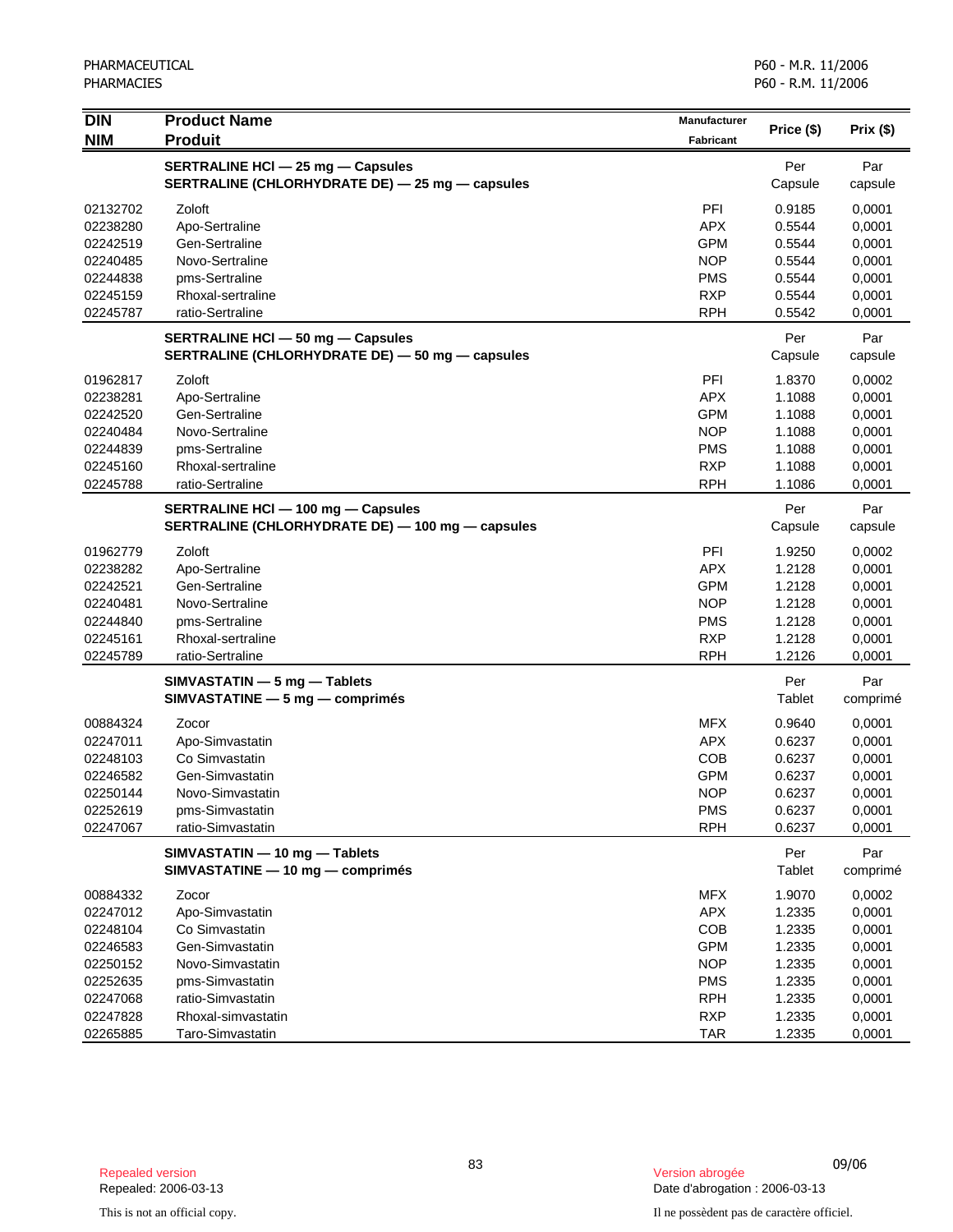| <b>DIN</b> | <b>Product Name</b><br><b>Produit</b>             | <b>Manufacturer</b> |            | Prix(\$) |
|------------|---------------------------------------------------|---------------------|------------|----------|
| <b>NIM</b> |                                                   | <b>Fabricant</b>    | Price (\$) |          |
|            | SIMVASTATIN - 20 mg - Tablets                     |                     | Per        | Par      |
|            | SIMVASTATINE - 20 mg - comprimés                  |                     | Tablet     | comprimé |
| 00884340   | Zocor                                             | <b>MFX</b>          | 2.3567     | 0,0002   |
| 02247013   | Apo-Simvastatin                                   | <b>APX</b>          | 1.5246     | 0,0002   |
| 02248105   | Co Simvastatin                                    | <b>COB</b>          | 1.5246     | 0,0002   |
| 02246737   | Gen-Simvastatin                                   | <b>GPM</b>          | 1.5246     | 0,0002   |
| 02250160   | Novo-Simvastatin                                  | <b>NOP</b>          | 1.5246     | 0,0002   |
| 02252643   | pms-Simvastatin                                   | <b>PMS</b>          | 1.5246     | 0,0002   |
| 02247069   | ratio-Simvastatin                                 | <b>RPH</b>          | 1.5246     | 0,0002   |
| 02247830   | Rhoxal-simvastatin                                | <b>RXP</b>          | 1.5246     | 0,0002   |
| 02265893   | Taro-Simvastatin                                  | TAR                 | 1.5246     | 0,0002   |
|            | SIMVASTATIN - 40 mg - Tablets                     |                     | Per        | Par      |
|            | SIMVASTATINE - 40 mg - comprimés                  |                     | Tablet     | comprimé |
| 00884359   | Zocor                                             | <b>MFX</b>          | 2.3567     | 0,0002   |
| 02247014   | Apo-Simvastatin                                   | <b>APX</b>          | 1.5246     | 0,0002   |
| 02248106   | Co Simvastatin                                    | COB                 | 1.5246     | 0,0002   |
| 02246584   | Gen-Simvastatin                                   | <b>GPM</b>          | 1.5246     | 0,0002   |
| 02250179   | Novo-Simvastatin                                  | <b>NOP</b>          | 1.5246     | 0,0002   |
| 02252651   | pms-Simvastatin                                   | <b>PMS</b>          | 1.5246     | 0,0002   |
| 02247070   | ratio-Simvastatin                                 | <b>RPH</b>          | 1.5246     | 0,0002   |
| 02247831   | Rhoxal-simvastatin                                | <b>RXP</b>          | 1.5246     | 0,0002   |
| 02265907   | Taro-Simvastatin                                  | <b>TAR</b>          | 1.5246     | 0,0002   |
|            | SIMVASTATIN - 80 mg - Tablets                     |                     | Per        | Par      |
|            | SIMVASTATINE - 80 mg - comprimés                  |                     | Tablet     | comprimé |
| 02240332   | Zocor                                             | <b>MFX</b>          | 2.3567     | 0,0002   |
| 02247015   | Apo-Simvastatin                                   | <b>APX</b>          | 1.5246     | 0,0002   |
| 02248107   | Co Simvastatin                                    | COB                 | 1.5246     | 0,0002   |
| 02246585   | Gen-Simvastatin                                   | <b>GPM</b>          | 1.5246     | 0,0002   |
| 02250187   | Novo-Simvastatin                                  | <b>NOP</b>          | 1.5246     | 0,0002   |
| 02252678   | pms-Simvastatin                                   | <b>PMS</b>          | 1.5246     | 0,0002   |
| 02247071   | ratio-Simvastatin                                 | <b>RPH</b>          | 1.5246     | 0,0002   |
| 02247833   | Rhoxal-simvastatin                                | <b>RXP</b>          | 1.5246     | 0,0002   |
|            | SODIUM AUROTHIOMALATE - 10 mg/mL - Injection      |                     |            |          |
|            | SODIUM (AUROTHIOMALATE DE) - 10 mg/ml - injection |                     | Per mL     | Par ml   |
| 01927620   | Myochrysine                                       | AVT                 | 10.4097    | 0,0010   |
| 02245456   | Sodium Aurothiomalate BP                          | SIL                 | 8.9243     | 0,0009   |
|            | SODIUM AUROTHIOMALATE - 50 mg/mL - Injection      |                     |            |          |
|            | SODIUM (AUROTHIOMALATE DE) - 50 mg/ml - injection |                     | Per mL     | Par ml   |
| 01927604   | Myochrysine                                       | AVT                 | 19.6203    | 0.0020   |
| 02245458   | Sodium Aurothiomalate BP                          | SDZ                 | 16.8153    | 0,0017   |
|            | SODIUM CROMOGLYCATE - 2% - Nasal Solution         |                     | Per        | Par      |
|            | CROMOGLYCATE SODIQUE - 2 % - solution nasale      |                     | Dose       | dose     |
| 01950541   | Cromolyn                                          | <b>PMS</b>          | 0.0902     | 0,0000   |
| 02231326   | Gen-Cromoglycate                                  | <b>GPM</b>          | 0.0811     | 0,0000   |
| 02231390   | Apo-Cromolyn                                      | APX                 | 0.0758     | 0,0000   |

<sup>84</sup> 09/06 Repealed version Version abrogée Date d'abrogation : 2006-03-13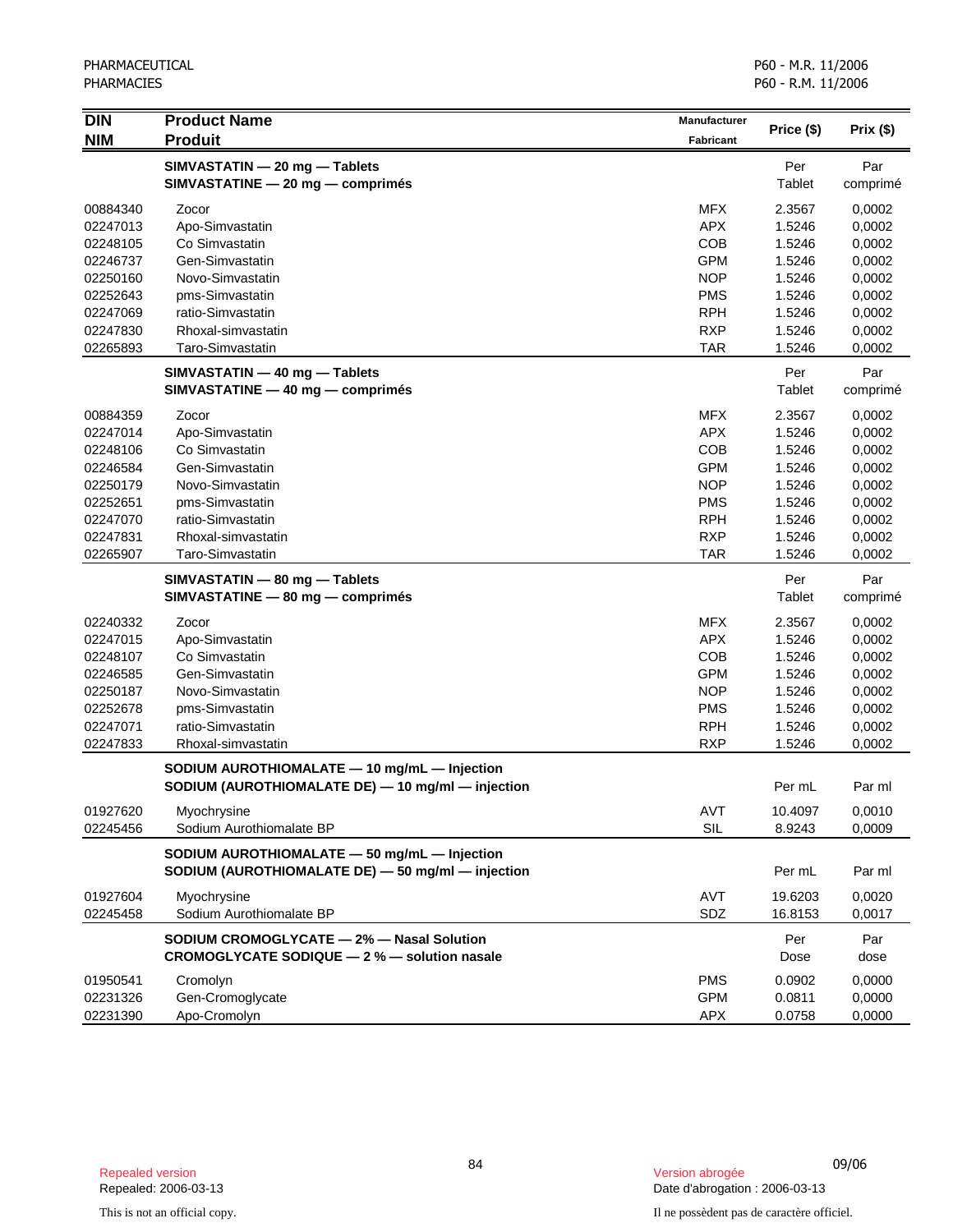| <b>DIN</b><br><b>NIM</b> | <b>Product Name</b><br><b>Produit</b>                                                               | Manufacturer<br><b>Fabricant</b> | Price (\$)       | Prix(\$)         |
|--------------------------|-----------------------------------------------------------------------------------------------------|----------------------------------|------------------|------------------|
|                          | SODIUM CROMOGLYCATE - 1% - Nebulizer Solution                                                       |                                  |                  |                  |
|                          | CROMOGLYCATE SODIQUE - 1 % - solution pour nébuliseur                                               |                                  | Per mL           | Par ml           |
| 02046113                 | pms-Sodium Cromoglycate                                                                             | <b>PMS</b>                       | 0.3168           | 0,0000           |
| 02231431                 | Apo-Cromolyn                                                                                        | <b>APX</b>                       | 0.2855           | 0,0000           |
| 02219468                 | Gen-Cromoglycate                                                                                    | <b>GPM</b>                       | 0.2666           | 0,0000           |
| 02231671                 | Nu-Cromolyn Plastic Ampoules/Nu-Cromolyn, en ampoules en plastique                                  | <b>NXP</b>                       | 0.2666           | 0,0000           |
|                          | SODIUM CROMOGLYCATE - 2% - Ophthalmic Solution<br>CROMOGLYCATE SODIQUE - 2 % - solution ophtalmique |                                  | Per mL           | Par ml           |
| 02009277                 | Cromolyn                                                                                            | <b>PMS</b>                       | 1.0450           | 0,0001           |
| 02230621                 | Opticrom                                                                                            | <b>ALL</b>                       | 1.0450           | 0,0001           |
|                          | SODIUM POLYSTYRENE SULFONATE - 1 mEq/g - Oral Powder<br>-454 g Package                              |                                  |                  |                  |
|                          | POLYSTYRENE SODIQUE (SULFONATE DE) - 1 mEq/g - poudre orale -<br>paquet de 454 g                    |                                  | Per<br>Gram      | Par<br>gramme    |
| 02026961                 | Kayexalate                                                                                          | <b>SAW</b>                       | 0.1590           | 0,0000           |
| 00755338                 | pms-Sodium Polystyrene Sulfonate/pms-Polystyrène, sulfonate sodique de                              | <b>PMS</b>                       | 0.1575           | 0,0000           |
|                          | SOTALOL HCI - 80 mg - Tablets                                                                       |                                  | Per              | Per              |
|                          | SOTALOL (CHLORHYDRATE DE) - 80 mg - comprimés                                                       |                                  | Tablet           | comprimé         |
| 02229778                 | Gen-Sotalol                                                                                         | <b>GPM</b>                       | 0.7252           | 0,0001           |
| 02210428                 | Apo-Sotalol                                                                                         | <b>APX</b>                       | 0.7250           | 0,0001           |
| 02200996<br>02170833     | Nu-Sotalol<br>Linsotalol                                                                            | <b>NXP</b><br>LIN                | 0.7250<br>0.6526 | 0,0001           |
| 02238326                 | pms-Sotalol                                                                                         | <b>PMS</b>                       | 0.6526           | 0,0001<br>0,0001 |
| 02234008                 | Rhoxal-sotalol                                                                                      | <b>RXP</b>                       | 0.6526           | 0,0001           |
| 00897272                 | Sotacor                                                                                             | SQU                              | 0.6526           | 0,0001           |
| 02084228                 | ratio-Sotalol                                                                                       | <b>RPH</b>                       | 0.6526           | 0,0001           |
| 02231181                 | Novo-Sotalol                                                                                        | <b>NOP</b>                       | 0.6525           | 0,0001           |
| 02257831                 | Rhoxal-sotalol                                                                                      | <b>RXP</b>                       | 0.6525           | 0,0001           |
|                          | SOTALOL HCI - 160 mg - Tablets<br>SOTALOL (CHLORHYDRATE DE) - 160 mg - comprimés                    |                                  | Per<br>Tablet    | Per<br>comprimé  |
| 02084236                 | ratio-Sotalol                                                                                       | <b>RPH</b>                       | 0.7651           | 0,0001           |
| 02238635                 | Dom-Sotalol                                                                                         | <b>DOM</b>                       | 0.7142           | 0,0001           |
| 02229779                 | Gen-Sotalol                                                                                         | <b>GPM</b>                       | 0.7142           | 0,0001           |
| 02238327                 | pms-Sotalol                                                                                         | <b>PMS</b>                       | 0.7142           | 0,0001           |
| 02234013                 | Rhoxal-sotalol                                                                                      | <b>RXP</b>                       | 0.7142           | 0,0001           |
| 00483923                 | Sotacor                                                                                             | SQU                              | 0.7142           | 0,0001           |
| 02231182                 | Sotacor                                                                                             | <b>NOP</b>                       | 0.7141           | 0,0001           |
| 02257858                 | Rhoxal-sotalol                                                                                      | <b>RXP</b>                       | 0.7141           | 0,0001           |
| 02167794                 | Apo-Sotalol                                                                                         | <b>APX</b>                       | 0.7140           | 0,0001           |
| 02163772                 | Nu-Sotalol                                                                                          | <b>NXP</b>                       | 0.7140           | 0,0001           |
| 02170841                 | Linsotalol                                                                                          | LIN                              | 0.6492           | 0,0001           |
|                          | SPIRONOLACTONE - 25 mg - Tablets<br>SPIRONOLACTONE - 25 mg - comprimés                              |                                  | Per<br>Tablet    | Per<br>comprimé  |
| 00028606                 | Aldactone                                                                                           | PFI                              | 0.0792           | 0,0000           |
| 00613215                 | Novo-Spiroton                                                                                       | <b>NOP</b>                       | 0.0761           | 0,0000           |
|                          | SPIRONOLACTONE - 100 mg - Tablets<br>SPIRONOLACTONE - 100 mg - comprimés                            |                                  | Per<br>Tablet    | Per<br>comprimé  |
| 00285455<br>00613223     | Aldactone<br>Novo-Spiroton                                                                          | PFI<br><b>NOP</b>                | 0.2426<br>0.2332 | 0,0000<br>0,0000 |

Date d'abrogation : 2006-03-13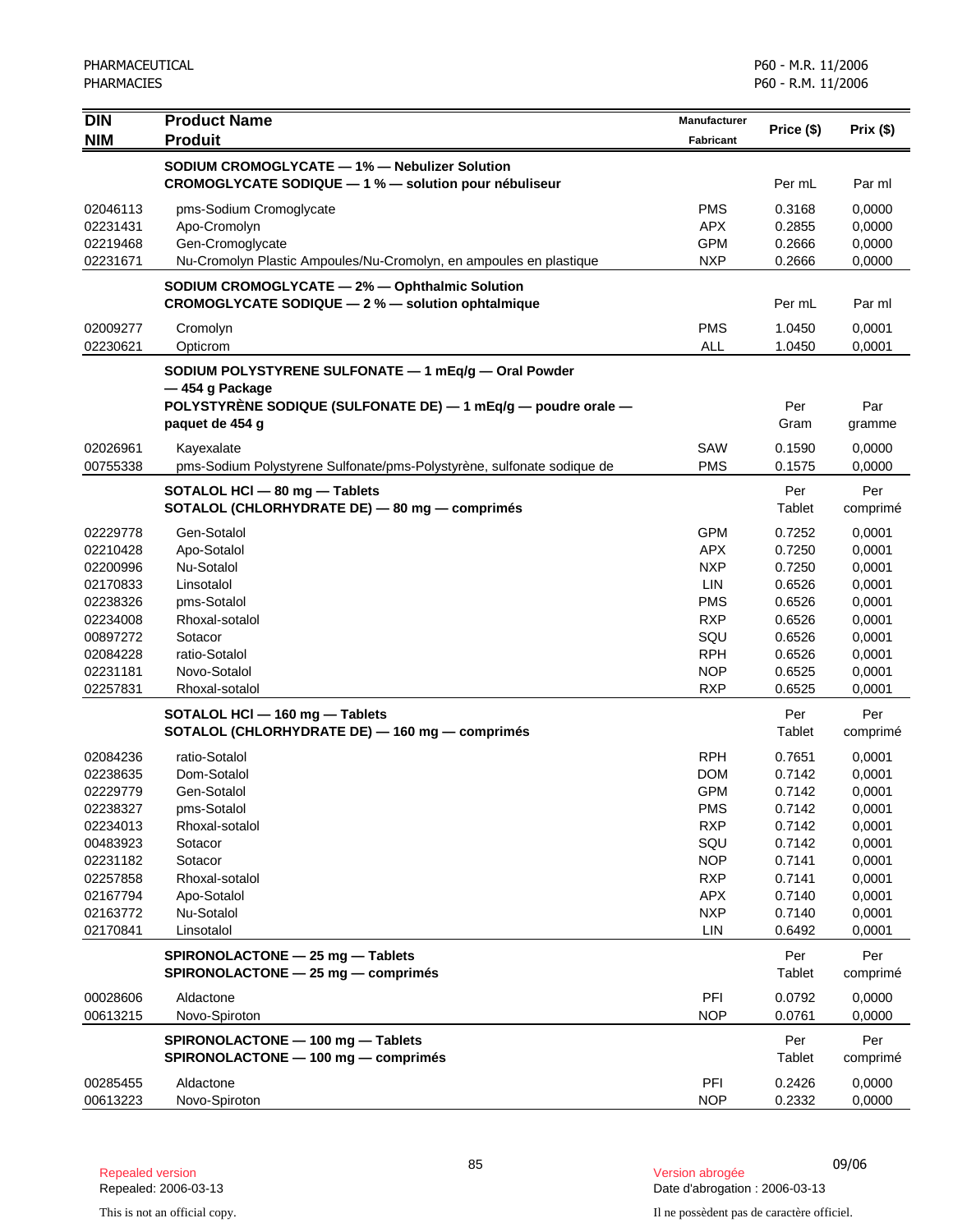| <b>DIN</b><br><b>NIM</b>                                 | <b>Product Name</b><br><b>Produit</b>                                                                                      | Manufacturer<br>Fabricant                                    | Price (\$)                                     | Prix(\$)                                       |
|----------------------------------------------------------|----------------------------------------------------------------------------------------------------------------------------|--------------------------------------------------------------|------------------------------------------------|------------------------------------------------|
|                                                          | SPIRONOLACTONE/HYDROCHLOROTHIAZIDE - 25 mg/25 mg - Tablets<br>SPIRONOLACTONE/HYDROCHLOROTHIAZIDE - 25 mg/25 mg - comprimés |                                                              | Per<br>Tablet                                  | Per<br>comprimé                                |
| 00180408<br>00613231                                     | Aldactazide 25<br>Novo-Spirozine 25                                                                                        | PFI<br><b>NOP</b>                                            | 0.0983<br>0.0945                               | 0,0000<br>0,0000                               |
|                                                          | SPIRONOLACTONE/HYDROCHLOROTHIAZIDE - 50 mg/50 mg - Tablets<br>SPIRONOLACTONE/HYDROCHLOROTHIAZIDE - 50 mg/50 mg - comprimés |                                                              | Per<br>Tablet                                  | Per<br>comprimé                                |
| 00594377<br>00657182                                     | Aldactazide 50<br>Novo-Spirozine 50                                                                                        | PFI<br><b>NOP</b>                                            | 0.2558<br>0.2460                               | 0,0000<br>0,0000                               |
|                                                          | $SUCRALFATE - 1 g - Tables$<br>$SUCRALFATE - 1 g - comprimés$                                                              |                                                              | Per<br>Tablet                                  | Per<br>comprimé                                |
| 02100622<br>02125250<br>02134829<br>02238209<br>02045702 | Sulcrate<br>Apo-Sucralfate<br>Nu-Sucralfate<br>pms-Sucralfate<br>pms-Sucralfate                                            | <b>AXC</b><br>APX.<br><b>NXP</b><br><b>PMS</b><br><b>NOP</b> | 0.5656<br>0.4110<br>0.4110<br>0.3468<br>0.3236 | 0,0001<br>0,0000<br>0,0000<br>0,0000<br>0,0000 |
|                                                          | SULFASALAZINE - 500 mg - Tablets<br>SULFASALAZINE - 500 mg - comprimés                                                     |                                                              | Per<br>Tablet                                  | Per<br>comprimé                                |
| 02064480<br>00598461                                     | Salazopyrin<br>pms-Sulfasalazine                                                                                           | PFI<br><b>PMS</b>                                            | 0.2754<br>0.2312                               | 0,0000<br>0,0000                               |
|                                                          | SULFINPYRAZONE - 100 mg - Tablets<br>SULFINPYRAZONE - 100 mg - comprimés                                                   |                                                              | Per<br>Tablet                                  | Per<br>comprimé                                |
| 00010510<br>00441759<br>02045680                         | Anturan<br>Apo-Sulfinpyrazone<br>Nu-Sulfinpyrazone                                                                         | <b>CBA</b><br><b>APX</b><br><b>NXP</b>                       | 0.2561<br>0.1540<br>0.1400                     | 0,0000<br>0,0000<br>0,0000                     |
|                                                          | SULFINPYRAZONE - 200 mg - Tablets<br>SULFINPYRAZONE - 200 mg - comprimés                                                   |                                                              | Per<br>Tablet                                  | Per<br>comprimé                                |
| 00010529<br>00441767<br>02045699                         | Anturan<br>Apo-Sulfinpyrazone<br>Nu-Sulfinpyrazone                                                                         | CBA<br><b>APX</b><br><b>NXP</b>                              | 0.3471<br>0.2178<br>0.1980                     | 0,0000<br>0,0000<br>0,0000                     |
|                                                          | SULINDAC - 150 mg - Tablets<br>SULINDAC - 150 mg - comprimés                                                               |                                                              | Per<br>Tablet                                  | Per<br>comprimé                                |
| 00778354<br>02042576<br>00745588                         | Apo-Sulin<br>Nu-Sulindac<br>Novo-Sundac                                                                                    | APX<br><b>NXP</b><br><b>NOP</b>                              | 0.5230<br>0.4752<br>0.4206                     | 0,0001<br>0,0000<br>0,0000                     |
|                                                          | SULINDAC - 200 mg - Tablets<br>SULINDAC - 200 mg - comprimés                                                               |                                                              | Per<br>Tablet                                  | Per<br>comprimé                                |
| 00432369<br>00778362<br>02042584<br>00745596             | Clinoril<br>Apo-Sulin<br>Nu-Sulindac<br>Novo-Sundac                                                                        | <b>MFX</b><br><b>APX</b><br><b>NXP</b><br><b>NOP</b>         | 0.7203<br>0.6625<br>0.5962<br>0.5324           | 0,0001<br>0,0001<br>0,0001<br>0,0001           |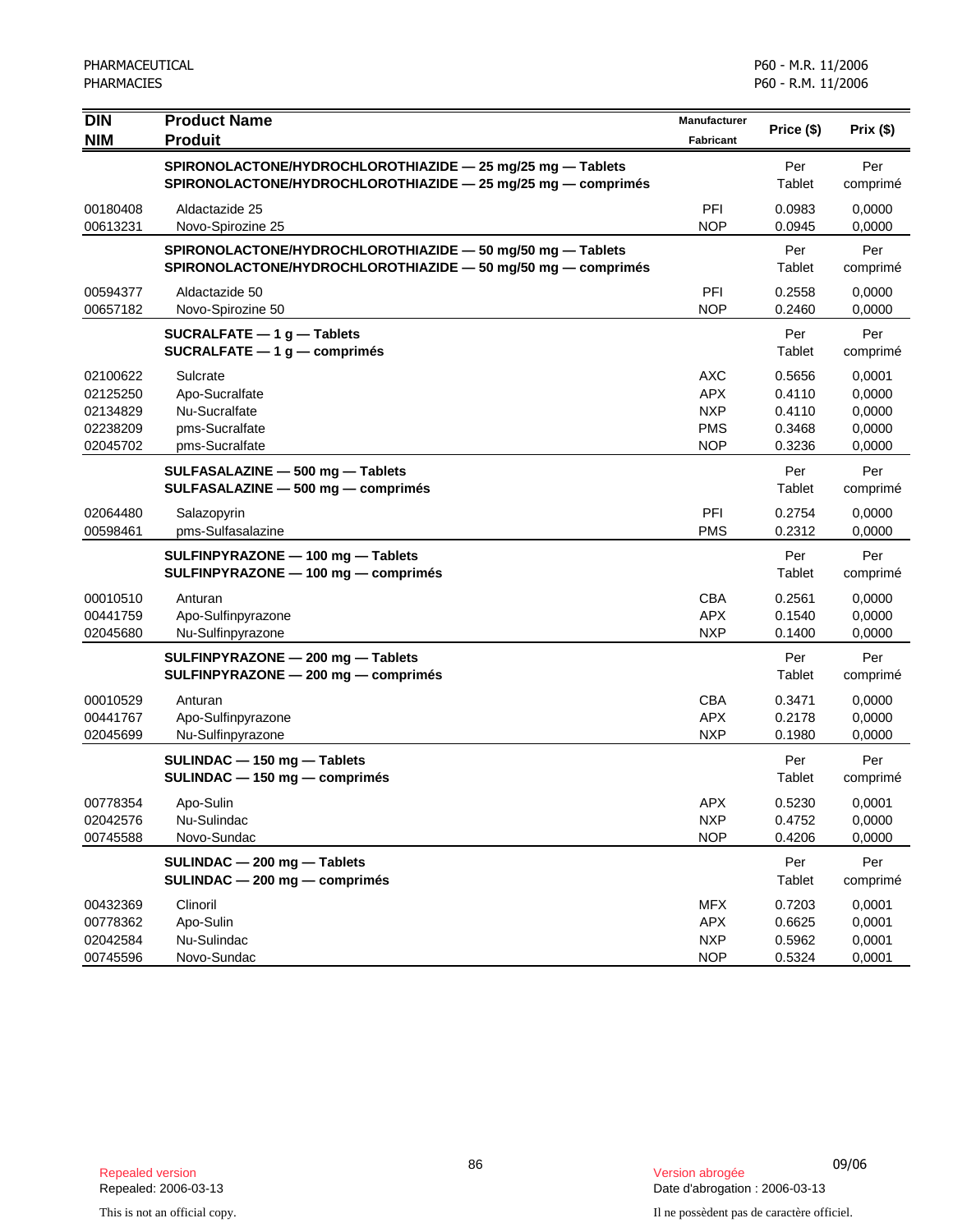| <b>DIN</b>           | <b>Product Name</b>                         | <b>Manufacturer</b>      |                  |                  |
|----------------------|---------------------------------------------|--------------------------|------------------|------------------|
| <b>NIM</b>           | <b>Produit</b>                              | <b>Fabricant</b>         | Price (\$)       | Prix (\$)        |
|                      | SUMATRIPTAN - 50 mg - Tablets               |                          | Per              | Per              |
|                      | <b>SUMATRIPTAN - 50 mg - comprimés</b>      |                          | Tablet           | comprimé         |
| 02212153             | <b>Imitrex DF</b>                           | <b>GSK</b>               | 14.9573          | 14,9573          |
| 02257890             | Co Sumatriptan                              | COB                      | 10.9687          | 10,9687          |
| 02268388             | Apo-Sumatriptan                             | <b>APX</b>               | 9.9717           | 9,9717           |
| 02268914             | Gen-Sumatriptan                             | <b>GPM</b>               | 9.9715           | 9,9715           |
| 02256436             | pms-Sumatriptan                             | <b>PMS</b>               | 9.9715           | 9,9715           |
| 02271583             | ratio-Sumatriptan                           | <b>RPH</b>               | 9.9715           | 9,9715           |
| 02263025             | Rhoxal-Sumatriptan                          | <b>RXP</b>               | 9.9715           | 9,9715           |
|                      | SUMATRIPTAN - 100 mg - Tablets              |                          | Per              | Per              |
|                      | SUMATRIPTAN - 100 mg - comprimés            |                          | Tablet           | comprimé         |
| 02212161             | Imitrex DF                                  | <b>GSK</b>               | 17.2183          | 17,2183          |
| 02257904             | Co Sumatriptan                              | COB                      | 12.0840          | 12,0840          |
| 02268922             | Gen-Sumatriptan                             | <b>GPM</b>               | 10.9854          | 10,9854          |
| 02239367             | Novo-Sumatriptan                            | <b>NOP</b>               | 10.9854          | 10,9854          |
| 02256444             | pms-Sumatriptan                             | <b>PMS</b>               | 10.9854          | 10,9854          |
| 02271591             | ratio-Sumatriptan                           | <b>RPH</b>               | 10.9854          | 10,9854          |
| 02263033             | Rhoxal-Sumatriptan                          | <b>RXP</b>               | 10.9854          | 10,9854          |
| 02268396             | Apo-Sumatriptan                             | <b>APX</b>               | 10.9850          | 10,9850          |
|                      | TAMOXIFEN CITRATE - 10 mg - Tablets         |                          | Per              | Per              |
|                      | TAMOXIFÈNE (CITRATE DE) - 10 mg - comprimés |                          | Tablet           | comprimé         |
| 00812404             | Apo-Tamox                                   | <b>APX</b>               | 0.3808           | 0,0000           |
| 02088428             | Gen-Tamoxifen                               | <b>GPM</b>               | 0.1925           | 0,0000           |
| 00851965             | Novo-Tamoxifen                              | <b>NOP</b>               | 0.1925           | 0,0000           |
| 02237459             | pms-Tamoxifen                               | <b>PMS</b>               | 0.1925           | 0,0000           |
| 01926624             | Tamofen                                     | AVE                      | 0.1925           | 0,0000           |
| 02048477             | Nolvadex                                    | <b>AZC</b>               | 0.1750           | 0,0000           |
|                      | TAMOXIFEN CITRATE - 20 mg - Tablets         |                          | Per              | Per              |
|                      | TAMOXIFÈNE (CITRATE DE) — 20 mg — comprimés |                          | Tablet           | comprimé         |
| 00812390             | Apo-Tamox                                   | <b>APX</b>               | 0.3850           | 0,0000           |
| 02089858             | Gen-Tamoxifen                               | <b>GPM</b>               | 0.3850           | 0,0000           |
| 00851973             | Novo-Tamoxifen                              | <b>NOP</b>               | 0.3850           | 0,0000           |
| 02237460             | pms-Tamoxifen                               | <b>PMS</b>               | 0.3850           | 0,0000           |
| 01926632             | Tamofen                                     | <b>AVE</b>               | 0.3850           | 0,0000           |
| 02048485             | Nolvadex-D                                  | <b>AZC</b>               | 0.3500           | 0,0000           |
|                      | TEMAZEPAM - 15 mg - Capsules                |                          | Per              | Par              |
|                      | TÉMAZÉPAM - 15 mg - capsules                |                          | Capsule          | capsule          |
| 00604453             | Restoril                                    | <b>ORX</b>               | 0.1925           | 0,0000           |
| 02229756             | Dom-Temazepam                               | <b>DOM</b>               | 0.1213           | 0,0000           |
| 02231615             | Gen-Temazepam                               | <b>GPM</b>               | 0.1213           | 0,0000           |
| 02229455             | pms-Temazepam                               | <b>PMS</b>               | 0.1213           | 0,0000           |
| 02244814             | Co Temazepam                                | COB                      | 0.1212           | 0,0000           |
| 02230095             | Novo-Temazepam                              | <b>NOP</b>               | 0.1212           | 0,0000           |
| 02225964<br>02223570 | Apo-Temazepam                               | <b>APX</b><br><b>NXP</b> | 0.1210<br>0.1210 | 0,0000           |
| 02243023             | Nu-Temazepam<br>ratio-Temazepam             | <b>RPH</b>               | 0.1102           | 0,0000<br>0,0000 |
|                      |                                             |                          |                  |                  |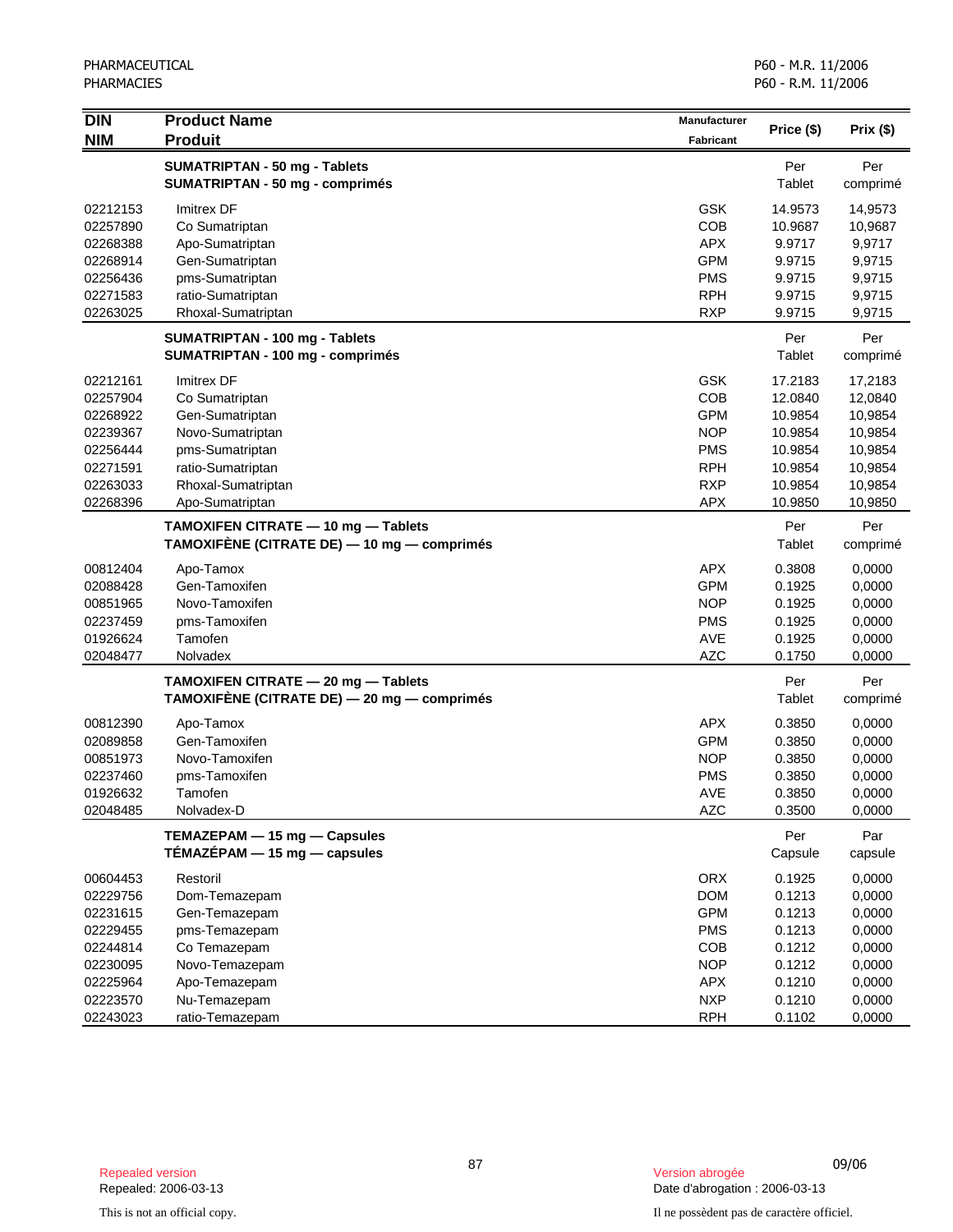| <b>NIM</b><br><b>Produit</b><br><b>Fabricant</b><br>TEMAZEPAM - 30 mg - Capsules<br>Per<br>Par<br>TÉMAZÉPAM $-$ 30 mg $-$ capsules<br>Capsule<br>capsule<br><b>ORX</b><br>0.2316<br>00604461<br>Restoril<br>0,0000<br>02225972<br><b>APX</b><br>0.1460<br>0,0000<br>Apo-Temazepam<br><b>NXP</b><br>02223589<br>Nu-Temazepam<br>0.1460<br>0,0000<br>COB<br>02244815<br>Co Temazepam<br>0.1459<br>0,0000<br><b>DOM</b><br>02229758<br>Dom-Temazepam<br>0.1459<br>0,0000<br><b>GPM</b><br>02231616<br>Gen-Temazepam<br>0.1459<br>0,0000<br><b>NOP</b><br>Novo-Temazepam<br>0,0000<br>02230102<br>0.1459<br>02229456<br>pms-Temazepam<br><b>PMS</b><br>0,0000<br>0.1459<br>ratio-Temazepam<br><b>RPH</b><br>02243024<br>0.1326<br>0,0000<br>TENOXICAM - 20 mg - Tablets<br>Per<br>Par<br>$TENOXICAM - 20 mg - comprimés$<br>Tablet<br>comprimé<br><b>HLR</b><br>00884367<br>Mobiflex<br>1.3376<br>0,0001<br>02230661<br><b>APX</b><br>1.0030<br>0,0001<br>Apo-Tenoxicam<br>Per<br>Par<br>TERAZOSIN HCI - 1 mg - Tablets<br>TÉRAZOSINE (CHLORHYDRATE DE) — 1 mg — comprimés<br>Tablet<br>comprimé<br>ABB<br>00818658<br>Hytrin<br>0.6521<br>0,0001<br><b>RPH</b><br>02218941<br>ratio-Terazosin<br>0.4570<br>0,0000<br>Apo-Terazosin<br><b>APX</b><br>0.3840<br>0,0000<br>02234502<br>02233047<br>Nu-Terazosin<br><b>NXP</b><br>0.3840<br>0,0000<br>02230805<br>Novo-Terazosin<br><b>NOP</b><br>0.3839<br>0,0000<br>02243518<br>pms-Terazosin<br><b>PMS</b><br>0.3839<br>0,0000<br>TERAZOSIN HCl - 2 mg - Tablets<br>Per<br>Par<br>TÉRAZOSINE (CHLORHYDRATE DE) — 2 mg — comprimés<br>Tablet<br>comprimé<br>ABB<br>00818682<br><b>Hytrin</b><br>0.8289<br>0,0001<br><b>RPH</b><br>ratio-Terazosin<br>0.5809<br>0,0001<br>02218968<br>02234503<br>Apo-Terazosin<br><b>APX</b><br>0,0000<br>0.4880<br>02230806<br>Novo-Terazosin<br><b>NOP</b><br>0.4880<br>0,0000<br>Nu-Terazosin<br><b>NXP</b><br>02233048<br>0.4880<br>0,0000<br>02243519<br><b>PMS</b><br>0.4880<br>0,0000<br>pms-Terazosin<br>Per<br>TERAZOSIN HCI - 5 mg - Tablets<br>Par<br>TÉRAZOSINE (CHLORHYDRATE DE) — 5 mg — comprimés<br>Tablet<br>comprimé<br>ABB<br>1.1256<br>0,0001<br>00818666<br>Hytrin<br><b>RPH</b><br>0,0001<br>02218976<br>ratio-Terazosin<br>0.7890<br>0,0001<br>02234504<br>Apo-Terazosin<br><b>APX</b><br>0.6630<br><b>NXP</b><br>02233049<br>Nu-Terazosin<br>0.6630<br>0,0001<br>Novo-Terazosin<br>02230807<br><b>NOP</b><br>0.6628<br>0,0001<br><b>PMS</b><br>pms-Terazosin<br>02243520<br>0.6628<br>0,0001<br>TERAZOSIN HCI - 10 mg - Tablets<br>Per<br>Par<br>TÉRAZOSINE (CHLORHYDRATE DE) — 10 mg — comprimés<br>Tablet<br>comprimé<br>ABB<br>1.6478<br>0,0002<br>00818674<br><b>Hytrin</b><br>ratio-Terazosin<br><b>RPH</b><br>0,0001<br>02218984<br>1.1550<br>Novo-Terazosin<br><b>NOP</b><br>0,0001<br>02230808<br>0.9702<br>02243521<br>pms-Terazosin<br><b>PMS</b><br>0,0001<br>0.9702<br>02234505<br>Apo-Terazosin<br><b>APX</b><br>0.9700<br>0,0001<br>Nu-Terazosin<br><b>NXP</b><br>0.9700<br>0,0001<br>02233050 | <b>DIN</b> | <b>Product Name</b> | Manufacturer | Price (\$) | Prix(\$) |
|-----------------------------------------------------------------------------------------------------------------------------------------------------------------------------------------------------------------------------------------------------------------------------------------------------------------------------------------------------------------------------------------------------------------------------------------------------------------------------------------------------------------------------------------------------------------------------------------------------------------------------------------------------------------------------------------------------------------------------------------------------------------------------------------------------------------------------------------------------------------------------------------------------------------------------------------------------------------------------------------------------------------------------------------------------------------------------------------------------------------------------------------------------------------------------------------------------------------------------------------------------------------------------------------------------------------------------------------------------------------------------------------------------------------------------------------------------------------------------------------------------------------------------------------------------------------------------------------------------------------------------------------------------------------------------------------------------------------------------------------------------------------------------------------------------------------------------------------------------------------------------------------------------------------------------------------------------------------------------------------------------------------------------------------------------------------------------------------------------------------------------------------------------------------------------------------------------------------------------------------------------------------------------------------------------------------------------------------------------------------------------------------------------------------------------------------------------------------------------------------------------------------------------------------------------------------------------------------------------------------------------------------------------------------------------------------------------------------------------------------------------------------------------------------------------------------------------------------------------------------------------------------------------------------------------------------------------------------------------------------------------------------|------------|---------------------|--------------|------------|----------|
|                                                                                                                                                                                                                                                                                                                                                                                                                                                                                                                                                                                                                                                                                                                                                                                                                                                                                                                                                                                                                                                                                                                                                                                                                                                                                                                                                                                                                                                                                                                                                                                                                                                                                                                                                                                                                                                                                                                                                                                                                                                                                                                                                                                                                                                                                                                                                                                                                                                                                                                                                                                                                                                                                                                                                                                                                                                                                                                                                                                                                 |            |                     |              |            |          |
|                                                                                                                                                                                                                                                                                                                                                                                                                                                                                                                                                                                                                                                                                                                                                                                                                                                                                                                                                                                                                                                                                                                                                                                                                                                                                                                                                                                                                                                                                                                                                                                                                                                                                                                                                                                                                                                                                                                                                                                                                                                                                                                                                                                                                                                                                                                                                                                                                                                                                                                                                                                                                                                                                                                                                                                                                                                                                                                                                                                                                 |            |                     |              |            |          |
|                                                                                                                                                                                                                                                                                                                                                                                                                                                                                                                                                                                                                                                                                                                                                                                                                                                                                                                                                                                                                                                                                                                                                                                                                                                                                                                                                                                                                                                                                                                                                                                                                                                                                                                                                                                                                                                                                                                                                                                                                                                                                                                                                                                                                                                                                                                                                                                                                                                                                                                                                                                                                                                                                                                                                                                                                                                                                                                                                                                                                 |            |                     |              |            |          |
|                                                                                                                                                                                                                                                                                                                                                                                                                                                                                                                                                                                                                                                                                                                                                                                                                                                                                                                                                                                                                                                                                                                                                                                                                                                                                                                                                                                                                                                                                                                                                                                                                                                                                                                                                                                                                                                                                                                                                                                                                                                                                                                                                                                                                                                                                                                                                                                                                                                                                                                                                                                                                                                                                                                                                                                                                                                                                                                                                                                                                 |            |                     |              |            |          |
|                                                                                                                                                                                                                                                                                                                                                                                                                                                                                                                                                                                                                                                                                                                                                                                                                                                                                                                                                                                                                                                                                                                                                                                                                                                                                                                                                                                                                                                                                                                                                                                                                                                                                                                                                                                                                                                                                                                                                                                                                                                                                                                                                                                                                                                                                                                                                                                                                                                                                                                                                                                                                                                                                                                                                                                                                                                                                                                                                                                                                 |            |                     |              |            |          |
|                                                                                                                                                                                                                                                                                                                                                                                                                                                                                                                                                                                                                                                                                                                                                                                                                                                                                                                                                                                                                                                                                                                                                                                                                                                                                                                                                                                                                                                                                                                                                                                                                                                                                                                                                                                                                                                                                                                                                                                                                                                                                                                                                                                                                                                                                                                                                                                                                                                                                                                                                                                                                                                                                                                                                                                                                                                                                                                                                                                                                 |            |                     |              |            |          |
|                                                                                                                                                                                                                                                                                                                                                                                                                                                                                                                                                                                                                                                                                                                                                                                                                                                                                                                                                                                                                                                                                                                                                                                                                                                                                                                                                                                                                                                                                                                                                                                                                                                                                                                                                                                                                                                                                                                                                                                                                                                                                                                                                                                                                                                                                                                                                                                                                                                                                                                                                                                                                                                                                                                                                                                                                                                                                                                                                                                                                 |            |                     |              |            |          |
|                                                                                                                                                                                                                                                                                                                                                                                                                                                                                                                                                                                                                                                                                                                                                                                                                                                                                                                                                                                                                                                                                                                                                                                                                                                                                                                                                                                                                                                                                                                                                                                                                                                                                                                                                                                                                                                                                                                                                                                                                                                                                                                                                                                                                                                                                                                                                                                                                                                                                                                                                                                                                                                                                                                                                                                                                                                                                                                                                                                                                 |            |                     |              |            |          |
|                                                                                                                                                                                                                                                                                                                                                                                                                                                                                                                                                                                                                                                                                                                                                                                                                                                                                                                                                                                                                                                                                                                                                                                                                                                                                                                                                                                                                                                                                                                                                                                                                                                                                                                                                                                                                                                                                                                                                                                                                                                                                                                                                                                                                                                                                                                                                                                                                                                                                                                                                                                                                                                                                                                                                                                                                                                                                                                                                                                                                 |            |                     |              |            |          |
|                                                                                                                                                                                                                                                                                                                                                                                                                                                                                                                                                                                                                                                                                                                                                                                                                                                                                                                                                                                                                                                                                                                                                                                                                                                                                                                                                                                                                                                                                                                                                                                                                                                                                                                                                                                                                                                                                                                                                                                                                                                                                                                                                                                                                                                                                                                                                                                                                                                                                                                                                                                                                                                                                                                                                                                                                                                                                                                                                                                                                 |            |                     |              |            |          |
|                                                                                                                                                                                                                                                                                                                                                                                                                                                                                                                                                                                                                                                                                                                                                                                                                                                                                                                                                                                                                                                                                                                                                                                                                                                                                                                                                                                                                                                                                                                                                                                                                                                                                                                                                                                                                                                                                                                                                                                                                                                                                                                                                                                                                                                                                                                                                                                                                                                                                                                                                                                                                                                                                                                                                                                                                                                                                                                                                                                                                 |            |                     |              |            |          |
|                                                                                                                                                                                                                                                                                                                                                                                                                                                                                                                                                                                                                                                                                                                                                                                                                                                                                                                                                                                                                                                                                                                                                                                                                                                                                                                                                                                                                                                                                                                                                                                                                                                                                                                                                                                                                                                                                                                                                                                                                                                                                                                                                                                                                                                                                                                                                                                                                                                                                                                                                                                                                                                                                                                                                                                                                                                                                                                                                                                                                 |            |                     |              |            |          |
|                                                                                                                                                                                                                                                                                                                                                                                                                                                                                                                                                                                                                                                                                                                                                                                                                                                                                                                                                                                                                                                                                                                                                                                                                                                                                                                                                                                                                                                                                                                                                                                                                                                                                                                                                                                                                                                                                                                                                                                                                                                                                                                                                                                                                                                                                                                                                                                                                                                                                                                                                                                                                                                                                                                                                                                                                                                                                                                                                                                                                 |            |                     |              |            |          |
|                                                                                                                                                                                                                                                                                                                                                                                                                                                                                                                                                                                                                                                                                                                                                                                                                                                                                                                                                                                                                                                                                                                                                                                                                                                                                                                                                                                                                                                                                                                                                                                                                                                                                                                                                                                                                                                                                                                                                                                                                                                                                                                                                                                                                                                                                                                                                                                                                                                                                                                                                                                                                                                                                                                                                                                                                                                                                                                                                                                                                 |            |                     |              |            |          |
|                                                                                                                                                                                                                                                                                                                                                                                                                                                                                                                                                                                                                                                                                                                                                                                                                                                                                                                                                                                                                                                                                                                                                                                                                                                                                                                                                                                                                                                                                                                                                                                                                                                                                                                                                                                                                                                                                                                                                                                                                                                                                                                                                                                                                                                                                                                                                                                                                                                                                                                                                                                                                                                                                                                                                                                                                                                                                                                                                                                                                 |            |                     |              |            |          |
|                                                                                                                                                                                                                                                                                                                                                                                                                                                                                                                                                                                                                                                                                                                                                                                                                                                                                                                                                                                                                                                                                                                                                                                                                                                                                                                                                                                                                                                                                                                                                                                                                                                                                                                                                                                                                                                                                                                                                                                                                                                                                                                                                                                                                                                                                                                                                                                                                                                                                                                                                                                                                                                                                                                                                                                                                                                                                                                                                                                                                 |            |                     |              |            |          |
|                                                                                                                                                                                                                                                                                                                                                                                                                                                                                                                                                                                                                                                                                                                                                                                                                                                                                                                                                                                                                                                                                                                                                                                                                                                                                                                                                                                                                                                                                                                                                                                                                                                                                                                                                                                                                                                                                                                                                                                                                                                                                                                                                                                                                                                                                                                                                                                                                                                                                                                                                                                                                                                                                                                                                                                                                                                                                                                                                                                                                 |            |                     |              |            |          |
|                                                                                                                                                                                                                                                                                                                                                                                                                                                                                                                                                                                                                                                                                                                                                                                                                                                                                                                                                                                                                                                                                                                                                                                                                                                                                                                                                                                                                                                                                                                                                                                                                                                                                                                                                                                                                                                                                                                                                                                                                                                                                                                                                                                                                                                                                                                                                                                                                                                                                                                                                                                                                                                                                                                                                                                                                                                                                                                                                                                                                 |            |                     |              |            |          |
|                                                                                                                                                                                                                                                                                                                                                                                                                                                                                                                                                                                                                                                                                                                                                                                                                                                                                                                                                                                                                                                                                                                                                                                                                                                                                                                                                                                                                                                                                                                                                                                                                                                                                                                                                                                                                                                                                                                                                                                                                                                                                                                                                                                                                                                                                                                                                                                                                                                                                                                                                                                                                                                                                                                                                                                                                                                                                                                                                                                                                 |            |                     |              |            |          |
|                                                                                                                                                                                                                                                                                                                                                                                                                                                                                                                                                                                                                                                                                                                                                                                                                                                                                                                                                                                                                                                                                                                                                                                                                                                                                                                                                                                                                                                                                                                                                                                                                                                                                                                                                                                                                                                                                                                                                                                                                                                                                                                                                                                                                                                                                                                                                                                                                                                                                                                                                                                                                                                                                                                                                                                                                                                                                                                                                                                                                 |            |                     |              |            |          |
|                                                                                                                                                                                                                                                                                                                                                                                                                                                                                                                                                                                                                                                                                                                                                                                                                                                                                                                                                                                                                                                                                                                                                                                                                                                                                                                                                                                                                                                                                                                                                                                                                                                                                                                                                                                                                                                                                                                                                                                                                                                                                                                                                                                                                                                                                                                                                                                                                                                                                                                                                                                                                                                                                                                                                                                                                                                                                                                                                                                                                 |            |                     |              |            |          |
|                                                                                                                                                                                                                                                                                                                                                                                                                                                                                                                                                                                                                                                                                                                                                                                                                                                                                                                                                                                                                                                                                                                                                                                                                                                                                                                                                                                                                                                                                                                                                                                                                                                                                                                                                                                                                                                                                                                                                                                                                                                                                                                                                                                                                                                                                                                                                                                                                                                                                                                                                                                                                                                                                                                                                                                                                                                                                                                                                                                                                 |            |                     |              |            |          |
|                                                                                                                                                                                                                                                                                                                                                                                                                                                                                                                                                                                                                                                                                                                                                                                                                                                                                                                                                                                                                                                                                                                                                                                                                                                                                                                                                                                                                                                                                                                                                                                                                                                                                                                                                                                                                                                                                                                                                                                                                                                                                                                                                                                                                                                                                                                                                                                                                                                                                                                                                                                                                                                                                                                                                                                                                                                                                                                                                                                                                 |            |                     |              |            |          |
|                                                                                                                                                                                                                                                                                                                                                                                                                                                                                                                                                                                                                                                                                                                                                                                                                                                                                                                                                                                                                                                                                                                                                                                                                                                                                                                                                                                                                                                                                                                                                                                                                                                                                                                                                                                                                                                                                                                                                                                                                                                                                                                                                                                                                                                                                                                                                                                                                                                                                                                                                                                                                                                                                                                                                                                                                                                                                                                                                                                                                 |            |                     |              |            |          |
|                                                                                                                                                                                                                                                                                                                                                                                                                                                                                                                                                                                                                                                                                                                                                                                                                                                                                                                                                                                                                                                                                                                                                                                                                                                                                                                                                                                                                                                                                                                                                                                                                                                                                                                                                                                                                                                                                                                                                                                                                                                                                                                                                                                                                                                                                                                                                                                                                                                                                                                                                                                                                                                                                                                                                                                                                                                                                                                                                                                                                 |            |                     |              |            |          |
|                                                                                                                                                                                                                                                                                                                                                                                                                                                                                                                                                                                                                                                                                                                                                                                                                                                                                                                                                                                                                                                                                                                                                                                                                                                                                                                                                                                                                                                                                                                                                                                                                                                                                                                                                                                                                                                                                                                                                                                                                                                                                                                                                                                                                                                                                                                                                                                                                                                                                                                                                                                                                                                                                                                                                                                                                                                                                                                                                                                                                 |            |                     |              |            |          |
|                                                                                                                                                                                                                                                                                                                                                                                                                                                                                                                                                                                                                                                                                                                                                                                                                                                                                                                                                                                                                                                                                                                                                                                                                                                                                                                                                                                                                                                                                                                                                                                                                                                                                                                                                                                                                                                                                                                                                                                                                                                                                                                                                                                                                                                                                                                                                                                                                                                                                                                                                                                                                                                                                                                                                                                                                                                                                                                                                                                                                 |            |                     |              |            |          |
|                                                                                                                                                                                                                                                                                                                                                                                                                                                                                                                                                                                                                                                                                                                                                                                                                                                                                                                                                                                                                                                                                                                                                                                                                                                                                                                                                                                                                                                                                                                                                                                                                                                                                                                                                                                                                                                                                                                                                                                                                                                                                                                                                                                                                                                                                                                                                                                                                                                                                                                                                                                                                                                                                                                                                                                                                                                                                                                                                                                                                 |            |                     |              |            |          |
|                                                                                                                                                                                                                                                                                                                                                                                                                                                                                                                                                                                                                                                                                                                                                                                                                                                                                                                                                                                                                                                                                                                                                                                                                                                                                                                                                                                                                                                                                                                                                                                                                                                                                                                                                                                                                                                                                                                                                                                                                                                                                                                                                                                                                                                                                                                                                                                                                                                                                                                                                                                                                                                                                                                                                                                                                                                                                                                                                                                                                 |            |                     |              |            |          |
|                                                                                                                                                                                                                                                                                                                                                                                                                                                                                                                                                                                                                                                                                                                                                                                                                                                                                                                                                                                                                                                                                                                                                                                                                                                                                                                                                                                                                                                                                                                                                                                                                                                                                                                                                                                                                                                                                                                                                                                                                                                                                                                                                                                                                                                                                                                                                                                                                                                                                                                                                                                                                                                                                                                                                                                                                                                                                                                                                                                                                 |            |                     |              |            |          |
|                                                                                                                                                                                                                                                                                                                                                                                                                                                                                                                                                                                                                                                                                                                                                                                                                                                                                                                                                                                                                                                                                                                                                                                                                                                                                                                                                                                                                                                                                                                                                                                                                                                                                                                                                                                                                                                                                                                                                                                                                                                                                                                                                                                                                                                                                                                                                                                                                                                                                                                                                                                                                                                                                                                                                                                                                                                                                                                                                                                                                 |            |                     |              |            |          |
|                                                                                                                                                                                                                                                                                                                                                                                                                                                                                                                                                                                                                                                                                                                                                                                                                                                                                                                                                                                                                                                                                                                                                                                                                                                                                                                                                                                                                                                                                                                                                                                                                                                                                                                                                                                                                                                                                                                                                                                                                                                                                                                                                                                                                                                                                                                                                                                                                                                                                                                                                                                                                                                                                                                                                                                                                                                                                                                                                                                                                 |            |                     |              |            |          |
|                                                                                                                                                                                                                                                                                                                                                                                                                                                                                                                                                                                                                                                                                                                                                                                                                                                                                                                                                                                                                                                                                                                                                                                                                                                                                                                                                                                                                                                                                                                                                                                                                                                                                                                                                                                                                                                                                                                                                                                                                                                                                                                                                                                                                                                                                                                                                                                                                                                                                                                                                                                                                                                                                                                                                                                                                                                                                                                                                                                                                 |            |                     |              |            |          |
|                                                                                                                                                                                                                                                                                                                                                                                                                                                                                                                                                                                                                                                                                                                                                                                                                                                                                                                                                                                                                                                                                                                                                                                                                                                                                                                                                                                                                                                                                                                                                                                                                                                                                                                                                                                                                                                                                                                                                                                                                                                                                                                                                                                                                                                                                                                                                                                                                                                                                                                                                                                                                                                                                                                                                                                                                                                                                                                                                                                                                 |            |                     |              |            |          |
|                                                                                                                                                                                                                                                                                                                                                                                                                                                                                                                                                                                                                                                                                                                                                                                                                                                                                                                                                                                                                                                                                                                                                                                                                                                                                                                                                                                                                                                                                                                                                                                                                                                                                                                                                                                                                                                                                                                                                                                                                                                                                                                                                                                                                                                                                                                                                                                                                                                                                                                                                                                                                                                                                                                                                                                                                                                                                                                                                                                                                 |            |                     |              |            |          |
|                                                                                                                                                                                                                                                                                                                                                                                                                                                                                                                                                                                                                                                                                                                                                                                                                                                                                                                                                                                                                                                                                                                                                                                                                                                                                                                                                                                                                                                                                                                                                                                                                                                                                                                                                                                                                                                                                                                                                                                                                                                                                                                                                                                                                                                                                                                                                                                                                                                                                                                                                                                                                                                                                                                                                                                                                                                                                                                                                                                                                 |            |                     |              |            |          |
|                                                                                                                                                                                                                                                                                                                                                                                                                                                                                                                                                                                                                                                                                                                                                                                                                                                                                                                                                                                                                                                                                                                                                                                                                                                                                                                                                                                                                                                                                                                                                                                                                                                                                                                                                                                                                                                                                                                                                                                                                                                                                                                                                                                                                                                                                                                                                                                                                                                                                                                                                                                                                                                                                                                                                                                                                                                                                                                                                                                                                 |            |                     |              |            |          |
|                                                                                                                                                                                                                                                                                                                                                                                                                                                                                                                                                                                                                                                                                                                                                                                                                                                                                                                                                                                                                                                                                                                                                                                                                                                                                                                                                                                                                                                                                                                                                                                                                                                                                                                                                                                                                                                                                                                                                                                                                                                                                                                                                                                                                                                                                                                                                                                                                                                                                                                                                                                                                                                                                                                                                                                                                                                                                                                                                                                                                 |            |                     |              |            |          |
|                                                                                                                                                                                                                                                                                                                                                                                                                                                                                                                                                                                                                                                                                                                                                                                                                                                                                                                                                                                                                                                                                                                                                                                                                                                                                                                                                                                                                                                                                                                                                                                                                                                                                                                                                                                                                                                                                                                                                                                                                                                                                                                                                                                                                                                                                                                                                                                                                                                                                                                                                                                                                                                                                                                                                                                                                                                                                                                                                                                                                 |            |                     |              |            |          |
|                                                                                                                                                                                                                                                                                                                                                                                                                                                                                                                                                                                                                                                                                                                                                                                                                                                                                                                                                                                                                                                                                                                                                                                                                                                                                                                                                                                                                                                                                                                                                                                                                                                                                                                                                                                                                                                                                                                                                                                                                                                                                                                                                                                                                                                                                                                                                                                                                                                                                                                                                                                                                                                                                                                                                                                                                                                                                                                                                                                                                 |            |                     |              |            |          |
|                                                                                                                                                                                                                                                                                                                                                                                                                                                                                                                                                                                                                                                                                                                                                                                                                                                                                                                                                                                                                                                                                                                                                                                                                                                                                                                                                                                                                                                                                                                                                                                                                                                                                                                                                                                                                                                                                                                                                                                                                                                                                                                                                                                                                                                                                                                                                                                                                                                                                                                                                                                                                                                                                                                                                                                                                                                                                                                                                                                                                 |            |                     |              |            |          |
|                                                                                                                                                                                                                                                                                                                                                                                                                                                                                                                                                                                                                                                                                                                                                                                                                                                                                                                                                                                                                                                                                                                                                                                                                                                                                                                                                                                                                                                                                                                                                                                                                                                                                                                                                                                                                                                                                                                                                                                                                                                                                                                                                                                                                                                                                                                                                                                                                                                                                                                                                                                                                                                                                                                                                                                                                                                                                                                                                                                                                 |            |                     |              |            |          |
|                                                                                                                                                                                                                                                                                                                                                                                                                                                                                                                                                                                                                                                                                                                                                                                                                                                                                                                                                                                                                                                                                                                                                                                                                                                                                                                                                                                                                                                                                                                                                                                                                                                                                                                                                                                                                                                                                                                                                                                                                                                                                                                                                                                                                                                                                                                                                                                                                                                                                                                                                                                                                                                                                                                                                                                                                                                                                                                                                                                                                 |            |                     |              |            |          |
|                                                                                                                                                                                                                                                                                                                                                                                                                                                                                                                                                                                                                                                                                                                                                                                                                                                                                                                                                                                                                                                                                                                                                                                                                                                                                                                                                                                                                                                                                                                                                                                                                                                                                                                                                                                                                                                                                                                                                                                                                                                                                                                                                                                                                                                                                                                                                                                                                                                                                                                                                                                                                                                                                                                                                                                                                                                                                                                                                                                                                 |            |                     |              |            |          |
|                                                                                                                                                                                                                                                                                                                                                                                                                                                                                                                                                                                                                                                                                                                                                                                                                                                                                                                                                                                                                                                                                                                                                                                                                                                                                                                                                                                                                                                                                                                                                                                                                                                                                                                                                                                                                                                                                                                                                                                                                                                                                                                                                                                                                                                                                                                                                                                                                                                                                                                                                                                                                                                                                                                                                                                                                                                                                                                                                                                                                 |            |                     |              |            |          |
|                                                                                                                                                                                                                                                                                                                                                                                                                                                                                                                                                                                                                                                                                                                                                                                                                                                                                                                                                                                                                                                                                                                                                                                                                                                                                                                                                                                                                                                                                                                                                                                                                                                                                                                                                                                                                                                                                                                                                                                                                                                                                                                                                                                                                                                                                                                                                                                                                                                                                                                                                                                                                                                                                                                                                                                                                                                                                                                                                                                                                 |            |                     |              |            |          |
|                                                                                                                                                                                                                                                                                                                                                                                                                                                                                                                                                                                                                                                                                                                                                                                                                                                                                                                                                                                                                                                                                                                                                                                                                                                                                                                                                                                                                                                                                                                                                                                                                                                                                                                                                                                                                                                                                                                                                                                                                                                                                                                                                                                                                                                                                                                                                                                                                                                                                                                                                                                                                                                                                                                                                                                                                                                                                                                                                                                                                 |            |                     |              |            |          |
|                                                                                                                                                                                                                                                                                                                                                                                                                                                                                                                                                                                                                                                                                                                                                                                                                                                                                                                                                                                                                                                                                                                                                                                                                                                                                                                                                                                                                                                                                                                                                                                                                                                                                                                                                                                                                                                                                                                                                                                                                                                                                                                                                                                                                                                                                                                                                                                                                                                                                                                                                                                                                                                                                                                                                                                                                                                                                                                                                                                                                 |            |                     |              |            |          |
|                                                                                                                                                                                                                                                                                                                                                                                                                                                                                                                                                                                                                                                                                                                                                                                                                                                                                                                                                                                                                                                                                                                                                                                                                                                                                                                                                                                                                                                                                                                                                                                                                                                                                                                                                                                                                                                                                                                                                                                                                                                                                                                                                                                                                                                                                                                                                                                                                                                                                                                                                                                                                                                                                                                                                                                                                                                                                                                                                                                                                 |            |                     |              |            |          |
|                                                                                                                                                                                                                                                                                                                                                                                                                                                                                                                                                                                                                                                                                                                                                                                                                                                                                                                                                                                                                                                                                                                                                                                                                                                                                                                                                                                                                                                                                                                                                                                                                                                                                                                                                                                                                                                                                                                                                                                                                                                                                                                                                                                                                                                                                                                                                                                                                                                                                                                                                                                                                                                                                                                                                                                                                                                                                                                                                                                                                 |            |                     |              |            |          |
|                                                                                                                                                                                                                                                                                                                                                                                                                                                                                                                                                                                                                                                                                                                                                                                                                                                                                                                                                                                                                                                                                                                                                                                                                                                                                                                                                                                                                                                                                                                                                                                                                                                                                                                                                                                                                                                                                                                                                                                                                                                                                                                                                                                                                                                                                                                                                                                                                                                                                                                                                                                                                                                                                                                                                                                                                                                                                                                                                                                                                 |            |                     |              |            |          |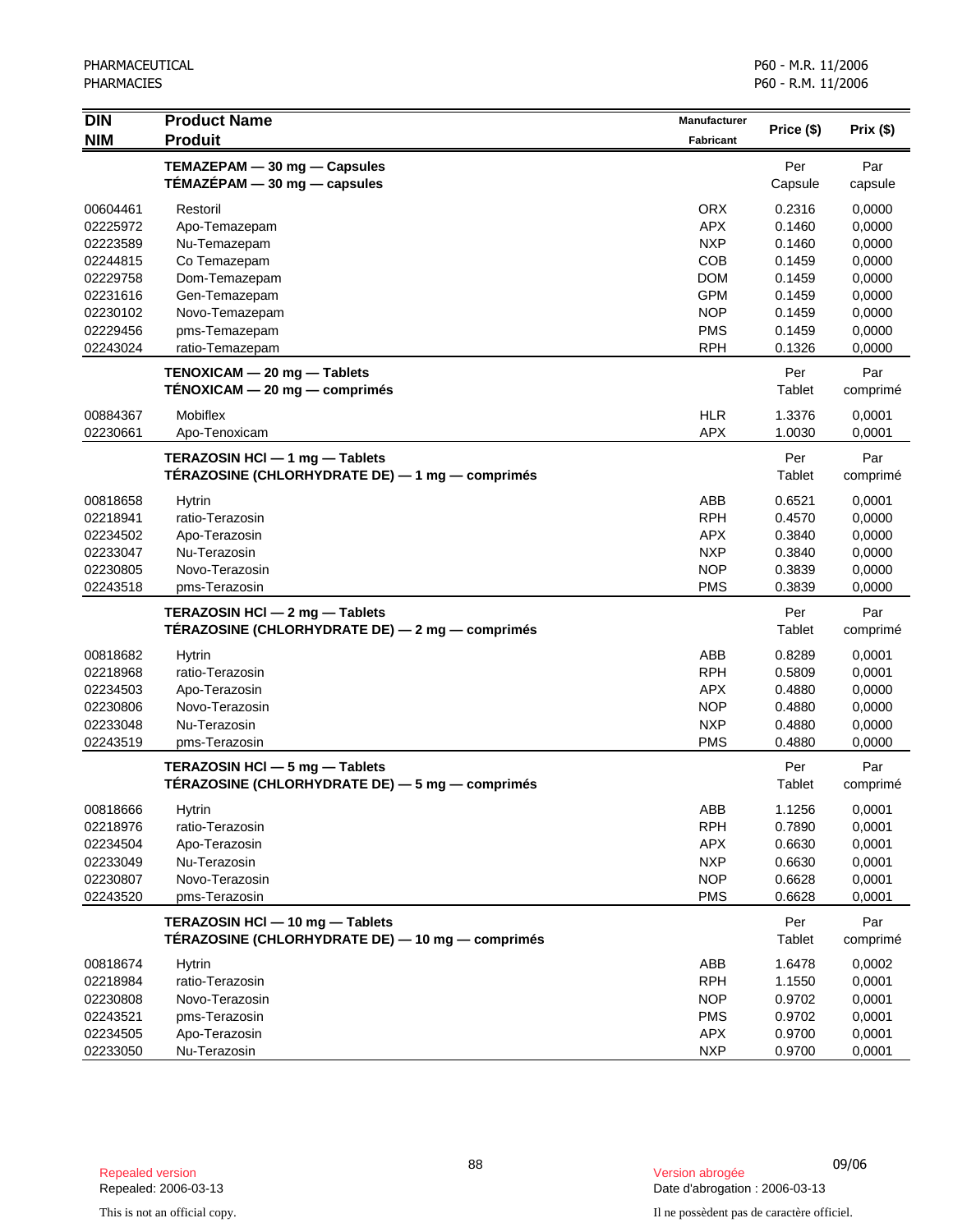| <b>DIN</b> | <b>Product Name</b>                                 | Manufacturer |            |          |
|------------|-----------------------------------------------------|--------------|------------|----------|
| <b>NIM</b> | <b>Produit</b>                                      | Fabricant    | Price (\$) | Prix(\$) |
|            | TERBINAFINE HCI - 250 mg - Tablets                  |              | Per        | Par      |
|            | TERBINAFINE (CHLORHYDRATE DE) - 250 mg - comprimés  |              | Tablet     | comprimé |
| 02031116   | Lamisil                                             | <b>NVT</b>   | 4.0425     | 0,0004   |
| 02240807   | pms-Terbinafine                                     | <b>PMS</b>   | 2.7771     | 0,0003   |
| 02242503   | Gen-Terbinafine                                     | <b>GPM</b>   | 2.7770     | 0,0003   |
| 02239893   | Apo-Terbinafine                                     | <b>APX</b>   | 2.7767     | 0,0003   |
| 02254727   | Co Terbinafine                                      | <b>COB</b>   | 2.7767     | 0,0003   |
| 02240346   | Novo-Terbinafine                                    | <b>NOP</b>   | 2.7767     | 0,0003   |
|            | TESTOSTERONE CYPIONATE - 100 mg/mL - Injection      |              | Per        | Par      |
|            | TESTOSTÉRONE (CYPIONATE DE) - 100 mg/ml - injection |              | mL         | ml       |
| 00030783   | Depo-Testosterone                                   | PFI          | 2.7940     | 0,0003   |
| 02246063   | Testosterone Cypionate/Testostérone (cypionate de)  | <b>SIL</b>   | 1.9745     | 0,0002   |
|            | TETRACYCLINE HCI - 250 mg - Capsules                |              | Per        | Par      |
|            | TETRACYCLINE (CHLORHYDRATE DE) - 250 mg - capsules  |              | Capsule    | capsule  |
| 00580929   | Apo-Tetra                                           | <b>APX</b>   | 0.0699     | 0,0000   |
| 00717606   | Nu-Tetra                                            | <b>NXP</b>   | 0.0635     | 0,0000   |
|            | THIAMINE - 50 mg - Tablets                          |              | Per        | Par      |
|            | THIAMINE - 50 mg - comprimés                        |              | Tablet     | comprimé |
| 00268631   | Vitamin $B_1$ Vitamine $B_1$                        | <b>ICN</b>   | 0.0629     | 0,0000   |
| 00610267   | Vitamin $B_{1}/V$ itamine $B_{1}$                   | <b>PMS</b>   | 0.0596     | 0,0000   |
|            | TIAPROFENIC ACID - 200 mg - Tablets                 |              | Per        | Par      |
|            | TIAPROFÉNIQUE (ACIDE) — 200 mg — comprimés          |              | Tablet     | comprimé |
| 01924613   | <b>Albert Tiafen</b>                                | ABT          | 0.4048     | 0,0000   |
| 02230827   | pms-Tiaprofenic                                     | <b>PMS</b>   | 0.4048     | 0,0000   |
| 02179679   | Novo-Tiaprofenic                                    | <b>NOP</b>   | 0.3781     | 0,0000   |
| 02136112   | Apo-Tiaprofenic                                     | <b>APX</b>   | 0.3780     | 0,0000   |
| 02146878   | Nu-Tiaprofenic                                      | <b>NXP</b>   | 0.3780     | 0,0000   |
|            | TIAPROFENIC ACID - 300 mg - Tablets                 |              | Per        | Par      |
|            | TIAPROFÉNIQUE (ACIDE) — 300 mg — comprimés          |              | Tablet     | comprimé |
| 02221950   | Surgam                                              | <b>AVE</b>   | 0.7525     | 0,0001   |
| 01924621   | <b>Albert Tiafen</b>                                | <b>ABT</b>   | 0.4835     | 0,0000   |
| 02136120   | Apo-Tiaprofenic                                     | <b>APX</b>   | 0.4515     | 0,0000   |
| 02146886   | Nu-Tiaprofenic                                      | <b>NXP</b>   | 0.4515     | 0,0000   |
| 02230828   | pms-Tiaprofenic                                     | <b>PMS</b>   | 0.4515     | 0,0000   |
| 02179687   | Novo-Tiaprofenic                                    | <b>NOP</b>   | 0.4514     | 0,0000   |
|            | TICLOPIDINE HCI - 250 mg - Tablets                  |              | Per        | Par      |
|            | TICLOPIDINE (CHLORHYDRATE DE) - 250 mg - comprimés  |              | Tablet     | comprimé |
| 02162776   | <b>Ticlid</b>                                       | <b>HLR</b>   | 1.3821     | 0,0001   |
| 02237701   | Apo-Ticlopidine                                     | <b>APX</b>   | 0.7574     | 0,0001   |
| 02239744   | Gen-Ticlopidine                                     | <b>GPM</b>   | 0.7574     | 0,0001   |
| 02236848   | Novo-Ticlopidine                                    | <b>NOP</b>   | 0.7574     | 0,0001   |
| 02243327   | pms-Ticlopidine                                     | <b>PMS</b>   | 0.7574     | 0,0001   |
| 02243587   | Rhoxal-ticlopidine                                  | <b>RXP</b>   | 0.7574     | 0,0001   |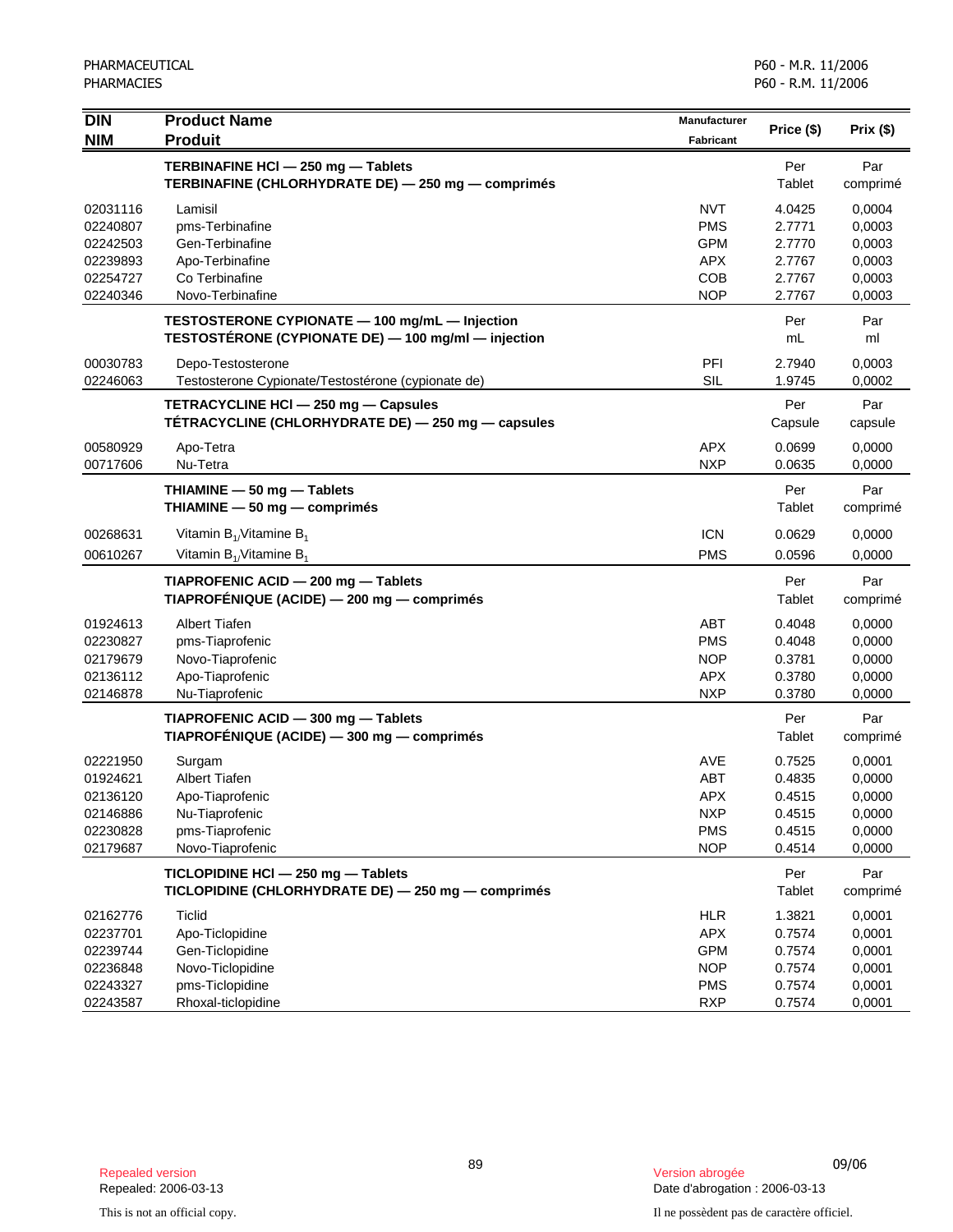| <b>DIN</b>           | <b>Product Name</b>                                                                                    | <b>Manufacturer</b> | Price (\$)    | Prix(\$)         |
|----------------------|--------------------------------------------------------------------------------------------------------|---------------------|---------------|------------------|
| <b>NIM</b>           | <b>Produit</b>                                                                                         | <b>Fabricant</b>    |               |                  |
|                      | TIMOLOL MALEATE - 0.25% - Ophthalmic Solution                                                          |                     |               |                  |
|                      | TIMOLOL (MALÉATE DE) - 0,25 % - solution ophtalmique                                                   |                     | Per mL        | Par ml           |
| 00451193             | Timoptic                                                                                               | <b>MFX</b>          | 2.7650        | 0,0003           |
| 00755826             | Apo-Timop                                                                                              | <b>APX</b>          | 1.7050        | 0,0002           |
| 00893773             | Gen-Timolol                                                                                            | <b>GPM</b>          | 1.7050        | 0,0002           |
| 02083353             | pms-Timolol                                                                                            | <b>PMS</b>          | 1.7050        | 0,0002           |
| 02241731             | Rhoxal-timolol                                                                                         | <b>RXP</b>          | 1.7050        | 0,0002           |
| 02240248             | ratio-Timolol Maleate                                                                                  | <b>RPH</b>          | 1.5500        | 0,0002           |
| 02166712             | Sab-Timolol                                                                                            | SIL                 | 1.5500        | 0,0002           |
|                      | TIMOLOL MALEATE - 0.5% - Ophthalmic Solution<br>TIMOLOL (MALÉATE DE) $-0.5$ % $-$ solution ophtalmique |                     | Per mL        | par ml           |
| 00451207             | Timoptic                                                                                               | <b>MFX</b>          | 3.2710        | 0,0003           |
| 00755834             | Apo-Timop                                                                                              | <b>APX</b>          | 2.0460        | 0,0002           |
| 00893781             | Gen-Timolol                                                                                            | <b>GPM</b>          | 2.0460        | 0,0002           |
| 02083345             | pms-Timolol                                                                                            | <b>PMS</b>          | 2.0460        | 0,0002           |
| 02241732             | Rhoxal-timolol                                                                                         | <b>RXP</b>          | 2.0460        | 0,0002           |
| 02240249             | ratio-Timolol Maleate                                                                                  | <b>RPH</b>          | 1.8600        | 0,0002           |
| 02166720             | Sandoz Timolol                                                                                         | SDZ                 | 1.8600        | 0,0002           |
|                      | TIMOLOL MALEATE - 5 mg - Tablets                                                                       |                     | Per           | Par              |
|                      | TIMOLOL (MALÉATE DE) - 5 mg - comprimés                                                                |                     | Tablet        | comprimé         |
| 00353914             | <b>Blocadren</b>                                                                                       | <b>MFX</b>          | 0.2492        | 0,0000           |
| 00755842             | Apo-Timol                                                                                              | <b>APX</b>          | 0.1999        | 0,0000           |
| 02044609             | Nu-Timol                                                                                               | <b>NXP</b>          | 0.1817        | 0,0000           |
| 01947796             | Novo-Timol                                                                                             | <b>NOP</b>          | 0.1814        | 0,0000           |
|                      | TIMOLOL MALEATE - 10 mg - Tablets<br>TIMOLOL (MALÉATE DE) — 10 mg — comprimés                          |                     | Per<br>Tablet | Par<br>comprimé  |
| 02044617             | Nu-Timol                                                                                               | <b>NXP</b>          | 0.3456        | 0,0000           |
| 00755850             | Apo-Timol                                                                                              | <b>APX</b>          | 0.3119        | 0,0000           |
| 01947818             | Novo-Timol                                                                                             | <b>NOP</b>          | 0.2829        | 0,0000           |
|                      | TIMOLOL MALEATE - 20 mg - Tablets                                                                      |                     | Per           | Par              |
|                      | TIMOLOL (MALÉATE DE) $-$ 20 mg $-$ comprimés                                                           |                     | Tablet        | comprimé         |
| 00495611             | <b>Blocadren</b>                                                                                       | <b>MFX</b>          | 0.7416        | 0,0001           |
| 00755869             | Apo-Timol                                                                                              | <b>APX</b>          | 0.6237        | 0,0001           |
| 02044625             | Nu-Timol                                                                                               | <b>NXP</b>          | 0.5670        | 0,0001           |
|                      | TIZANIDINE HCI - 4 mg - Tablets                                                                        |                     | Per           | Par              |
|                      | TIZANIDINE (CHLORHYDRATE DE) - 4 mg - comprimés                                                        |                     | Tablet        | comprimé         |
| 02239170             | Zanaflex                                                                                               | SHI                 | 0.7864        | 0,0001           |
| 02259893             | Apo-Tizanidine                                                                                         | <b>APX</b>          | 0.5617        | 0,0001           |
|                      | TOBRAMYCIN - 0.3% - Ophthalmic Solution<br>TOBRAMYCINE - 0,3 % - solution ophtalmique                  |                     | Per mL        | Par ml           |
|                      |                                                                                                        | <b>ALC</b>          | 1.8326        |                  |
| 00513962<br>02239577 | Tobrex<br>pms-Tobramycin                                                                               | <b>PMS</b>          | 1.2826        | 0,0002<br>0,0001 |
| 02245698             | Apo-Tobramycin                                                                                         | <b>APX</b>          | 1.1500        | 0,0001           |
| 02241755             | Sandoz Tobramycin                                                                                      | SDZ                 | 1.1484        | 0,0001           |
|                      |                                                                                                        |                     |               |                  |
|                      | TOBRAMYCIN SULFATE - 40 mg/mL - Injection<br>TOBRAMYCINE (SULFATE DE) - 40 mg/ml - injection           |                     | Per mL        | par ml           |
|                      |                                                                                                        |                     |               |                  |
| 00325449             | Nebcin                                                                                                 | LIL.                | 2.6510        | 0,0003           |
| 02241210             | Tobramycin/Tobramycine                                                                                 | SDZ                 | 2.6510        | 0,0003           |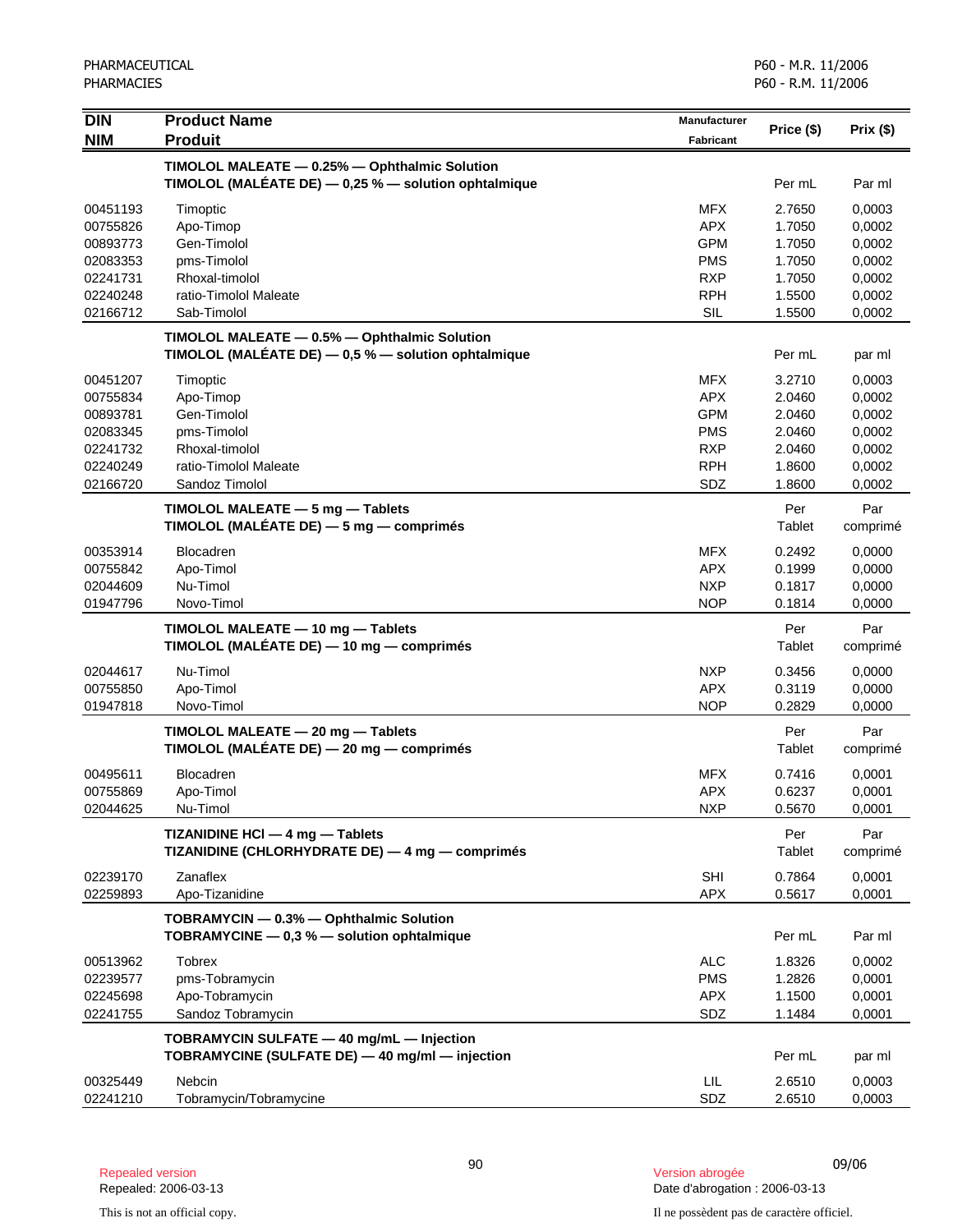| <b>DIN</b>           | <b>Product Name</b>                                                                  | <b>Manufacturer</b> | Price (\$)       | Prix(\$)         |
|----------------------|--------------------------------------------------------------------------------------|---------------------|------------------|------------------|
| <b>NIM</b>           | <b>Produit</b>                                                                       | <b>Fabricant</b>    |                  |                  |
|                      | TOLBUTAMIDE - 500 mg - Tablets                                                       |                     | Per              | Par              |
|                      | TOLBUTAMIDE - 500 mg - comprimés                                                     |                     | Tablet           | comprimé         |
| 01987542             | Orinase                                                                              | <b>MRR</b>          | 0.1261           | 0,0000           |
| 00312762             | Apo-Tolbutamide                                                                      | <b>APX</b>          | 0.0908           | 0,0000           |
|                      | TOPIRAMATE - 25 mg - Tablets                                                         |                     | Per              | Par              |
|                      | TOPIRAMATE - 25 mg - comprimés                                                       |                     | Tablet           | comprimé         |
| 02230893             | Topamax                                                                              | <b>JAN</b>          | 1.3055           | 1,3055           |
| 02263351             | Gen-Topiramate                                                                       | <b>GPM</b>          | 0.8085           | 0,8085           |
| 02248860             | Novo-Topiramate                                                                      | <b>NOP</b>          | 0.8085           | 0,8085           |
| 02262991             | pms-Topiramate                                                                       | <b>PMS</b>          | 0.8085           | 0,8085           |
| 02256827             | ratio-Topiramate                                                                     | <b>RPH</b>          | 0.8085           | 0,8085           |
| 02260050             | Rhoxal-Topiramate                                                                    | <b>RXP</b>          | 0.8085           | 0,8085           |
|                      | TOPIRAMATE - 100 mg - Tablets                                                        |                     | Per              | Par              |
|                      | TOPIRAMATE - 100 mg - comprimés                                                      |                     | Tablet           | comprimé         |
| 02230894             | Topamax                                                                              | <b>JAN</b>          | 2.4743           | 2.4743           |
| 02263378             | Gen-Topiramate                                                                       | <b>GPM</b>          | 1.5323           | 1.5323           |
| 02248861             | Novo-Topiramate                                                                      | <b>NOP</b>          | 1.5323           | 1.5323           |
| 02263009             | pms-Topiramate                                                                       | <b>PMS</b>          | 1.5323           | 1.5323           |
| 02256835             | ratio-Topiramate                                                                     | <b>RPH</b>          | 1.5323           | 1.5323           |
| 02260069             | Rhoxal-Topiramate                                                                    | <b>RXP</b>          | 1.5323           | 1,5323           |
|                      | TOPIRAMATE - 200 mg - Tablets                                                        |                     | Per              | Par              |
|                      | TOPIRAMATE - 200 mg - comprimés                                                      |                     | Tablet           | comprimé         |
| 02230896             | Topamax                                                                              | <b>JAN</b>          | 3.9163           | 3.9163           |
| 02263386             | Gen-Topiramate                                                                       | <b>GPM</b>          | 2.4255           | 2.4255           |
| 02248862             | Novo-Topiramate                                                                      | <b>NOP</b>          | 2.4255           | 2.4255           |
| 02263017             | pms-Topiramate                                                                       | <b>PMS</b>          | 2.4255           | 2.4255           |
| 02256843             | ratio-Topiramate                                                                     | <b>RPH</b>          | 2.4255           | 2.4255           |
| 02267837             | Rhoxal-Topiramate                                                                    | <b>RXP</b>          | 2.4255           | 2,4255           |
|                      | TRAZODONE HCI - 50 mg - Tablets                                                      |                     | Per              | Par              |
|                      | TRAZODONE (CHLORHYDRATE DE) - 50 mg - comprimés                                      |                     | Tablet           | comprimé         |
| 02053187             | ratio-Trazodone                                                                      | <b>RPH</b>          | 0.2605           | 0,0000           |
| 02128950             | Dom-Trazodone                                                                        | <b>DOM</b>          | 0.2436           | 0,0000           |
| 02231683             | Gen-Trazodone                                                                        | <b>GPM</b>          | 0.2436           | 0,0000           |
| 01937227             | pms-Trazodone                                                                        | <b>PMS</b>          | 0.2436           | 0,0000           |
| 02230284             | Trazorel                                                                             | <b>ICN</b>          | 0.2436           | 0,0000           |
| 02147637             | Apo-Trazodone                                                                        | <b>APX</b>          | 0.2435           | 0,0000           |
| 02144263             | Novo-Trazodone                                                                       | <b>NOP</b>          | 0.2435           | 0,0000           |
| 02165384<br>00579351 | Nu-Trazodone<br>Desyrel                                                              | <b>NXP</b><br>SQU   | 0.2435<br>0.2214 | 0,0000<br>0,0000 |
|                      |                                                                                      |                     |                  |                  |
|                      | TRAZODONE HCI - 100 mg - Tablets<br>TRAZODONE (CHLORHYDRATE DE) - 100 mg - comprimés |                     | Per<br>Tablet    | Par<br>comprimé  |
| 02053195             | ratio-Trazodone                                                                      | <b>RPH</b>          | 0.4655           | 0,0000           |
| 02128969             | Dom-Trazodone                                                                        | <b>DOM</b>          | 0.4352           | 0,0000           |
| 02231684             | Gen-Trazodone                                                                        | <b>GPM</b>          | 0.4352           | 0,0000           |
| 02144271             | Novo-Trazodone                                                                       | <b>NOP</b>          | 0.4352           | 0,0000           |
| 01937235             | pms-Trazodone                                                                        | <b>PMS</b>          | 0.4352           | 0,0000           |
| 02230285             | Trazorel                                                                             | <b>ICN</b>          | 0.4352           | 0,0000           |
| 02147645             | Apo-Trazodone                                                                        | <b>APX</b>          | 0.4350           | 0,0000           |
| 02165392             | Nu-Trazodone                                                                         | <b>NXP</b>          | 0.4350           | 0,0000           |
| 00579378             | Desyrel                                                                              | SQU                 | 0.3956           | 0,0000           |

<sup>91</sup> 09/06 Repealed version Version abrogée Date d'abrogation : 2006-03-13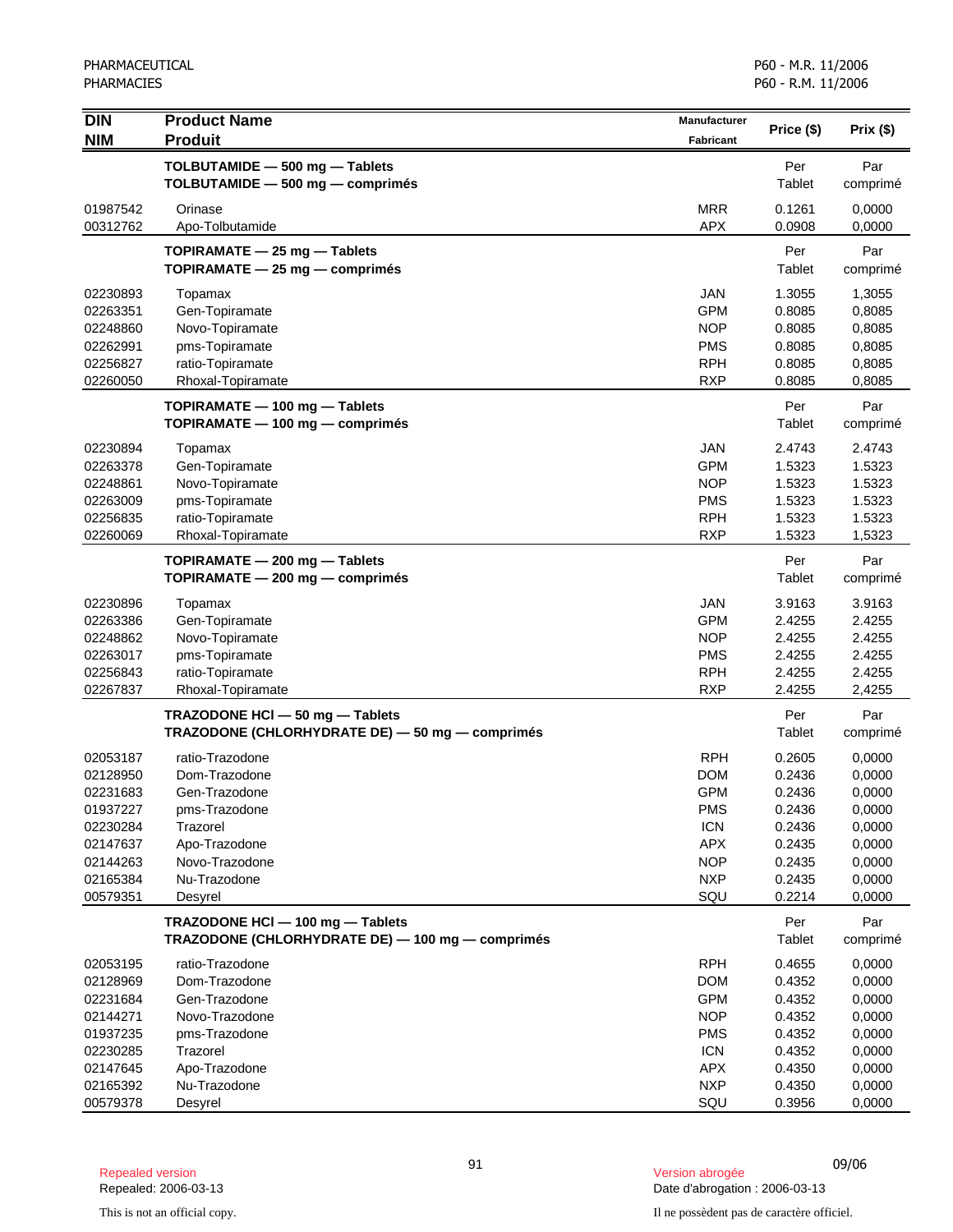| <b>DIN</b><br><b>NIM</b>                                 | <b>Product Name</b><br><b>Produit</b>                                                                 | <b>Manufacturer</b><br><b>Fabricant</b>                     | Price (\$)                                     | Prix(\$)                                       |
|----------------------------------------------------------|-------------------------------------------------------------------------------------------------------|-------------------------------------------------------------|------------------------------------------------|------------------------------------------------|
|                                                          | TRAZODONE HCI - 150 mg - Tablets<br>TRAZODONE (CHLORHYDRATE DE) - 150 mg - comprimés                  |                                                             | Per<br>Tablet                                  | Par<br>comprimé                                |
| 02053209<br>02147653<br>02165406<br>02144298<br>00702277 | ratio-Trazodone<br>Apo-Trazodone-D<br>Nu-Trazodone-D<br>Novo-Trazodone-D<br>Desyrel                   | <b>RPH</b><br><b>APX</b><br><b>NXP</b><br><b>NOP</b><br>SQU | 0.6849<br>0.6395<br>0.6395<br>0.6393<br>0.5812 | 0,0001<br>0,0001<br>0,0001<br>0,0001<br>0,0001 |
|                                                          | TRETINOIN - 0.01% - Topical Cream<br>TRÉTINOÏNE $-$ 0,01 % $-$ crème topique                          |                                                             | Per<br>Gram                                    | Par<br>gramme                                  |
| 00897329<br>00657204<br>01926497                         | Retin A<br>Stieva-A<br>Vitamin A Acid                                                                 | JOI<br>STI<br>AVE                                           | 0.3916<br>0.3124<br>0.3124                     | 0,0000<br>0,0000<br>0,0000                     |
|                                                          | TRETINOIN - 0.025% - Topical Cream<br>TRÉTINOÏNE - 0,025 % - crème topique                            |                                                             | Per<br>Gram                                    | Par<br>gramme                                  |
| 00897310<br>00578576<br>01926500                         | Retin A<br>Stieva-A<br>Vitamin A Acid                                                                 | JOI<br>STI<br>AVE                                           | 0.3916<br>0.3124<br>0.3124                     | 0,0000<br>0,0000<br>0,0000                     |
|                                                          | TRETINOIN - 0.05% - Topical Cream<br>TRÉTINOÏNE $-$ 0,05 % $-$ crème topique                          |                                                             | Per<br>Gram                                    | Par<br>gramme                                  |
| 00443794<br>00518182<br>01926519                         | Retin A<br>Stieva-A<br>Vitamin A Acid                                                                 | JOI<br>STI<br>AVE                                           | 0.3800<br>0.3124<br>0.3124                     | 0,0000<br>0,0000<br>0,0000                     |
|                                                          | TRETINOIN - 0.1% - Topical Cream<br>TRÉTINOÏNE - 0,1 % - crème topique                                |                                                             | Per<br>Gram                                    | Par<br>gramme                                  |
| 00870021<br>00662348<br>01926527                         | Retin A<br>Stieva-A Forte<br>Vitamin A Acid                                                           | JOI<br>STI<br><b>AVE</b>                                    | 0.3916<br>0.3124<br>0.3124                     | 0,0000<br>0,0000<br>0,0000                     |
|                                                          | TRETINOIN - 0.01% - Topical Gel<br>TRÉTINOÏNE $-$ 0,01 % $-$ gel topique                              |                                                             | Per<br>Gram                                    | Par<br>gramme                                  |
| 00870013<br>00587958<br>01926462                         | Retin A<br>Stieva-A<br>Vitamin A Acid                                                                 | JOI<br>STI<br><b>AVE</b>                                    | 0.3800<br>0.3124<br>0.3124                     | 0,0000<br>0,0000<br>0,0000                     |
|                                                          | TRETINOIN - 0.025% - Topical Gel<br>TRÉTINOÏNE $-$ 0,025 % $-$ gel topique                            |                                                             | Per<br>Gram                                    | Par<br>gramme                                  |
| 00443816<br>00587966<br>01926470                         | Retin A<br>Stieva-A<br>Vitamin A Acid                                                                 | JOI<br>STI<br>AVE                                           | 0.3800<br>0.3124<br>0.3124                     | 0,0000<br>0,0000<br>0,0000                     |
|                                                          | TRETINOIN - 0.05% - Topical Gel<br>TRÉTINOÏNE - 0,05 % - gel topique                                  |                                                             | Per<br>Gram                                    | Par<br>gramme                                  |
| 00641863<br>01926489                                     | Stieva-A<br>Vitamin A Acid                                                                            | STI<br>AVE                                                  | 0.3124<br>0.3124                               | 0,0000<br>0,0000                               |
|                                                          | TRIAMCINOLONE ACETONIDE - 10 mg/mL - Injection<br>TRIAMCINOLONE (ACÉTONIDE DE) - 10 mg/ml - injection |                                                             | Per mL                                         | Par ml                                         |
| 01999761<br>02229540                                     | Kenalog-10<br>Triamcinolone                                                                           | WSQ<br>SDZ                                                  | 3.2318<br>2.8446                               | 0,0003<br>0,0003                               |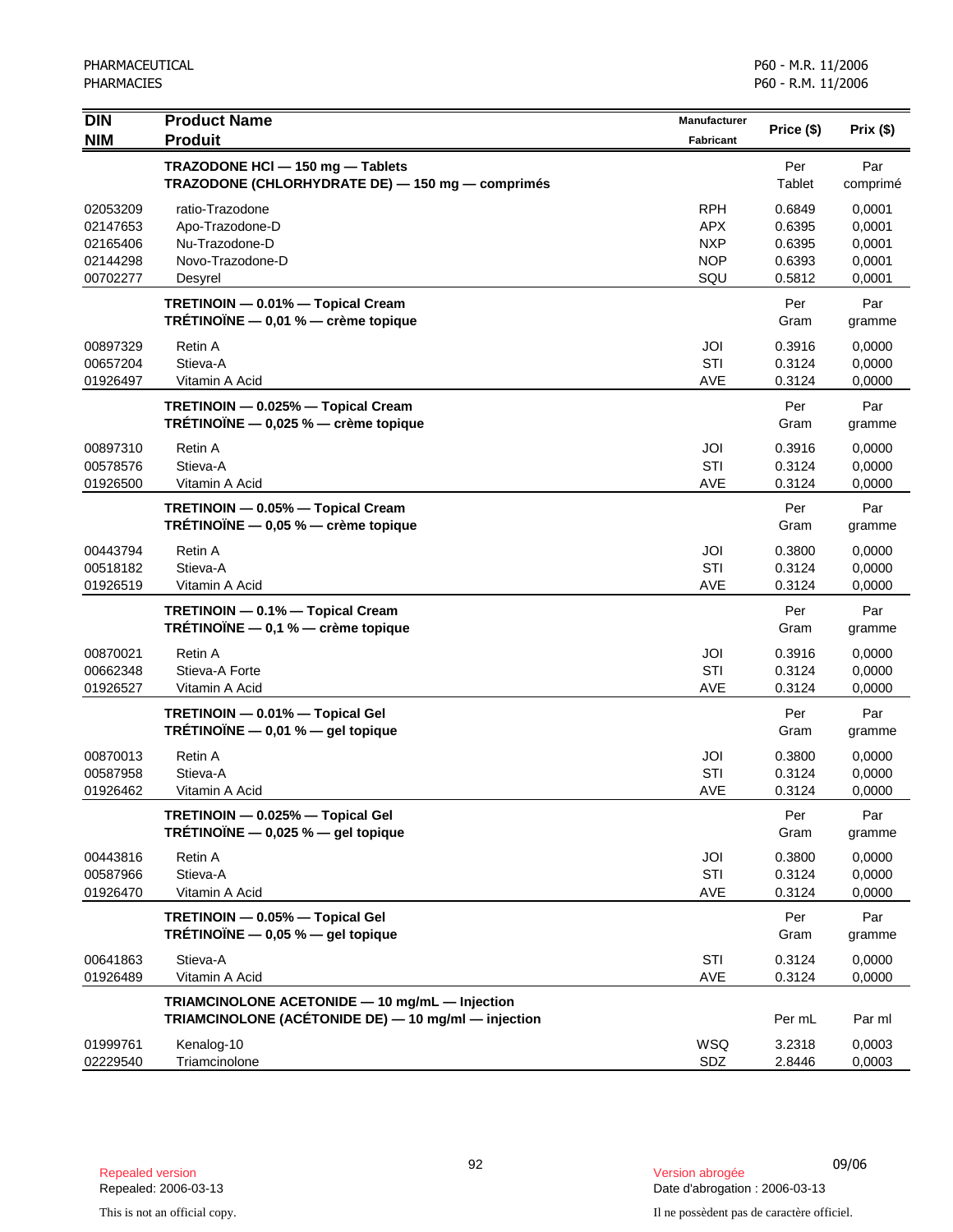| <b>DIN</b><br><b>NIM</b>                     | <b>Product Name</b><br><b>Produit</b>                                                                                                  | Manufacturer<br><b>Fabricant</b>                     | Price (\$)                           | Prix(\$)                             |
|----------------------------------------------|----------------------------------------------------------------------------------------------------------------------------------------|------------------------------------------------------|--------------------------------------|--------------------------------------|
|                                              | TRIAMCINOLONE ACETONIDE - 40 mg/mL - Injection<br>TRIAMCINOLONE (ACÉTONIDE DE) - 40 mg/ml - injection                                  |                                                      | Per mL                               | Par ml                               |
| 01999869<br>02229550                         | Kenalog-40<br>Triamcinolone                                                                                                            | <b>WSQ</b><br>SDZ                                    | 7.5020<br>6.3800                     | 0,0008<br>0,0006                     |
|                                              | TRIAMCINOLONE ACETONIDE - 0.1% - Topical Cream<br><b>TRIAMCINOLONE (ACÉTONIDE DE)</b> $-$ 0,1 % $-$ crème topique                      |                                                      | Per<br>Gram                          | Par<br>gramme                        |
| 01999818<br>00716960                         | Kenalog<br>Triaderm                                                                                                                    | <b>WSQ</b><br><b>TAR</b>                             | 0.3733<br>0.2274                     | 0,0000<br>0,0000                     |
|                                              | TRIAMTERENE/HYDROCHLOROTHIAZIDE - 50 mg/25 mg - Tablets<br>TRIAMTÉRÈNE/HYDROCHLOROTHIAZIDE - 50 mg/25 mg - comprimés                   |                                                      | Per<br>Tablet                        | Par<br>comprimé                      |
| 00865532<br>00441775<br>00532657             | Nu-Triazide<br>Apo-Triazide<br>Novo-Triamzide                                                                                          | <b>NXP</b><br><b>APX</b><br><b>NOP</b>               | 0.0680<br>0.0669<br>0.0525           | 0,0000<br>0,0000<br>0.0000           |
|                                              | TRIAZOLAM $-$ 0.125 mg $-$ Tablets<br>TRIAZOLAM - 0,125 mg - comprimés                                                                 |                                                      | Per<br>Tablet                        | Par<br>comprimé                      |
| 00808563<br>01995227                         | Apo-Triazo<br>Gen-Triazolam                                                                                                            | <b>APX</b><br><b>GPM</b>                             | 0.0870<br>0.0613                     | 0,0000<br>0,0000                     |
|                                              | TRIAZOLAM - 0.25 mg - Tablets<br>TRIAZOLAM $-$ 0,25 mg $-$ comprimés                                                                   |                                                      | Per<br>Tablet                        | Par<br>comprimé                      |
| 00443158<br>00808571<br>01913506             | Halcion<br>Apo-Triazo<br>Gen-Triazolam                                                                                                 | PFI<br><b>APX</b><br><b>GPM</b>                      | 0.2274<br>0.1078<br>0.0770           | 0,0000<br>0,0000<br>0,0000           |
|                                              | TRIFLURIDINE - 1% - Ophthalmic Solution<br>TRIFLURIDINE - 1 % - solution ophtalmique                                                   |                                                      | Per mL                               | Par ml                               |
| 00687456<br>02248529                         | Viroptic<br>Sab-Trifluridine                                                                                                           | <b>BWE</b><br>SDZ                                    | 3.3426<br>3.2663                     | 0,0003<br>0,0003                     |
|                                              | TRIMEBUTINE - 200 mg - Tablets<br>TRIMEBUTINE - 200 mg - comprimés                                                                     |                                                      | Per<br>Tablet                        | Par<br>comprimé                      |
| 00803499<br>02245664                         | Modulon<br>Apo-Trimebutine                                                                                                             | <b>AXC</b><br><b>APX</b>                             | 0.6952<br>0.5560                     | 0,0001<br>0,0001                     |
|                                              | TRIMETHOPRIM - 100 mg - Tablets<br>TRIMETHOPRIME - 100 mg - comprimés                                                                  |                                                      | Per<br>Tablet                        | Par<br>comprimé                      |
| 00675229<br>02243116                         | Proloprim<br>Apo-Trimethoprim                                                                                                          | <b>GSK</b><br><b>APX</b>                             | 0.2925<br>0.2080                     | 0,0000<br>0,0000                     |
|                                              | TRIMETHOPRIM - 200 mg - Tablets<br>TRIMÉTHOPRIME $-$ 200 mg $-$ comprimés                                                              |                                                      | Per<br>Tablet                        | Par<br>comprimé                      |
| 00677590<br>02243117                         | Proloprim<br>Apo-Trimethoprim                                                                                                          | <b>GSK</b><br><b>APX</b>                             | 0.5550<br>0.4275                     | 0,0001<br>0,0000                     |
|                                              | TRIMETHOPRIM/SULFAMETHOXAZOLE - 40 mg/200 mg per 5 mL<br>- Oral Suspension<br>TRIMÉTHOPRIME/SULFAMÉTHOXAZOLE - 40 mg/200 mg par 5 ml - |                                                      |                                      |                                      |
|                                              | suspension orale                                                                                                                       |                                                      | Per mL                               | Par ml                               |
| 00272485<br>00865753<br>00846465<br>00726540 | <b>Bactrim</b><br>Nu-Cotrimox<br>Apo-Sulfatrim<br>Novo-Trimel                                                                          | <b>HLR</b><br><b>NXP</b><br><b>APX</b><br><b>NOP</b> | 0.0219<br>0.0219<br>0.0218<br>0.0218 | 0,0000<br>0,0000<br>0,0000<br>0,0000 |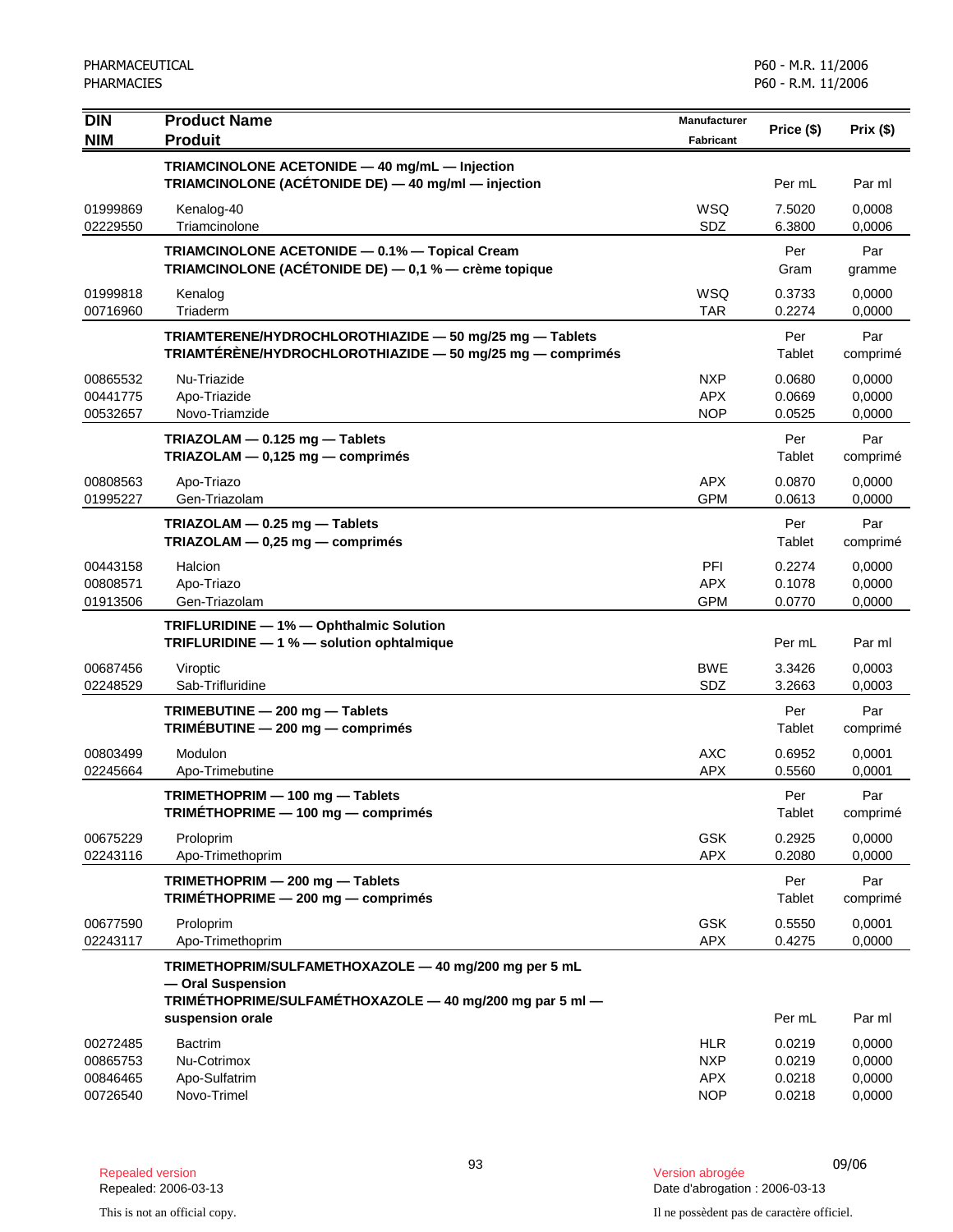| PHARMACEUTICAL<br><b>PHARMACIES</b> |                     |                     | P60 - M.R. 11/2006<br>P60 - R.M. 11/2006 |             |  |
|-------------------------------------|---------------------|---------------------|------------------------------------------|-------------|--|
| <b>DIN</b>                          | <b>Product Name</b> | <b>Manufacturer</b> | Price (\$)                               | $Prix($ \$) |  |
| <b>NIM</b>                          | <b>Produit</b>      | Fabricant           |                                          |             |  |
| 00270644                            | Septra              | GSK                 | 0.0199                                   | 0.0000      |  |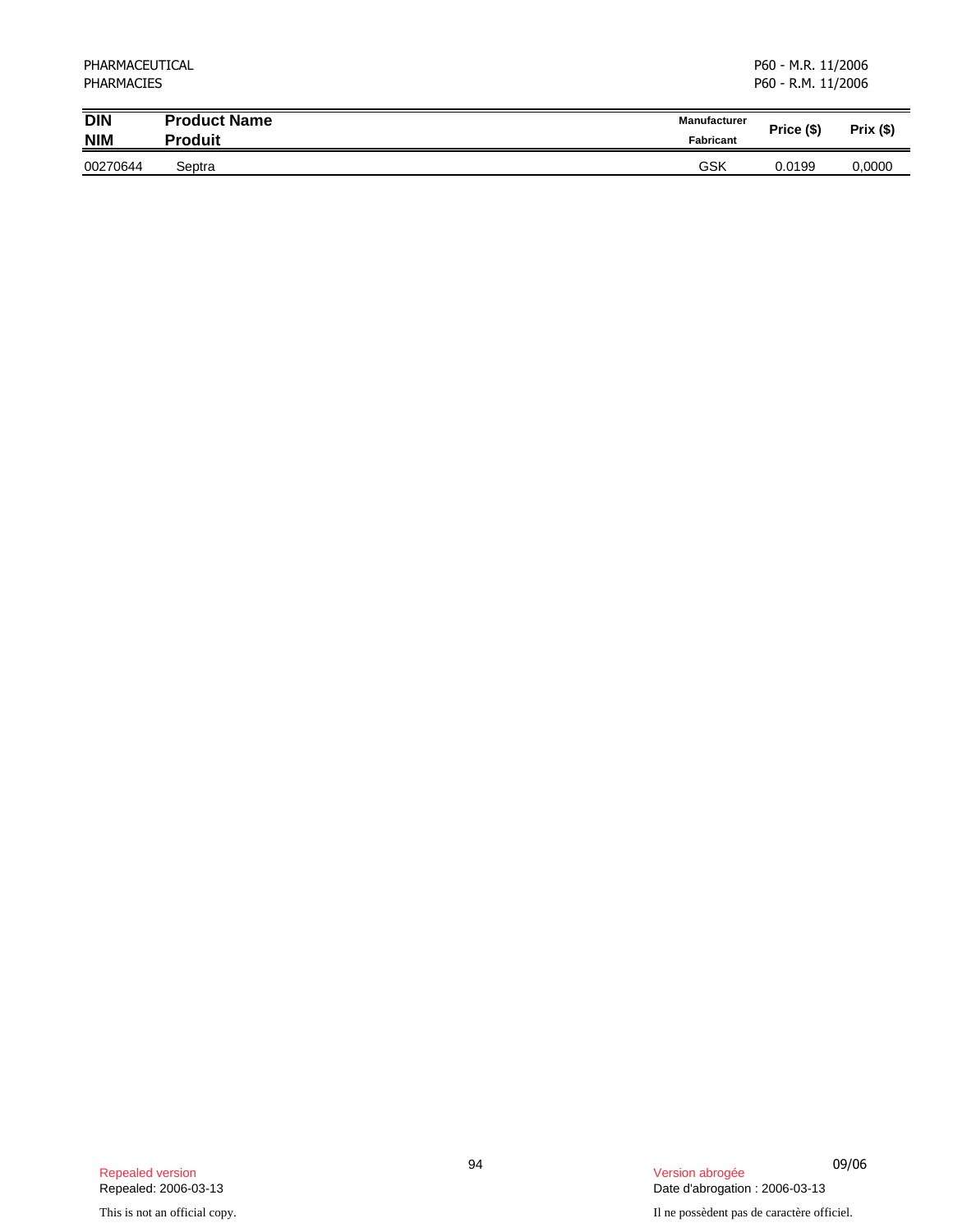| <b>DIN</b>           | <b>Product Name</b><br><b>Produit</b>                                           | <b>Manufacturer</b>      | Price (\$)       | Prix(\$)         |
|----------------------|---------------------------------------------------------------------------------|--------------------------|------------------|------------------|
| <b>NIM</b>           |                                                                                 | <b>Fabricant</b>         |                  |                  |
|                      | TRIMETHOPRIM/SULFAMETHOXAZOLE - 80 mg/400 mg - Tablets                          |                          | Per              | Par              |
|                      | TRIMÉTHOPRIME/SULFAMÉTHOXAZOLE - 80 mg/400 mg - comprimés                       |                          | Tablet           | comprimé         |
| 00272469             | <b>Bactrim</b>                                                                  | <b>HLR</b>               | 0.1601           | 0,0000           |
| 00865710             | Nu-Cotrimox                                                                     | <b>NXP</b>               | 0.0531           | 0,0000           |
| 00445274<br>00510637 | Apo-Sulfatrim<br>Novo-Trimel                                                    | <b>APX</b><br><b>NOP</b> | 0.0530<br>0.0530 | 0,0000<br>0,0000 |
| 00270636             | Septra                                                                          | <b>GSK</b>               | 0.0482           | 0,0000           |
|                      | TRIMETHOPRIM/SULFAMETHOXAZOLE - 160 mg/800 mg - Tablets                         |                          | Per              | Par              |
|                      | TRIMÉTHOPRIME/SULFAMÉTHOXAZOLE - 160 mg/800 mg - comprimés                      |                          | Tablet           | comprimé         |
| 00371823             | <b>Bactrim DS</b>                                                               | <b>HLR</b>               | 0.2867           | 0,0000           |
| 00865729             | Nu-Cotrimox DS                                                                  | <b>NXP</b>               | 0.1344           | 0,0000           |
| 00445282             | Apo-Sulfatrim DS                                                                | <b>APX</b>               | 0.1343           | 0,0000           |
| 00510645             | Novo-Trimel DS                                                                  | <b>NOP</b>               | 0.1343           | 0,0000           |
| 00368040             | Septra DS                                                                       | <b>GSK</b>               | 0.1222           | 0,0000           |
|                      | TRIMETHOPRIM SULFATE/POLYMYXIN B SULFATE - 1 mg/10,000 U/mL                     |                          |                  |                  |
|                      | - Ophthalmic Solution<br>TRIMÉTHOPRIME (SULFATE DE)/POLYMYXINE B (SULFATE DE) - |                          |                  |                  |
|                      | 1 mg/10 000 U/ml - solution ophtalmique                                         |                          | Per mL           | Par ml           |
| 02011956             | Polytrim                                                                        | <b>ALL</b>               | 2.7896           | 0,0003           |
| 02240363             | pms-Polytrimethoprim                                                            | <b>PMS</b>               | 0.7293           | 0,0001           |
|                      | TRIMIPRAMINE - 12.5 mg - Tablets                                                |                          | Per              | Par              |
|                      | TRIMIPRAMINE - 12,5 mg - comprimés                                              |                          | Tablet           | comprimé         |
| 00740799             | Apo-Trimip                                                                      | <b>APX</b>               | 0.1190           | 0,0000           |
| 00761605             | Rhotrimine                                                                      | <b>ROP</b>               | 0.0902           | 0,0000           |
|                      | TRIMIPRAMINE - 25 mg - Tablets                                                  |                          | Per              | Par              |
|                      | TRIMIPRAMINE - 25 mg - comprimés                                                |                          | Tablet           | comprimé         |
| 00740802             | Apo-Trimip                                                                      | <b>APX</b>               | 0.1505           | 0,0000           |
| 02020602             | Nu-Trimipramine                                                                 | <b>NXP</b>               | 0.1144           | 0,0000           |
| 00761613             | Rhotrimine                                                                      | <b>ROP</b>               | 0.1144           | 0,0000           |
|                      | TRIMIPRAMINE - 50 mg - Tablets<br>TRIMIPRAMINE - 50 mg - comprimés              |                          | Per<br>Tablet    | Par<br>comprimé  |
|                      |                                                                                 |                          |                  |                  |
| 01926330<br>00740810 | Surmontil<br>Apo-Trimip                                                         | AVE<br><b>APX</b>        | 0.6292<br>0.2905 | 0,0001<br>0,0000 |
| 02020610             | Nu-Trimipramine                                                                 | <b>NXP</b>               | 0.2199           | 0,0000           |
| 00761621             | Rhotrimine                                                                      | <b>ROP</b>               | 0.2199           | 0,0000           |
|                      | TRIMIPRAMINE - 75 mg - Capsules                                                 |                          | Per              | Par              |
|                      | TRIMIPRAMINE - 75 mg - capsules                                                 |                          | Capsule          | capsule          |
| 02070987             | Apo-Trimip                                                                      | <b>APX</b>               | 0.6665           | 0,0001           |
| 00761656             | Rhotrimine                                                                      | <b>ROP</b>               | 0.5717           | 0,0001           |
|                      | TRIMIPRAMINE - 100 mg - Tablets                                                 |                          | Per              | Par              |
|                      | TRIMIPRAMINE - 100 mg - comprimés                                               |                          | Tablet           | comprimé         |
| 00740829             | Apo-Trimip                                                                      | <b>APX</b>               | 0.5285           | 0,0001           |
| 02020629             | Nu-Trimipramine                                                                 | <b>NXP</b>               | 0.3760           | 0,0000           |
| 00761648             | Rhotrimine                                                                      | <b>ROP</b>               | 0.3760           | 0,0000           |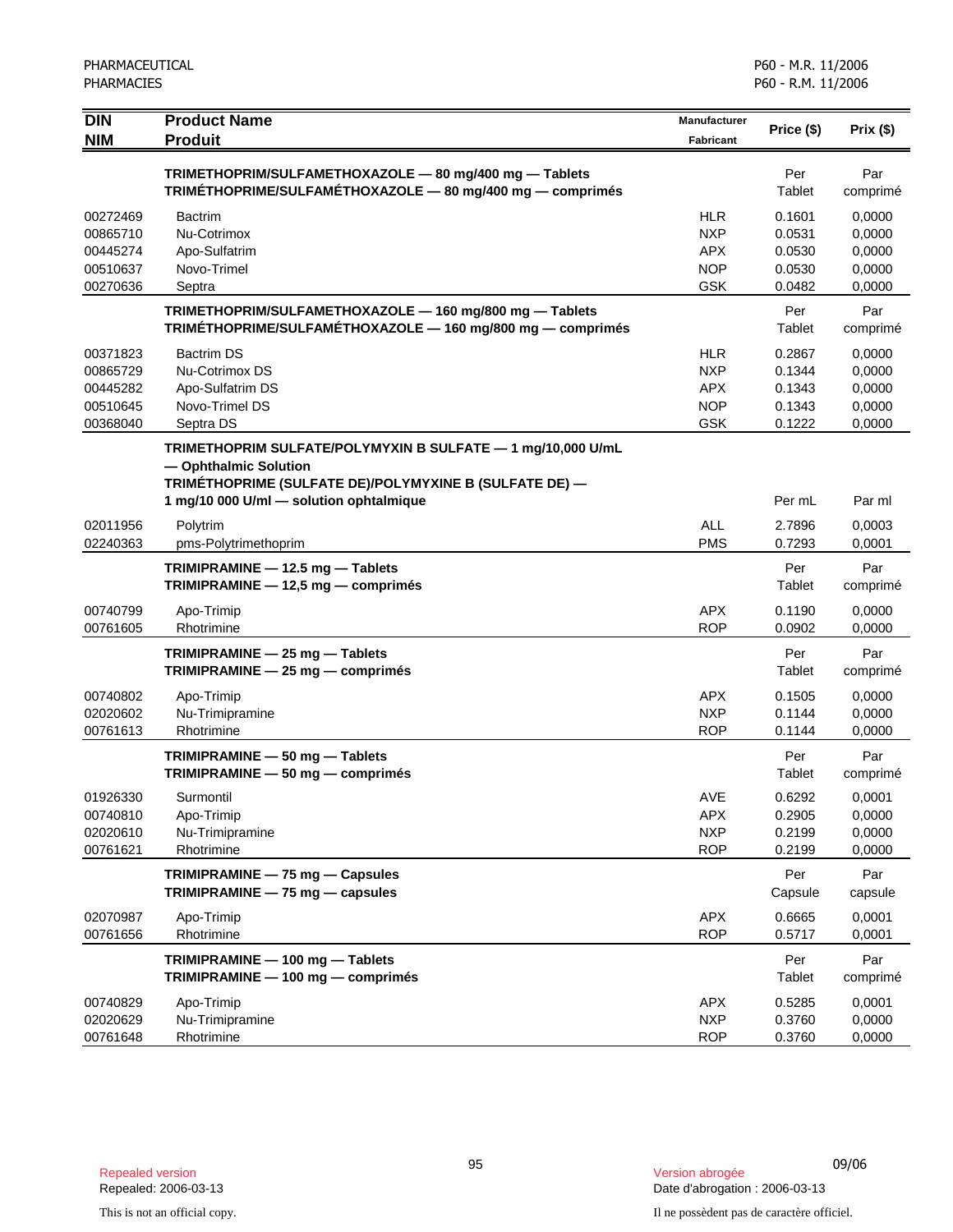| DIN<br><b>NIM</b>                                                    | <b>Product Name</b><br><b>Produit</b>                                                                                                                                                                                                                                                         | Manufacturer<br>Fabricant                                                 | Price (\$)                                               | Prix(\$)                                                 |
|----------------------------------------------------------------------|-----------------------------------------------------------------------------------------------------------------------------------------------------------------------------------------------------------------------------------------------------------------------------------------------|---------------------------------------------------------------------------|----------------------------------------------------------|----------------------------------------------------------|
|                                                                      | TRIPROLIDINE HCI/PSEUDOEPHEDRINE HCI/CODEINE PHOSPHATE<br>$-2$ mg/30 mg/10 mg per 5 mL $-$ Syrup<br>TRIPROLIDINE (CHLORHYDRATE DE)/PSEUDOÉPHÉDRINE<br>(CHLORHYDRATE DE)/CODÉINE (PHOSPHATE DE) - 2 mg/30 mg/10 mg<br>par $5 \text{ ml}$ - sirop                                               |                                                                           | Per mL                                                   | Par ml                                                   |
| 00068594<br>02169126                                                 | CoActifed<br>ratio-Cotridin                                                                                                                                                                                                                                                                   | <b>GSK</b><br><b>RPH</b>                                                  | 0.0987<br>0.0574                                         | 0,0000<br>0,0000                                         |
|                                                                      | <b>TRIPROLIDINE HCI/PSEUDOEPHEDRINE HCI/GUAIFENESIN/CODEINE</b><br>PHOSPHATE - 2 mg/30 mg/100 mg/10 mg per 5 mL - Expectorant<br>TRIPROLIDINE (CHLORHYDRATE DE)/PSEUDOÉPHÉDRINE<br>(CHLORHYDRATE DE)/GUAIFÉNÉSINE/CODÉINE (PHOSPHATE DE) - 2 mg/<br>30 mg/100 mg/10 mg par 5 ml - expectorant |                                                                           | Per mL                                                   | Par ml                                                   |
| 00068756                                                             | CoActifed                                                                                                                                                                                                                                                                                     | <b>GSK</b>                                                                | 0.1082                                                   | 0,0000                                                   |
| 02053403                                                             | ratio-Cotridin<br>L-TRYPTOPHAN - 500 mg - Capsules<br>$L$ -TRYPTOPHANE - 500 mg - capsules                                                                                                                                                                                                    | <b>RPH</b>                                                                | 0.0640<br>Per<br>Capsule                                 | 0,0000<br>Par<br>capsule                                 |
| 00718149<br>02248540<br>02241023<br>02240334                         | Tryptan<br>Apo-Tryptophan<br>pms-Tryptophan<br>ratio-Tryptophan                                                                                                                                                                                                                               | <b>ICN</b><br><b>APX</b><br><b>PMS</b><br><b>RPH</b>                      | 0.7838<br>0.5486<br>0.5486<br>0.5344                     | 0,0001<br>0,0001<br>0,0001<br>0,0001                     |
|                                                                      | L-TRYPTOPHAN - 500 mg - Tablets<br>L-TRYPTOPHANE - 500 mg - comprimés                                                                                                                                                                                                                         |                                                                           | Per<br>Tablet                                            | Par<br>comprimé                                          |
| 02029456<br>02240333<br>02248538<br>02240445                         | Tryptan<br>ratio-Tryptophan<br>Apo-Tryptophan<br>pms-Tryptophan                                                                                                                                                                                                                               | <b>ICN</b><br><b>RPH</b><br><b>APX</b><br><b>PMS</b>                      | 0.7838<br>0.5878<br>0.5486<br>0.5486                     | 0,0001<br>0,0001<br>0,0001<br>0,0001                     |
|                                                                      | $L$ -TRYPTOPHAN - 1 g - Tablets<br>L-TRYPTOPHANE $-1$ g $-$ comprimés                                                                                                                                                                                                                         |                                                                           | Per<br>Tablet                                            | Par<br>comprimé                                          |
| 00654531<br>02237250<br>02248539<br>02230202                         | Tryptan<br>ratio-Tryptophan<br>Apo-Tryptophan<br>pms-Tryptophan                                                                                                                                                                                                                               | <b>ICN</b><br><b>RPH</b><br><b>APX</b><br><b>PMS</b>                      | 1.5677<br>1.1756<br>0.9876<br>0.9876                     | 0,0002<br>0,0001<br>0,0001<br>0,0001                     |
|                                                                      | VALPROIC ACID - 250 mg - Capsules<br>VALPROÏQUE (ACIDE) - 250 mg - capsules                                                                                                                                                                                                                   |                                                                           | Per<br>Capsule                                           | Par<br>capsule                                           |
| 00443840<br>02140047<br>02231030<br>02184648<br>02230768<br>02239714 | Depakene<br>ratio-Valproic<br>Dom-Valproic Acid<br>Gen-Valproic<br>pms-Valproic Acid<br>Rhoxal-valproic                                                                                                                                                                                       | ABB<br><b>RPH</b><br><b>DOM</b><br><b>GPM</b><br><b>PMS</b><br><b>RXP</b> | 0.4854<br>0.3402<br>0.2843<br>0.2843<br>0.2843<br>0.2843 | 0,0000<br>0,0000<br>0,0000<br>0,0000<br>0,0000<br>0,0000 |
| 02100630<br>02238048<br>02237830                                     | Novo-Valproic<br>Apo-Valproic<br>Nu-Valproic                                                                                                                                                                                                                                                  | <b>NOP</b><br><b>APX</b><br><b>NXP</b>                                    | 0.2842<br>0.2840<br>0.2840                               | 0,0000<br>0,0000<br>0,0000                               |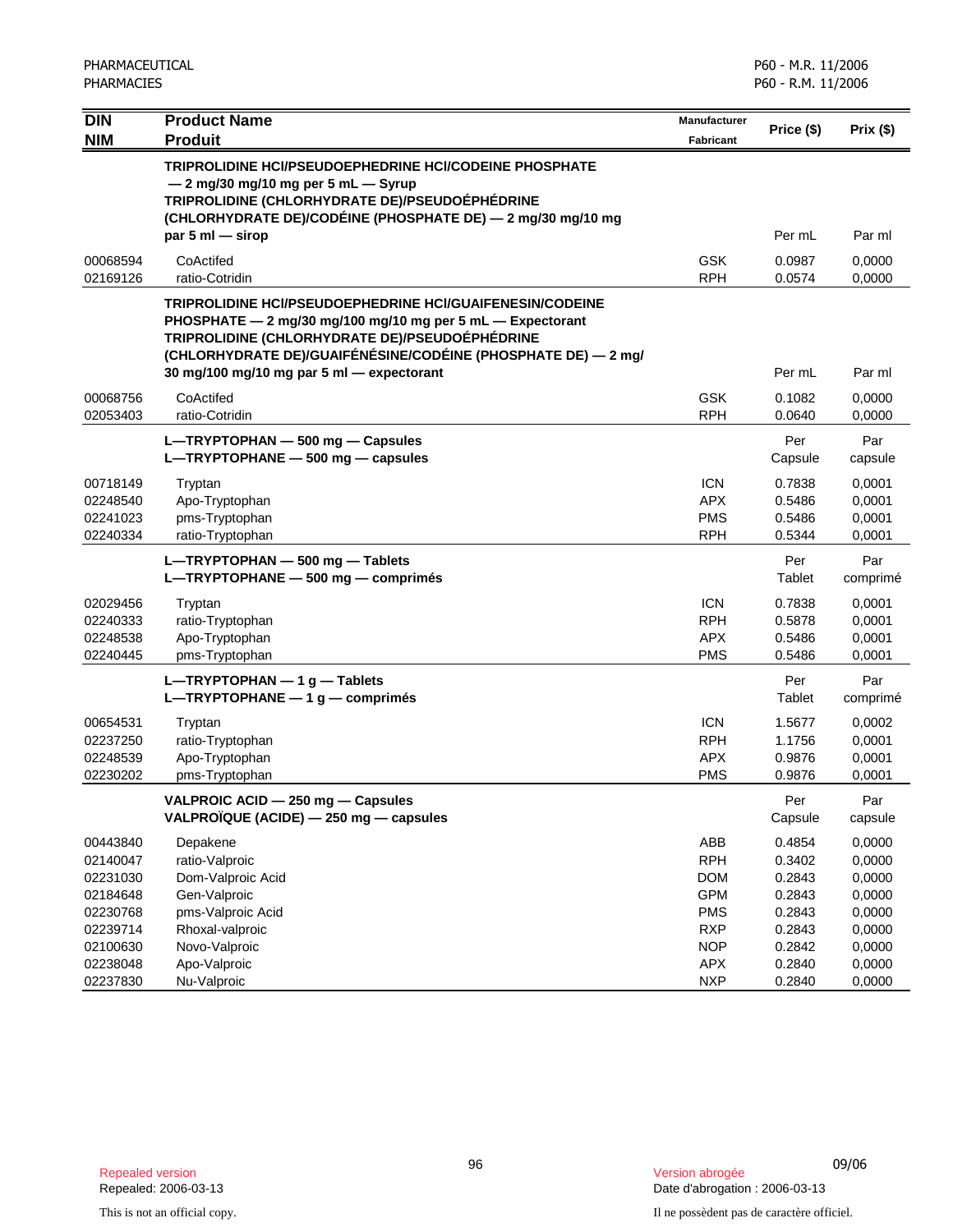| <b>DIN</b><br><b>NIM</b>                                             | <b>Product Name</b><br><b>Produit</b>                                                                                              | <b>Manufacturer</b><br><b>Fabricant</b>                            | Price (\$)                                               | Prix (\$)                                                |
|----------------------------------------------------------------------|------------------------------------------------------------------------------------------------------------------------------------|--------------------------------------------------------------------|----------------------------------------------------------|----------------------------------------------------------|
|                                                                      | VALPROIC ACID - 500 mg - Enteric Coated Capsules<br>VALPROÏQUE (ACIDE) - 500 mg - capsules à enrobage entérosoluble                |                                                                    | Per<br>Capsule                                           | Par<br>capsule                                           |
| 00507989<br>02140055<br>02231031<br>02218321<br>02229628<br>02239713 | Depakene<br>ratio-Valproic<br>Dom-Valproic Acid E.C.<br>Novo-Valproic<br>pms-Valproic Acid E.C.<br>Rhoxal-valproic                 | ABB<br><b>RPH</b><br>DOM<br><b>NOP</b><br><b>PMS</b><br><b>RXP</b> | 0.9709<br>0.7486<br>0.5717<br>0.5717<br>0.5717<br>0.5717 | 0.0001<br>0,0001<br>0,0001<br>0,0001<br>0,0001<br>0,0001 |
|                                                                      | VALPROIC ACID - 250 mg/5 mL - Syrup<br>VALPROÏQUE (ACIDE) — 250 mg/5 ml — sirop                                                    |                                                                    | Per mL                                                   | Par ml                                                   |
| 00443832<br>02236807<br>02140063<br>02238370                         | Depakene<br>pms-Valproic Acid<br>ratio-Valproic<br>Apo-Valproic                                                                    | ABB<br><b>PMS</b><br><b>RPH</b><br><b>APX</b>                      | 0.1079<br>0.0757<br>0.0756<br>0.0635                     | 0,0000<br>0,0000<br>0,0000<br>0,0000                     |
|                                                                      | VANCOMYCIN HCI - 500 mg - Injection<br>VANCOMYCINE (CHLORHYDRATE DE) - 500 mg - injection                                          |                                                                    | Per<br>Vial                                              | Par<br>ampoule                                           |
| 00015423<br>02241820                                                 | Vancocin<br>pms-Vancomycin                                                                                                         | <b>LIL</b><br><b>PMS</b>                                           | 28.8500<br>24.5300                                       | 0,0029<br>0,0025                                         |
|                                                                      | VANCOMYCIN HCI $-$ 1 g $-$ Injection<br>VANCOMYCINE (CHLORHYDRATE DE) $-$ 1 g $-$ injection                                        |                                                                    | Per<br>Vial                                              | Par<br>ampoule                                           |
| 00722146<br>02241821                                                 | Vancocin<br>pms-Vancomycin                                                                                                         | LIL<br><b>PMS</b>                                                  | 57.7000<br>49.0400                                       | 0,0058<br>0,0049                                         |
|                                                                      | VERAPAMIL HCI - 120 mg - Sustained Release Tablets<br>VERAPAMIL (CHLORHYDRATE DE) - 120 mg - comprimés à libération<br>progressive |                                                                    | Per<br>Tablet                                            | Par<br>comprimé                                          |
| 01907123<br>02246893<br>02210347                                     | <b>Isoptin SR</b><br>Apo-Verap SR<br>Gen-Verapamil                                                                                 | ABB<br><b>APX</b><br><b>GPM</b>                                    | 1.1974<br>0.7590<br>0.7590                               | 0,0001<br>0,0001<br>0,0001                               |
|                                                                      | VERAPAMIL HCI - 180 mg - Sustained Release Tablets<br>VÉRAPAMIL (CHLORHYDRATE DE) - 180 mg - comprimés à libération<br>progressive |                                                                    | Per<br>Tablet                                            | Par<br>comprimé                                          |
| 01934317<br>02210355<br>02246894                                     | <b>Isoptin SR</b><br>Gen-Verapamil<br>Apo-Verap SR                                                                                 | ABB<br><b>GPM</b><br><b>APX</b>                                    | 1.3522<br>0.7214<br>0.6558                               | 0.0001<br>0,0001<br>0,0001                               |
|                                                                      | VERAPAMIL HCl - 240 mg - Sustained Release Tablets<br>VERAPAMIL (CHLORHYDRATE DE) - 240 mg - comprimés à libération<br>progressive |                                                                    | Per<br>Tablet                                            | Par<br>comprimé                                          |
| 00742554<br>02246895<br>02210363<br>02211920<br>02237791             | <b>Isoptin SR</b><br>Apo-Verap SR<br>Gen-Verapamil<br>Novo-Veramil SR<br>pms-Verapamil SR                                          | ABB<br><b>APX</b><br><b>GPM</b><br><b>NOP</b><br><b>PMS</b>        | 1.8032<br>0.9592<br>0.9592<br>0.9592<br>0.9592           | 0,0002<br>0,0001<br>0,0001<br>0,0001<br>0,0001           |
|                                                                      | VERAPAMIL HCI - 80 mg - Tablets<br>VÉRAPAMIL (CHLORHYDRATE DE) - 80 mg - comprimés                                                 |                                                                    | Per<br>Tablet                                            | Par<br>comprimé                                          |
| 00782483<br>00554316<br>02237921<br>00886033                         | Apo-Verap<br>Isoptin<br>Gen-Verapamil<br>Nu-Verap                                                                                  | APX<br>ABB<br><b>GPM</b><br><b>NXP</b>                             | 0.3665<br>0.3009<br>0.3009<br>0.3009                     | 0,0000<br>0,0000<br>0,0000<br>0,0000                     |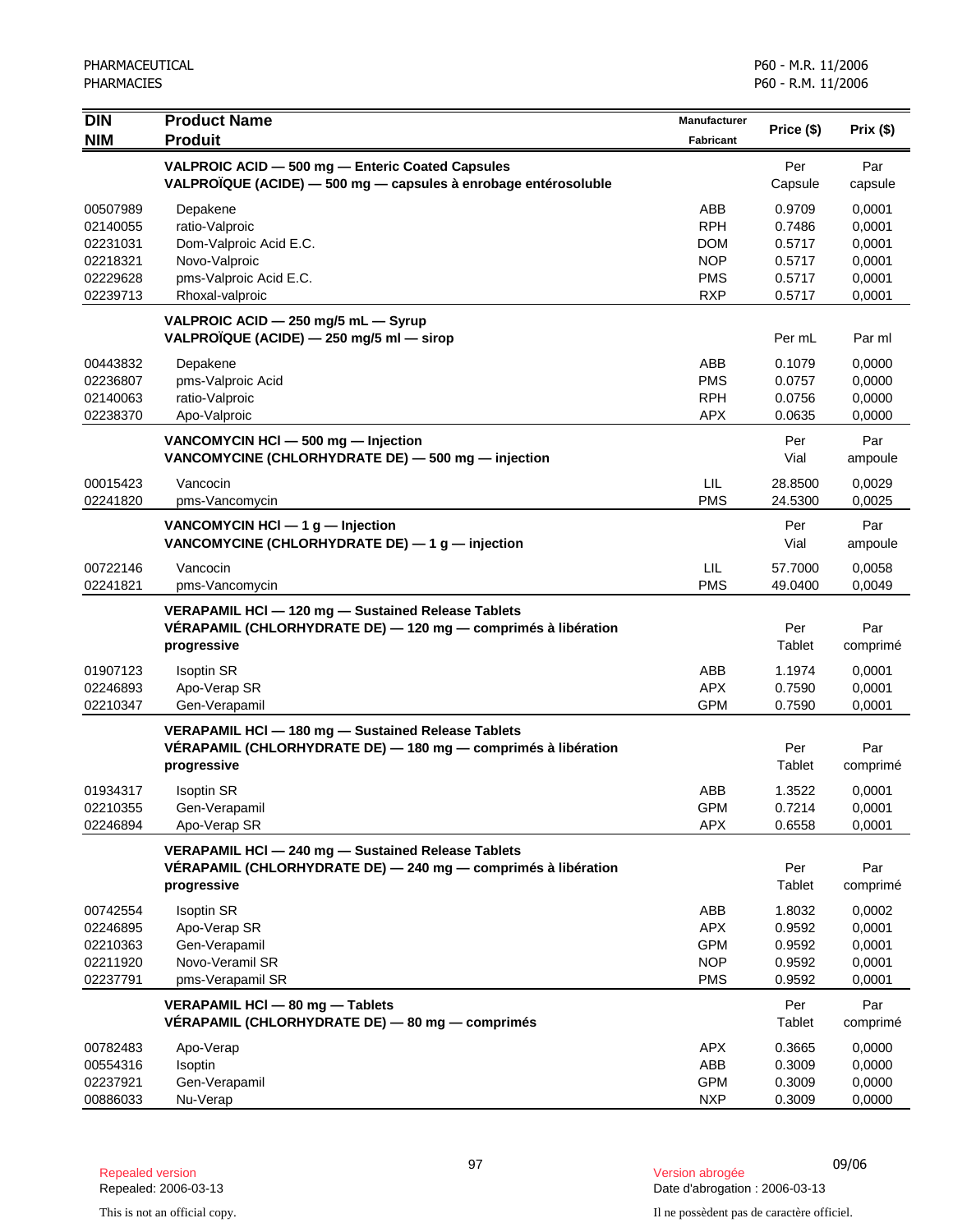| <b>DIN</b><br><b>NIM</b>         | <b>Product Name</b><br><b>Produit</b>                                                | <b>Manufacturer</b><br><b>Fabricant</b> | Price (\$)                 | Prix(\$)                   |
|----------------------------------|--------------------------------------------------------------------------------------|-----------------------------------------|----------------------------|----------------------------|
|                                  | VERAPAMIL HCI - 120 mg - Tablets<br>VÉRAPAMIL (CHLORHYDRATE DE) — 120 mg — comprimés |                                         | Per<br>Tablet              | Par<br>comprimé            |
| 00782491<br>00554324<br>02237922 | Apo-Verap<br>Isoptin<br>Gen-Verapamil                                                | <b>APX</b><br>ABB<br><b>GPM</b>         | 0.5605<br>0.4675<br>0.4675 | 0,0001<br>0,0000<br>0,0000 |
| 00886041                         | Nu-Verap                                                                             | <b>NXP</b>                              | 0.4675                     | 0,0000                     |
|                                  | WARFARIN SODIUM $-$ 1 mg $-$ Tablets<br>WARFARINE SODIQUE - 1 mg - comprimés         |                                         | Per<br>Tablet              | Par<br>comprimé            |
| 01918311                         | Coumadin                                                                             | SQU                                     | 0.3112                     | 0,0000                     |
| 02242924                         | Apo-Warfarin                                                                         | <b>APX</b>                              | 0.2180                     | 0,0000                     |
| 02242680                         | Taro-Warfarin                                                                        | <b>TAR</b>                              | 0.2178                     | 0,0000                     |
| 02244462<br>02265273             | Gen-Warfarin<br>Novo-Warfarin                                                        | <b>GPM</b><br><b>NOP</b>                | 0.1960<br>0.1960           | 0,0000<br>0,0000           |
|                                  | WARFARIN SODIUM - 2 mg - Tablets                                                     |                                         | Per                        | Par                        |
|                                  | WARFARINE SODIQUE $-$ 2 mg $-$ comprimes                                             |                                         | Tablet                     | comprimé                   |
| 01918338                         | Coumadin                                                                             | SQU                                     | 0.3292                     | 0,0000                     |
| 02242925                         | Apo-Warfarin                                                                         | <b>APX</b>                              | 0.2305                     | 0,0000                     |
| 02242681                         | Taro-Warfarin                                                                        | <b>TAR</b>                              | 0.2304                     | 0,0000                     |
| 02244463                         | Gen-Warfarin                                                                         | <b>GPM</b>                              | 0.2074                     | 0,0000                     |
| 02265281                         | Novo-Warfarin                                                                        | <b>NOP</b>                              | 0.2074                     | 0,0000                     |
|                                  | WARFARIN SODIUM - 2.5 mg - Tablets<br>WARFARINE SODIQUE $-$ 2.5 mg $-$ comprimes     |                                         | Per<br>Tablet              | Par<br>comprimé            |
| 01918346                         | Coumadin                                                                             | SQU                                     | 0.2635                     | 0,0000                     |
| 02242926                         | Apo-Warfarin                                                                         | <b>APX</b>                              | 0.1845                     | 0,0000                     |
| 02242682                         | Taro-Warfarin                                                                        | <b>TAR</b>                              | 0.1845                     | 0,0000                     |
| 02244464                         | Gen-Warfarin                                                                         | <b>GPM</b>                              | 0.1660                     | 0,0000                     |
| 02265303                         | Novo-Warfarin                                                                        | <b>NOP</b>                              | 0.1660                     | 0,0000                     |
|                                  | WARFARIN SODIUM $-$ 3 mg $-$ Tablets<br>WARFARINE SODIQUE $-$ 3 mg $-$ comprimes     |                                         | Per<br>Tablet              | Par<br>comprimé            |
| 02240205                         | Coumadin                                                                             | SQU                                     | 0.4080                     | 0,0000                     |
| 02242683                         | Taro-Warfarin                                                                        | <b>TAR</b>                              | 0.2827                     | 0,0000                     |
| 02265311                         | Novo-Warfarin                                                                        | <b>NOP</b>                              | 0.2571                     | 0,0000                     |
| 02245618                         | Apo-Warfarin                                                                         | <b>APX</b>                              | 0.2570                     | 0,0000                     |
|                                  | WARFARIN SODIUM - 4 mg - Tablets<br>WARFARINE SODIQUE $-$ 4 mg $-$ comprimes         |                                         | Per<br>Tablet              | Par<br>comprimé            |
| 02007959                         | Coumadin                                                                             | SQU                                     | 0.4080                     | 0,0000                     |
| 02242684                         | Taro-Warfarin                                                                        | <b>TAR</b>                              | 0.2856                     | 0,0000                     |
| 02242927                         | Apo-Warfarin                                                                         | <b>APX</b>                              | 0.2855                     | 0,0000                     |
| 02244465                         | Gen-Warfarin                                                                         | <b>GPM</b>                              | 0.2571                     | 0,0000                     |
| 02265338                         | Novo-Warfarin                                                                        | <b>NOP</b>                              | 0.2571                     | 0,0000                     |
|                                  | WARFARIN SODIUM - 5 mg - Tablets<br>WARFARINE SODIQUE $-5$ mg $-$ comprimes          |                                         | Per<br>Tablet              | Par<br>comprimé            |
| 01918354                         | Coumadin                                                                             | SQU                                     | 0.2640                     | 0,0000                     |
| 02242928                         | Apo-Warfarin                                                                         | <b>APX</b>                              | 0.1850                     | 0,0000                     |
| 02242685                         | Taro-Warfarin                                                                        | <b>TAR</b>                              | 0.1848                     | 0,0000                     |
| 02244466                         | Gen-Warfarin                                                                         | <b>GPM</b>                              | 0.1663                     | 0,0000                     |
| 02265346                         | Novo-Warfarin                                                                        | <b>NOP</b>                              | 0.1663                     | 0,0000                     |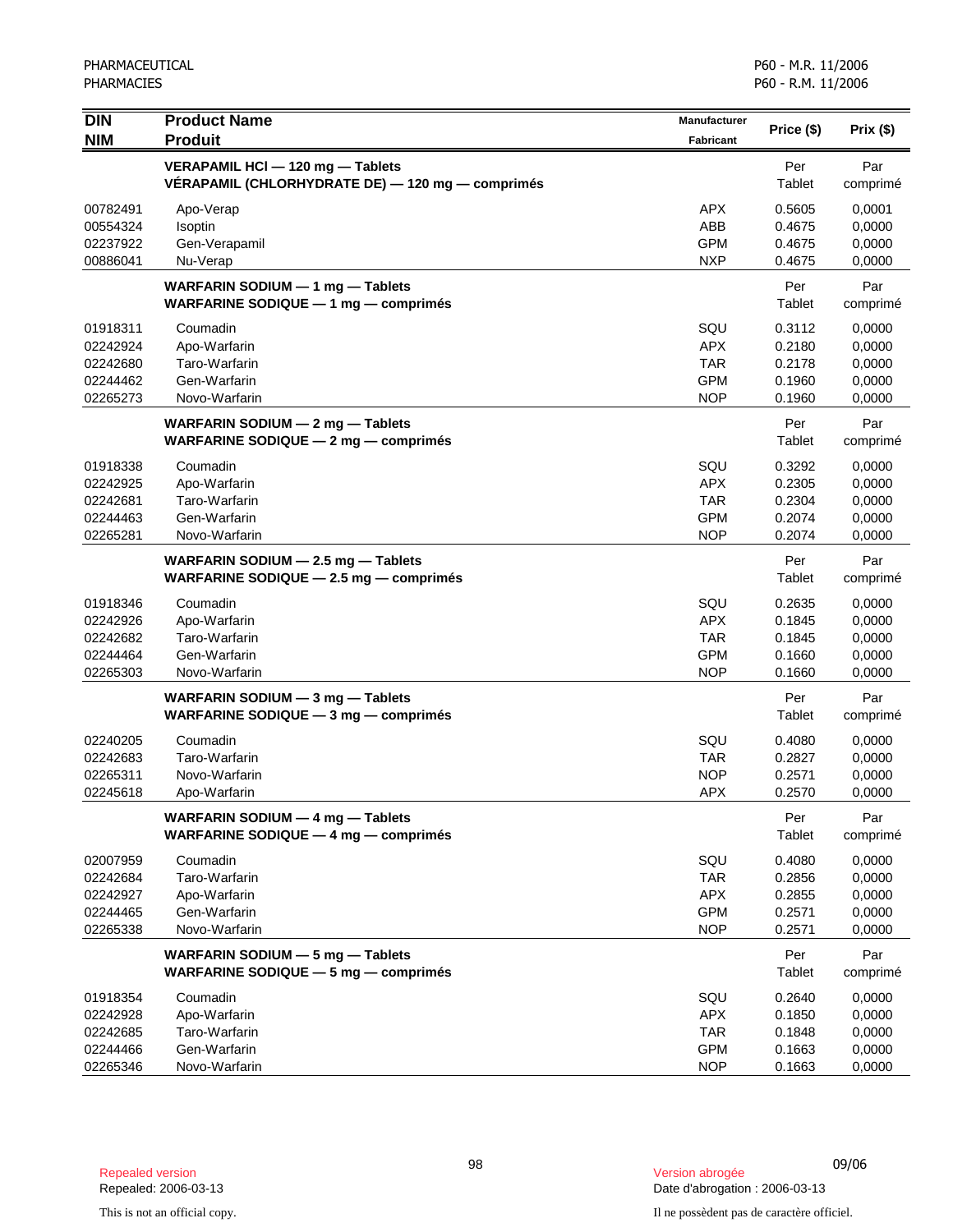| <b>DIN</b>           | <b>Product Name</b>                                                                                                                              | Manufacturer             |                  |                                 |
|----------------------|--------------------------------------------------------------------------------------------------------------------------------------------------|--------------------------|------------------|---------------------------------|
| <b>NIM</b>           | <b>Produit</b>                                                                                                                                   | <b>Fabricant</b>         | Price (\$)       | Prix(\$)                        |
|                      | WARFARIN SODIUM - 10 mg - Tablets<br>WARFARINE SODIQUE - 10 mg - comprimés                                                                       |                          | Per<br>Tablet    | Par<br>comprimé                 |
| 01918362             | Coumadin                                                                                                                                         | SQU                      | 0.4737           | 0,0000                          |
| 02242687             | Taro-Warfarin                                                                                                                                    | <b>TAR</b>               | 0.3316           | 0,0000                          |
| 02242929<br>02244467 | Apo-Warfarin<br>Gen-Warfarin                                                                                                                     | <b>APX</b><br><b>GPM</b> | 0.3315<br>0.2984 | 0,0000<br>0,0000                |
|                      |                                                                                                                                                  |                          |                  |                                 |
|                      | $ZINC$ SULFATE $-10$ mg $-$ Suppositories<br>ZINC (SULFATE DE) - 10 mg - suppositoires                                                           |                          | Per              | Par<br>Suppository suppositoire |
| 01945920<br>00621439 | Anusol<br>Anuzinc                                                                                                                                | PFI<br><b>SIL</b>        | 0.4116<br>0.3392 | 0,0000<br>0,0000                |
|                      | ZINC SULFATE MONOHYDRATE - 0.5% - Topical Ointment<br>ZINC (SULFATE MONOHYDRATÉ DE) $-$ 0,5 % $-$ pommade topique                                |                          | Per<br>Gram      | Par<br>gramme                   |
| 01945939             | Anusol                                                                                                                                           | <b>PDA</b>               | 0.1331           | 0,0000                          |
| 00621447             | Sandoz Anuzinc                                                                                                                                   | SDZ                      | 0.1081           | 0,0000                          |
|                      | ZINC SULFATE MONOHYDRATE/HYDROCORTISONE ACETATE - 5 mg/5 mg<br>- Topical Ointment<br>ZINC (SULFATE MONOHYDRATÉ DE)/HYDROCORTISONE (ACÉTATE D') - |                          | Per              | Par                             |
|                      | 5 mg/5 mg - pommade topique                                                                                                                      |                          | Gram             | gramme                          |
| 00505773             | Anusol-HC                                                                                                                                        | <b>PDA</b>               | 0.9152           | 0,0001                          |
| 00607789             | ratio-Hemcort HC                                                                                                                                 | <b>RPH</b>               | 0.4576           | 0,0000                          |
| 02247691             | Sab-Anuzinc HC                                                                                                                                   | SDZ                      | 0.4576           | 0,0000                          |
| 02128446             | Anodan-HC                                                                                                                                        | <b>ODN</b>               | 0.4160           | 0,0000                          |
|                      | ZINC SULFATE MONOHYDRATE/HYDROCORTISONE ACETATE - 10 mg/10 mg<br>- Suppositories                                                                 |                          |                  |                                 |
|                      | ZINC (SULFATE MONOHYDRATÉ DE)/HYDROCORTISONE (ACÉTATE D') —                                                                                      |                          | Per              | Par                             |
|                      | 10 mg/10 mg - suppositoires                                                                                                                      |                          |                  | Suppository suppositoire        |
| 00476285             | Anusol-HC                                                                                                                                        | <b>PDA</b>               | 1.1440           | 0,0001                          |
| 00607797             | ratio-Hemcort HC                                                                                                                                 | <b>RPH</b>               | 1.0497           | 0,0001                          |
| 02236399<br>02242798 | Sab-Anuzinc HC<br>Anodan-HC                                                                                                                      | <b>SIL</b><br><b>ODN</b> | 0.6683<br>0.6075 | 0,6683<br>0,0001                |
|                      | $ZOPICLONE - 5 mg - Tables$                                                                                                                      |                          | Per              | Par                             |
|                      | ZOPICLONE - 5 mg - comprimés                                                                                                                     |                          | Tablet           | comprimé                        |
| 02216167             | Imovane                                                                                                                                          | AVE                      | 0.3948           | 0,0000                          |
| 02271931             | Co Zopiclone                                                                                                                                     | COB                      | 0.2700           | 0,2700                          |
| 02267918             | Ran-Zopiclone                                                                                                                                    | <b>RAN</b>               | 0.2700           | 0,2700                          |
| 02245077<br>02243426 | Apo-Zopiclone<br>pms-Zopiclone                                                                                                                   | <b>APX</b><br><b>PMS</b> | 0.2455<br>0.2455 | 0,0000<br>0,0000                |
| 02251450             | Novo-Zopiclone                                                                                                                                   | <b>NOP</b>               | 0.2454           | 0,0000                          |
| 02246534             | ratio-Zopiclone                                                                                                                                  | <b>RPH</b>               | 0.2454           | 0,0000                          |
| 02257572             | Rhoxal-zopiclone                                                                                                                                 | <b>RXP</b>               | 0.2454           | 0,0000                          |
|                      | ZOPICLONE - 7.5 mg - Tablets<br>$ZOPICLONE - 7,5 mg - comprimés$                                                                                 |                          | Per<br>Tablet    | Par<br>comprimé                 |
| 01926799             | Imovane                                                                                                                                          | AVE                      | 0.8702           | 0,0001                          |
| 02271958             | Co Zopiclone                                                                                                                                     | COB                      | 0.5670           | 0,5670                          |
| 02267926             | Ran-Zopiclone                                                                                                                                    | <b>RAN</b>               | 0.5670           | 0,5670                          |
| 02238596             | Gen-Zopiclone                                                                                                                                    | <b>GPM</b>               | 0.5154           | 0,0001                          |
| 02240606             | pms-Zopiclone                                                                                                                                    | <b>PMS</b>               | 0.5154           | 0,0001                          |
| 02008203             | Rhovane                                                                                                                                          | <b>ROP</b>               | 0.5154           | 0,0001                          |
| 02251469             | Novo-Zopiclone                                                                                                                                   | <b>NOP</b>               | 0.5154           | 0,0001                          |